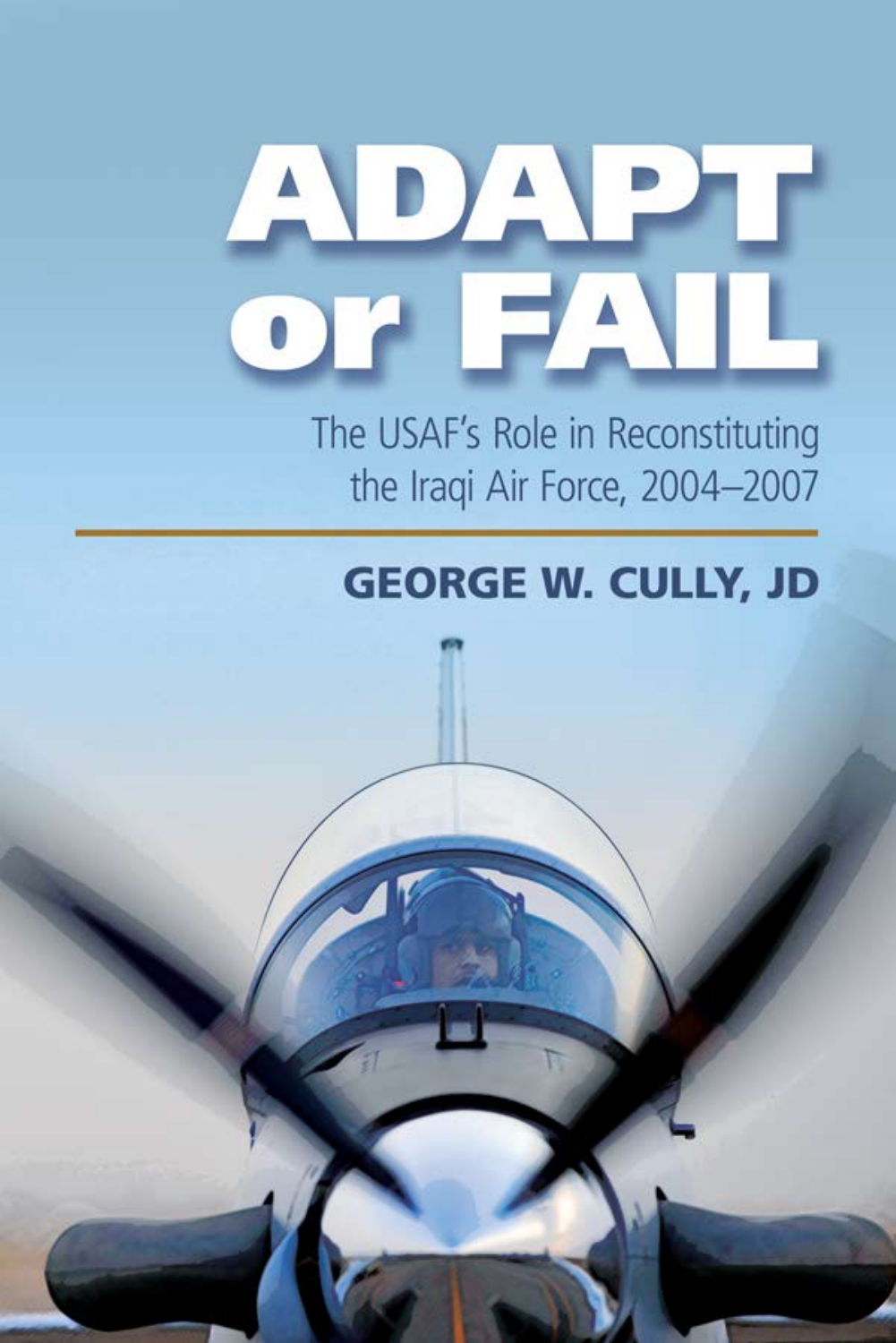## **AIR UNIVERSITY**

## **AIR FORCE RESEARCH INSTITUTE**



## **Adapt or Fail**

## **The United States Air Force's Role in Reconstituting the Iraqi Air Force, 2004–2007**

George w. Cully, jd

Air University Press Air Force Research Institute Maxwell Air Force Base, Alabama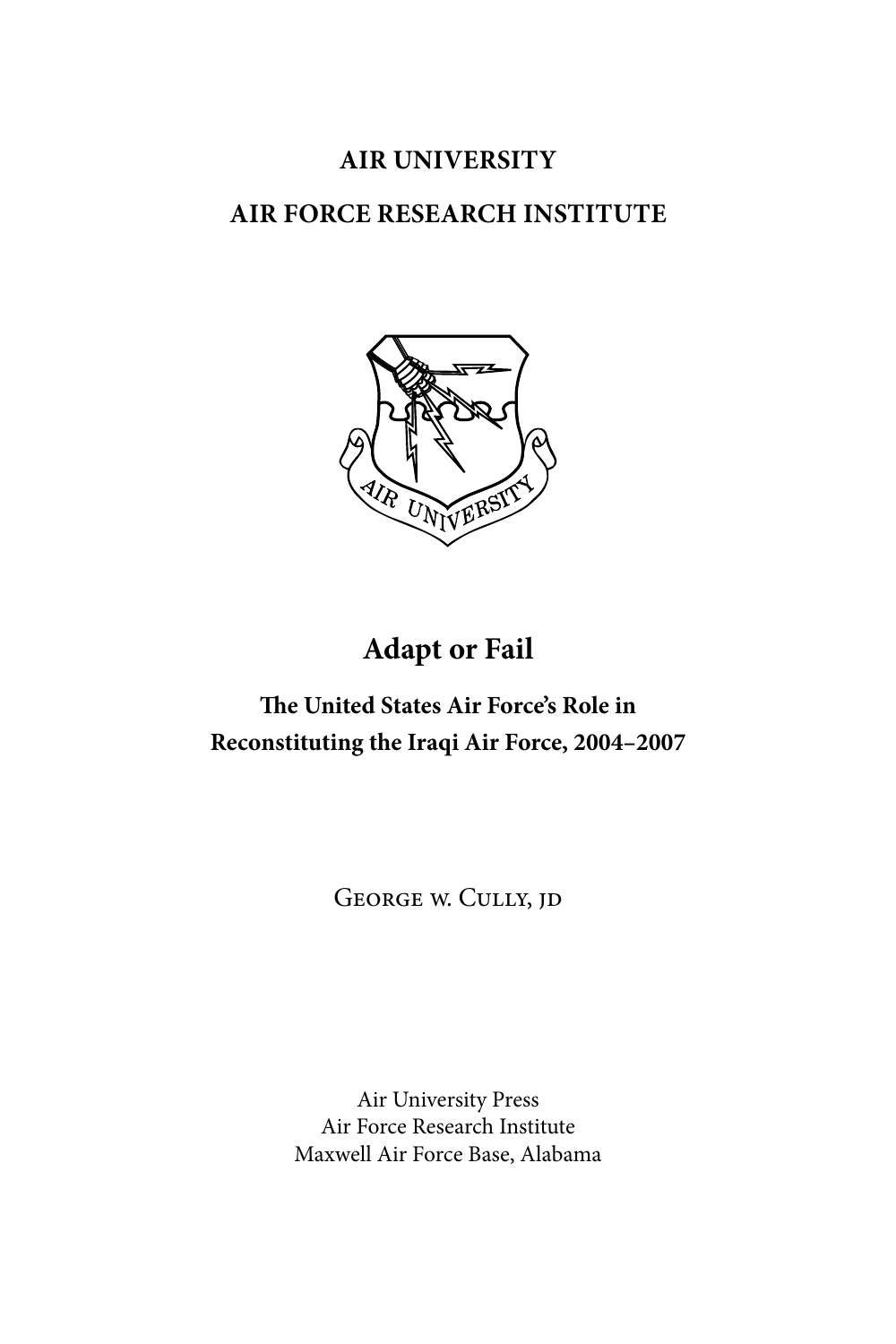*Project Editor* Belinda Bazinet

*Copy Editor* Sandi Davis

*Cover Art, Book Design and Illustrations* Daniel Armstrong

*Composition and Prepress Production* Nedra O. Looney

*Print Preparation and Distribution* Diane Clark

#### AIR FORCE RESEARCH INSTITUTE

#### AIR UNIVERSITY PRESS

*Director and Publisher* Dale L. Hayden, PhD

*Editor in Chief* Oreste M. Johnson

*Managing Editor* Dr. Ernest Allan Rockwell

*Design and Production Manager* Cheryl King

Air University Press 600 Chennault Circle, Bldg. 1405 Maxwell AFB, AL 36112-6010 afri.aupress@us.af.mil

http://www.au.af.mil/au/aupress/ http://afri.au.af.mil/

Facebook: https://www.facebook.com/AirUnivPress and

Twitter: https://twitter.com/aupress



#### **Library of Congress Cataloging-in-Publication Data**

Names: Cully, George W., 1946- author. | Air University (U.S.). Air Force Research Institute, issuing body. | Air University (U.S.). Press, publisher.

Title: Adapt or fail : the USAF's role in reconstituting the Iraqi Air Force 2004-2007 / George W. Cully.

Description: First edition. | Maxwell Air Force Base, Alabama : Air University Press, Air Force Research Institute, 2016. | Includes bibliographical references. Identifiers: LCCN 2016043990| ISBN 9781585662692 |

- ISBN 1585662690
- Subjects: LCSH: Air forces—Iraq| Air power—Iraq— History. | Coalition Provisional Authority. Coalition Military Advisory Transition Team. | Coalition Provisional Authority. CMATT-A. | United States— Armed Forces—Stability operations.
- Classification: LCC UG635.I72 C85 2016 | DDC 956.7044/348–dc23 | SUDOC D 301.26/6:IR 1

LC record available at https://lccn.loc.gov/2016043990

Published by Air University Press in February 2017

#### **Disclaimer**

Opinions, conclusions, and recommendations expressed or implied within are solely those of the author and do not necessarily represent the official policy or position of the organizations with which they are associated or the views of the Air Force Research Institute, Air University, United States Air Force, Department of Defense, or any other US government agency. This publication is cleared for public release and unlimited distribution.

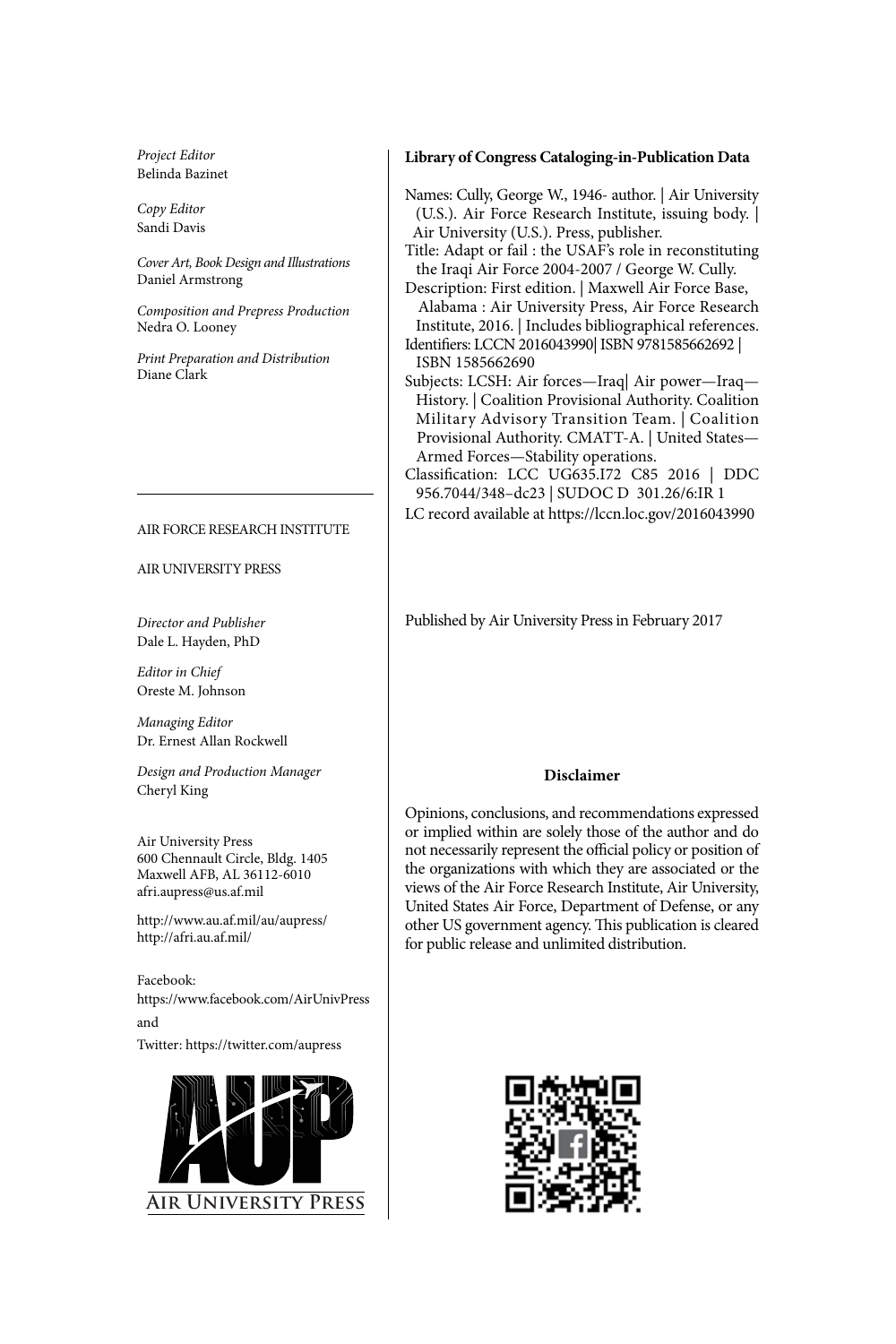## **Contents**

|   | Foreword                                                                                                                | $\boldsymbol{\nu}$ |
|---|-------------------------------------------------------------------------------------------------------------------------|--------------------|
|   | <b>About the Author</b>                                                                                                 | ix                 |
|   | Abstract                                                                                                                | xi                 |
|   | Acknowledgments                                                                                                         | xiii               |
| 1 | Introduction                                                                                                            | 1                  |
| 2 | A Brief History of the Iraqi Air Force, 1931-2003                                                                       | 3                  |
| 3 | The Rebirth of the Iraqi Air Force                                                                                      | 7                  |
| 4 | The Introduction of USAF Advisory Support Teams                                                                         | 25                 |
| 5 | The Mishap of 30 May 2005                                                                                               | 41                 |
| 6 | Moment of Truth: The Iraqi Air Force Asks<br>for Expanded USAF Participation in Its Training<br>and Procurement Efforts | 49                 |
| 7 | With a Little Help from Its Friends: The Iraqi<br>Air Force Begins to Reshape Its Future                                | 59                 |
| 8 | <b>AETC Steps Up to the Iraqi Air Force Training Plate</b>                                                              | 89                 |
| 9 | The Foundation Has Been Laid                                                                                            | 117                |
|   | 10 Conclusion                                                                                                           | 127                |
|   | <b>Abbreviations</b>                                                                                                    | 129                |
|   | <b>Bibliography</b>                                                                                                     | 133                |
|   | <b>Index</b>                                                                                                            | 151                |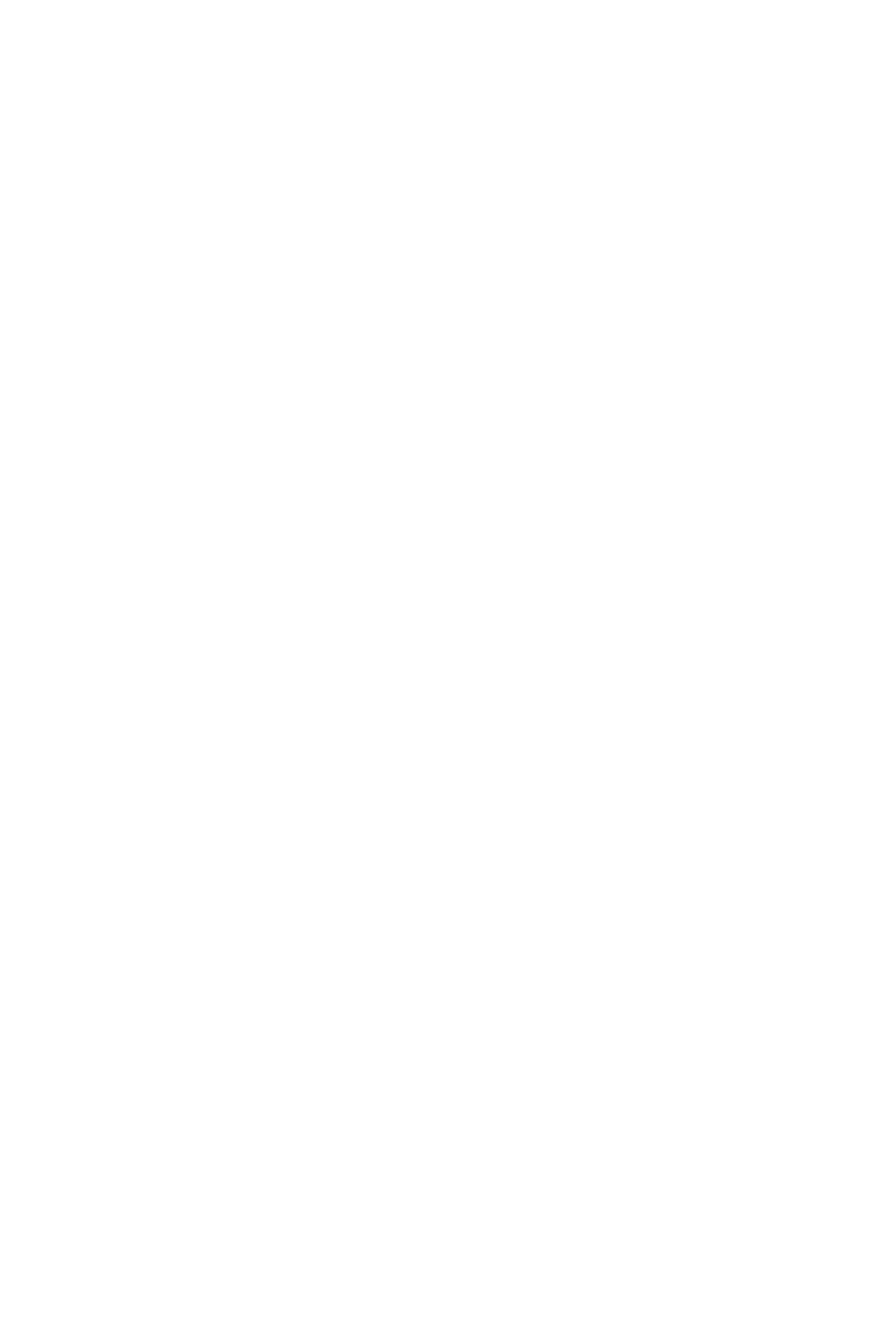## **Foreword**

It was an extremely hot and humid day at Arlington National Cemetery on 11 August 2005. I didn't really notice the weather since all of my attention was focused on the group burial ceremony taking place. As an advisor to the Iraqi Air Force (IqAF), I was escorting their chief of staff and the family of the Iraqi pilot who was killed a few months earlier—on Memorial Day. As neatly folded American and Iraqi flags were presented to the family members, I knew this was a historic event. Not only was this the first time an Iraqi citizen had been interred at Arlington Cemetery, it was also one of the first tangible signs of the United States Air Force (USAF) stepping up to support the new IqAF. During this trip, many senior USAF leaders met with Maj Gen Kamal Abdul-Sattar Barzanjy, the IqAF commander, to discuss ways they could better support him. Reflecting back, the team of advisors faced a lot of challenges during that year, but this event and the Memorial Day crash were key turning points.

Memorial Day 2005 provides several excellent examples of the challenges the USAF faced in standing up the new IqAF. I was at Taji AB and had just returned from a trip to Amman, Jordan, the previous day. While in Jordan, we concluded that the UH-1 helicopters being overhauled for the Iraqis were not suitable for combat operations in the high-temperature environment of Iraq. We could potentially scrap all 16 helicopters. We had also inspected a C-130 that was being considered as an addition to the Iraqi inventory. Unfortunately, the aircraft, a 1959-era B-model, was in pieces and collecting dust in the corner of a hangar. It would have been expensive to bring it back to flight-worthy status.

The purpose of the trip to Taji was for the Coalition Military Assistance Training Team (CMATT) commanding general (CG) to clarify the reporting chain for my team of advisors at Taji. The team leader had not been effectively coordinating with his Army and Air Force special operations team members and on several occasions had bypassed the CMATT chain of command. The situation had finally gotten to the point that it required general officer intervention. After the CG set everyone straight, he explained that the team's top priority was *not* setting up an operational Iraqi air force. Instead, the top priority was to simply help the Iraqis set up processes and procedures. This came as quite a surprise.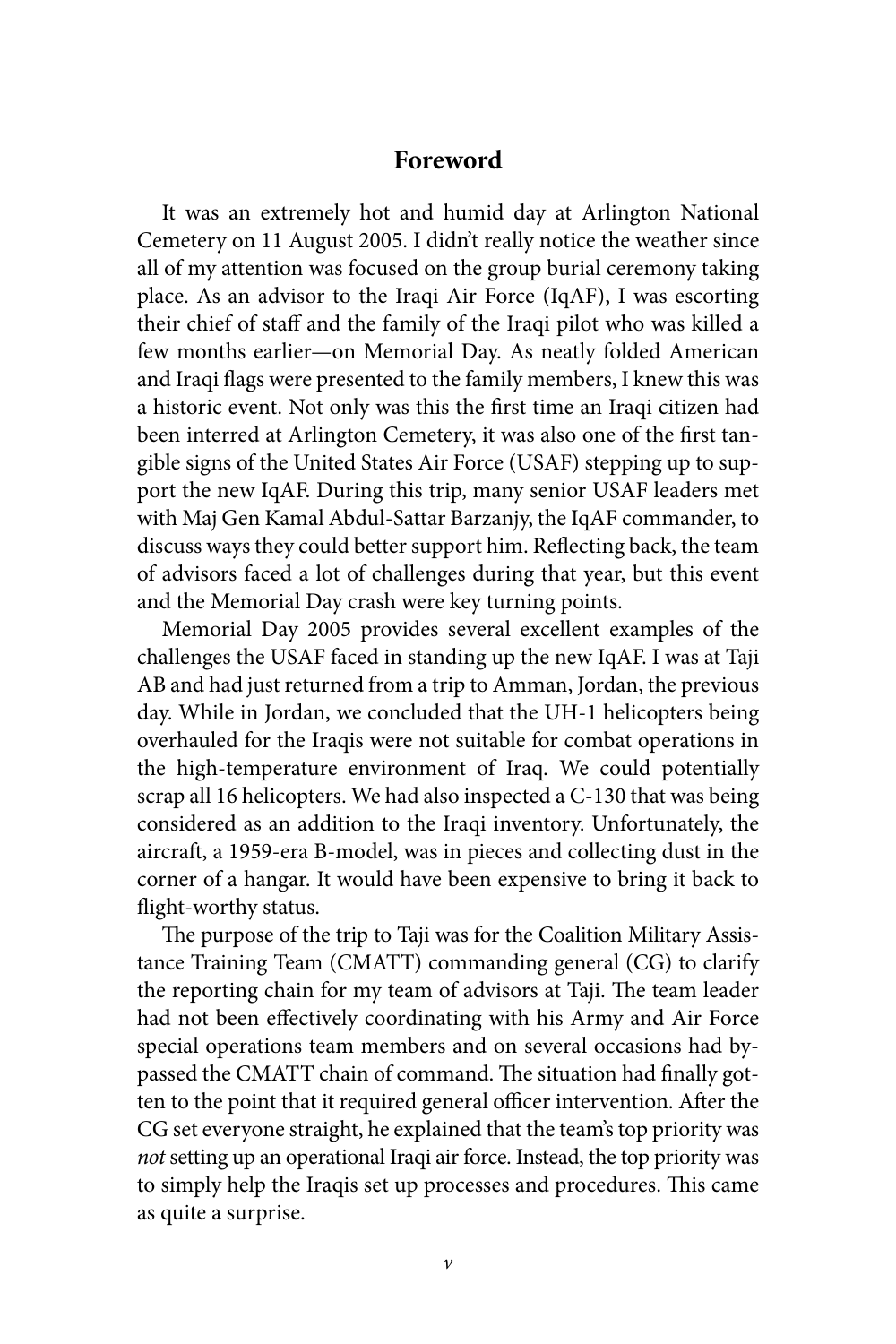#### foreword

It was the next event that completely changed the course of our efforts. Just before boarding an HH-60 helicopter to return to Baghdad, I received a call from another member of the CMATT air cell. One of the Iraqi Comp Air 7 light reconnaissance aircraft had gone down during a mission; there were no survivors. As soon as our helicopter landed at Phoenix Base, I had to pass the bad news to the CG. The crash was caused by mechanical issues, and a team of experts from the Air Force Flight Test Center later deemed the Comp Air 7 fleet to be unsuitable for flight.

Since the inception of the CMATT air cell (affectionately known as "four lieutenant colonels in a closet," due to the tiny office we shared in a former Iraqi elementary school), the team faced obstacles and challenges. As far back as 2003, during the Coalition Provisional Authority's reign, there were conflicting discussions on whether the coalition intended to help rebuild the Iraqi air force and what type of aircraft should be in their inventory. The air cell, created about eight months after Pres. George W. Bush declared an end to major combat operations, was initially composed of a few Airmen deploying on three-month rotations. The deployment length slowly increased over time, ultimately reaching one year.

When I volunteered for the deployment, the request contained no special requirements or prerequisites for filling the position. An e-mail had gone to our base to provide a body; I was the only person to volunteer. Expecting to go through extensive training before my deployment, I was shocked to discover I was not required to go through any training on Iraqi culture and customs, Arabic language, survival skills, combat skills, or convoy operations. Fortunately, I've always been interested in language and culture, so I read several books before deploying and immersed myself in the language and customs during my daily interactions with Iraqis. In addition to the lack of training, I discovered my assigned responsibilities would greatly exceed my current skills and experience as a logistician and program management officer. My duties included a variety of tasks pilot training, air traffic control, flight medicine, combat mission analysis, manpower analysis, organizational planning, foreign military sales, and national defense strategy planning.

Upon arriving in Iraq, I quickly discovered the formation of the IqAF was a low priority for the coalition; historical record keeping on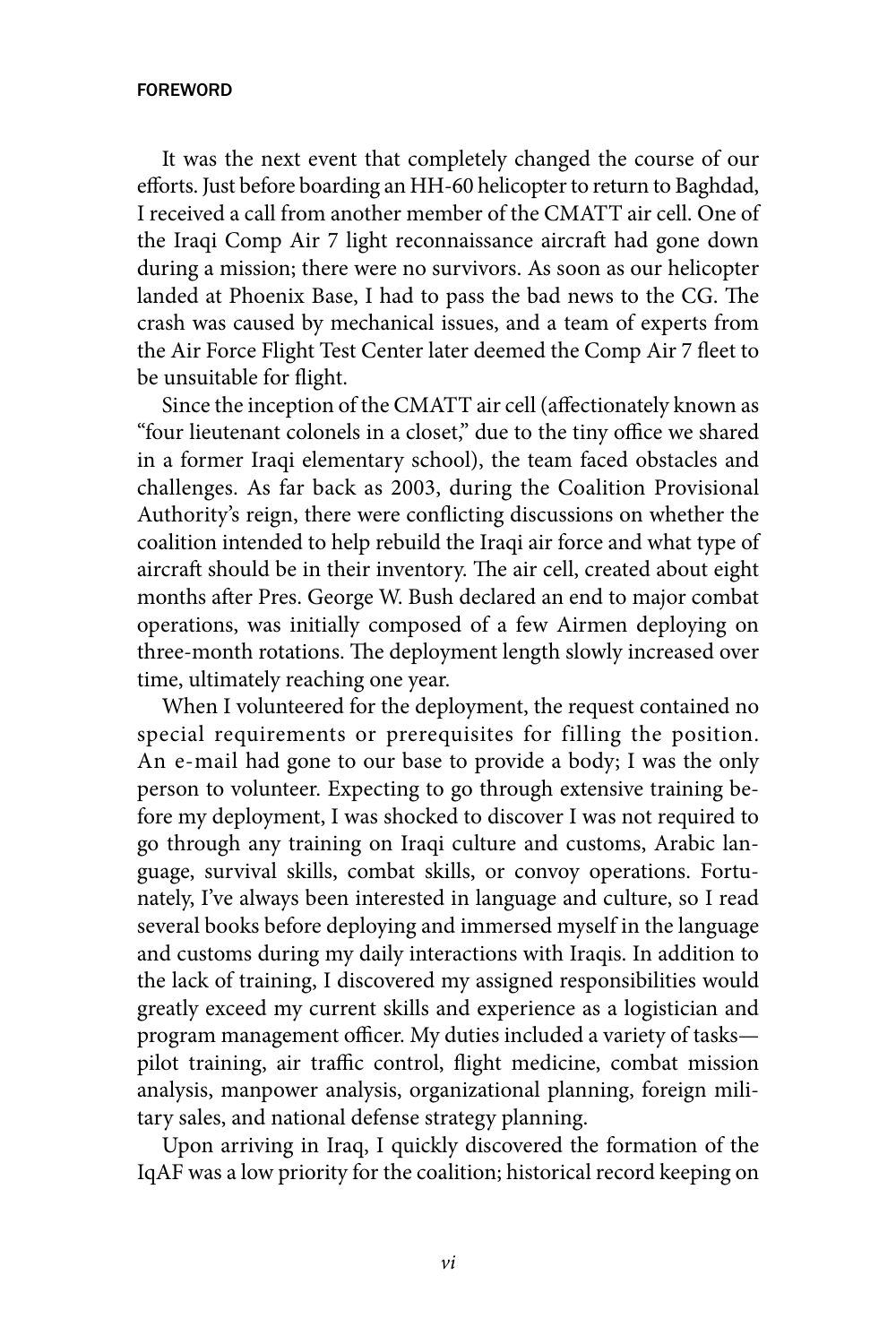the subject was even lower in priority. Realizing the historical significance of the task, I set out to collect as many documents as possible, in hopes they would someday be useful to a professional historian. My collection included decision briefings presented to the IqAF chief of staff, e-mails, aircraft accident reports, diplomatic communications regarding the gifting of aircraft to Iraq, internal memos documenting challenges, and daily situational reports. Some of these documents were likely the only copy available. When I got the call from the author, I was excited to hand over this collection to someone willing to take on the daunting task of researching, analyzing, and documenting the events.

"But the most curious neglect of all is the failure of the USAF, the world's greatest air force, to effectively tutor and support the fledgling Iraqi Air Force until the former was shocked and embarrassed into doing so." This powerful statement, from this book's conclusion, sets the stage for the challenges the coalition initially faced in standing up the new IqAF. George Cully's *Adapt or Fail*, clearly the authoritative source on this subject, is a must-have addition to any history buff's library. It is an exceptional reference that chronicles the events of the past, while also providing an in-depth analysis of the actions and decisions made by the team of advisors that ultimately helped Iraq form their new air force. Mr. Cully, a long-time historian and former member of the Air Force Historical Research Agency, has written and contributed to numerous books and articles on airpower history. He has spent the last several years researching and writing about topics related to the new Iraqi Air Force. It is sad to admit, but the unfortunate accident that led to the deaths of one Iraqi and four American Airmen was a pivotal event that finally nudged the US Air Force to step up and take a leadership role in forming this new air force. This accident, described in chapter 5, highlights the potential consequences if we don't do a better job next time. While it was a solemn honor to escort the Iraqi family and dignitaries to Arlington National Cemetery, it is an honor I don't wish upon anyone. In light of the recent turmoil in Iraq, the United States could potentially provide similar assistance again. Commanders, military strategists, government leaders, and academics should be encouraged to read this book, as we strategize our support to Iraq, Jordan, and other countries fighting the Islamic State of Iraq and the Levant (ISIL) terror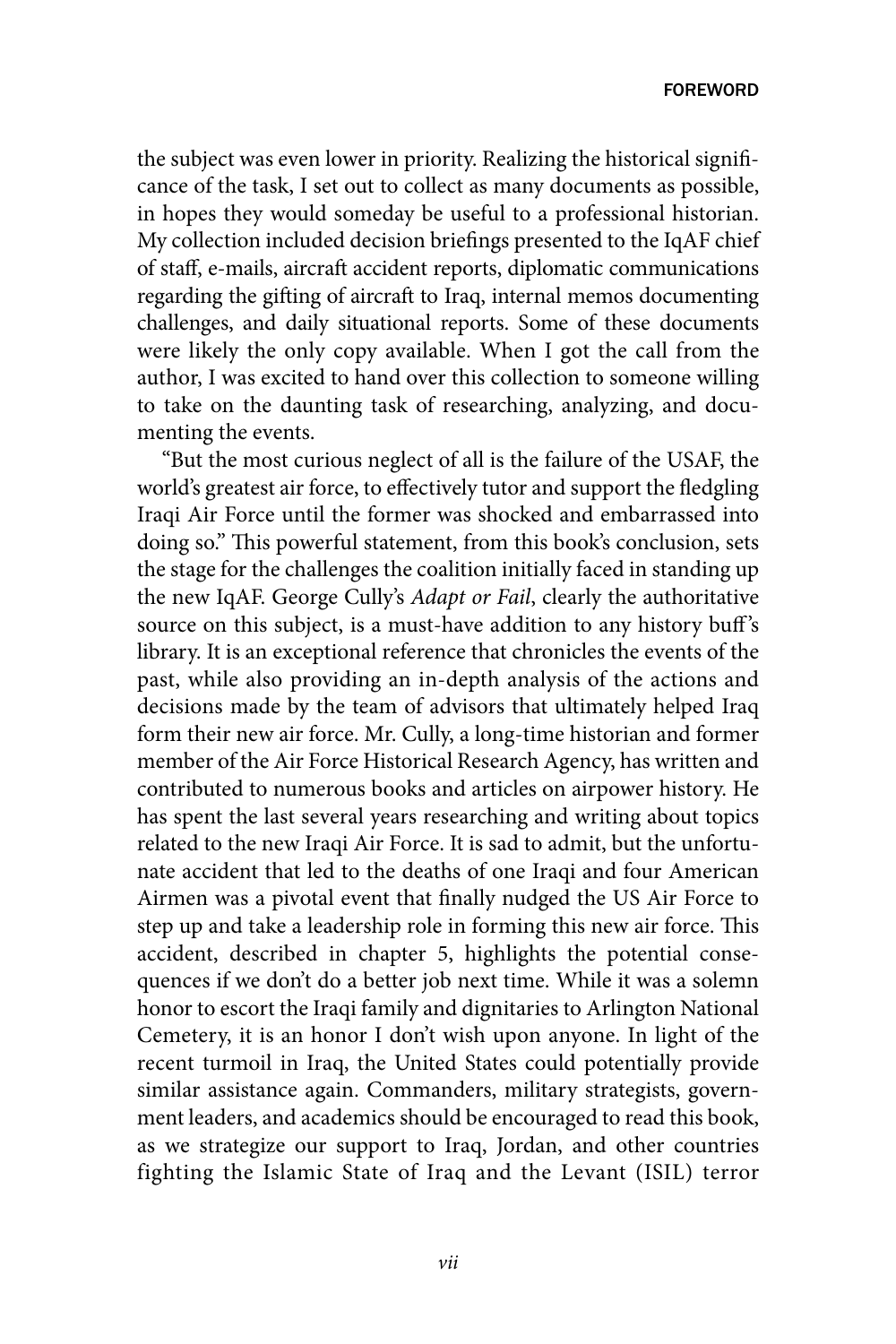#### fOREWORD

network. It is important that the readers understand the sacrifices made by Maj Brian Downs, Capt Ali Husam Abass, Capt Jeremy Fresques, Capt Derek Argel, and SSgt Casey Crate—and ensure we don't make the same mistakes again.

Charles J. Westgate III

Former advisor to the Iraqi Air Force February 2015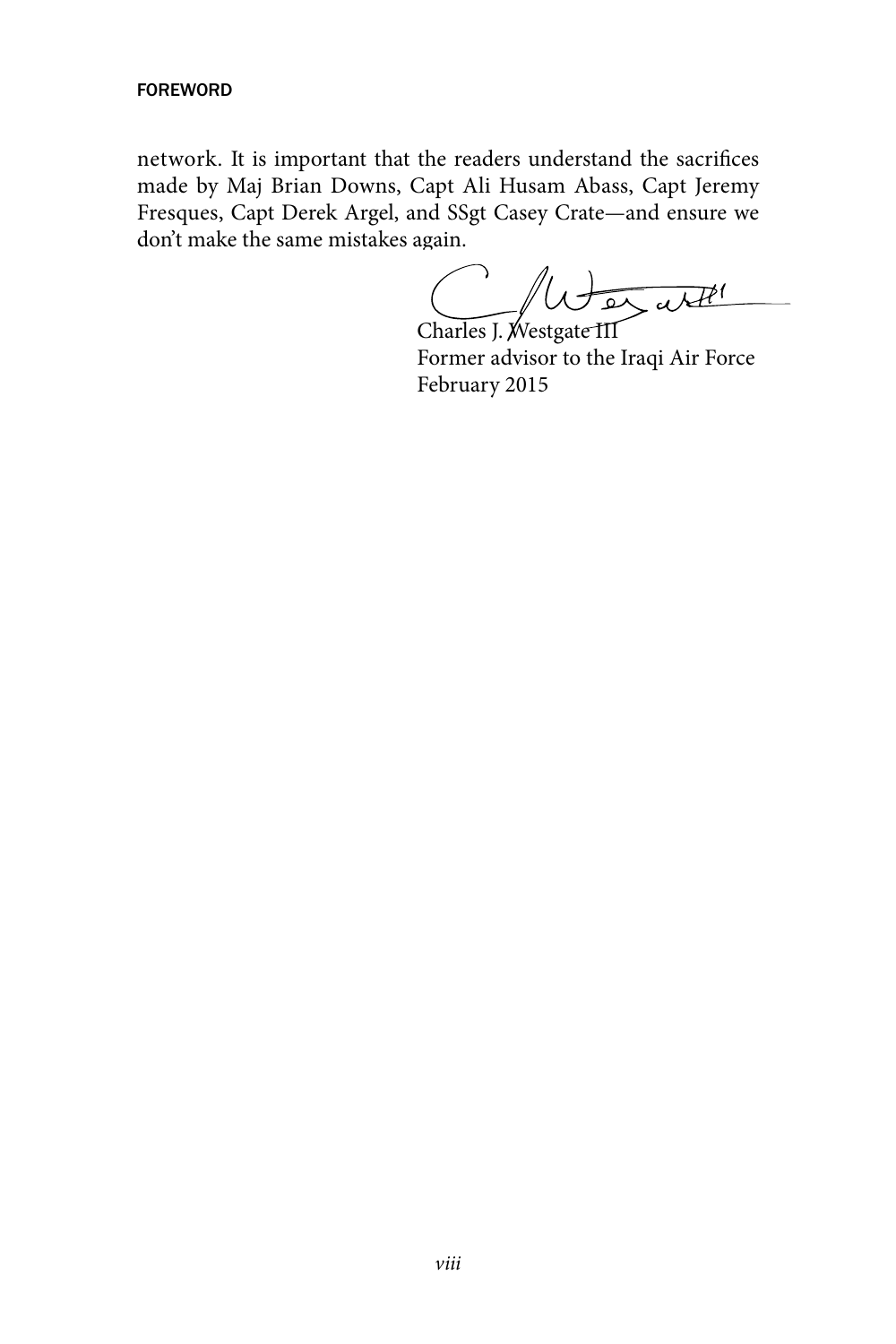## **About the Author**

George Cully is a retired USAF officer and an independent research professional. His post-retirement research efforts have assisted historians and biographers, veterans benefit claimants, aircraft restorers, and aircraft crash site archaeologists. Before retiring from federal civil service in late 2010, he served as the director of Air University's Office of History at Maxwell AFB, Alabama. He joined the USAF History and Museums Program in 1984 and held positions at multiple levels, including the USAF headquarters, Air Force Materiel Command headquarters, the Air Force Research Laboratory, and the Air Force Historical Research Agency. Cully retired from active duty in 1991, after serving 12 years in the USAF and 10 years in the US Navy. He received a juris doctorate from the University of Virginia's School of Law in 1979.

Cully coauthored the *Handbook for Researching Missing-in-Action Cases, 1941–1960* (1994), *Active Air Force Wings as of 1 October 1995*  (1998), and *USAF Active Flying, Space*, *and Missile Squadrons as of 1 October 1995* (1998). He has also published in *Air Force Magazine*, *Air Power Journal* (now *Air and Space Power Journal*), and *Air Power History*.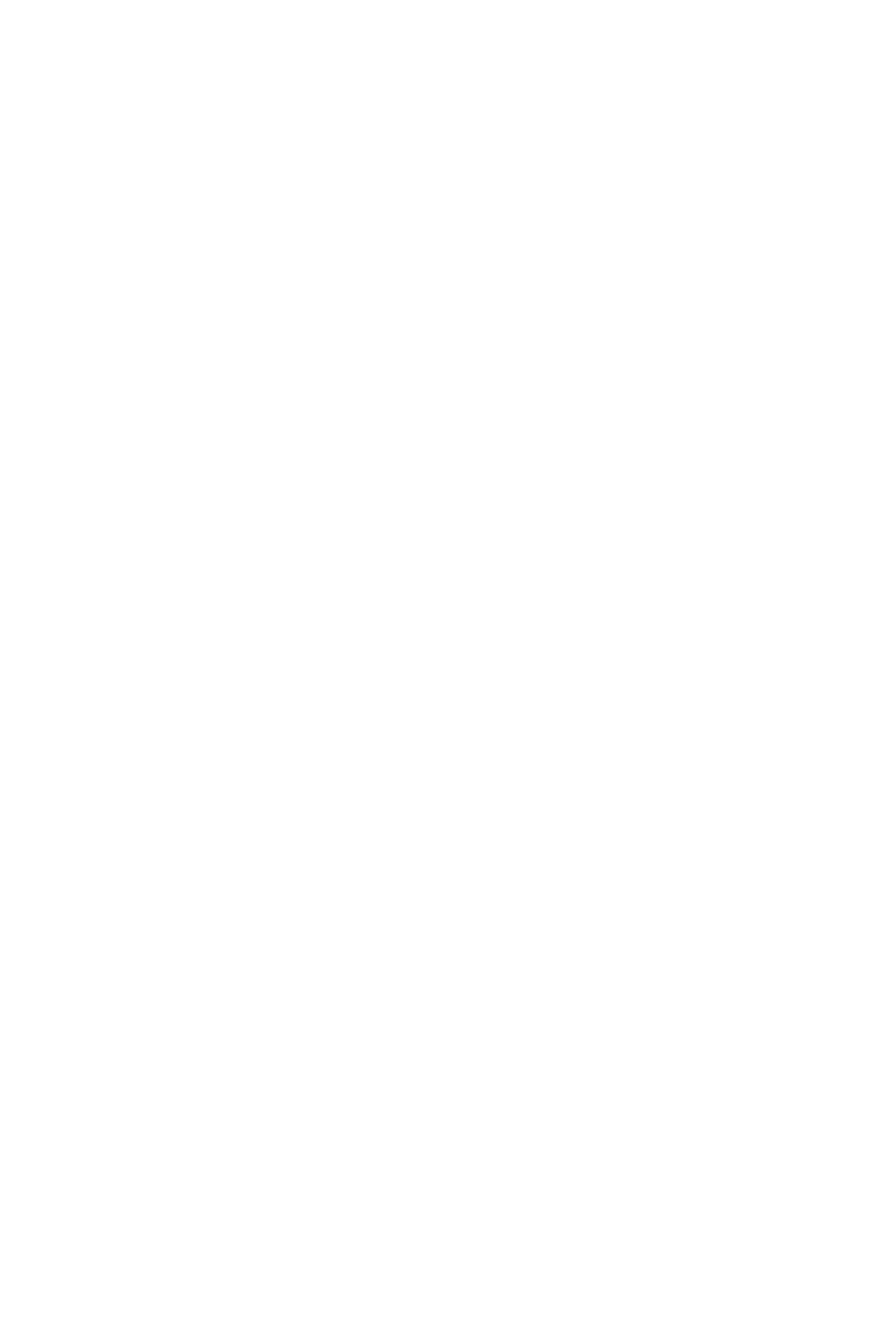## **Abstract**

Prior to its involvement with the Iraqi air force in 2004, the US Air Force (USAF) was relatively inexperienced in helping to create an air force for a partner nation. Usually the partner nation would already have an air force and the requisite infrastructure—only needing better airplanes, more training, or additional spare parts for the equipment already on hand. None of those conditions were present in Iraq when the Coalition Military Assistance Training Team (CMATT) was tasked to create an air corps for what the Coalition Provisional Authority called the New Iraqi Army. Nor were the handful of USAF personnel assigned to the CMATT air cell (CMATT-A) given any special preparations or high-level support and oversight after that task had morphed into the creation of a full-fledged Iraqi air force and all that must accompany such an undertaking—in 2005.

The resulting ad hoc nature of CMATT-A's operations combined with other factors to produce an untenable situation for the USAF, USAF Reserve, and other Department of Defense component advisors involved. Unfortunately, that increasingly serious situation did not garner the attention of the USAF's senior leadership until such neglect was found to be a contributing factor in an aircraft accident that took the lives of five dedicated Airmen—four USAF members and an Iraqi Air Force officer—on 30 May 2005.

This study summarizes the events that led up to that accident and the consequences that followed, including the decision to replace CMATT-A with a larger, better-resourced organization led by a USAF general officer, the recognition of the need to deploy significantly greater numbers of suitably trained USAF instructor/advisor Airmen to Iraq, and the concerted action to assist the Iraqi Air Force in obtaining more capable aircraft. These improvements took the better part of two years' analyses, preparations, investment, and adjustments. This study summarizes the essentials of that complex sequence of events. It is a story about accomplishing a demanding, unheralded mission under harrowing conditions in a foreign land.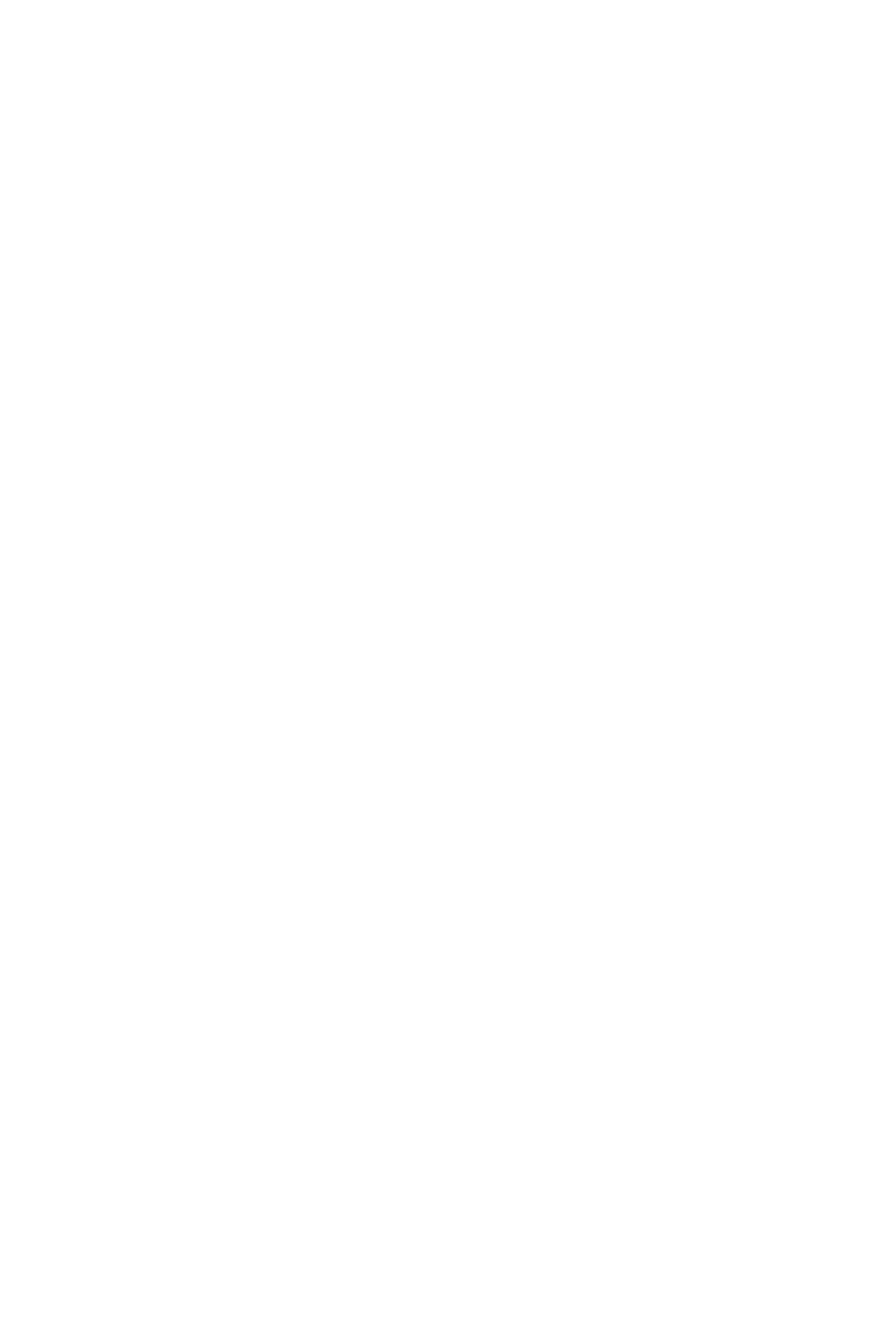## **Acknowledgments**

This study was originally written to satisfy a much narrower requirement in 2008. Tom Manning, then the Air Education and Training Command (AETC) command historian, wanted to host a set of "what we are doing" presentations during that year's semiannual AETC historian conference. In preparation for the event, he encouraged various AETC historians to produce papers to deliver at the conference. The topic list included AETC's activities in Iraq; I was then the chief historian for Air University (AU), so I was in a good position to address that particular issue. AU was deeply involved in crafting the training syllabi adopted by the Iraqi Air Force officer schoolhouse in 2006. Thus, without Tom Manning's nudge, this study would most likely never have happened.

If it's probable that it takes a village to properly raise a child, then it's almost certain that accurate historical narratives cannot be written unless relevant records are available. In this instance, I benefitted from a series of improbable coincidences. The first was the result of Col Charles Westgate's assignment to the CMATT-A cell in 2005. Colonel Westgate, an operator with the heart of a historian, went out of his way to collect records and assemble a detailed chronology of CMATT-A's development and activities from its inception through the end of his tour. Later, and again entirely by chance, Colonel Westgate and I crossed paths. Upon learning that I was writing a study on the efforts to resurrect the Iraqi air force, he was most generous in sharing the unique cache of materials that he had collected and preserved.

Yet another beneficial coincidence came about as the result of a deployment by Dr. Silvano Wueschner, one of the staff historians assigned to the AU history directorate. While he was in theater in early 2010, Dr. Wueschner discovered a drawer full of abandoned files that shed considerable light on the planning and preparations made in late 2006 and 2007 regarding the USAF's support for the Iraqi Air Force. Knowing that I would be interested, Dr. Wueschner brought the files back with him when he returned to our office that spring.

I also need to acknowledge the support and encouragement received from my boss, Col Ben Hulsey, AU director of staff. It was with his permission (and temporary duty money) that I was able to interview participants and gather documents at Wright-Patterson AFB, Ohio; Randolph AFB, Texas; and Hurlburt Field, Florida. He also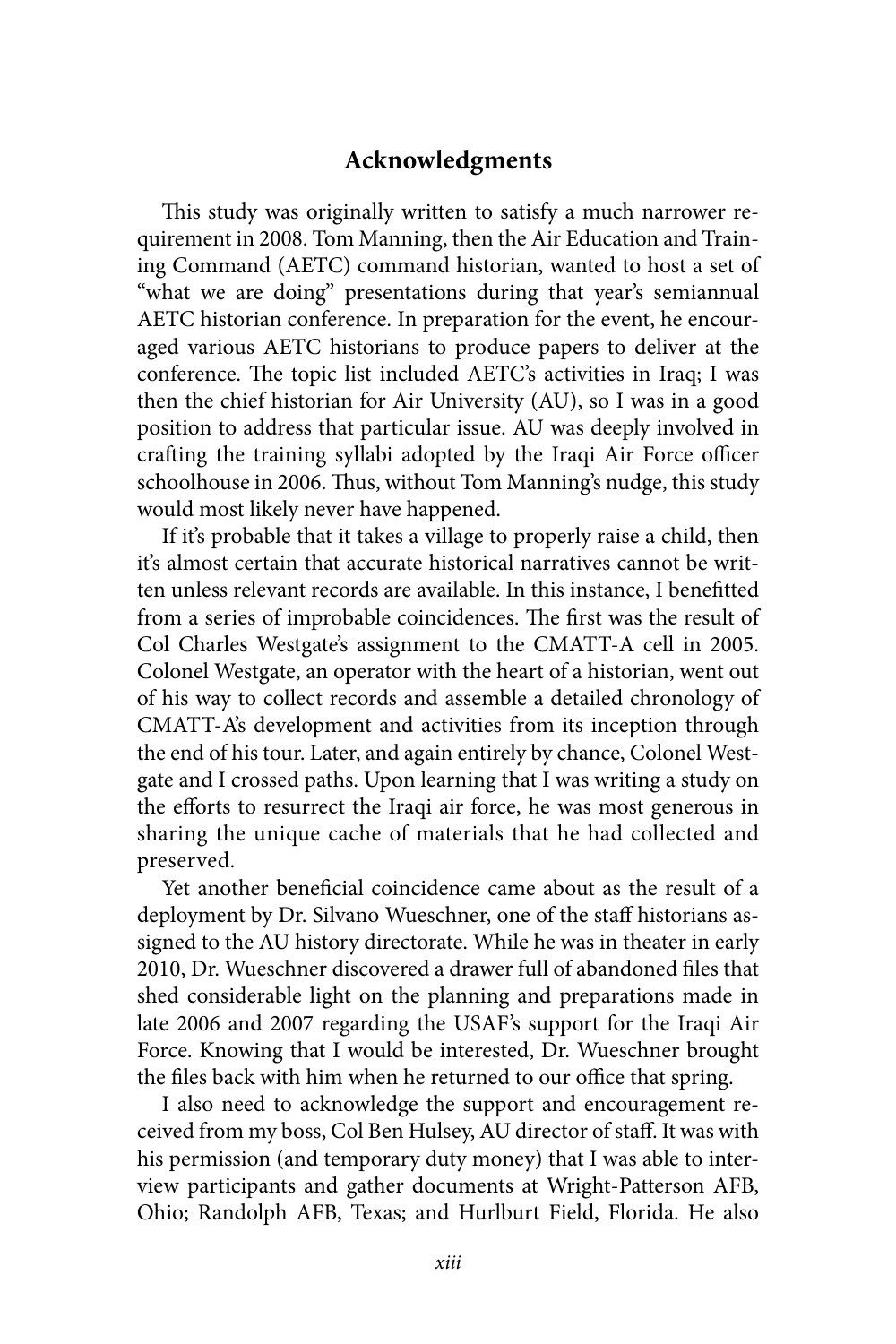#### acknowledgment

gave permission for me to focus exclusively on the writing during that last two-week sprint to finish the manuscript in August 2010. I also need to sincerely thank the many participants who spoke about their time in Iraq or their support of those who deployed; they are too numerous to name here.

Although Tom Manning instigated this project, it was Dave Byrd who motivated me to significantly expand its scope. Then assigned to the Air Force History Support Office, Byrd worked to persuade various Air Force historians to contribute to an ambitious, multivolume work intended to describe the USAF's quasi-combat operations conducted without respite since the end of the Persian Gulf War in 1991. The working title of the project was *Airmen at War*; in a chance conversation with Byrd in early 2010, I learned that there were still several topics that lacked for authors. One was the USAF's role in reconstituting the Iraqi air force. I'm still not sure whether it was Dave's persuasiveness or simply my own vanity that led me to volunteer, but I am truly grateful for the opportunity. Dave Byrd liked the resulting manuscript enough to nominate it for the Robert F. Futrell Award, a USAF-level prize given annually to recognize excellence in Air Force historical publications. Thanks, at least in part to Dave's advocacy, my study was a Futrell Award recipient in 2011.

Of course, I would be far more than remiss if I didn't acknowledge the single most important influence in my life over the last 25 years my wife. She's the one who is kind enough to bring me something when I'm so absorbed in writing that I forget to eat, the one who is wise enough to tell me when it's time to quit for the night, and the one who is honest enough to tell me when the words aren't working. I owe her everything.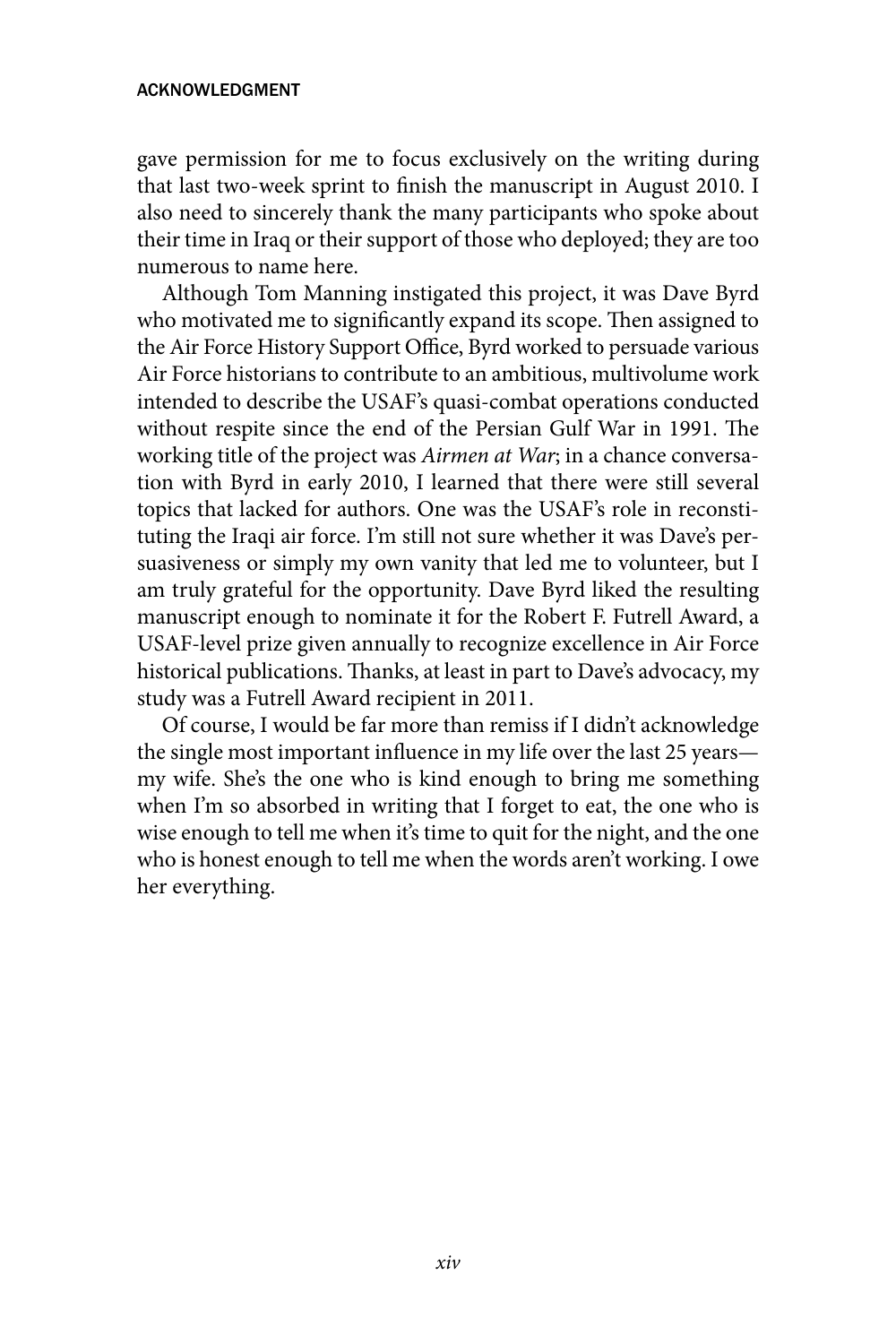## Chapter 1

## **Introduction**

The US Air Force (USAF) has not had much recent experience in helping a partner nation create an air arm from nothing. Historically, much of the USAF's participation in the Department of Defense (DOD) foreign military sales (FMS) program—the activity responsible for such matters—had been structured around the presumption that the partner nation would already have an air force and the requisite infrastructure. It just needed better airplanes, more training, or additional spare parts for the equipment already on hand.

Ordinarily, that framework has satisfied the needs of both the United States and its foreign partners. The United States benefits by having friendly nations and potential allies equipped with capable air forces, and American suppliers profit from the work generated by FMS. Moreover, FMS has helped partner nations by validating their needs within the strictures of US technology and arms export laws, by matching partners with qualified American suppliers, and by facilitating the partners' payments for their purchases. In addition, depending upon the circumstances and guidance from the US Department of State, the DOD's military assistance program (MAP) can also further US foreign policy goals by funding some (or most) of a partner's military needs through MAP grants. Both programs have been successful on many occasions in the past.<sup>1</sup>

But what happens when no fully functioning national government is able to coordinate the establishment of an air force, or when the nascent partner nation acquires some airplanes without first having a realistic, well-financed roadmap for its operation and sustainment? What if the requisite infrastructure has been severely crippled and a raging insurgency hampers every effort to repair it? What is to be done when partner-nation volunteers risk their lives and their families' safety by stepping forward for training, only to discover that, for lack of money and planning, there are no airplanes to fly? And what is the likely result if other priorities, a lack of suitable doctrine and training structures, constant turnover due to short-term deployments, and command inattentiveness combine in a ground-centric environment dominated by the US Army?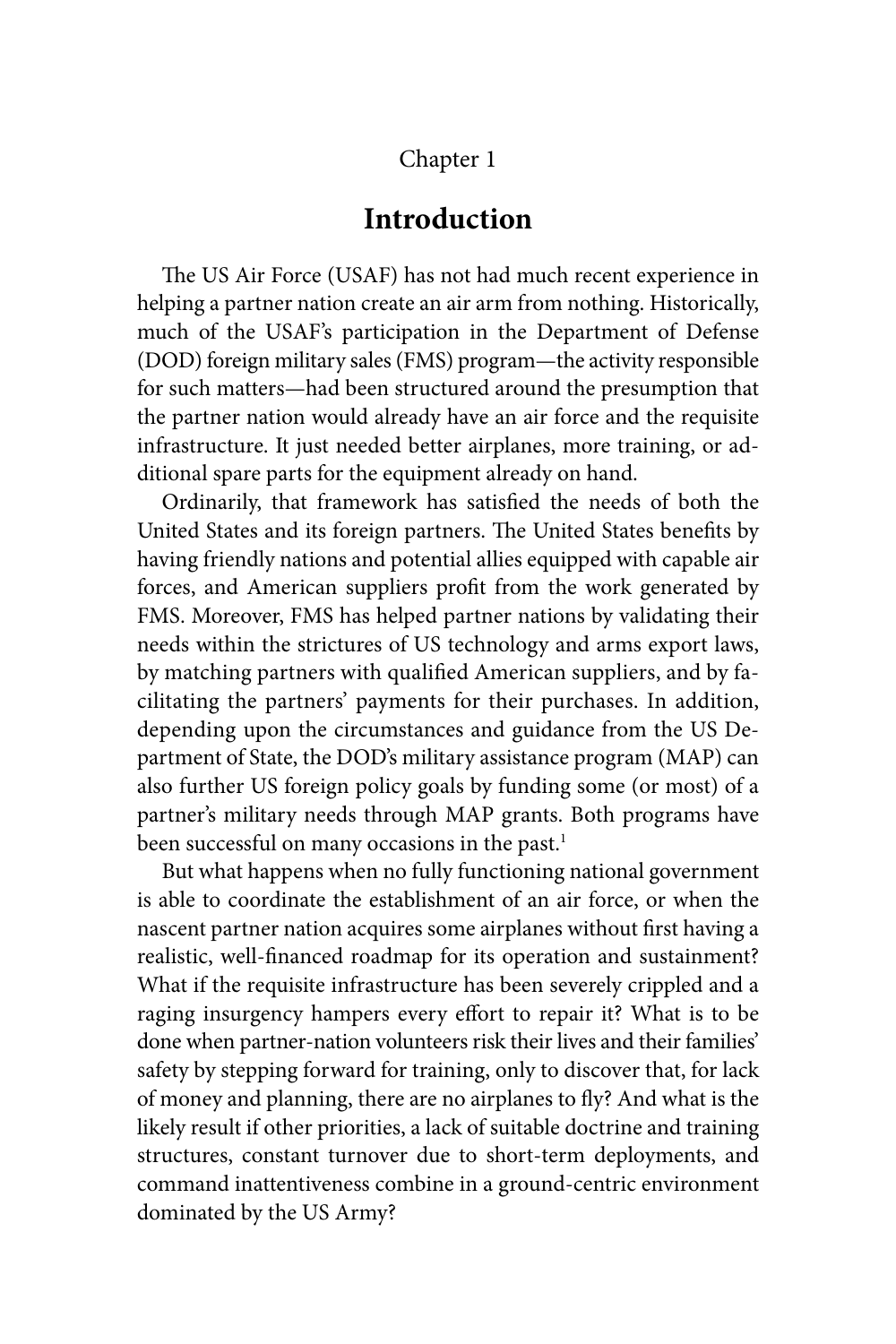#### 2 │INTRODUCTION

The aforementioned conditions faced the handful of USAF advisors deployed to help the Iraqi government reconstitute its air force beginning in January 2004. It was only after a tragic mishap in May 2005 that took the lives of five exceptionally dedicated Airmen—four Americans and an Iraqi—that the USAF's senior leaders began paying serious attention to a mission they had accepted without serious, visible deliberation some 17 months earlier. Even with that essential reengagement, it still took the better part of two more years' analyses, preparations, and adjustments to begin to set things right.

This study summarizes the essentials of that complex sequence of events. Although it includes many elements of a cautionary tale, this is a story about the ingenuity, flexibility, and perseverance of the USAF Airman-advisors who deployed to Iraq and the Iraqi patriots they trained, mentored, and befriended. It is a story about accomplishing a demanding, unheralded mission under harrowing conditions in a foreign land. This is a story that should be preserved, if only to remind future USAF Airmen of some of the extraordinary challenges their predecessors received, accepted, and overcame.

#### **Notes**

Notes will appear in full form only in their first iteration. Thereafter, they will appear in shortened form. For full details, see the appropriate entry in the bibliography.

1. Defense Security Cooperation Agency (DSCA), "Introduction to Security Cooperation Management," in The Management of Security Cooperation (Wright-Patterson AFB, OH: DSCA, 2010), http://www.disam.dsca.mil/Research!Presentations/2%20introsc.ppt.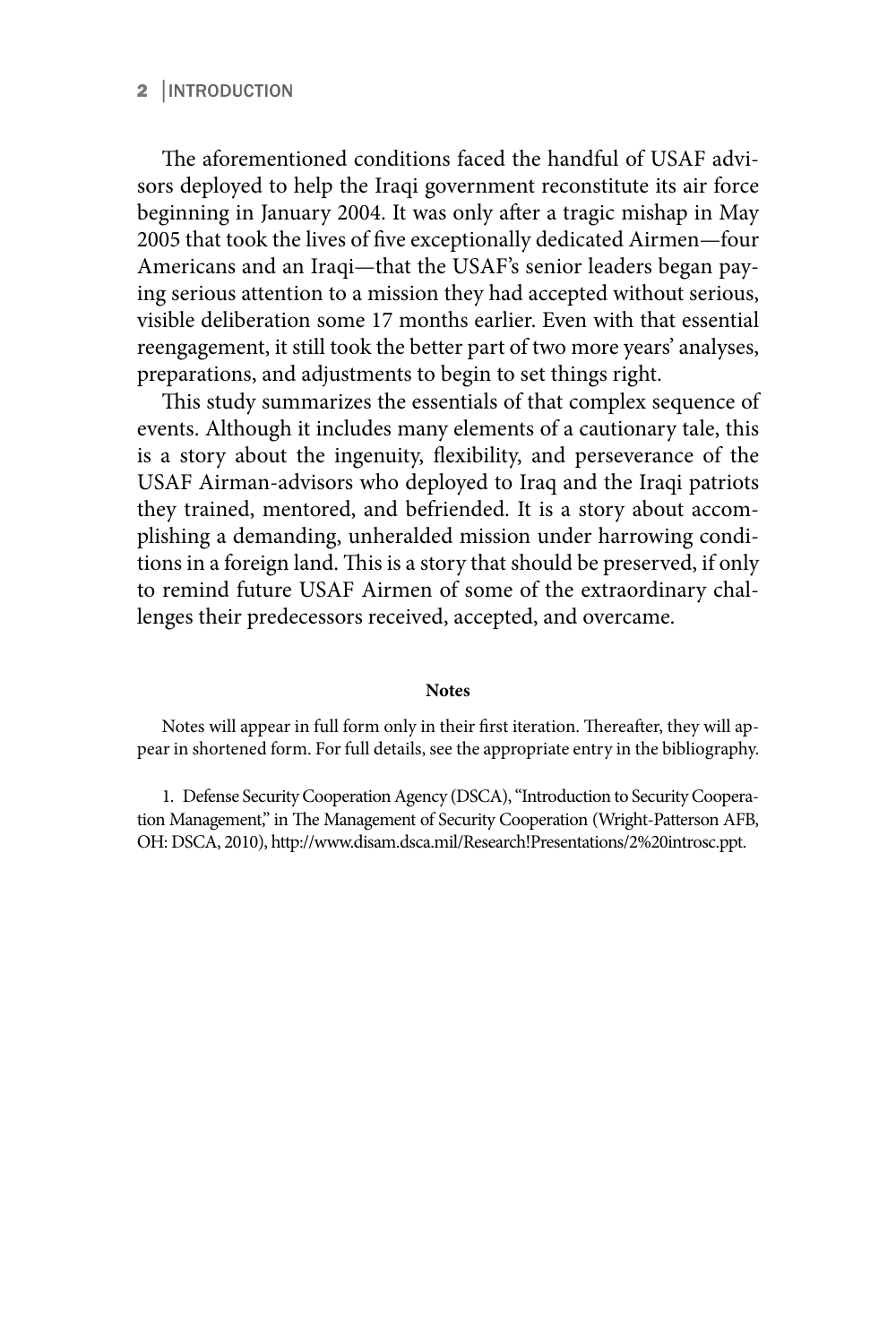## Chapter 2

## **A Brief History of the Iraqi Air Force, 1931–2003**

The British government established the Royal Iraqi Air Force (RIqAF) on 22 April 1931, the last year of its direct control of Iraq under a 1920 League of Nations mandate.<sup>1</sup> The RIqAF, consisting initially of just five pilots and 32 ground crew, was equipped with modest numbers of British-built aircraft in the 1930s, and it continued to follow Royal Air Force (RAF) practices for decades thereafter. In fact, Great Britain continued to be Iraq's principle source of military aviation training and combat aircraft procurement until the late 1950s.<sup>2</sup>

Iraq's rulers generally followed British advice prior to World War II, but rising Iraqi nationalist and anticolonialist sentiments led to a pro-fascist coup d'état in April 1941. This resulted in a month-long Anglo–Iraqi War in May, during which the RIqAF flew its first combat sorties. However, even with aviation contingents provided by fascist Italy and Nazi Germany, the Iraqi insurgents were soon overwhelmed.<sup>3</sup> The coup leaders fled the country, and British forces occupied Iraq for the next six years.4

Iraq regained its sovereignty in January 1948, and RIqAF pilots flew bombing missions in the first Arab–Israeli War later that same year.5 A pro-communist revolution toppled Iraq's monarchy on 14 July 1958, but Iraq continued to maintain an air arm. The renamed Iraqi Air Force (IqAF) bombed Israeli targets during the Six-Day War in 1967 and again in the Yom Kippur War of October 1973.<sup>6</sup>

Soviet air doctrine heavily influenced the IqAF in the 1970s, and the Air Force was largely outfitted with Russian-built combat aircraft when the Iran-Iraq War began in 1980.<sup>7</sup> Its effectiveness was limited for much of that eight-year conflict—even though Iraq also bought over 130 French-built Dassault Mirage fighters between 1977 and 1990.8 When Iraq invaded Kuwait in August 1990, the IqAF could boast of having over 1,000 aircraft, but expensive equipage notwithstanding, the IqAF failed as a fighting force during the Persian Gulf War of 1990-91.<sup>9</sup> Indeed, the coalition's onslaught during Operation Desert Storm (17 January–28 February 1991) caused many Iraqi airmen to seek asylum in Iran. At least 146 aircraft, valued at \$2.5 billion, were interned there. Iran later declared the aircraft to be state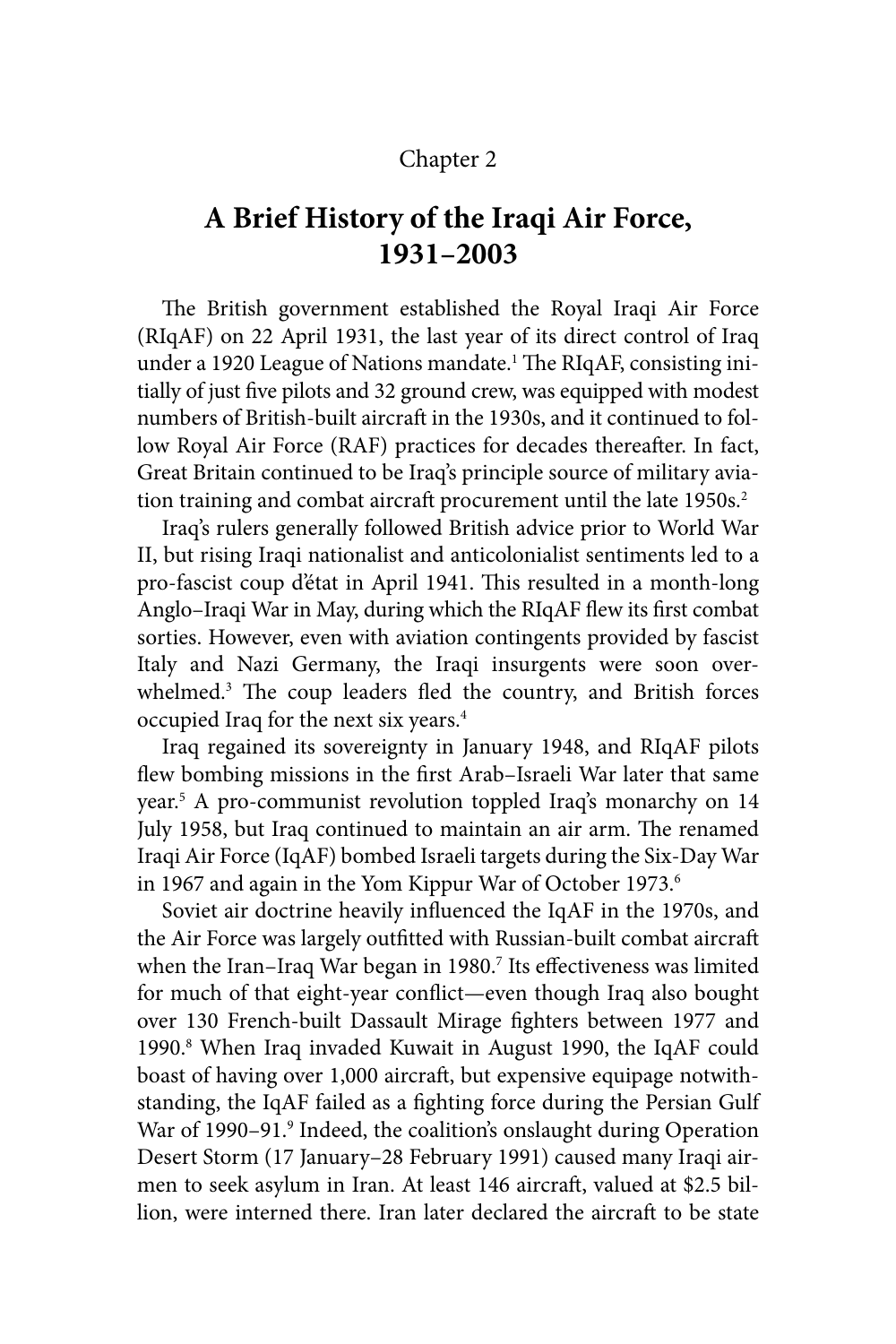#### 4 │A BRIEF HISTORY OF THE IRAQI AIR FORCE, 1931-2003

property in partial reparation for the losses it had suffered during the Iran–Iraq War.10

In the decade following the Persian Gulf War, the IqAF mainly stayed within the boundaries defined by two coalition-imposed "no-fly" zones, but its remaining fighters occasionally tried to lure coalition aircraft within range of Iraqi ground defenses.11 During the run-up to the 2003 Iraq War, Iraqi president Saddam Hussein ordered his air force to conserve its remaining 300 aircraft by avoiding combat, and there were no aerial engagements reported during that conflict.<sup>12</sup> Those planes not destroyed on the ground by coalition air power between the opening of hostilities on 20 March and the cessation of combat operations on 1 May 2003 were found dismantled and stored or hidden quite literally *in* the desert.<sup>13</sup> Initially, there were suggestions that some of those aircraft might be refurbished and returned to service in an air force to be fielded by a rehabilitated Iraq, but political and economic realities quickly overwhelmed any such possibility.<sup>14</sup> On 23 May the newly installed Coalition Provisional Authority officially disbanded the IqAF, along with the other branches of Iraq's armed forces.15

#### **Notes**

1. Iraq has traditionally celebrated 22 April as "Air Force Day" in commemoration of the event. Lorie Jewell, "Iraqi Air Force Celebrates 74 Years," *Advisor* 2, no. 7 (12 February 2005): 6.

2. The Iraqi government moved away from the West and toward the Soviet Union following the communist-backed revolution that abolished Iraq's monarchy on 14 July 1958, but the IqAF continued to take delivery of British-built Hawker Hunter jet fighters as late as May 1967. See Ahmad Sadik and Tom Cooper, *Iraqi Fighters, 1953–2003: Camouflage & Markings* (Houston, TX: Harpia Publishing, 2008); Tom Cooper and David Nicolle, *Arab MiGs*, vol. 1, *MiG-15s and MiG-17s, 1955–1967* (Houston, TX: Harpia Publishing, 2009), 96–99; and Cooper and Nicolle, *Arab MiGs*, vol. 2, *Supersonic Fighters: 1956–1967* (Houston, TX: Harpia Publishing, 2011).

3. For fascist Italy's efforts to provide the Iraqis with military aircraft, especially in the period immediately preceding World War II, see Giancarlo Garello, "Italian Wings over Iraq (1937–1941)," *Small Air Forces Observer* 32, no. 4 (April 2009): 114–17; and Garello, "Italian Wings over Iraq (1937–1941)," *Small Air Forces Observer* 33, no. 1 (July 2009): 21–23.

4. AVM A. G. Dudgeon, RAF, *The War That Never Was* (Shrewsbury, England: Airlife, 1991); and Kevin Lyman, *Iraq 1941: The Battles for Basra, Habbaniya, Fallujah and Baghdad* (Oxford, England: Osprey Press, 2006).

5. Shlomo Aloni, *Arab-Israeli Air Wars, 1947–1982* (Oxford, England: Osprey Press, 2001), 9.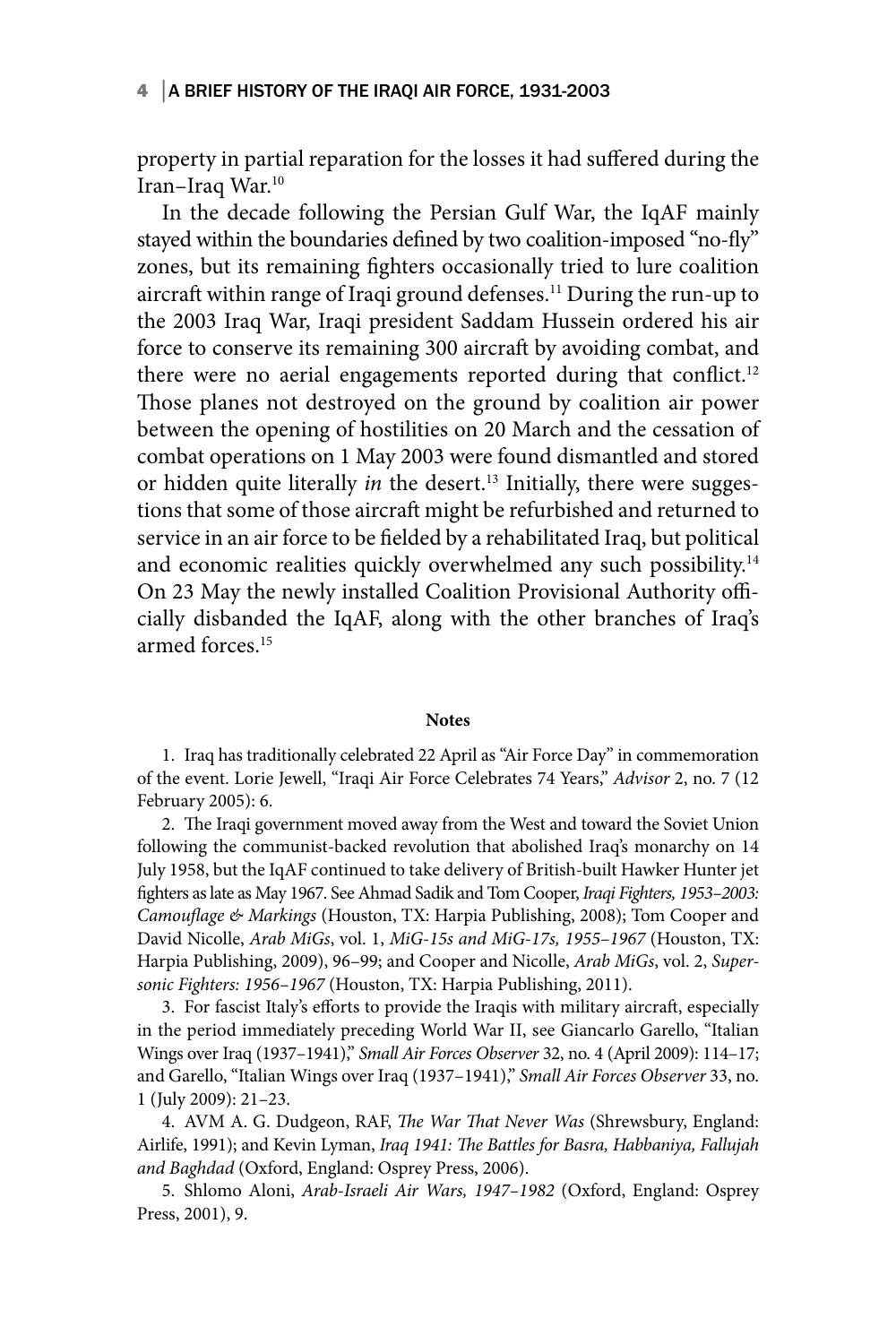6. Ibid., 51; David Nicolle and Tom Cooper, *Arab MiG-19 and MiG-21 Units in Combat* (Oxford, England: Osprey Press, 2004): 21 and 65–70; and Tom Cooper, David Nicolle, and Patricia Salti, *Arab MiGs*, vol. 3, *The June 1967 War* (Houston, TX: Harpia Publishing, 2012); Tom Cooper and David Nicolle, et al., *Arab Migs*, vol. 5, *October 1973 War, Part 1* (Houston, TX: Harpia Publishing, 2014); and Tom Cooper and David Nicolle, et al., *Arab MiGs*, vol. 6*, October 1973 War, Part 2* (Houston, TX: Harpia Publishing, 2015).

7. Beginning in the late 1960s, the Indian air force also dispatched significant numbers of flight instructors to Iraq; IqAF pilots trained in India as well. See Nicolle and Cooper, *Arab MiG-19 and MiG-21 Units*, 78. For general coverage of the Iran–Iraq air war, see Maj Ronald E. Berquist, *The Role of Airpower in the Iran–Iraq War* (Maxwell AFB, AL: Air University Press, December 1988; Tom Cooper and Farzad Bishop, *Iran–Iraq War in the Air* (Atglen, PA: Schiffer Publishing, 2003); Bishop and Cooper, *Iranian F-4 Phantom II Units in Combat* (Oxford, England: Osprey Publishing, 2003); and Cooper and Bishop, *Iranian F-14 Tomcat Units in Combat* (Oxford, England: Osprey Publishing, 2004).

8. Sadik and Cooper, *Iraqi Fighters*, chap. 9.

9. Rene Francillon, "Mirage at War: Iraqi and Kuwaiti Mirage F1s," *World Air Power Journal* 4 (Winter 1990–91): 22–25; and Sadik and Cooper, *Iraqi Fighters*, chap. 9 For a detailed account of the IqAF's performance at the outset of the Persian Gulf War, see Ahmad Sadik and Tom Cooper, "The First Night: Iraqi Air Force in Combat—17 January 1991," *International Air Power Review* 26 (Winter 2009): 114–29. More generally, see Eliot A. Cohen, *Gulf War Airpower Survey*, 6 vols (Washington, DC: Government Printing Office, 1993); Stan Morse, ed., *Gulf War Debrief* (London: Aerospace Publishing, 1991); Richard Hallion, *Storm over Iraq: Air Power and the Gulf War* (Washington, DC: Smithsonian Institution Press, 1992); and Christopher Chant, *Air War in the Gulf 1991* (Oxford, England: Osprey Publishing, 2001).

10. The total encompassed both military aircraft and civil jet transports, including some airliners taken from Kuwait as war booty. See "Iraq to Iran: Minders Keepers," *Time*, 8 April 1991, http://www.time.com/time/magazine/article/0,9171,972677,00.html; "Iran Hoards Iraqi Aircraft," *Flight International*, 24–30 April 1991, 9; and Babek Taghvaee, "Race to Iran!" *AirForces Monthly*, June 2010, 44–47.

11. Steve Davies, *F-15C/E Eagle Units of Operation Iraqi Freedom* (Oxford, England: Osprey Publishing, 2004): 12–21; Steve Davies and Doug Dildy, *F-16 Fighting Falcon Units of Operation Iraqi Freedom* (Oxford, England: Osprey Publishing, 2004): 13–16; "Operation Southern Watch," Air Force Historical Support Division, 18 September 2012, http://www.afhso.af.mil/topics/factsheets/factsheet.asp?id=19816; and Terry Boyd, "Operation Northern Watch: Mission Complete," *Stars & Stripes* (European Edition), 31 March 2003, http://www.stripes.com/article.asp?section=104&article=1 3614&archive=true.

12. Dr Daniel L. Haulman, "What Happened to the Iraqi Air Force?" Air Force Historical Research Agency, 3 November 2009, http://www.au.af.mil/au/aunews /archive/2010/0516/0516Articles/Haulman30514.pdf.

13. Between late June and late July 2003, USAF engineers excavated over 30 IqAF jet aircraft that had been intentionally buried at Al-Taqaddum Air Base west of Baghdad, including some Mach 3–capable MiG-25R Foxbat reconnaissance planes. Their concealment, and the fact that US forces had been operating in the immediate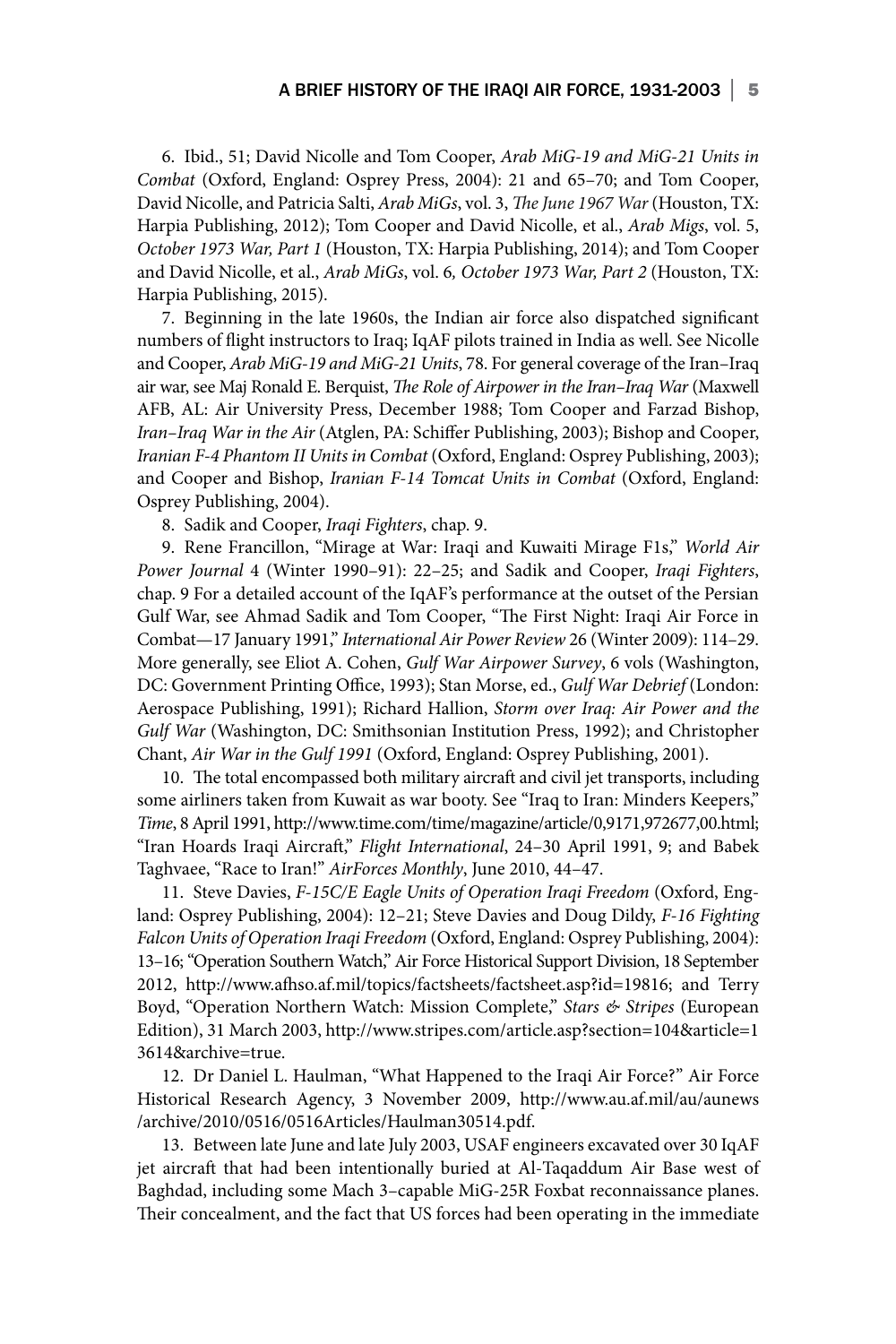#### 6 │A BRIEF HISTORY OF THE IRAQI AIR FORCE, 1931-2003

vicinity for several months before learning of their presence, became a point of argument in the ongoing search for hidden caches of Iraqi weapons of mass destruction (WMD). During a 5 August press conference, US Secretary of Defense Donald Rumsfeld said this discovery bolstered the Bush administration's expectation that stockpiles of Iraqi WMD would eventually be found. Kathleen T. Rhem, "American Forces Pull Hidden MiG Fighters Out of Iraqi Desert," *American Forces Press Service*, 6 August 2003, accessed 28 December 2009, http://www.defenselink.mil/news /Aug2003/n08062003\_200308063.html; and Charles R. Smith, "Iraqi 'Mach 3' MiG Buried in Sand," *Newsmax.com*, 6 August 2003, accessed 28 December 2009, http:// archive.newsmax.com/archives/articles/203/8/6/105528.shtml. One of the recovered Foxbats was later acquired by the National Museum of the USAF. Bill Reinke, "Soviet MiG-25 Being Restored at Wright-Pat," *Dayton Daily News*, 30 November 2006, accessed 1 January 2010, http://projects.daytondailynews.com/cache/galleries/News /Local/113006mig/.

14. Don Woolford, "Iraqi MiG Cache to Become New Nation's Air Force," *Australian Associated Press Financial News Wire*, 22 April 2003; and Robert Burns, "U.S. Joint Chiefs Chairman Says Rebuilding an Iraqi Military Will Start with Dismantling Special Security Organs," *Associated Press Worldstream*, 10 May 2003.

15. L. Paul Bremer, "Coalition Provisional Authority Order No. 2: Creation of a New Iraqi Army," Sec. 1, 18 August 2003, http://www.iraqcoalition.org/regulations /20030818\_CPAORD\_22\_Creation\_of\_a\_New\_Iraqi\_Army.pdf.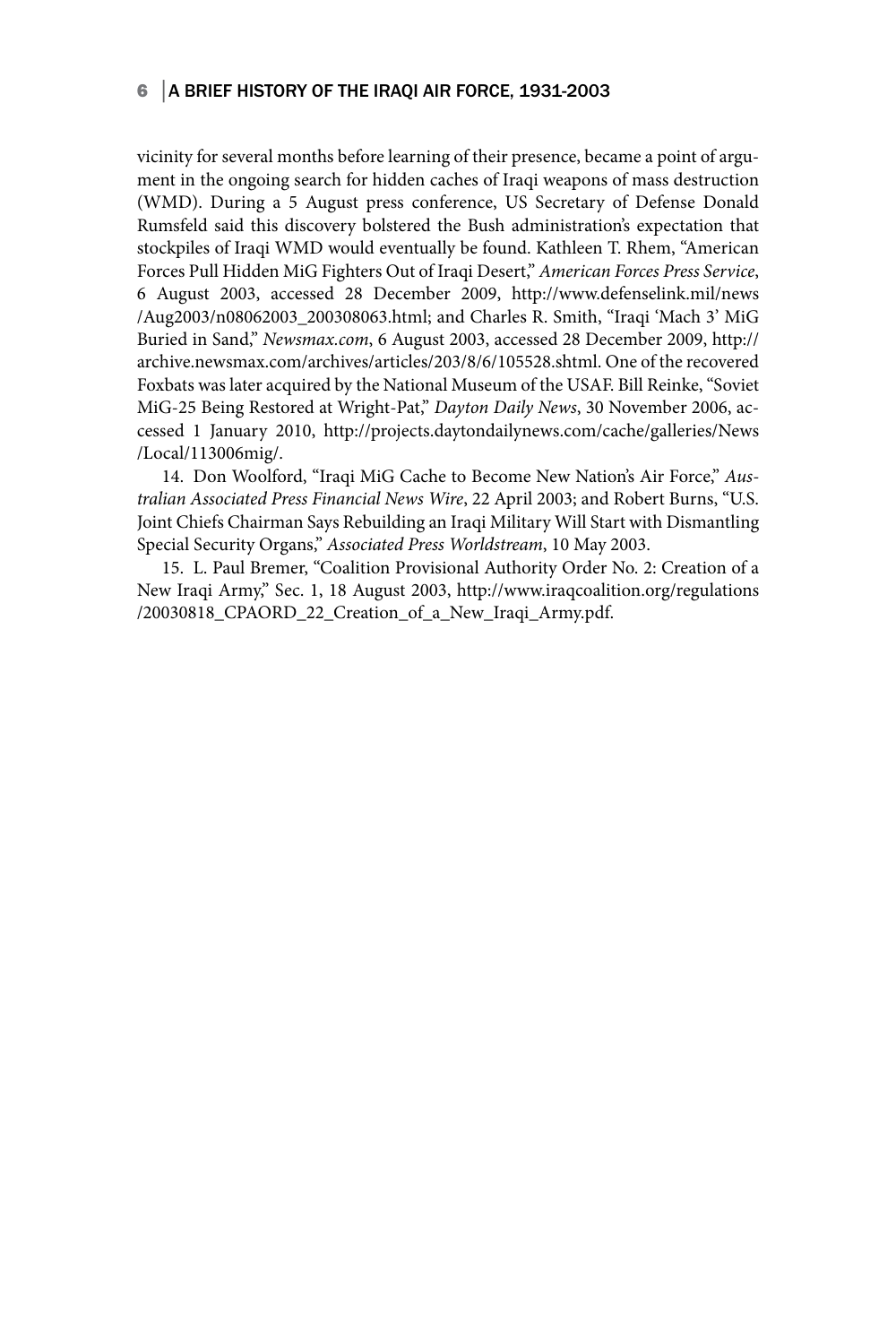## Chapter 3

## **The Rebirth of the Iraqi Air Force**

Chartered to oversee a transitional period pending the formal return of sovereignty to the Iraqi people, the Coalition Provisional Authority (CPA) re-created the national institutions deemed essential to that purpose, including a defense force called the New Iraqi Army (NIA).1 In mid-June 2003, the CPA activated the Coalition Military Assistance Training Team (CMATT) to oversee the mobilization of the NIA. CMATT, led by Maj Gen Paul D. Eaton, US Army, was initially staffed with just five officers on short-term loan from US Central Command (USCENTCOM). Neither the CPA nor USCENTCOM provided any special preparation for their role, and General Eaton had only just been informed of his assignment in early May.<sup>2</sup> When he arrived in Baghdad, the new CMATT commander found that his organizational assets consisted of little more than "a 24-page PowerPoint briefing and a budget of \$173 million."3

The CPA directed CMATT to mobilize and equip an NIA force to be fielded by September 2006—consisting of about 40,000 soldiers grouped in three divisions (27 battalions) of light or motorized infantry. The CPA's policy was that Iraq should not be rearmed to the point that it would present a credible military threat to its neighbors, and the NIA was to be structured and outfitted accordingly. Denying the ability to project national power by air was an essential corollary to that intent. Walter Slocombe, then the senior CPA advisor for security and defense, emphasized at a 23 June 2003 press conference that the NIA "would operate without an air force."<sup>4</sup>

In spite of all the difficulties it faced, CMATT already had about 1,000 Iraqi soldiers training at Kirkuk when CPA administrator L. Paul Bremer III signed Order Number 22 on 7 August 2003.<sup>5</sup> This directive formally established the NIA as "the first step toward the creation of the national defense force of the new Iraq." It remained a matter of interpretation as to whether the language of Order Number 22 also resurrected the IqAF, if only on paper. The order made no specific mention of an air arm, but it did define the NIA to include "all components of the national armed forces of Iraq."6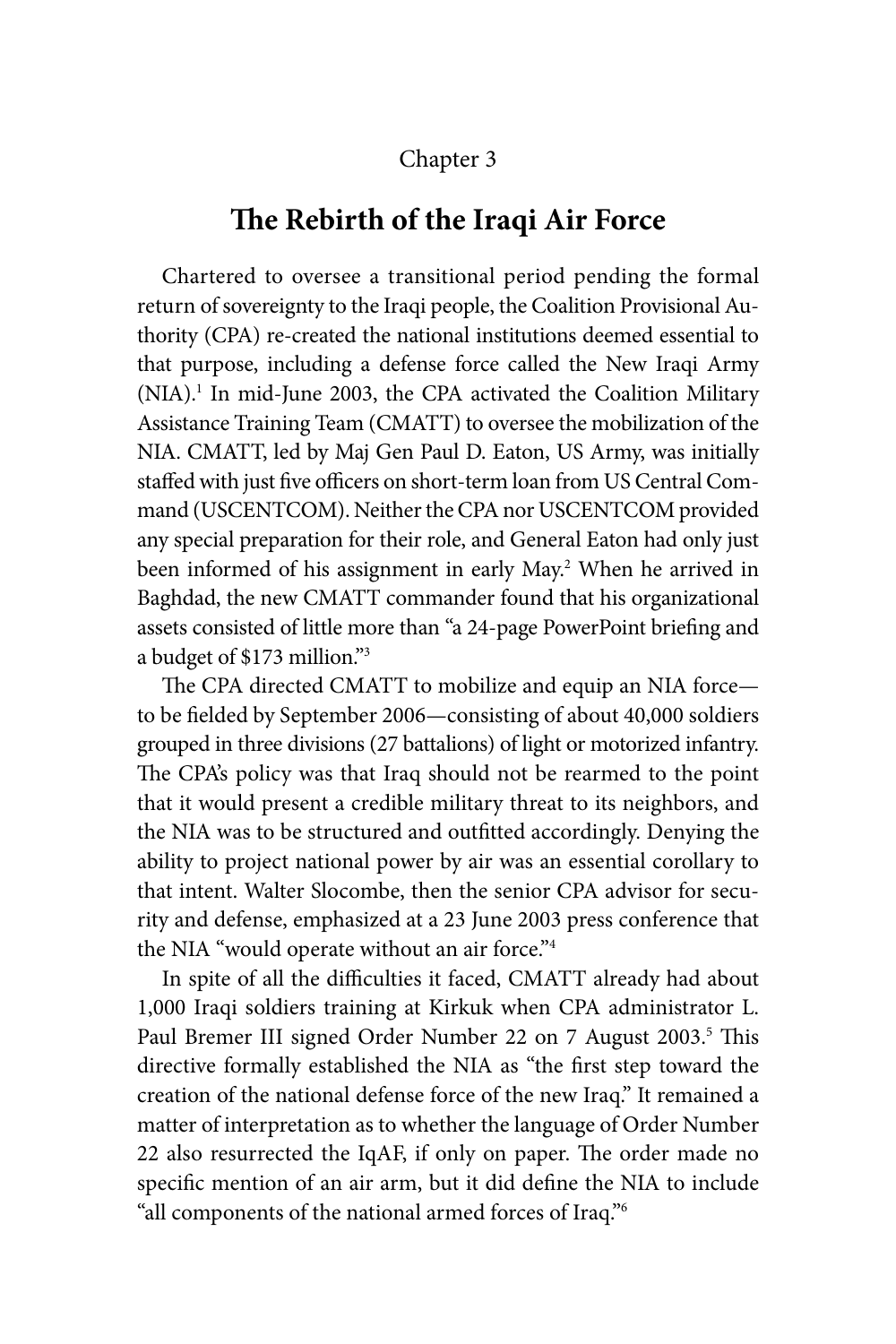## **The New Iraqi Army Air Corps**

While CPA Order Number 22 may have implied the potential for an Iraqi air force, CMATT's initial mobilization and training budget included no funds for aviation. But the situation was changing. On 5 September 2003, with Iraq beginning to descend into chaos, US Secretary of Defense Donald Rumsfeld approved General Eaton's proposal to compress the NIA mobilization schedule by 24 months.<sup>7</sup> Now, all three NIA divisions would have to be equipped, trained, and fielded by September 2004. The accelerated mobilization plan, which General Eaton called Phase II, was budgeted at just over \$2.2 billion and included significant allocations for military equipment and infrastructure construction. Phase II also acknowledged the need for an NIA air element to conduct troop and logistics movements and casualty evacuation.8

General Eaton assigned the job of structuring the NIA's air element to his CMATT future plans officer, Lt Col John M. Pioli, US Marine Corps. The NIA released funding for the air arm but "with the proviso that the air component fell under the aegis of the army and thus became an army air corps" rather than an independent air force.<sup>9</sup>

Over the next few months, Colonel Pioli's preliminary planning efforts focused on generating very modest rotary-winged and light transport capabilities for the New Iraqi Army Air Corps (NIAAC). At the time, his vision was for a small, ground support-oriented force that could be equipped and made operational before the end of 2004. This goal seemed plausible because there were thought to be large numbers of former IqAF aircrew both qualified and willing to meet the need. Offers were soon made to bring some of those aircrew back on active duty.

Regardless of the Iraqi airmen's readiness to serve, CPA policy still excluded an offensive air capability, and the NIAAC's early recruiting efforts remained at least nominally fitted to that position. In an interview published on 24 March, Colonel Pioli said that there would be no near-term openings for former IqAF fighter pilots, even though during the Saddam era they were reputed to have been the IqAF's best-trained airmen. "We are not bringing the jet guys back," explained Colonel Pioli, "while there are already qualified Iraqi transport pilots still willing and able to fly."10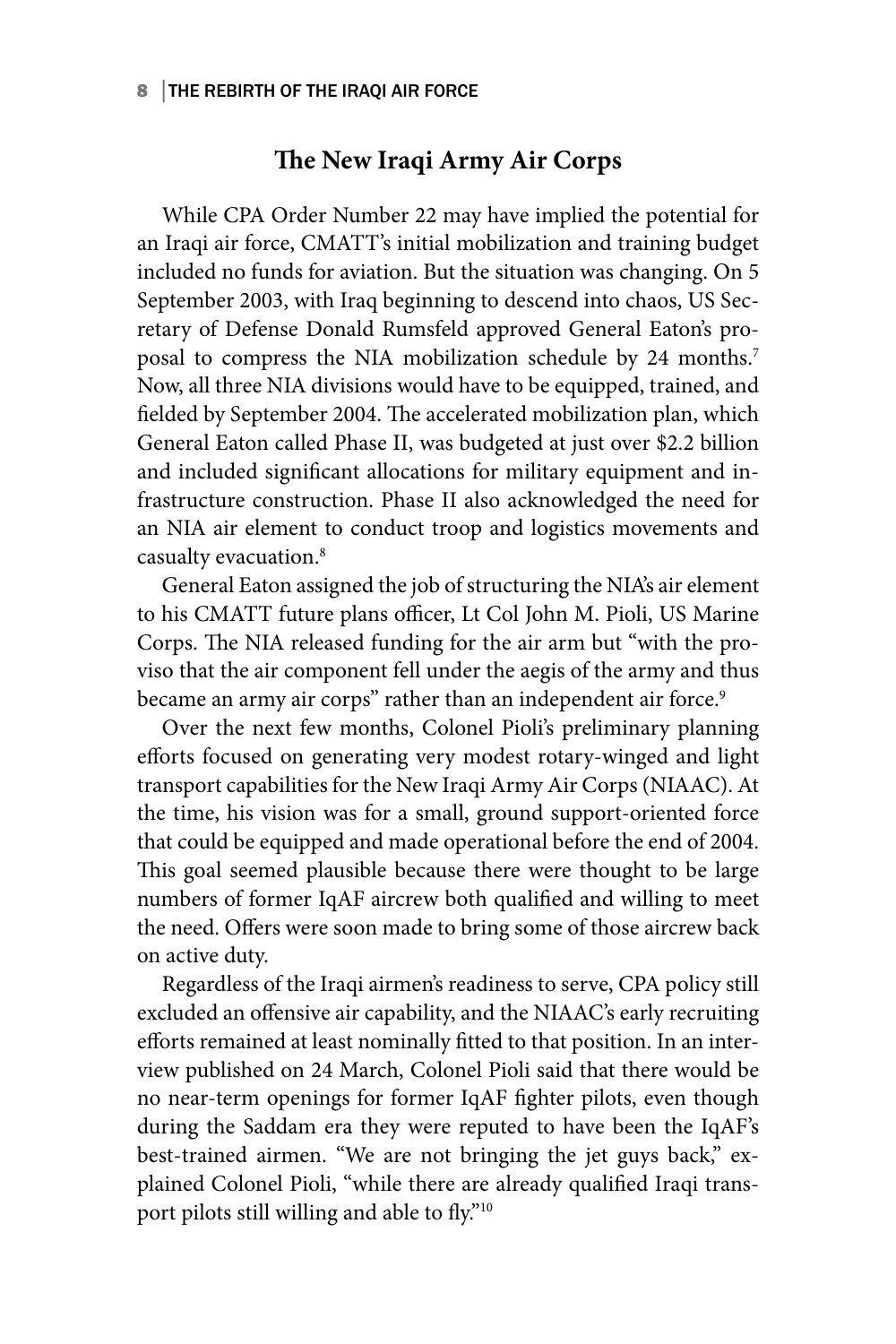#### **Finding a Training Site**

A sufficient supply of volunteers raised the next obvious question: where to train them? Egypt, Hungary, or perhaps even Iraq were all possibilities, but given Jordan's willingness to host NIA officer training, it only made sense to ask if CMATT's "Jordan Training Initiative" might be extended to the NIAAC. An accomplished military helicopter pilot, Jordan's King Abdullah II readily agreed to invite the Iraqi airmen to his country. Better yet, the king offered to provide them with 12 Bell UH-1 Huey helicopters (soon increased to 16) and two Lockheed C-130B Hercules transports.<sup>11</sup> This was a chivalrous offer, to be sure, but all of the aircraft needed refurbishment and equipment upgrades. In response, the CPA agreed to pay for the work and to use a favored Jordanian contractor or, in the case of the Huey helicopters, Royal Jordanian Air Force (RJAF) technicians.12 Delivery of the first C-130B was promised by 1 August; all of the Hueys were to be handed over by 1 September.<sup>13</sup>

As to the training program, the principals agreed that while RJAF instructors would do the actual teaching, CMATT would retain control of the NIAAC's training formats and course syllabi. For its part, CMATT would fund the overall training effort, including fuel costs, until the Iraqis could assume responsibility in mid-2005. CMATT also agreed to reimburse the RJAF for any training-related aircraft parts expended in the first six months. This arrangement offered some special advantages from General Eaton's perspective. Beyond the early acquisition of mission-appropriate, US-built airplanes at a reasonable cost, it meant that the NIAAC airmen could become type qualified far more quickly thanks to experienced instructors who spoke the same language and shared the same cultural perspectives.<sup>14</sup>

But there was another, more subtle advantage in the bargain. General Eaton's experience working with the Jordanians in the fall of 2003 had convinced him that the Western democracies' military leadership philosophy influenced Jordan to a greater degree than it did for many of Jordan's more authoritarian neighbors. He expected that influence to be embedded within the Jordanians' teaching methods, and this expectation nested easily with the CPA's overall goal of encouraging the Iraqis to replace Saddam-era totalitarianism with democratic attitudes, principles, and practices.15 General Eaton's views were echoed by Col Kim Smith, the British army officer assigned to CMATT as chief liaison officer in early 2004. "It was no accident," said Colonel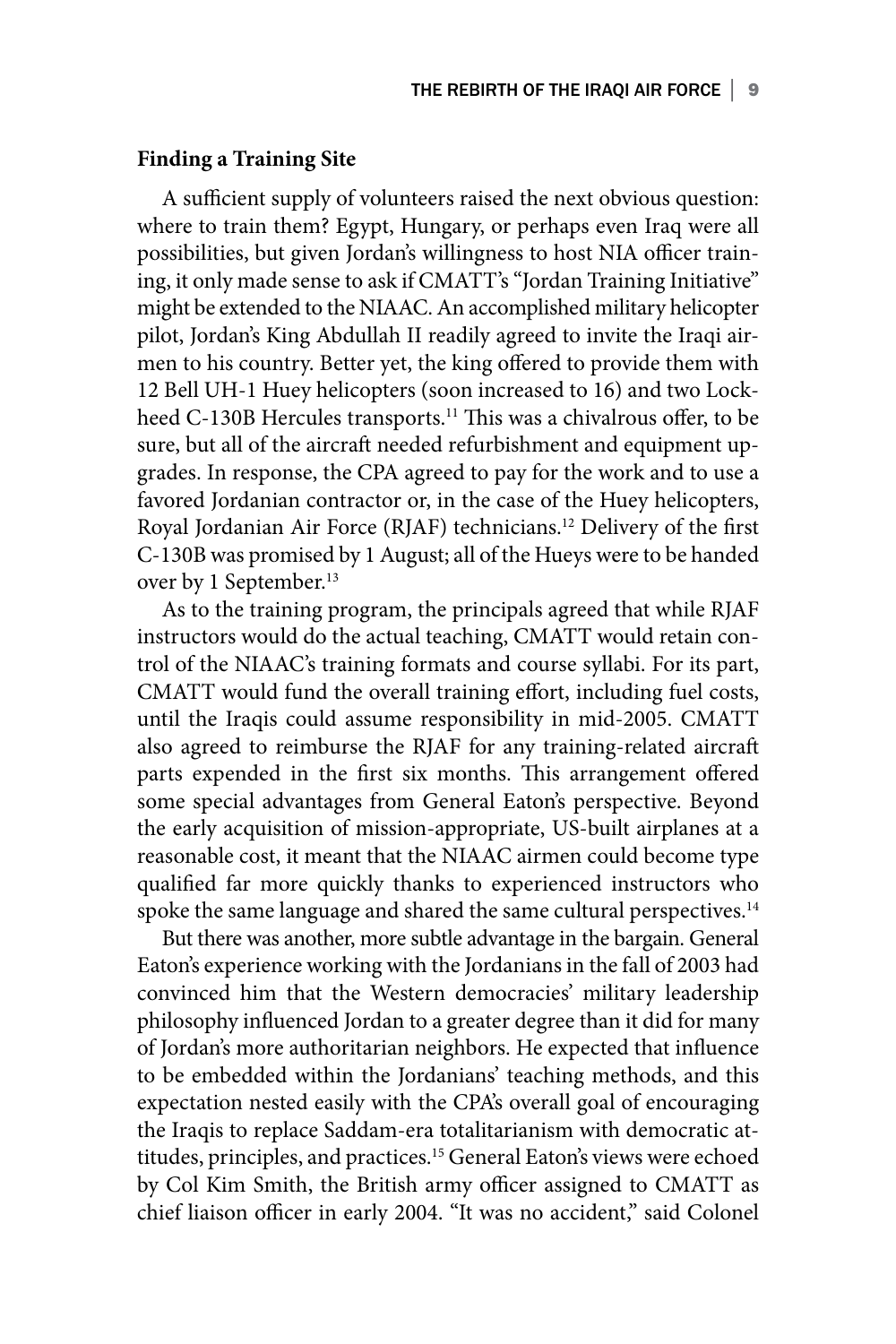#### 10 │THE REBIRTH OF THE IRAQI AIR FORCE

Smith, "that the training of both the air and the land component was taking place in Jordan. . . . The Jordanians represented the ethos that was sought for the Iraqis."<sup>16</sup>

In January 2004 the NIAAC's first 14 pilots entered UH-1 helicopter transition training in Amman, Jordan. They were accompanied by 18 aircrew (including five pilots) programmed for C-130B training, along with 28 UH-1 maintenance technicians and 31 C-130B maintainers. An additional 29 ground support trainees reported in mid-March. This second cohort included logistics supervisors, weather forecasters, air traffic controllers, life support technicians, clerks, and equipment operators. Of greater long-term import, the Jordanians also hosted six NIA staff colonels who were expected to become the NIAAC's initial senior leadership cadre.17

While the rotary-wing and transport training programs appeared to be on track in Jordan, the growing insurgent threat pushed the CPA to accept the need for broader NIACC capabilities. During a 21 January press briefing, General Eaton acknowledged that CMATT was "also investigating the use of reconnaissance aircraft in order to effectively monitor the miles of Iraqi border, and infrastructure such as pipelines and electrical transmission facilities."<sup>18</sup>

As to the future, General Eaton suggested that the NIA might eventually grow to become a force of eight to 12 divisions "backed up by attack helicopter aircraft, lift aircraft, and the wherewithal to secure the air above—air defense artillery and the interceptor aircraft that you need to defend the skies." But he admitted that was only "a soldier's theoretical construct," and even with a large-scale deferral of other important Iraqi social needs and "prodigious contributions from donor nations," it would still be at least three to five years before such a force could be built.<sup>19</sup>

#### **CMATT Forms an Air Cell**

Long-term expectations notwithstanding, CMATT faced a shortterm need to orchestrate the process of acquiring, integrating, and sustaining the aircraft the NIAAC expected to receive later in the year. In January 2004 the CMATT commander addressed that need by forming an internal air cell, commonly referred to as CMATT-A.<sup>20</sup> Given the modest number of Iraqi airmen and aircraft involved, the CMATT-A staff remained quite small throughout its existence. Until its replacement in November 2005, the cell's entire complement consisted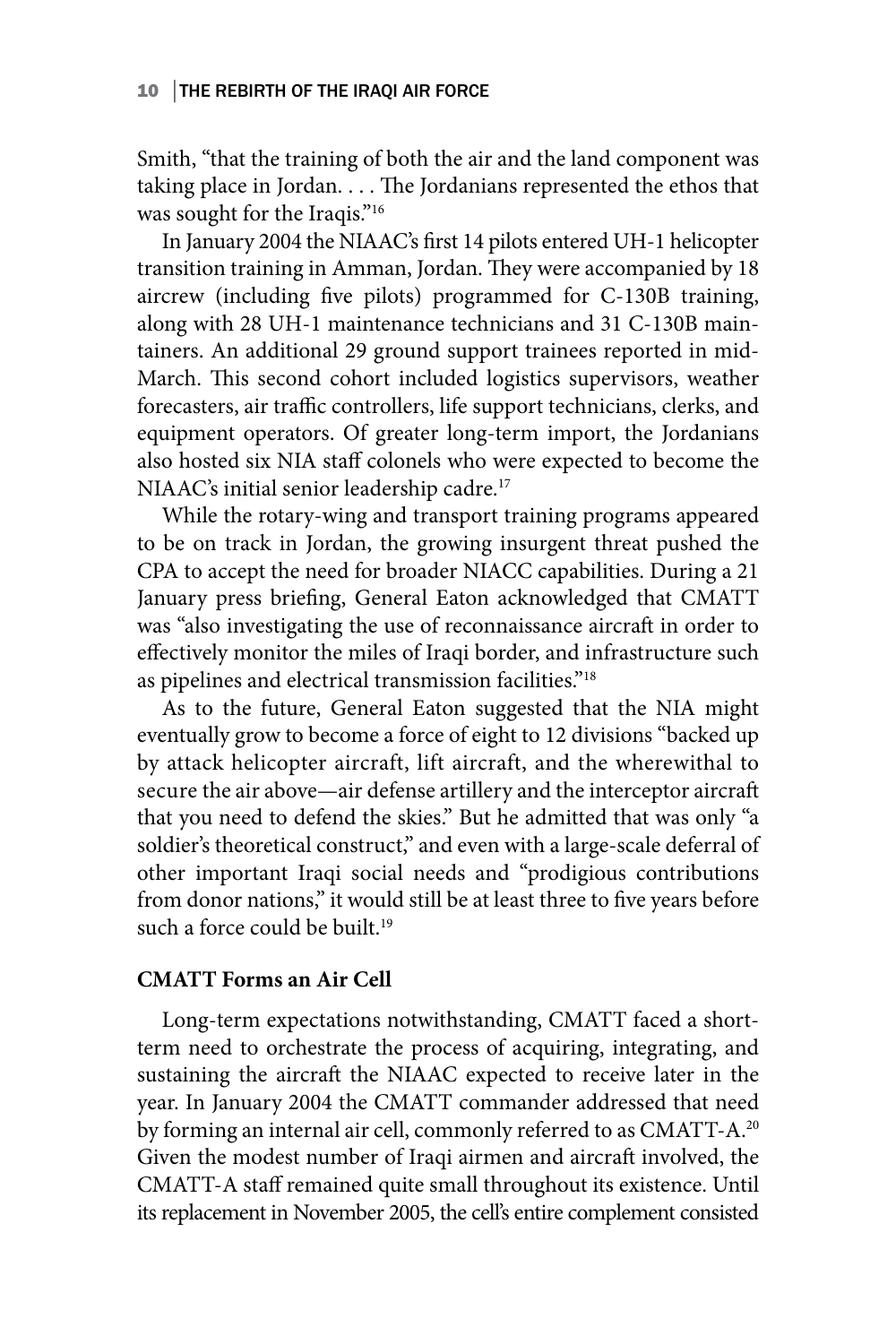of just four officer positions and (after January 2005) an Iraqi civilian contractor—leading CMATT-A's incumbents to wryly refer to their office as "four [lieutenant] colonels in a closet."21

In view of Britain's important role in the coalition (and perhaps reflecting its Royal Air Force's [RAF] long tradition of training and advising IqAF officers), the CMATT-A leadership position was "earmarked" for an RAF officer—occasionally a group captain (equivalent to a USAF colonel) but generally a wing commander (comparable to a USAF lieutenant colonel). The remaining three positions—also posited at the level of lieutenant colonel—were allocated along functional lines: one for helicopters and maintenance issues, one for C-130 transport matters, and one for reconnaissance/surveillance aircraft requirements. In 2004 these positions were generally filled by USAF or Air Force Reserve officers assigned on a 90-day rotational basis, but occasionally by US Marine Corps officers and, in one instance late in the year, by a major in the Italian air force.<sup>22</sup>

## **From Air Corps to Air Force**

From its inception in May 2003, the CPA had always operated with the understanding that it was only a caretaker, and that its most important goal was to return sovereignty to the Iraqis as soon as practicable.23 By March 2004, with the publicly announced time for that transfer only a few months away, it was imperative that Iraq begin addressing its self-defense needs in a truly independent manner. On 21 March CPA administrator Bremer signed Order Number 67, establishing a new Iraqi Ministry of Defense (IqMoD) and initiating the process through which the ministry would take control of Iraq's security forces. The order renamed the NIA as the Iraqi armed forces, and section 2 of the order expressly stated that those armed forces included an Iraqi air force. By that action, the IqAF regained its independence as an institutional coequal—at least in theory—with the Iraqi army.24

Four weeks later, in a news release issued on 17 April, the CPA and Iraqi defense ministry officials jointly announced that the IqAF already had over 100 airmen undergoing instruction in Jordan and that recruiting stations were open in Baghdad and Mosul. They anticipated that Iraq's air force would be nearly 500 strong by October. They also expected a squadron of six UH-1H Huey helicopters to be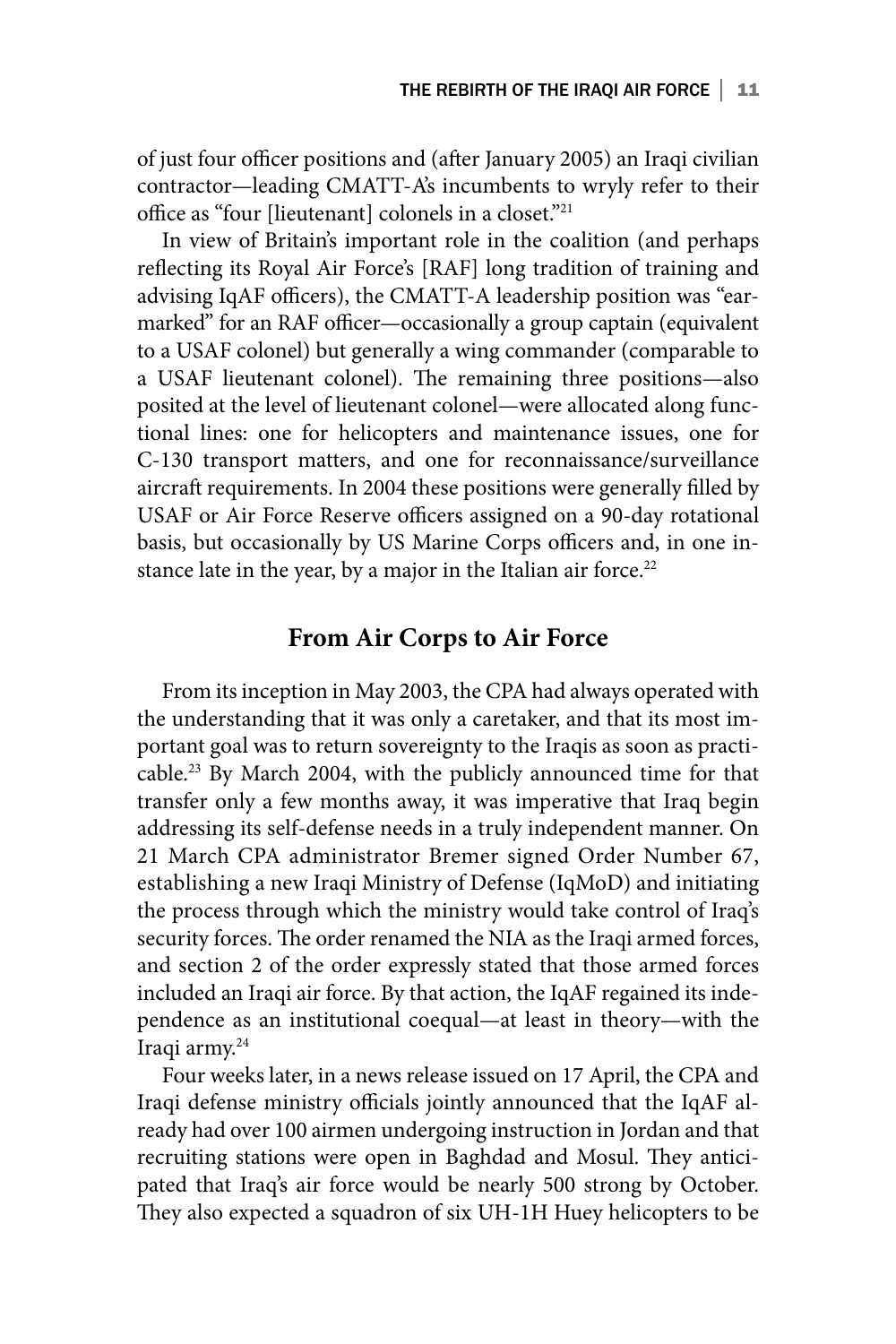#### 12 | THE REBIRTH OF THE IRAQI AIR FORCE

operational at Taji Air Base (AB) by July, a squadron of light reconnaissance aircraft positioned at Basrah "later this summer," and the two ex-RJAF Hercules turboprop transports to be operational in October.

Since most of the initial pilot trainees were former IqAF members, they were presumed to need only some "difference" instruction to obtain currency in their new equipment. The news release also mentioned that the officers would be schooled in "the philosophy of a democratically-controlled military," but it did not elaborate on what that education might include. As to the coalition's role, the release explained that "mentoring teams from appropriate specialist areas will assist the [IqAF] in the establishment of the squadrons and bases. In particular they will develop safety procedures and standard operating procedures as well as aiding the interface with coalition forces."25

## **The IqAF Gets Its First Commander and Its First Airmen**

During the joint CPA–IqMoD press conference held on 17 April 2004, Iraqi defense ministry spokesmen announced that "the Air Force will be commanded by a Major General (yet to be appointed), who will . . . act as the Chief of the Defense Staff 's senior air advisor."26 Soon thereafter, the defense ministry named Kamal Abdul-Sattar Barzanjy to serve in that position. An Iraqi Kurd born in Baghdad in 1944, General Barzanjy became an IqAF jet fighter pilot after finishing undergraduate studies at the Iraqi Air Force College in 1968. In 1983 he earned a master of military science degree after attending the Iraqi Military Staff College. General Barzanjy also graduated from Iraq's National Defense College in 1986. Decorated for heroism during the Iran–Iraq War, he retired from active duty in 1995 as an IqAF staff major general with over 3,200 flying hours recorded in his official logbooks. After leaving active duty, General Barzanjy lived as a private citizen until being asked to accept this new post.<sup>27</sup>

On 27 May the IqAF held graduation exercises in Amman, Jordan, for its first 14 rated airmen—all former regime officer pilots—as they completed UH-1H helicopter flight training. The first 28 UH-1H maintainers finished their studies on 9 May, and 19 more logistics supervisors and ground support personnel graduated on 31 May. They joined the 10 operations support airmen who had finished in April. Eighteen C-130 aircrew and 31 Hercules maintenance technicians were scheduled to complete their studies by 15 July, and follow-on classes of about the same size would begin training shortly thereafter.<sup>28</sup>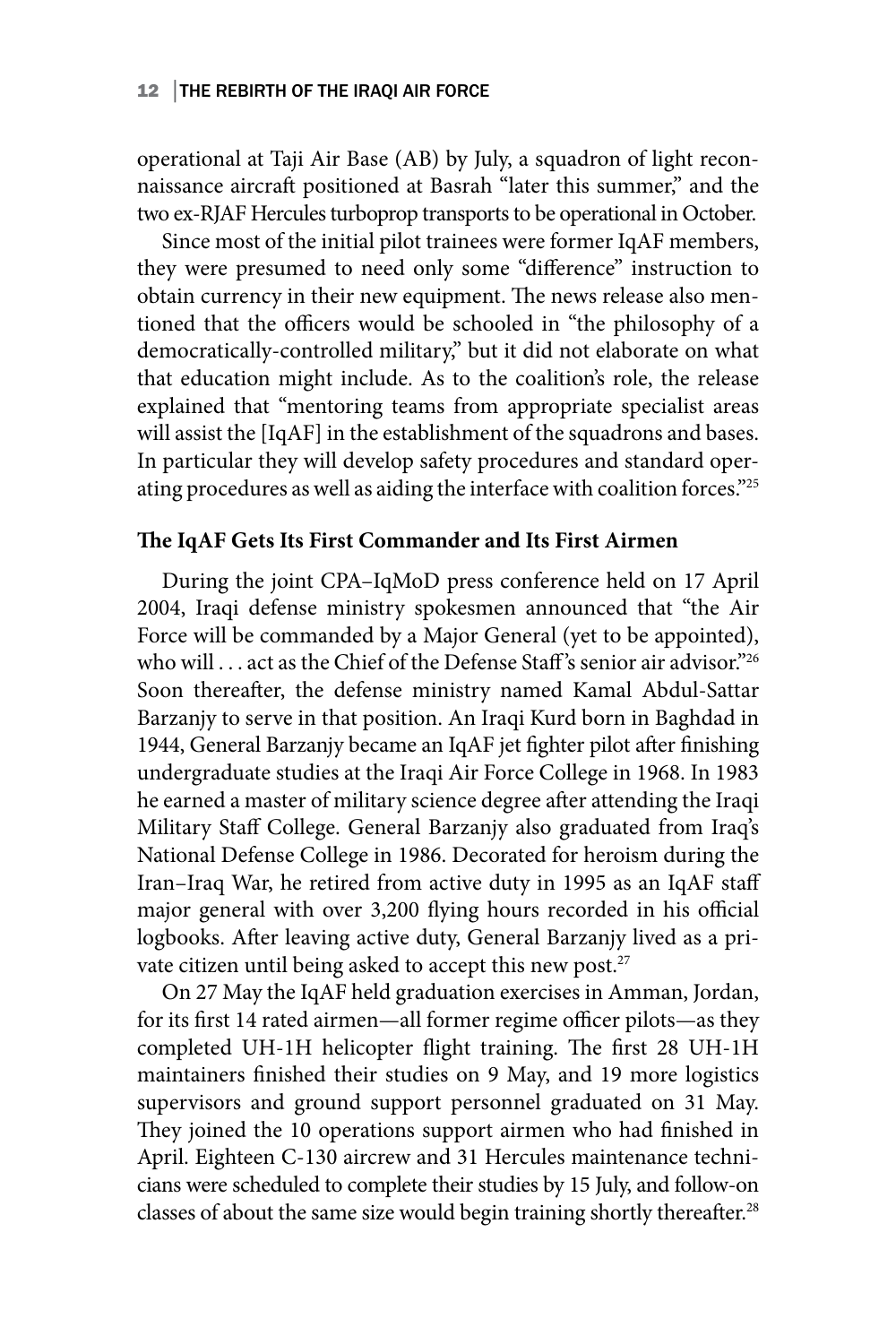The CMATT-supervised UH-1H syllabus had been structured in two phases for this initial class. The initial three-week phase assessed the students' overall aviation skills—a necessary step, given that most of them had logged very few flying hours since the end of the Gulf War in 1991.<sup>29</sup> The 16-week second phase—a ground school and instruction in basic flying, basic instruments, and advanced instrument flying—transitioned the students into the Huey helicopter. The graduates were scheduled to return to Iraq on 18 June, where they were to "assist the coalition with the recruitment, design and development of the new Iraqi air force as they await aircraft assignments."30 And therein lay the next hurdle: the new graduates were ready to fly, but what were they to use for aircraft?

#### **Early Aircraft Acquisition Problems**

In his seminal work, *Ideas and Weapons*, noted airpower historian I. B. Holley explored the relationship between military doctrine and aircraft procurement. His thesis was that careful analysis and thoughtful estimation based upon sound doctrinal principles were essential predicates in the acquisition process. Put more simply, Holley showed that if you don't *plan* wisely—if you don't first think thoroughly about what you intend, and therefore what you need—then you won't *buy* wisely.<sup>31</sup>

Given the many challenges facing the Iraqi interim government (IIG) and its coalition partners, it should come as no surprise that, with one noteworthy exception, there was little or no focused, high-level attention given to the IqAF's mission, structure, and equipage requirements in 2004. The desperate need to forge a working polity while trying to suppress its mortal enemies left little time for the IIG to consider the needs of an air force that offered no real short-term military value. The sole exception—three ex-USAF C-130E transports delivered just before the first national elections held in early 2005—came about because of intense interest by officials at the very highest levels in both Baghdad and Washington, DC. In most other respects, the Iraqi air force's acquisition processes in 2004 and early 2005 presented a textbook case for learning how *not* to equip an air arm.

#### **Aerial Surveillance Platform Issues**

On 19 April 2004, just two days after announcing the new service's expansive intentions, the CPA formally invited potential vendors to submit their proposals for the aircraft needed to equip the proposed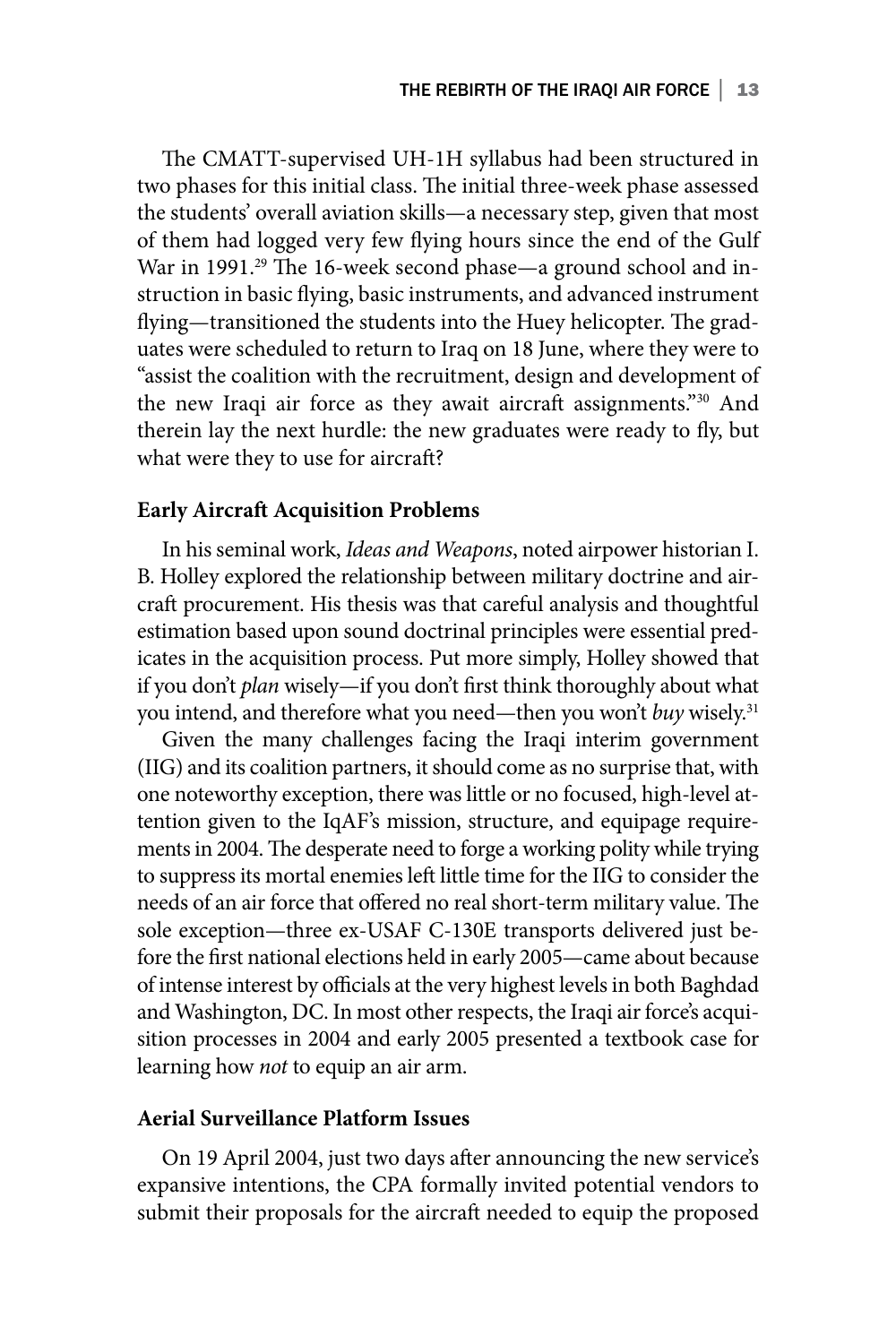#### 14 THE REBIRTH OF THE IRAQI AIR FORCE

reconnaissance squadron. The requirement for what the CPA called an aerial surveillance platform (ASP) envisioned eight lightweight, two-seat aircraft outfitted with infrared/electro-optical sensor suites.<sup>32</sup> The solicitation—or request for proposals—also included aircrew training and maintenance support requirements, along with an option to buy eight additional aircraft if the initial delivery proved successful. That said, bidders were given only three weeks to reply. Moreover, they had to deliver their first article within 30 days of contract award, and all eight aircraft had to be in Iraqi hands within six months.<sup>33</sup>

Much of this urgency was driven by the need to regain control over Iraq's 3,800-mile border and to protect its oil production and delivery infrastructure against increasing levels of violence. There was also an implicit acknowledgment that the CPA's mandate and money were both running out, and that denouement came about even sooner than expected. The transition had been announced for the last day of June, but in a surprise move Iraqi prime minister Ayad Allawi's interim government took charge two days early, resulting in the CPA's dissolution on 28 June.<sup>34</sup> Thereafter, funding for the Iraqi air force would have to be negotiated among multiple branches and agencies of the US government.<sup>35</sup>

The winner of the surveillance aircraft competition, Seabird Aviation Jordan, delivered its first two SB7L-360 Seeker light observation aircraft (IqAF Serials YI-101 and 102) on 29 July 2004.36 Both began flying with newly activated Squadron 70 at Basrah in September, but they soon proved to be less than fully suitable for the mission. The Seeker lacked crew protection from ground fire, and it was underpowered, which made it a marginal performer even in favorable conditions. Moreover, its piston engine required high-octane aviation gasoline, a comparatively expensive fuel that was difficult to find in Iraq. Although the two planes continued to fly intermittently thereafter, the rest of the order was cancelled.<sup>37</sup>

Given the inadequacies of the Seeker, the Iraqi government asked the US Army for help in finding an appropriate replacement.<sup>38</sup> On 28 September, the Army's Aviation and Missile Command awarded Transatlantic Traders, Inc., a \$5.818 million firm, fixed-price contract for eight SAMA CH2000-MTSA light surveillance aircraft and supporting services.<sup>39</sup> Based upon the two-seat Alarus general aviation trainer designed by a US-based firm called Aircraft Manufacturing and Design but produced by Jordan Aerospace Industries in Amman, Jordan, the first two examples (IqAF serials YI-103 and 104) were to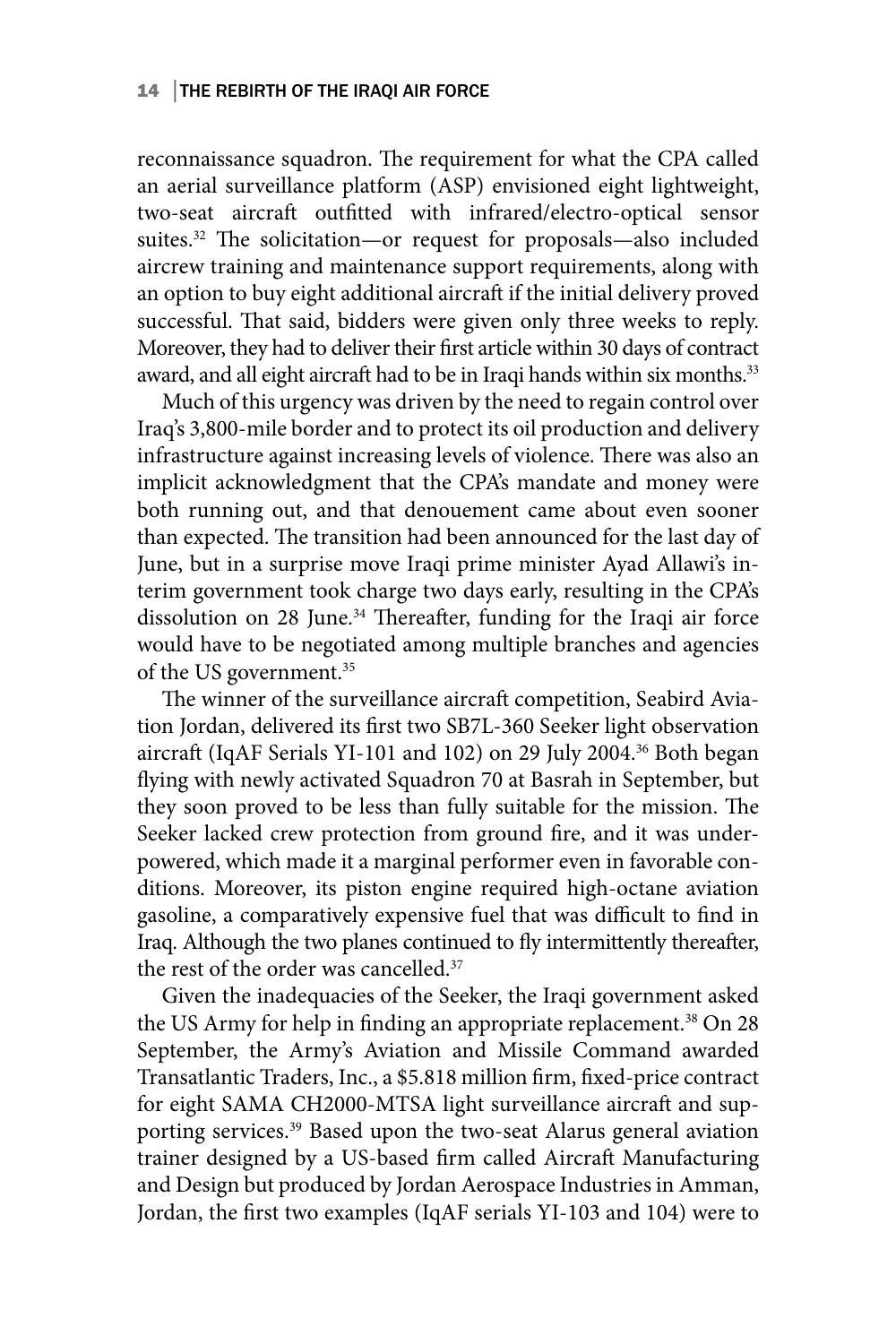have been delivered to Squadron 70 at the end of October 2004. As it turned out, fuel supply and engine problems delayed their turnover until mid-January 2005.<sup>40</sup> The contract called for a delivery rate of two airplanes per month. Instead, the Iraqis received four airplanes in August 2005, and the last two were not received until September 2006.<sup>41</sup>

Unfortunately, these aircraft also proved to be unsatisfactory as intelligence, surveillance, and reconnaissance (ISR) platforms. Like the Seeker, the CH2000 lacked cockpit armor, and its piston engine also burned scarce high-octane aviation gasoline. Moreover, the CH2000 was essentially ineffective in ambient temperatures above 104 degrees Fahrenheit (40 degrees Celsius)—a common circumstance during Iraqi summers—and it was prone to cracks in its engine exhaust system, which introduced unacceptable levels of carbon monoxide into the cockpit.42

As an alternative to the Seeker and the CH2000, the Iraqi air force also accepted seven single-engine, six-passenger Comp Air 7SLX light transports as a gift from the United Arab Emirates (UAE). Designed by AeroComp, Inc., of Merritt Island, Florida, as a propellerdriven, gas turbine-powered kit airplane marketed to hobbyist builders, these particular 7SLX aircraft were modified during their assembly in the UAE.<sup>43</sup> When delivered, they included revisions to the nose gear and fuel systems, reduced engine intake baffling, and a belly-mounted, forward looking infrared (FLIR) turret and panel display. The Iraqis expected that up to four of the Comp Airs could be outfitted for ISR missions using the electro-optical sensor balls already in hand; the remainder were to serve as utility and liaison aircraft until more FLIR equipment could be acquired.

The first four Comp Airs arrived at Basrah in mid-November 2004, and the remaining three were delivered in the second week of December.<sup>44</sup> All seven aircraft were assigned to Squadron 3 when it was activated in early January 2005. Soon thereafter, the unit moved to Kirkuk.45

From the beginning, the Comp Airs displayed evidence of their nonstandardized construction features and undocumented performance characteristics. On 25 January 2005 a Squadron 3 aircraft had to make a forced landing on a highway about 28 miles southeast of Kirkuk because its fuel-supply system had been improperly wired during assembly in the UAE.<sup>46</sup> On 10 May while returning from Baghdad International Airport (BIAP) to Kirkuk, a Comp Air callsigned "Tiger 71" suffered an engine flameout due to fuel starvation and was forced to make an emergency landing on a dirt road about 18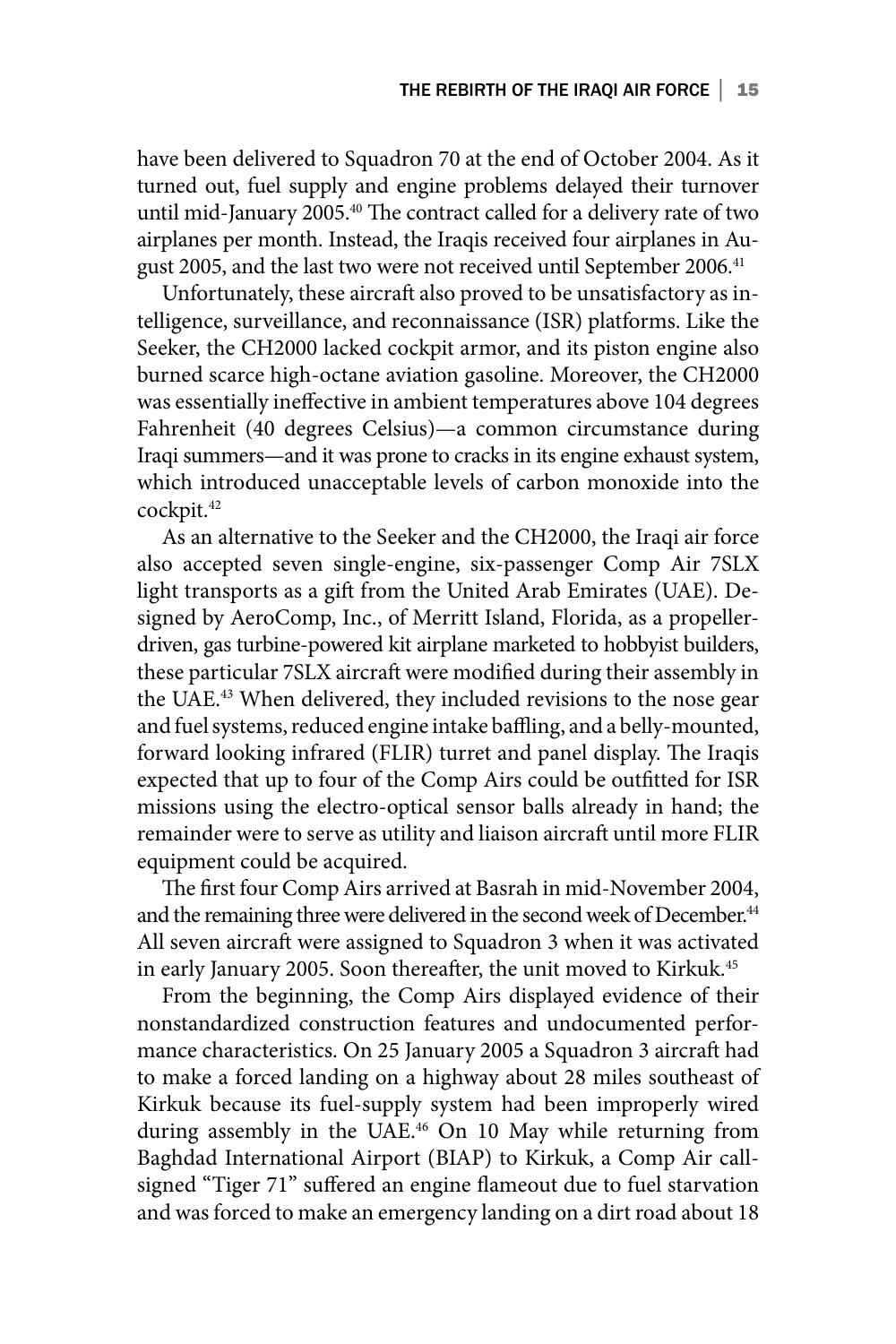#### 16 │THE REBIRTH OF THE IRAQI AIR FORCE

miles northeast of the airfield. The incident was attributed to an incorrectly installed shut-off fuel valve; the aircrew had become accustomed to following the words "open" and "closed" handwritten with a felt pen on the plane's cockpit wall, but they were misled in part because the handles were installed differently on each aircraft.<sup>47</sup> Just 20 days later, a Squadron 3 Comp Air was lost with all five men aboard four of them USAF Airmen—in a crash near Jalulah, about 80 miles northeast of Baghdad. Subsequent investigations suggested that the undocumented (and uncertified) modifications made during that airplane's construction may have contributed to the mishap. A second Comp Air mishap on 29 January 2006 involved an abrupt loss of control immediately after takeoff at Kirkuk. The Iraqi pilot was able to put the aircraft back down on the runway, but it was damaged beyond economical repair and had to be written off. Fortunately, that incident did not involve any fatalities or serious injuries, but it confirmed previous concerns regarding the airplane's unforgiving nature under certain flying conditions.48

#### **Helicopter Issues**

Usable rotary-winged aircraft proved to be just as difficult to acquire and deploy as suitable fixed-wing aircraft—but for different reasons. The process of fielding Jordan's October 2003 offer of 16 Bell Huey helicopters, for example, proved to be both lengthy and expensive. In May 2004 the CPA had expected to pay the Jordanians about \$700,000 for each of the UH-1H helicopters to be taken out of storage, refurbished, and outfitted with improved avionics. With six months' spare parts and maintenance support, the total cost of the project was then estimated at about \$16 million.<sup>49</sup> Before spending any money, however, it seemed prudent to assess the condition of the aircraft, especially given that by June CMATT-A was already having doubts about the suitability of using a single-engine version of the Huey in Iraq's harsh summer environment.<sup>50</sup>

On 4 August 2004 Aeronautical Radio, Incorporated (ARINC), based in Annapolis, Maryland, received a \$5.9 million "Phase I" contract to evaluate the 16 gift UH-1H helicopters (along with the two C-130Bs), then in Jordanian storage. If the aircraft were found to be worth refurbishing, then ARINC would be given an additional \$12.9 million to renovate them using a Jordanian subcontractor (Phase II) and another \$16.1 million to support the helicopters after their delivery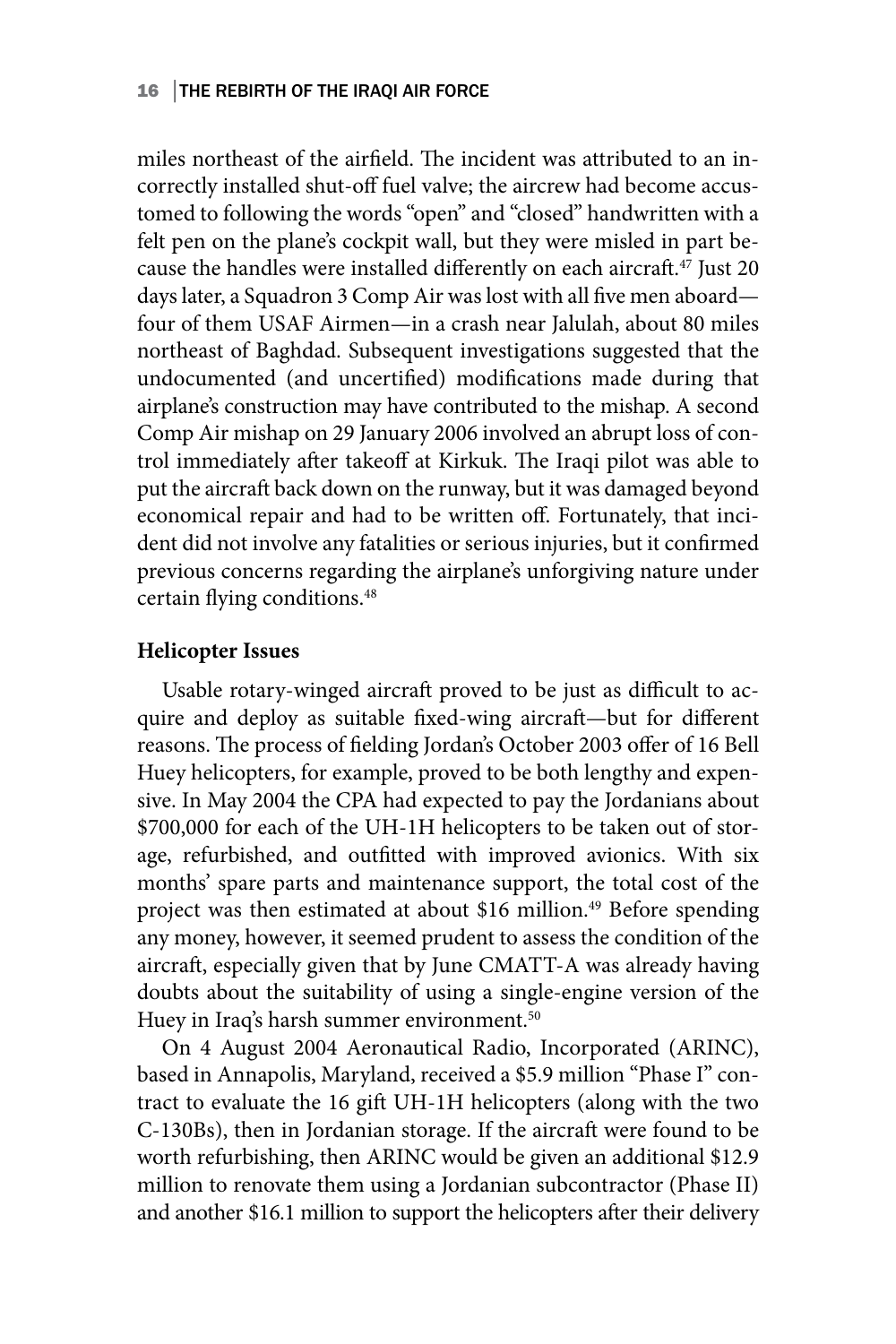to Squadron 2 at Taji AB (Phase III). In all, this was slightly more than double what the CPA's cost estimate had been just a few months earlier.<sup>51</sup>

ARINC and its Jordanian partner began to examine some of the mothballed UH-1Hs in late September, and by mid-December they had made sufficient progress for ARINC to be awarded both follow-on phases of the contract.52 The first two refurbished UH-1Hs (IqAF serials YI-201 and YI-202) were delivered to Taji AB on 4 February 2005; the second pair (IqAF serials YI-203 and YI-204) were turned over to CMATT-A at BIAP on 26 February. At that point, the expectation was that the first eight refurbished Hueys would be allocated to Squadron 2, which was set for formal activation at Taji on 22 April, the IqAF's 74th birthday.<sup>53</sup> The remaining eight UH-1Hs would be issued to a second battlefield mobility helicopter unit as they arrived from Jordan over the second half of 2005 and the first quarter of 2006. That unit, to be designated as Squadron 4, would also be based at Taji AB beginning in late summer.<sup>54</sup> At least, that was the expectation.

In the meantime, the Iraqis were exploring other alternatives. In September 2004, they persuaded UAE officials to donate five Bell Model 206B Jet Ranger helicopters, and delivery was initially promised for November. After some delay, the five aircraft moved to Iraq in two shipments, arriving in late March and early April of 2005. The intent was that they should be used as training aircraft for the IqAF's helicopter aircrews.<sup>55</sup> The five Jet Rangers were assigned to Squadron 12, which was activated in April at Taji AB. Unfortunately, the UAE's gift did not include any provision for the helicopters' sustainment, and their serviceability rates quickly began to decline. By mid-2005, all but one of Squadron 12's aircraft were inoperable.

The Iraqis also pursued opportunities in the former Warsaw Pact. In December 2004 the Iraqi defense ministry used an intermediary to negotiate two contracts with Bumar, a Polish state arms conglomerate, for the delivery of 20 new Polish-built PZL W-3 Sokol helicopters and 34 Russian-built Mil Mi-17 helicopters (10 new aircraft and 24 used aircraft to be refurbished by Bumar's Russian subcontractor).<sup>56</sup> The Polish manufacturer's failure to produce airframes quickly enough and the poor quality of the reworked Mi-17s combined to force Bumar's renegotiation of both agreements in early 2005.<sup>57</sup>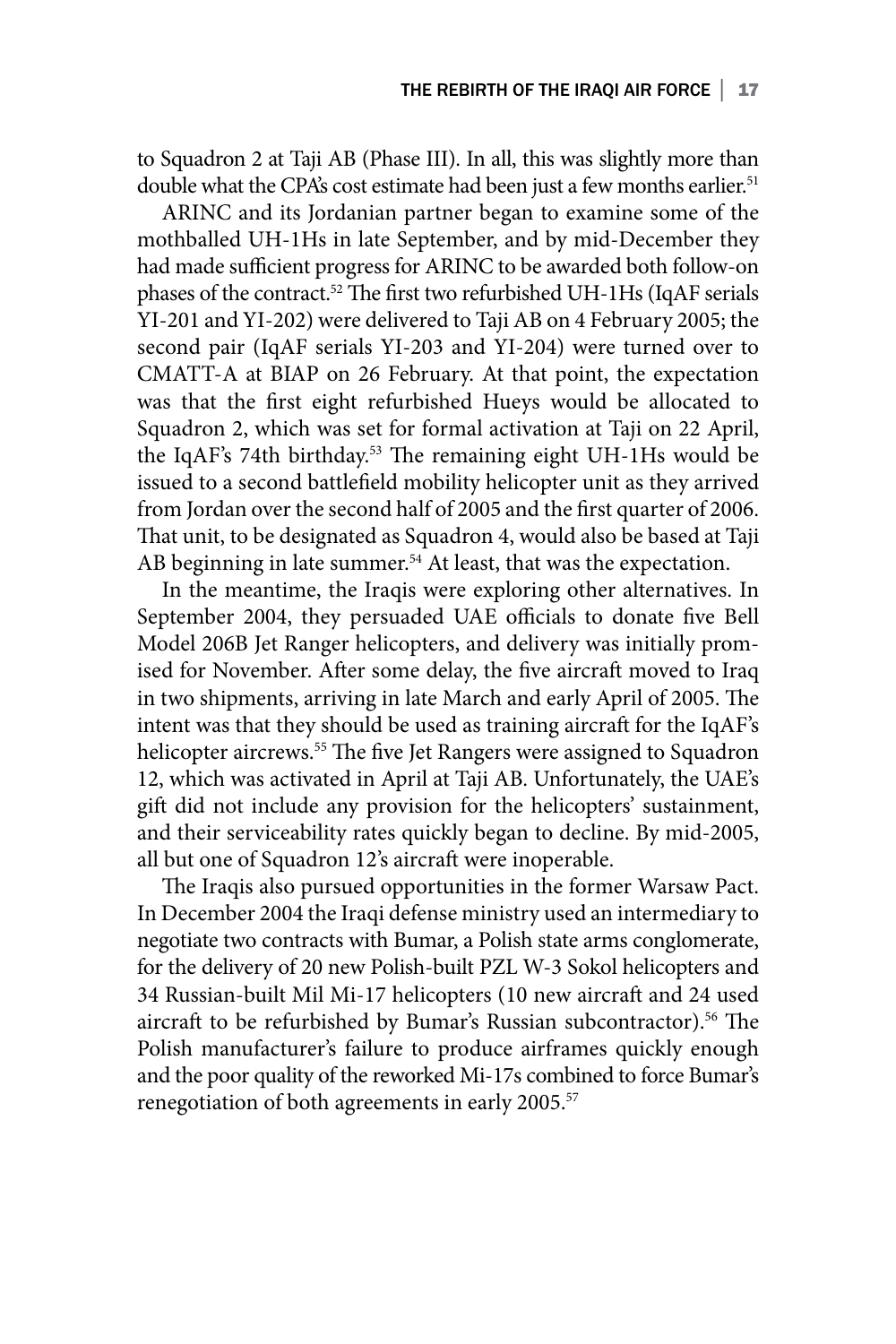#### 18 │THE REBIRTH OF THE IRAQI AIR FORCE

#### **The Transports Get Priority**

While the availability—or more accurately, the unavailability—of ISR aircraft and helicopters was a matter of concern, it was Iraq's lack of a large, tactical airlifter that raised the defense ministry's acquisition problems to the level of national politics. When Allawi took office in June 2004, his authority came with a short-term time constraint his government was publicly committed to holding nationwide elections no later than 30 January 2005. The prime minister's official duties required that he and other senior officials be in near-constant motion around the country. The security situation was such that movement by air was the preferred means of travel to all but the nearest of destinations.

In late 2004 the Iraqis finally abandoned hope that Jordan's previous promise of two C-130B transports would bear fruit. This came after much delay, and perhaps only then because the defense ministry had realized just how much their refurbishment would cost and that there might very well be cheaper alternatives. On 1 November the director general of the defense minister's office, Ayad Raouf, put an end to the matter in a letter to the Iraqi Joint Headquarters. His instructions were definitive, if a little blunt. "The minister approved to exclude these two Aircrafts [sic] in the Iraqi army," Raouf wrote, "because they are old and useless."58

This left the prime minister in something of a quandary. The coalition certainly had lots of airplanes, but the problem with borrowing one of them was not logistical. It was psychological and therefore political. Allawi's chief task and greatest challenge was to forge a unified nation, and moving about his country in an airplane bearing the flag of a foreign occupier would surely put the wrong foot forward. To be his own man, Allawi needed his own airplane.<sup>59</sup>

#### **Notes**

1. In its most preliminary planning stage, the NIA had been called the New Iraqi Corps. When USCENTCOM staffers began using the resulting acronym as a shorthand reference word, they soon learned that "NIC" sounds very much like an Arabic expletive, and they adopted NIA instead. Thomas Ricks, *Fiasco: The American Military Adventure in Iraq* (New York: Penguin Press, 2006), 155.

2. General Eaton was commander of the US Army's Infantry Center and School at Fort Benning, Georgia, when he was advised of his new assignment on 9 May. The transfer was very much unanticipated. In an interview published after his retirement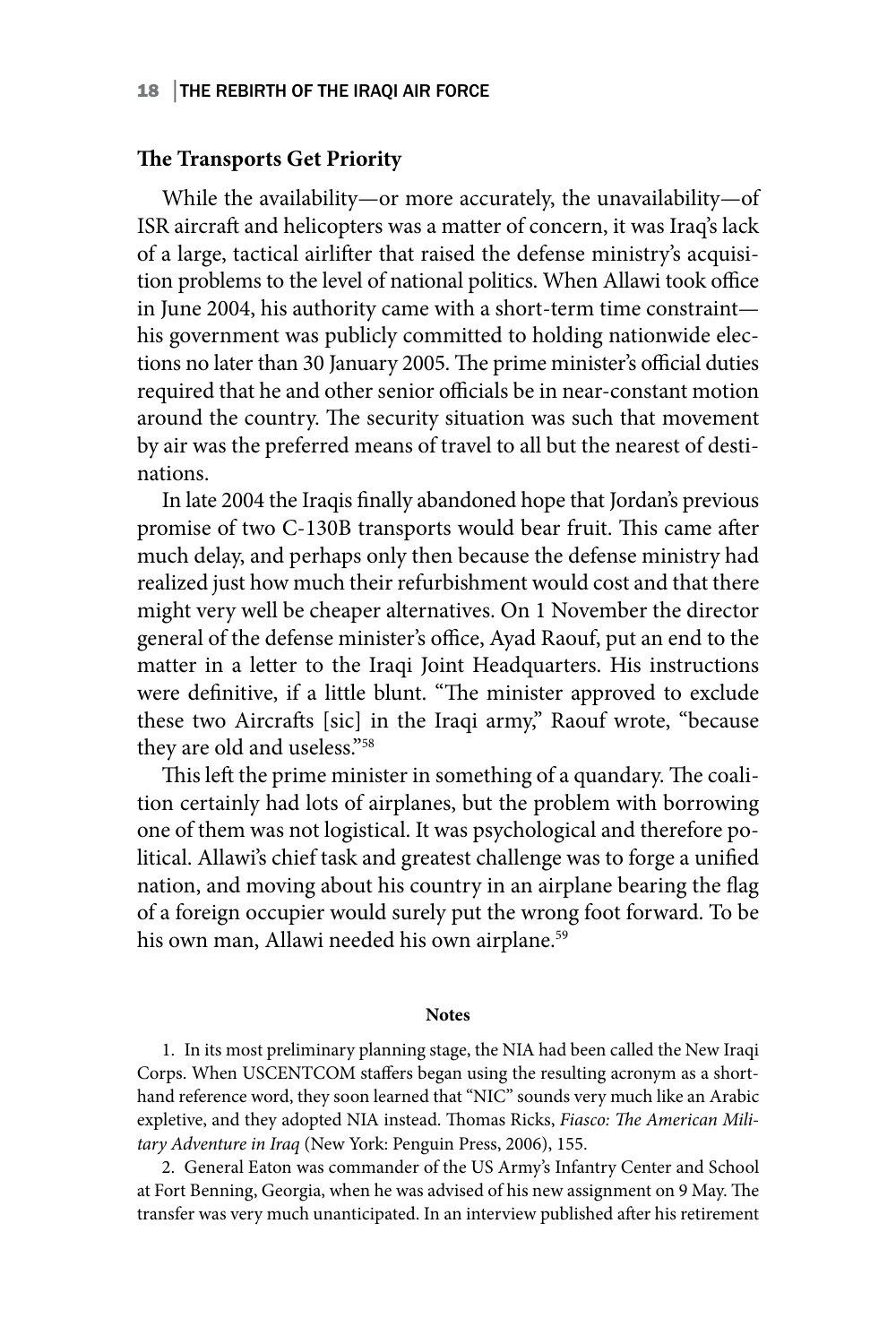in early 2006, General Eaton was reported to have said, "I was very surprised to receive a mission so vital to our exit strategy so late. I would have expected this to have been done well before troops crossed the line of departure. That was my first reaction: We're a little late here." Thom Shanker, "General Faults U.S. on Iraqi Military," *New York Times*, 10 February 2006, accessed 16 April 2010, http://www.nytimes .com/2006/02/10/world/Americas/10iht-army.html.

3. Dr. Donald P. Wright, Col Timothy R. Reese, and the Contemporary Operations Study Team, *On Point II: Transition to the New Campaign; The United States Army in Operation IRAQI FREEDOM, May 2003–January 2005* (Fort Leavenworth, KS: Combat Studies Institute Press, 2008): 433.

4. Patrick E. Tyler, "U.S.–British Project: To Build a Postwar Iraqi Armed Force of 40,000 Soldiers in 3 Years," *New York Times*, 24 June, 2003, http://www.nytimes .com/2003/06/24/world/after-war-new-army-us-british-project-build-postwar -iraqi-armed-force-40000.html.

5. Wright, Reese, and the Contemporary Operations Study Team, *On Point II*, 435. See also Maj Timothy Childress, "Improving US Air Force Performance in Irregular Conflict: Reestablishing a USAF Special Air Warfare Center (master's thesis, School of Advanced Air and Space Studies, June 2007), chap. 3; and *Senate Democratic Policy*  Committee Hearing, "An Oversight Hearing on the Planning and Conduct of the War in *Iraq," Paul D. Eaton, Major General, US Army, Retired*, 109th Cong., 2nd sess., 25 September 2006, http://dpc.senate.gov/hearings/hearing38/eaton.pdf.

6. L. Paul Bremer, "Coalition Provisional Authority Order Number 22: Creation of a New Iraqi Army," sec. 1, 18 August 2003, http://www.iraqcoalition.org/regulations 20030818\_CPAORD\_22\_Creation\_of\_a\_New\_Iraqi\_Army.pdf.

7. In September 2006 General Eaton testified before a Senate democratic policy committee:

I briefed this plan, essentially a second phase in my operation based upon a requirement to adapt, to [Secretary of Defense] Rumsfeld on September 5, 2003, and got his approval to proceed with an accelerated adapted plan that would produce an army of 27 battalions and associated command and control, from national to squad [level] in the first year, and start the Navy and Air Force, with a budget of \$2.2 billion. . . . At one point, the Secretary stuck his finger at me and said, 'Just don't make this look like the American Army.' [I] Still don't know what that meant. He also stated that we were to be his last priority, behind [Iraq's] Police, Border troops, Iraqi National Guard, or Iraqi Civil Defense Corps and Facilities Protection Service.

Eaton, "An Oversight Hearing."

8. Wright, Reese, and the Contemporary Operations Study Team, *On Point II*, 441–42.

9. Robin Hughes, "Air Corps Evolves from Jordan to Back Army in Iraq," *Jane's Defense Weekly*, 24 March 2004, 14–15.

10. Ibid. Note, however, that former IqAF jet fighter pilots *were* being recruited for service soon thereafter. In an interview conducted in 2007, Maj Keith Belmear, a USAF officer who had been assigned to CMATT in 2004, said, "of the initial eight pilots I trained, one was a new recruit, one was a former airlift pilot (IL-76), and the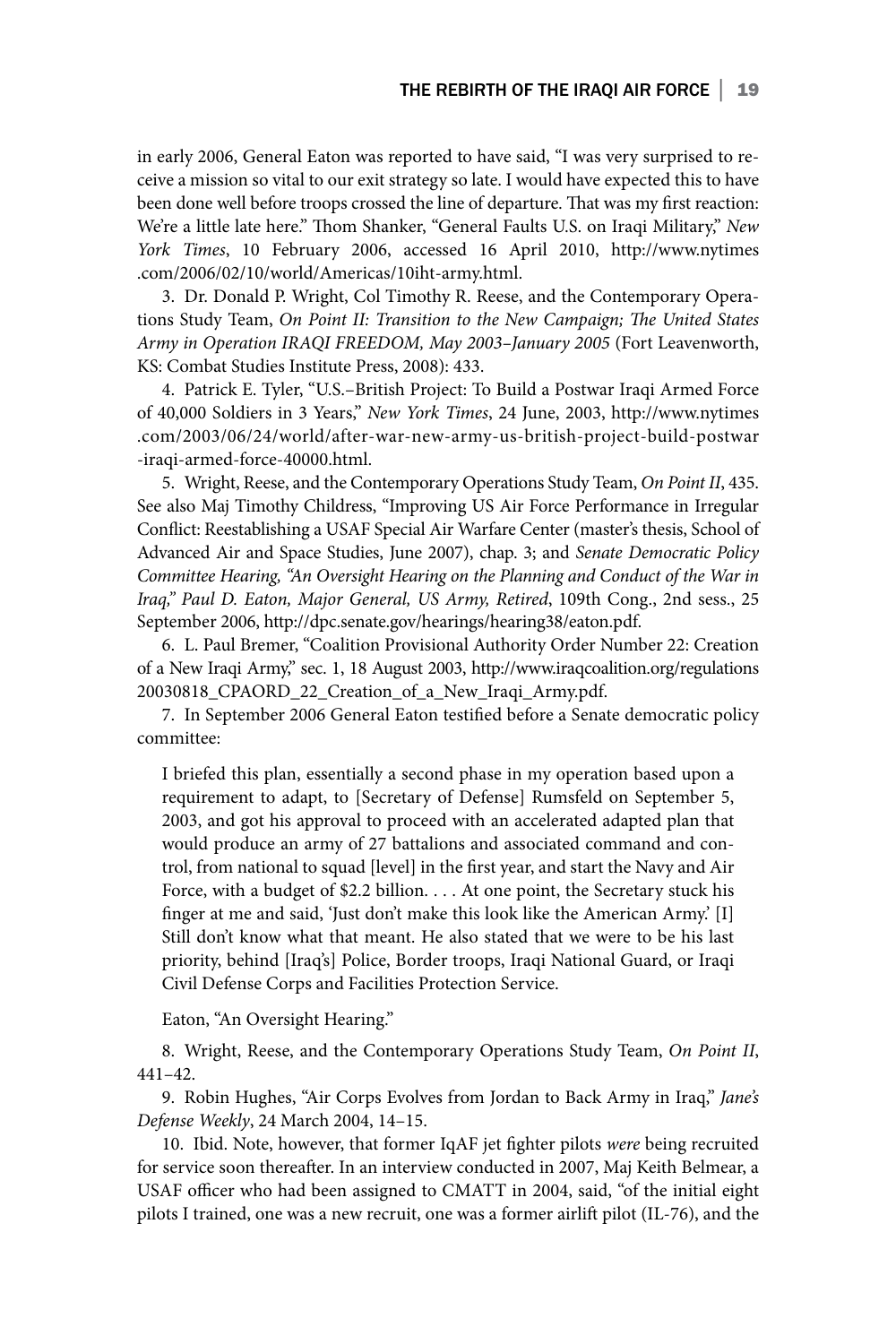#### 20 │THE REBIRTH OF THE IRAQI AIR FORCE

rest were former fighter pilots." Childress, "Improving US Air Force Performance," 37, note 1.

11. The gift offer came wrapped in a tangle of legal issues, since all 18 aircraft had previously been provided to Jordan under a Foreign Military Sales (FMS) agreement. This meant that the Department of State would have to approve the gift, as federal law required that department to oversee FMS transfers under the Arms Export Control Act (including advance congressional notification in certain cases). The Department of State initially balked because of questions about the CPA's authority to legally bind future Iraqi government decisions regarding potential out-year transfers to other nations. It took until mid-February to resolve the issue in favor of the gift. Lincoln P. Bloomfield, Department of State (DoS)/PM, to John Bolton, DoS/T, memorandum, subject: Third Party Transfer of FMS-Origin Aircraft—Jordan to the Coalition Provisional Authority, ca. 17 February 2004.

12. Bremer's letter bore a contracting officer's cautionary addendum noting that the agreement was "subject to the availability of funds." Col Kathryn Sommerkamp, CPA/JA, to Lt Col John E. Lindsey, CMATT/C-9, e-mail, subject: Planes from Jordan, 25 February 2004; Maj Gen Paul D. Eaton to Maj Gen HRH Faisel al-Hussein, RJAF/CC, letter, subject: Acknowledgement of Jordanian Offer, 5 May 2004; CPA/OGC to CPA administrator, memorandum, subject: Acceptance of Offer of Aircraft from the Hashemite Kingdom of Jordan, 28 May 2004; and L. Paul Bremer to Lt Gen Khalid Elsarayreh, Royal Jordanian Air Force, letter, subject: Formal Acceptance, 11 July 2004. (From records provided by Col Charles Westgate, CMATT-A, 2004–2005, hereafter cited as Westgate files.)

13. Hughes, "Air Corps Evolves."

14. bid., 15.

15. Wright, Reese, and the Contemporary Operations Study Team, *On Point II*, 436–37.

16. Hughes, "Air Corps Evolves." To some degree, the Jordanians' acceptance of a Western military leadership philosophy—and their willingness to support the CPA's "Jordan Training Initiative"—was a consequence of the Western education and military service of King Abdullah II (1962–) and the long-term Western influence upon Jordanian society during the reign of his father, King Hussein (1935–99). King Abdullah studied in British preparatory schools and private US secondary schools before attending the Royal Military Academy at Sandhurst. After his commissioning in 1981, then-Prince Abdulla accepted command appointments in various British armored units at the platoon, company, and battalion levels. In the process, he attended command and staff courses in the United States and the United Kingdom, rose to the rank of lieutenant colonel, and became qualified as a helicopter pilot and helicopter antitank tactics instructor. As a major general in the Royal Jordanian Army, he commanded Jordan's Special Forces Command prior to assuming the throne upon the death of King Hussein. "His Majesty King Abdullah II, King of the Hashemite Kingdom of Jordan," biography, n.d., accessed 12 April 2010, http://www.kingabdullah.jo /main.php?main\_page=0&lang\_hmka1=1.

17. Hughes, "Air Corps Evolves"; and Col Charles Westgate, "Chronology," ca. August 2005.

18. "Coalition Provision Authority Briefing with Major General Paul Eaton, Commander, Coalition Military Assistance and Training Team, Re: Rebuilding Iraqi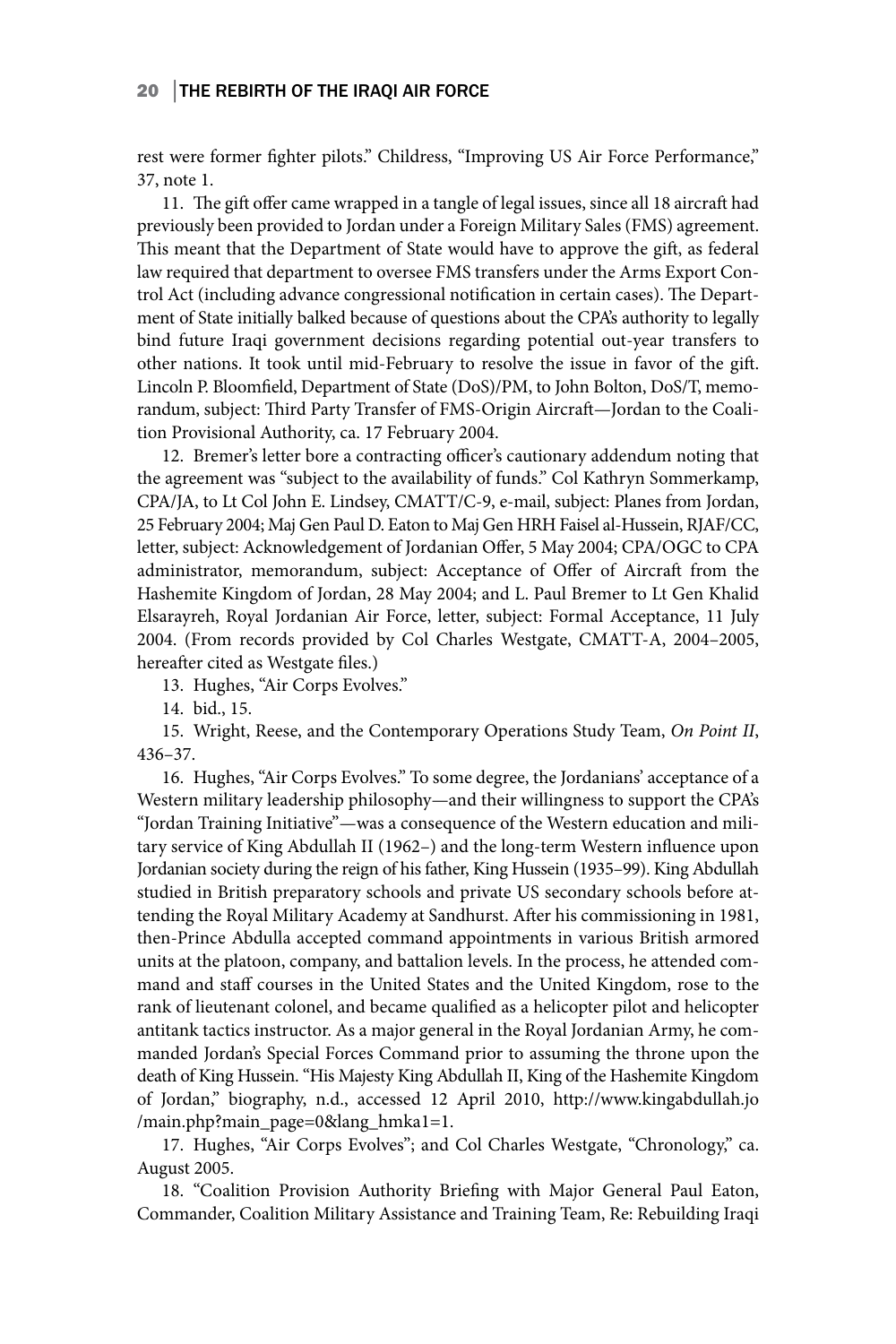Forces," press release, 21 January 2004, 3, accessed 5 March 2010, http://www.cpa -iraq.org/transcripts/Jan21\_Eaton.html.

19. Ibid., 5.

20. Maj John S. Pesapane, "Istikbarat: Rebuilding Intelligence Capabilities of the Iraqi Air Force" (research report, Air Command and Staff College, April 2007), 2; and Col Charles Westgate, discussion with the author, 20 May 2010.

21. Westgate, "Chronology."

22. Ibid., air cell staff tab (2004–6). Tour lengths were increased from four to six months in mid-2005.

23. Wright, Reese, and the Contemporary Operations Study Team, *On Point II*,  $25 - 27$ .

24. L. Paul Bremer, "Coalition Provisional Authority Order Number 67: Ministry of Defense," sec. 2, 21 March 2004, http://www.iraqcoalition.org/regulations/20030818 \_CPAORD\_22\_Creation\_of\_a\_New\_Iraqi\_Army.pdf.

25. "Development of the Iraqi Air Force," press release, 17 April 2004, accessed 8 April 2008, http://www.iraqcoalition.org/pressreleases/20040417\_air\_force.html. See also, "New Iraqi Air Force Being Formed," *AirForces Monthly*, June 2004, 16.

26. "Development of the Iraqi Air Force."

27. Biography [Maj Gen Kamal Abdul-Sattar Barzanjy], Headquarters Coalition Air Force Transition Team (CAFTT), n.d.; and Col Michael Byrne, briefing, subject: Iraqi Air Force Development Update, ca. February 2006, slide 31. [General Stephen Hoog in-brief folder] The precise date of General Barzanjy's appointment remains elusive. Two Air Force Historical Research Agency staffers deployed to Iraq at the time both remember it as "late April."

28. Westgate, "Chronology," miscellaneous tab.

29. A British aviation magazine reported that "their skills had been considerably eroded due to the lack of flying time in the 12 years since the first Gulf War. Most [of the students] averaged only 32 hours per year during that period, whereas many pilots in the West expect to clock up a similar number of hours in a month." See "New Iraqi Air Force Being Formed," 16.

30. Del McMullen, "Iraqi Chopper Pilots Graduate," press release, 26 May 2004.

31. Irving B. Holley, *Ideas and Weapons* (New Haven, CT: Yale University Press, 1953).

32. The ASP procurement process was convoluted. On 7 March 2004 the US Army Aviation and Missile Command issued a presolicitation announcement for an open competition to procure eight new, fixed wing aircraft, along with associated pilot upgrade training and maintenance support for one year (Federal Business Opportunity [FBO] announcement W914NS-04-R-0129). This drew a flurry of inquiries and clarification requests, resulting in an interim cancellation of the requirement on 25 March (FBO #0852, 27 March 2004). A "Combined Synopsis/Solicitation View" (FBO announcement W58RGZ04R0547) was formally published on 19 April, only to be modified four times; the third change was released on 29 April (FBO #0887, 1 May 2004) and the fourth on 6 May (FBO #0895, 9 May 2004). These were followed by another cancellation issued on 8 June (FBO #0927, 10 June 2004) because "all proposals received in response to this solicitation were technically unacceptable." Notwithstanding that conclusion, on 15 June a CPA official announced the purchase of two Seabird Aviation Jordan SB7L-360 Seeker aircraft. Seabird Aviation Jordan was reported to be a joint venture between Seabird Aviation Australia and a Jordanian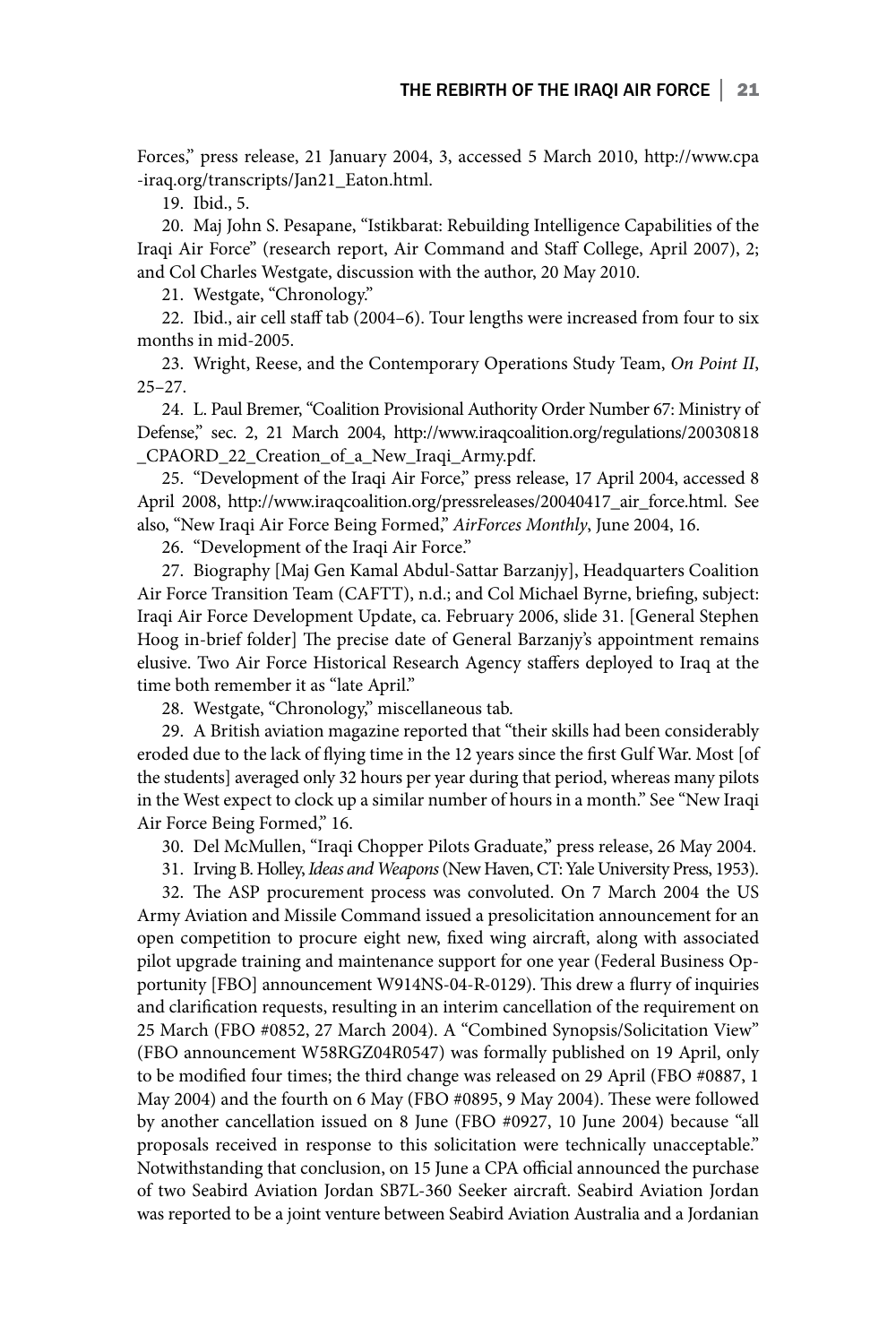### 22 THE REBIRTH OF THE IRAQI AIR FORCE

entity called the King Abdulah II Design and Development Bureau. "Iraqi Air Force to Get Seabird Seekers," *AirForces Monthly*, August 2004, 19.

33. Dave Allport, "After Saddam," *AirForces Monthly*, February 2008, 52–57.

34. L. Paul Bremer, "Coalition Provisional Authority Order Number 100: Transition of Laws, Regulations, Orders, and Directives Issued by the Coalition Provisional Authority," 28 June 2004. As to the circumstances of the accelerated date change, see Dexter Filkins, "Extent of Government's Control Unclear as It Formally Steps In," *New York Times*, 28 June 2004, accessed 16 April 2008, http://www.nytimes .com/2004/06/28/international/28CND-IRAQ.html.

35. After its dissolution, the responsibilities previously held by the CPA were redistributed among elements of the US Departments of State and Defense; this included the creation of new offices under both departments. See National Security Presidential Directive 36, "United States Government Operations in Iraq," 11 May 2004.

36. Unsuccessful bidders included the Raytheon Company, Schweizer Aircraft Corporation, and Cessna Aircraft Company. See "More on New Iraqi Air Force Surveillance Aircraft Plans," *AirForces Monthly*, July 2004, 15. The Seeker contract was reportedly valued at \$2.3 million and included aircrew training, maintenance, and support. See "Iraqi Air Force to Get Seabird Seekers"; Allport, "After Saddam"; "Airborne Surveillance Isn't Just a Military Role," *AMEinfo*, accessed 14 April 2010, http://www.ameinfo.com/53684.html; and "Iraq Air Force to Get First New Aircraft," *Jordan Times*, 29 July 2004, accessed 14 April 2010, http://www.jordanembassyus .org/07292004003.htm. For additional background on the Seeker aircraft, see "Seabird Seeker Surveillance Aircraft Bids for Iraqi Order," *International Defense Review*, 19 May 2004.

37. The two aircraft were finally grounded in late 2007. Allport, "After Saddam"; "Iraqi Air Force," accessed 17 April 2008, http://www.milavia.net/airforces/iraq /IqAF.htm; and Headquarters IqAF, "Iraqi Air Force Capability Requirement and Development Plan," report (Baghdad: HQ IqAF, 20 July 2005), 11. [English translation provided by 9AF/HO].

38. Ron Laurenzo, "Army Awaits New Proposals for Iraq Scout Planes," *Defense Daily*, 7 July 2004, accessed on 10 April 2010, http://www.defencedaily.com/articles /dt/2004/dt07070403.htm.

39. Office of the Assistant Secretary of Defense, Department of Defense, "Contracts" (press release, 1 October 2004), accessed 1 January 2010, http://www.defense .gov/utility/printitem.aspx?print=http://www.defense.gov/contracts/contract .aspx?contractid=2859.

40. Mahmoud Al Abed, "Jordan Aerospace Industries Wins Iraqi Tender for 16 Surveillance Aircraft," *Jordan Times*, 30 September 2004, accessed 14 April 2010, http://www.jordanembassyus.org/09302004003.htm; and "Iraqi Air Force to Receive Eight Additional Aircraft," Headquarters USCENTCOM press release, 14 October 2004. For manufacturer's performance data, see Aircraft Manufacturing & Development Corporation, "SAMA CH2000–Military Tactical Surveillance Aircraft (SAMA CH2000–MTSA)," accessed 4 January 2010. http://www.newplane.com/amd/amd /sama/sama.html.

41. Maj Jeremy Brown, "CH2000 Aircraft History with the Coalition Air Force Transition Team," bullet background paper, 25 March 2007; and Westgate, "Chronology." [CAFTT files; General Allardice briefing book]. See also "SAMA CH2000."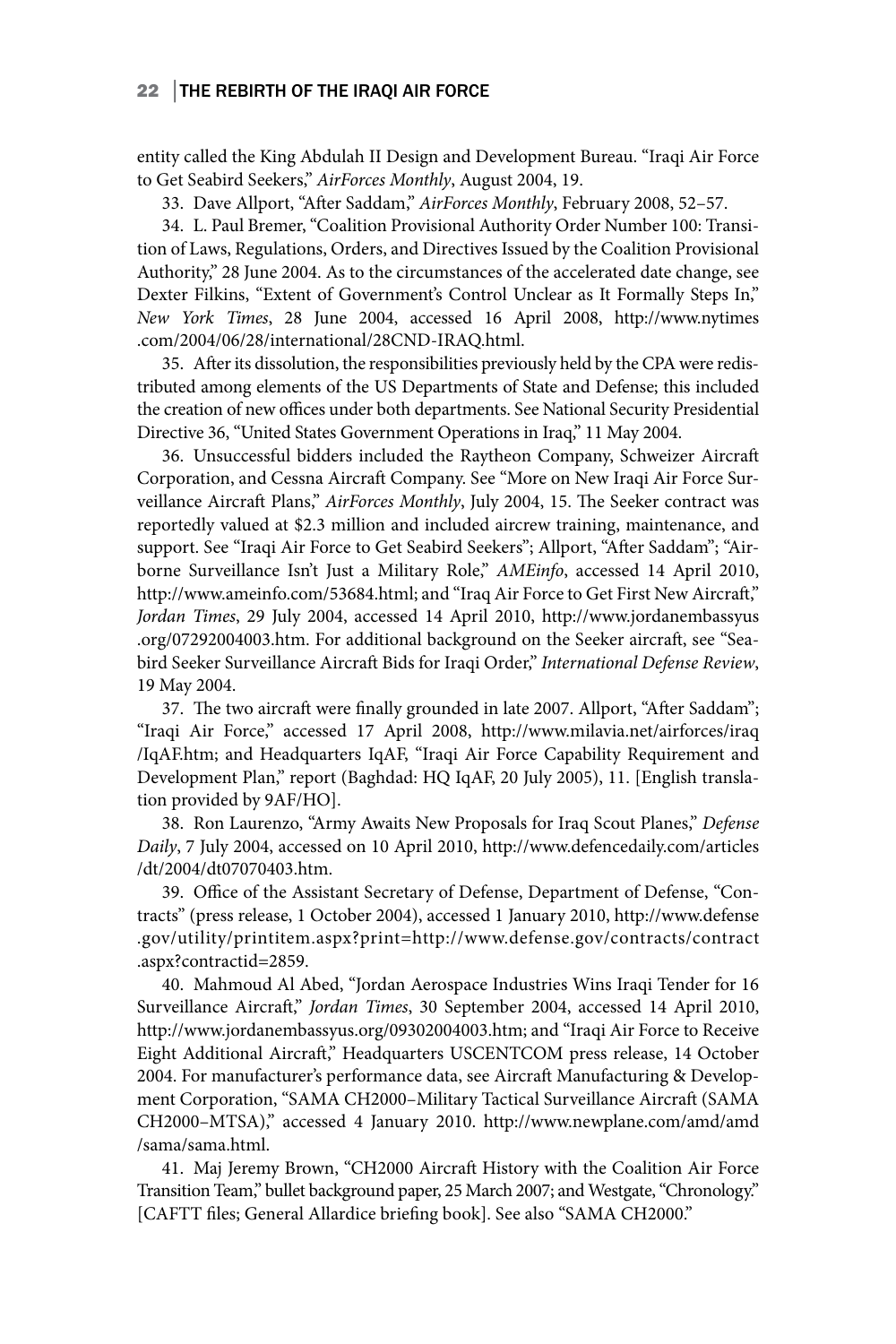42. RAF Grp Capt M. W. Leaming, memorandum, subject: Brief for BGen Eidsaune and BGen Peck for Meeting with Head IqAF on 17 July 2005: IqAF—Unresolved Aircraft Issues, 15 July 2005. For manufacturer's corrective action regarding exhaust leaks, see Aircraft Manufacturing & Development Service Bulletin March 2006, Rev. #0, accessed 4 January 2010, http://www.newplane.com/Service\_Letters\_Bulletines /Service%20Bulletin%20March%202006.pdf.

43. Norm Goyer, "AeroComp's Climb to the Top," *Private Pilot Magazine*, February 2001, 44–53, http://www.aerocompinc.com/press/reviews/privatepilot/feb2001/index .htm.

44. Westgate, "Chronology."

45. Ibid.; and TSgt Andrew Hughan, "Iraqi Air Force Provides Watchful Eyes for Elections," *Advisor* 2, no. 5 (29 January 2005): 5. AeroComp, Inc. continues to offer the Comp Air 7SLX to kit builders; the manufacturer's website references problems resulting from the airframe modifications made in the UAE prior to delivery to the IqAF. See the company's web site at http://www.aerocompinc.com.

46. CMATT-A, "Informal Report on Forced Landing by Iraqi Air Force Comp Air Aircraft, 25 Jan 05," Report (Baghdad: CMATT-A Headquarters, n.d.). [CAFTT files]

47. CMATT-A, "Report on Forced Landing by Tiger 71 Iraqi Air Force Comp Air Aircraft, 10 May 2005," Report (Baghdad: CMATT-A Headquarters, n.d.). [Westgate files]

48. See chap. 5, this work; BBP, Maj Gary Lyles, CAFTT, "Comp Air History with the Coalition Air Force Transition Team (CAFTT)," February 3, 2007. [General Allardice briefing book]

49. CPA, memorandum for record, subject: Project Description—C130/UH1-H [sic] Acquisition for the Iraqi Air Force, ca. 12 May 2004. [Westgate files]

50. Westgate, "Chronology."

51. "Contracts." Refer to Contract DAAB07-03-D-B006; and Westgate, "Chronology." Phase I also included the cost of assessing the condition of the two C130Bs then in storage in Jordan. Phase III "deliverables" included specialized tools, ground handling and ground support equipment, initial spare parts stocks, and technical assistance. Tommy Hixon, "Phase Two/Three Funding," briefing, 26 November 2004.

52. RAF Grp Capt Neal Jagger to Hon. Edward W. Gnehm, US Ambassador to Jordan, letter, subject: ARINC Support Request, 14 September 2004. [Westgate files] The "Chronology" gives the ARINC Phase II/III award date as 14 December 2004. This was Amendment 1 to the basic contract. Three additional amendments, apparently administrative in nature, were authorized in January 2005. On 15 February, the completion date of Phase I was extended to 3 February 2006. [Westgate, "Chronology."]

53. Jewell, "Iraqi Air Force Celebrates," 6.

54. Capt Tim Jeffers, "'Hueys' Touch Down at Taji Military Training Base," *Advisor* 2, no. 6 (5 February 2005): 3. [The delivery date of the second pair of UH-1Hs is from the Westgate Chronology, citing DD 1149s and a memo from ARINC to CMATT.]

55. Westgate, "Chronology."

56. The \$167.04 million contract was signed on 23 December 2004. It called for delivery within 18 months of four Sokols outfitted to carry casualties, four Sokols to be equipped as very important persons (VIP) transports, and the remainder to be armed for "near air support." Headquarters IqMoD, letter, subject: A Contract of Supplying *Sokol* Helicopters, 23 December 2004.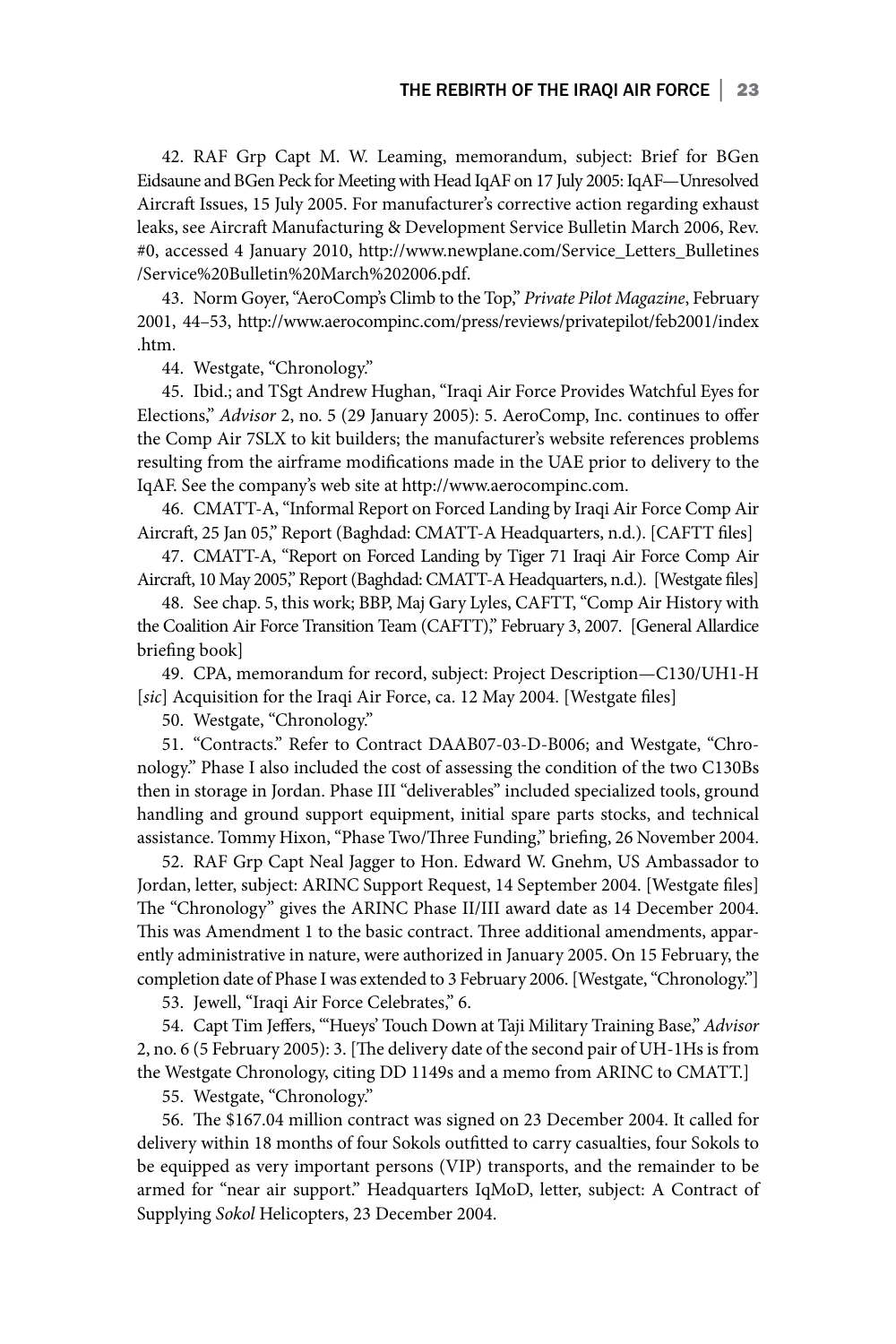### 24 │THE REBIRTH OF THE IRAQI AIR FORCE

57. The negotiation of these contracts and the details of their subsequent revision became a matter of contention. The agreement for the 34 Mi-17s included a payment of \$113 million for the 24 used aircraft. Eight of the 10 new Mi-17 aircraft were delivered in two batches in February 2006, albeit without the mission-specific equipment required by the original contract. They were accepted, but the IqMoD refused the last two of the 10 new aircraft for lack of suitable engines, and those two were later replaced. The 24 used Mi-17s were rejected after the IqMoD learned that Bumar's subcontractor was attempting to rehabilitate 27-year-old airframes that had been in long-term storage. The Iraqi defense minister, Saadoun al-Dulaimi, was quoted in early 2006 as saying, "our technicians went to Russia to inspect them, and they were shown to be junk." Simon Ostrovsky, "Iraq Air Force Needs More Than New Coat of Paint," *Agence France-Presse*, 25 April 2006, accessed 31 December 2009, http://aimpoints.hq.af.mil/display.cfm. A smaller replacement shipment was agreed upon thereafter. See RAF Grp Capt J. Q. Hallwood, CAFTT/DD, memorandum, subject: The IqAF Mi17 Procurement (Version 3), 15 March 2006; and James Glanz, "Rebuilding Iraq's Sir Force a Challenge for U.S. Trainers," *New York Times*, 5 February 2007, accessed 10 January 2010, http://www.nytimes.com/2007/02/05/world/africa/05iht -airforce.4474337.html.

58. Ayad Raouf, Iraqi Ministry of Defense, to Joint Headquarters, letter, subject: Subject/Aircraft C-130-B, 1 November 2004. [English translation, Westgate files] Of the two C-130B airframes, one was reported to have accumulated around 12,000 flying hours prior to being put in long-term storage, and the other had flown about 9,000 hours. Neal McFeeters, Aeronautical Radio, Inc., to RAF Wing Cdr Stephen Shell, CMATT-A, letter, subject: The Way Ahead, 27 October 2004. [Westgate files]

59. Col John M. McCain, "Genesis of the New Iraqi Air Force: Security Assistance in Action," *DISAM Journal*, Fall 2005, 25–26, http://www.disam.dsca.mil /pubs/Archives/Journal28-1.pdf."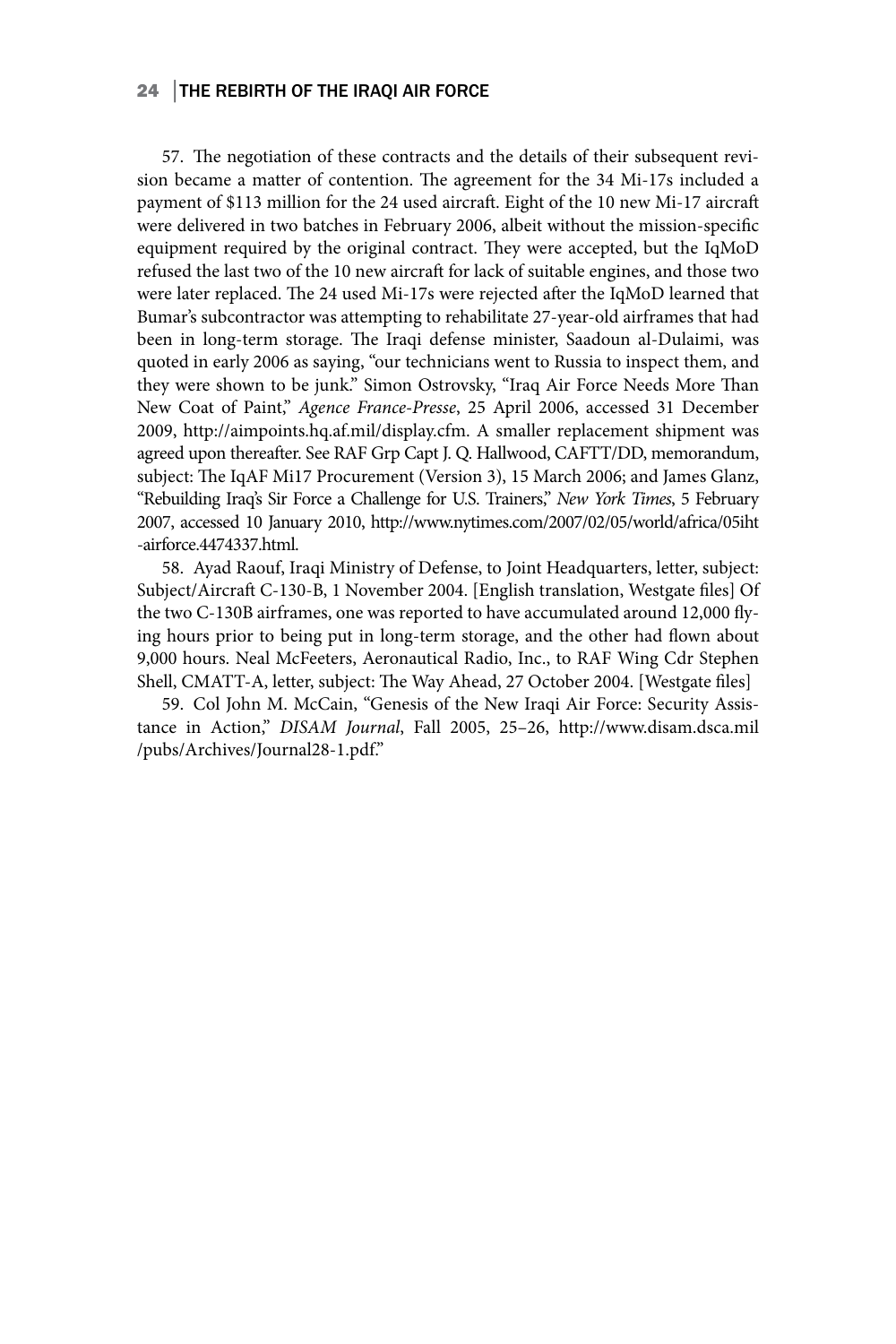### Chapter 4

# **The Introduction of USAF Advisory Support Teams**

In mid-October 2004 the Iraqi government asked the United States for a small number of aircraft to use as executive transports; for multiple reasons, the four-engine Lockheed C-130 Hercules was the Iraqis' preferred choice. This request posed considerable difficulty for the DOD. Not only was the proposed delivery timeline extraordinarily short (given that the election was just over three months away), but also the IqAF had only limited experience in operating or maintaining transport aircraft of that complexity—ordinarily a prerequisite for equipment transfers made via the FMS case process. Nonetheless, a multiagency action group, assembled under the aegis of the Office of the Deputy Undersecretary of the Air Force for International Affairs, negotiated a series of creative solutions. The Air Force identified three older, but still serviceable, C-130Es that could be transferred to Iraq under the DOD's Excess Defense Articles program.<sup>1</sup>

As it turned out, legally reassigning the C-130s' ownership to the IqAF was the least difficult aspect of the transfer. Nor was it especially problematic to teach a small number of Iraqi aircrew to fly them. The RJAF was equipped with C-130Hs and was willing to provide the necessary instruction—as it had been doing for most of the modest number of Iraqi aircrew, technicians, and ground support personnel returned to active service since early 2004. Accordingly, four fourman Iraqi aircrews received C-130 familiarization training from Arabicspeaking instructors at the RJAF base at Amman, Jordan.2

The Hercules' maintenance and logistics requirements had no such ready solution. In the long term, Iraq could use the normal FMS case process to purchase C-130 spare parts and support equipment from US suppliers through DOD channels. For the short term, the transfer team turned to the Multi-National Security Transition Command–Iraq (MNSTC–I), since its mission was to "organize, train, equip, and mentor Iraqi security forces."3 MNSTC–I had an initial budget of \$5.8 billion for that purpose. Inasmuch as the transfer involved security forces training, MNSTC–I agreed to provide \$45 million for the C-130s' support, and this would carry the program's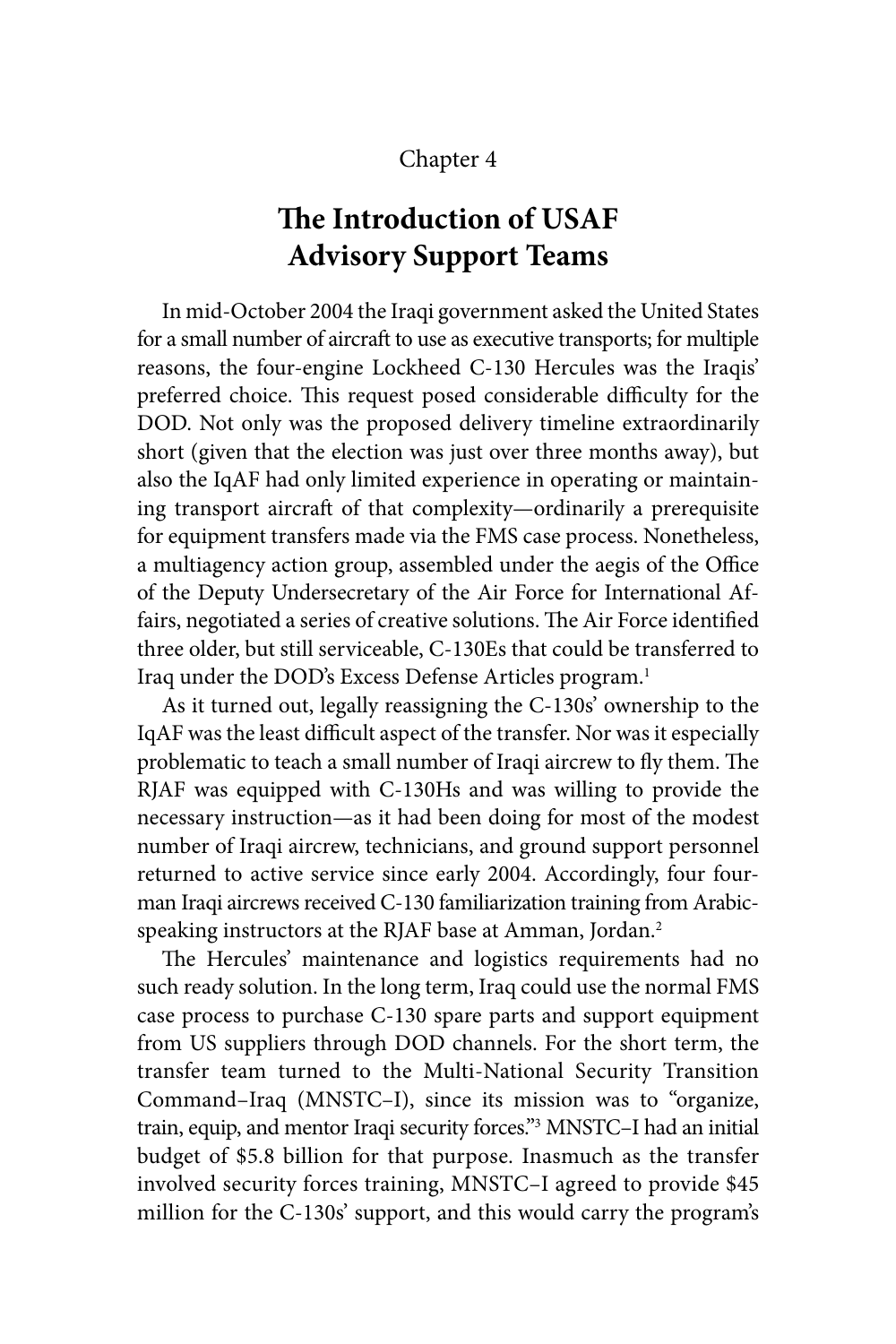logistics costs until the Iraqi defense ministry could take on that responsibility in late 2005.4

USCENTCOM's Air Force component (USCENTAF) also provided a key element for the transfer's success by agreeing to colocate Iraq's C-130 unit—to be designated as Squadron 23—with the USAF's 777th Expeditionary Airlift Squadron (EAS) and 777th Expeditionary Aircraft Maintenance Squadron (EAMS). At the time, both USAF units were stationed at Ali AB, Iraq, near Talil.

# **Early Efforts**

This effort was not the first instructional support provided to Iraq by USAF and US Air Force Reserve (USAFR) personnel. In June 2004 CMATT-A had requested 90-day assignments of what it called "squadron mentors" for the three Iraqi units expected to be operational in the second half of that year: four aircrew and a flight line maintenance noncommissioned officer (NCO) for the C-130 unit; a pilot, sensor operator, and flight line maintenance NCO for the ISR squadron; and a pilot, crewman, and flight line maintenance NCO for the battlefield mobility helicopter unit. The C-130 mentorship requirement became moot when the Jordanians' C-130B offer fell through. The ISR requirement began to be filled in late summer 2004, but the helicopter requirement continued to languish.<sup>5</sup>

Generally speaking, the very small USAF contingent assigned as advisors in fall and early winter 2004, including the members of CMATT-A, had not received any specialized preparation for their tours in Iraq. They certainly had not been trained in what the USAF called foreign internal defense (FID) advisor duties.<sup>6</sup> That specialty was the purview of the Air Force Special Operations Command's (AFSOC) 6th Special Operations Squadron (SOS), and it was not until December that CMATT-A staffers began to ask for that unit's assistance.7 Even then, CMATT-A expected that the 6th SOS's FID specialists would only be assigned to Iraqi squadrons as small advisory support teams (AST), and not to the IqAF headquarters, where they might have been more effective in the short term.<sup>8</sup>

Aircraft deliveries in 2004—or, more accurately, delays in aircraft deliveries in 2004—played an obvious role in the IqAF's modest results. But so did the new service's indecisiveness in providing funding and facilitating aircraft sustainment arrangements in 2005, particularly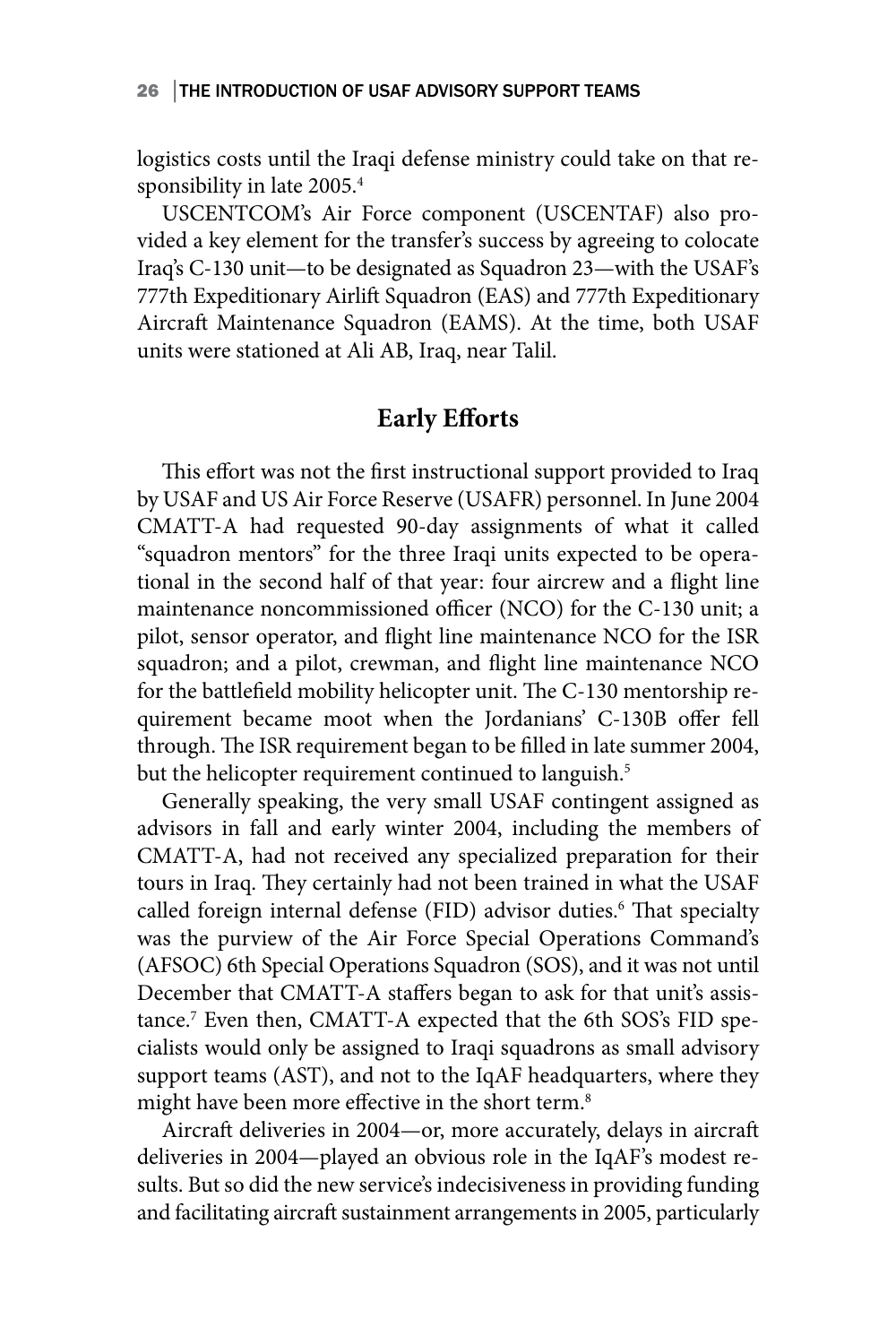as to the helicopters based at Taji. A small stream of Iraqi aircrew and maintenance technicians had been graduating from Huey training courses in Jordan since spring 2004, but they had nothing to fly or repair. When the 6th SOS's first two rotary wing-qualified ASTs arrived at Taji AB on 22 February 2005, the initial pair of Aeronautical Radio, Incorporated (ARINC)-refurbished UH-1Hs had been there for only three weeks. Although ARINC delivered two more Hueys a week later, there were still no provisions for spare parts or other essential supplies. In the meantime, the rehabilitation of the other 12 UH-1Hs in Jordan stalled while General Barzanjy and his superiors pondered whether to field something else instead.<sup>9</sup>

## **The C-130 ASTs Deploy**

The C-130 requirement was different; it involved hands-on training using current USAF equipment and involved far larger numbers of USAF Airmen. Perhaps more to the point, it was initiated (and monitored thereafter) at the highest levels in both Baghdad and Washington, DC.

USCENTAF selected the 777th EAS to serve as sponsor for the effort because that squadron was outfitted with the same approximate vintage of C-130Es as those being provided to the Iraqis. Moreover, the squadron's experienced aircrew could provide backup to the C-130 AST flight instructors and loadmasters who would be assigned to the IqAF's new transport unit. As the 777th EAS's principal support organization, the 777th EAMS could offer the Iraqis access to its spare parts stocks and specialized support equipment inventories. However, its chief value would be providing knowledgeable advice to Squadron 23's technicians. The point was to show the Iraqis that the Americans had confidence in the C-130E—even though many stillserving USAF Hercules transports had been built as much as four decades earlier—precisely *because* those aircraft had been properly maintained.10

Providing Iraq with three transport aircraft and their related materiel needs was important, but such did not address the equally critical need to "missionize" the aircrew flying those planes into or through high-threat areas and training the maintenance specialists and ground support staff needed to keep them in safe operating condition. Since Iraq had no prior experience with this particular aircraft,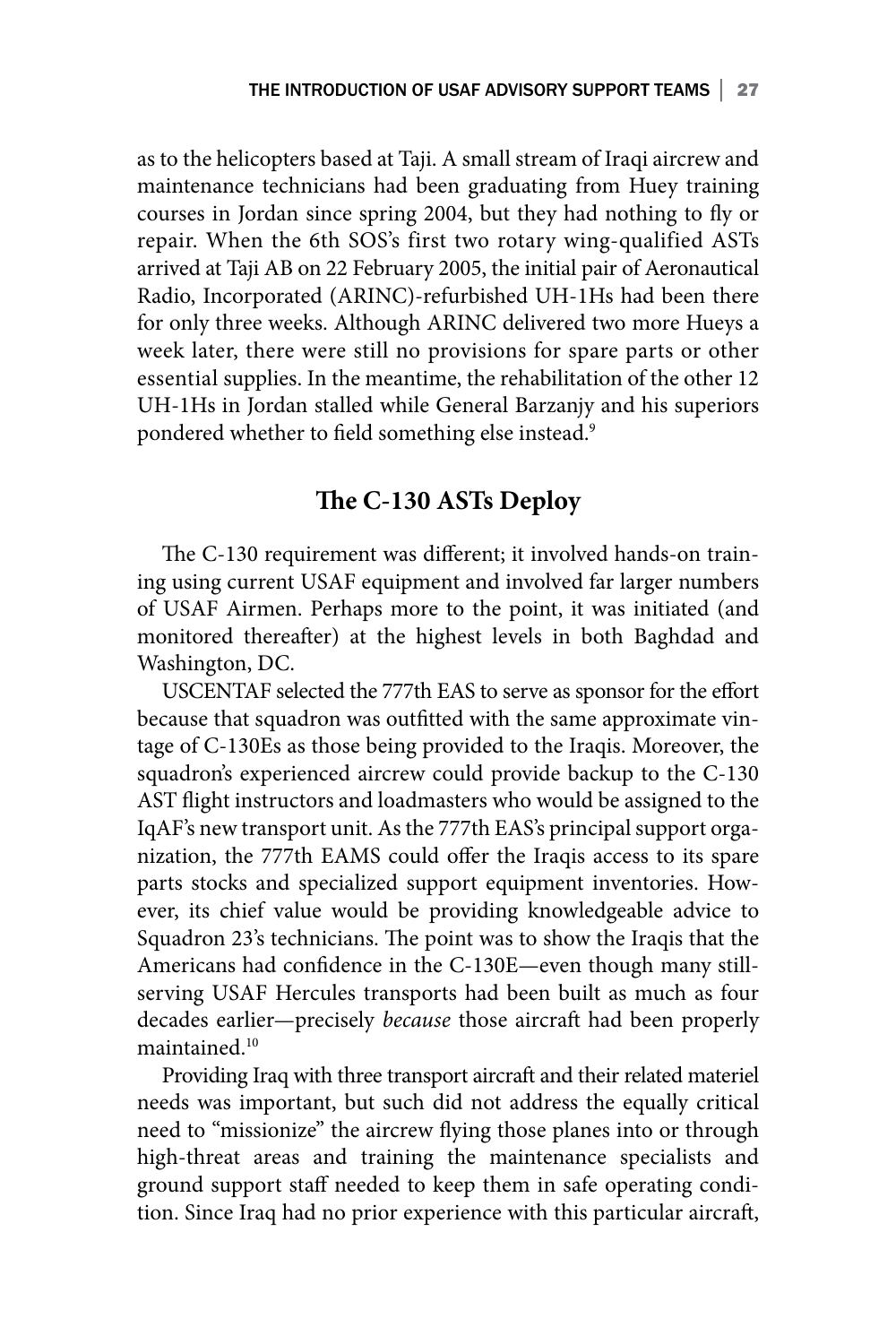### 28 THE INTRODUCTION OF USAF ADVISORY SUPPORT TEAMS

it would be necessary to not only provide a group of USAF advisors who could fly the C-130s to support near-term Iraqi airlift requirements but also to advise and mentor the Iraqis until they became self-sufficient enough to train their own countrymen.

After reviewing the projected mission requirements and conferring with authorities within the USAF's C-130 community, the transfer team identified 35 skill positions deemed essential to form an adequate AST for that aircraft type. Volunteers were solicited from qualified instructor aircrew and maintainers in Air Mobility Command (AMC) and Air Education and Training Command (AETC). Rigorous standards and experience were essential; overall, the selectees averaged more than 16 years of service.<sup>11</sup> This ensured a high level of practical expertise but did not mean selectees were qualified to advise foreign airmen. In particular, the C-130 AST members lacked Arabic language skills, and the short-notice nature of their assignment only left time for them to attend a three-day Middle East orientation course taught by the USAF Special Operations School, located at Hurlburt Field, Florida. The course provided a brief review of Iraqi history (including the origins and differences between Shiite and Sunni Muslims), Arabic naming conventions, and an introduction to Iraqi cultural norms and sensitivities.<sup>12</sup>

# **The Activation of Squadron 23**

The C-130 ASTs and the Squadron 23 airmen conducted a formal turnover ceremony at Ali AB on 14 January 2005.<sup>13</sup> The three refurbished Hercules aircraft (IqAF serials YI-301 through 303) bore a fresh coat of standard USAF gray camouflage paint but with the markings changed to reflect Iraqi ownership. Iraqi prime minister Allawi was most appreciative of the gesture. In a 16 January letter that began with the words "Dear George" (in hand-written English), the Iraqi leader expressed his delight to the president of the United States:

I was taken aback this morning as I looked at a few pictures that made be [*sic*] quite proud. The pictures where [*sic*] of an Iraqi Air Force base, with Iraqi Air Force personnel standing around the first 3 Iraqi Air Force C-130 planes with the Iraqi Air Force logo on the side and the Iraqi flag on the tail of the aircrafts [*sic*].

These pictures reminded me of our previous phone conversation where you had promised me you would send me a few aircrafts [*sic*]. You have fulfilled your promise and for that I am sincerely grateful. I only hope that this is the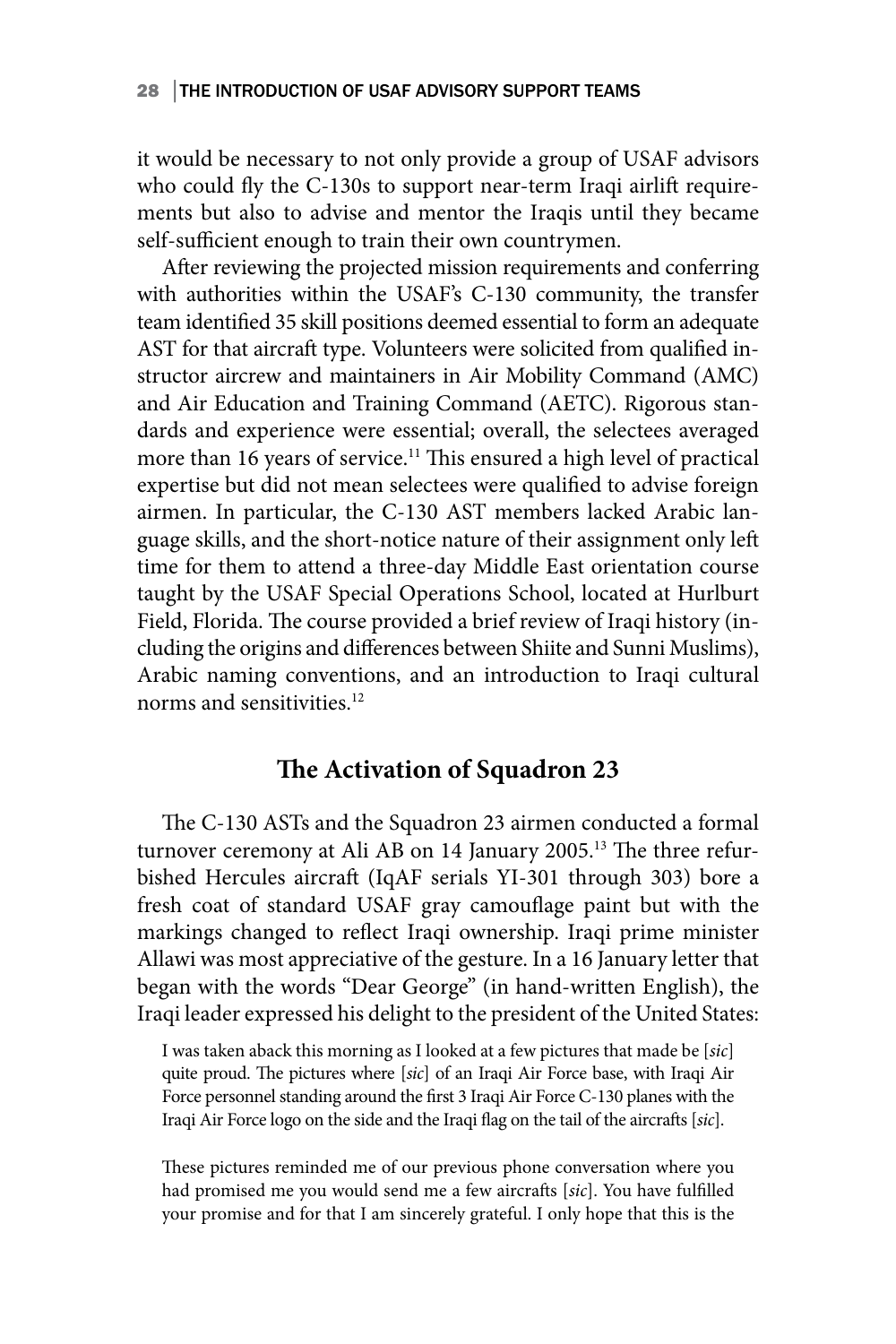start of an ongoing process of strengthening the Iraqi Air Force, and making the people of Iraq proud that they have an Air Force that can protect their skies and defend their country.<sup>14</sup>

On 12 February, two days after their first AST-monitored training flight, an all-Iraqi crew flew Allawi from Baghdad to an airport near Kirkuk and back. That event was an important milestone—and not just to the IqAF aircrew or the accompanying AST advisors who monitored their performance. A media report quoted AST instructor pilot Maj Mike Frame as saying "the crews are much better than we expected. They just need some time to get acquainted with the new plane and new flying procedures." As to the Iraqi officer designated to fly Allawi on that first official executive flight—unidentified at his own request for security reasons—Major Frame said that "they were randomly picked. . . . He's their best pilot, though."15 Major Frame also described the closeness that had developed between the C-130 AST instructors and their Iraqi students. "Their tent was right next to ours," he recalled. "They're like us, and it was pretty rewarding when my student began to show me pictures of his son. . . . That's when you know he's a friend." $16$ 

# **IqAF Headquarters Relocation and Operations Integration**

Although the IqAF became operational in early October 2004, its size and structure continued to limit its effectiveness. Only in April 2005 were there enough qualified senior staff officers to man an administrative defense ministry-level headquarters and a subordinate operations headquarters. At that point, both headquarters were still located in the defense ministry compound in Baghdad, where a new Iraqi armed forces joint operations center was set to open in mid-May.17 Be that as it may, the operations headquarters staff needed better access to its four subordinate bases, and that meant movement by air. In late April, CMATT-A recommended that the operational headquarters move to New al-Muthana AB (NAMAB), colocated on the outskirts of Baghdad with the BIAP. General Barzanjy agreed, and he ordered the transfer to be accomplished by the end of July.<sup>18</sup>

Shifting the operational headquarters to an active airfield would help, but that still left a critical operating issue unaddressed. How were Iraqi and coalition air operations to be coordinated or at least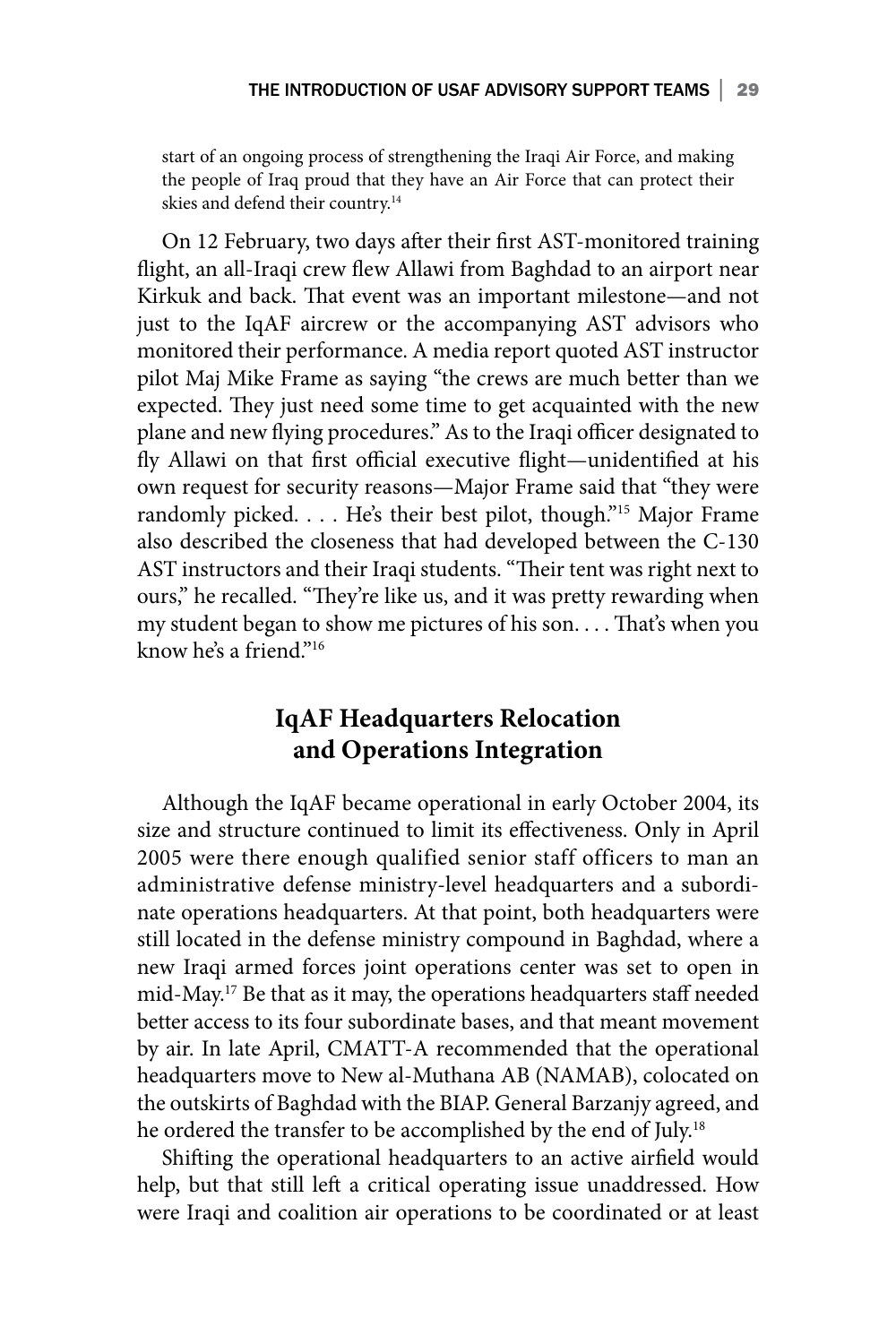conducted to not result in false alerts, conflicted airspace, or worse? That need was underscored in the last week of January by two unrelated but revealing events.

On 24 January a Squadron 3 Comp Air was forced to make an emergency landing on a highway about 28 miles southeast of Kirkuk. No one was injured, and the aircraft was undamaged. However, because IqAF flights were not included in the coalition's daily air tasking order (ATO), the incident investigators found (among other things) that it would have been difficult for coalition forces to mount a timely, coordinated combat search and rescue (CSAR) effort. Even if a rescue was possible, the downed aircrew did not have the CSAR communication plans and the radio code words needed to talk to any would-be rescuers. Fortunately, the AST pilot (a US naval aviator) contacted Kirkuk Center by radio, and an escorted tanker truck was dispatched to refuel the airplane. All involved were safely recovered, but that story could have had a much sadder ending.<sup>19</sup>

Three days later, during an inspection visit to Basrah, USCENTAF commander Lt Gen Walter "Buck" Buchanan learned that the AST assigned to Squadron 70 was advising the Iraqi airmen to always "fly lower than 3,000 feet to avoid reporting into controlled airspace."20 While the resulting "invisibility" gave them greater freedom of action for their ISR and training efforts, it also prevented them from supporting any coalition air operations, no matter how beneficial that participation might have been. Whether or not this information resulted in the USCENTAF commander's personal intervention is unclear, but on 31 January a combined air operations center (CAOC) planner sent an advisory note to the combined force air component commander (CFACC) and the CAOC director informing them that "all [IqAF] aircraft training, administrative flights, and tasked missions will be reflected in the ATO." That inclusion became effective the next day.<sup>21</sup>

While it was an important step forward, being included in the ATO was not the same as being included in coalition air operations planning, let alone performing missions in response to ATO-published taskings. As a CAOC analyst wrote in mid-February, "the [IqAF] is part of a sovereign government and they can fly where they wish."<sup>22</sup> It was important that the coalition be aware of Iraqi flights, but becoming a full partner in coalition air operations would take considerably more preparation, negotiation, and coordination.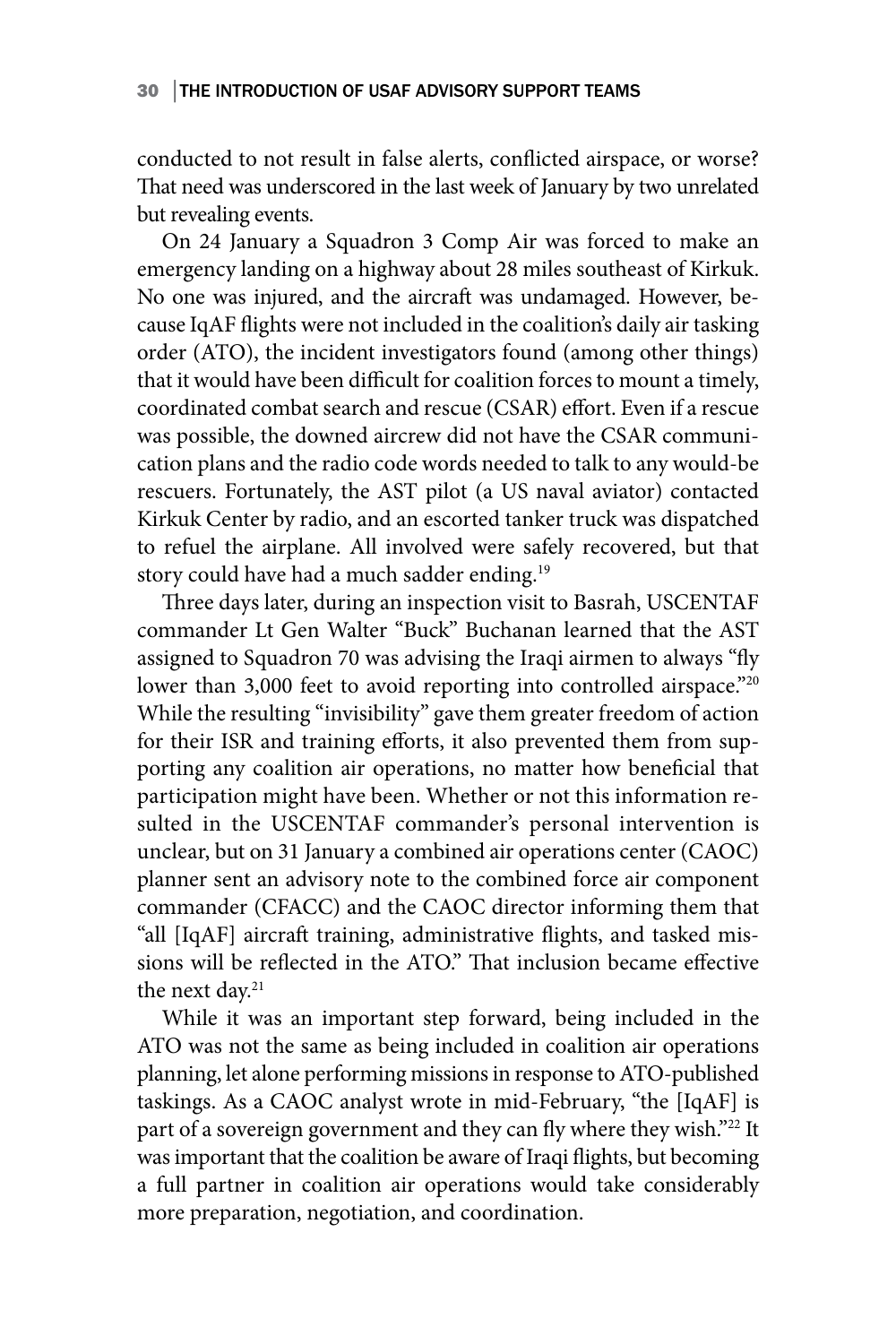## **IqAF Personnel Recruiting and Retention Challenges**

As of July 2005, the Iraqi air force consisted of about 400 IqAF personnel, but its leadership expected to reach an authorized strength of 449 by year's end and to expand to 1,146 by December 2006.23 Nonetheless, there were significant hurdles to overcome. Because of the insurgency, recruiting was difficult, and it was especially hard to find volunteers with the skills and abilities needed to supervise, operate, and maintain a modern air force. Virtually all of the fixed-wing officer aircrew who stepped forward to join the IqAF had learned to fly prior to the Persian Gulf War of 1990–91, and most had flown very little thereafter. They were well-educated, and many were experienced pilots, but they were no longer young men—almost all were in their mid-to-late 40s. Ground crew recruits, while younger, were generally less well-educated—in fact, many were illiterate—and finding candidates with the technical expertise and leadership skills needed to serve as warrant officers or senior NCOs was a special challenge.<sup>24</sup>

The language barrier was especially daunting. During an interview conducted in July 2005, MSgt Tommy Lee, an AST flight engineer of the 314th Airlift Wing, said, "One time I had to explain in six different ways why the instrument panel wasn't lit up. . . . It took me 30 minutes to explain what it would have taken less than 30 seconds to explain to a U.S. Airman."25 Although many Iraqi officers spoke some English, very few enlisted recruits spoke any English at all; so attempting to train them at US facilities would be unprofitable. Instead, reliable Iraqi interpreters had to be hired, which entailed further problems and delays. The interpreters' work was supplemented with English language course instructors provided by contractors and the DOD's Defense Language Institute, but even so, the language barrier created substantial, hard-to-resolve delays in the students' training schedules.<sup>26</sup>

Working conditions were also a factor in the new air force's retention, training, and operational efforts. Even if equipage and maintenance materials were on hand—which often they were not—electrical power supplies were intermittent, and insurgent attacks could come at any moment. Insurgent reprisals and threats of reprisals were all too common, and even the most routine ways of doing business were challenges in Iraq. For example, the simple act of getting paid involved a laborious, time-consuming, multistep process for Iraqi airmen. There was no functioning banking system, at least not in the Western sense; so all pay transactions had to be conducted in cash.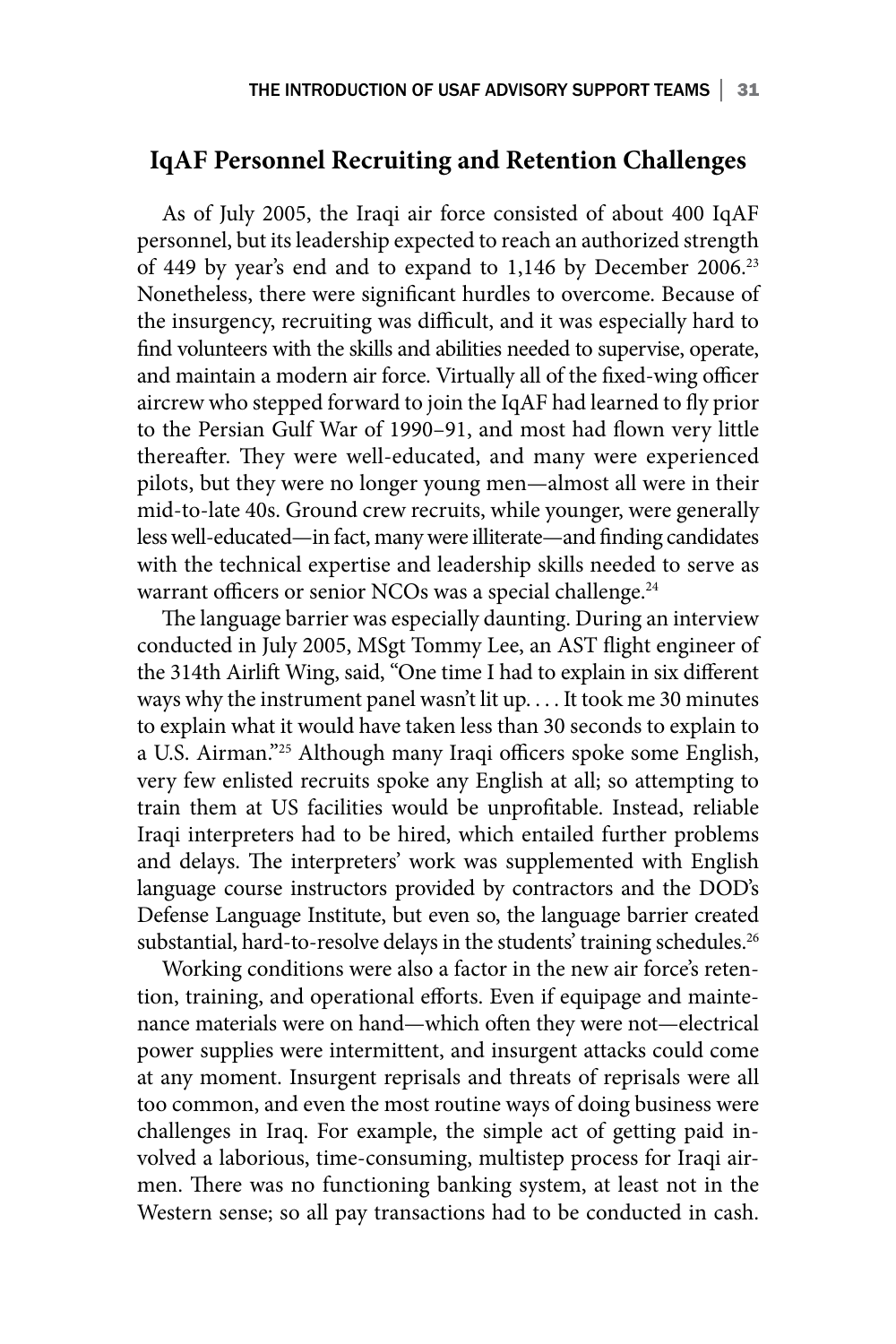This meant that a team of trusted officers had to travel to central Baghdad, sign for large quantities of Iraqi currency, and then return safely to base to distribute the money to the waiting recipients. Once the airmen had been paid, they had to carry the precious currency to their families. Depending upon the circumstances, doing so might take the airmen off base for a few hours, a day or two, or perhaps a week or more. It was a hard way to run an air force.<sup>27</sup>

### **Progress at Ali and Kirkuk**

As spring 2005 turned into summer, the Iraqi transport crews continued to gain experience with their C-130s. Squadron 23 made the new air force's first C-130 flight outside of Iraqi airspace during the first week of February when, under AST mentorship, a five-man crew flew from Ali AB to Amman, Jordan.<sup>28</sup> On 1 April a Squadron 23 crew transported 51 Iraqi soldiers back to Iraq from an Emirati training site. This sortie established an administrative milestone of sorts because, in addition to flying the mission on their own, the crew was able to complete all the clearance forms, customs declarations, transit route applications, and other paperwork needed to travel through international airspace and land in a foreign country.<sup>29</sup>

In July Squadron 23 airmen conducted Operation Iraqi Power, the first operational airlift mission flown since the fall of the Hussein regime. This effort, mounted at the request of the ministry of electricity, was needed to protect Iraqi government power generation stations and distribution networks. The squadron had to palletize and move 2,700 assault rifles and a million rounds of ammunition from Baghdad to Basrah. After five days' preparation, the squadron delivered the shipment in five "chalks" without incident.<sup>30</sup> The operation also chalked up some other firsts, including the first time Iraqi loadmasters prepared airlift cargo without significant AST assistance and the first time that NAMAB was used to stage an operational IqAF mission. This was a significant event, as NAMAB had already been proposed as Squadron 23's new operating location once its facilities were in better repair and stocked with sufficient supplies and support equipment. Operation Iraqi Power would be the first in a series of familiarization movements designed to introduce the squadron and the base to one another over the next six months.<sup>31</sup>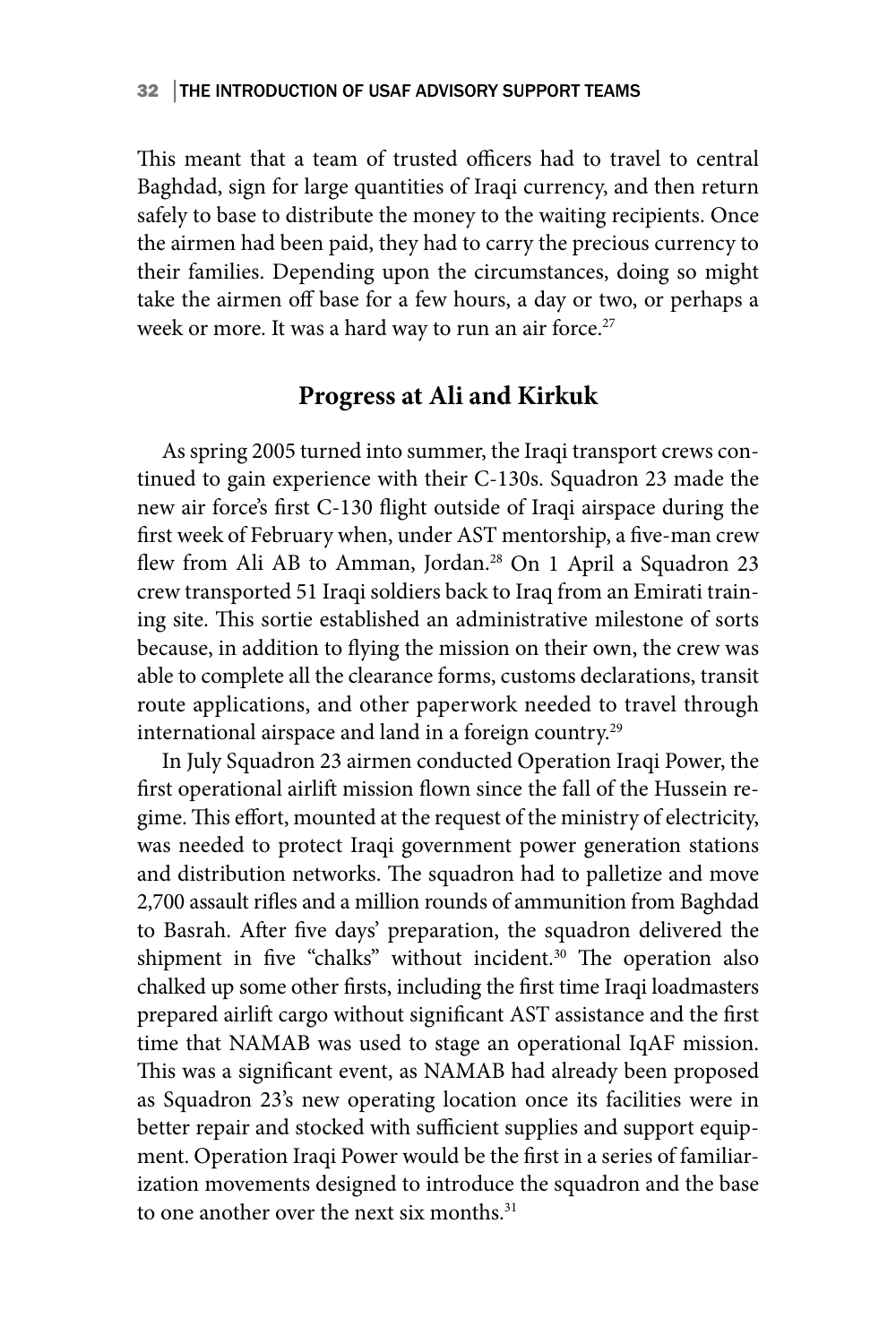C-130 flight training reached a significant milestone that same month with the graduation of the first six "mission qualified" C-130E aircrew at Ali AB on 12 July. All graduates were members of the initial cadre of 19 students sent to Jordan for flight training in October 2004; they had then attended the USAF Basic C-130E Conversion Course at Little Rock AFB, Arkansas, in January 2005. Before receiving their qualification certificates, the students had returned to Ali AB in February and undergone an intensive regimen of ground and flight training, English language training, and aircraft systems academics.<sup>32</sup>

Things were also looking up at Kirkuk. On 10 April the Comp Airequipped ISR unit, Squadron 3, was declared operational after its first six pilots and eight maintenance engineers graduated in a ceremony held at the base. Over the previous three months, the pilots had completed a 23-flight basic training syllabus under the tutelage of the two AST pilots (one USAF and one US Navy) assigned to the squadron. Two of the new graduates would make an additional 22 flights to become qualified as aircraft commanders.<sup>33</sup>

### **Problems at Basrah and Taji**

In a way, the successes of Squadron 23 only served to highlight the less satisfactory situations in Basrah and Taji, the home stations for, respectively, Squadron 70's four ISR aircraft and the IqAF's rotarywing operations. Although the ISR effort continued to make some advances—including Squadron 3's becoming operational at Kirkuk in April—it remained a halting process. On 17 January Squadron 70 augmented its two-plane Seeker force at Basrah with the addition of the first two SAMA CH2000s.<sup>34</sup> The new aircraft were soon engaged in familiarization and training missions, some of which included "real-world" incident surveillance and reporting.<sup>35</sup> Unfortunately, both CH2000s experienced engine exhaust leaks as early as mid-February. Combined with other shortcomings, this forced a reevaluation of the SAMA contract. In mid-April CMATT-A abandoned the follow-on purchase option for a second block of eight CH2000s and gave serious consideration to canceling any further acceptances. In July, after weighing the options, CMATT-A decided to continue with the original eight-unit agreement. Four of the remaining six deliverables were turned over to Squadron 70 during the first week of August—more than half a year after their originally programmed delivery dates.<sup>36</sup>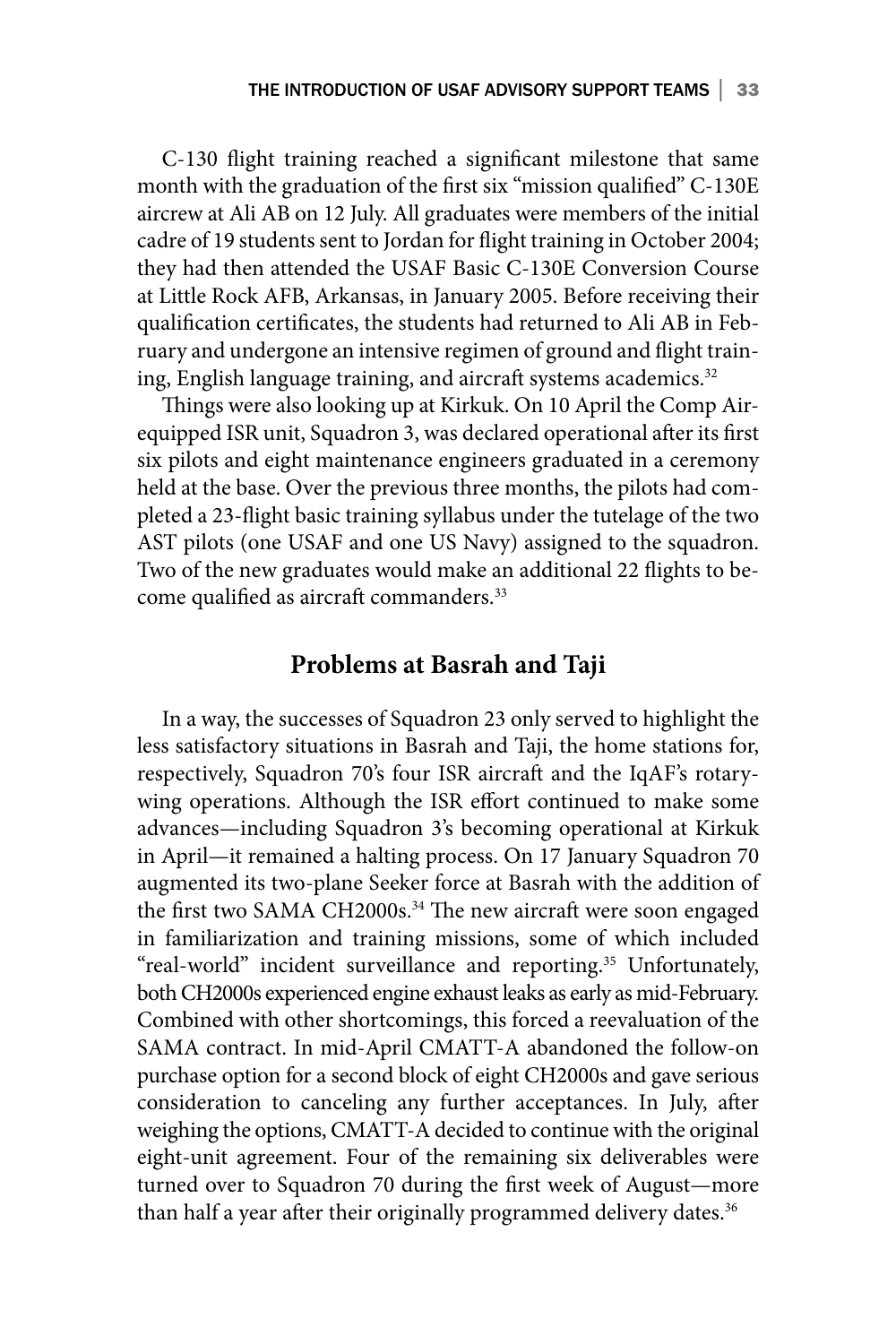### 34 │THE INTRODUCTION OF USAF ADVISORY SUPPORT TEAMS

Basrah's problem was a lack of airplanes, but Taji lacked spare parts. Four of the 16 Jordanian-donated UH-1Hs had been delivered in February, but that transfer did not include any maintenance support. Instead, the Hueys' maintenance needs were to be met by the sustainment contract signed with ARINC in December 2004. Unfortunately, ARINC's initial UH-1H restoration and support work proved to be less than satisfactory, resulting in a complaint to ARINC's corporate offices from Lt Gen David Petraeus, US Army, the MNSTC–I commander. This appeared to have the desired effect, at least as to the quality of the remaining refurbishments. ARINC's third UH-1H delivery (IqAF serials YI-205 and 206) arrived at Taji in late May, and the two new helicopters' workmanship was much improved. Nonetheless, the Hueys' sustainment situation still languished, and the Iraqis' reluctance to buy more UH-1Hs did not help matters. The problem was that IqAF commander General Barzanjy preferred something else, even if he was not entirely sure what that alternative should be.<sup>37</sup>

CMATT-A—mindful of the need to get something into the air sooner rather than later—believed that the Iraqis should make use of what was available, rather than wait for something better. Even so, CMATT-A's position would require more near-term sustainment funding, or at least better use of the money already allocated. On 21 May the CMATT-A director pleaded his case to General Petraeus. A \$9.5 million "earmark" had been set aside to buy new ISR aircraft. Instead, would MNSTC–I reprogram that sum for maintaining and improving the aircraft already on hand? General Petraeus agreed, and the money was reallocated: \$4.5 million for the Bell 206 JetRangers of Squadron 12, \$3 million for Squadron 3's Comp Airs, \$1 million for the UH-1Hs of Squadron 2, and \$1 million for Squadron 70's Seekers.<sup>38</sup>

It would take time for that reallocation to be translated into contract specifications, for the contracts to be negotiated and awarded, for parts to be located or made and supplies delivered, and for operations to then resume. In the meantime, the sustained lack of attention and support was taking its toll, both on the morale of the ASTs and on the resolve of the Iraqi airmen who risked their lives and the safety of their families daily to carry out their mission.

The mix of ASTs and the working command and control situation made the situation at Taji somewhat complicated. The two ASTs assigned to advise Squadron 12 and its JetRanger operators, for example, were members of the Arizona National Guard. Because of its past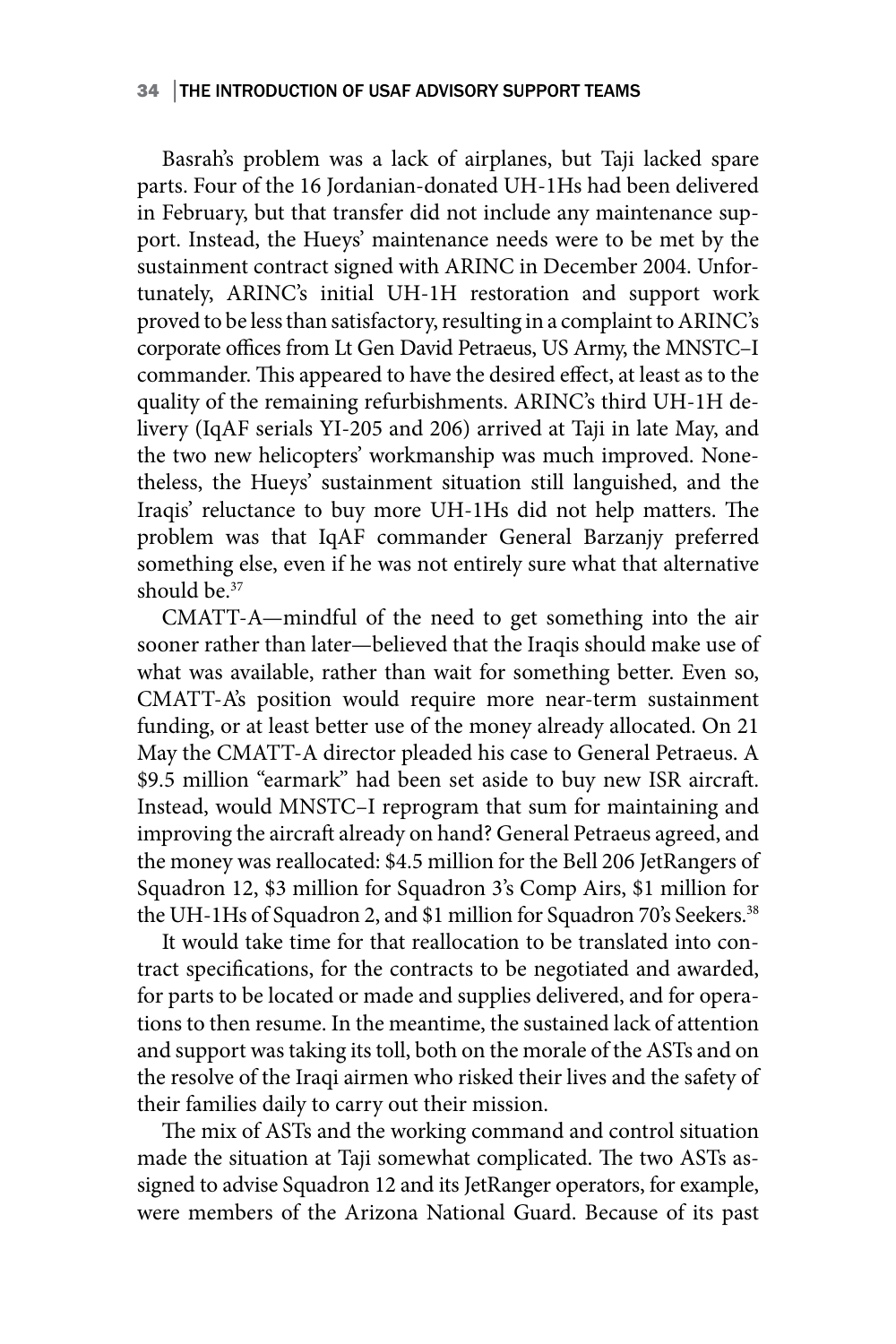experience with UH-1Hs, the 6th SOS provided the five ASTs (two pilots, two NCO flight crewmen, and a maintainer) assigned to Squadron 2 and to Squadron 4—the latter a second Huey unit that had been activated at Taji earlier in the year but not yet equipped. Ordinarily, the 6th SOS would have deployed its ASTs in integrated teams, which would remain under the squadron's direct control no matter the assignment. That was not the case in Iraq, however. There the ASTs operated individually and under the direct control of CMATT-A—which is to say, under the operational control of the US Army.<sup>39</sup>

By late May the situation at Taji was fast approaching unacceptable. Squadron 12's five JetRangers remained in sound condition overall, but the spares situation had reduced their operability rate to, at best, about 60 percent—and that was unsustainable. The lack of logistical support had effectively grounded Squadron 2's UH-1Hs, and its junior officers were so disgusted with the situation that they attempted—unsuccessfully—to resign en masse.<sup>40</sup> These circumstances placed a strain upon the working relationship between the American advisors and their Iraqi hosts, but cultural differences and the ASTs' living conditions probably played a role as well.<sup>41</sup> Inevitably, the blue-suited ASTs lodged complaints with multiple recipients via back-channel means, and word of the complaints soon reached Brig Gen James Schwitters, US Army, the CMATT commander.<sup>42</sup> On 30 May he traveled to Taji to review the situation firsthand and to remind CMATT-A's grousing Airmen-advisors of the sacrosanct nature of the chain of command; they answered to him regardless of what color uniform they wore.<sup>43</sup>

Unfortunately, there were no immediate means available to correct the situation at Taji; that would not change until either more UH-1Hs were delivered and made sustainable or the Iraqis made a concerted effort to field something else. Given the inability to conduct flight operations, the 6th SOS decided there was no point in keeping scarce, Huey-qualified ASTs in place. On 27 June it withdrew its advisors from Taji.<sup>44</sup>

The mission failure at Taji should have come as no surprise, if only because it happened in slow motion and in full view. Its immediate cause was a lack of spares, but that shortage was only the latest in a lengthy series of neglects. In a detailed end-of-tour analysis submitted in late June, departing 6th SOS advisor Maj William Denehan pulled no punches. He wrote, "*IqAF 2nd Squadron is currently non-functional*. . . .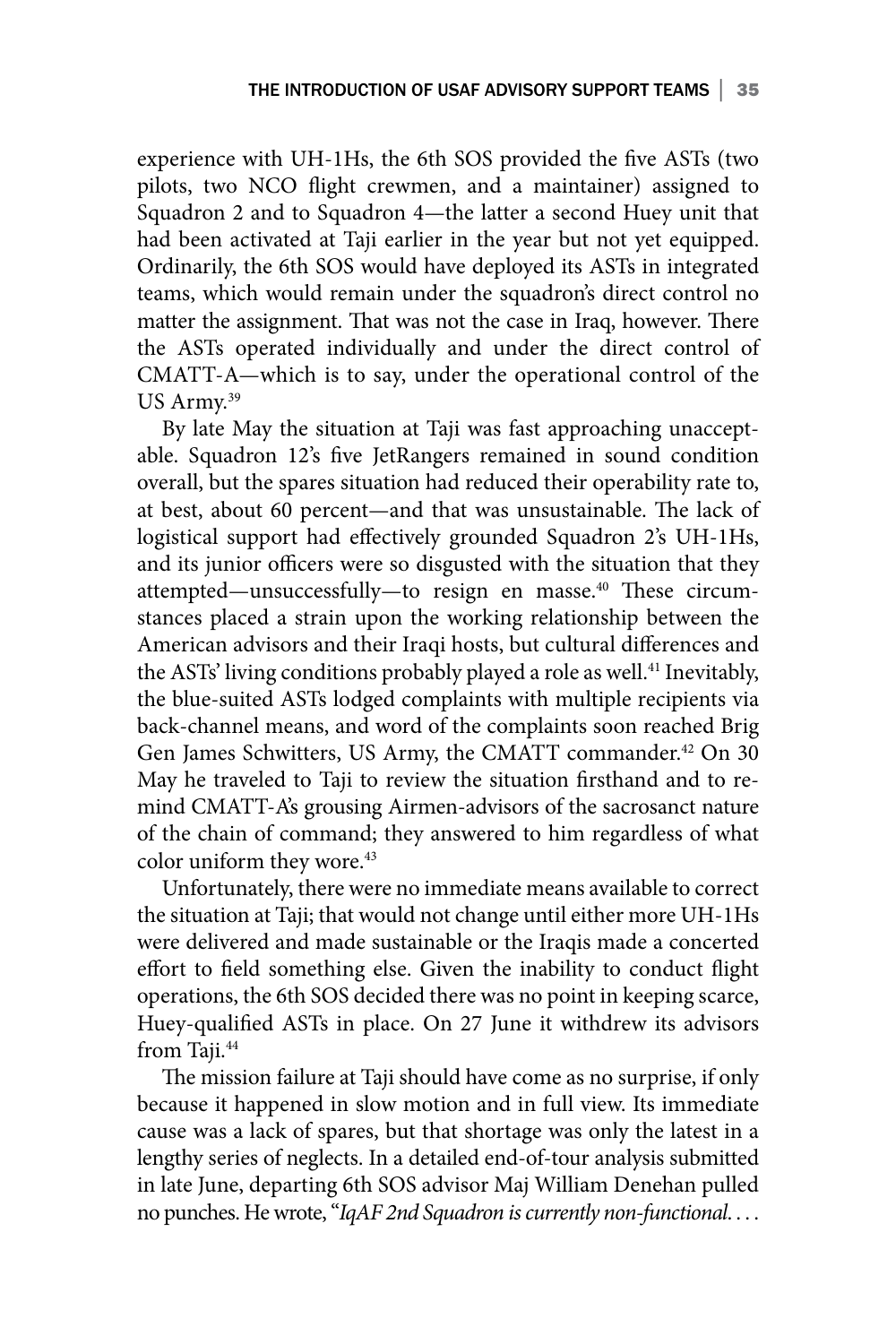### 36 │THE INTRODUCTION OF USAF ADVISORY SUPPORT TEAMS

*Aircraft acquisition was poorly managed, unplanned, and unsupported* . . . [and] *overall IqAF development has been severely neglected and poorly managed*" [emphasis in the original].<sup>45</sup> His blunt conclusions were shared—and voiced—by others in Iraq, including the CMATT-A advisor and coordinator for rotary-wing aircraft, Lt Col Charles Westgate, USAF. But it seemed as if no one above them was listening—not in Baghdad, not in the theater of operations, and certainly not in the Pentagon.<sup>46</sup>

#### **Notes**

1. McCain, "New Iraqi Air Force," 25–26. The aircraft involved were ex-USAF serial numbers 62-1839, 63-7826, and 63-7848. The transaction was valued at \$11,807,052, of which \$10,448,881 was for the aircraft. The remainder included missionsupport equipment and spare parts.

2. A fifth crew was sent to Little Rock AFB, Arkansas, for similar training; each crew consisted of a pilot, navigator, flight engineer, and loadmaster. Lori Jewell, "Iraqi Pilots Fly Prime Minister," *Advisor* 2, no. 7 (12 February 2005): 6.

3. MNSTC–I was subordinated to Multi-National Force–Iraq (MNF–I), which had replaced the previous coalition command organization, Combined Joint Task Force 7, on 15 May 2004. MNSTC–I, established the following month, was initially commanded by then–lieutenant general David H. Petraeus. In September 2005 he returned to the United States and was replaced by Army lieutenant general Martin E. Dempsey. General Petraeus returned to Iraq to take command of MNF–I on 10 February 2007, following the selection of the previous MNF–I commander, Gen George W. Casey, Jr., to become the US Army chief of staff. Wright, Reese, and the Contemporary Operations Study Team, *On Point II*, 42; Larry George, "MNSTC–I Commander Nominated for Leavenworth Command," *Advisor* 2, no. 31 (30 July 2005): 9; and Fred W. Baker III, "Bush Says Baghdad Security Plan on Track." *Advisor* 4, no. 7 (17 February 2007): 2 and 7.

4. Michael Bauer, *Training the Iraqi Air Force*: *Lessons from a U.S. C-130 Advisory Mission*, Policy Focus 73 (Washington, DC: Washington Institute for Near East Policy, August 2007): 4–5. Follow-on support for the C-130s was managed by the Air Force Security Assistance Center, an Air Force Materiel Command-controlled organization sited at Wright-Patterson AFB, Ohio. Donald R. Pugh, director, Case Ops, letter, subject: United States of America Letter of Offer and Acceptance, [case] Y7-D-AAA, 13 January 2005.

5. Westgate, "Chronology," miscellaneous tab*.*

6. For an in-depth discussion of FID, see Maj Thomas D. McCarthy, "National Security for the 21st Century: The Air Force and Foreign Internal Defense" (master's thesis, School of Advanced Air and Space Studies [SAASS], June 2004). For a case study comparison of USAF efforts to build national air forces, including those in South Vietnam, El Salvador, and Iraq, see Maj Patrick Daley, "Exporting Airpower: The Challenges of Building Partner Nation Air Capacity for Irregular War" (master's thesis, SAASS, June 2008).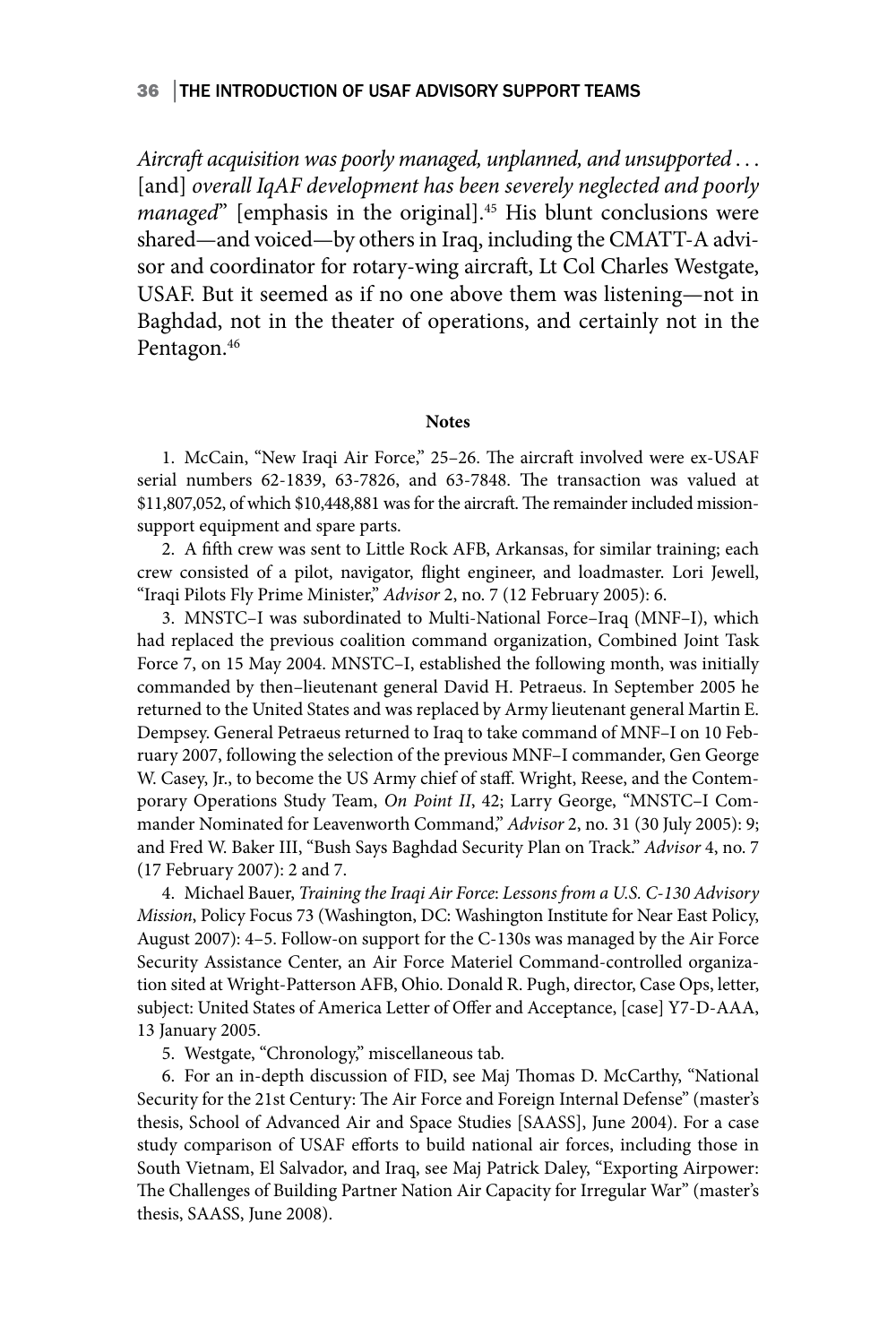7. The 6th SOS is home-based at Hurlburt Field, Florida; its mission is to "assess, train, advise and assist foreign aviation forces in airpower employment, sustainment and force integration. Squadron advisors help friendly and allied forces employ and sustain their own airpower resources and, when necessary, integrate those resources into joint and combined (multinational) operations." "6th Special Operations Squadron," fact sheet, accessed 19 June 2010, http://www2.hurlburt.af.mil/library/factsheets /factsheet\_print.asp?fsID=3496&page=1.

8. Childress, "Improving US Air Force Performance," 45–46.

9. Westgate, "Chronology."

10. Bauer, *Training the Iraqi Air Force*, 8; and McCain, "New Iraqi Air Force," 25–26.

11. All C-130 AST volunteers were asked to serve a six-month tour of duty; an exception was made for the AST flight commander and the AST maintenance officer, who both served one-year tours for improved continuity. AMC provided 25 of the C-130 AST members; AETC provided the remaining 10. Bauer, *Training the Iraqi Air Force*, 5–6.

12. Ibid., 7.

13. Capt Tim Jeffers, "Iraqi Air Force Takes Off with Aircraft Delivery." *Advisor* 2, no. 3 (15 January 2005): 6. Its political ramifications aside, the event also underscored some of the deep cultural differences between the typical American Airman and Iraqi counterpart. During the ceremony, the Iraqis produced a live goat, slit its throat, and collected its still-warm blood in a large bowl. To the Americans' astonishment, the Iraqis dipped their hands into the bowl and then proceeded to mark the sides of their new aircraft with bloody handprints as a sign of personal ownership. Bruce Rolfsen, "Iraqi Air Force Squadron Reactivated," *Air Force Times*, 17 January 2005; Col John M. McCain AU/DS, discussion with the author, March 2008; and Dwyer Stringer, AFSAT/XF, discussion with the author, 22 August 2009.

14. Prime Minister Ayad Allawi, to Pres. George W. Bush, letter, 16 January 2005. Copy provided by Dwyer Stringer, AFSAT/XF.

15. Jewell, "Iraqi Pilots Fly," 6*.* The IqAF crew flew most of the mission, but the student pilot was the only Iraqi airman aboard who spoke a useful amount of English. The rugged terrain and low clouds combined to make the flight increasingly hazardous. Major Frame made the approach and landed the aircraft at Sulaymaniyah on a runway still under construction, in threatening weather, and without the support of ground-based approach aids. At the time, he had only been in theater for two weeks. The airmanship shown by Major Frame and his USAF crew resulted in their receiving the National Aeronautic Association's 2005 Mackay Trophy for "the most meritorious flight of the year conducted by a member or members of the United States Air Force." George C. Larson, "Iraq Air Force One," *Air & Space Magazine*, July 2006, 80.

16. Maj Michael Frame, interview with the author, 15 September 2009. For additional contemporary observations by USAF AST instructors and IqAF 23 Squadron students, see TSgt Melissa Phillips, "Airmen to Teach C-130 Ops to Iraqis," *Advisor* 2, no. 30 (23 July 2005): 7.

17. Lori Jewell, "Joint Operations Center to Track Iraqi Forces," *Advisor* 2, no. 18 (30 April 2005): 7.

- 18. Westgate, "Chronology."
- 19. CMATT-A, "Informal Report on Forced Landing."

20. Childress, "Improving US Air Force Performance," 46–47.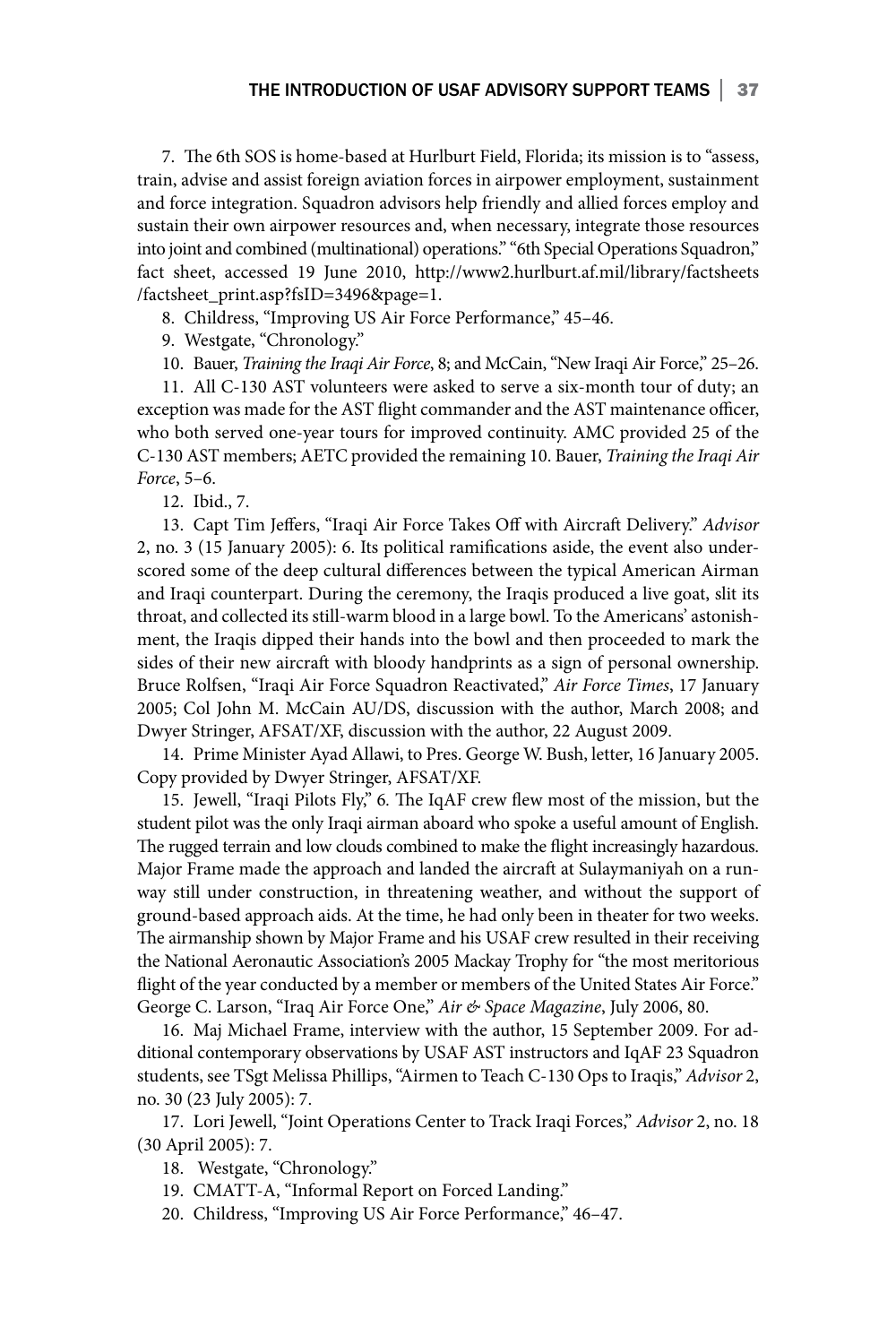### 38 │THE INTRODUCTION OF USAF ADVISORY SUPPORT TEAMS

21. Maj Jaime Santos, CAOC Combat Plans Division, Guidance and Targeting [Team]/MAAP, memorandum, subject: Item of Interest, 31 January 2005. [CAFTT files]

22. William Pontes, Combined Air Operations Center (CAOC), memorandum, subject: Iraqi Air Force (IqAF) Information and Thoughts, ca. 13 February 2005, 1. [CAFTT files] [n.b. The memo is unsigned and undated; the source information was taken from the document properties embedded in the electronic file.]

23. Martin Matishak, "U.S., Coalition Partners Work to Stand Up Iraqi Air Force," *Inside the Air Force*, 29 July 2005, 3–4; and Headquarters IqAF, "Capability Requirement and Development Plan," 9.

24. Bauer, *Training the Iraqi Air Force*, 11–15.

25. Phillips, "C-130 Ops to Iraqis," 7.

26. Bauer, *Training the Iraqi Air Force*, 11–15; Sgt David Foley, "U.S. Air Force Trains Iraqi C-130 Pilots," *Advisor* 2, no. 18 (30 April 2005): 6; and Phillips, "C-130 Ops to Iraqis," 7. Beginning in January 2005, the Defense Language Institute's English Language Center began to deploy modest numbers of civilian employees to Iraq to instruct IqAF members. See "English Language Training-Iraq," *Foundations* 3, no. 1 (June 2007).

27. Childress, "Improving US Air Force Performance," 47.

28. Jewell, "Iraqi Pilots Fly," 6*.*

29. "Iraqi Air Force Begins C-130 Training," *Middle East Newsline* [reprinted in USAF AIM Points], 7 March 2005, accessed 15 January 2010, http://aimpoints.hq .af.mil/display.cfm?id=1644&printer=yes; and "Milestone Iraqi Air Force Flight Takes Off," *Advisor* 2, no. 14 (2 April 2005): 10.

30. The term "chalk" is used by the airlift community to describe one aircraft's assigned load in terms of a number of passengers and their equipage or in bulk cargo weight. It originated in World War II, when US Army Air Forces' loadmasters designated the number of paratroopers to be taken aboard their transport by having the soldiers stand within marks made with chalk on the airfield tarmac. See US Army Field Manual 101-5-1, *Operational Terms and Graphics*, 30 September 1997, chap. 1, C.

31. TSgt Brian Davidson, "New Iraqi Airmen Stage First Operational Airlift Mission," *Advisor* 2, no. 29 (16 July 2005): 8; and Westgate, "Chronology."

32. Lt Col Herb Phillips, "First Qualified Iraqi C-130 Aircrew Graduates," *Advisor* 2, no. 30 (23 July 2005): 6; and "Iraqi Air Force Assumes Control of Its C-130 Operations," *Air Force Print News*, 20 October 2009, accessed 15 January 2010, http://www .littlerock.af.mil/news/story\_print.asp?id=123173563.

33. Lorie Jewell, "Graduation Puts Iraqi Air Force Squadron into Operation," *Advisor* 2, no. 16 (16 April 2005): 4.

34. CH2000 Aircraft Delivered to Basrah," *Advisor* 2, no. 4 (22 January 2005): 6.

35. Untitled Note [Oil Pipeline Fire Reported], *Advisor* 2, no. 12 (19 March 2005): 10.

36. CMATT-A had considered terminating the contract "for the convenience of the government," but USCENTCOM contracting officers advised that option would cost more than simply proceeding "as is" with the remaining six deliveries. Given the performance limitations of the CH2000, the consensus at the time was that they might be used as flight training aircraft, rather than ISR platforms. Westgate, "Chronology."

- 37. Ibid.
- 38. Ibid.

39. Westgate, discussion with the author, 20 May 2010.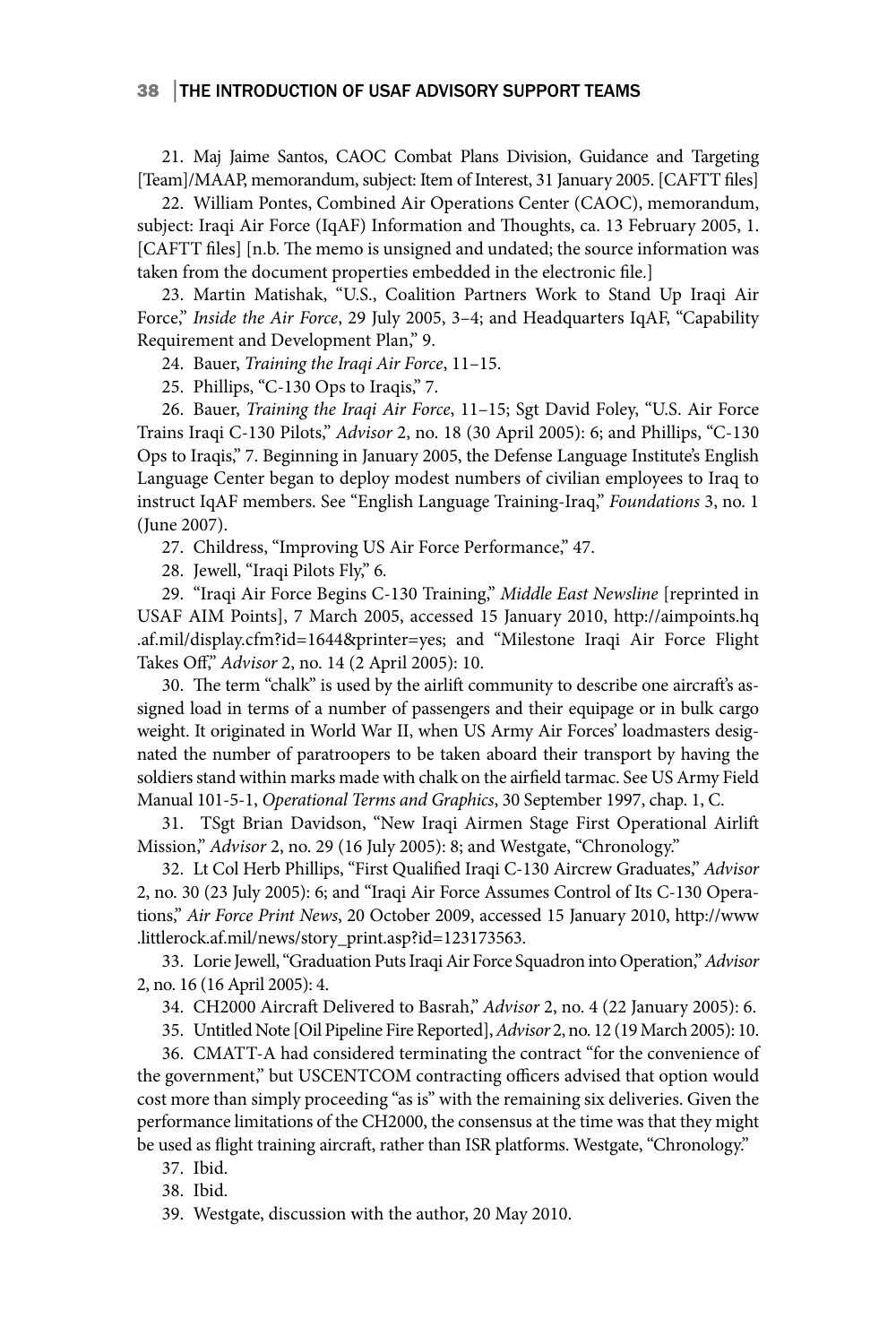40. Maj William F. Denehan, "Recommendations for Iraqi Air Force (IqAF) Rotary-Wing Aviation Program," report (Baghdad: 6th Special Operations Squadron, ca. June 2005). [n.b. This report exists in at least two versions. The later available version, marked "Not Releasable Outside Coalition Channels," is in the Westgate Collection. An earlier, slightly different version, marked "FOUO/NOFORN" [for official use only/not releasable to foreigner nationals] is in the CAFTT files. Neither bears the author's name, but Colonel Westgate confirmed that Major Denehan was the author of both versions; he had asked Major Denehan to write the report.]

41. Childress, "Improving US Air Force Performance," 48.

42. General Schwitters replaced Maj Gen Paul Eaton as CMATT commander in June 2004. He was replaced in turn by Brig Gen Daniel P. Bolger in June 2005. In December 2006 the Army's Combat Studies Institute conducted a post-tour interview with General Schwitters, during which he expressly acknowledged the sacrifices made by "our great soldiers, Marines, Seabees and corpsmen." Whether his failure to mention the Airmen assigned to his command was intentional or simply an oversight is unknown. Combat Studies Institute, "Interview with BG James Schwitters," Ft. Leavenworth, KS: CSI, 13 December 2006, 7, http://cgsc.cdmhost.com/cdm4 /item\_viewer.php?CISOROOT=/p4013coll13&CISOPTR=338&CISOBOX=1 &REC=9.

43. Westgate, "Chronology."

44. Ibid.

45. Denehan, "Recommendations for Iraqi Air Force," 1.

46. In his SAASS thesis, Maj Tim Childress named three participant sources to support his conclusion that "although there had been an official [US]CENTAF representative team at CMATT's higher headquarters, MNF–I, this group never provided significant assistance to CMATT's Air Cell until [the mishap of May 30]." Childress, "Improving US Air Force Performance," 45–46.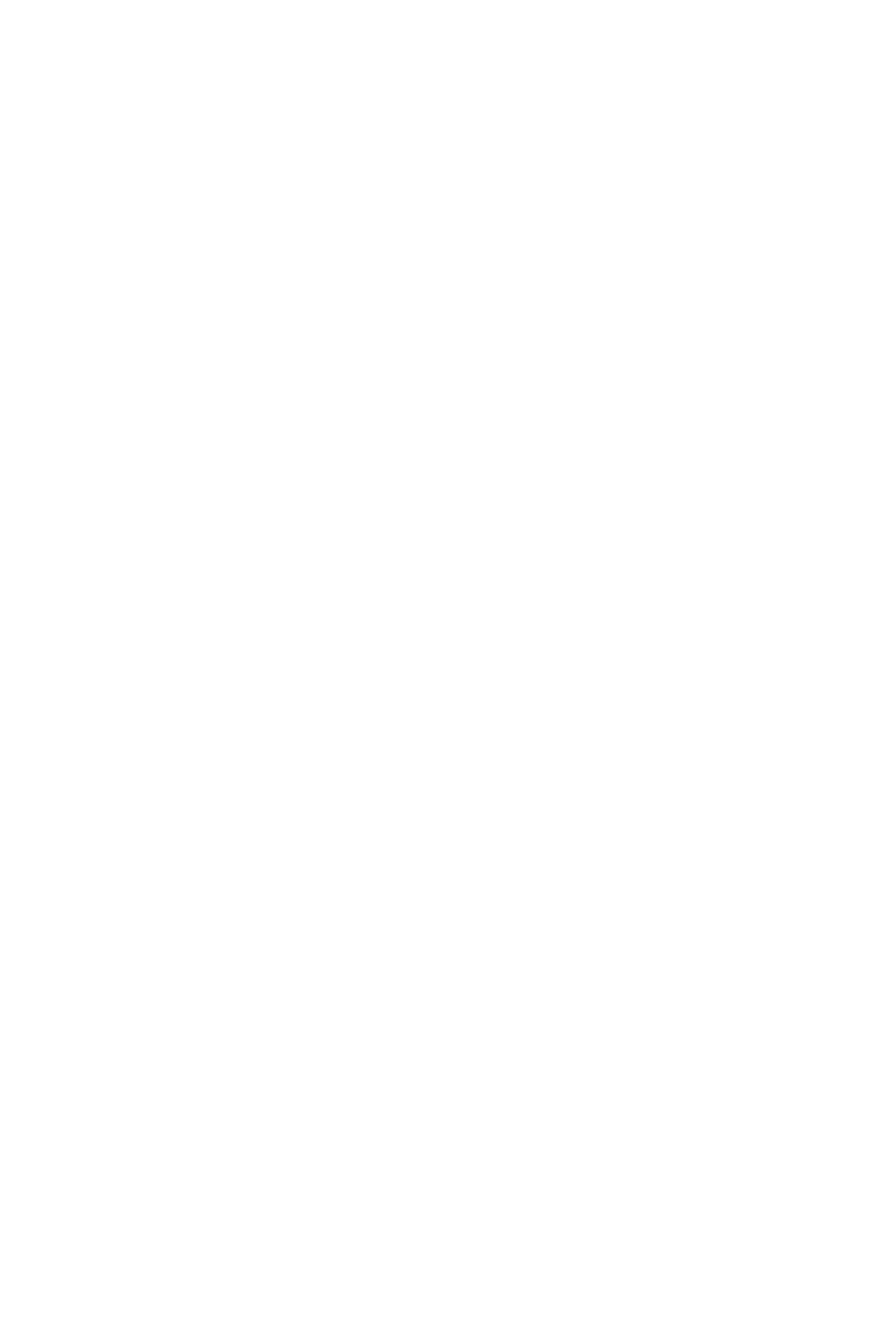# Chapter 5

# **The Mishap of 30 May 2005**

With apologies to Thomas Kuhn, let us suppose that in addition to paradigm shifts, there are great flashes of shared insight in which, after a period of significant neglect, the previously enshrined value of a time-proven way of doing things is abruptly and forcefully reaffirmed and restored in all of its authority.<sup>1</sup> If the term "retrodigm shift" seems too contrived, then instead call such an impulse an urgent, overwhelming desire to remake things as they were supposed to be.<sup>2</sup> That realization, or something very much like it, describes the USAF's reaction to a fatal aircraft accident that occurred in Iraq on 30 May 2005.

### **The Accident**

With the limited exception of the C-130Es assigned to Squadron 23, the Iraqis' aircraft fleet continued to present significant difficulties in terms of performance, reliability, and operational readiness in early summer 2005.<sup>3</sup> Nonetheless, the airmen of the IqAF's two ISR units and their AST advisors went aloft as often as they could to patrol Iraq's borders and oil pipeline systems. During those missions they trained and reported pipeline ruptures and oil fires, identified likely cross-border smugglers, and watched for suspected insurgent activities—and sometimes confirmed them by receiving enemy ground fire. In such cases, there was no choice but to evade and withdraw, since their aircraft were unarmed and unarmored.

But never mind the hazards of wartime flying. With its lift-killing high temperatures and horizon-obscuring clouds of fine, abrasive dust whirled up by the slightest breeze, the operating environment in Iraq was already harsh enough. That there could be consequences for operating ill-maintained or unsuitable airplanes in such circumstances was underscored by the deaths of Maj William Brian Downs, his IqAF Squadron 3 copilot, Capt Ali Hussam Abass Alrubaeye, and three USAF special operations personnel on 30 May 2005. Their Comp Air 7SLX crashed at about 10:30 a.m. local time, while conducting an aerial survey of potential landing sites in Diyala province, about 50 miles northeast of Baqubah.4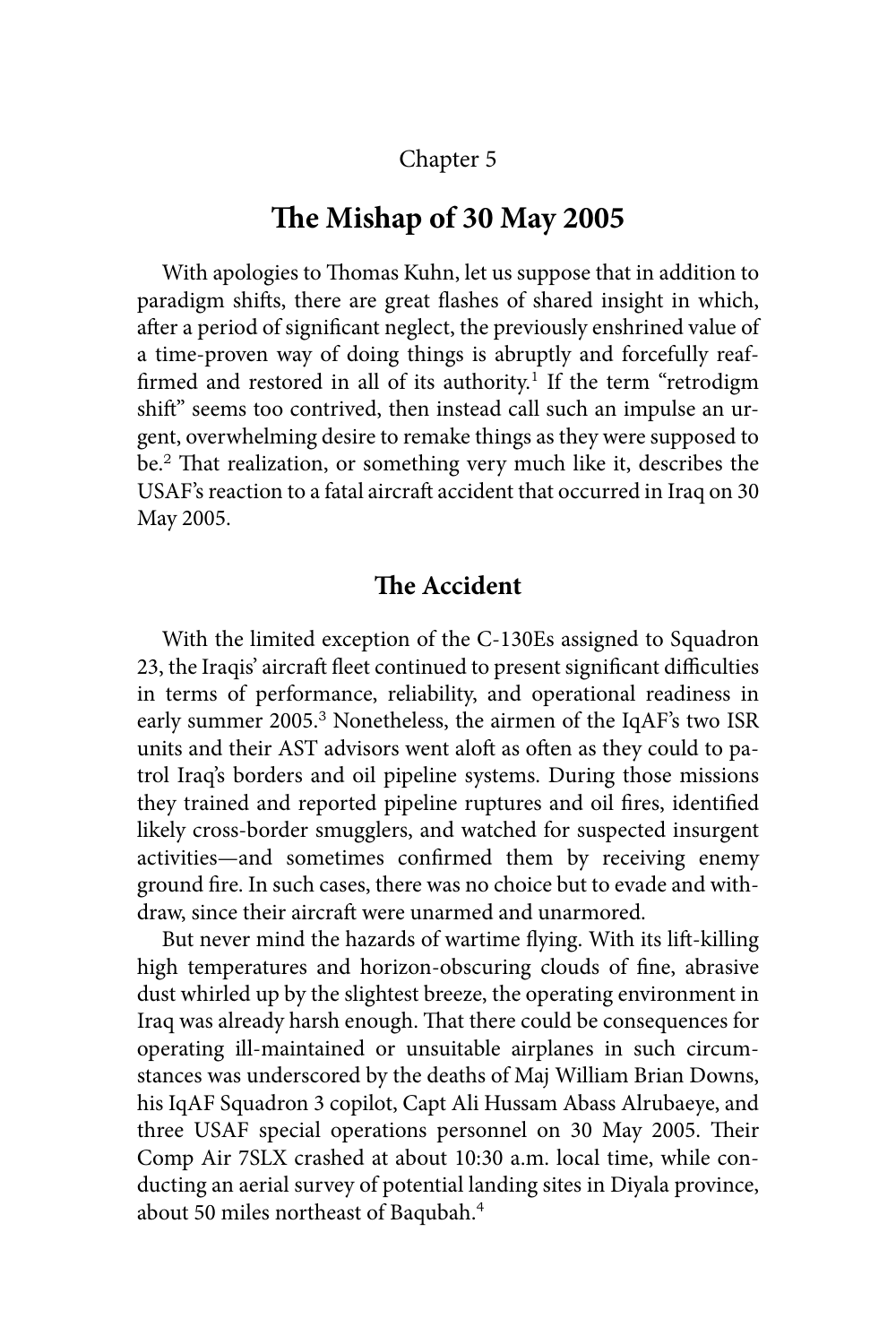### 42 │THE MISHAP OF 30 MAY 2005

The aircraft had departed from Kirkuk an hour earlier; Iraqi witnesses said it was either conducting a very low-altitude pass over a road or attempting to land on the road when the crash occurred. Trees obscured the actual impact, but the witnesses reported seeing a fireball shortly after the aircraft disappeared from view. Iraqi security guards from a nearby refinery arrived at the scene within minutes of the crash. The wreckage was already ablaze, and they attempted to put out the fire with hand extinguishers, but the intensity of the flames forced them to retreat. A US Army ground unit received notice of the crash by radio at 12:05 p.m. Its vehicles arrived at about 12:30 p.m., and two more unsuccessful attempts were made to extinguish the fire, which finally burned itself out. An Army Special Forces team took charge of the site that afternoon, and recovery operations began immediately. The remains of all five Airmen were first taken to Balad AB and then flown to the Air Force Mortuary Affairs Operations Center at Dover AFB, Delaware. Those remains that could be specifically identified were later returned to the five families for interment.<sup>5</sup>

Major Downs, age 40, was assigned to the 6th SOS and stationed at Hurlburt Field, Florida. The Winchester, Virginia, native had served in the 6th in the late 1990s but left the service to fly for an airline. The terror attacks of September 2001 compelled him to return to active duty, and in early 2002 he rejoined the squadron. Thereafter, he completed deployments in seven countries before going to Iraq. At the time of the crash, he had been an IqAF advisor for just under four months.<sup>6</sup> A keen advocate of counterinsurgency (COIN) aviation and FID operations, Major Downs had recently published an article in a USAF professional journal arguing the merits of specialized COIN aircraft.<sup>7</sup>

The other three USAF members were Capt Jeremy Fresques, age 26, of Clarkdale, Arizona; Capt Derek Argel, age 28, of Lompoc, California; and Staff Sgt Casey Crate, age 26, of Spanway, Washington. All were assigned to the 23rd Special Tactics Squadron, also based at Hurlburt Field.<sup>8</sup>

On 11 August the individually unidentifiable remains of the five Airmen were laid to rest as a group in a solemn ceremony held at Arlington National Cemetery. USAF Chief of Staff (CSAF) Gen John P. Jumper, Iraqi air force chief of staff General Barzanjy, the US-CENTCOM vice commander, and the commander of AFSOC attended. General Barzanjy presented an Iraqi flag to Captain Abass's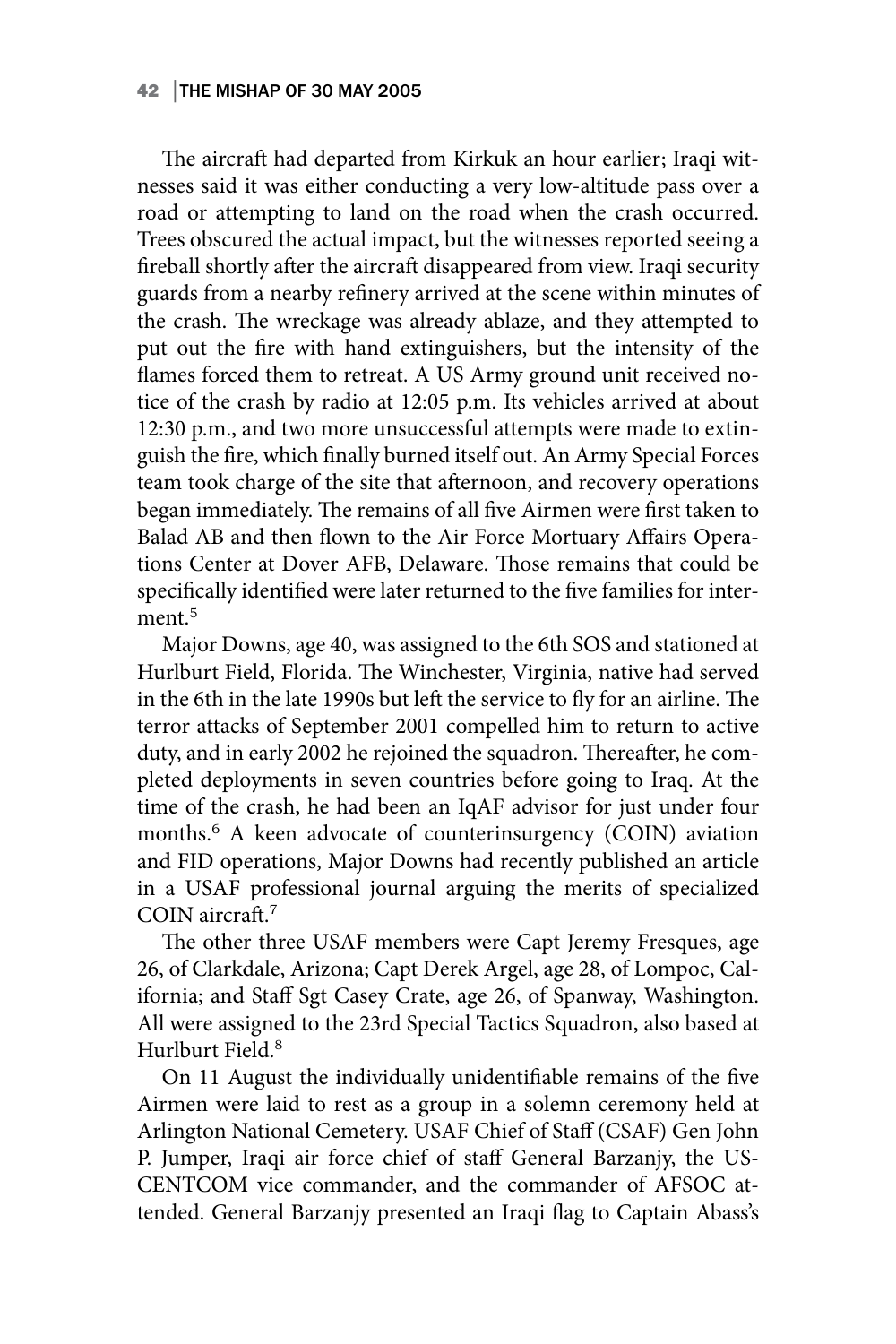father, a retired Iraqi army brigadier general. Captain Abbas was the first Iraqi citizen to be buried at Arlington National Cemetery.<sup>9</sup>

## **The Investigation**

A thorough analysis of the accident was essential, and General Barzanjy asked USCENTAF commander General Buchanan for assistance. The request posed something of a conundrum. General Barzanjy had promised that any release of information by Iraq regarding the accident and its possible causes would be "determined in accordance with United States rules and regulations."<sup>10</sup> Nonetheless, the aircraft was not US government property, so any sensitive information gathered by USAF accident investigators would not be entitled to all of the protections that it might otherwise receive under US law—a situation tending to discourage a full and frank discussion by those most knowledgeable of the circumstances.<sup>11</sup> In the end, because the four Airmen had been assigned to AFSOC units, AFSOC commander Lt Gen Michael W. Wooley obtained the consent of General Barzanjy and USCENTCOM to treat the mishap investigation as a matter to be undertaken "under the inherent authority of a commander to investigate matters or incidents under his or her jurisdiction or command."<sup>12</sup>

Conducted by a team of 11 specialists (including two Iraqi air force representatives) and led by Brig Gen Clay T. McCutchan, US-AFR, the investigation opened at Hurlburt Field, Florida, on 5 July 2005.<sup>13</sup> General McCutchan's team subsequently conducted on-site inquiries in Iraq, took the testimony of more than a dozen witnesses, and had technical analyses conducted by multiple subject-matter experts. General McKutchan submitted the report to General Wooley on 30 August. Because its purpose was expressly limited to determining the facts surrounding the loss, the report offered no opinion as the cause of the accident. $14$ 

### **Contributing Factors**

In mid-November, the USAF released a brief statement regarding some of AFSOC's findings: there was no evidence of hostile action, and no mechanical failures or major systems malfunctions appeared to have been involved.15 What was left unsaid was that the Comp Air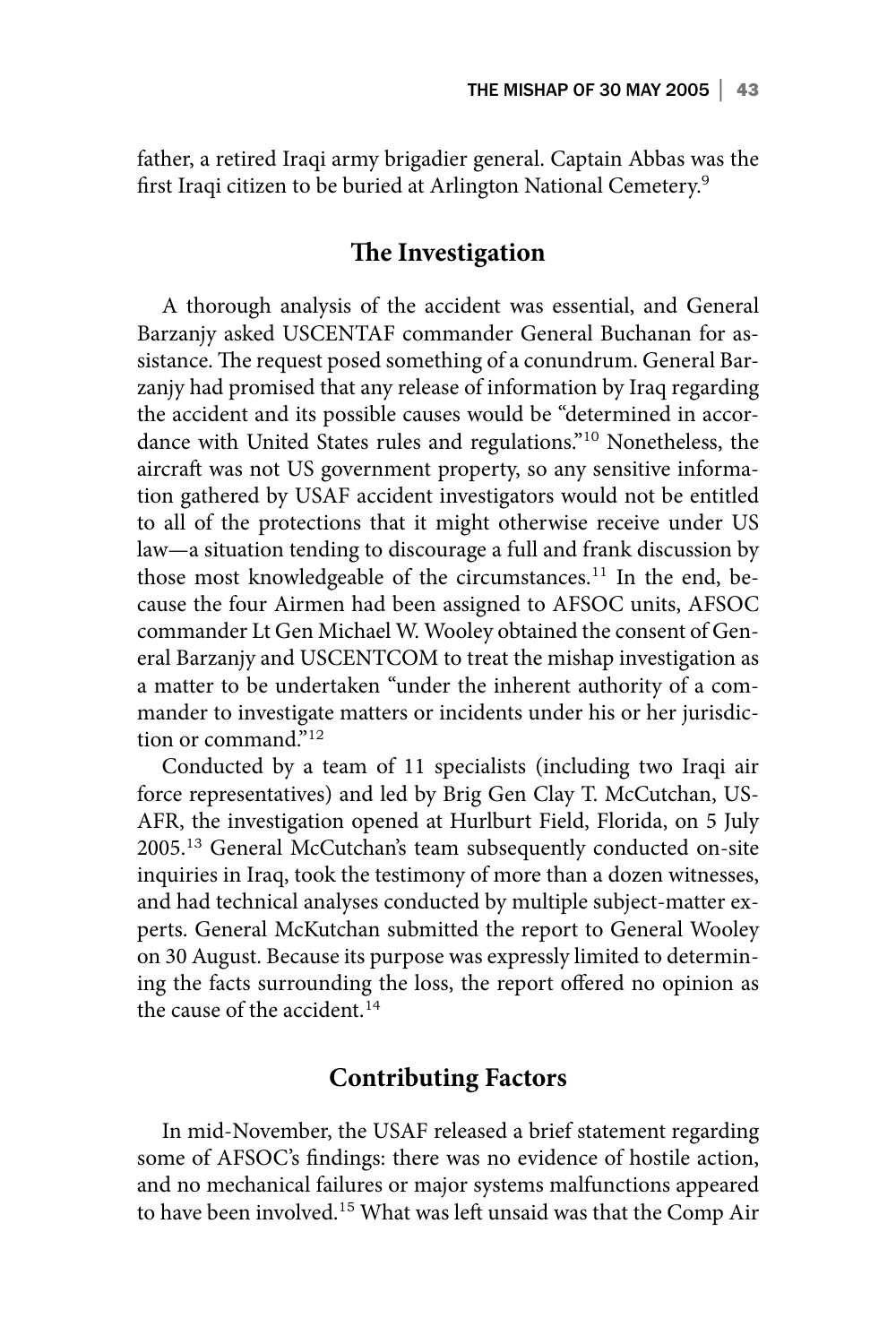7SLX aircraft flown by Major Downs and his crew had not been properly flight-tested after being modified during its assembly in the UAE. Those alterations may have led to the airplane's penchant for abruptly departing controlled flight in power-on stall conditions, especially when fully loaded—a deadly hazard at low altitude.<sup>16</sup> In fact, the accident investigators learned that the aircraft had taken off weighing 510 pounds more than its published maximum gross weight. $17$ 

The accident investigation also revealed problems beyond the performance of the airplane and its destruction. These problems raised doubts about the command-and-control arrangements between CMATT-A and its ASTs in the field, for example, and how mission priorities were being set by the 6th SOS Airmen embedded with Squadron 3. The clear implication was that mission goals (and risks) might not have been fully and objectively assessed in every instance.

Unfamiliar manning arrangements may have also played a role. Upon receiving a request for forces (RFF), the 6th SOS normally deployed advisors in two segments. The first segment, called an Operational Aviation Detachment (OAD)-Alpha, typically consisted of 13 advisors. The second supporting segment was called an OAD-Bravo; it usually called for a five-member command-and-control element. These figures were nominal: both teams could be tailored to support the RFF as required.

In this case, the RFF had been limited to a mix of three fixed-wing and five rotary-wing pilots and maintenance personnel, who were parceled out to fill AST requirements at Basrah, Kirkuk, and Taji. One was also tapped to serve as a combat aviation advisor to the CMATT commander.<sup>18</sup> This meant that the deployed advisors were left to their own devices to a much greater extent than the 6th SOS's standard operating procedures typically allowed. The CMATT-A director, Wing Commander Peter Allen, RAF, acknowledged as much when the mishap investigators interviewed him in July:

There is no tasking function from CMATT air cell, in terms of sorties and what they do at the squadron. . . . In the ideal world, the Iraqi air headquarters would task their squadrons. There is nothing in place at the moment, so actually the tasking at the squadron is found almost at the squadron level. . . . They would probably work for the Ministry of Oil at the local level, oil protection battalions, they were looking to them.<sup>19</sup>

Although Wing Commander Allen found "nothing wrong with that intrinsically," the resulting lack of higher headquarters oversight and direction was a surely contributing factor.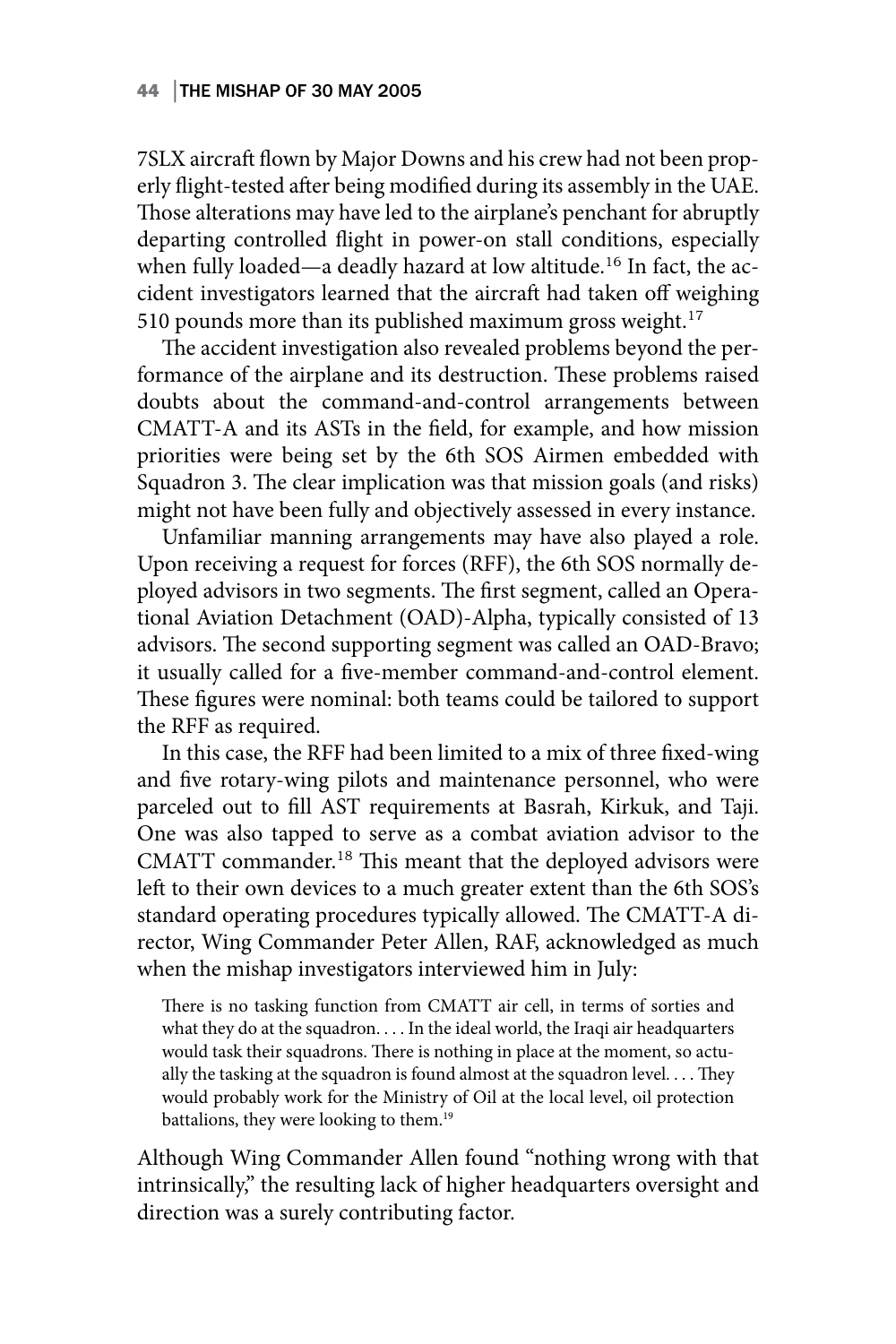Major Downs's eagerness to "grapple with the mission" may have also played a role. Those who worked with him saw that intensity very clearly, and they admired him for it. His USAF roommate at Kirkuk described Major Downs as a "warrior who worked overtime coming up with plans and ideas for defeating the enemy."20 A close friend and former 6th SOS commander later said that "Brian was not in the Air Force to get promoted. He was in the Air Force to  $fly.^{n_{21}}$ Such men will push themselves and their aircraft in ways that a more cautious man will not. But cautious men do not aspire to be warriors.

In the end, there is no way to know exactly what happened that day. The only certainty of it is that five good men were dead and that one of Iraq's few operable ISR aircraft had been destroyed. But more to the point, because of those losses, senior USAF leaders were made—at long last—to take a critical look at CMATT-A and its mission.

### **A Catalytic Event**

The loss on 30 May was a tragic but valuable event—a tragedy in that it took the lives of five exceptionally dedicated Airmen, but valuable in that it brought close, high-level attention to a mission that had thus far been ill-focused, underfunded, and overlooked. On the fifth anniversary of the crash, Lt Gen-select Robert Kane, then commander of the USAF advisory mission in Iraq, spoke of its catalytic effect at a Baghdad remembrance ceremony. Because of that accident, said General Kane, "significant changes were made to our efforts here in Iraq—changes that strengthened our commitment to the mission of rebuilding the Iraqi air force, and to ensure that we do this as safely as possible."<sup>22</sup>

### **Notes**

1. Thomas S. Kuhn, *Structure of Scientific Revolutions* (Chicago: University of Chicago Press, 1962).

2. "Retrodigm shifts" occur more often than paradigm shifts. Three months to the day after this accident in Iraq, for example, there was an intense, immediate need to conduct search and rescue (SAR), reconnaissance, and reconstitution missions in and around New Orleans, Louisiana, and the other affected areas of the US Gulf Coast after Hurricane Katrina made landfall on the night of 29 August. The "area of responsibility" encompassed over 800 square miles of devastation. Within 72 hours,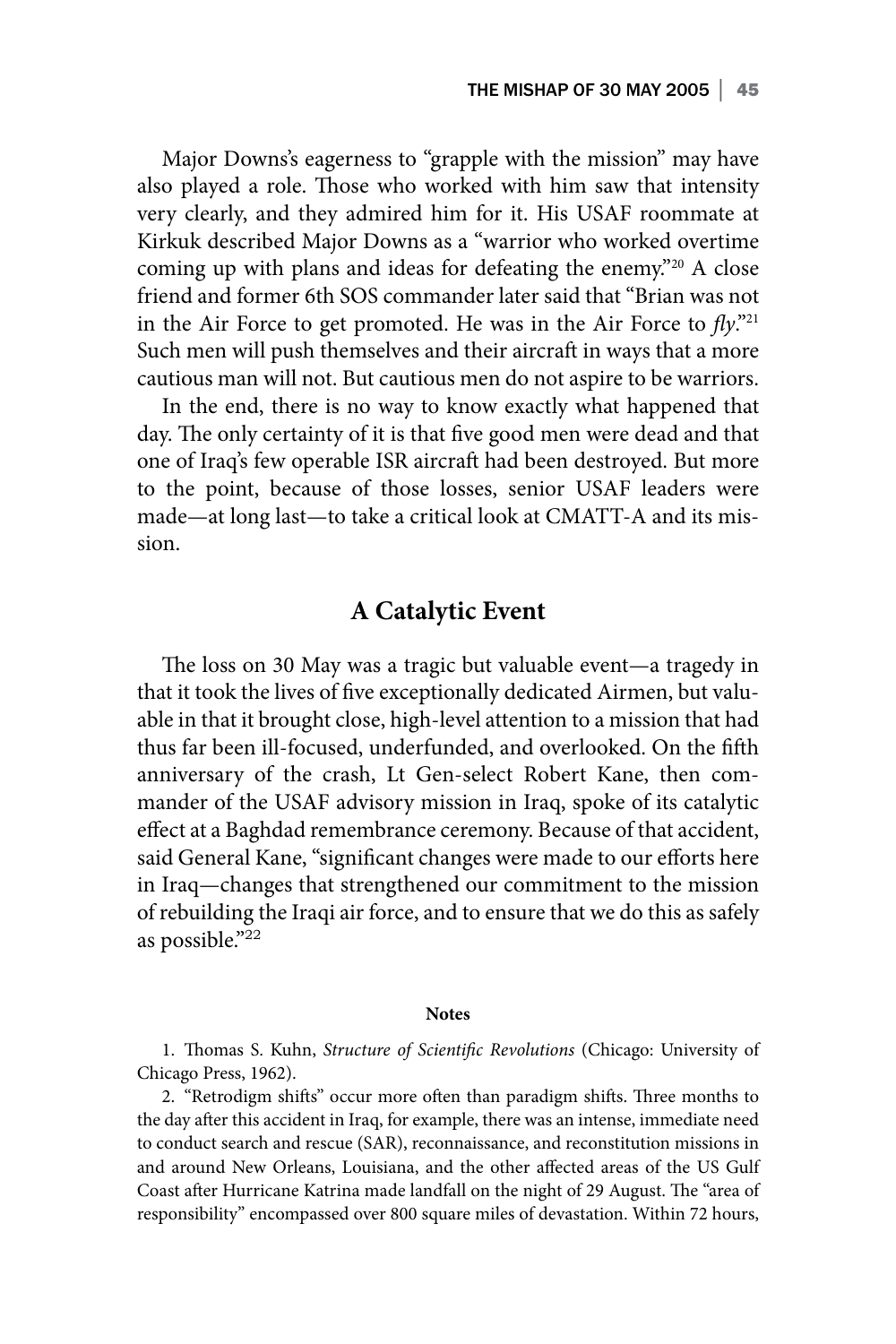### 46 │THE MISHAP OF 30 MAY 2005

flying units assigned to five USAF major commands, the Air National Guard, the US Navy, and the US Coast Guard were each separately conducting SAR and humanitarian relief operations within the same airspace. In many cases, the operators were flying within visual range of one another, but they did so without the benefit of a CAOC or equivalent Joint Coordination Center to deconflict air traffic at the few local airports still operable, to prevent duplication of effort during SAR operations, or even to determine which aircraft were going where and doing what. Such was the urgency of the moment that routinely used procedures were simply ignored in the face of overwhelming humanitarian priorities. Finally, seven days after the storm had passed and after some near-collisions had occurred at overburdened airfields—the USAF vice chief of staff sent out an urgent "get back to doctrine!" directive reminding the participants to make use of well-established but temporarily neglected means for coordinating such operations. Patti Wilson and George Cully, "USAF Action in the Aftermath of Hurricane Katrina," unpublished study (Washington, DC: Air Force History Support Office, May 2006).

3. In April 2005 the IqMoD signed a \$109 million C-130E FMS contract to provide two years' follow-on support, but its continued inability to fund that agreement had flight safety implications. All three aircraft were due for isochronal inspections, and one of the C-130s had to be returned to the United States in June for repair of a cracked structural member. The IqMoD could not process the necessary paperwork in time; that aircraft was temporarily repainted in US markings to meet its scheduled transit date without violating international law. The inspections for the other two aircraft were deferred until October in order to give the IqMoD more time to cover the costs of its contractual commitment. Westgate, "Chronology."

4. "Five Airmen Killed in Iraqi Crash," *Maxwell-Gunter Dispatch* [Maxwell AFB, Alabama], 3 June 2005; "4 Americans, 1 Iraqi Killed in Plane Crash," *Baltimore Sun*, 31 May 2005; and Lorie Jewell, "Pilots Hailed as Heroes Who Died for a Free Iraq," *Advisor* 2, no. 23 (4 June 2005): 6–7.

5. AFSOC, "USAF Accident Investigation Report, Comp Air 7SL, Aircraft Number 2245," report (Hurlburt AFB, FL: AFSOC, n.d.), 4–6. [Hereafter cited as AFSOC Accident Report.]

6. Jewell, "Pilots Hailed as Heroes," 6–7.

7. Maj William Bryan Downs, "Unconventional Airpower," *Air and Space Power Journal* 19, no. 1 (Spring 2005): 20–25.

8. "DOD Identifies Air Force Casualties," DOD news release 543-05, 1 June 2005. In August 2005 the Argel family successfully challenged an activist group called Veterans for Peace over the unauthorized use of Captain Argel's name in an antiwar memorial. Nora K. Wallace, "Capt. Argel Marker to Be Removed," *News Press* [Santa Barbara, California], 18 August 2005, accessed 17 May 2010, http://news.newspress.com /topsports/081805argel.htm?now=85761&tref=1.

9. SSgt C. Todd Lopez, "Five Brothers in Fight for Freedom Buried Together," *Advisor* 2, no. 33 (13 August 2005): 3–4.

10. Maj Gen Kamal Abid Al-Sattar Barzanjy, IqAF/CC, to Lt Gen Walter E. Buchanan, USCENTAF/CC, letter, subject: Request for Assistance, n.d. [Westgate files]

11. For statutory protections provided to USAF accident investigation reportage, see 10 *US Code* sec. 2254(d), *Treatment of Reports of Aircraft Accident Investigation*;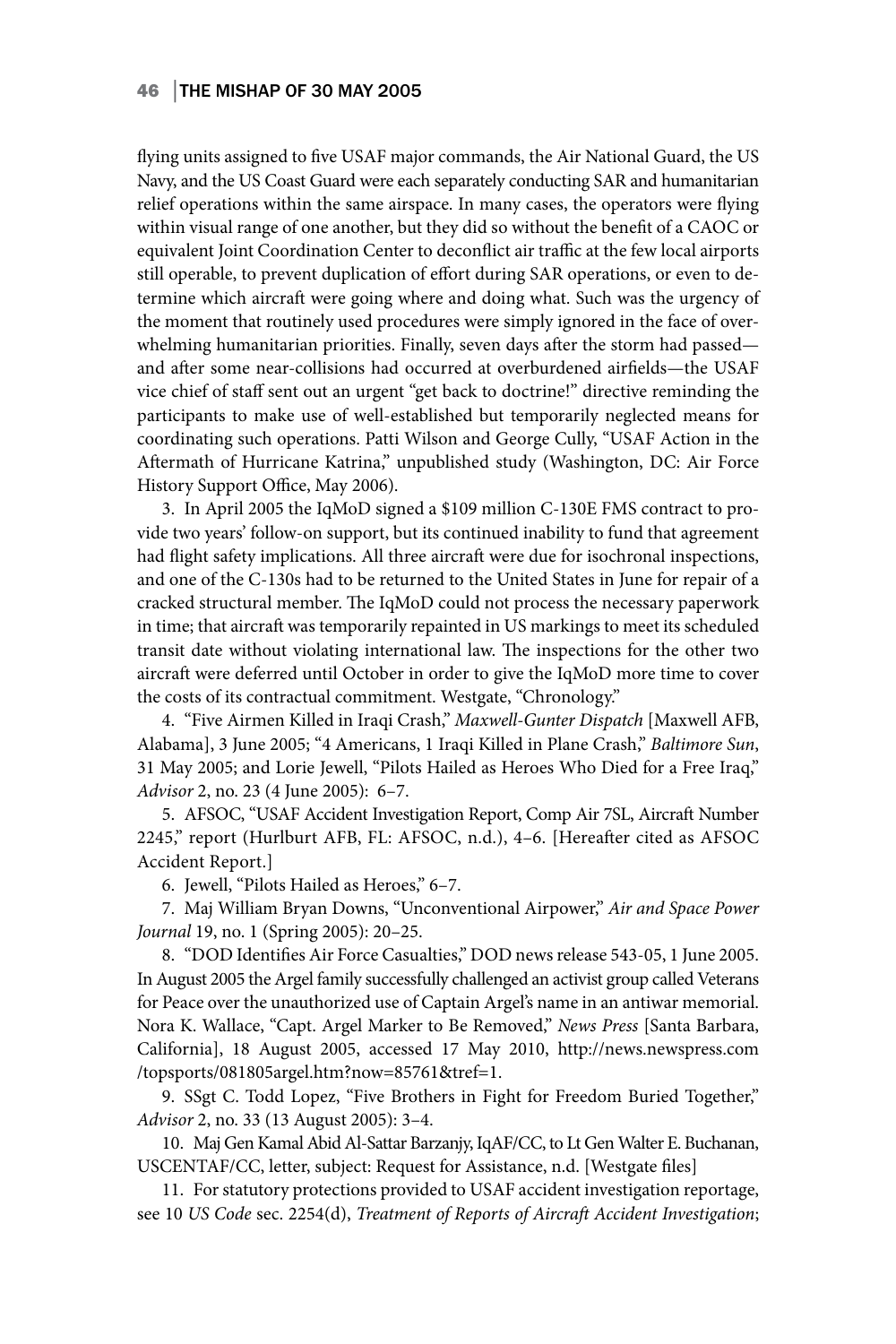and Air Force Instruction (AFI) 91-204, *Safety Investigations and Reports: Use of Information in Civil Proceedings*, chap. 2.

12. AFSOC Accident Report, 4–6. Although command-directed, the investigation was structured under the provisions of AFI 51-503, *Aerospace Accident Investigations*, 16 July 2004.

13. At the time, General McCutchan was the senior individual mobilization augmentee assigned to the commandant of the Air War College, Maxwell AFB, Alabama. See "Major General Clay T. McCutchan," biography, accessed 27 January 2010, http:// www.af.mil/AboutUs/Biographies/Display/tabid/225/Article/108186/major-general -clay-t-mccutchan.aspx.

14. This report was "separate and apart from the previous safety investigation, which was conducted pursuant to AFI 91-204." Reports generated under that instruction (which provide opinions as to causality) are exempt from release under the *Freedom of Information Act* as provided in 5 *US Code*, sec. 552, *Public Information: Agency Rules, Opinions, Orders, Records, and Proceedings*.

15. "Accident Report Out on Iraqi Comp Air 7SL," *Air Force Print News*, 14 November 2005, accessed 12 January 2010, http://www.af.mil/News/ArticleDisplay/tabid/223 /Article/132777/accident-report-out-on-iraqi-comp-air-7sl.aspx.

16. Lt Col Mark Stucky and Maj Vincent Sei, "Iraqi Test Acceleration—the Saga of the Comp Air 7SLX," report (Edwards AFB, CA: USAF TPS, n.d.) [AFFTC/HO files]

17. AFSOC Accident Report, 4.

18. Ibid., 2.

19. Ibid., V-3.1.

20. Jewell, "Pilots Hailed as Heroes," 7.

21. Eric Huppert (former 6 SOS/CC), interview with the author, 18 August 2009.

22. Van Williams, "Building the Iraqi Air Force: Learning from Tragedy." *Advisor* 6, no. 7 (July 2009): 6.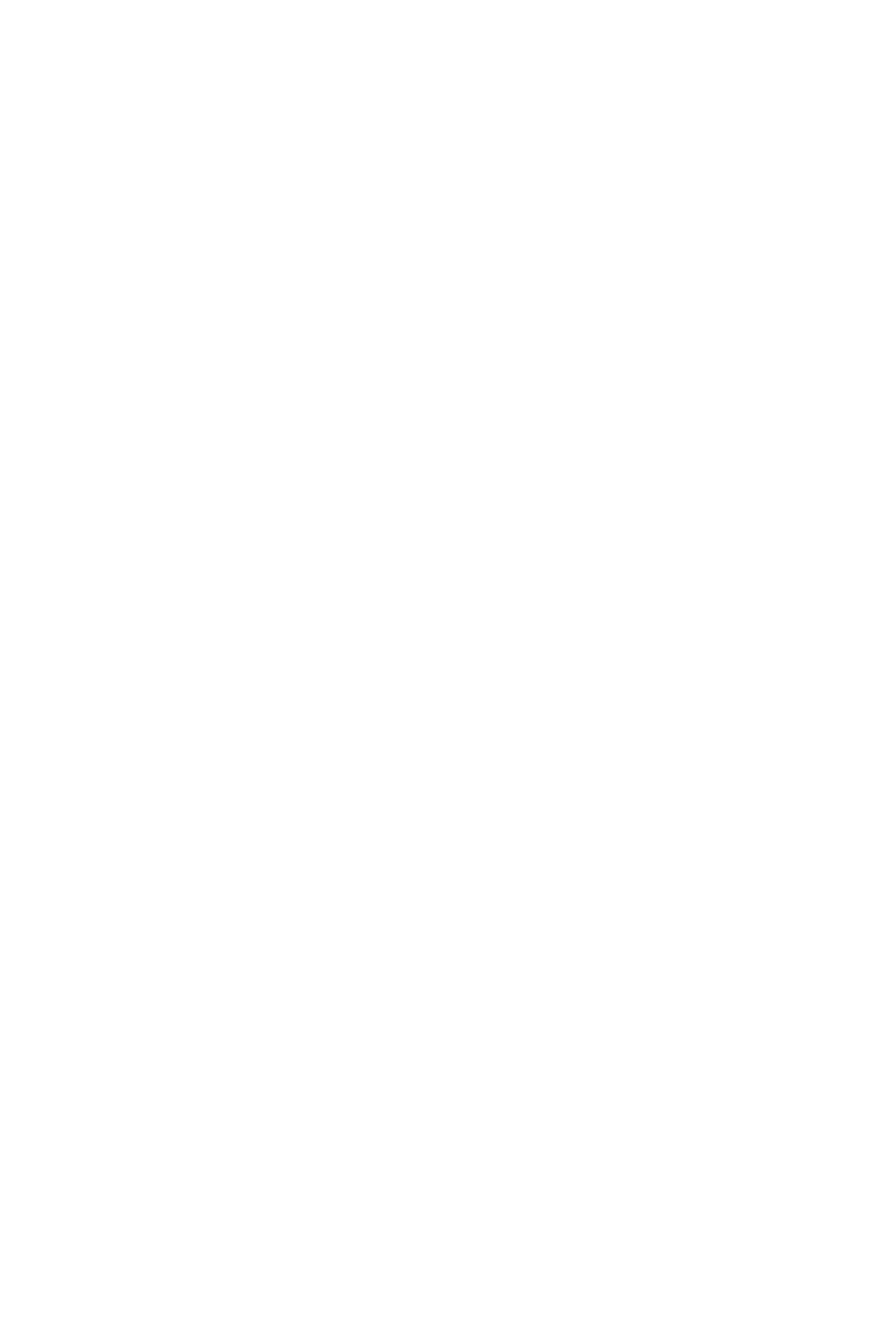## Chapter 6

# **Moment of Truth**

# **The Iraqi Air Force Asks for Expanded USAF Participation in Its Training and Procurement Efforts**

The accumulating challenges involved in recruiting and training new airmen, activating units and bases, identifying and acquiring suitable equipment, and operating that equipment safely and effectively all while trying to contribute to Iraq's COIN efforts—combined to persuade General Barzanjy to ask for greater assistance from the IqMoD and the coalition.1 On 29 June he conferred with USCENTAF commander General Buchanan after officiating at a USAF change of command ceremony at Balad AB. The Iraqi air commander cataloged the problems he faced, among them the need for additional transport aircraft, the failings plaguing his ISR platforms, and the difficulties encountered in obtaining reliable helicopters. Although the missions flown by his C-130 squadron had been included in the coalition's ATO since March, General Barzanjy wanted his airmen to tackle more of the coalition's airborne requirements (especially COIN missions), and he praised the successful partnering of Squadron 23 and its USAF AST mentors. Might that be a model for further cooperation? Although General Buchanan could not promise any immediate financial support, he empathized with General Barzanjy's needs and aspirations. As a possible solution General Buchanan suggested convening a coalition air conference "to discuss the organization, structure, logistics support and budget of the IqAF."2

The USCENTAF commander's proposal was most welcome, but what General Barzanjy envisioned required generous resourcing that could only be had with the support of the USAF's senior-most commander. Armed with a capability and requirements study generated in mid-July, Barzanjy traveled to Washington, DC, to meet with his American counterpart, General Jumper, on 11 August.<sup>3</sup> The solemn interment ceremony at Arlington National Cemetery for the Iraqi airman and the four US Airmen lost on 30 May fostered their meeting.4

General Barzanjy's request was understandable. The situation in Iraq was dire, and without the expertise and wherewithal of the USAF, it would be impossible for his airmen to help fight the insurgency that was tearing their nation apart. Iraqi ground forces had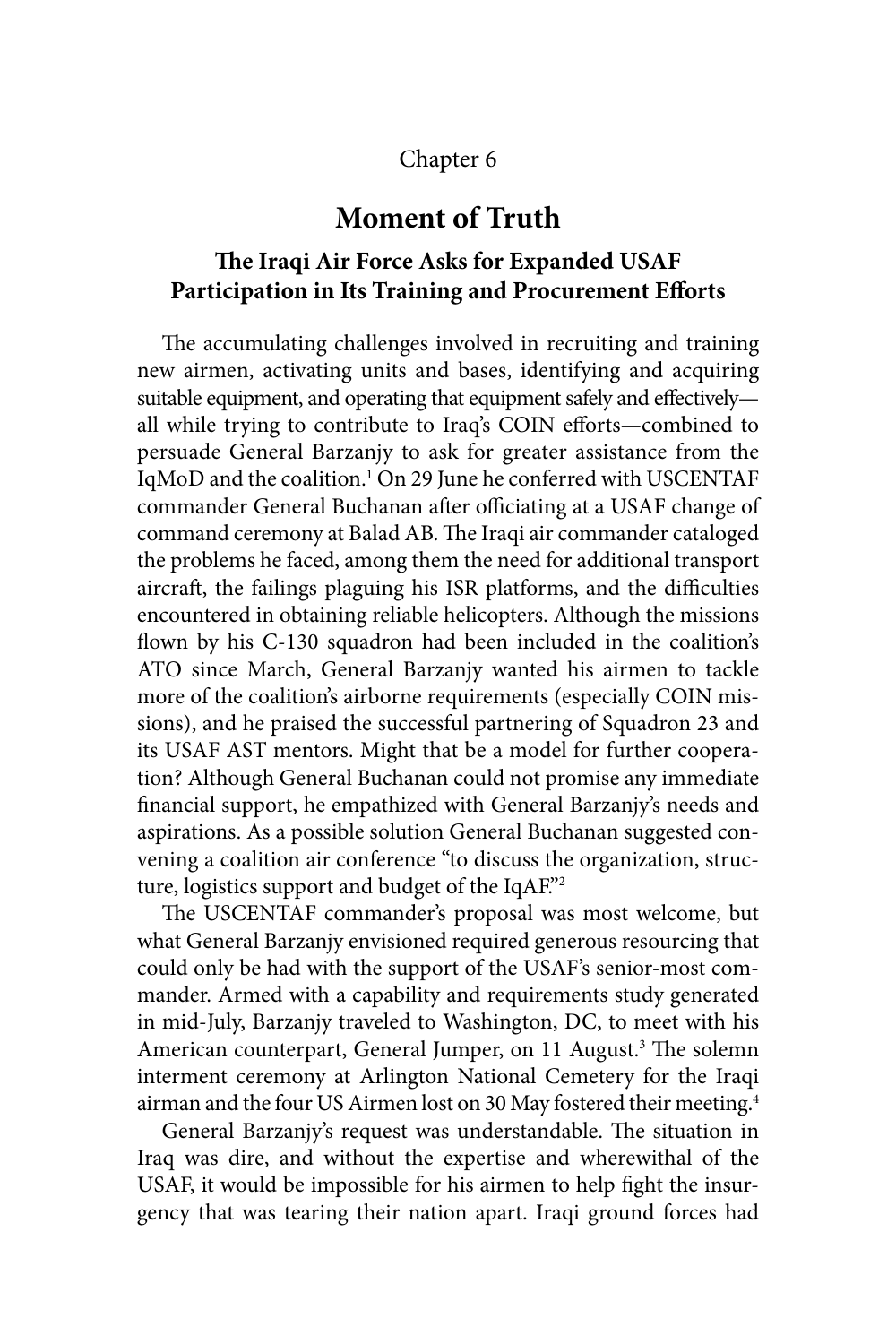expanded from their originally envisioned strength of three divisions to 10, General Barzanjy said, but his air force still could not field even the minimal strength originally envisioned by the CPA. Could the CSAF assist in a substantive way?<sup>5</sup>

General Jumper suggested that the two air forces should devise a joint plan based upon clearly articulated short- and long-term requirements. General Barzanjy readily agreed and offered to meet with General Buchanan either in Baghdad or Qatar to set up a planning conference. However, without a fully qualified headquarters staff, General Barzanjy admitted that he would have to be "the main IqAF participant at the planning conference."6 Soon thereafter General Jumper directed General Buchanan to "assume [the] lead role in assisting the development of an effective, independent Iraqi Air Force."7

## **USCENTAF Takes the Lead**

The first step in solving a problem is to gauge its dimensions. On 25 August 2005 General Buchanan convened a working group comprised of the Air Force stakeholders deemed essential in dealing with the problem.8 The teleconference attendees—soon known as the "board of directors"—included general officers representing the four major USAF commands then working most directly with the Iraqi air force, two key senior civilian officials in the Air Force secretariat, and the Multi-National Force–Iraq (MNF–I) Air Component Coordination Element (ACCE) director, Brig Gen David W. Eidsaune, USAF.<sup>9</sup> After reviewing the current situation and examining General Barzanjy's near-term requirement projections, the working group agreed upon a four-phased approach.<sup>10</sup>

The first phase entailed a mission analysis couched at the strategic level. The second phase involved the development of an institutional concept of operations (CONOPS) for the IqAF. Phase three called for a four-team, on-site assessment of the IqAF's capabilities and limitations, including the status and suitability of its facilities, equipment, and logistics arrangements. The team's findings would be used to fine-tune the CONOPS's assumptions and expectations. In particular, phase three included an Air Force Flight Test Center (AFFTC)-conducted evaluation of the Comp Air 7SLX's airworthiness—a test to determine its usefulness as an ISR platform to be sure, but also reflecting the USAF's obligation to learn what role the airplane's characteristics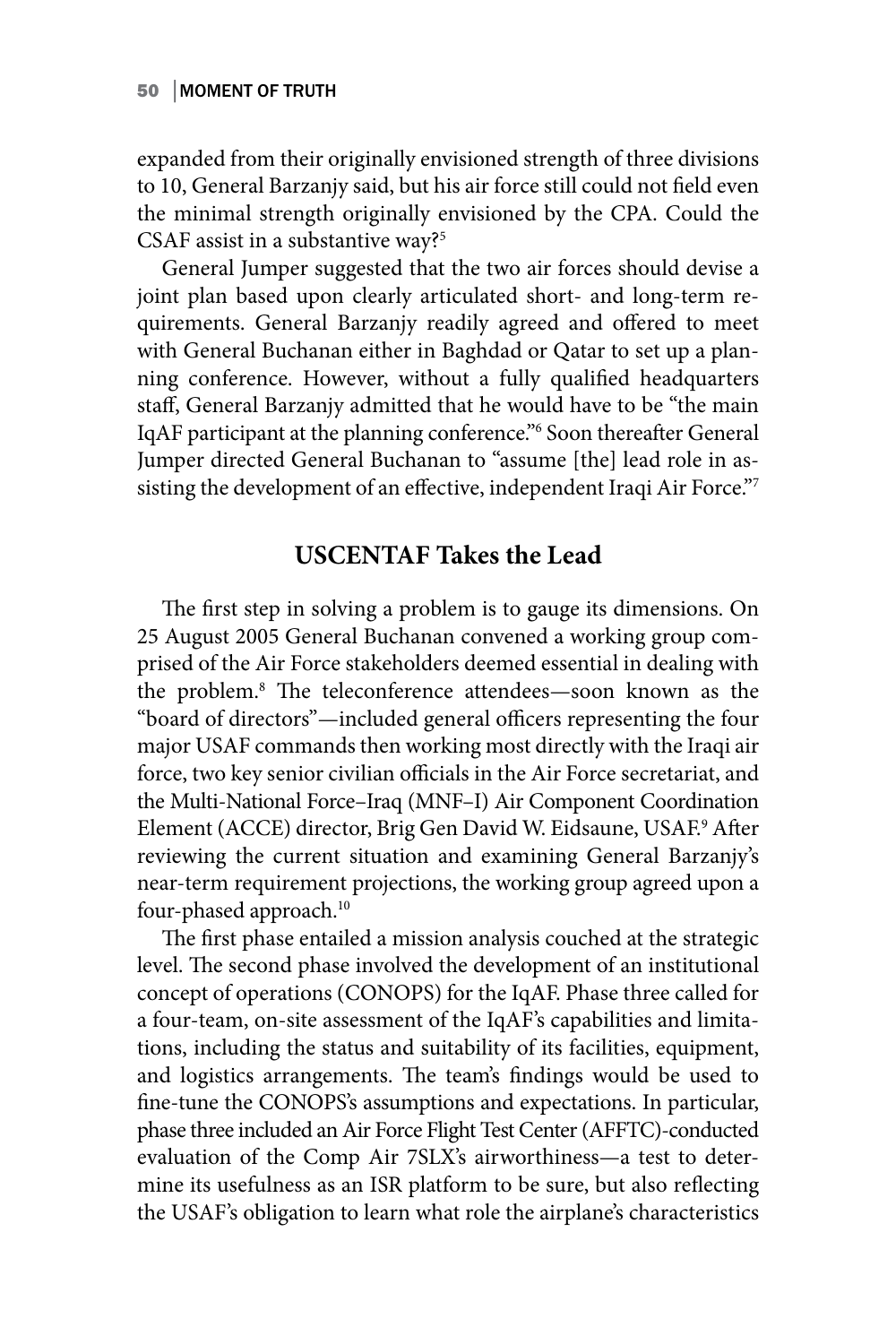and performance may have played in the tragedy of 30 May. The fourth phase, and potentially most contentious, would be to secure a "buy in" from General Barzanjy and his superiors for the CONOPS as revised in light of the assessment's findings and recommendations.<sup>11</sup>

### **The IqAF Mission Analysis**

The Mission Analysis Working Group was comprised of 16 officers and civilians representing 15 USAF agencies; it met from 29 August through 1 September. After analyzing the mission list contained in the 20 July Capability Requirement and Development Plan, the working group used a checklist-like approach called DOTMLPF (doctrine, organization, training, materiel, leadership and education, personnel, and facilities) to identify two strategic motivators for energizing development, along with four interrelated critical requirements for developing the new Iraqi air force.<sup>12</sup> The two strategic motivators were interrelated, and the group summarized them accordingly:

- **•** Iraq's COIN strategy could not be realized until the IqAF had the capacity and capability to operate and integrate with the other components of their security strategy.
- **•** The US desire to transition security responsibilities from coalition to Iraqi institutions would be limited until the IqAF had the capacity and capability to conduct operations effectively.13

The working group defined its four critical requirements as "essential to any and all IqAF developmental efforts; without due attention to them, those efforts will fail." The first requirement was command and control and doctrine, including the corpus of regulations and the subordinate administrative processes needed to "enable a clear understanding of policy, change of command, responsibility, accountability and authority." The second requirement was product support and sustainment—those sequential "cradle to grave" logistical measures that must accompany every system from design to disposition. The third requirement, training, was predicated upon drawing in and retaining sufficient recruits with the requisite education and motivation to become competent airmen. The fourth requirement was resourcing. Without an adequate, stable funding stream, the working group recognized that the Iraqi airmen could not "plan, field and sustain an effective force."<sup>14</sup>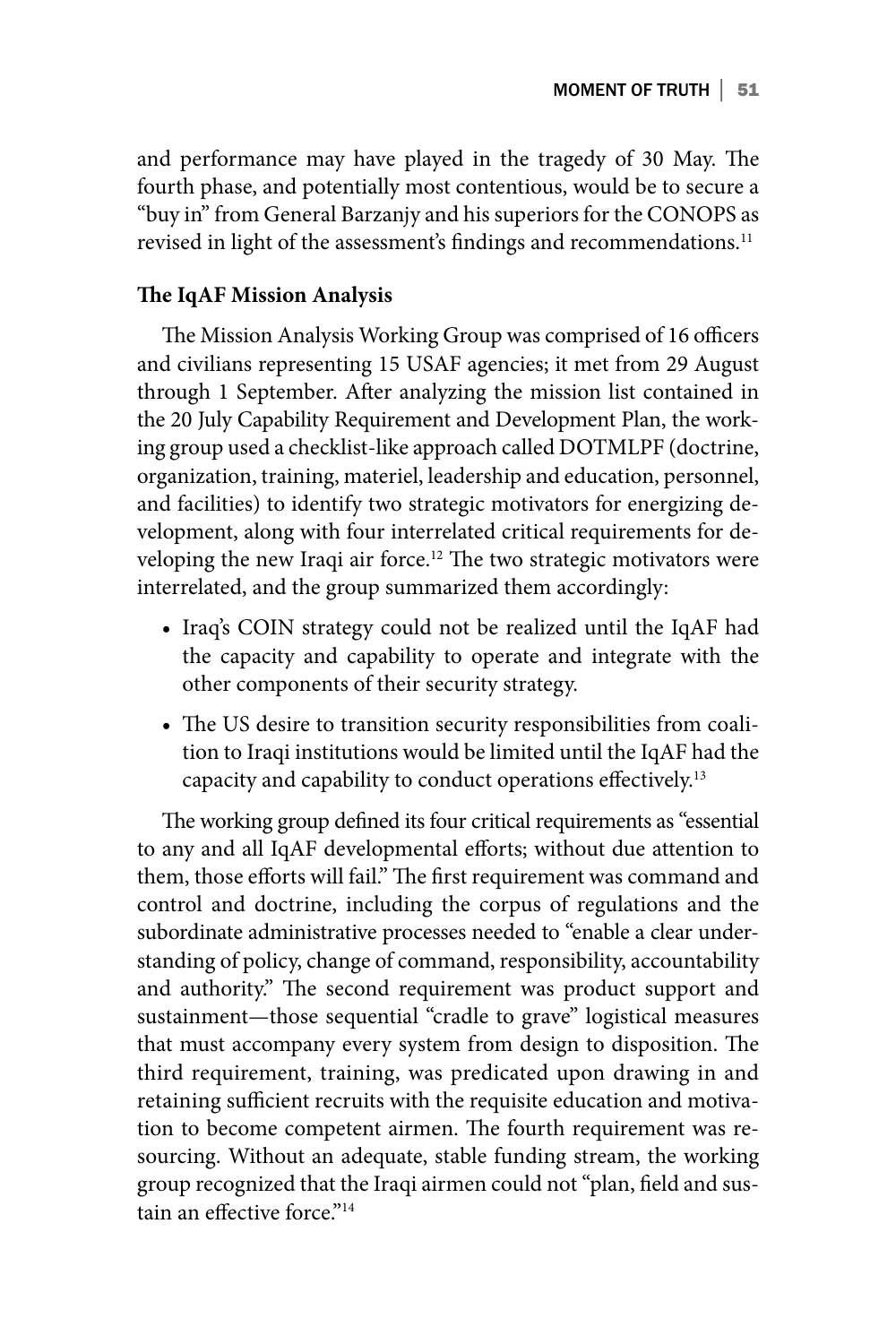In its discussions, the working group also considered what it called "major factors" in developing a viable IqAF. The group noted that "in the short term, effectiveness is more important than efficiency" and that using off-the-shelf systems would facilitate the IqAF's effectiveness. The service's existing body of trained and experienced people was its most valuable resource, but "delegation of authority and . . . decentralized execution are not native to current Iraqi culture," implying that those individuals might not be allowed to maximize their potential within the existing cultural construct. Nonetheless, in spite of the challenges, the working group recommended that USCENTAF should establish a task force "with the mission of facilitating the development of an independent Iraqi Air Force."<sup>15</sup>

### **A CONOPS for the IqAF**

The CONOPS development conference attendees met in USCENTAF headquarters at Shaw AFB, South Carolina, on 12–16 September 2005. Their goal was to complete a first draft of the primary source CONOPS for IqAF development. That document would describe the guiding architecture for USCENTAF's support, along with a proposed roadmap for the IqAF's employment and expansion. It would also identify a standing USAF organizational structure—led by USCENTAF's board of directors overseeing various approval boards and working groups—and a process to ensure near-term CONOP implementation. Sustaining current capabilities was also critical, and the CONOPS developers were expected to develop a set of realistic courses of action (COA), along with a schedule of significant milestones for accomplishing those COAs approved by the board of directors.<sup>16</sup>

The CONOPS writers chose a two-tracked approach. One track involved the identification of cost-effective, near-term actions designed to ensure the viability of the air force's existing capabilities, including its ability to conduct airlift and reconnaissance missions, however limited those capabilities might be. The second track called for laying the foundations needed to support the IqAF's mid- and long-term improvement and expansion. The COAs included replacing the ASTs with larger, better-prepared military transition teams (MiTT) and tying them more closely to a restructured CMATT–A or directly to the MNF–I ACCE but operating under the direct supervision of a USAF general officer.<sup>17</sup>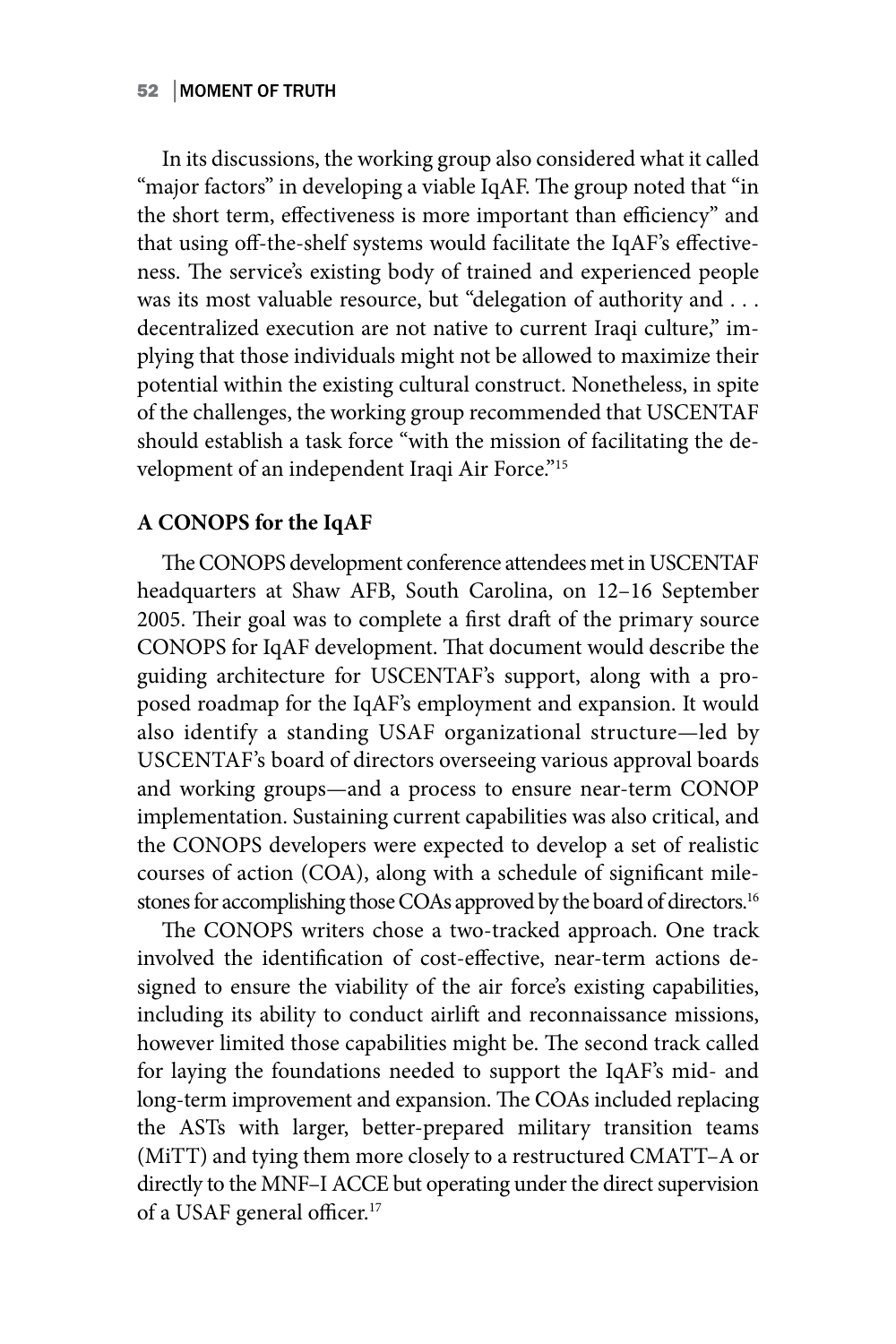### **The IqAF Capabilities Assessment**

Although the mission analysis and CONOPS were essential institutional underpinnings, they could serve only insofar as they were rooted in facts on the ground. The third phase provided that validation by sending handpicked USAF officers and civilians to Iraq, where they evaluated the Iraqis' capabilities and needs, along with the requirements (and challenges) of CMATT–A and its embedded ASTs.

Conducted from 3–19 October, the assessment effort consisted of 28 people divided into four teams under the overall command of Brig Gen Frank J. Padilla, USAFR, then the senior individual mobilization augmentee (IMA) assigned to AFSOC.<sup>18</sup> His teams visited the IqAF's air operations headquarters and all five of its operating bases; these reviews included command-and-control arrangements, training programs, and logistics support and spare parts availability. Team members from the AFFTC also assessed the suitability and airworthiness of the IqAF's three reconnaissance aircraft types, including the Comp Air 7SLX.19

The capabilities assessment reported some critical findings and recommendations. Operationally, the assessors found that the ASTs were "generally not manned or trained for success," and General Padilla recommended that all six ASTs be restructured as MiTTs. Modeled in part upon the US Army's transition training apparatus adopted for Iraq in early 2005, the USAF's MiTTs would require additional manpower, better predeployment preparation, and longer tours to maximize team effectiveness.20 They would also need a more influential and accountable chain of command. CMATT–A's four-member office was not adequately staffed for that role, nor was it led by a USAF officer of sufficient rank to champion the advisors' needs in such a soldier-dominated environment.<sup>21</sup>

The capabilities assessment rated the existing IqAF's ISR aircraft as marginal at best, mainly because the CPA had procured those airplanes without any realistic consideration of the IqAF's operational needs or sustainment capabilities.<sup>22</sup> In particular, the AFFTC team members declared Squadron 3's Comp Air 7SLX airplanes to be "barely adequate for the mission." They recommended that until corrective action could be taken, those aircraft should not be flown at night, in poor weather, or in near-stall conditions.<sup>23</sup> In response, USCENTAF asked Air Force Materiel Command (AFMC) to develop a plan to "modify, repair and flight test all six [Comp Airs] and return them to safe operations no later than 1 April 2006."<sup>24</sup>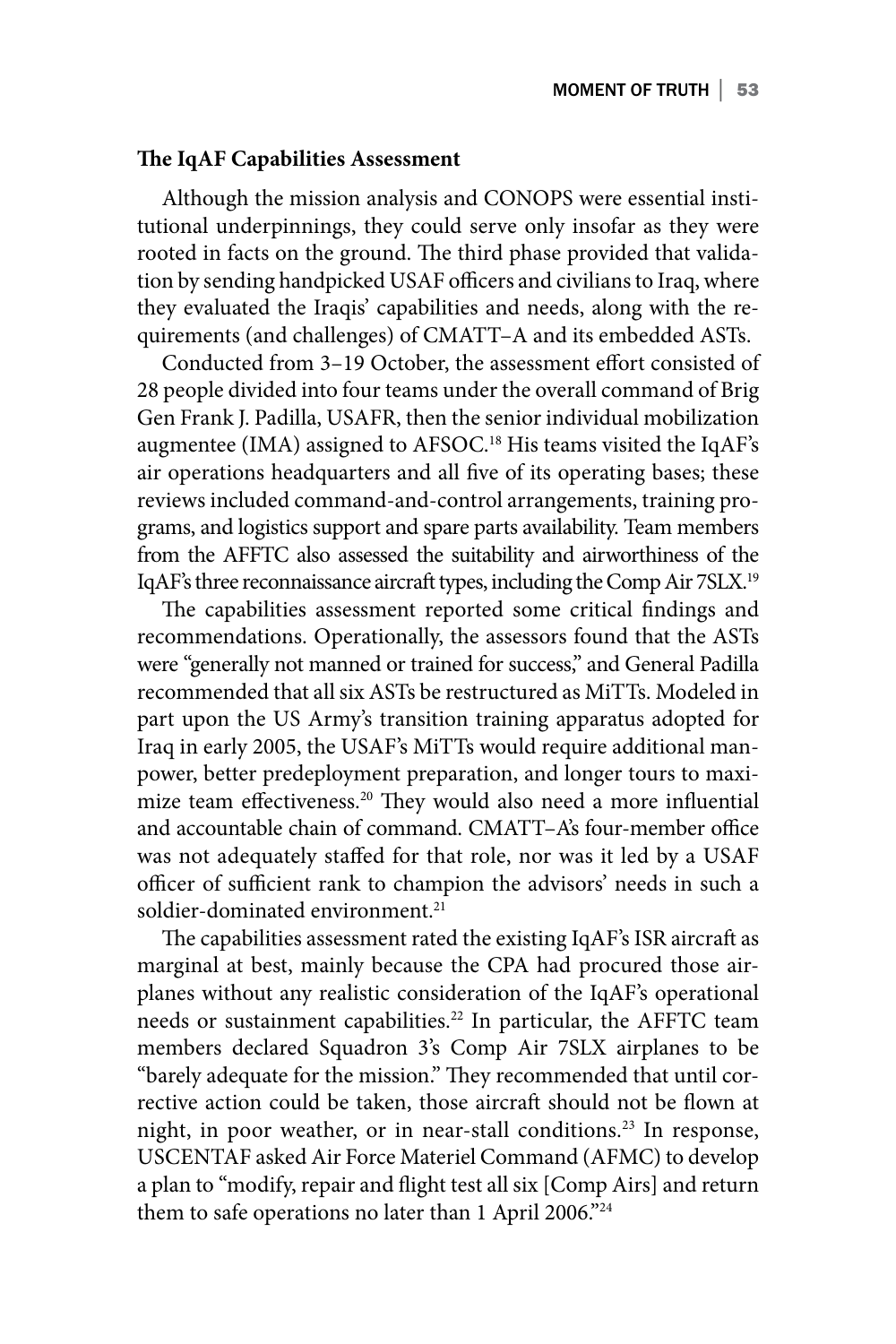### 54 │MOMENT OF TRUTH

There were other issues as well. A lack of reliable communications plagued all of the ASTs, especially as to e-mail and Internet access. Those needs had to be met through whatever facilities and bandwidth that coalition ground forces could spare. The supply chain was illfunded, and thus ill-provisioned, and Iraqi squadron commanders had to seek approval from the IqMoD for even the most minor expenditure. Not everything was broken, however. On-site English language training was valued, and all agreed that it should be expanded. The strong partnership between Squadron 23 and the 777th EAS received especially good marks, and the IqAf had been promised \$24 million for C-130 spares acquisition in January 2006. That said, the overall recruiting effort continued to lag, and the security situation was making retention difficult. Significant changes had to be made, and the board of directors collectively agreed that it was time to put things right.<sup>25</sup>

# **The Creation of CAFTT**

General Padilla's assessment had clearly established the need to replace CMATT–A with a larger, more-capable organization, and General Buchanan concurred. In October USCENTAF made a persuasive case to the MNSTC–I commander, Lt Gen Martin E. Dempsey, US Army, for restructuring and enlarging CMATT-A.<sup>26</sup> General Dempsey approved CMATT–A's replacement with an expanded organization called the Coalition Air Force Transition Team (CAFTT), which activated in the second half of November.

CAFTT was to be structured in full accord with General Padilla's proposal.27 This action paved the way for a critically needed increment of airminded expertise and manpower within the MNSTC–I staff. Equally important—from operational and doctrinal perspectives it put a sufficiently senior USAF officer in the best possible position to assist the IqAF in becoming a capable, independent service within the Iraqi defense establishment.<sup>28</sup>

Given General Padilla's key role in CAFTT's creation, it seemed only logical that he should become its first commander. He could not hold the position for long, however, as he was a reservist serving on a limited term of active duty. General Padilla returned to AFSOC to resume his IMA responsibilities in February 2006. General Eidsaune, the MNF–I ACCE director, took charge of CAFTT's operations upon General Padilla's departure. Two months later, General Eidsaune left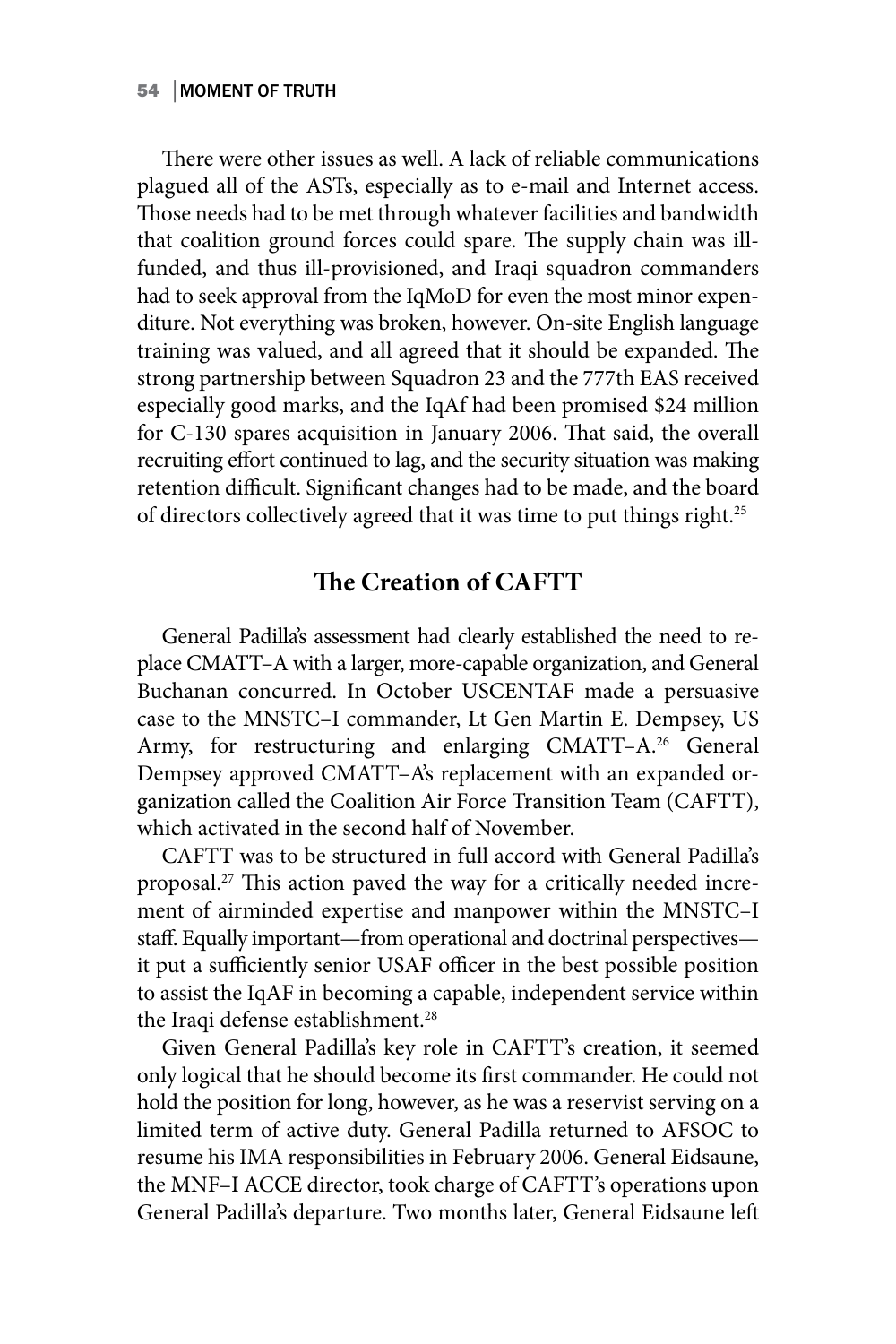Iraq to take command of the Air Force Security Assistance Center. His replacement, Brig Gen Stephen L. Hoog, USAF, was also "dualhatted" as the commander of both ACCE and CAFTT.<sup>29</sup>

#### **Notes**

1. RAF Grp Capt M. W. Leaming, memorandum, subject: [Iraqi] Air Force Command Agenda. [Translation with rephrasing of a briefing delivered by General Barzanjy to the Iraqi Defense Council in May 2005.] [Westgate files]

2. RAF Grp Capt M. W. Leaming to Brig Gen William E. Eidsaune, memorandum, subject: Record of Meeting between LTG Buchanan and MG Kamal—29 June 2005, 29 June 2005. See also Leaming, memorandum, subject: Brief for BGen Eidsaune and BGen Peck. [CAFTT files]

3. Headquarters IqAF, "Iraqi Air Force Capability Requirement and Development Plan" (Baghdad: HQ IqAF, 20 July 2005), 11. General Jumper had been chief of staff since 6 September 2001. "General John P. Jumper," biography, accessed 5 January 2010, http://www.af.mil/AboutUs/Biographies/Display/tabid/225/Article/104697/general -john-p-jumper.aspx. His successor, Gen T. Michael Moseley, was appointed on 2 September 2005. "General T. Michael Moseley," biography, accessed 5 January 2010, http:// www.af.mil/AboutUs/Biographies/Display/tabid/225/Article/104651/general-t-michael -moseley.aspx. General Buchanan was USCENTAF commander from August 2003 until his retirement in April 2006. "Lieutenant General Walter E. Buchanan III," biography, accessed 5 January 2010, http://www.af.mil/AboutUs/Biographies/Display/tabid/225 /Article/107609/lieutenant-general-walter-e-buchanan-iii.aspx. General Buchanan's replacement was Lt Gen Gary L. North. "General Gary L. North," biography, accessed 5 January 2010, http://www.af.mil/AboutUs/Biographies/Display/tabid/225 /Article/104909/general-gary-l-north.aspx.

4. Associated Press, "Iraqi Pilot Buried with 4 U.S. Airmen at Arlington," *Los Angeles Times*, 12 August, 2005, accessed 28 March 2010, http://articles.latimes .com/2005/aug/12/nation/na-arlington12; and Lopez, "Five Brothers in Fight," 3–4.

5. RAF Grp Capt M. W. Leaming, memorandum, subject: Office Call—Kamal/ Jumper—11 August 2005, n.d.; and Col Michael Byrne, briefing, subject: Stand-Up of the Iraqi Air Force, ca. November 2005.

6. Leaming, memorandum, subject: Office Call*.*

7. Message, COMCENTAF to Headquarters AF/AXO et al., "CENTAF Iraqi Air Force (IqAF) Site Assessment Support Request," 23 September 2005.

8. For USCENTOM's preparations see Lt Gen Walter E. Buchanan, briefing, subject: New Iraqi Air Force, 25 August 2005 VTC (predecision working paper version 3.5), n.d. (Info used is not FOUO.) [CAFTT files].

9. The MAJCOMs involved included AETC, ACC, AFMC, and AFSOC. Air Force Secretariat participation included representatives from the offices of the Deputy Undersecretary of the Air Force for International Affairs, the Deputy Undersecretary of the Air Force for Installations and Logistics, and the Air Warfare Center. General Eidsaune held the MNF–I ACCE director's position from April 2005 until April 2006. "Major General David W. Eidsaune," biography, http://www.af.mil/AboutUs /Biographies/Display/tabid/225/Article/104844/major-general-david-w-eidsaune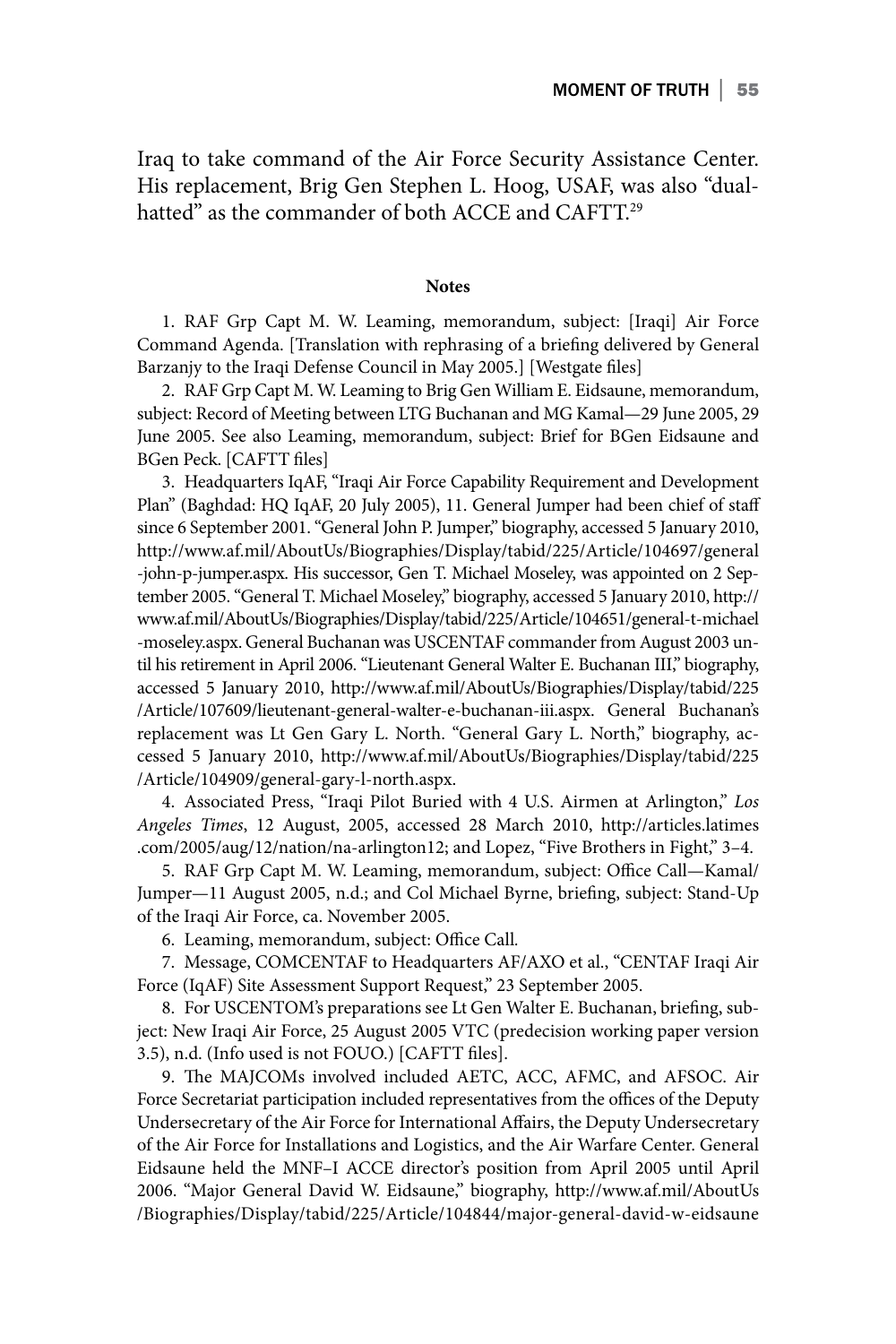.aspx. His predecessor was then-Brig Gen Robert P. Steel, who had held the position since its creation in April 2004. "Major General Robert P. Steel," biography, accessed 10 May 2010, http://www.af.mil/AboutUs/Biographies/Display/tabid/225/Article/104671 /major-general-robert-p-steel.aspx.

10. Headquarters IqAF, "Iraqi Air Force Capability," 11; and message, COM-CENTAF to Headquarters AF/AXO.

11. Ibid.

12. Headquarters IqAF, "Iraqi Air Force Capability," 11*.*

13. Lt Col Jeffrey Henry, "Building the New Iraqi Air Force: Mission Analysis Working Group Executive Summary," point paper, 1 September 2005. (Info extracted is not FOUO.)

14. Ibid., 2. See also "Iraqi Air Force Development: Mission Analysis Working Group (Version 1.0)," working paper, n.d. [CENTAF files] (Info extracted is not FOUO.)

15. Henry, "Building the New Iraqi Air Force," 2.

16. CENTAF/DOOC, briefing, subject: Iraqi Air Force CONOPS Development Conference, ca. 9 September 2005. See also Kathi R. Jones, 9AF/HO, notes, subject: Preconference Meeting, 9 September 2005.

17. Byrne, briefing, subject: Stand-Up of the Iraqi Air Force.

18. "Major General Frank J. Padilla," biography, http://www.af.mil/AboutUs /Biographies/Display/tabid/225/Article/108194/major-general-frank-j-padilla.aspx. Team members were provided by AFSOC, USCENTAF, AFMC, and US Air Forces in Europe.

19. Byrne, briefing, subject: Stand-Up of the Iraqi Air Force. One of the AFFTC pilots, Lt Col Mark "Forger" Stucky, came under ground fire from Iraqi insurgents while test-flying a Comp Air 7SLX. For this and related accomplishments made during the deployment, he received AFMC's Lieutenant General Bobby Bond Memorial Aviator Award for 2005. A1C Julius Delos Reyes, "Testing Airworthiness 'Under Line of Fire' Earns Accolade," *Desert News* [Edwards AFB, California], 26 May 2006.

20. The US Army had transitioned its ASTs to MiTTs in February and March 2005 as a part of MNF–I commander Lt Gen George W. Casey, Jr.'s efforts to improve security transition training for the Iraqi Army. Wright, Reese, and the Contemporary Operations Study Team, *On Point II*, 126; and Mark Reardon, Army Center of Military History, to the author, e-mail, subject: Historical Information on CMATT-A and the Activation of CAFTT, 22 January 2010. For IqAF AST data as of October 2005 and projected MiTT requirements, see Headquarters USCENTAF, briefing, subject: IqAF Advisory Support Team Assessment. [CAFTT files]

21. Byrne, briefing, subject: Stand-Up of the Iraqi Air Force. (Info extracted is not FOUO); and Headquarters USCENTAF, briefing, subject: IqAF Advisory Support Team Assessment, 3–19 October 2005.

22. AFFTC Flight Test Assessment Team, briefing, subject: SAMA CH-2000, October 2005; and AFFTC Flight Test Team, briefing, subject: Seabird Seeker, October 2005.

23. Brig Gen Frank Padilla, briefing, subject: Comp Air 7SL Decision Brief to Lt Gen Buchanan, 20 October 2005. (Info extracted is not FOUO.) [CAFTT files] See also Stucky and Sei, "Iraqi Test Acceleration"; Lt Col Mark Stucky, USAF Test Pilot School (TPS)/ED, briefing, subject: Comp Air Briefing, 17 October 2005; Lt Col James L. Wertz, 412 OG/CD, to Lt Col Mark P. Stuckey, USAF TPS/ED, et al., e-mail, subject: "Re: Iraqi Test Accel Reports," 17 October 2005; and CMSgt William A. Ludwig,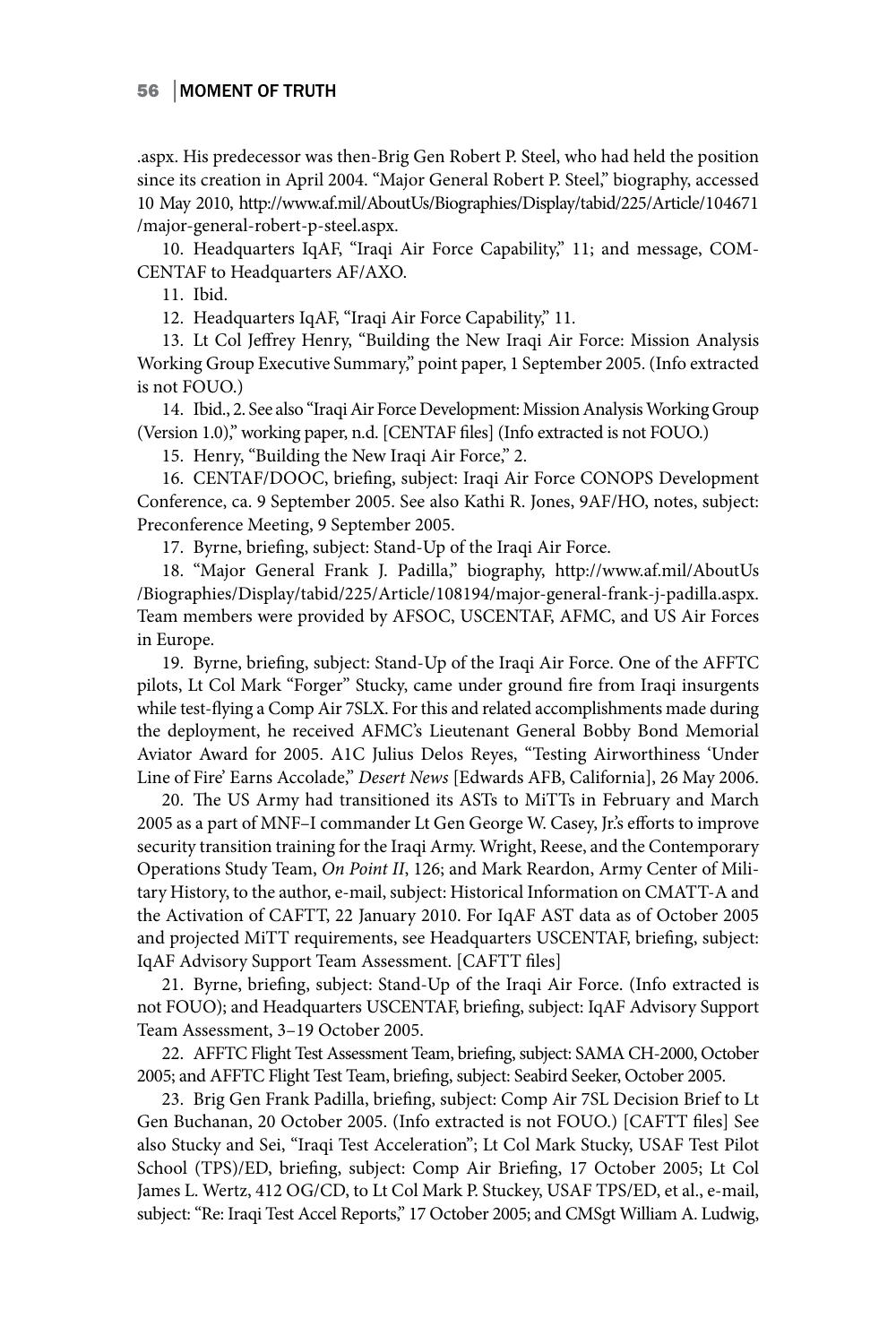"Operation Iraqi Freedom Trip Report, 3 October 2005–19 October 2005," report, ca. 7 November 2005. [AFFTC/HO files]

24. AFMC was responsible for almost all of the USAF's equipment requirements determination, acquisition, evaluation, and sustainment. As an AFMC subordinate, AFFTC conducted flight tests and evaluations of aircraft proposed for USAF service. Col Mark A. Atkinson, AFMC/A4, to AFMC/CC, "AFMC Course of Action to Support Re-establishment of Iraqi Air Force (IQAF) Comp Air 7SLX (CA-7) Aircraft," staff summary sheet, December 2005.

25. Byrne, briefing, subject: IqAF Assessment Outbrief, ca. 15 October 2005.

26. General Dempsey had replaced then-Lt Gen David H. Petraeus as commander of MNSTC–I in September 2005; in June 2007 General Dempsey left that position to become deputy commander under USCENTCOM's Adm William J. Fallon, who had been appointed three months earlier following the retirement of Gen John Abizaid, US Army. General Dempsey's relief, Lt Gen James M. Dubik, US Army, commanded MNSTC–I until being replaced by Lt Gen Frank Helmick, US Army, in early July 2008. See http://en/wikipedia.org/wiki/Multi-National\_Security\_Transition Command\_Iraq; and "Helmick Takes the Helm at MNSTC-I and NTM-I," MNSTC-I press release, 3 July 2008.

27. Announcement of the action was initially limited to internal notice via a Fragmentary Order issued by USCENTAF. Wesley W. Long, 9AF/AFCENT/A3T, discussion with the author, 18 March 2010.

28. Bauer, *Training the Iraqi Air Force*, 8–9.

29. General Hoog led CAFTT until March 2007, when he was replaced by Brig Gen Robert R. Allardice, USAF. See "Brigadier General Stephen L. Hoog, USAF," biography, accessed 21 April 2008, http://www.af.mil/AboutUs/Biographies/Display/tabid/225 /Article/105063/lieutenant-general-stephen-l-hoog.aspx.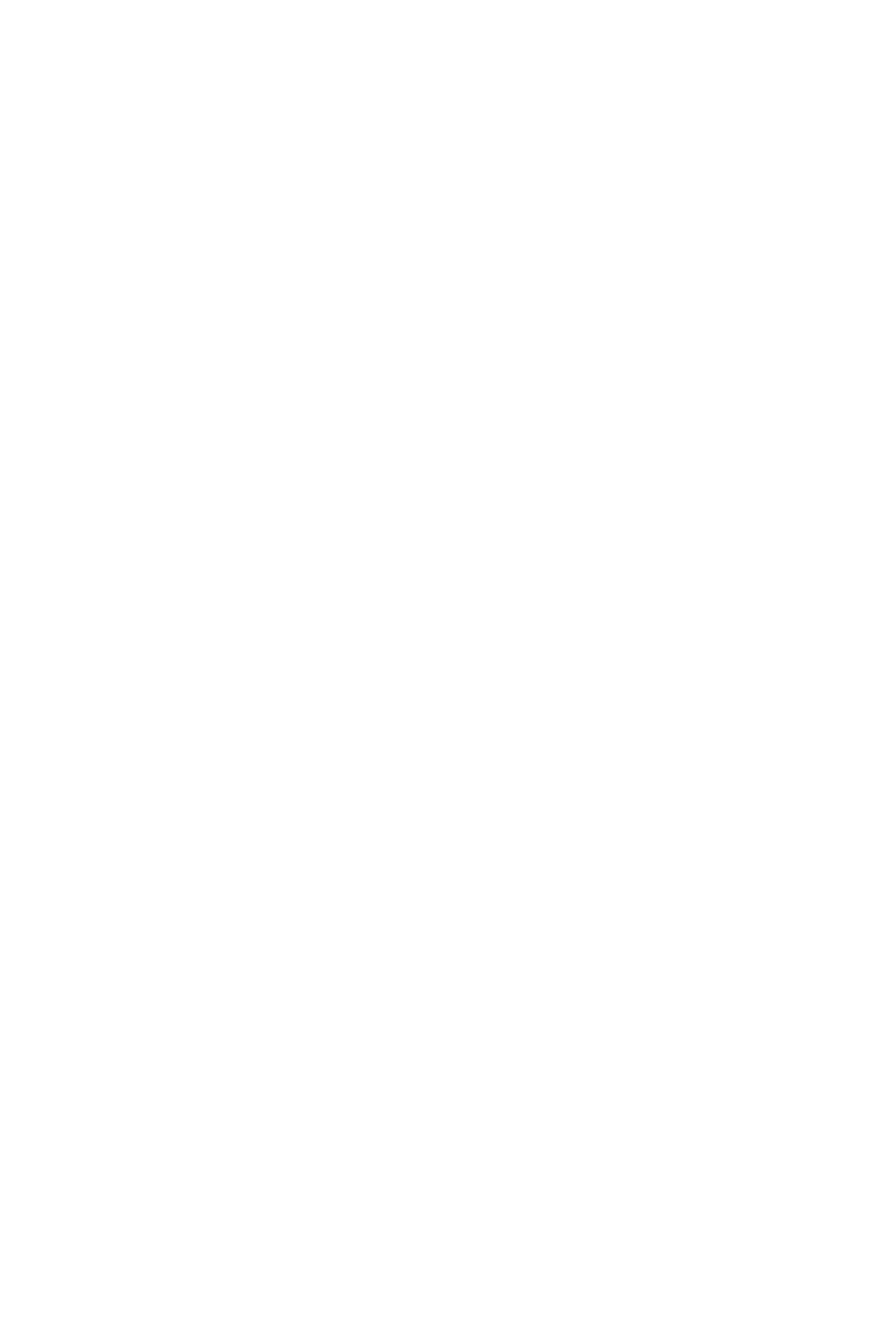### Chapter 7

# **With a Little Help from Its Friends The Iraqi Air Force Begins to Reshape Its Future**

The Iraqi air force was still struggling to increase its size and presence at the end of 2005. In July the DOD reported that there were over 100 airmen in IqAF service; by mid-October that number had risen to "more than 200 trained and equipped personnel," and the prospects were good that it would double again within a few months.<sup>1</sup>

More to the point, the increasing operations tempo showed that the new air force was determined to "get into the fight," albeit within the limits of its resources. For example, in September Squadron 23's three C-130s moved more than 330 Iraqi special police commandos from Irbil to Tal Afar in support of COIN operations in Ninewa province.2 The squadron also "filled a critical role" by flying 23 airlift sorties between 1 and 9 October in support of Operation Iron Fist, a US Marine Corps-led COIN action in western Anbar province.<sup>3</sup> Squadron 23 successfully completed a series of exercises called "Independent Action" in mid-October, mid-November, and again in mid-December.4 These exercises were designed to measure the unit's ability to operate independently of its supporting USAF units—the 777th EAS and 777th EAMS—at Ali AB. As a result, the squadron received authorization to conduct its first operational mission flown entirely without AST assistance; that early December sortie was a source of considerable pride to everyone involved. "Seeing your students go out, taking the steps on their own for the first time—it's like seeing your kids or somebody in your family do great things," said TSgt John Furber, a Squadron 23 AST advisor.<sup>5</sup>

The exercises also proved the ability of NAMAB to host flying operations, even though many of the base's facilities were still under construction.<sup>6</sup> NAMAB, colocated with the BIAP, was set to become the home of Squadron 23 early in 2006. The move had been planned for months—the shift to be done in increments—and was seen as much more than simply providing a less-vulnerable location. Transferring to NAMAB would also significantly improve the quality of life for the airmen assigned to Squadron 23, as it meant that they could be housed in better quarters. More important, for many it meant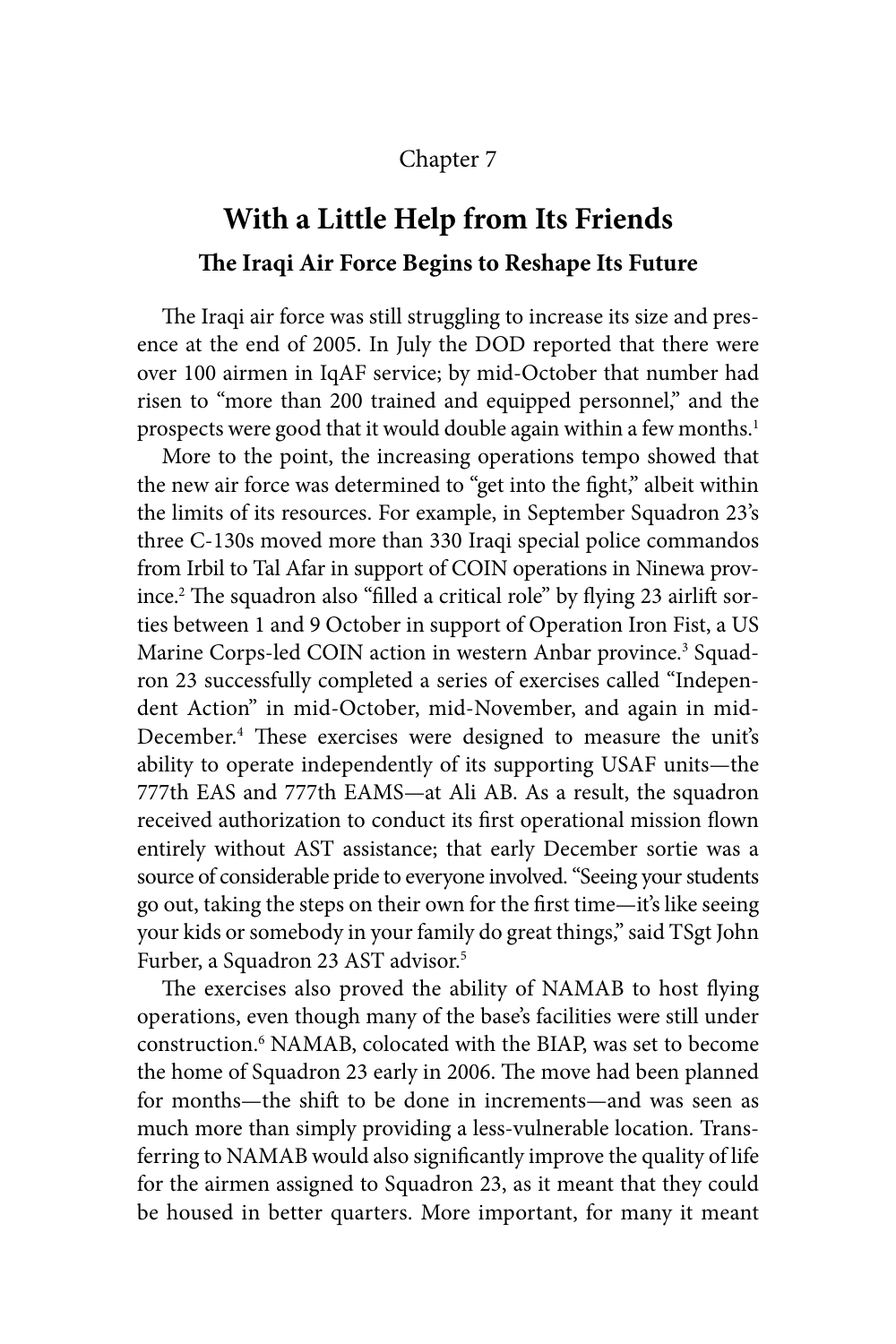additional time spent with their families living in the metropolitan Baghdad area.<sup>7</sup>

The performance of the IqAF's airlifters was encouraging, but the progress of its rotary-winged aircraft units continued to disappoint. Since May 2005, Squadron 12 only had one of its five Bell 206B JetRanger helicopters available for training. Although the US Army Security Assistance Command had opened an FMS case for a \$1 million logistics support agreement in July, it would take time for that process to deliver anything.<sup>8</sup> By October the JetRangers were completely grounded for lack of spare parts. Only after a concerted effort by CAFTT and MNSTC–I's security assistance office did Squadron 12 receive enough spares to resume training on 11 December—and even then with just two aircraft. The Squadron 12 commander flew solo for the first time soon thereafter. He and another Squadron 12 pilot were the first Iraqi airmen to become flight-qualified in the Bell 206B; both soon received additional specialized training to qualify as flight instructors.<sup>9</sup>

The six Jordanian-gifted UH-1H helicopters in service with Squadron 2 had also been grounded for months because of multiple maintenance problems. In July, after lengthy discussions, General Barzanjy decided to accept CMATT–A's proposal to upgrade all of the UH-1Hs (including the 10 unrefurbished machines still in Jordan) to meet Huey II specifications.<sup>10</sup> The improvements were significant. The Huey II program included a reinforced airframe, a newer engine providing about 30 percent more power, new rotor blades and tail booms, new wiring, and upgraded avionics. Given the extent of the conversion effort—and the fact that it would cost about \$3.5 million per aircraft—the IqAF commander was willing to proceed—but only on the condition that the work was not to be done in Jordan. He preferred that a US-based contractor take on the project, even though this would add significant transportation costs to the bill.<sup>11</sup>

With this in mind, in August ARINC submitted cost proposals for the conversion work; the estimates included the use of a subcontractor, US Helicopter, Inc., of Dothan, Alabama. Completion of the project was expected to require about a year. It took several months to determine how the effort would be paid for, and in the end CAFTT and MNSTC–I decided to split the cost. In early December CAFTT announced that all 16 UH-1Hs (including the 10 unrefurbished machines in Jordan) would be shipped to the United States for reconstruction early the next year.<sup>12</sup>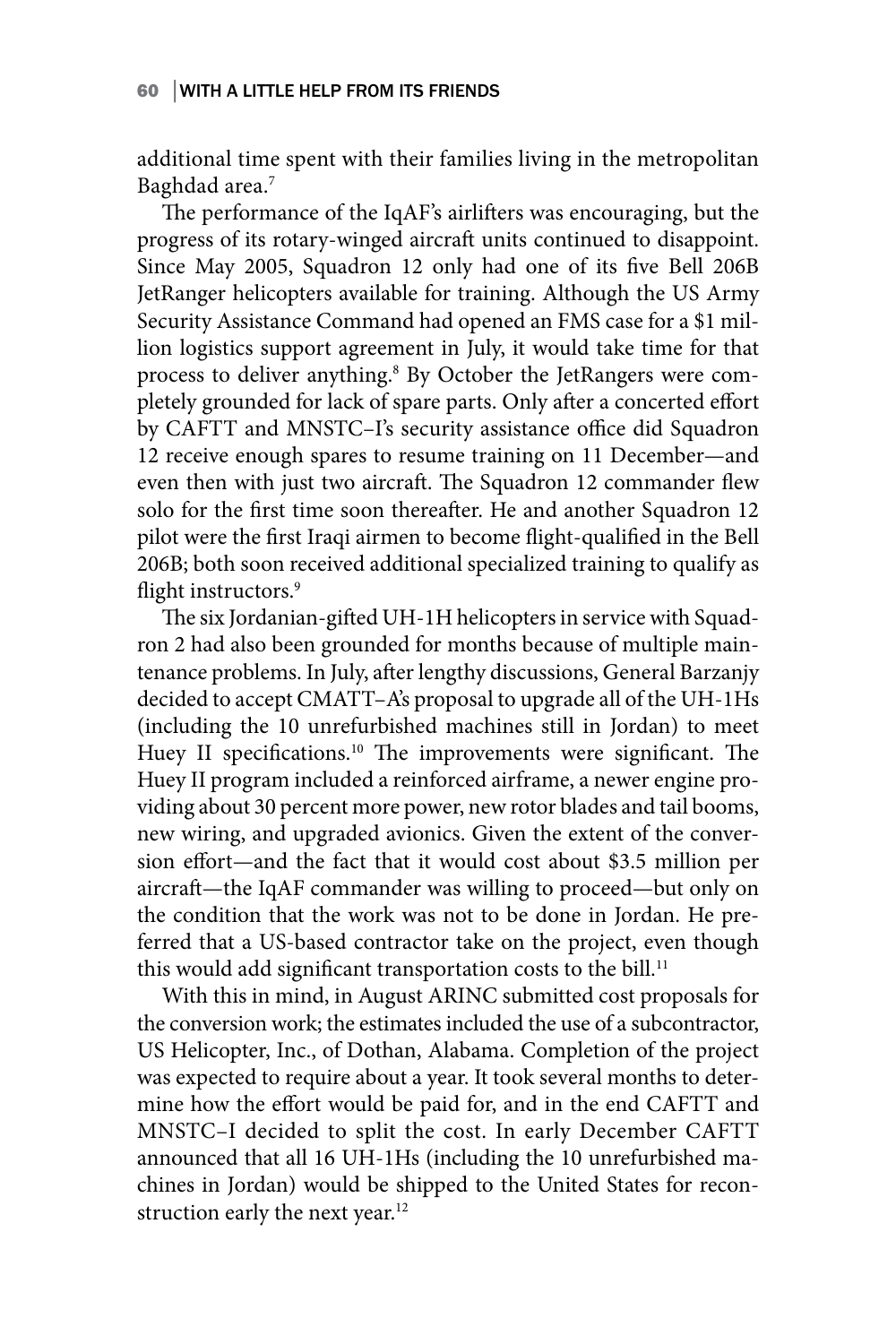The performance of all three ISR aircraft types remained problematic at best. The two Seekers and six Comp Airs were of limited use, but they would continue to contribute as and where they could. In the meantime, all six CH2000s remained grounded for the reasons identified in the capability assessment. It would take time and money to correct all of the three aircraft types' faults.13

In sum, General Barzanjy and his new CAFTT support team agreed that his air force could not satisfactorily perform its existing mission, let alone expand upon the requirement. Although more Iraqi airmen were being recruited and trained, their service would be without purpose unless they had suitable aircraft in sufficient quantity. The Iraqi air force was prepared to purchase those aircraft—especially ISR-capable platforms and light transports—but it needed honest, reliable advice on what kind, how many, and when to buy them.

## **The Comparative Aircraft Study**

With the results of the mission analysis, CONOPS, and capability assessment in hand, General Buchanan was better prepared to respond to the Iraqis' desire for additional aircraft. One of the more important conclusions emerging was that, at least in the short term, the Iraqi air force should give priority to supporting COIN air operations. Given that there were multiple COIN operations-capable aircraft on the market, the USAF could assist by recommending which aircraft types (and quantities) might be best suited to Iraq's circumstances. This suggested a comparative evaluation as the next step.

In late October, General Buchanan directed the formation of a Comparative Aircraft Working Group (CAWG), and its members convened in AFSOC headquarters at Hurlburt Field, Florida, from 6 November through 6 December 2005. Comprised of 15 subject-matter experts working under the direction of General McCutchan, the CAWG was to conduct a "strategy-to-task evaluation" of the Iraqis' COIN-related, air operations capability gaps and identify the aircraft (by type and quantity) best suited to fill those gaps.14 Using a time horizon of five years, the CAWG undertook four tasks:

• to validate (and expand, if necessary) the existing IqAF mission requirements,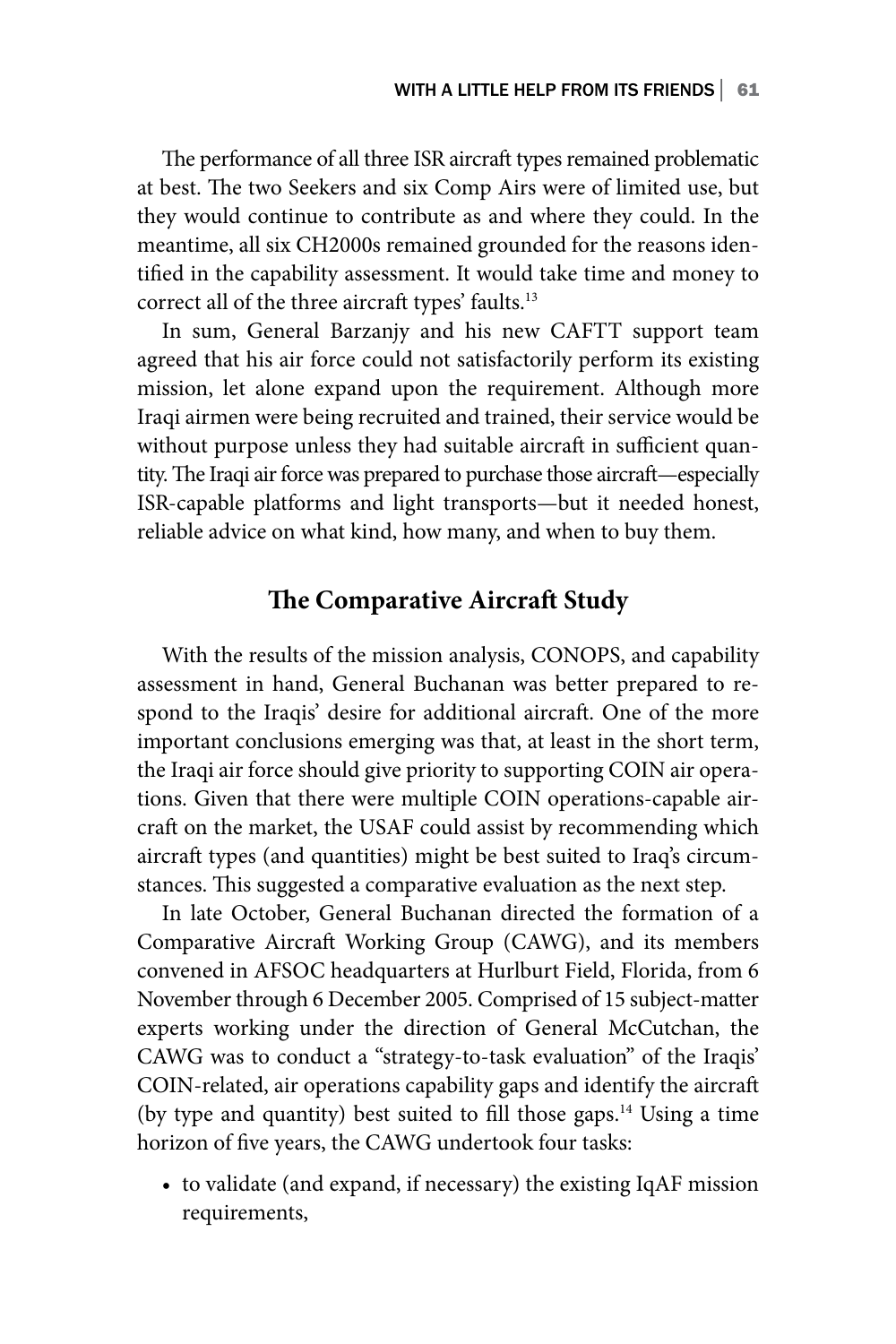- to establish key performance parameters for aerial platforms conducting COIN air operations in Iraq,
- to establish cost and availability of the aerial platforms best suited for COIN air operations in Iraq, and
- to recommend procurement options that would meet the IqAF's needs<sup>15</sup>

While conducting its mission, task, and platform analyses, the working group also reviewed open-source, market research materials. This parallel effort was used to develop three requests for information regarding COIN/ISR, rotary winged, and light, fixed-wing transports to be published on the US government's Federal Business Operations website in mid-November.<sup>16</sup> The resulting vendor inputs were combined with additional market research and interviews to develop a comparative model for evaluating the vendors' submissions, including an analysis of overall capability versus estimated costs for each solution.

Overall, the working group concluded that an Iraqi air force optimized for COIN air operations would consist of 164 turbine-powered aircraft, with the highest priority given to acquiring 50 light transports commonly configured so that they could be adapted for ISR, command and control, VIP transport, or utility airlift missions. The proposal also included eight dedicated ISR aircraft, 45 battlefield mobility helicopters, 24 light-attack aircraft, and three additional C-130 Hercules transports. Depending upon the specific aircraft and equipment choices involved, the total cost projections ranged from  $$466$  million to \$2.58 billion<sup>17</sup>

General McCutchan presented the working group's report to USCENTAF in mid-December. After describing the analysis process and cost-benefit comparisons for each of the platform categories, he moved on to the aircraft procurement strategy. That involved the issuance of requests for proposals, followed by source selection—a painstaking process, but necessary to buy the best platforms at the best price. General McCutchan posed two options for funding: an expenditure-intensive two-year plan and a more leanly resourced five-year plan—with the latter keeping its near-term focus on the ISR, command and control, VIP and utility transport, and battlefield mobility missions. General McCutchan concluded that regardless of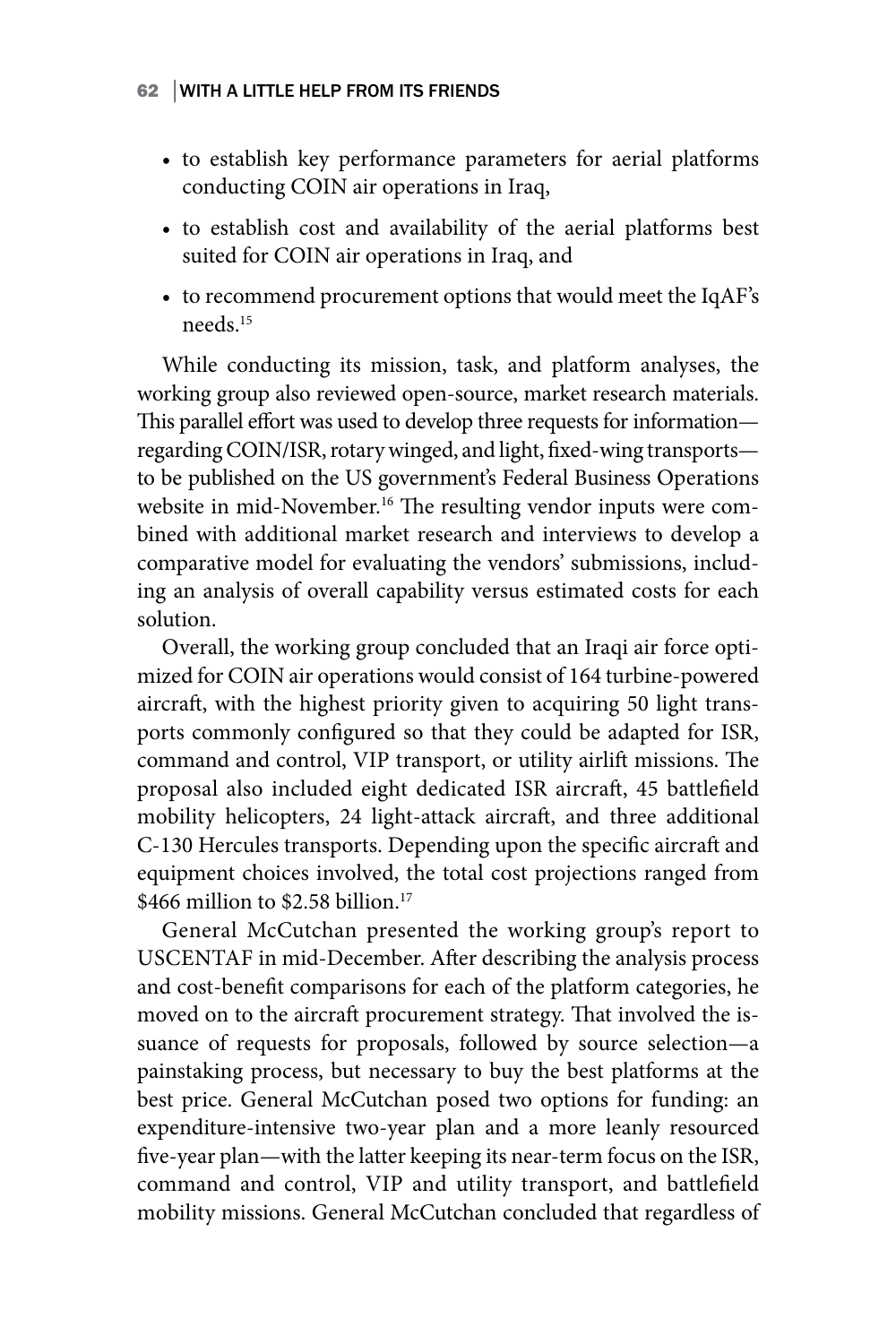the choice, it was critical that training and doctrinal development stay apace with the increase in aircraft strength.<sup>18</sup>

### **The ASTs Are Replaced with MiTTs**

As important as it might be for the IqAF to acquire more capable aircraft, that investment would be wasted unless its airmen were properly trained. This put a spotlight on the ASTs. The capability assessment acknowledged that the ASTs had deployed without adequate training for their specialized work and had been left thereafter to struggle without adequate support. It was undeniable that both factors had played a role in the ASTs' mixed results. What was needed were MiTT members who would be trained appropriately (including cultural instruction and weapons proficiency), committed to serving a tour of sufficient length (preferably 365 days), and deployed as a unit.<sup>19</sup>

The situation demanded high-level intervention. When General Buchanan established CAFTT, he also took functional control of the manning process used to populate its subordinate instructor positions.20 But improving the quality and capabilities of the USAF personnel tapped to become advisors would take time, and there was training to be accomplished. When the capability assessment teams visited Iraq in September, the five ASTs had a combined total of 68 people (along with an additional 30 maintenance augmentees assigned to Ali AB to support Squadron 23's C-130s). The assessors recommended that the teams' overall authorized strength be increased to a total of 91 advisors (all serving on 365-day tours), along with an additional 20 C-130 maintenance augmentees.<sup>21</sup> That increase was not likely to occur until at least late summer 2006. If the training effort was to become more effective in the near term, it would need a prompt infusion of manpower, preferably with experienced Airmen already in theater and willing to serve the extra time involved. Various sources were tapped for a temporary "fix," including the flying and maintenance units of the 332nd Air Expeditionary Wing, then headquartered at Balad AB.

## **The Board of Directors Considers the Way Ahead**

On 5 January 2006 General Buchanan presented the senior USAF leaders responsible for reconstituting Iraq's air force—the board of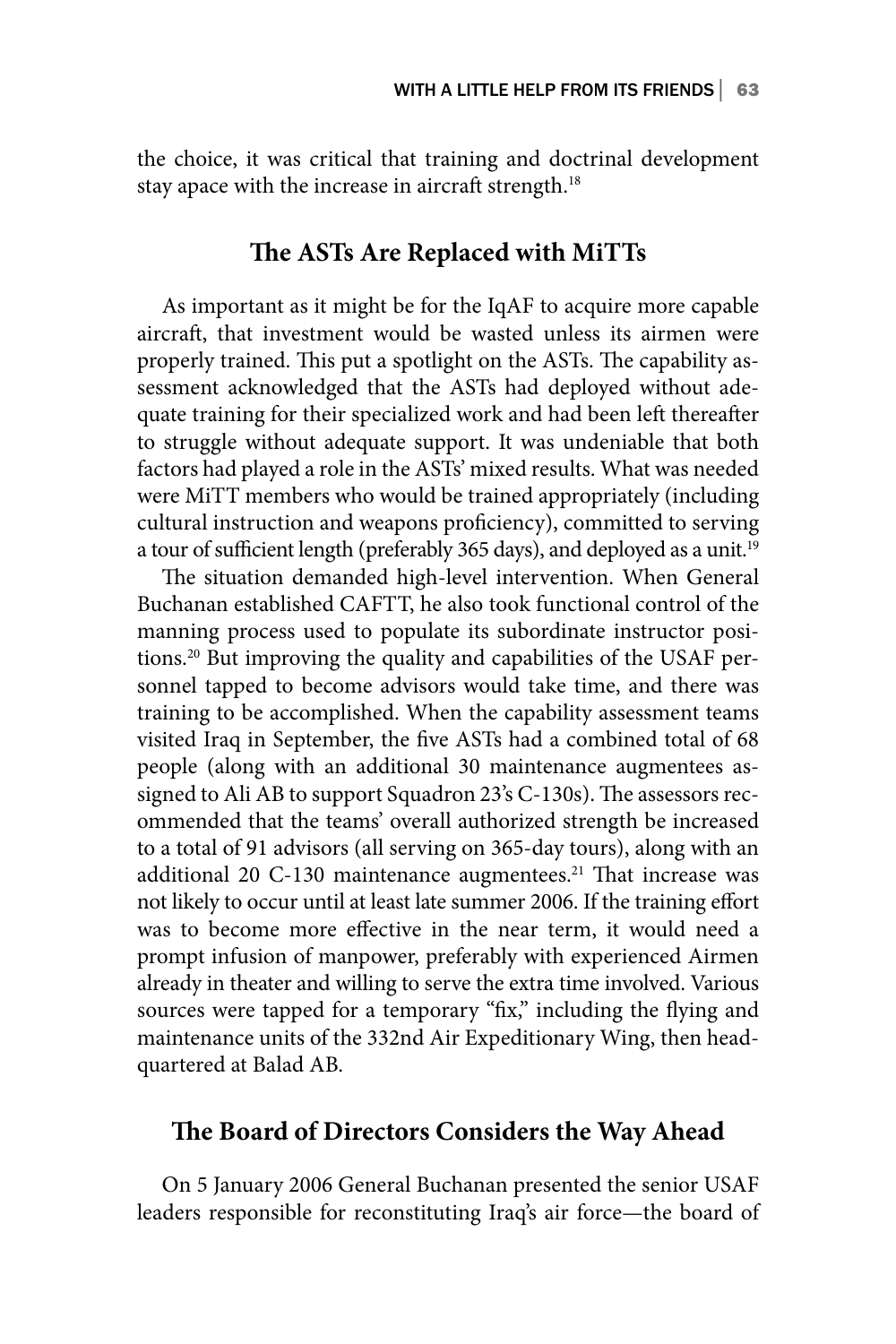directors—with the results of USCENTAF's efforts over the previous four months. The capability assessment, the creation of CAFTT, and the results of the Comparative Aircraft Study had all produced information not available to the CONOPS writers. The study needed significant revision before it could be presented to General Barzanjy and his superiors. The rotary-wing programs were badly broken, but there were corrections in progress: the Huey II conversions and JetRanger sustainment cases had both been funded, and Iraq had negotiated the purchase of 10 new Russian-built Mil Mi-17 helicopters through Bumar. That said, General Buchanan's two principal concerns were Iraq's continued lack of truly capable ISR aircraft and the situation facing the USAF advisors embedded with IqAF units.<sup>22</sup>

## **The ISR Equipment Problem**

USCENTAF would stand by the ISR airplanes that the Iraqis already had—but with reservations, and preferably only as long as it took to buy something better. For the time being, the two Seekers would continue to fly. The CH2000s remained on the ground, but the manufacturer was correcting their faults, and they were expected to resume flying within a few months.<sup>23</sup>

The Comp Airs continued to present nothing but hard choices. In early December, General Buchanan had asked AFMC for disposition recommendations. At the direction of AFMC commander Gen Bruce Carlson, an AFMC Integrated Product Team (IPT) evaluated four possible COAs. Each called for the modification, repair, and flight testing of the six remaining aircraft but with different schedules and cost estimates:

- COA 1 moved one aircraft to Edwards AFB, California. The parts fabricated for its modifications would be used as patterns to build repair kits, which AFMC technicians could then install on the other five aircraft still at Kirkuk AB. This alternative was estimated to require 143 days and would cost \$1.41 million.
- COA 2 moved all six aircraft to Edwards AFB, where they would be rebuilt and then returned to Iraq. This option would require 134 days and \$1.87 million.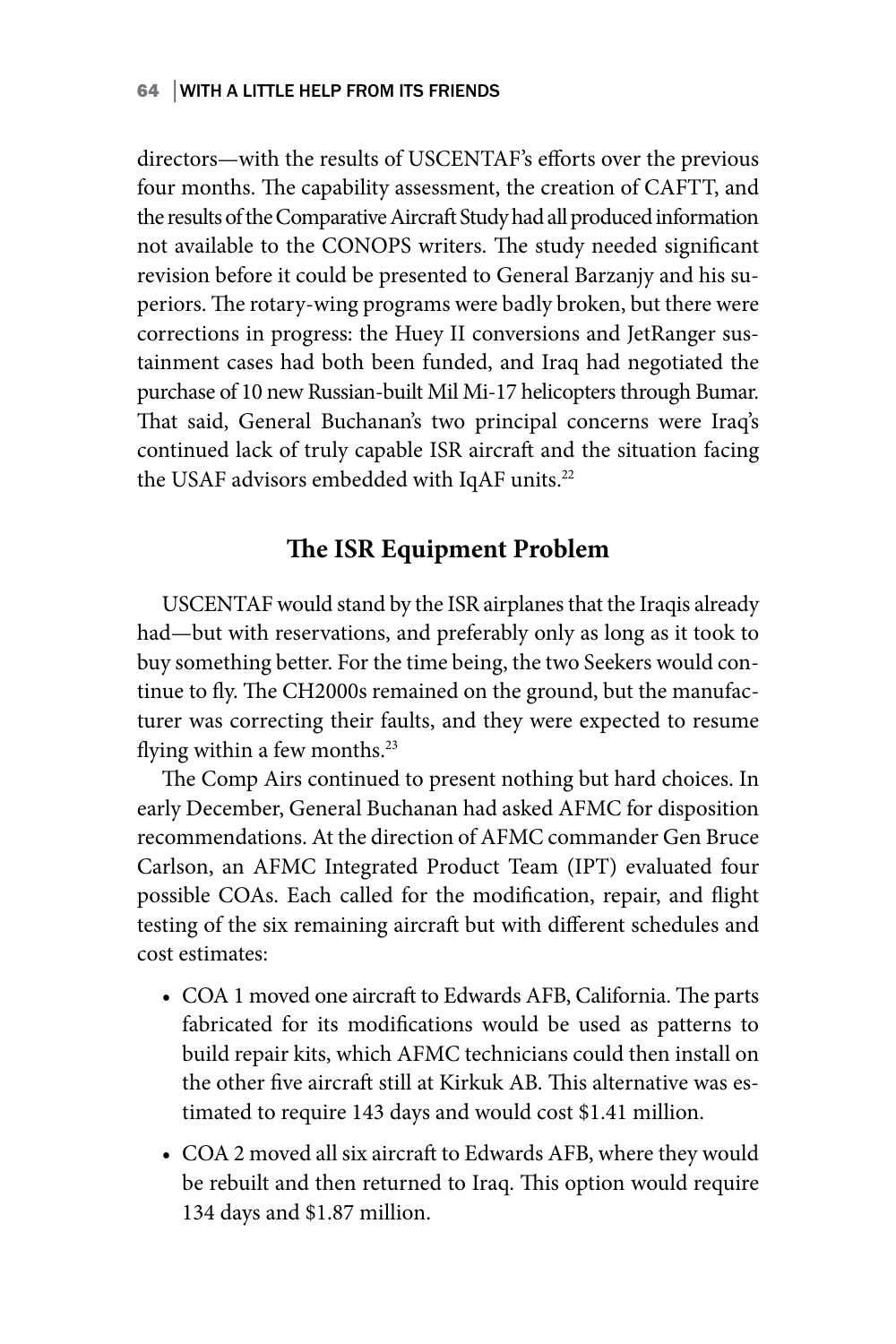- COA 3 moved three Comp Airs to Edwards AFB for reconstruction; the remainder would be rebuilt in Iraq. This COA required 123 days and had a price tag of \$1.99 million.
- COA 4 called for the technicians to make the necessary corrections to all six aircraft at Kirkuk AB. This option would take 157 days at a cost \$1.98 million.<sup>24</sup>

While the reconstruction and flight-test costs were relatively modest for all four options, the IPT acknowledged that moving any or all of the Comp Airs to and from Iraq—along with the requisite technician teams, equipment, and repair parts—would be "very expensive." In fact, the IPT determined that each load carried by a C-17 jet transport the customary mode for such movements—would cost \$314,000. This meant that if USCENTAF were to select COA 3, for example, the airlift bill alone could constitute as much as two-thirds of that option's budget.<sup>25</sup>

Although not yet formally notified of AFMC's final position at the time of the briefing, USCENTAF advised the board of directors that the "most likely COA" would be to transport three of the six Comp Airs to the United States for testing and repairs. That said, General Buchanan was quick to acknowledge that "airlift is a critical factor."26

## **The MiTT Training Options**

In regard to the MiTTs, General Buchanan told the board of directors that his "top concern [was] training our own transition teams so that they have all the tools they need to achieve the mission."<sup>27</sup> CAFTT had wheedled some temporary assistance for its hard-pressed instructors, but the situation called for a long-term solution, which meant devising a durable training plan. USCENTAF presented the board of directors with three options:

- Leverage existing organizations to supply the MiTTs' needs. For example, AETC might provide additional MiTT-oriented instruction by enlarging its course catalog, or AFSOC could expand the training schedule currently offered by its 6th SOS and Air Force Special Operations School (AFSOS).
- Review the plans for existing organizational change proposals to see if they could be shaped along similar lines, for example, by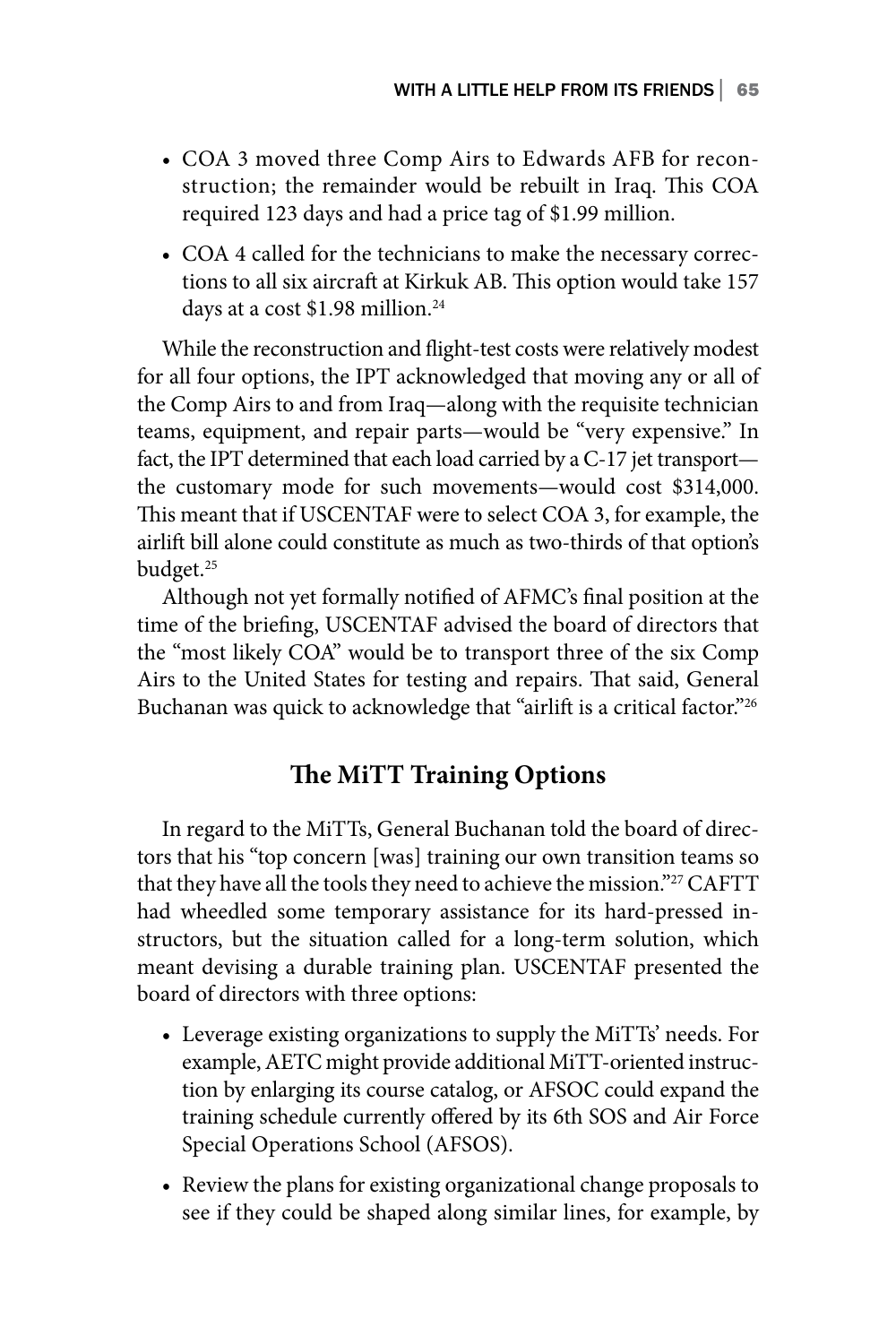realigning security assistance under the Special Warfare Center concept or encouraging AFSOC to increase its combat aviation advisory capability.

• Establish an entirely new organization, for example, the proposed Coalition Air Training Center (CATC) that was being offered in some quarters as the best means of ensuring effective MiTT development and deployment on a permanent, worldwide basis. If authorized, CATC would become the USAF's "one-stop shop" for training MiTT members, harvesting the deployers' lessons learned, coordinating with security assistance organizations, and offering specialized instruction to coalition and host nation partners.<sup>28</sup>

## **The Situation in the First Half of 2006**

While the board of directors was pondering the Air Force's options as presented by USCENTAF in early January, the IqAF reexamined its own present and future needs. At that point, it had nearly 500 airmen. In a mid-February report to the Congress, the DOD noted that the coalition had trained "nearly seventy personnel, including twentyfive pilots, forty-one aircraft maintenance engineers, and three administrators."29 The latest IqAF service plan, released in draft form on 14 January 2006, continued to identify pilot recruitment as the "most critical priority." That need was driven in turn by the air force's accompanying operational priority—to develop its existing forces so that it could make "an independent and viable contribution" to the nation's defense.<sup>30</sup>

The service plan openly acknowledged some significant failings. There was still no doctrinal development underway, for example. Nor could the air force conduct basic military training for newly recruited airmen. The supply chain was admittedly "slow, lacks resources and is unable to forecast future requirements," although the Iraqis saw that challenge to be "understandable and not insurmountable. The structure exists and the chain is not broken, it is just slow to achieve its aims." That it succeeded was largely due to the level of support being provided by coalition-funded FMS sustainment contracts.<sup>31</sup>

The service plan predicted that some elements of the logistics situation should begin to show real—if not necessarily immediate—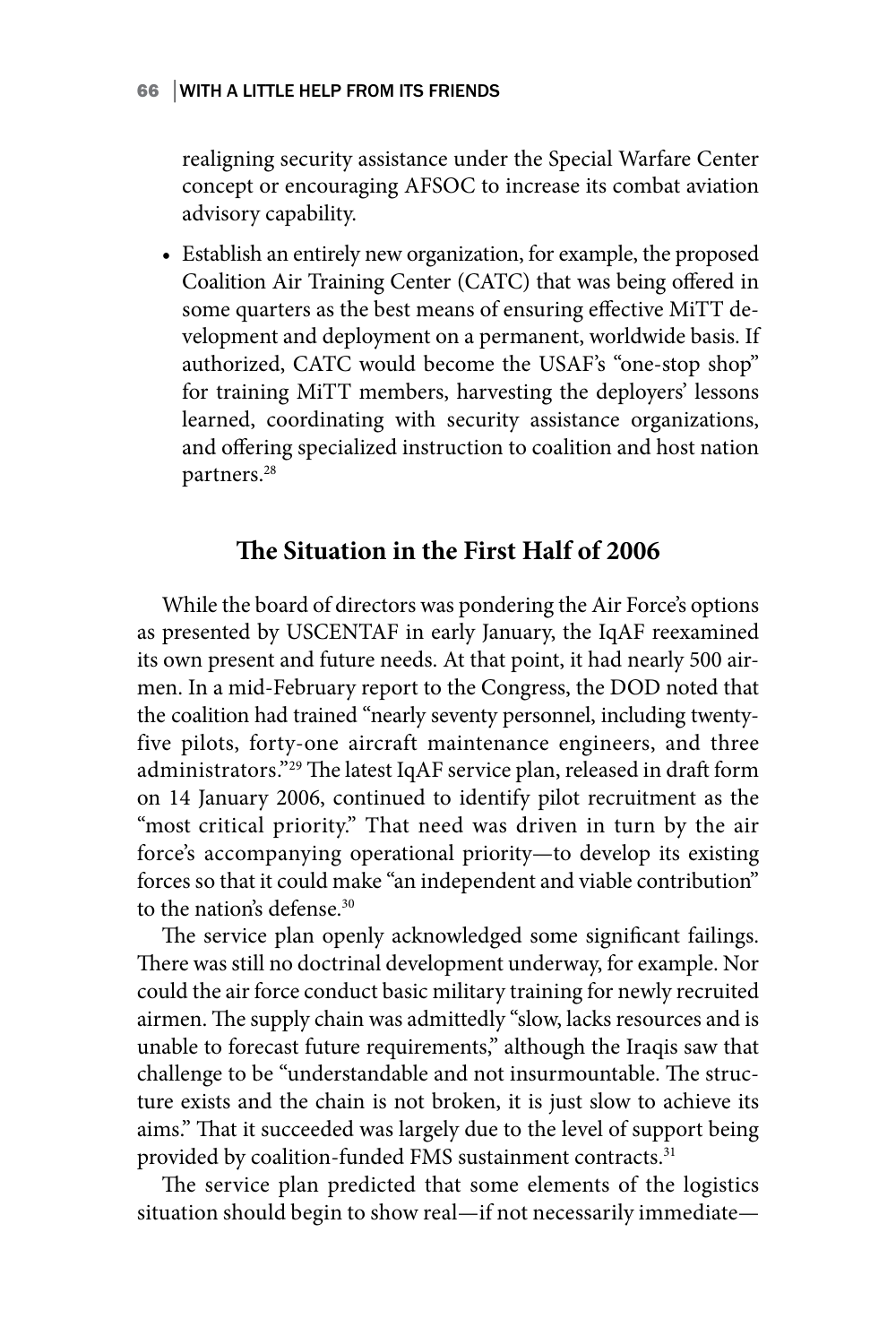improvement in the following months; that improvement did indeed occur. At Taji, helicopter pilots, flying the five Bell JetRangers of Squadron 12, were produced, albeit at a modest pace.<sup>32</sup> As agreed in the previous quarter, AMC C-17 transports airlifted 16 UH-1H helicopters to the United States for reconstruction as improved Huey IIs; those airframes arrived in two shipments flown on 29 January and 1 February 2006. The movement involved nonstandard loads of six machines per flight (as opposed to a customary load of four), and that procedure required consent from both AMC's operations directorate and AFMC's Air Transportability Test Load Agency. Their approval avoided a third flight, resulting in a net savings of \$400,000. However, even with this expedited delivery, the reconstruction process would still require eight to nine months per airframe. Assuming no unexpected delays, those helicopters could not be returned to Taji and made mission ready again until early 2007.33

In the meantime, the Iraqis began to look elsewhere. On 17 February they took delivery of eight new Russian-built Mil Mi-17 battlefield mobility helicopters from Bumar; two more were to follow several months later. After the aircraft received some modifications at NAMAB, all 10 would be assigned to Taji. Better yet, the contract included 12 months' maintenance and instruction by Polish and Russian technicians. Although the helicopters and their aircrews would not be fully mission capable for almost a year, this marked a major milestone for the IqAF because the Mi-17 was its first air weapon system to be successfully procured and funded without direct coalition involvement. A variety of factors favored that choice; they were best summarized by saying that the Mi-17 was "simple, capable, and had been flown by Iraq in the past."<sup>34</sup>

The airmen of Squadron 23 were also gaining steadily in experience with their three C-130s. On 20 January they completed their first mission in which they transported supplies other than their own. The squadron handled every respect of the transit from Baghdad to Basrah. The mission, called a "validation flight," included flight planning, filing flight clearances, loading cargo, and flying the aircraft.<sup>35</sup> In early February the squadron ferried the interior minister and his staff to an Arab League–sponsored conference in Tunisia, marking the first time since the war's end that an all-Iraqi air force crew planned and flew an operational mission to a destination outside of Iraq.36 Several weeks later, a Squadron 23 crew transported five Iraqi children to Turkey for eye surgery—the air force's first cross-border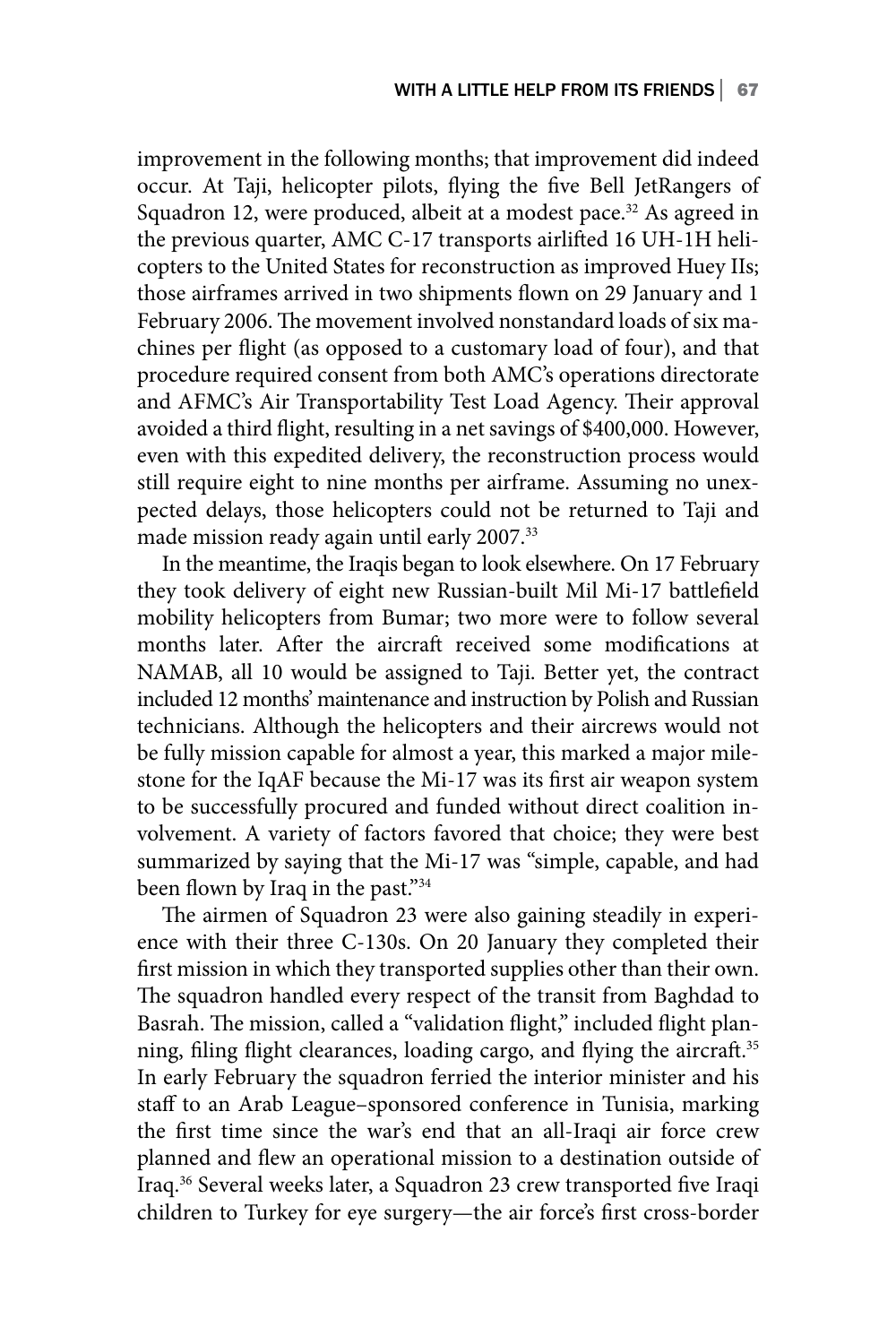humanitarian mission.<sup>37</sup> On 7 March the squadron joined in the celebrations marking the official opening of NAMAB. Although much of the base's infrastructure was still under construction—a project budgeted at \$40 million—there had been sufficient progress for the squadron to complete its move from Ali Base early in the new year.<sup>38</sup>

## **Evaluating the ISR Platform Problem**

Notwithstanding the IqAF's modest progress in other spheres, the disappointing performance of its ISR aircraft still restricted its ability to patrol Iraq's borders and oil production infrastructure, thus visibly supporting Iraqi army and coalition units on the ground.

In early January General Buchanan had told the board of directors that he expected AFMC would recommend shipping three Comp Air aircraft back to the United States for evaluation and reconstruction, followed by upgrades in Iraq for the remaining airplanes. In his 11 January reply, General Carlson recommended that only one Comp Air should make the journey and that the others could be modified in theater thereafter. He, too, was mindful of the significant airlift expense. The AFMC commander also took pains to address the equally important need to sustain the rebuilt aircraft *after* they had been returned to service:

The courses of action we outline assume a commitment for CENTAF-fenced funding and a follow-on sustainment support package through a formal Foreign Military Sales (FMS) case. Even with our best efforts to modify and repair the aircraft without an FMS sustainment package, we estimate the aircraft will be unsafe to fly again within two to six months.<sup>39</sup>

On 27 January 2006 AFMC headquarters advised AFFTC that US-CENTAF was making arrangements to airlift one of Squadron 3's Comp Airs to Edwards AFB for reconstruction and flight test.<sup>40</sup> Two days later, the seriousness of the ISR situation was further underscored by the loss of a second Comp Air (IqAF Ser. YI-123) at Kirkuk AB. The Iraqi pilot and his two passengers suffered only minor injuries during the mishap—apparently caused by a loss of control at low level—but the aircraft was damaged beyond economical repair. Under the circumstances, there was no choice but to ground the remaining Comp Airs pending the results of the evaluation in California.<sup>41</sup>

Even as steps were being taken to identify, prepare, and move a representative Comp Air to the United States, General Buchanan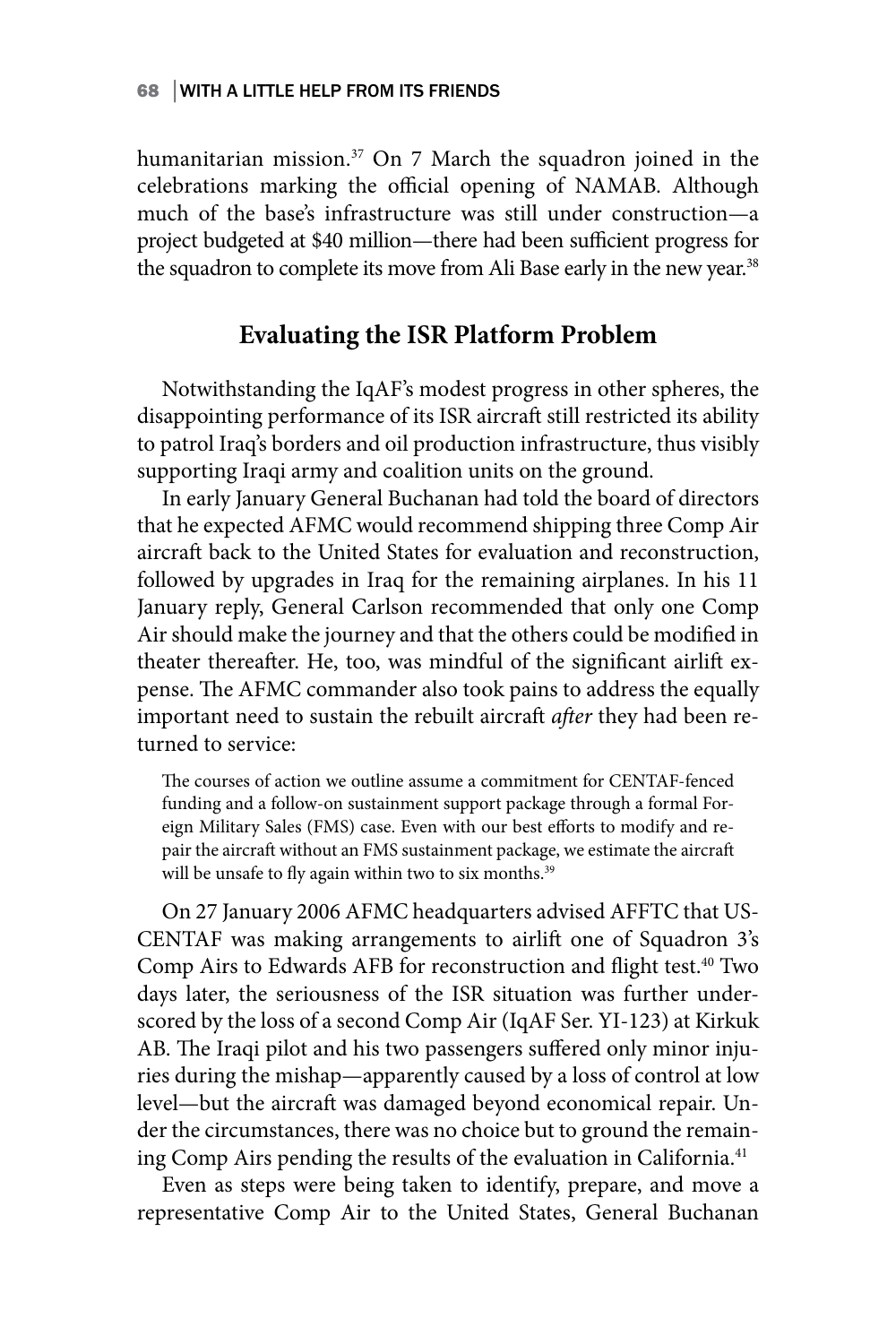wrote to General Carlson to express his gratitude for the support that AFMC had provided thus far:

Please accept my sincere thanks for the outstanding support we received regarding our ongoing efforts to revitalize the Iraqi Air Force. Your test team . . . made history with their first-ever test and evaluation flights of aircraft within an active combat zone. We owe you and them a round of applause for the critical role they played in providing us the data necessary to move forward.<sup>42</sup>

In early February AMC airlifted the exemplar aircraft (IqAF Ser. YI-121) to California, where it was immediately handed over to a 20-member team of AFMC master craftsmen led by Lt Col Michael Pelletier, deputy commander of AFFTC's 412th Maintenance Group. The first order of business was to completely dismantle the Comp Air and carefully examine its components. The UAE-installed modifications were set aside, and the aircraft was rebuilt to its original kit design specifications using replacement parts or new component assemblies where needed. That effort included fabricating a new pair of wings, replacing the engine and propeller, and installing a prototype air conditioning system.<sup>43</sup>

One of the biggest challenges facing the technicians was the lack of construction and modification documentation. "What we're doing is figuring out what procedures need to be in place," said TSgt Rick Fujimoto, a team participant, "[and then] involving engineers who look at the proposed procedures and approve them." Since the Comp Air was designed to be built by hobbyist builders, it incorporated construction materials not ordinarily encountered by USAF technicians, testing their ingenuity. "The best person for this job would probably be a surfboard builder," Sergeant Fujimoto explained. "But I've got four sheet metal guys who, with a four-day crash course [in fiberglass repair] and the ability to draw upon their varied experience . . . came together, and there's nothing they can't do."44

### **The Comp Air Flight Test**

The exemplar aircraft made its first postreconstruction flight on 25 April, and it immediately entered an accelerated test program. Budgeted at just over \$207,000 (including an uncertainty factor of 30 percent), the syllabus test plan called for roughly 40 hours of airborne evaluation staged over the course of a month.<sup>45</sup>

Between 25 April and 26 May the Comp Air made 23 flights, accumulating over 45 hours of test activity. The goals of the test were to determine the aircraft's forward and aft center-of-gravity flying qualities—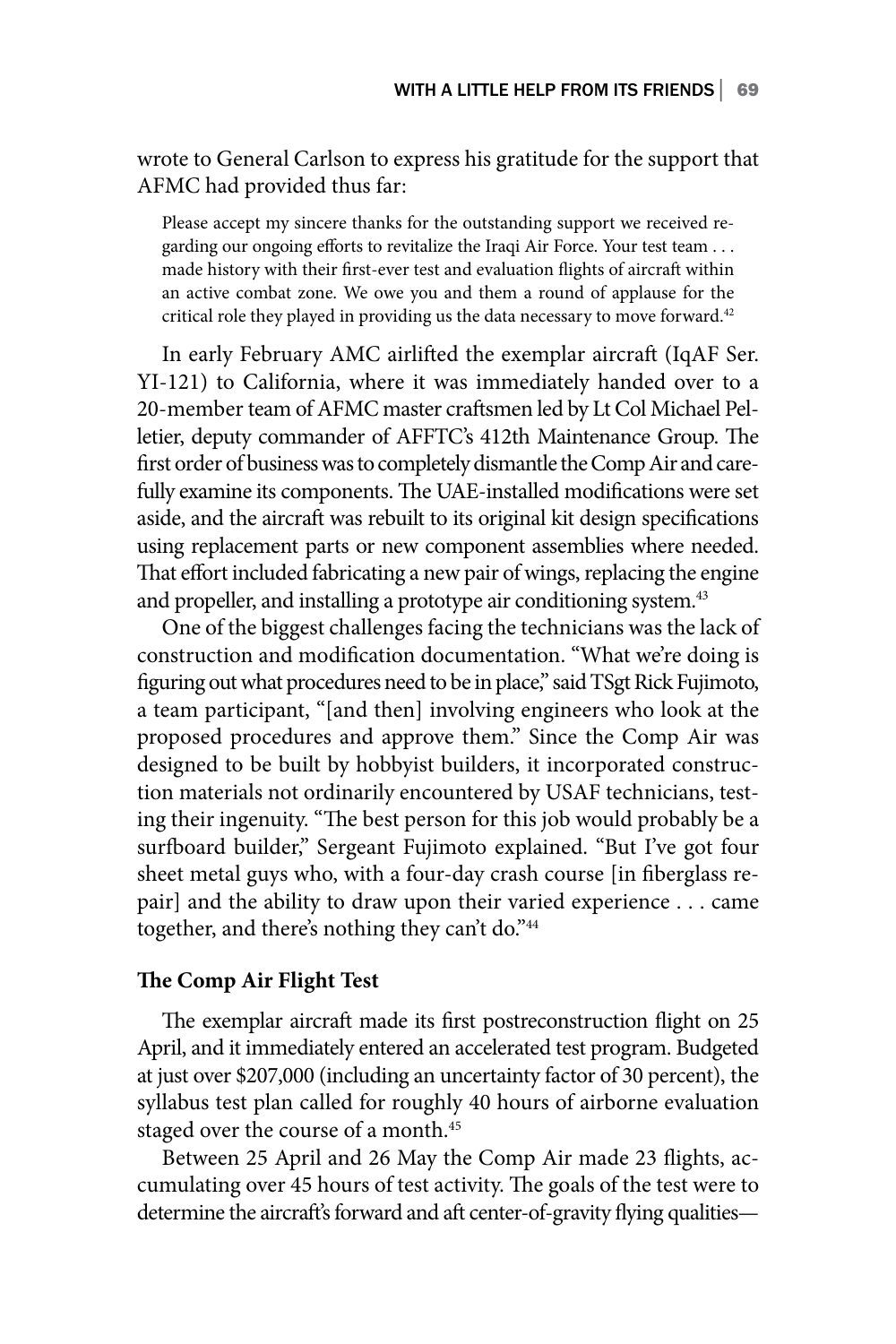including stalls, trim characteristics, engine torque and power effects, and static and dynamic stability—and to quantify its recommended performance parameters, including best climb speed and best glide speed.

The airplane, as modified by the AFMC technical team, had satisfactory flying qualities "to perform the day, visual [flight conditions], oil pipeline patrol and utility transport mission."46 The potential for abrupt, high (60–90 degree) bank angle excursions in power-on stall conditions remained essentially unchanged, but the AFMC-added stall warning system helped reduce that risk to a tolerable level. Directional stability was low but acceptable. The Comp Air's throttle responses were still marginal, and the team noted that this was likely to complicate landings at night or under instrument flight conditions something the examiners continued to recommend against until additional flight tests could be made to evaluate the aircraft in such conditions.

The test report also added an important caveat. Because all of the Iraqi Comp Airs had been hand-built, "potential differences between the aircraft may result in varying flying qualities." Moreover, the test team noted that "no systems engineering review, or air worthiness certification has been accomplished" for those aircraft, nor had their suitability—something quite different from airworthiness—been evaluated with regard to "the intended pipeline surveillance and light utility mission." If the Iraqis expected to continue using the Comp Air fleet in the long term—to mean anything more than two years then those studies needed to be done.<sup>47</sup>

### **The Repair Team Deploys**

On 9 June 2006 AFMC deployed a 16-member technical team to Kirkuk AB; their charge was to use the results of the Edwards AFB test program to reconstruct the other four Comp Air airplanes still in service with Squadron 3. When the team arrived, the Iraqi squadron was undergoing a rigorous schedule of academics. "There [had been] no hierarchy. . . . We were able to set up the squadron to mirror the structure of a squadron in the USAF, and to assign section and duty chiefs who are given authority to make decisions," said Capt Anthony Brim, a CAFTT advisor recently assigned to the squadron.<sup>48</sup>

The team's highly skilled technicians completely disassembled all four aircraft and rebuilt them using the insights gained (and parts fabricated) while working with the exemplar airplane at Edwards AFB. The lack of commonality among the aircraft proved to be their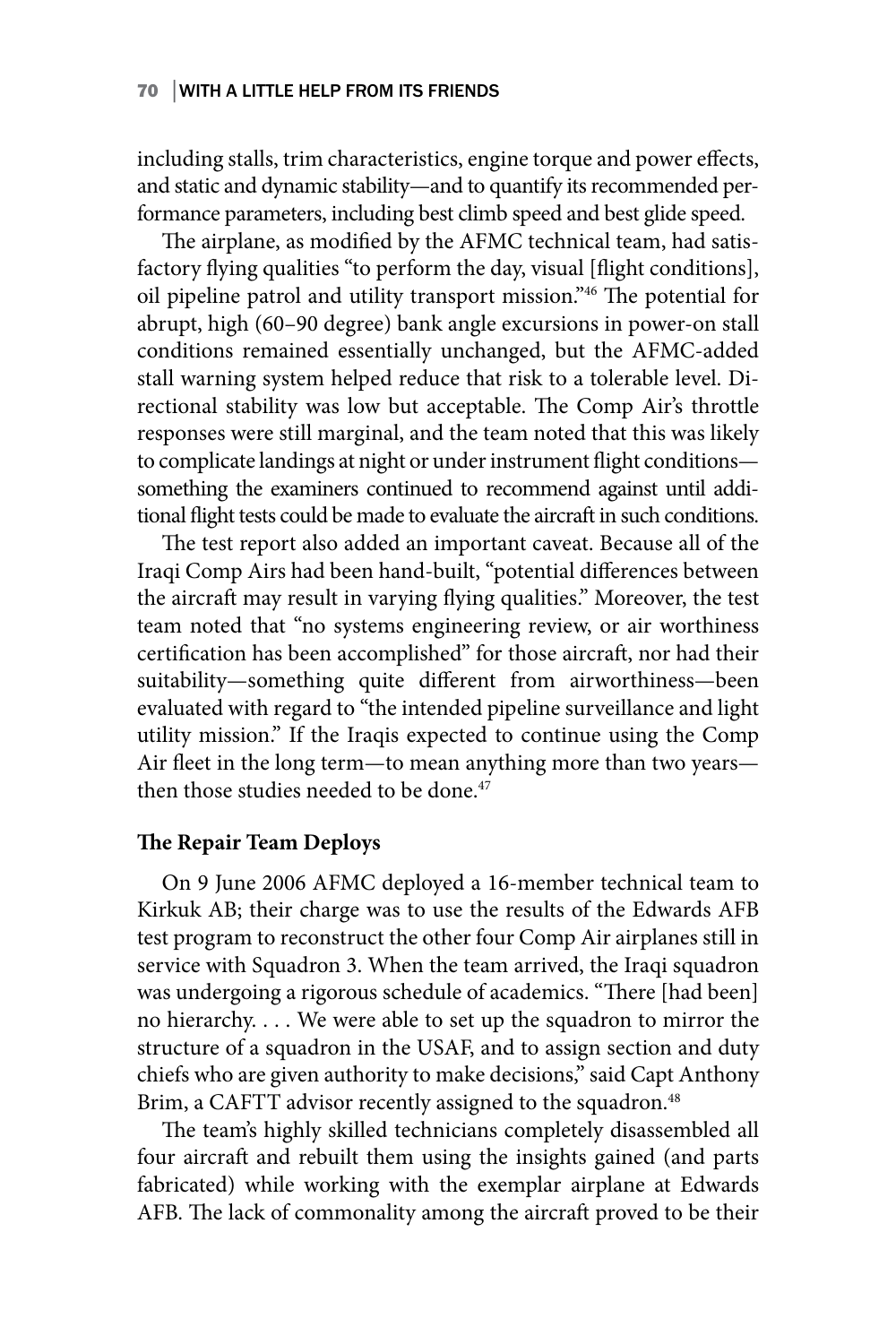greatest challenge. Although the Comp Airs had been assembled from manufacturer-provided kit materials, the team quickly appreciated that no two airframes were exactly alike.<sup>49</sup> "If we found something on one aircraft, we wouldn't find it on any of the others . . . [or] you'd have the same parts, but they would be in different places on each aircraft," said team commander Colonel Pelletier. Nonetheless, the team members completed their work in remarkable time. The reconstruction schedule had projected a temporary duty requirement of about 130 days, and they finished the job in only 41.<sup>50</sup>

What made their accomplishment even more praiseworthy was that insurgent attacks frequently interrupted the team's efforts. Nor did their tight work schedule allow them much rest. In early July one member summarized a night's events:

We went to Alarm Yellow last night (Thursday) around 2100, then Alarm Red at 2300. After coming out of Red and going into Alarm Black for a while, we went back to Alarm Yellow at 0030, just as we were getting ready to go to work . . . (We usually work 0100–1000 to stay out of the heat of the day.). . . All base personnel were directed to remain in quarters until 0600 Friday morning. . . . We essentially lost a night's work. . . . Yesterday during his flight [a team test pilot] said he saw a gun battle going on beneath him.<sup>51</sup>

### **Spooling up the MiTTs**

In early January 2006 General Buchanan asked the board of directors for assistance in putting the IqAF training mission on a surer footing. He believed that one of CAFTT's highest priorities should be the earliest possible deployment of qualified advisor/instructors. Soon, USCENTAF staffers began coordinating with AFSOC and the USAF Special Operations School (USAFSOS) to develop a "surge" training curriculum for MiTT members scheduled to deploy to CAFTT-controlled advisor assignments later that summer.

Designed to parallel the US Army's 45-day MiTT training in many respects (and thereby satisfying USCENTCOM's predeployment training requirements), the Aviation MiTT academic course was to be conducted by USAFSOS faculty at Hurlburt Field, Florida. The course combined elements from the Middle Eastern Orientation course, the Contemporary Insurgents Warfare course, and the Dynamics of International Terrorism course. The Defense Language Institute also provided Arabic language instructors. The resulting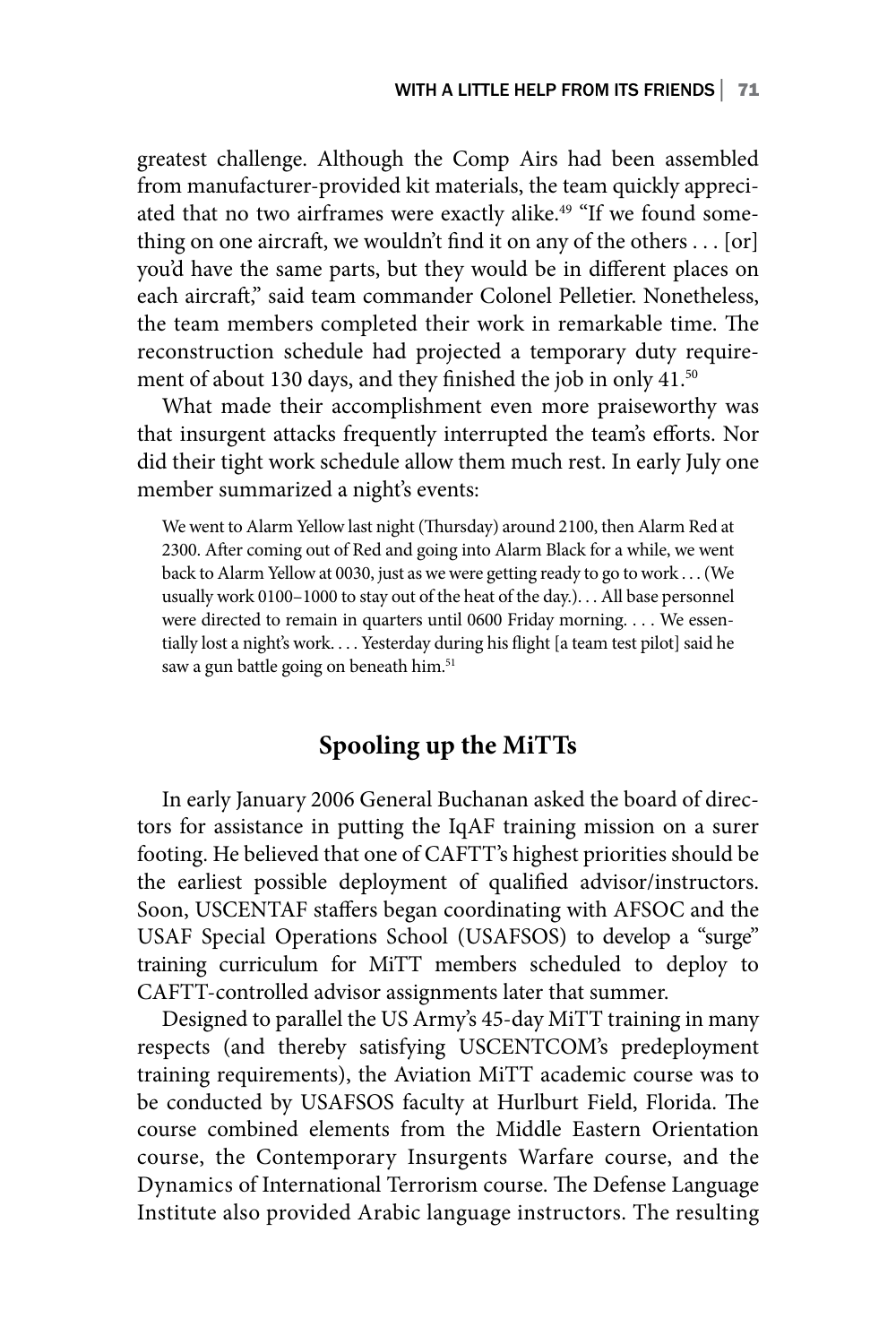syllabus consisted of 30 days' instruction, emphasizing three major areas of study:

- Mission training, including MNSTC–I/CAFTT command and control, Iraqi air force organization, coalition air/ground and combat aviation advisory operations, COIN theory, the security assistance process, and MiTT lessons learned;
- Cultural training, including Arabic language and Iraqi culture familiarization, with the latter offering the Iraqis' view of Iraq, the United States, and its coalition partners;
- Combat skills, including DOD force protection (Level I), AK-47 weapon familiarization, level-C hostage survival skills, forward operating base operations and convoy procedures, and "shoot and move" skills.<sup>52</sup>

Since the course was developed outside USAFSOS' normal scheduling process, there could only be one offering for the 83 students programmed to attend. Other means would have to be found to present the material—or a refinement of it—to future MiTT members. Opening ceremonies for the class were set for 19 July, and the course would end with a "Hell Week" survival, evasion, resistance, and escape exercise. The graduation ceremony was set for 19 August.<sup>53</sup>

## **General Hoog Delivers a Situation Report**

By mid-2006 an effective Iraqi air force was becoming more plausible. That said, no one expected that Iraqi airmen would supplant coalition Airmen any time soon, even if coalition ground forces began to withdraw in the near term. In a press interview given in late June 2006, the CAFTT commander summarized the new air force's circumstances and prospects. "The overall goal right now in 2006 and  $2007$  is to transition capability," General Hoog said.<sup>54</sup> At that point, the IqAF had 749 people assigned, of which 155 were pilots. The rest were working as aircraft maintainers, air traffic controllers, logistics staffers, and air base security troops.

CAFTT had also grown from just four Airmen to nearly 100. Headquartered adjacent to the Iraqi Ministry of Defense's facilities at Phoenix Base in Baghdad's International Zone, it supported MiTTs at IqAF headquarters and the four IqAF bases sited at Kirkuk, Basrah,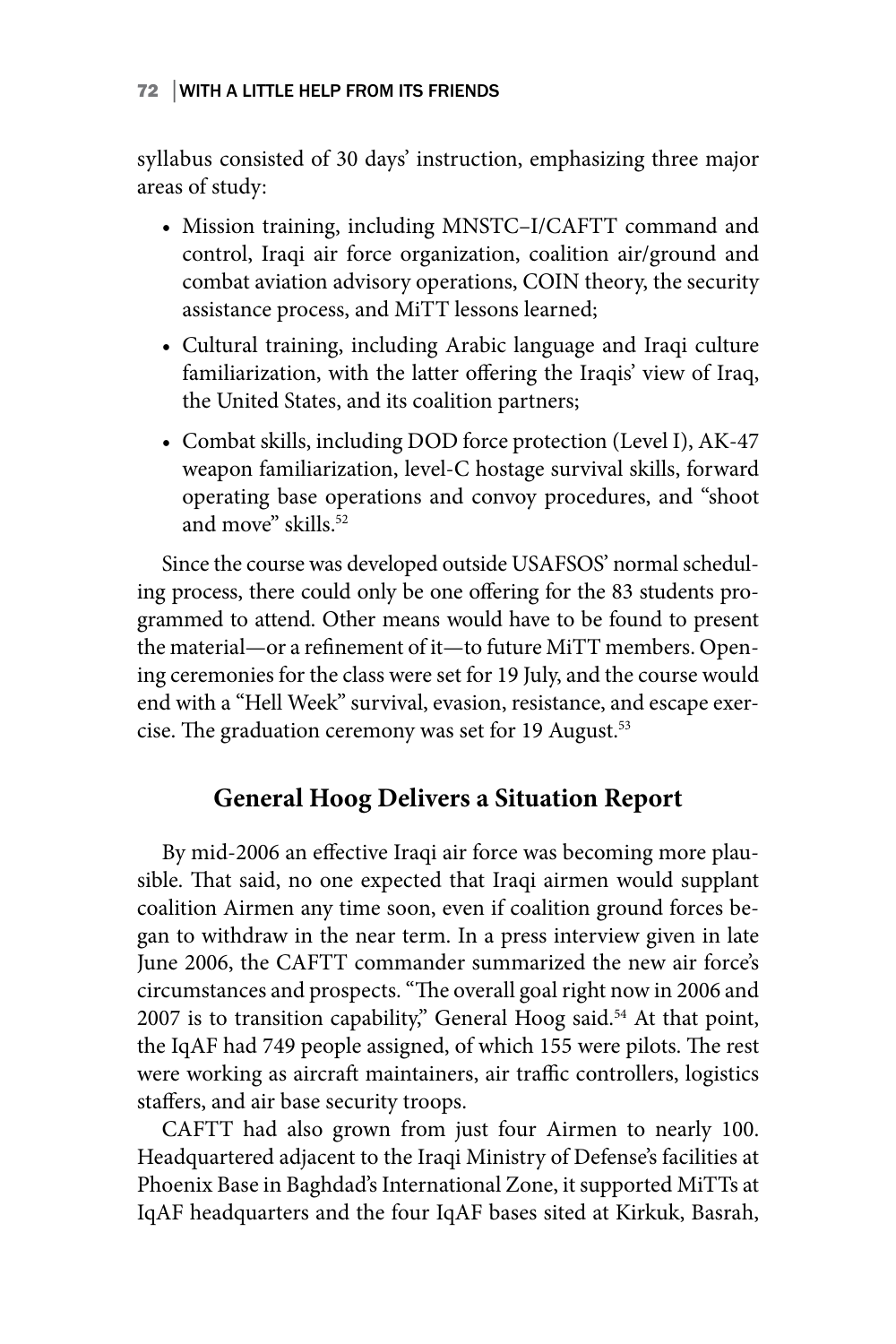Taji, and NAMAB.55 By all expectations, CAFTT would be in Iraq for some time, perhaps even after coalition ground forces began to withdraw. As General Hoog observed, "I don't see the air presence leading the reduction. I see it lagging the reduction of the ground forces, a certain amount of time, months, years or so, so that it all consolidates in a well thought-out, carefully orchestrated manner."56

### **Progress in the Second Half of 2006**

The fatal mishap that took place near Kirkuk on 30 May 2005 galvanized the USAF into action. However, even though a fierce impetus for improvement had been brought to bear, it took the greater part of another year for the USAF to generate potential courses of action, identify the most promising alternatives, abandon dead ends, and find the wherewithal to pursue the most urgently needed corrections. It was only in the second half of 2006 that the first real results began to appear, especially in the procurement of more suitable aircraft and in the improved training provided to the MiTTs deploying to Iraq.

For its part, the IqAF also achieved some important advances, most notably by becoming an acknowledged operational arm of the IqMoD in early September. Now, the IqAF no longer simply took orders from the coalition, as had been the case since January 2004.

### **Procuring a Suitable ISR Platform**

By the end of June 2006, the AFMC repair team had finished rebuilding two of the four Comp Airs in Iraq. In spite of their "herculean efforts" to make the aircraft more airworthy, incidents continued to occur, including an instance in which a Comp Air fell into an upright spin during power-on stall testing.<sup>57</sup> Although the pilot was able to regain control and return to base, "subsequent investigations, citing manufacturing concerns, drove the Edwards test team to declare the Comp Air platform unsuitable for flight." On 10 August General Barzanjy and General Hoog jointly agreed to permanently ground Squadron 3's Comp Air fleet. The five aircraft were dismantled, and all but \$166,911 of the \$1.95 million that had been set aside to modify and sustain them for two years was returned to the Iraqis.<sup>58</sup>

It was unfortunate that so much time and effort had been spent in trying to return the remaining five Comp Airs to service. When all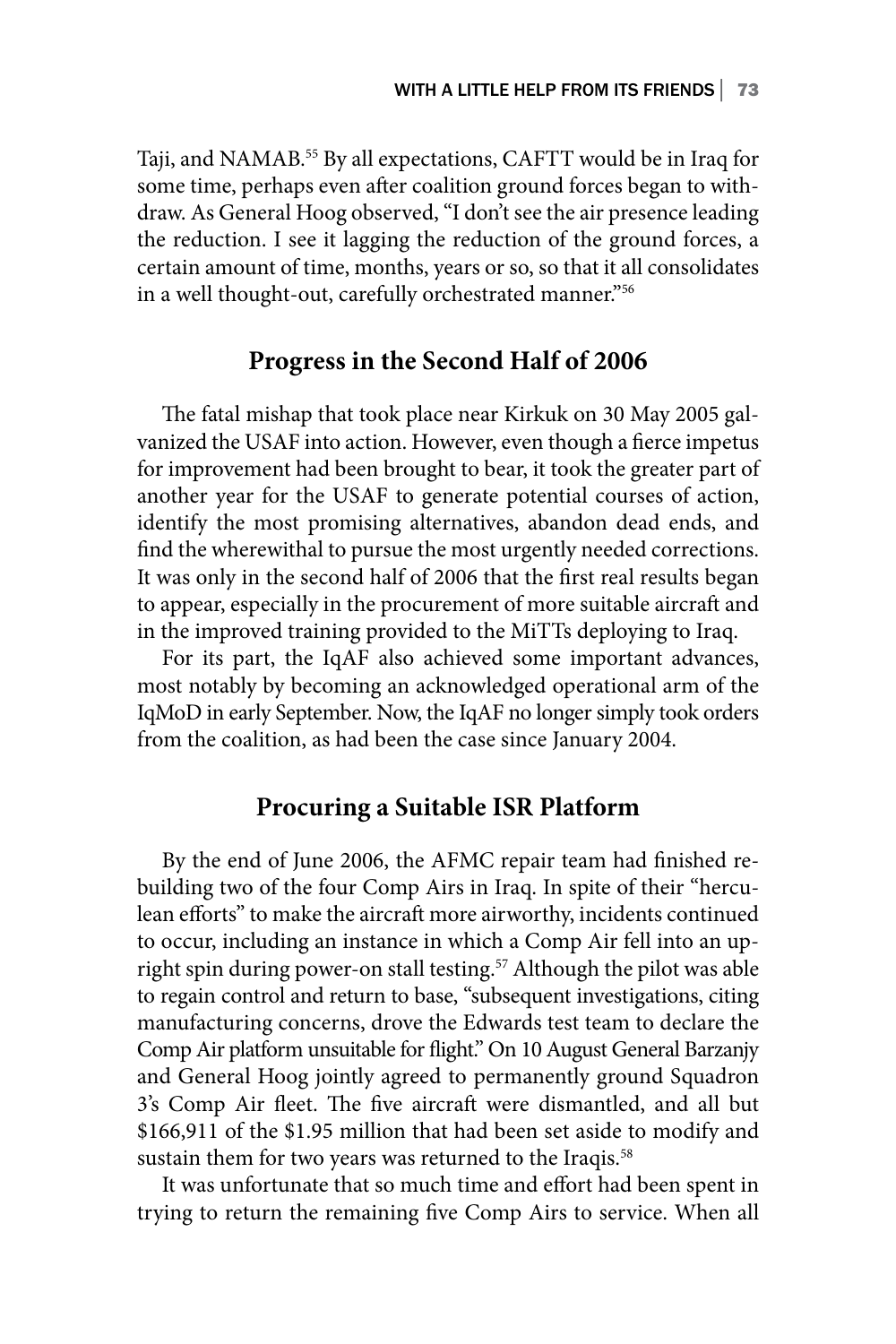was said and done, however, the aircraft remained inadequate in both numbers and performance, and there was no way to make them any more suitable than when the Iraqis had first accepted them in late 2004. Countering the mounting insurgency demanded an ISR platform with better performance and endurance, more load-carrying capacity, greater reliability, and vastly improved sustainability.

### **The Advanced ISR Platform Program**

The grounding of the Comp Airs left the Iraqis with only the Squadron 70's two Seekers and six CH2000s for the ISR mission. Fortunately, the CH2000 contractor had corrected many of that airplane's faults, and the last two CH2000s (of a total buy of eight) were scheduled for delivery in September. In the meantime, IqAF headquarters instructed Squadron 70 to transfer four of its aircraft from Basrah to Squadron 3 so that surveillance operations could continue at Kirkuk.<sup>59</sup>

That mid-summer realignment was only a stop-gap measure, as neither aircraft type could make much more than a nominal contribution to the Iraqis' needs. Fortunately, corrective action was already underway. In May and June various aerospace contractors, including US-based Raytheon and UK-based Britten-Norman Aviation, presented proposals intended to meet the Iraqi's ISR requirement. Raytheon offered a specialized version of its twin-engine Beechcraft King Air 350ER (extended range), a very successful executive and light transport aircraft.<sup>60</sup>

In August a team of Air Force Security Assistance Center (AFSAC) acquisition experts and the Iraqi and CAFTT staffs evaluated the offerings, and the Raytheon entry won. Funded entirely by the Iraqis and code-named Peace Dragon by AFMC, the six-airplane, \$143 million sole-source award used an FMS case vehicle called an undefinitized contract to expedite processing.<sup>61</sup> The delivery schedule called for the first aircraft (a light transport/training aircraft) to arrive in Iraq in November 2007 and the five ISR platforms to follow between December 2007 and February 2008. The contract included pilot and mission systems operator training, maintenance training (for the aircraft and its ISR systems), up to nine ground stations to receive ISR data, onboard defensive systems, and 12 months' maintenance and spares.<sup>62</sup>

On 27 September, as required by the Arms Control Export Act, the Defense Security Cooperation Agency (DSCA) formally notified Congress of a possible sale of military equipment to the government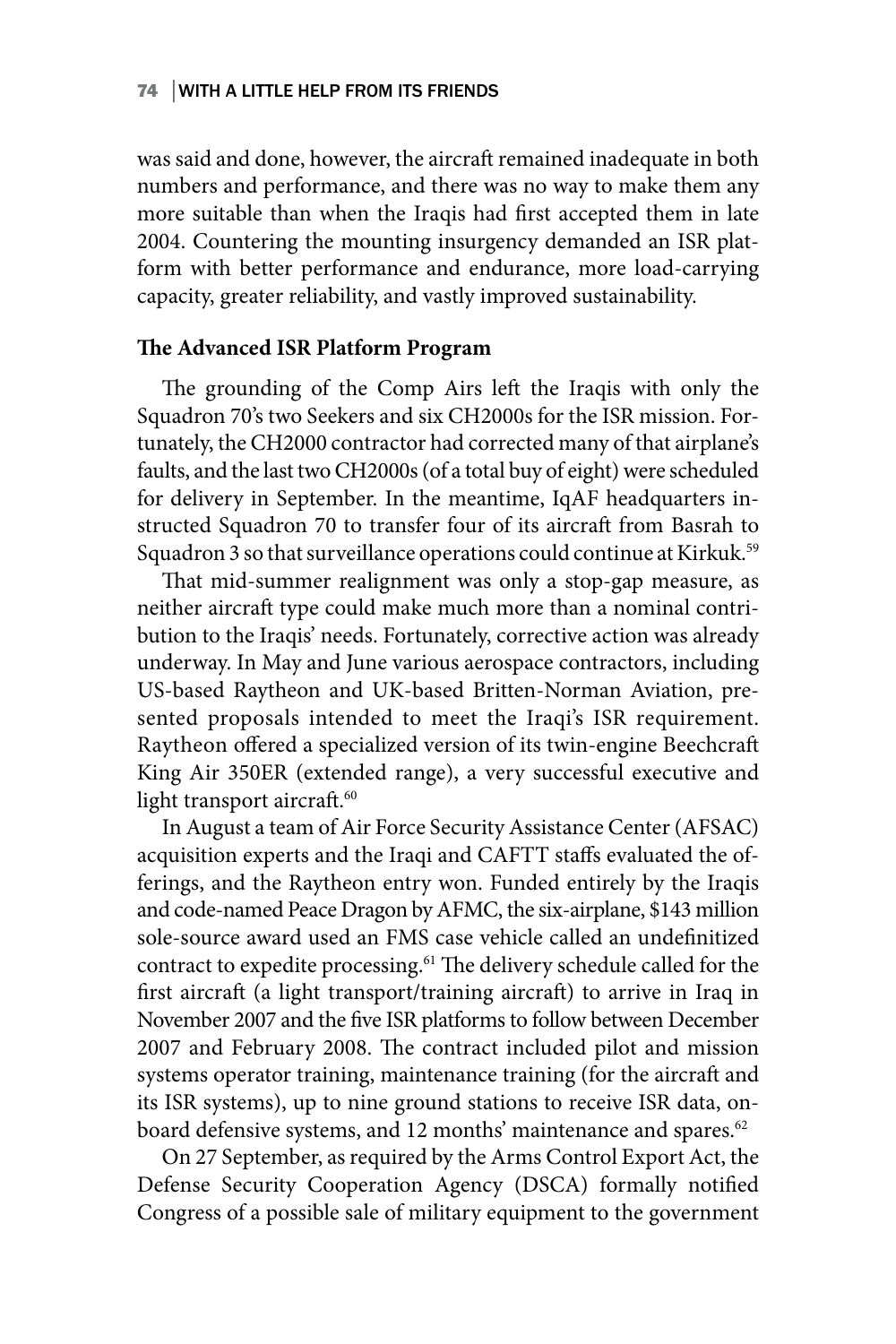of Iraq (GOI). The posting announced that the Iraqis might ask to buy up to 24 ISR-capable King Air 350ERs and as many as 24 more King Air 350ERs (or, alternatively, Polish-built PZL M-18 Skytrucks) to be used as light transports, along with an equal number of countermeasure equipment sets and global positioning system navigation devices. Although the GOI had no immediate intent (or funds) to buy that much equipment, the total potential value of the sale was set at  $$900$  million  $^{63}$ 

Following congressional approval, the FMS letter of offer and acceptance (LO&A) was prepared for delivery and signed by an official in the Air Force Secretariat's International Affairs Directorate (SAF/IA) on 30 November 2006. The letter was then countersigned by a member of the Iraqi embassy staff—meaning that Baghdad had accepted the agreement's terms and deposited full payment in a US government account—on 29 December 2006.64

### **The Interim ISR Platform Program**

Although the purchase of the King Airs promised a significantly improved ISR capability, it would be nearly a year and a half before those aircraft could be on the ramp and mission ready. The Iraqis needed something sooner, even if that meant buying an additional number of aircraft that were smaller, more modestly equipped, and had less endurance than the King Air 350ER.

In August 2006 General Barzanjy asked for CAFTT's assistance in obtaining an interim ISR platform. He wanted something like the Cessna C208 Caravan, a US-built, single turboprop-engine aircraft widely used as a light transport.<sup>65</sup> Could General Hoog do anything to expedite the purchase of a small number of C208s for the ISR unit at Kirkuk? General Hoog answered with a personal promise to see those aircraft delivered before he left Iraq in mid-2007.<sup>66</sup> Under ordinary circumstances, it would have been virtually impossible for him to make good on such a guarantee, but in this instance he had an ace up his sleeve. General Hoog knew someone at "Big Safari."

This AFMC-controlled organization—officially designated as the 645th Aeronautical Systems Group but more commonly known by its long-time project name, "Big Safari"—was the USAF's equivalent of the famed Lockheed Skunk Works, a secretive corporate facility that specialized in designing and building small numbers of exotic, highperformance military aircraft and other highly classified "black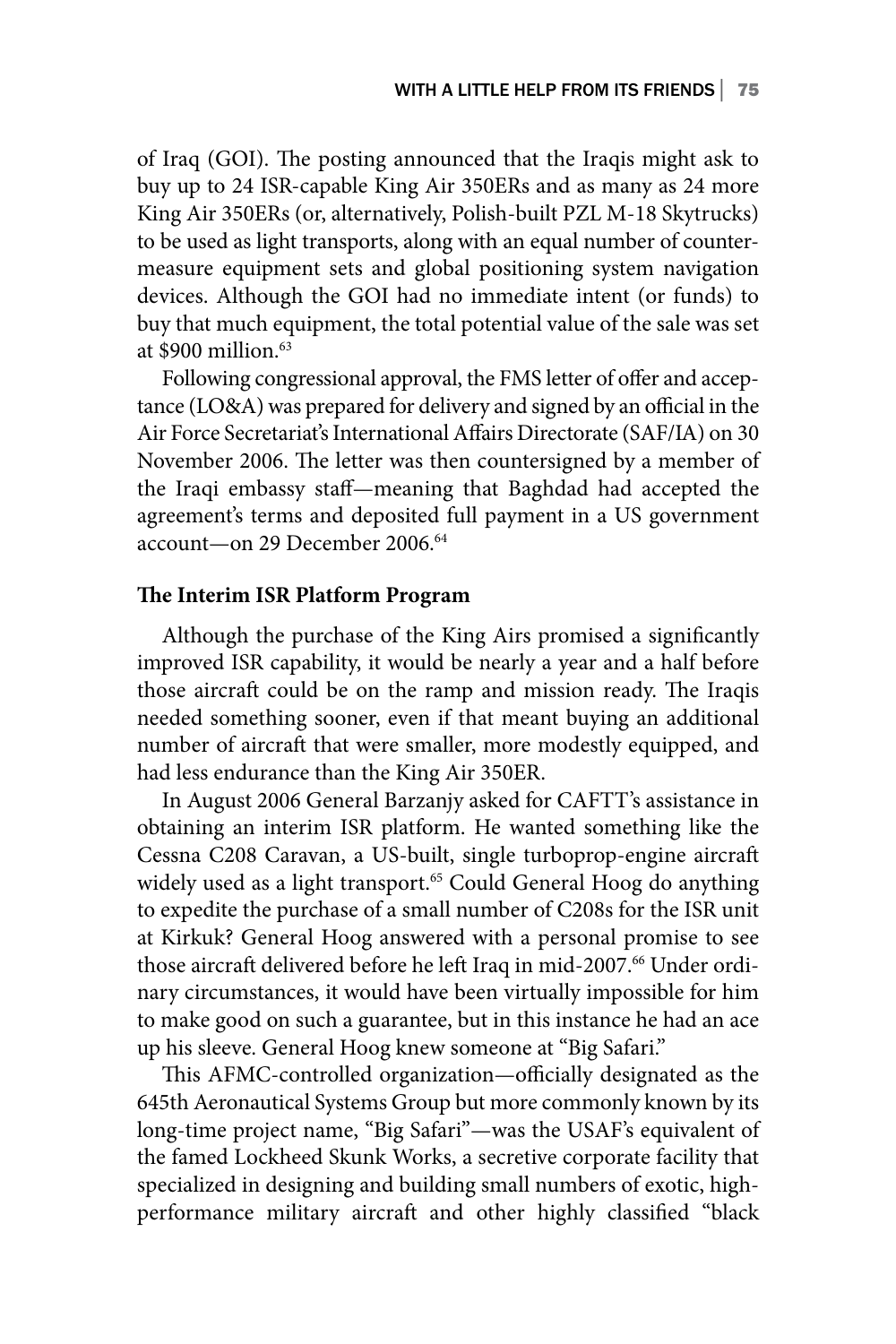world" systems.<sup>67</sup> The Skunk Works' unofficial motto was "be quick, be quiet, be on time," and Big Safari had mirrored that approach in its own work since its inception in 1952.<sup>68</sup> Big Safari's long record of success in working closely with defense contractors to modify USAF aircraft and other systems for special, urgent projects meant that it had also developed considerable expertise in crafting unusual requirement contracts that employed specialized, highly streamlined acquisition procedures. Those capabilities made it possible for Big Safari's contracting officers to obtain goods and services within time schedules that were simply unimaginable in the larger, more bureaucratic world of government procurement. It was that capability that General Hoog called upon to make good on his promise to General Barzanjy.<sup>69</sup>

The 645th Aeronautical Systems Group received General Hoog's request on 31 August and certain sorts of classified contractual magic occurred immediately thereafter. AFSAC's 555th International Group completed its portion of the LO&A on 27 November. The \$26 million award included the purchase of three Cessna C208 aircraft (at a cost of \$2.165 million each), their conversion to ISR platforms (at a cost of \$4.85 million each), four ground stations to process the resulting ISR data via downlink, the installation of aircraft defensive systems, and a year's maintenance and spares.70 This process was called a *pseudo case*, meaning that DOD funds were being used to pay for the purchase due to its "urgent and compelling need."71

The contract was awarded to Alliant Technology Systems on 1 December, and like the King Air agreement, it was left undefinitized in order to accelerate the work. The first Caravan arrived at the contractor's facility in Fort Worth, Texas, on 8 December, and modifications began immediately. The other two aircraft followed in short order. Thanks to the expertise of Big Safari's contracting officers and the skills of Alliant's engineers and technicians, the departing CAFTT commander was able to keep his word. The first C208 arrived in Iraq on 30 March 2007—just seven months after General Hoog's request.72

### **Rotary-Wing Program Status**

The situation at Taji continued to be something of a curate's egg: it was good but only in parts. The sustainment funding for Squadron 12's five JetRangers ran out at the end of fiscal year (FY) 2006. That was especially disappointing because about \$325,000 of the \$2.6 mil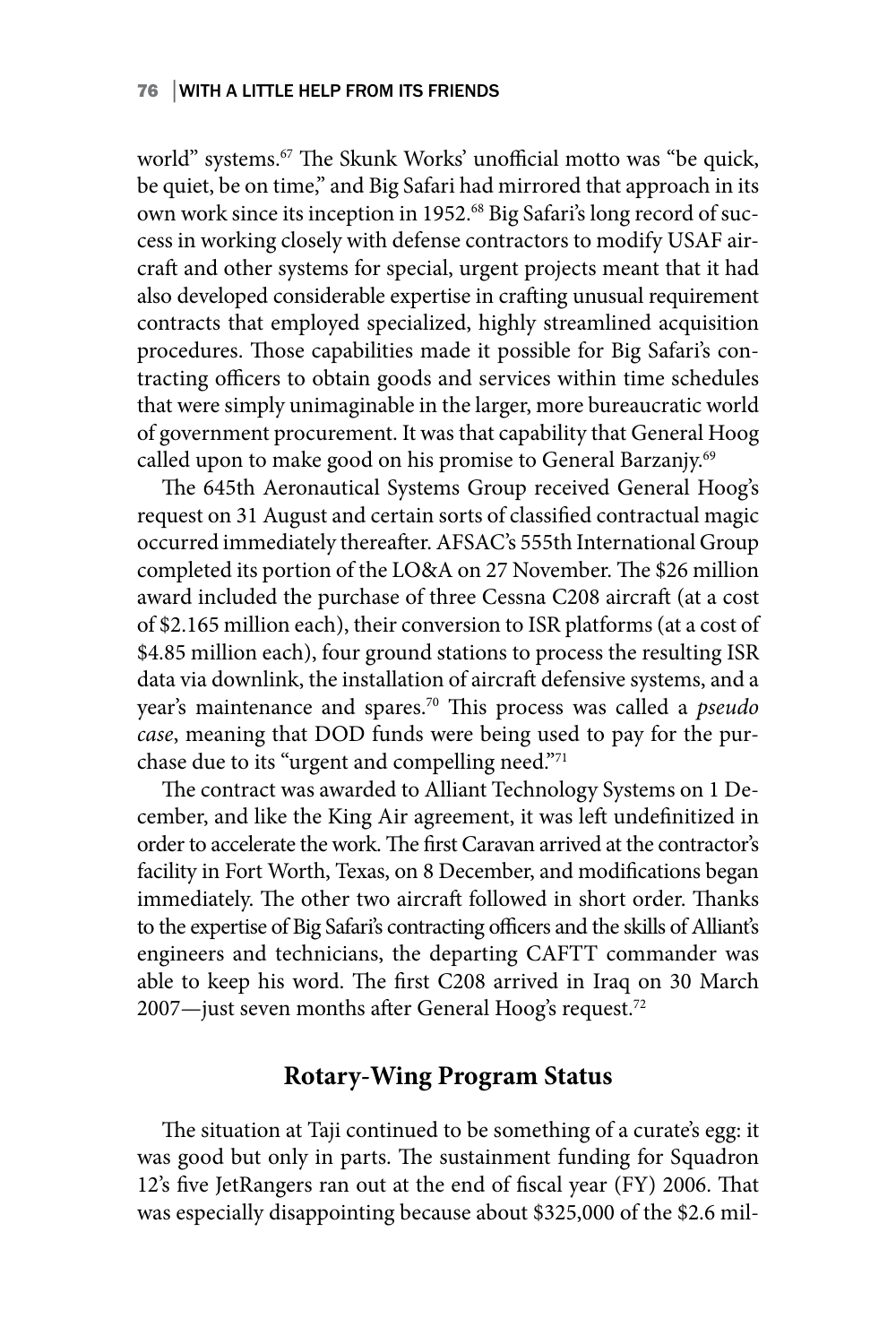lion provided by the US Army's Security Assistance Command was wasted when a shipment of parts was mistakenly delivered to a salvage yard. Another \$675,000 went unspent because the contractor could not get all the required parts on order—and thus obligate the money before the fiscal year closed out on 30 September. A new FY 2007 FMS agreement allowed the squadron to resume pilot training in October, and five Iraqi airmen soloed over the next six months.73

The 16 UH-1Hs were being rebuilt to Huey II standards in Alabama, and delivery of the first five was expected early in the new year. In the meantime, five MiTT pilots were receiving initial and functional check flight qualification training; they would serve as the initial advisor cadre for Squadron 2 when it received its rebuilt aircraft.<sup>74</sup>

The 10 Mi-17 helicopters, delivered in February and March by the Polish arms conglomerate Bumar, took a year being prepared for operational use, including the installation of defensive systems. Only at the very end of the year were any of them turned over to Squadron 4.75 Nine were to be used for battlefield mobility and medical evacuation, and the tenth was outfitted as a VIP transport. To help support Squadron 4, USCENTAF agreed to fund Mi-17 familiarization training in the Ukraine for four MiTT pilots, along with three flight engineers and three crew chiefs. They left in September and returned to Iraq in December, even as the first Mi-17s were about to enter squadron service at Taji.<sup>76</sup>

In the meantime, the Iraqis were preparing to expand their helicopter fleet in a significant way. On 19 September the DSCA notified Congress of Iraq's desire to make an arms purchase amounting to as much as \$500 million if all the options were exercised. Those options included 20 additional Mi-17 troop transport helicopters, along with logistics services for the rotary-winged aircraft already in Iraqi possession.<sup>77</sup> The Iraqis bought an additional 18 Mi-17s; two of the new helicopters would be added to Squadron 4's VIP branch. The rest would join the 10 already programmed for battlefield mobility and medical services. Deliveries were expected to begin in the second half of 2007.78

## **Iraq Assumes Operational Control of Its Air Force**

Of course, all developments came within the evolution of the IqAF as an independent service making an increasingly effective contribu-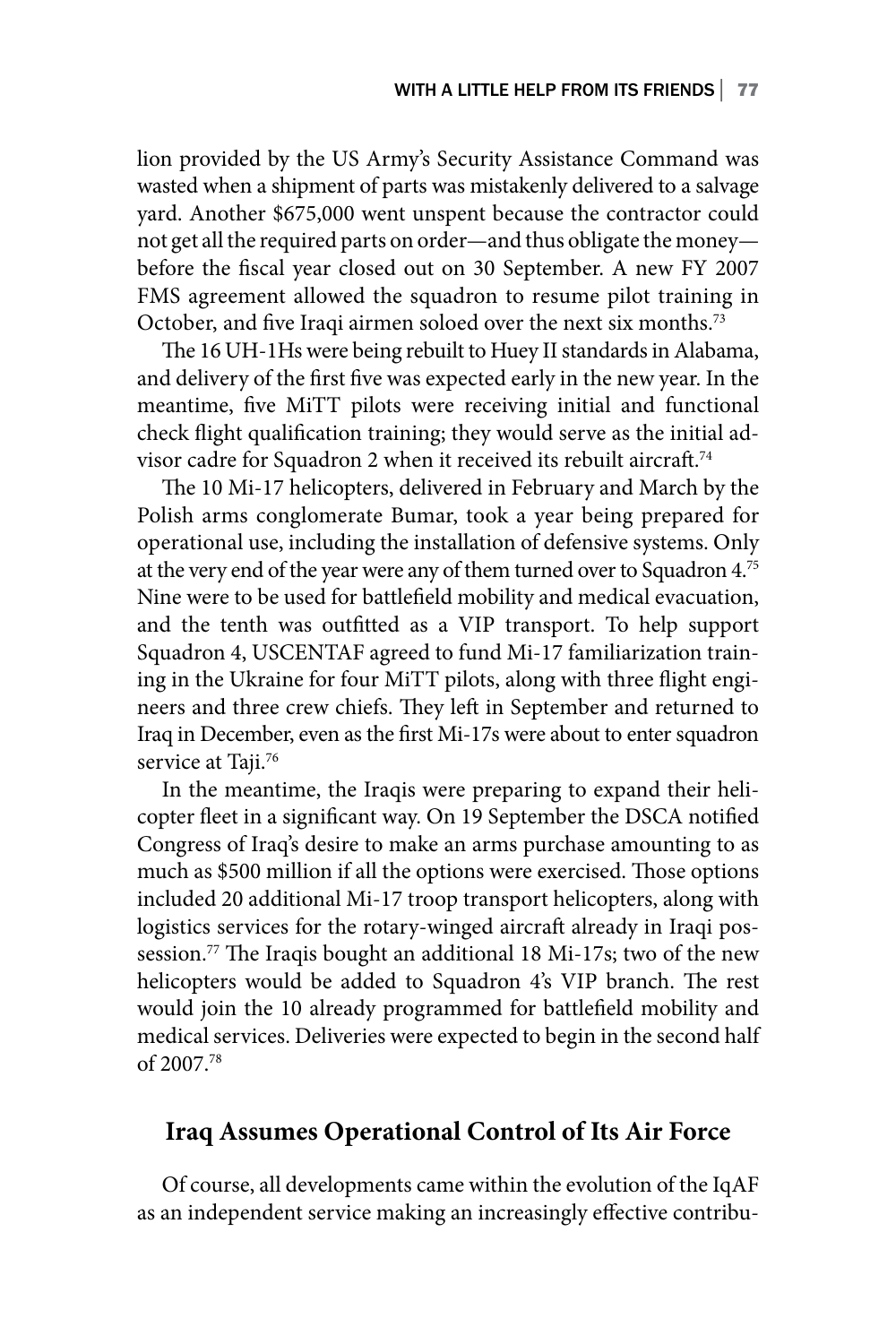tion to Iraqi sovereignty and security. By general agreement, in 2006 the air force was at least a year or more behind the army in terms of organizational development and operational readiness, but that was probably appropriate, given the overwhelming need for "boots on the ground" in the numbers required to conduct an effective counterinsurgency campaign.79

The Iraqi army's ability to impose control over an increasing number of provinces encouraged the coalition to begin turning responsibility for the military situation over to the GOI. The first handoff, at a 7 September ceremony in Baghdad, included control of the Iraqi army's Eighth Division, along with the Iraqi navy and air force. Further turnovers were anticipated, as six of 10 Iraqi army divisions were reported to be "in the lead in [their] areas of operation." Prime Minister Nouri al-Maliki was effusive, noting that it was "a great and happy day in the history of the Iraqis." The MNF–I commander, Gen George F. Casey, US Army, was more circumspect. "Today is an important milestone," he said in remarks delivered during the official ceremony, "but we still have a way to go."<sup>80</sup>

Within its own sphere, the IqAF was also gaining a greater degree of self-governance. In September its maintainers at NAMAB took charge of all first-line maintenance for Squadron 23's C-130s, assuming the authority to determine if the aircraft were safe, reliable, and mission ready. "They've gone from a point where everyone was working only in a classroom environment . . . to taking overall responsibility for the launch, recovery and servicing of the aircraft they do all of the daily executions," a CAFTT maintenance team chief proudly observed.<sup>81</sup>

Squadron 3 aircrews began performing ISR missions over Baghdad during the Islamic holy month of Ramadan, which began on 25 September and ended in late October. This meant deploying elements of the squadron from Kirkuk to NAMAB. The move required Squadron 3 to coordinate its support requirements with host base maintainers, the first time an Iraqi squadron had performed this fundamental maneuver. The ISR flights made during the deployment also marked the first time the IqAF provided direct support to ground forces operating in Baghdad itself.82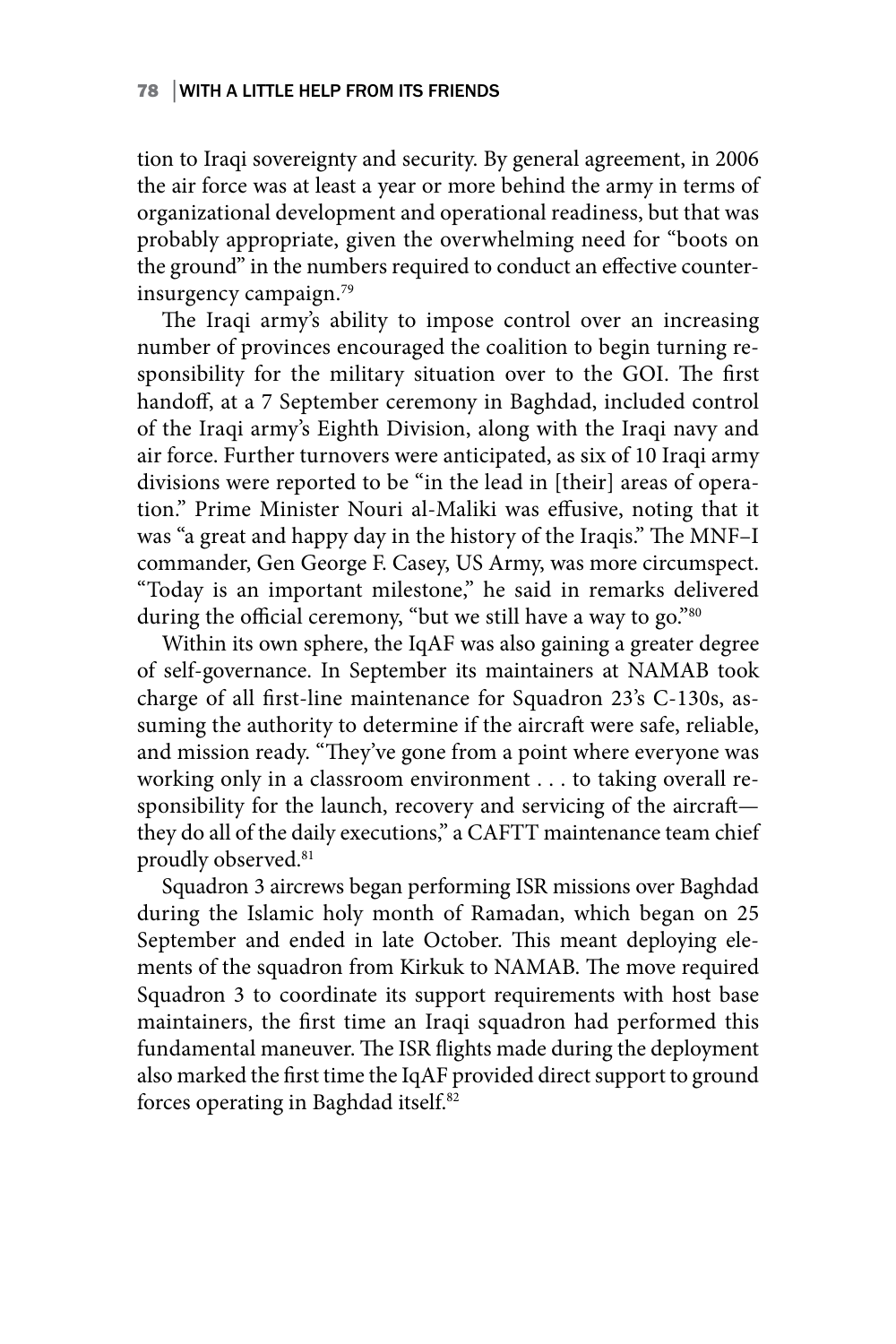### **Establishing an Iraqi-Controllable Airspace**

The IqAF now operated under the direct control of Iraqi joint military headquarters, but this did not mean that Iraq's airspace necessarily came under its own surveillance. Put simply, the Iraqis still had no direct means of knowing what was flying over their own territory. The Iraqi civil aviation authority (ICAA) had the authority over commercial air travel clearance procedures, but coalition air traffic controllers still directed aircraft operating in Iraqi skies.<sup>83</sup> In the northern third of Iraq, for example, that function was ably performed by the 506th Expeditionary Operations Support Squadron's combined en route radar approach (CERAP) air traffic control facility, sited at Kirkuk AB and call-signed "King Pin."84

In his 5 July 2006 status update, General Hoog noted that MNSTC–I had been ordered to develop an airspace transition plan for Iraq. This plan would need to contain "dual use" features so that "we don't give away [the] authority CFACC needs to conduct [the] strategic overwatch mission."85 At that point, the expectation was that the IqAF would pursue an FMS request for US-made, export-permissible air traffic control radars and that CAFTT would seek to "team with Balad [AB] and CERAP for [a] fuzed IqAF and ICAA radar picture."86 CAFTT was willing to consider a transfer of the Kirkuk-based CERAP to the Iraqis once the equipment issue had been resolved.

In late August, Iraqi officials asked to purchase a national airspace system (NAS) and the air traffic management equipment needed to support it via FMS. Unfortunately, the net price came to \$54 million a sum the Iraqis were not prepared to pay. Moreover, some of the requested equipment was technically subject to US Arms Export Control Act restrictions. After considerable negotiation, the Iraqi government reached an agreement that deleted the restricted items from its "shopping list." The addition of some communications installations at Taji somewhat offset that cost saving, resulting in an aggregate price of just over \$28 million. AFSAC produced a LO&A for the purchase on 20 November 2006, and an Iraqi representative countersigned it on 24 December.87

CAFTT anticipated that some of the export-restricted items (for example, long-range radars and command-and-control systems) could be obtained later by pseudo case transfers. That would take time and additional funding.<sup>88</sup> When all was said and done, the NAS's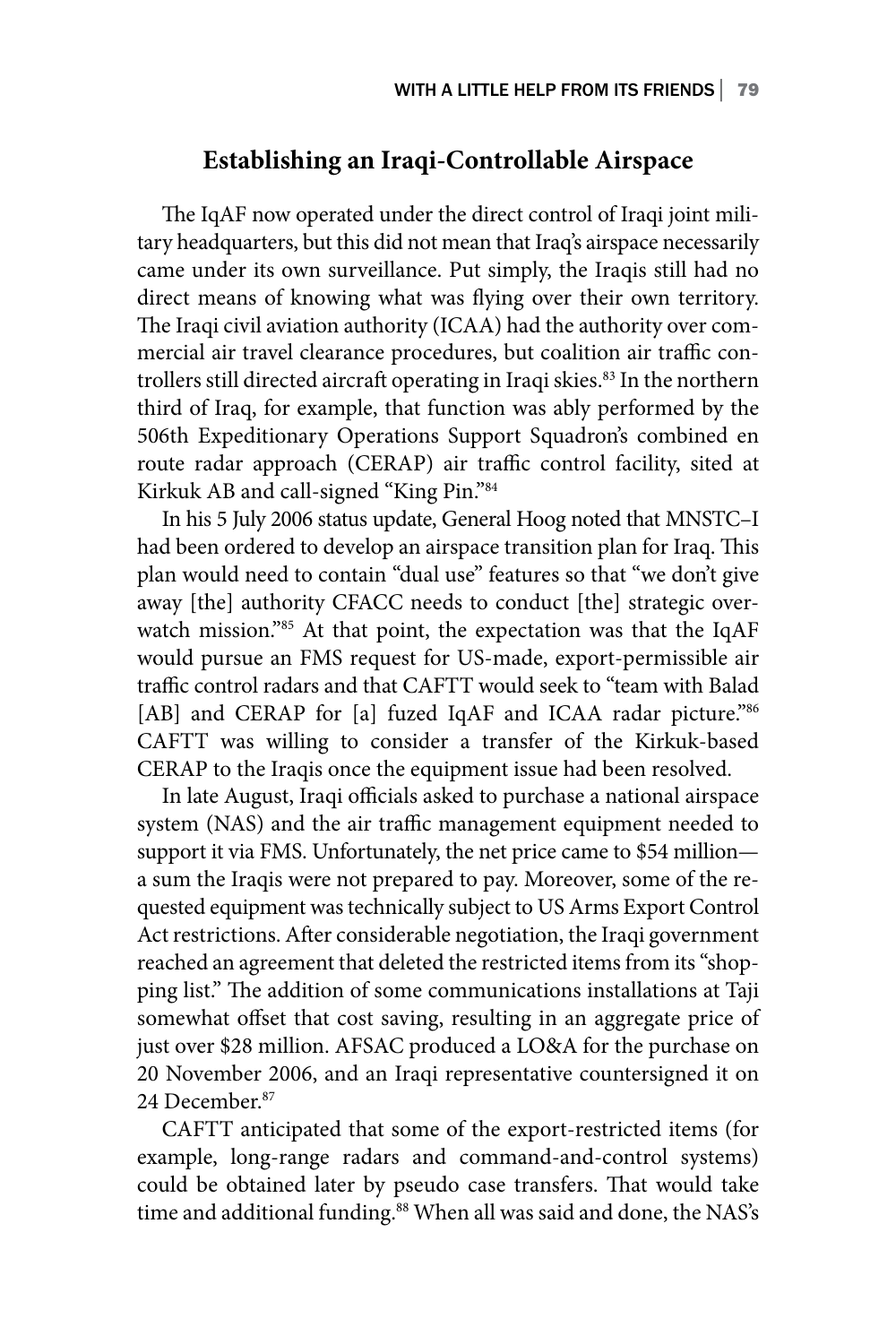essential equipment deliveries were not expected to arrive at Kirkuk until sometime in early 2008.<sup>89</sup>

## **The "Board of Directors" Gets an Update**

On 2 October 2006 USCENTAF commander Lt Gen Gary L. North presented a status report to the board of directors. This briefing provided an update on the progress made since the report delivered in early January by General North's predecessor, General Buchanan.<sup>90</sup>

General North summarized the existing situation—the IqAF had 748 officers and enlisted men on active duty.91 CAFTT had 122 personnel in theater, of which 103 were apportioned among the four Iraqi air bases. Of the remainder, 10 were assigned to IqAF headquarters as command advisors, and nine comprised the CAFTT staff. As to the Iraqis' equipment, the Comp Airs were gone but the 10 remaining ISR aircraft were performing reasonably well, given their limited capabilities. There were 15 helicopters assigned; 10 were still being readied for operational work, and the other five were training aircraft. In summary, the procurement process was maturing, and more aircraft were on the way.

The 30-day MiTT course had been very successful, but it needed to be "normalized" into a permanent offering. In the meantime, the course's 105 graduates were already deployed, and some were getting additional specialized training for the Iraqi aircraft they would fly. The briefing slides spoke of "building an Objective Force capable of conducting air operations across the entire spectrum of the COIN fight," but General North was more succinct: "Get them off top dead center and into the fight."92

In the meantime, something had to be done about recruitment and training, especially as to pilots. The existing requirement already exceeded the available inventory, and if the Iraqi air force was to expand as projected, it would have to train between 450 and 650 pilots over the next five years. The Iraqis had no flight school, although planning and preparations were already in progress for a flying training center at Taji.93 The military academies' curricula could adjust to provide for new officers, but the IqAF needed to establish better ways of recruiting and then training enlisted airmen.

For CAFTT to help the Iraqis meet these goals, it needed more manpower, longer deployment tours, or some mixture of both.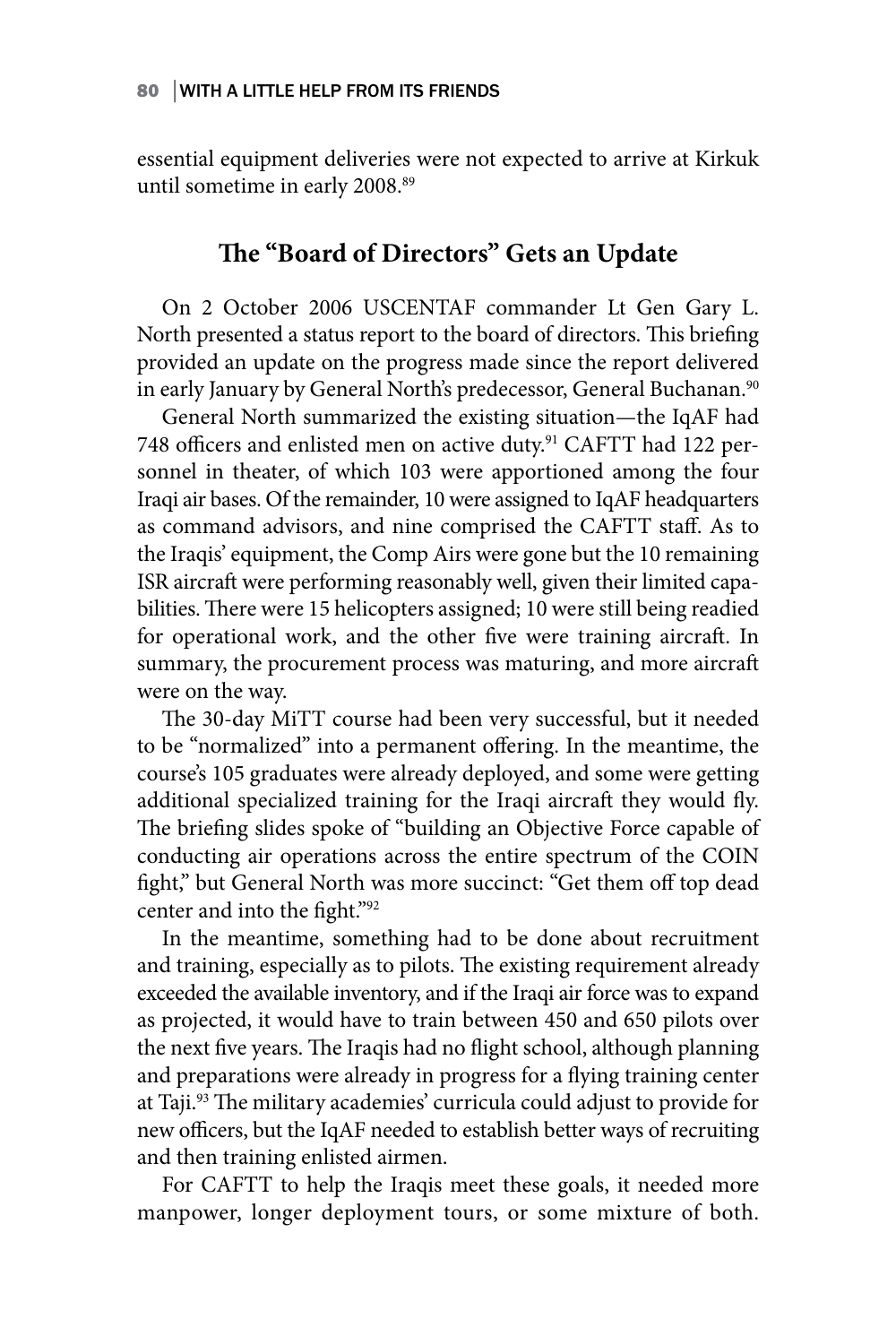Experience had repeatedly shown that the constant turnover associated with four-month tours was hamstringing advisor performance, especially in the CMATT–A/CAFTT headquarters, where continuity was particularly important for program oversight and control. General North proposed that the Airmen-advisors assigned to CAFTT headquarters should deploy for a year, and that the advisors providing direct support to Iraqi units should serve up to six months in theater.<sup>94</sup>

Naturally, all of this would cost a lot of money, and it was vital to establish secure funding lines for the next five years. At MNSTC–I's direction, CAFTT had developed two budget options.<sup>95</sup> The more expensive option, set at \$600 million, assumed that the IqAF would achieve all the capability goals set forth in its latest service plan by the end of 2012.<sup>96</sup> The lesser option, set at \$350 million, anticipated that the Iraqis would satisfy their ISR and battlefield mobility requirements in full, but pilot production would be lowered and efforts to develop an air defense capability would be deferred until after 2014. CAFTT expected that its share of MNSTC–I's FY 2007 supplemental budget request would come to \$430 million, of which \$115 million could be for used for sustainment, \$170 million for buying new aircraft (including \$120 million for COIN airplanes), and \$30 million for training and operations.<sup>97</sup>

General North was optimistic about the coming year. The Flight Training Center was close to approval, and technical training was expected to start in April 2007. Iraqi personnel numbers were up, and the aircraft fleet was about to undergo both a substantial expansion and a qualitative improvement. In short, General North said that "calendar year 2007 [is] shaping up to be the year of the Air Force in Iraq."98

As welcome as CAFTT's projections were, the ability of the IqAF to take its place as an effective service required more than simply acquiring additional people and planes. To be successful, it needed an organizational structure that could bring those elements to bear in full coordination with Iraq's other armed forces. The air force also needed a more efficient system of logistics and supply so that its COIN operations could be sustained and extended. Most of all, the Iraqi air force needed smoothly functioning accessions, indoctrination, training, and technical education programs to make effective officers, NCOs, and enlisted airmen out of the volunteers joining its ranks. In short, it needed a reliable, well-structured education and training establishment.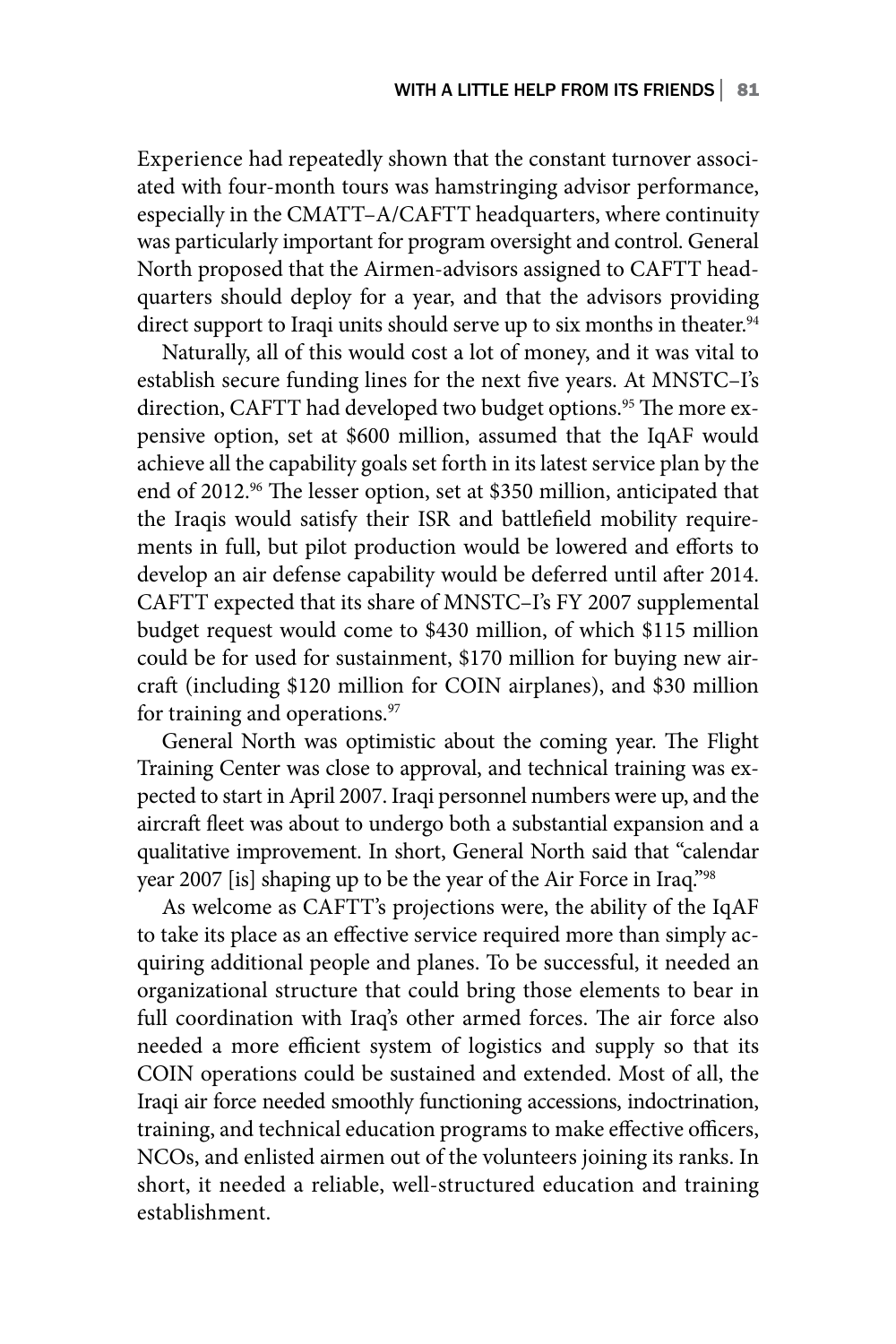#### **Notes**

1. DOD, "Report to Congress: Measuring Stability and Security in Iraq," report, July 2005, 17, https://www.defenselink.mil/news/Jul2005/d20050721secstab.pdf; and DOD, "Measuring Stability and Security in Iraq," report, 17 February 2006, 36, http://www.defenselink.mil/home/features/Iraq\_Reports/docs/2006-02-Report.pdf.

2. The Iraqi soldiers were assigned to the IqA's 2nd Division. "Iraqi Air Force Gives Army a Lift," *Advisor* 2, no. 36 (3 September 2005): 9.

3. Lt Col Herb Phillips,"IAF Supports Combat Operations," *Advisor* 2, no. 44 (15 October 2005): 7.

4. Phillips, "Exercise Begins Iraqi Air Force Squadron's Move," *Advisor* 2, no. 51 (17 December 2005): 4; and Phillips, "Iraqi Air Force Squadron Wraps up Second Exercise," *Advisor* 2, no. 49 (19 November 2005): 5.

5. TSgt Paul Dean, "Iraqi Air Force Squadron Flies First Solo Mission," *Advisor* 2, no. 51 (3 December 2005): 3; and Phillips, "Exercises Test Air Force Squadron's Independence," *Advisor* 2, no. 51 (17 December 2005): 6.

6. NAMAB was used as an operational staging area for the first time since the Iraq War's end on 16 June 2005, when Squadron 23 transshipped five chalks of cargo from Baghdad to Basrah for the Iraqi Ministry of Electricity as a part of "Operation Iraqi Power." This mission also marked the first time the squadron's aerial port specialists had prepared a cargo mission largely without assistance from their US advisors. TSgt Brian Davidson, "New Iraqi Airmen Stage First Operational Airlift Mission," *Advisor* 2, no. 29 (16 July 2005): 8.

7. Phillips, "Iraqi Air Force Squadron Wraps up," 5.

8. The sustainment case was Y9-B-AAO; a \$300,000 parallel case (Y9-B-AAQ) was opened at the same time for a site survey of both rotary-winged programs at Taji. Westgate, "Chronology."

9. Lt Col John Bukowinski, "Iraqi Air Force Squadron Resumes Helicopter Training," *Advisor* 2, no. 50 (10 December 2005): 7. See also SrA Mark Woodbury, "Helicopter Pilots Make Iraqi Air Force History," *Advisor* 3, no. 2 (14 January 2006): 6; and DOD, "Measuring Stability and Security," 45.

10. Jeff Schogol, "U.S. to Upgrade Helicopters for Iraqi Forces," *Stars and Stripes*  (Mideast ed.), 3 December 2005; Bukowinski, "Donated Helicopters Headed for U.S. for Upgrades," *Advisor* 2, no. 50 (10 December 2005): 5; "US Helicopter Plays Role in Development of Iraqi Air Force," *Air Force News*, 24 July 2006; and Claudia Parsons, "Iraqi Air Force Shows Off Rebuilt Huey Helicopters," *Reuters*, 3 March 3, 2007, accessed 28 January 2010, http://www.reuters.com/article/idUSPAR347933.

11. Westgate, "Chronology."

12. Bukowinski, "Donated Helicopters Headed to U.S.," 5; "Update," *Flug Revue*, 6 May 2006, accessed 31 December 2009, http://www.flug-revue.rotor.com/FRNews1/FRNews06 /FR060507.htm#News7; and "US Helicopter Plays Role in Development of Iraqi Air Force."

13. Padilla, briefing. [Info used is not FOUO.]

14. General McCutchan had led the accident investigation team tasked to examine the fatal crash of an IqAF Comp Air on 30 May 2005. Brig Gen Clay McCutchan, "CENTAF Comparative Aircraft Study, [version 4.0]," report, ca. 10 December 2005. (Info extracted is not FOUO.)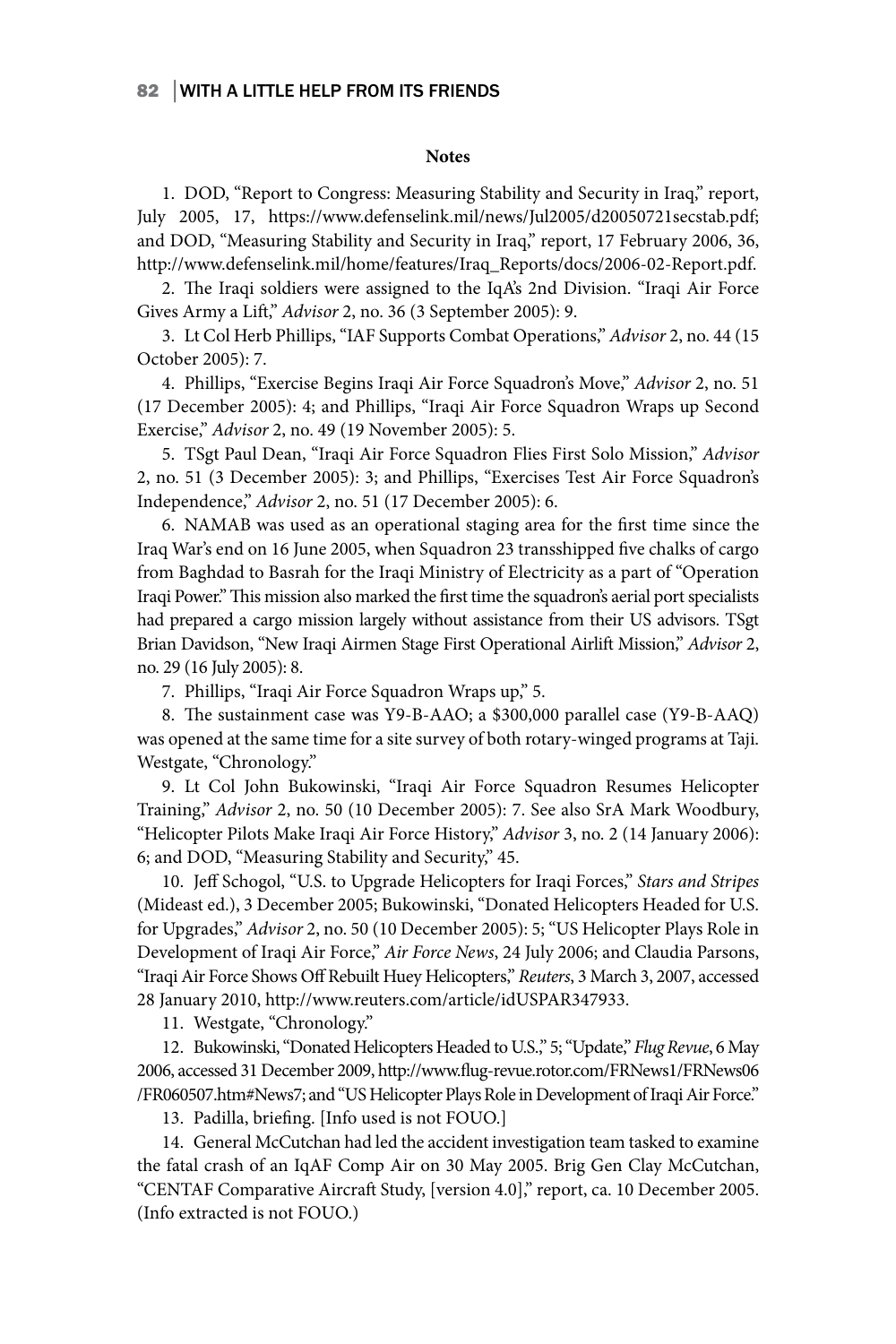15. Headquarters USCENTAF, "Comparative Aircraft Study for Iraq Air Force Counter Insurgency Operations," report (MacDill AFB, FL: HQ US Central Command, 10 December 2005), i. (Info extracted is not sensitive but unclassified [SBU]-NOFORN /FOUO.)

16. Ibid., annex 2. The website is http://www.fedbizops.gov.

17. Ibid., 38–40.

18. McCutchan, "CENTAF Comparative Aircraft Study." (Info extracted is not FOUO.)

19. The contemporary USAF practice of deploying unit leaders for up to a year while only deploying more junior Airmen for 90–120 days (as compared to the US Army's imposition of one-year tours for everyone) had been a source of continued criticism for several years and would remain a cause for complaint in 2006. See, for example, Douglas E. Lee, "Stabilizing Critical Infrastructure Tour Lengths," *CADRE Quick-Look 04-10* (Maxwell AFB, AL: College of Aerospace Doctrine, Research and Education, 2004); Lisa Burgess, "Air Force Seeks Volunteers for Iraq Duty," *Stars and Stripes* (Pacific ed.), 10 March 2005; and Jim Garamone, "Pace Says Differing Tour Lengths Affect Deployment Morale," *American Forces Press Service*, 5 October 2006.

20. Col Michael Byrne to Lt Col Jack R. Rickman and Kathi Jones, e-mail, subject: IqAF Assessment Outbrief to Lt Gen Buchanan, 1 November 2005. (Body appears to be extracted from an e-mail from Lt Col Wes Long, 609 COS/DOS, to "all concerned," ca. late October 2005.) [9AF/HO files]

21. Headquarters USCENTAF, briefing, subject: IqAF Advisory Support Team Assessment, slide 22; and Byrne, briefing, subject: Stand-Up of the Iraqi Air Force. AST strength figures varied in 2005 but tended to show a significant deficit in the rate of filled (versus authorized) positions. In mid-summer, the five ASTs were reported to have an aggregate total of 117 officer and NCO billets, but they actually had only a total of 50 people in place. See Brig Gen David Eidsaune, briefing, subject: Iraqi Air Force Transition Team Concept of Operations, ca. June 2005.

22. Buchanan, briefing. (Info extracted is not FOUO.)

23. Ibid., slides 7 and 17. (Info extracted is not FOUO.)

24. "AFMC Proposal and Recommendations to Modify, Repair and Flight Test Iraqi Air Force Comp Air SA-7 Aircraft," report (Wright-Patterson AFB, OH: Headquarters AFMC, 19 December 2005).

25. Ibid.

26. Buchanan, briefing, slide 16. (Info extracted is not FOUO.)

27. Ibid., slide 19. (Info extracted is not FOUO.)

28. Ibid., slides 19–25. (Info extracted is not FOUO.) Among the unanswered questions regarding the CATC proposal was "to which USAF deity should CATC pray?" The problem was that under existing doctrine and practice, USCENTAF, AFSOC, AETC, and ACC all had colorable claims to owning at least a part of the CATC's putative mission. For a more detailed description of the CATC proposal, see USCENTAF, briefing, subject: Coalition Air Training Center Concept, ca. January 2006.

29. DOD, "Measuring Stability and Security," 45–46.

30. Headquarters IqAF, "Draft Service Plan," plan (Baghdad: HQ IqAF, 14 January 2006), 1-1. [IqAF Service Plan folder, CAFTT files.]

31. Ibid., A1-1 and A1-3. For example, the Ministry of Defense had entered into a \$108.9 million FMS sustainment contract for its three C-130s in April 2005 but failed to fund that agreement until late December. As a result, the contract was executed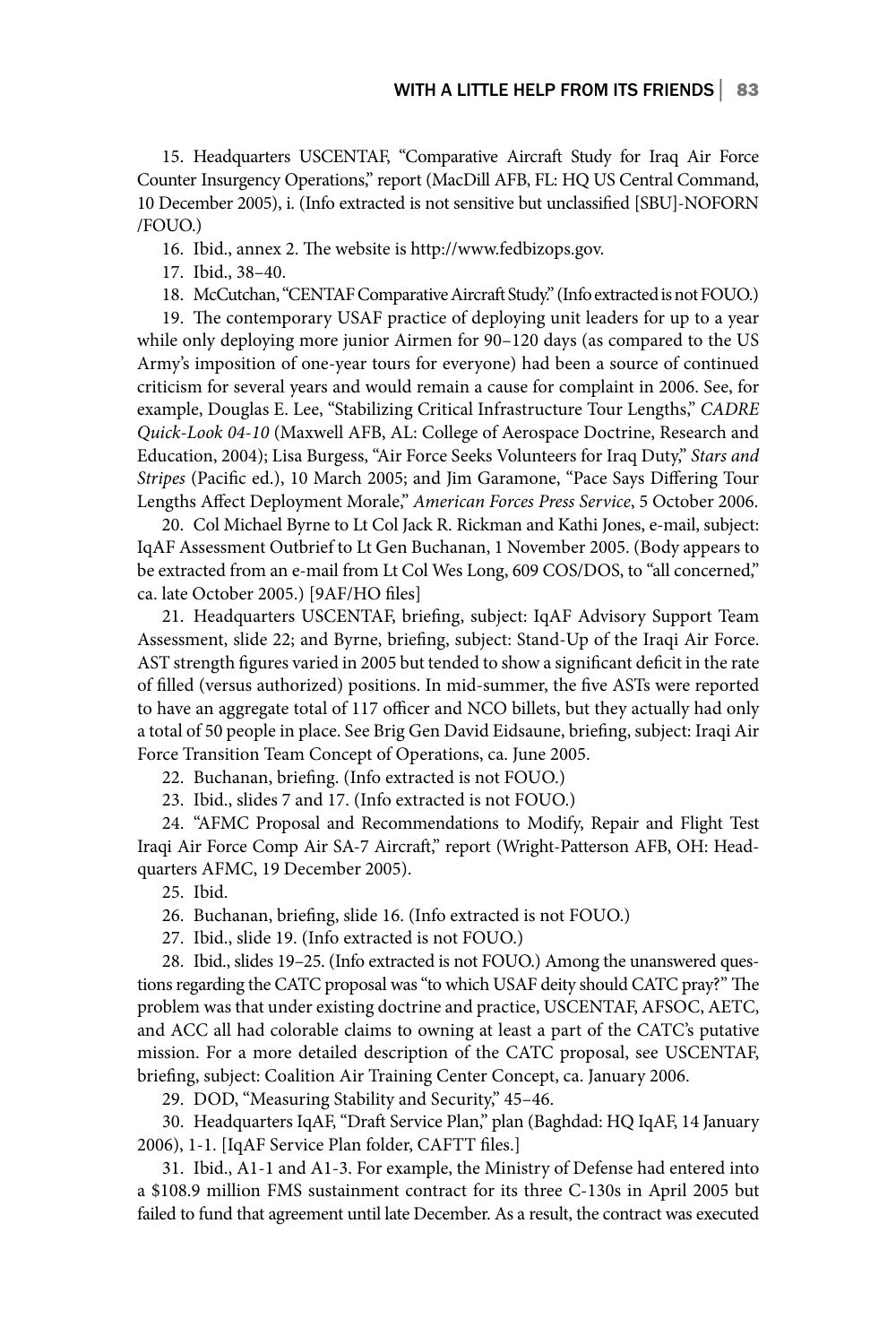in January 2006 but only for \$88 million, meaning that the coalition had been forced to carry the C-130s' expenses in the interim, including the return of one C-130 to the United States for repairs. Letter of Agreement, Case IQ-D-QAC, 11 April 2005; Ron Oswalt, AFSAT/DOM, to Ken Smith, AETC/IAO, e-mail, subject: Re: Iraq C-130 Urgent Issue, 28 February 2007; and Jeff Scohy, 555 IMATS/IARB, discussion with the author, 22 July 2009.

32. DOD, "Measuring Stability and Security," 45. See also Woodbury, "Helicopter Pilot is Role Model to Iraqi, Coalition Airmen," *Advisor* 3, no. 7 (25 February 2006): 7.

33. Bukowinski, "Iraqi Hueys Bound for the United States for IqModifications." *Advisor* 3, no. 4 (4 February 2006): 8.

34. Capt Russ Cook, "Iraqi Air Force Gets Mi-17 'Hip' Helicopters," *Advisor* 3, no. 7 (25 February 2006): 6. See also Hallwood, memorandum. [CAFTT files] There were reportedly over 900 Iraqi pilots and technicians who had become familiar with the Mi-17 when it served in the IqAF during the Saddam era, and it was believed that reintroducing the type into the new IqAF would be an inducement to their rejoining the service. Allport, "After Saddam," 55.

35. JO2 John J. Pistone, "Iraqi Air Force Completes First 'Validation Flight,'" *Advisor* 3, no. 2 (28 January 2006): 9.

36. Woodbury, "Iraq Air Force Completes First All-Iraqi Aircrew Mission," *Advisor* 3, no. 5 (11 February 2006): 6.

37. "Iraqi Children Get Medical Help," *Advisor* 3, no. 9 (11 March 2006): 3.

38. Spc Rick Czepka, "Iraqi Air Force Stands up New Al Muthana Air Base," *Air Force Information Service*, 7 March 7, 2006; and Pistone, "Iraqi Air Force Opens First Air Base," *Advisor* 3, no. 9 (11 March 2006): 4.

39. General Carlson took a more direct position in a handwritten annotation added to the letter. "By far the best course of action," he wrote, "would be to scrap these aircraft and get something a little more suitable." Gen Bruce Carlson, AFMC/CC, to Lt Gen William Buchanan, USCENTAF/CC, memorandum, Iraqi Air Force (IQAF) Comp-Air 7SLX (CA-7) Courses of Action, 11 January 2006. [Long community of practice (CoP)]

40. AFMC/A4 to AFFTC/CC et al, e-mail, subject: Tasking to Design, Modify and Repair Six Iraqi Air Force (IqAF) Comp-Air 7SLX (CA-7) Aircraft, 27 January 2006.

41. Byrne, briefing, subject: Iraqi Air Force Development Update, slide 33; SSgt Kristina Barrett, "Iraqi Pilots Get Help from Airmen," *Advisor* 3, no. 17 (6 May 2006): 7; and Maj Gary Lyles, "Comp Air Aircraft History with the Coalition Air Force Transition Team (CAFTT)," background bullet paper (BBP), 3 February 2007 [CAFTT files, Brig Gen Allardice briefing book].

42. Buchanan to Carlson, memorandum, subject: Letter of Appreciation, 2 February 2006. [Long CoP] General Buchanan's comment regarding the "first-ever test and evaluation flights . . . within a combat zone" was an oblique reference to the frequent insurgent attacks made on Kirkuk AB while the AFFTC test team was conducting its work there in October. See Ludwig,"Operation Iraqi Freedom Trip Report." [AFFTC files]

43. SSgt Stacy Fowler, "Mission Accomplished for Airmen on Iraqi Comp Air Team," *Desert Wings* [Edwards AFB, California], 25 August 2006.

44. SrA Francesca Carrano, "AF Test Team Launches 'Overhauled' Iraqi Aircraft," *Air Force Print News*, 27 April 2006.

45. Ibid.; 1st Lt Michael McGee, 412 Training Wing/DR et al, to Col Mark A. Atkinson, AFMC/A4, memorandum, subject: AFFTC Statement of Capability (SOC)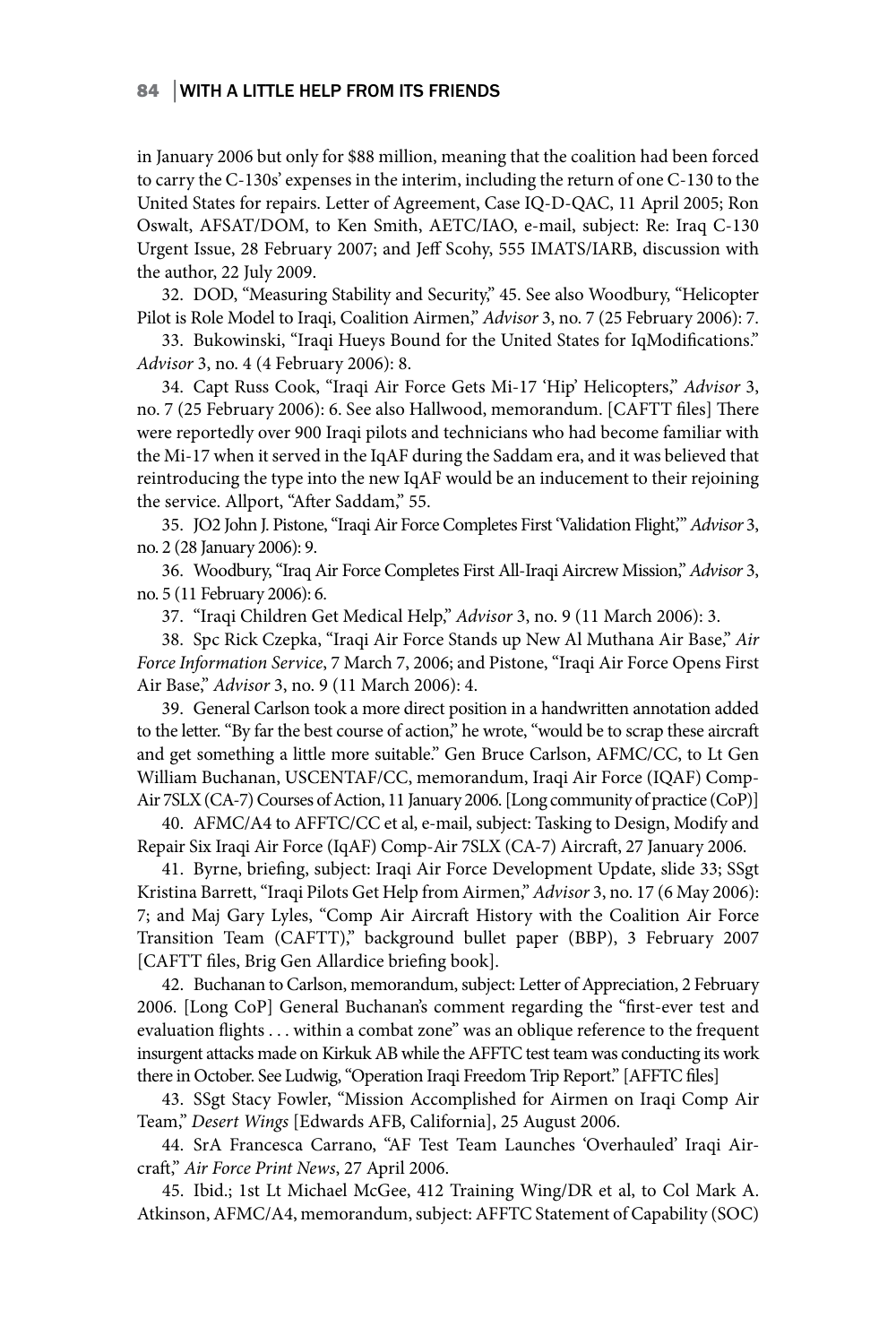for the Iraqi Air Force Comp Air 7SL Project, Job Order Number (JON) A06CA700, 24 March 2006; and Headquarters AFTTC, "Limited Flight Evaluation of a Modified Iraqi Air Force Comp Air 7SL," test plan, April 2006.

46. Fred Webster, "Limited Flight Evaluation of an Iraqi Air Force Modified Comp Air 7SLX (PRR-06-12)," report (Edwards AFB, CA: USAF Flight Test Center, June 2006), draft 3, slide 10 (unclassified/sensitive information [U/SINFO], info extracted is not U/SINFO).

47. Ibid.

48. Barrett, "Iraqi Pilots Get Help," 7.

49. The lack of standardized construction and its attendant quality assurances may have been contributing factors in two IqAF Comp Air incidents that resulted in forced landings—both, fortunately, without adverse consequences. On 24 January 2005 a US Navy AST pilot assigned to Squadron 3 had to land on a paved highway about 28 miles southeast of Kirkuk because of engine power loss due to fuel starvation. Although not proven, miswiring of the fuel pumps during the original construction was suspected as the cause; an examination of the other Comp Air aircraft found no similar faults. On 10 May 2005 a USAF AST pilot and his IqAF copilot were forced down on a dirt road about 18 miles south of Kirkuk. Again, the immediate cause was fuel starvation. A subsequent investigation showed that the fuel shutoff valves were not installed in a uniform way throughout the Comp Air fleet. Pilots were left to rely upon "open-closed" indicator markings handwritten on each cockpit wall. CMATT–A, "Informal Report on Forced Landing"; and CMATT–A,"Report on Forced Landing." [Westgate files]

50. Fowler, "Mission Accomplished."

51. Maj Gen Curtis M. Bedke, AFFTC/CC, to AFFTC/all, memorandum, subject: What I'm Thinking—Calm in the Eye of the Storm, 10 July 2006.

52. Message, 131347Z JUL 06, Headquarters USCENTAF to AFSOC/CC, "CENTAF Aviation Military Transition Team (MiTT) Academic Course Support Request," 13 July 2006.

53. AFSOC, "AFSOC/USAFSOS Iraqi FID Program, 19 July–19 August 2006," schedule, 27 June 2006.

54. Martin Matishak, "What Should Fly in the Iraqi Air Force?" *Inside the Air Force*, 24 June 2006, accessed 12 April 2008, http://www.military.com/features / 0,15240,102607,00.html.

55. Headquarters CAFTT, briefing, subject: Coalition Air Force Training Team (CAFTT) Organization Charts, 20 April 2006; and Headquarters CAFTT, "Coalition Air Force Transition Team," brochure, ca. September 2007.

56. Matishak, "What Should Fly?" 1.

57. Lt Gen Gary North, briefing, subject: Coalition Air Force Transition Team Update (Version 2.1), ca. 2 October 2006, slide 5.

58. Lyles, "Comp Air Aircraft History."

59. Brown, "CH2000 Aircraft History." [General Allardice briefing book]

60. Beech Aviation, the maker of the Beechcraft Model 350ER, had been absorbed by Raytheon, Inc. in September 1994. Powered by two Pratt & Whitney Canada PT6A-60 turboprop engines, the King Air 350ER could operate at gross takeoff weights of up to 16,500 pounds. It had extended endurance because of additional fuel contained in its overwing engine nacelle tanks. The 350ER had a range of about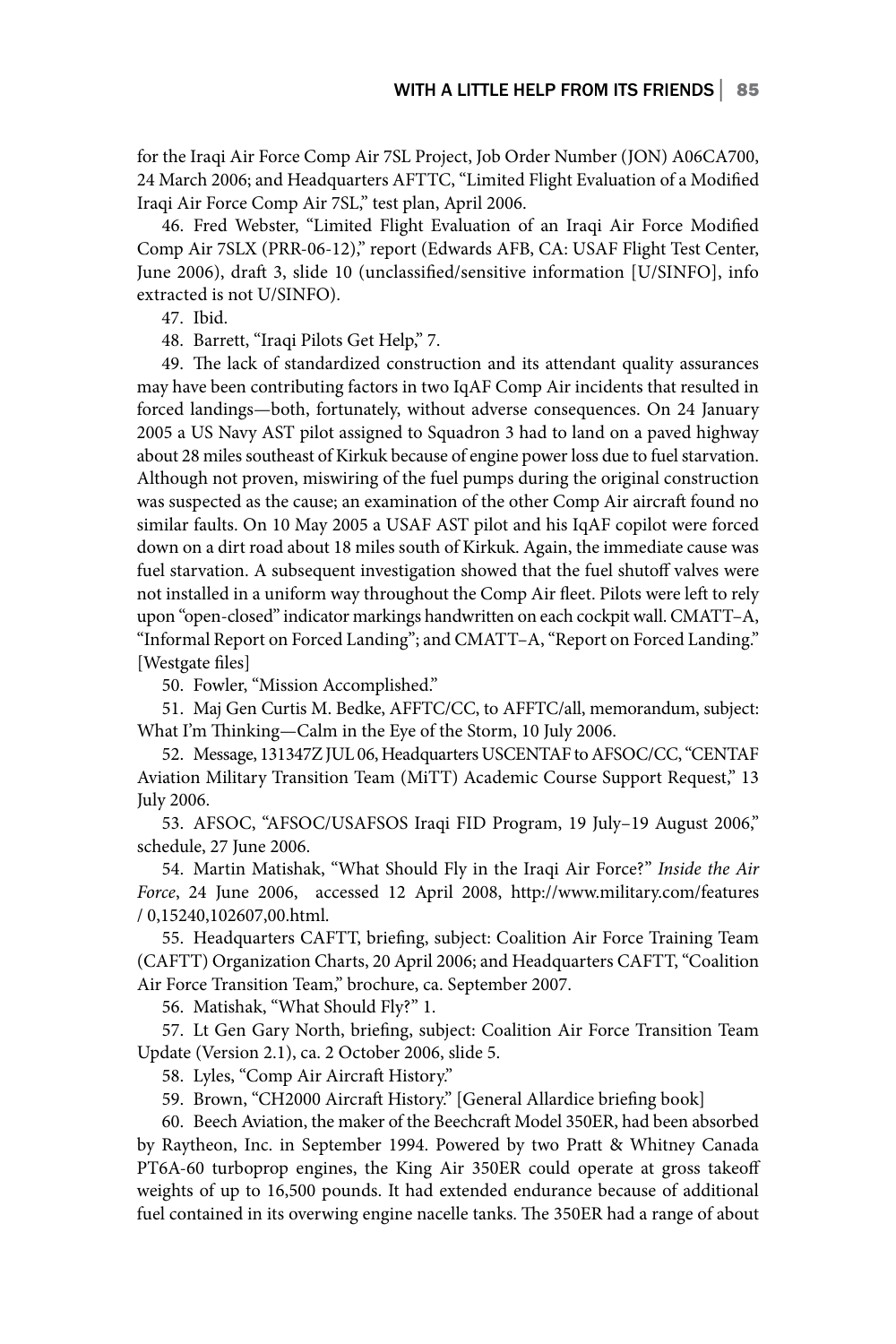2,400 nautical miles, allowing it to fly out 100 nautical miles, conduct low altitude reconnaissance operations for up to eight hours, and then return with over 45 minutes' fuel reserve still remaining. It could accommodate two pilots and up to five sensor operators in its pressurized and heated cabin. The USAF subsequently ordered 30 examples of the ISR-specialized variant of the King Air 350ER, which it designated as the MC-12W Liberty. "Standing up the IqAF: King Air 350s," *Defense Industry Daily*, 29 August 29, 2009, accessed 30 August 2009, http://www.defenseindustry daily.com/Standing-Up-the-IqAF-King-Air-350s-05101/; and Tamir Eschel, "U.S. Air Force Deploys the Last MC-12 to Afghanistan," *Defense-update.net*, 13 July 2010, accessed 25 September 2011, http://www.defence-update.net/wordpress/20100713\_mc-12\_afghan istan.html.

61. Although Raytheon was to be the prime contractor for Peace Dragon, the integration of the ISR suite, including its electro-optical systems and ground station links, would be subcontracted to General Atomics Aeronautical Systems, Inc., because of its specialized experience in those technologies. Tom Shroyer, 659 AESS/SYIA, interview with the author, 22 July 2009. See also Raytheon Aircraft Co., "Iraq Air Force Orders Beechcraft King Air 350ERs," press release, 6 March 2007.

62. Lyles, "King Air Aircraft History with the Coalition Air Force Transition Team (CAFTT)," BBP, 10 February 2007. [General Allardice briefing book]

63. DSCA, "Iraq—King Air 350ER for Intelligence/Surveillance/Reconnaissance (Transmittal No. 06-73)," press release, 27 September 2006.

64. SAF/IA, "IQ-D-SAA," LO&A, 30 November 2006. [555 IMATTS files]; and Shroyer, interview.

65. The Cessna C208 Caravan first flew in 1982 and was sold worldwide thereafter as a light transport capable of carrying up to a dozen passengers or a comparable weight in cargo. Cessna began marketing a modified model C208 as a low-cost reconnaissance/COIN aircraft in the late 1980s. Although DOD designated that variant as the U-27, no examples were procured for US military use. Mike Gaines and Janice Lowe, "Cessna Cameravan," *Flight International*, January 1989, 28–29.

66. Col R. Kevin "Duckie" Hoffman, 645 AESG/CC, interview with the author, 22 July 2009.

67. Jay Miller, *Lockheed's Skunk Works: The First Fifty Years* (Arlington, TX: Aerofax, 1993).

68. Ben R. Rich and Leo Janos, *Skunk Works: A Personal Memoir of My Years at Lockheed* (Boston: Little Brown and Co., 1994), 9.

69. Bill Grimes, *The History of Big Safari* (Richmond, BC: Archway Publishing, 30 January 2014).

70. 555 IG, "B3-D-SAB," LO&A, 27 November 2006.

71. Ibid., 4.

72. The last of the three deliveries arrived in Iraq in June. Lyles, "Cessna Caravan Aircraft History with the Coalition Air Force Transition Team (CAFTT)," BBP, 3 February 2007; and Hoffman, interview.

73. Lt Col Steven Hardy, "CAFTT Rotary Wing Support for Jet Ranger, Huey II, and Mi-17," BBP, 1 February 2007. [General Allardice briefing book]

74. Ibid.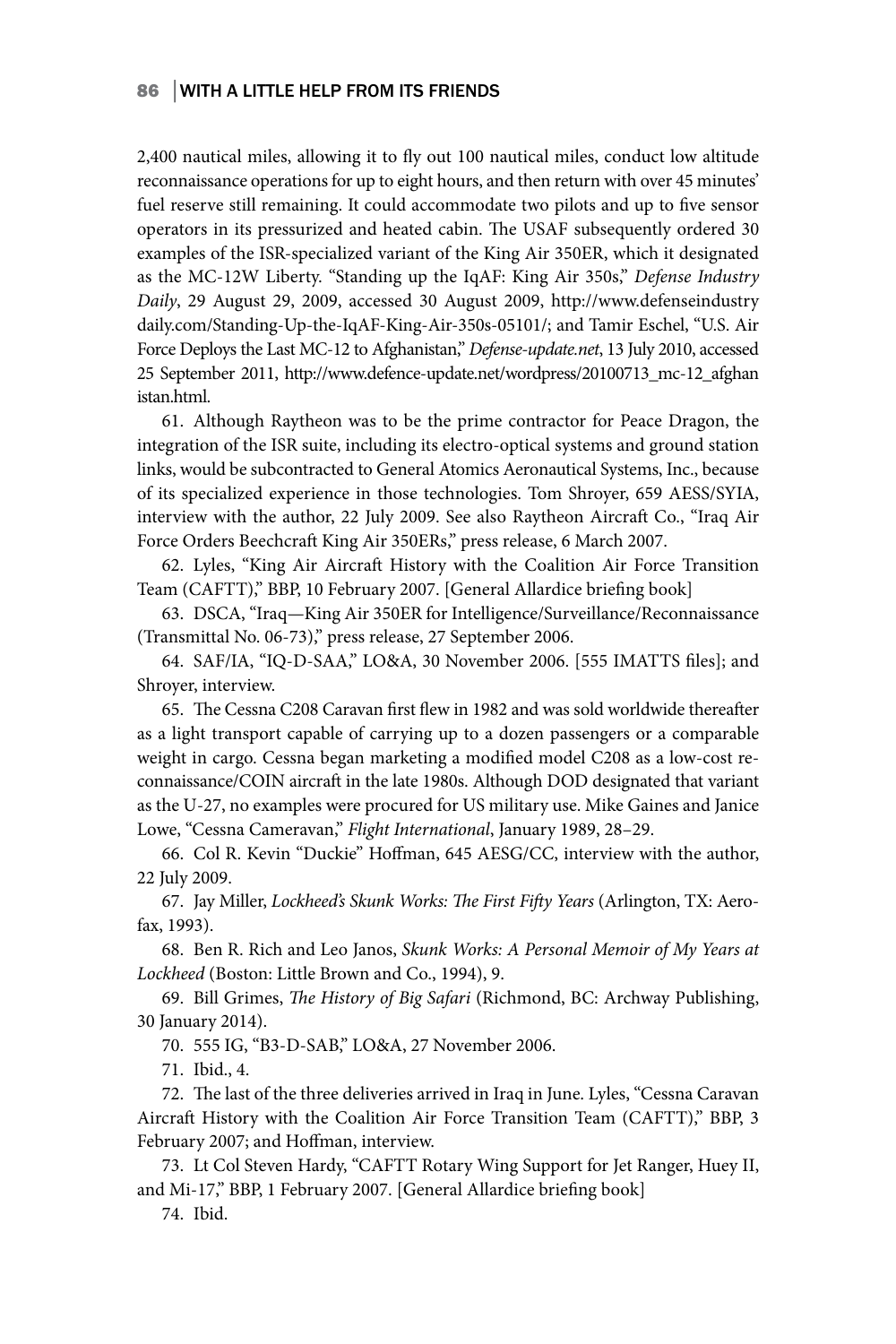75. The first operational Mi-17 arrived at Camp Taji on 1 January 2007. See "Iraqi Helos Arrive," *Advisor* 4, no. 1 (6 January 2007): 8; and Hallwood, memorandum. [CAFTT files]

76. Ibid.; and North, briefing, subject: Coalition Air Force Transition Team Update (Version 2.1), slides 6 and 8.

77. DSCA, "Iraq-Helicopters, Vehicles, Weapons and Support," press release, 9 September 2006.

78. Hardy, "CAFTT Rotary Wing Support"; and North, briefing, subject: Coalition Air Force Transition Team Update (Version 2.1).

79. Matishak, "What Should Fly?"

80. Although the formal change took place on 7 September, it had been announced on 28 August. See "News Briefs," *AirForces Monthly*, November 2006, 24. For more details, see Pistone, "Iraq Assumes Operational Control of Military," *Advisor* 3, no. 34 (9 September 2006): 3; and "Iraq Gains Operational Control of its Air Force," *AirForces Monthly*, November 2006, 22.

81. SSgt Lucia Newman, "Iraqi Air Force Takes over First-Line Maintenance," *Advisor* 3, no. 37 (30 September 2006): 3 and 5.

82. Newman, "Keeping an Eye in the Sky during Ramadan," *Advisor* 3, no. 38 (7 October 2006): 4 and 5.

83. In March 2003 the coalition expanded the role of the regional air movement control center (RAMCC) to include scheduling military and humanitarian aid flights into Iraqi airfields. In August 2003 the CPA opened Iraqi airspace to commercial carriers, and RAMCC set up a dedicated overflights section to deal with those transits. Humanitarian cargo flights into Baghdad and Basrah began soon thereafter under RAMCC control. In 2006 RAMCC began to return national airspace control to the ICAA. See SrA Alyssa C. Miles, "Teaches Iraqis to Touch the Sky," *CENTAF News*, 23 August 2009, accessed 30 June 2010, http://www.centaf.af.mil/news/sotry\_print .asp?id=123164548; and "Iraqi Airspace Now Fully Back to Iraqi Control," accessed 30 June 2010, http://www.airliners.29266net/aviation-forums/general\_aviatio/read .main/45/. For example, according to a March 2005 contract, the BIAP air traffic control system was to have been operated by Iraqi controllers trained by Dyncorp, Inc. That effort was apparently unsuccessful, as the first tower-certified Iraqi air traffic controllers did not finish their training until May 2008. Combined Airspace Planning Group, "Executive Summary—CAPG Executive Steering Committee Meeting [Bahrain]," 3 March 2005; and "US DOT and Iraq's CAA Designate Baghdad's First Tower-Certified Air Traffic Controllers," US Department of Transportation news release, 30 May 2008, accessed 26 June 2010, http://www.traveldailynews.com/pages/show \_page/25972. [CAFTT files]

84. In addition to the aircraft operating in and out of Kirkuk, the 506th CERAP controlled the air traffic using six satellite airports and two major airways. SSgt Stacey Fowler, "CERAP: Making Safe, Expeditious Travel Possible for All over Skies of Iraq," *Krab Kronickle* [Kirkuk AB] 4, no. 17 (14 August 2006): 6–7.

85. Brig Gen Stephen L. Hoog, CAFTT/CC, memorandum for record, subject: ACCE/CAFTT, 5 July 2006. [CAFTT files]

86. Ibid., 2.

87. Marie E. Tinka, "IQ-D-QAA," LO&A, 20 November 2006. [AFSAC files]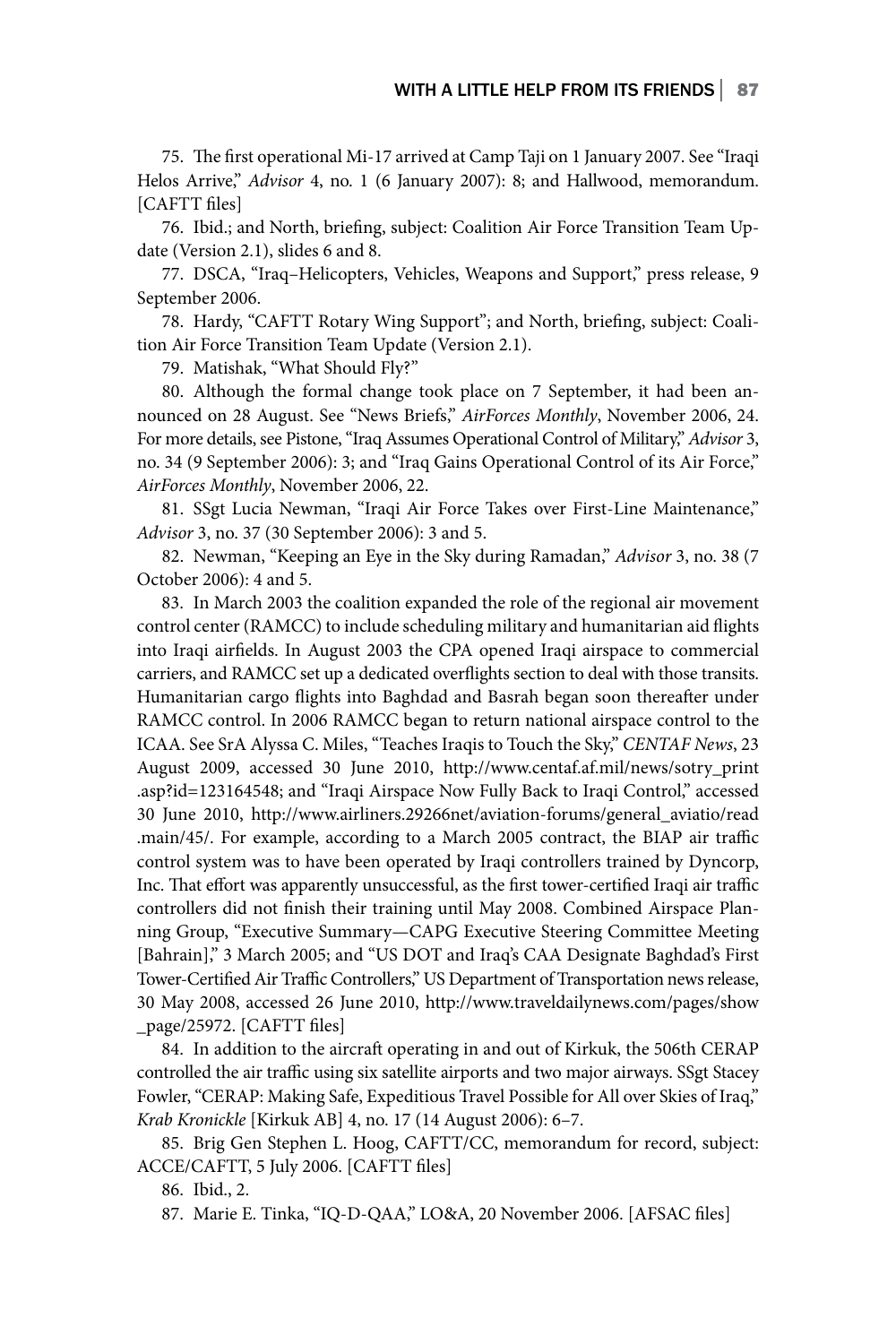88. A pseudo case for ASR-11 radar systems was negotiated in June 2007; the \$24.9 million cost was paid by the US government; Tinka, "B7-D-QAH," LO&A, 7 June 2007. [AFSAC files]

89. Maj Jesse Acevedo, "National Air Space and Air Traffic Control Systems (CAFTT)," BBP, 11 March 2007. [General Allardice briefing book]

90. North, briefing, subject: Coalition Air Force Transition Team Update (Version 2.1). General North had replaced General Buchanan as USCENTAF commander in February 2006. "General Gary L. North," biography, accessed 9 January 2010, http:// www.af.mil/AboutUs/Biographies/Display/tabid/225/Article/104909/general-gary -l-north.aspx.

91. In its report to Congress one month later, the DOD gave this number as "about 900." See DOD, "Measuring Stability and Security."

92. North, briefing, subject: Coalition Air Force Transition Team Update (Version 2.1), slide 9.

93. Ibid., slides 13–19.

94. Ibid., slide 20.

95. Ibid., slide 27.

96. IqAF, "Draft Service Plan," 1-1.

97. North, briefing, subject: Coalition Air Force Transition Team Update (Version 2.1), slides 26–29.

98. Ibid., slide 30.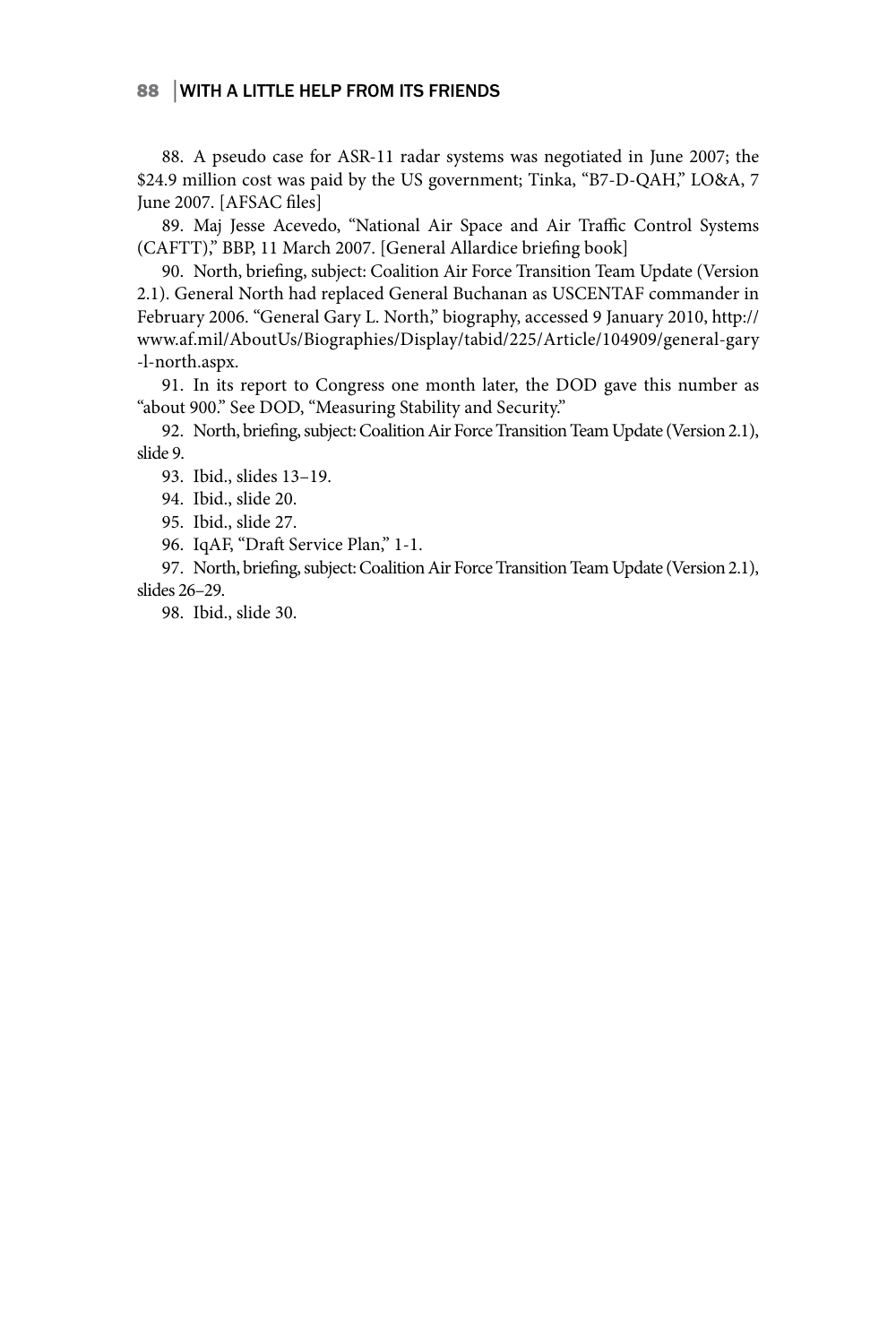### Chapter 8

# **AETC Steps Up to the Iraqi Air Force Training Plate**

As the Air Education and Training Command's name suggests, its mission is to provide USAF, USAFR, and Air National Guard personnel with education and training. AETC qualifies and commissions new officers through its Air Force Reserve Officer Training Corps (ROTC) and direct accessions programs. Its Air University (AU) centers, colleges, and schools provide those officers with professional and continuing education throughout their careers. AETC's flying training wings produce the USAF's aircrews. AETC's basic military training (BMT) center brings new recruits into the enlisted force, and its technical training wings give those men and women the skills needed to master the latest air, space, and cyberspace technologies. Thereafter, AETC's NCO, senior NCO, and first sergeant academies qualify the most promising for greater leadership responsibilities as they advance in rank and seniority. Furthermore, AETC fosters civilian leadership skills and good citizenship through its Air Force Junior ROTC and Civil Air Patrol cadet programs. Taken as a whole, this structure forms the "constellation of learning" required to field, operate, and sustain a modern air force.<sup>1</sup>

Except for courses offered by the ground force-oriented Iraqi Military Academy at Camp Rustamiyah (IMAR), a few squadron-level "on-the-job" training programs, and a limited number of contractoroperated or donated instruction programs (conducted mostly outside the country), the IqAF had no requisite structure for inducting enlisted airmen or producing junior officers and warrant officers qualified to lead them. In 2006 the Iraqis did not yet have a fixedwing flight school, nor did they have the means in-country to train critical aviation support personnel such as air traffic controllers or aircraft mechanics. In sum, they lacked most of the key components of that "constellation of learning" needed for a functioning air force. The IqAF would have to expand in order to meet the national need, and it could not continue to function, let alone expand, until these deficits were addressed.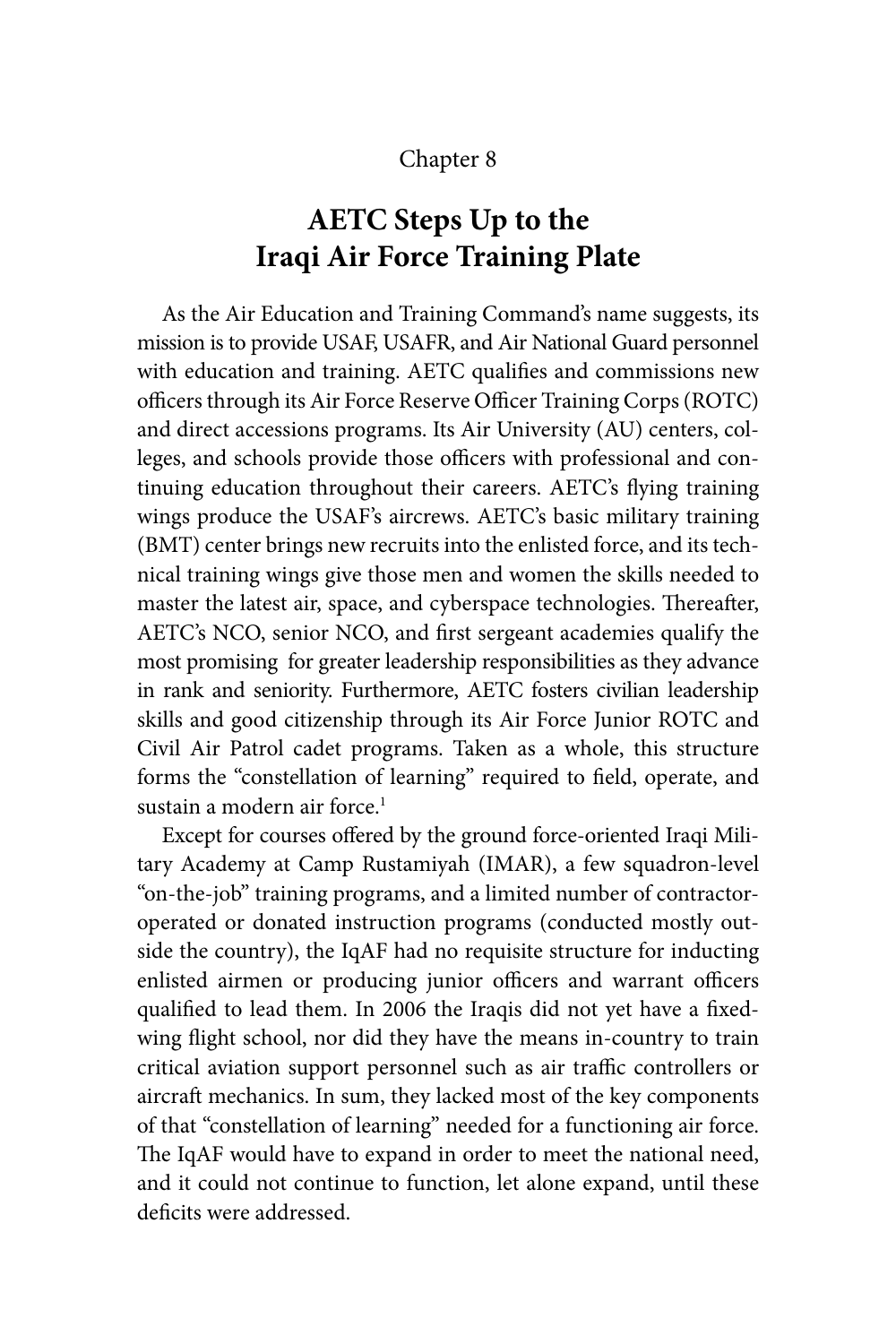### **The Assignment**

In September 2006 USCENTCOM instructed CAFTT to establish an IqAF training school (AFTS). MNSTC-I had already created an overarching (but largely ground-force-oriented) training architecture for the Ministry of Defense; the AFTS would address the air force's specialized needs within that structure.<sup>2</sup> Those needs were limited to aircrew production, IqAF-specific BMT, and training in selected enlisted specialties. The AFTS would be located at Taji AB but would also support a fixed-wing flight training school (FTS) at Kirkuk AB.3

In early November CAFTT revised and expanded the AFTS's CONOPS to include a Taji-based officer training school (OTS). In addition to producing new junior officers, OTS would conduct preflight screening to identify suitable candidates for flight training. The new CONOPS also concentrated all aircrew training—both fixed and rotary wing—at Kirkuk. This early planning effort anticipated a combined officer and enlisted enrollment of roughly 1,000 students per year, of which about 100 officers would attend the FTS.<sup>4</sup>

The second CONOPS draft gave more specific attention to an issue that every previous coalition mentoring effort had raised as a significant problem: the language barrier. The CONOPS planners predicated their work on the expectation that all IqAF officers would receive comprehensive English language training. This projection consisted of a two-phased effort—initial language instruction provided while they were still cadets (either at the IMAR or the AFTS's OTS) and a comprehensive six-month program after commissioning. The officers would receive any specialized follow-on training after completing both instructions. Warrant officers would receive six months' language instruction in the period between their commissioning and any follow-on specialty training.<sup>5</sup>

As in the initial October edition, the November revision called for near-immediate execution, with USAF instructors/advisors arriving in January 2007 and courses beginning by April. Formal activation of the AFTS and FTS would follow as student pipelines began to fill. Given the tight timetable and AETC's expertise in such matters, General Hoog wasted no time in asking for assistance. By the third week of November, AETC had assembled a working group under the direction of Col P. Michael "Dog" Senna of the operations directorate (AETC/A3). The team included action officers from AETC's three major components: Second Air Force (specializing in technical training,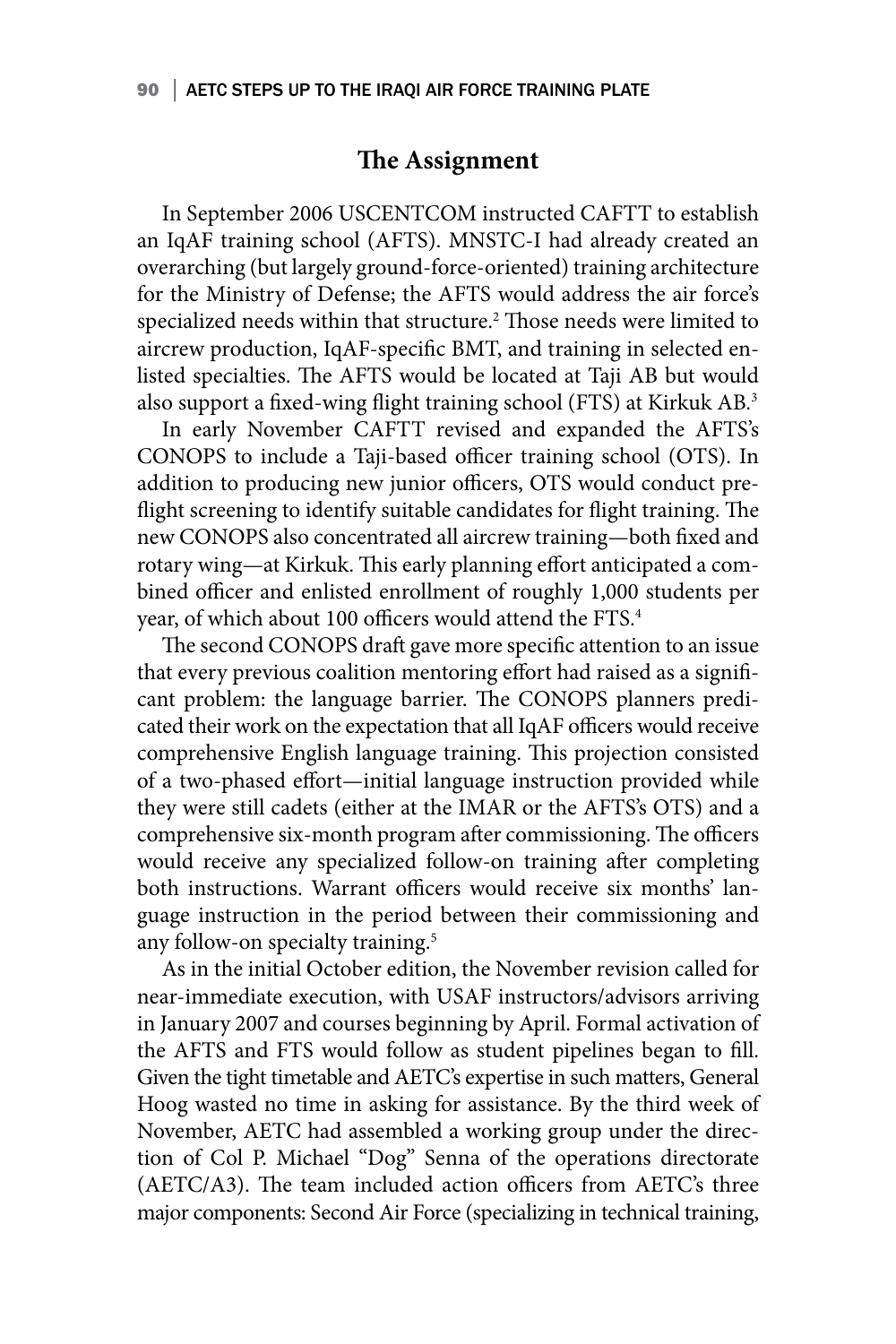headquartered at Keesler AFB, Mississippi), Nineteenth Air Force (specializing in flight training, headquartered at Randolph AFB, Texas), and AU (specializing in officer and enlisted professional and continuing education, headquartered at Maxwell AFB, Alabama), along with representatives from six other offices and agencies, including the Defense Language Institute and AETC's Air Force Security Assistance Training Squadron (AFSATS).<sup>6</sup>

Because the preparation period was so compressed, it made sense to adapt—insofar as possible—any available applicable USAF curricula. Nonetheless, the compressed timetable posed a significant challenge, with OTS and enlisted BMT scheduled to open in April and the technical training and flight training schools to follow in October. Dr. Charles Nath, director of curriculum for AU's Air Force Officer Accessions and Training Schools (AFOATS), described the writing process.7 "It took seventy-nine days from beginning to end. We worked through Christmas. . . . The syllabus included lesson plans, slides, reading materials—everything that [the Iraqis] would need to conduct an initial officer training course."8

The working group's OTS curricula called for 454 hours of instruction. There were 10 academic areas involved, including field leadership (90 hours), communications studies (41 hours), and drill and ceremonies (40 hours). The section on military studies (28 hours) included, among other topics, a guided discussion of the role of the military in a democracy and the importance of subscribing to the Iraqi Patriot Oath, while the profession of arms section (20 hours) contained presentations on the law of armed conflict, standards of behavior and etiquette, and respect for others.<sup>9</sup>

Although IMAR had traditionally been the Iraqi army's principal source of officers, some of its graduates would join the IqAF and would need additional specialized preparation. The AETC curricula team called this "top-off" training and planned for a 350-hour instruction schedule. Similar in many respects to the OTS course, the top-off course was structured to supplement IMAR's offerings as much as possible.10

Enlisted training was to follow the same top-off principle, with initial training battalion graduates—for example, all enlisted recruits receiving instruction in the basic skills required of an Iraqi airman. That said, the language barrier would be a major challenge, as would the lack of literacy among so many of the recruits.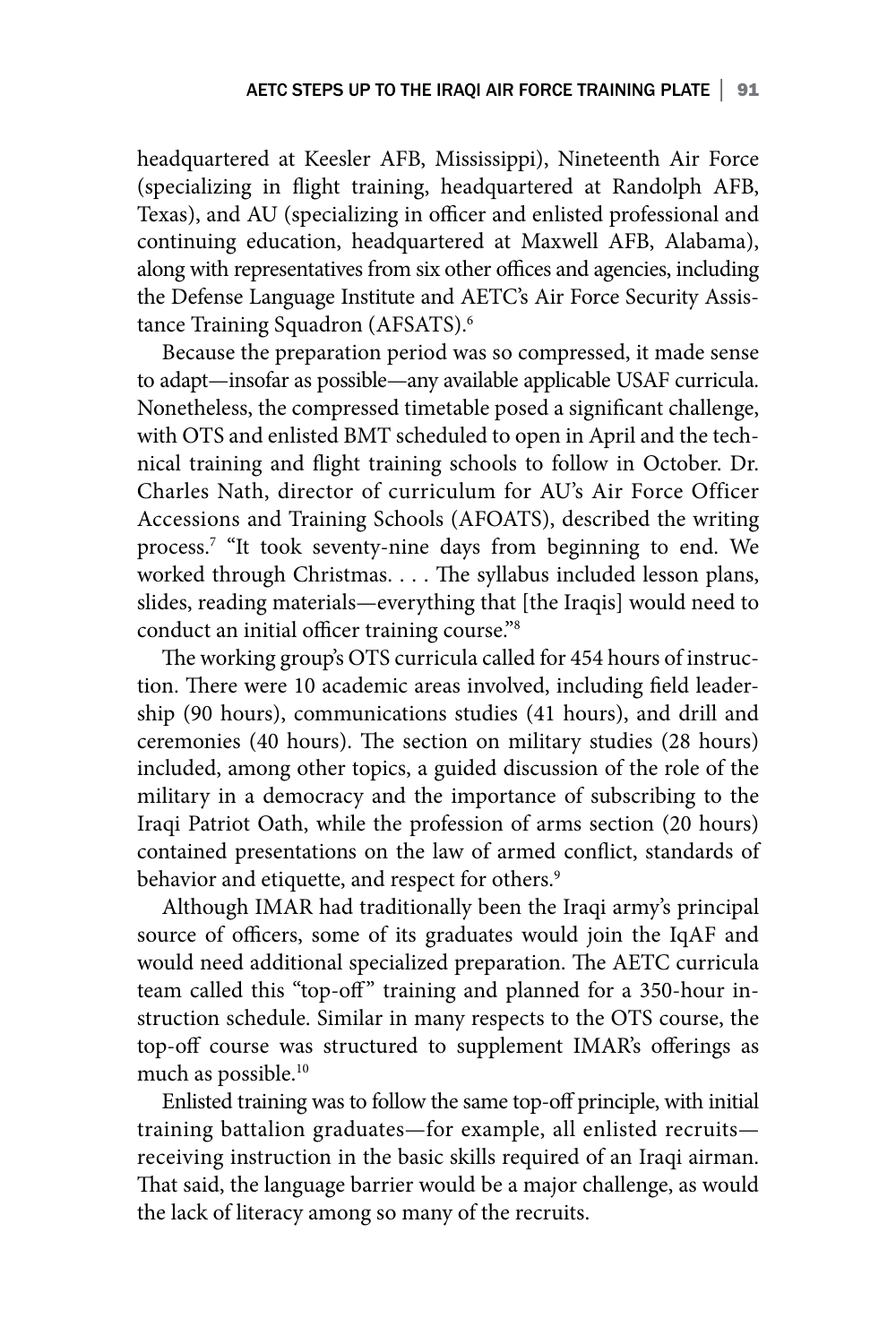## **Setting Up "the Alamo"**

Small teams of AETC instructors began to prepare for deployment in December. Like the C-130 AST members two years earlier, the instructors were to attend the same abbreviated Middle East Orientation Course. This five-day offering included a brief history of Iraq and the differences between Sunni and Shiite Islam, a smattering of Arabic words and phrases, and familiarization with Iraqi customs and sensitivities. The three officer advisors assigned to activate OTS and officer top-off programs arrived at Taji at the end of January 2007, moving to Camp Rustamiyah several weeks later. The first contingents of instructor/advisors for technical training, BMT, and fixed-wing flight training followed similar paths.<sup>11</sup>

In all, 11 instructor/advisors made up the initial cadre at Taji; their leader was Lt Col Kim "Felix" Hawthorne. Upon arrival, Colonel Hawthorne contacted the USAF rotary-wing flight instructor/advisors working with Squadron 2, only to discover that no beddown preparations had been made prior to their arrival. The immediate priority was to find quarters, dining facilities, and a means of moving between them. Setting up the schoolhouse came next. After negotiating the use of an abandoned, near-windowless warehouse previously used to store medical supplies, the instructors quickly realized that it had served more recently as an impromptu latrine. The waste was removed; some air conditioners were scrounged and installed to counter the suffocating heat; and office furniture was located and taken "on loan." The dilapidated condition of the building, its relative isolation, and the way the AFTS cadre was forced to improvise or fail soon led to an appropriate nickname for the schoolhouse—"the Alamo."<sup>12</sup>

Having a schoolhouse was important, but only if there were enrolled students. Textbooks and teaching aids would have to be provided, and student quarters and provisions had to be addressed. To make matters even more uncertain, there was no way to know how many attendees would actually report for instruction. "The projected number of students was wildly variable at first. We only knew that it would be 'less than 90 and more than 5,' " one cadre member said.13 Nonetheless, they pressed on. Student dormitory spaces were arranged with a Taji-based military intelligence academy run by the US Marine Corps; teaching materials were given last-minute adjustments; and the officer candidates—primarily degreed engineers or engineering students—began to arrive.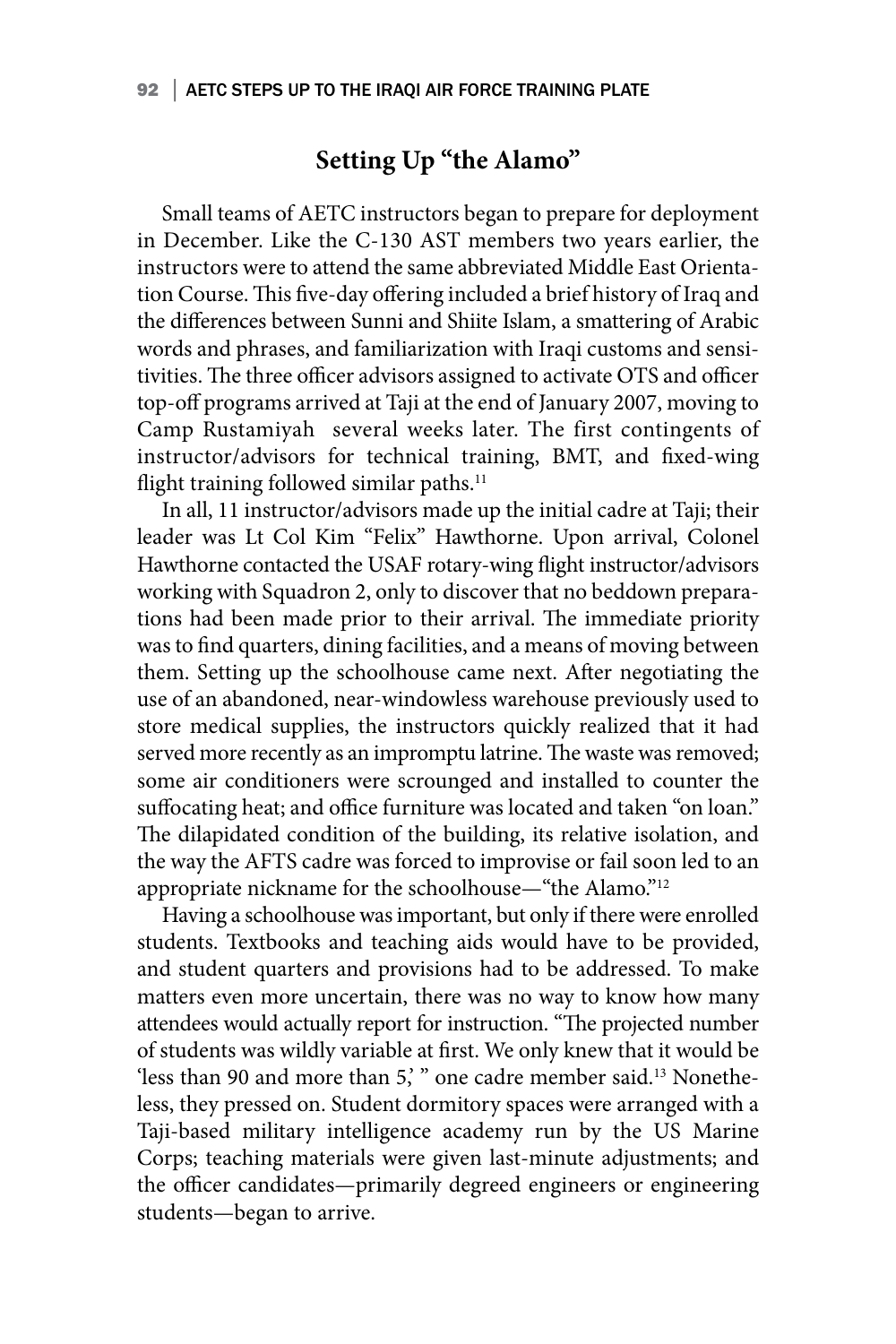In the meantime, preparations for the summer opening of a basic technical training school were making headway. Courses initially offered on an ad hoc, as-needed basis were soon put on a more formal footing through the formation of a training integration working group. Progress was also being made at Camp Rustamiyah, where the top-off course began in March. In May a team of military training instructors from the USAF's BMT center at Lackland AFB, Texas, took charge of 62 *janood*, or junior enlisted men; they would become the first students to complete the new BMT course at Taji.<sup>14</sup> Air traffic control instruction began there in July, with preparations under way to start a radar course in September.<sup>15</sup> It was by no means a complete solution, but it was at least a good beginning.

### **From "Ad Hockery" to Formalization: Restructuring for Mission Success**

In a July 2009 interview, an AFSATS civilian proudly recalled the role that he and other AFSATS members had played in helping the Iraqis to obtain three C-130s in 2005. He also acknowledged the travails that followed thereafter in trying to sustain those aircraft via temporary measures and the difficulties that accompanied so many other halting efforts to train and supply the IqAF. Reflecting upon their experience, he said that his colleagues had invented a name for that kind of make-do, seat-of-the-pants effort. They called it "ad hockery."16

Temporary fixes applied in 2006 could not fully reverse the neglects (and their consequences) of 2004–5. For example, using special, expedited means to procure three ISR airplanes was helpful. So was the mounting of a one-time MiTT training course. That said, neither were sufficient. Marshaling the resources needed to rebuild the IqAF was a systemic challenge that needed systematic solutions, and the USAF finally began to apply those measures in 2007. The time of ad hockery had come to an end.

### **The January 2007 Situation Report**

On 10 January General North convened a meeting of the board of directors for his latest quarterly update. The teleconference included the current CAFTT commander's last presentation to the board— General Hoog was scheduled to be reassigned in March—and for the first time, the board also received an equally detailed briefing on the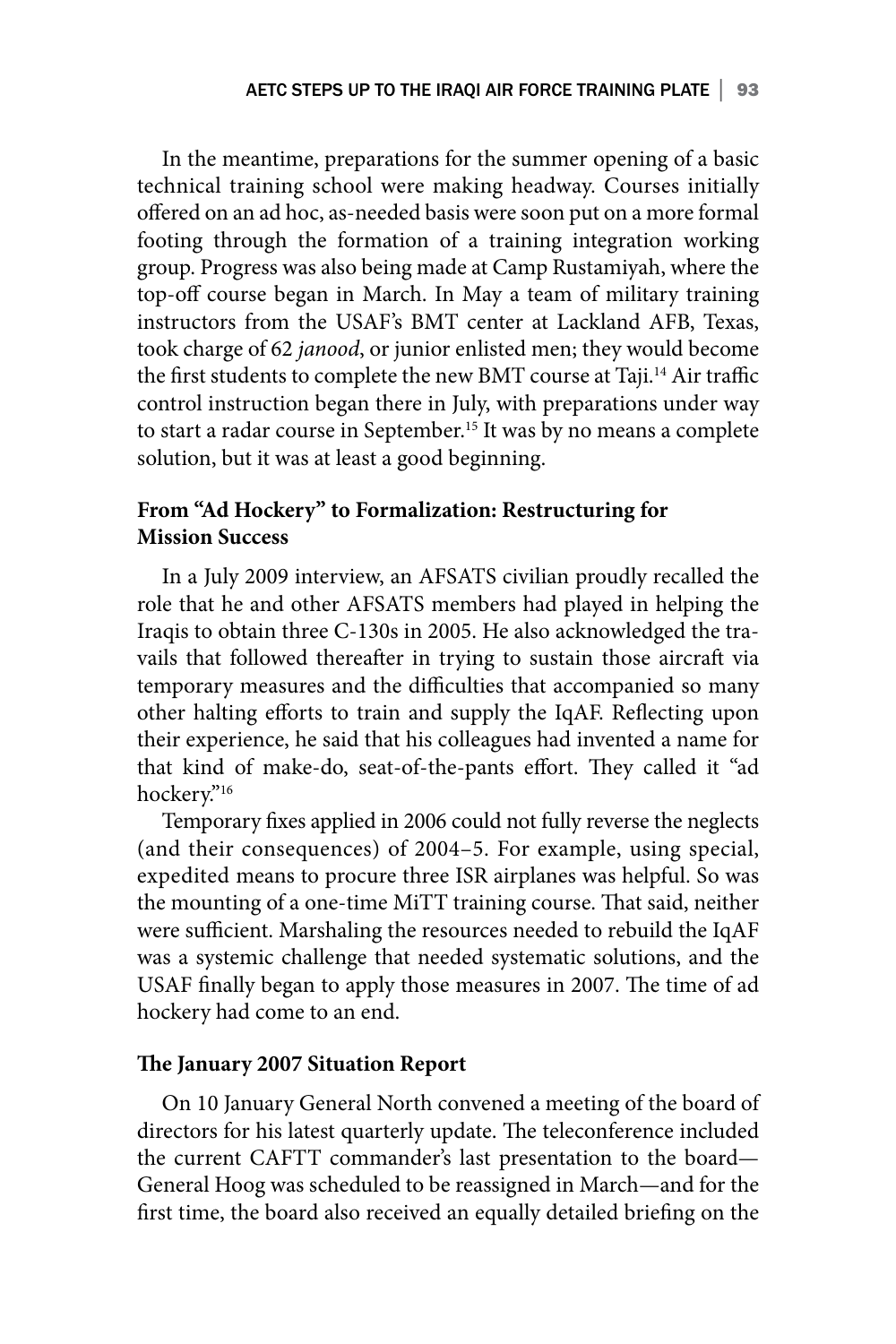status of the Afghan National Army Air Corps (ANAAC). That briefing was presented by General Padilla, the same action officer sent to Iraq by General North's predecessor to evaluate the effectiveness of CMATT-A in the aftermath of the fatal mishap of May 2005.17

General North had several goals in mind when he gave the two officer-presenters equal billing. Having both briefings delivered in the same format would prompt the board to consider the commonalities in both countries' needs, thereby potentially improving the USAF's return on investment. It also encouraged the board to better synchronize its efforts in the two countries, thereby offering some possible opportunities for synergy.18

General Hoog summarized the situation before moving on to new developments in his area of responsibility (AOR). CAFTT had 123 Airmen assigned as of January, and he expected that number to reach 350 by year's end. The Iraqis had 915 personnel on strength, of which 184 were assigned to their air operations directorate at NAMAB. The Taji training school would open in April. The first 17 officers had just graduated from IMAR, and January's incoming class had 65 cadets enrolled.<sup>19</sup> The five Jet Rangers continued to train small numbers of rotary-wing pilots at Taji, and two of the 10 Mi-17s were operational. Some of the 16 rebuilt Huey IIs were due to arrive soon, and the first C208 Caravan would be delivered within a few months. In the meantime, Iraq's 10 long-serving ISR aircraft would continue on at Kirkuk and Basrah.20

As to future acquisitions, the Iraq-funded LO&As had been completed for the King Air 350ER advanced ISR aircraft (\$143 million), the air traffic control system at Kirkuk (\$28 million), and the C-130E sustainment program (\$81.5 million). A \$70 million request had been submitted for air force training, including the purchase of flight training aircraft, sustainment for the training helicopters already on hand, and for AFTS operation. Request packages were being prepared to buy COIN aircraft (\$120 million), transport aircraft (\$30 million), additional air traffic control systems (\$45 million), and a national airspace/battlespace management system (\$85 million).<sup>21</sup>

General Hoog also alerted the board to problems looming on the near horizon. The Iraqis had asked for three more C-130s, a request that would be hard to satisfy because of congressionally imposed limits on how soon aging (but still serviceable) USAF C-130s could be retired.<sup>22</sup> Providing Iraqi aircraft with a defensive missile warning system was critical if they were to operate freely in areas where enemy ground-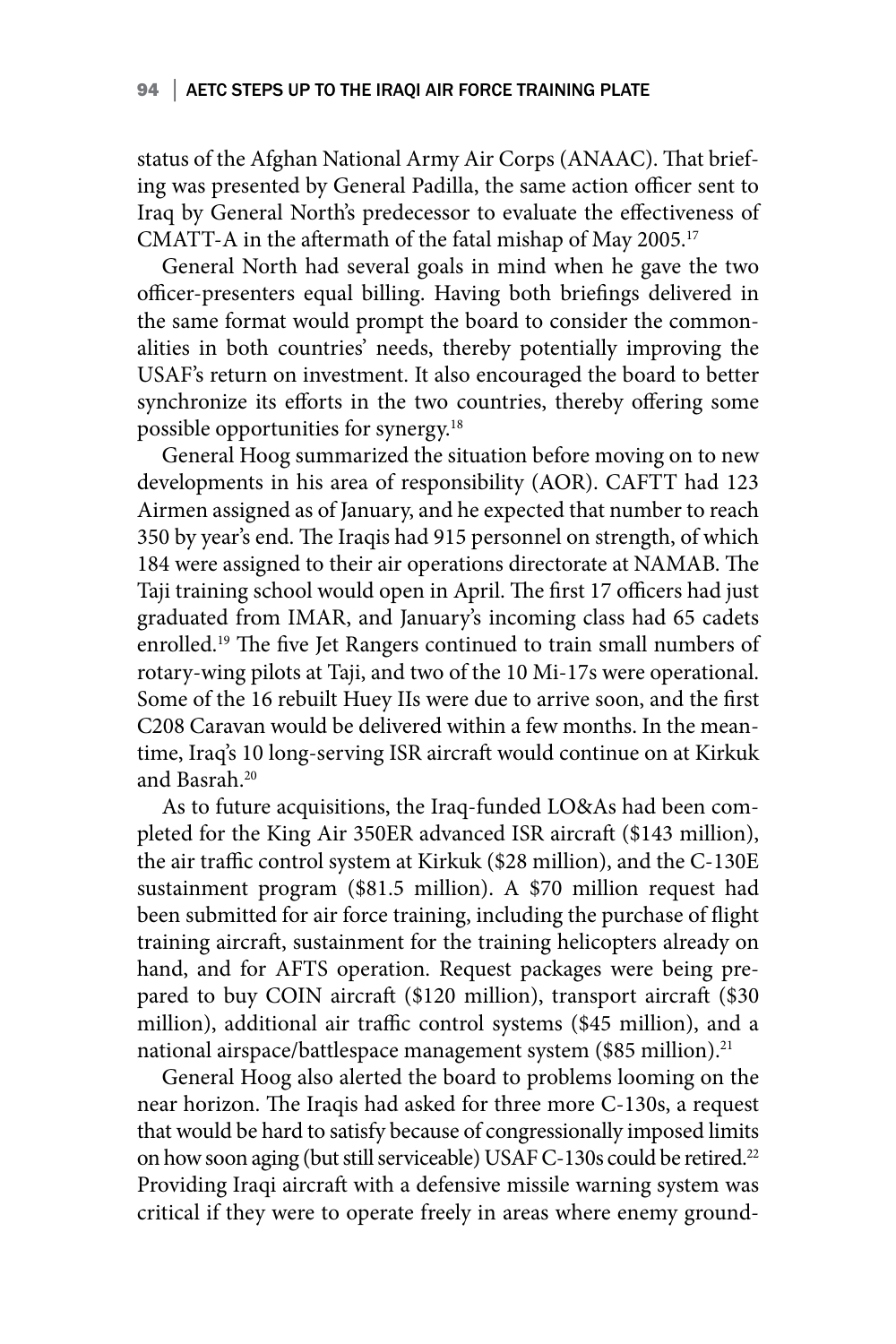launched antiaircraft missiles might be a risk. However, employing that equipment (the ALE-47/AAR-47 missile approach warning system) was difficult because some of the technology involved was exportrestricted.23 Fortunately, there were workarounds (for example, sealing the system's "black boxes" in tamper-proof containers to prevent unauthorized access). Permission would also be needed to mount certain weapons on US-funded aircraft serving in the IqAF; this requirement affected the Iraqis' prospects for obtaining AGM-114 Hellfire missiles for their C208 Caravans or for mounting 2.75-inch rocket pods on their Huey IIs.<sup>24</sup>

Aside from those issues, the CAFTT commander suggested that a larger procurement point was to be made—the need to coordinate the acquisition requirements of both the IqAF and the ANAAC to the greatest possible extent. For example, it might be conceivable for both countries to use the same COIN aircraft, given their comparable operating environments. Similarly, the light airlift and ISR specifications contained in both countries' requests might be satisfied by a common platform. These requests suggested that the two purchasers could use similar contracts or perhaps even consolidate their purchases to save costs—a decidedly attractive possibility given how much money was already being spent to outfit the Iraqis.<sup>25</sup>

However, the situation facing the USAF's advisors in Iraq gave General Hoog the most concern, particularly their selection and training; moreover, he was apprehensive about the effect that lengthening deployments might have on the advisors and their families. General North wanted to substantially increase the number of USAF Airmenadvisors in Iraq and Afghanistan—to about 530 by late 2008, of which 400 would be assigned to CAFTT. Between June and November 2007 alone, over 120 USAF Airmen-advisors were scheduled to deploy to Iraq for periods of up to a year, leading General Hoog to ask if a deliberate development plan existed for these Airmen.26 The CAFTT commander said that advisor predeployment training should be a "top priority," noting that the US Army gave its advisors special identifiers and incentive packages. Given the special skills required, the arduous duties involved, and the long absences from home, should not the USAF do the same for its advisors? This was certainly not the first time such questions had been asked, but the level at which they were now being raised was significant.<sup>27</sup>

The board members left the January meeting with a good sense of the way ahead. The MiTTs would be substantially expanded, but their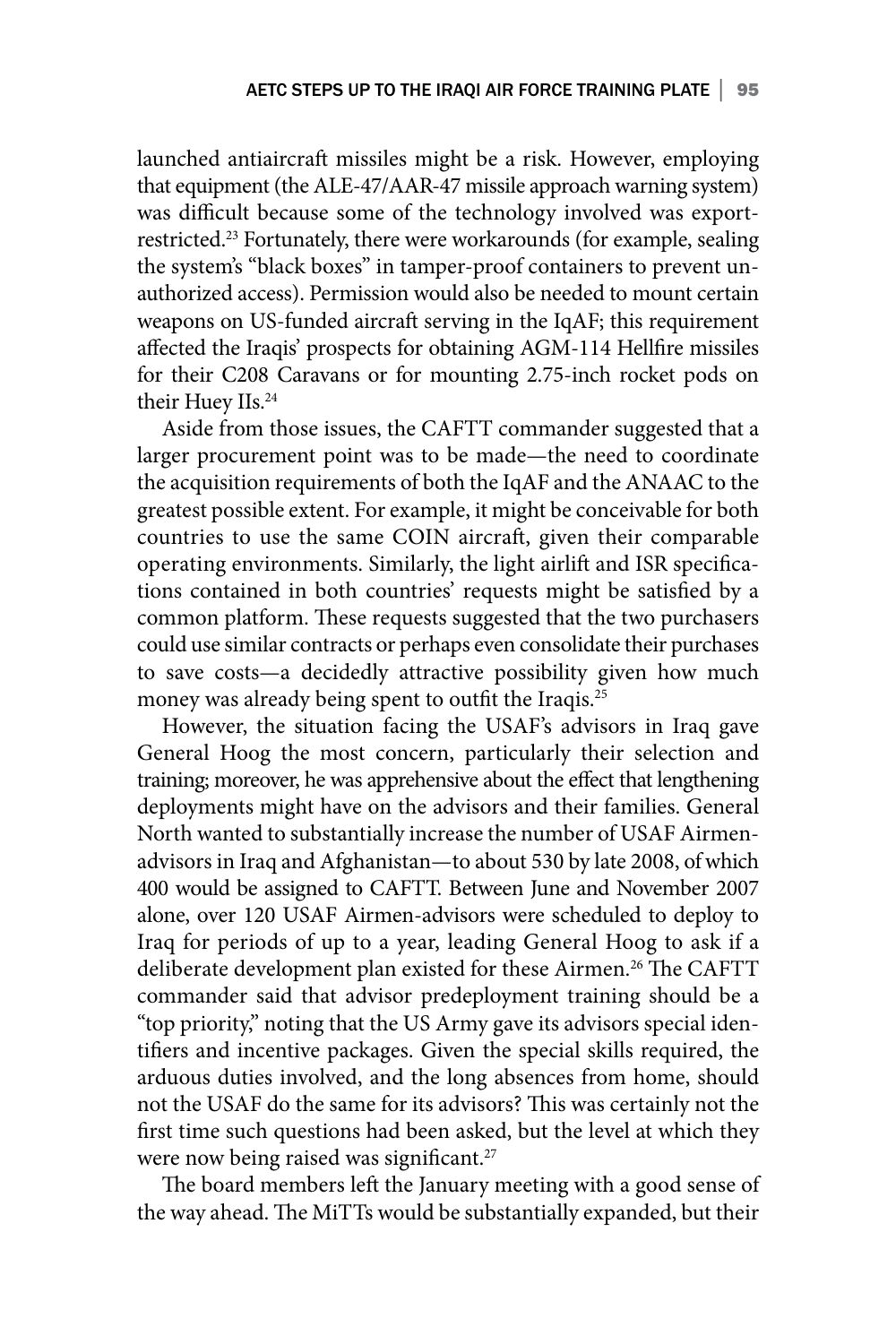#### 96 | AETC STEPS UP TO THE IRAQI AIR FORCE TRAINING PLATE

members needed adequate training—something they had lacked thus far. AETC was willing to accept that task, but it needed assistance from the other major commands involved. The acquisition process was facing some hurdles: making heavy use of sole-source contracts for exigency's sake carried risks, and matching needs and resources to budget cycles presented scheduling problems. The Secretariat's Office of International Affairs, the Air Staff 's budgeteers, and AFSAC would all need to watch those issues very closely. For its part, USCENTAF was prepared to establish a full-time team to oversee the coming buildup.<sup>28</sup>

#### **High-Level Responses**

The situations in Iraq and Afghanistan in late 2006 and early 2007 contributed to a conviction among the USAF leadership that the way ahead lay in strengthening the air arms of the two partner nations so that they could function on their own. That process would take considerable investment and years to achieve, but its success would surely depend upon the USAF's ability to identify, train, and deploy capable, culturally aware Airmen-advisors. Providing a partner nation's air force with equipment was only the beginning. In the end, it was the USAF's Airmen-advisors who would work side by side with that nation's airmen to get their aircraft into the air.

The board's January meeting had suggested the importance and urgency of getting more advisors into the Iraqi and Afghani AORs. It also brought renewed high-level attention to the problems that USCENTAF faced—problems that could be solved only at still-higher levels within the Air Force.

#### **The Secretariat Forms an Integrated Process Team**

On 22 January Bruce S. Lemkin, the deputy undersecretary of the Air Force for international affairs (SAF/IA), convened an "Integrated Process Team (IPT) on Building Airpower in Iraq and Afghanistan."29 The team's mission was to apply "AF and MAJCOM expertise to help implement the USCENTAF plan and determine USAF costs of building airpower and partner capacity" in both countries, and its membership included representatives from the secretariat, multiple Air Staff offices, major commands, CAFTT, AFSAC, and other organizations.<sup>30</sup>

During the team's second teleconference on 9 February, General North received an interim report on the members' progress. The IPT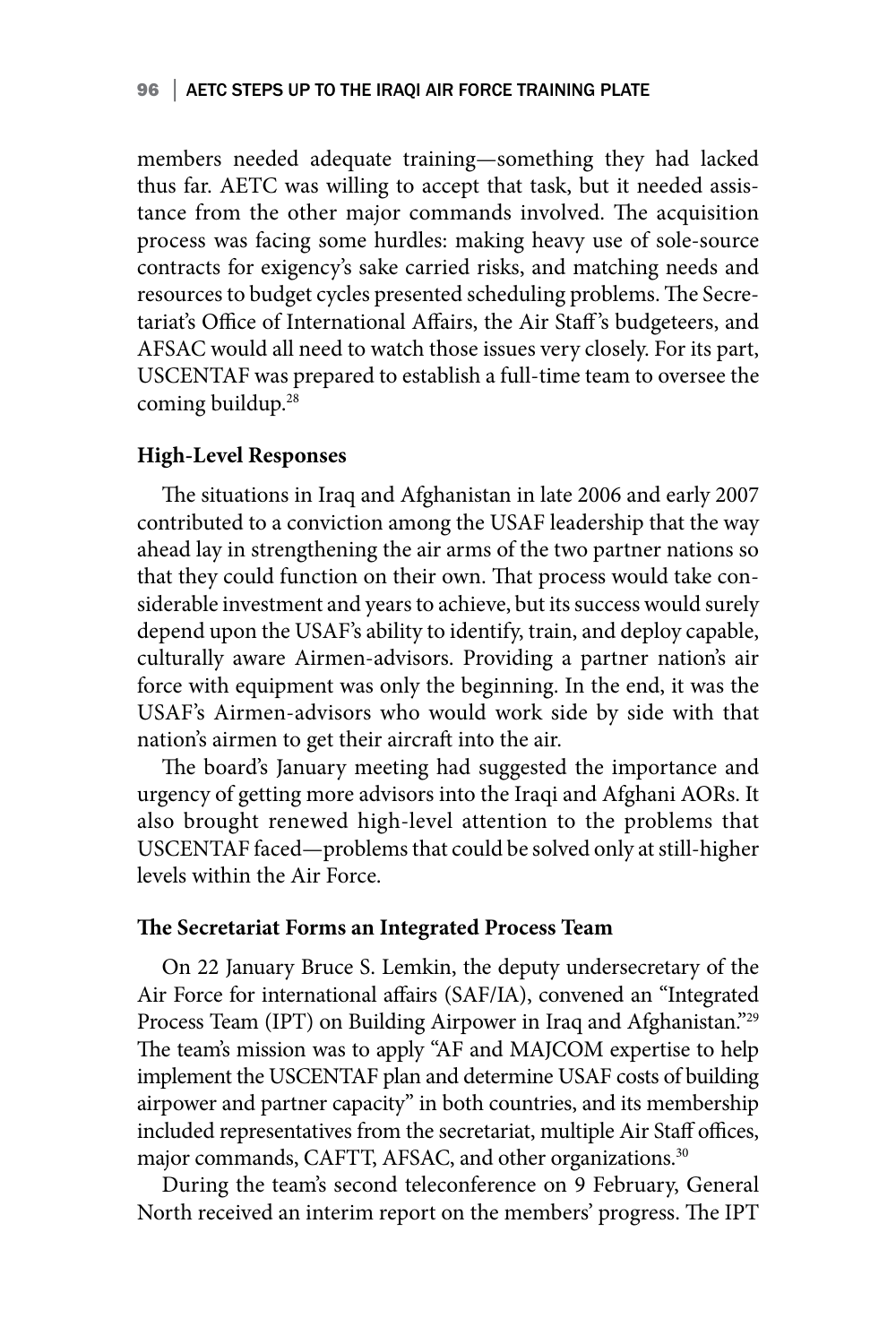had been tasked to focus on five specific areas: formalizing predeployment advisor training, technical and flying training in the AORs, acquisition strategy, financial commitments, and personnel requirements.<sup>31</sup>

The team was to develop a plan to "institutionalize a CONUS [continental United States]-based Air Force Advisor Training Center" for predeployment advisor training. The team also had to find ways to support the deploying advisors' immediate needs. The short-term answer appeared to be a two-week course scheduled for late February at Camp Anderson-Peters, located near Lackland AFB, Texas.<sup>32</sup> The course could accommodate up to 50 advisors facing deployment dates in April. For the longer term, the team drafted a sixweek course syllabus for a notional schoolhouse near Hurlburt Field, Florida. Assuming a 600-student annual enrollment, the school would cost about \$5 million to open and around \$10 million per year to operate.<sup>33</sup>

Iraq's technical and flying training schools needed courseware and training syllabi, and AETC was already working on both requirements. CAFTT reported that the Iraqis envisioned up to 2,900 accessions per year. That sum included 1,600 enlisted recruits and over 500 officers, of which about 100 would become pilots. The officers would need leadership training, and the enlisted personnel would need selected technical instruction in maintenance, intelligence, fuel and lubricant handling, fire and rescue work, air traffic control, and so forth. English-language training had always been and would continue to be the "long pole in the tent." AETC planned to open a technical school in April and a flying training school by July.34

Acquisition specialists focused upon operating "within legal boundaries to expedite delivery of desired platforms, combining efforts where feasible, to maximize efficiency and interoperability between theaters."35 That meant using pseudo-case FMS rules wherever possible because the rules offered greater flexibility in satisfying the "unusual and compelling requirements" threshold demanded by US procurement laws. Consolidating and synchronizing contracts would also help meet tight schedules and reduce duplication of effort. Regarding Iraq's latest equipment requests, the IPT found that some creative security measures could be applied to allow the Iraqis largely unrestricted use of US defensive systems on nonweaponized aircraft. Putting those systems on weaponized aircraft was a different matter, requiring DOD approval for an "Exception to National Disclosure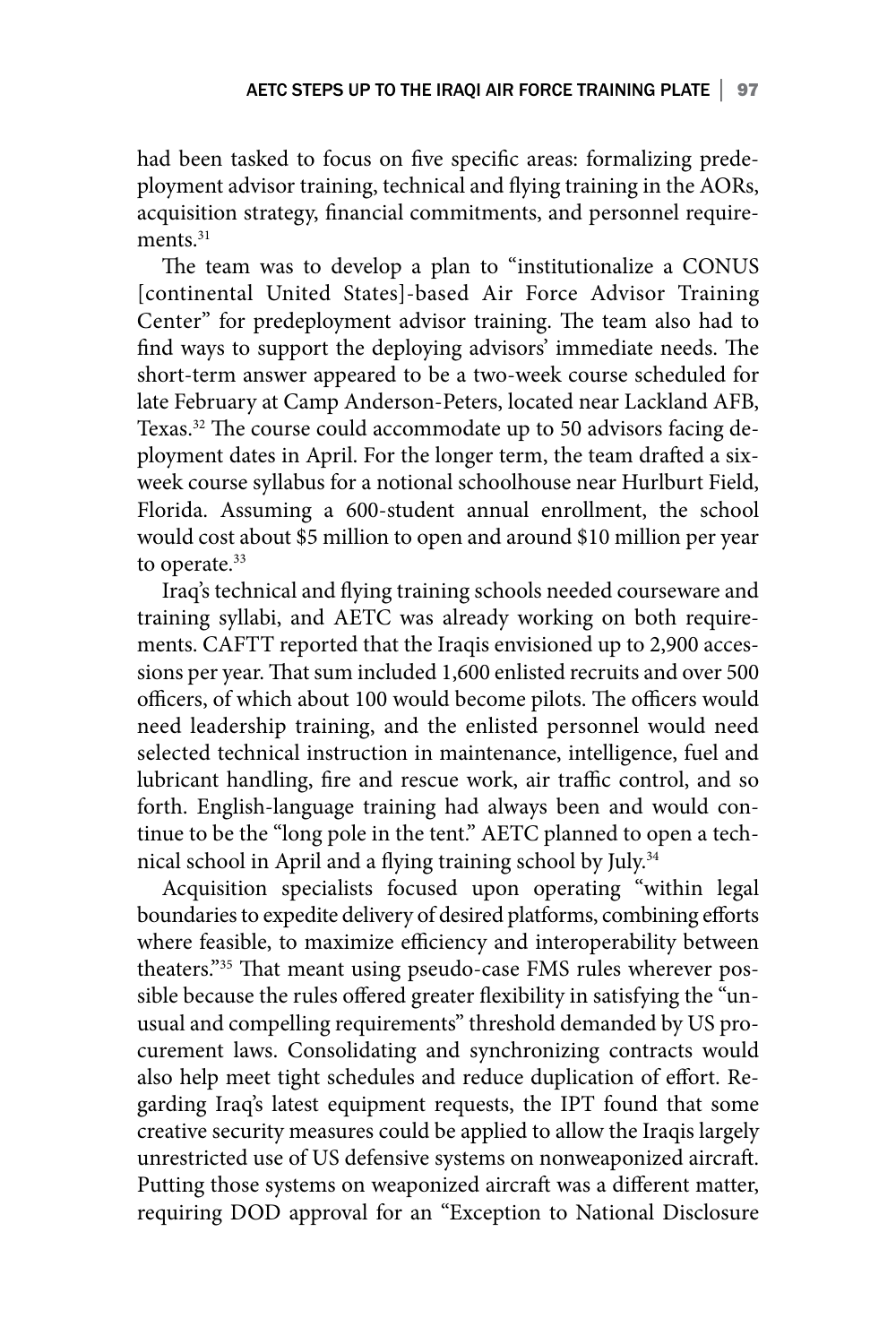Policy" (ENDP). SAF/IA's Foreign Disclosure and Technology Transfer Division worked the issue.

Iraq's request for three more C-130Es was an especially thorny problem. The multiyear retirement schedule for the older C-130s in USAF and USAFR service had to be carefully choreographed. Sending three aircraft overseas ahead of their previously identified end-ofservice dates could be very expensive—perhaps as high as \$38 million, depending upon which aircraft were selected and which others had to be reprogrammed to take their place. The transfers would require permission from the Office of the Secretary of Defense, and the IPT felt that USCENTCOM rather than the Air Force should pursue the transfers.<sup>36</sup>

The team's manpower analysis was based upon USCENTAF's expectation that, by mid-2008, over 500 USAF Airmen-advisors would be performing one-year tours and perhaps another 100 Airmen would be engaged in 179-day rotations. Although the RFF process was reportedly going well thus far, one-year deployments would continue to need Air Staff approval because of the additional pay and allowance entitlements involved. The IPT also recognized that the deployment burden was not shared equally among all USAF career fields. USCENTAF's proposal, if fully implemented, would impose especially hard demands upon some career fields already under considerable stress, including security forces, civil engineers, intelligence and logistics specialists, and communicators. The Air Staff's manpower and personnel representative committed to making a full assessment, and the IPT was to present that finding to the USAF chief of staff by 25 February.37

Finally, there was the matter of paying for the proposal. Thus far, the IPT had identified a one-time \$130,000 cost for immediate predeployment training, another \$15 million in FY 2008 for that year's predeployment training and the activation an Expeditionary Air Advisor Training Center, and an unknown amount in FY 2008 and beyond for the additional money entitlements accrued by those deploying to Iraq or Afghanistan for a year. The Air Force Secretariat's director of budget operations confirmed that the FY 2007 global war on terrorism (GWOT) supplemental fund had enough flexibility to cover the IPT's FY 2008 estimates. Nonetheless, only the CSAF could decide whether this funding might be used.<sup>38</sup>

On 20 February Secretary Lemkin dispatched a staff summary sheet to the IPT principals for their approval; it presented brief, affirmative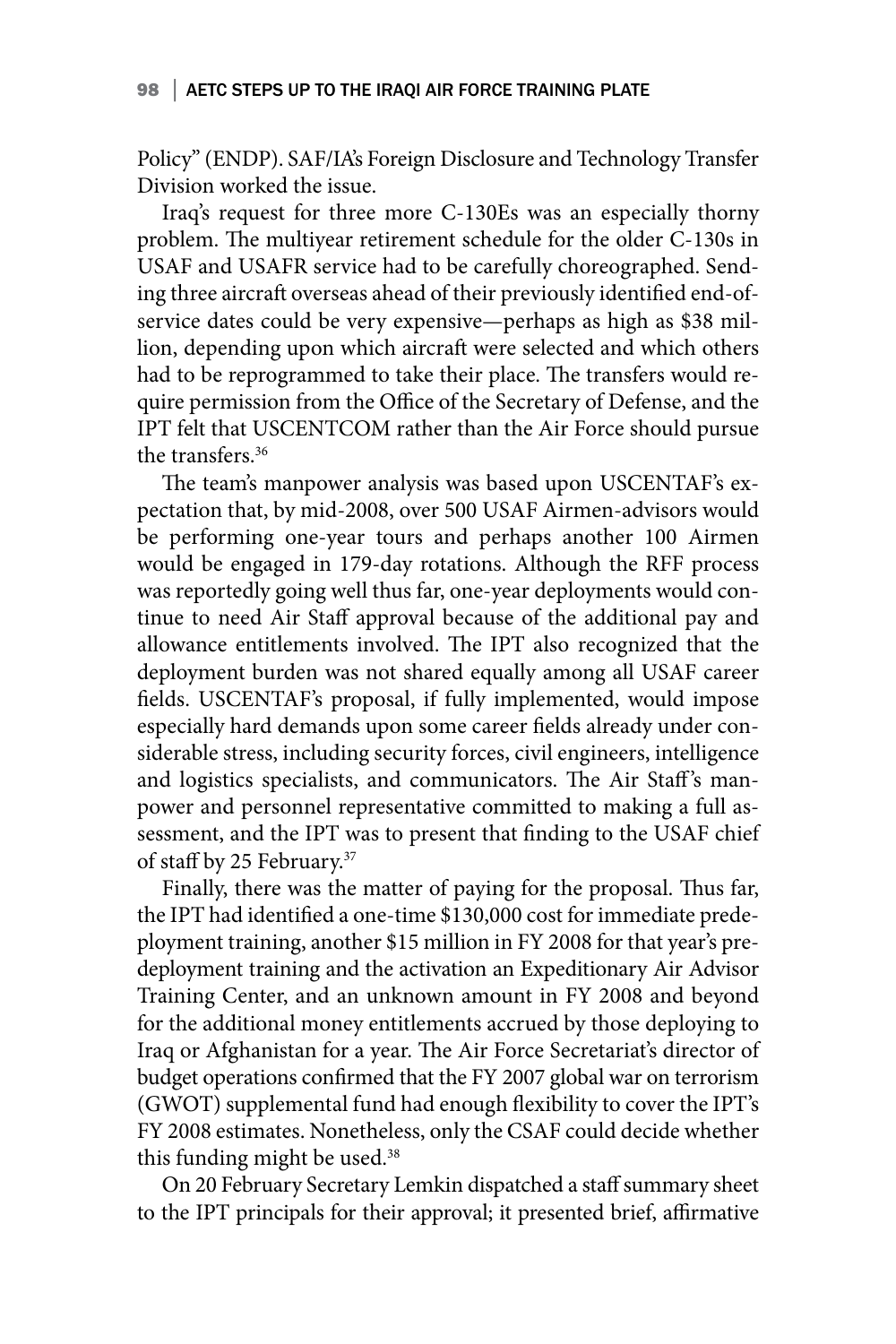arguments for the three key issues requiring a CSAF decision.<sup>39</sup> The jointly coordinated package was returned to Secretary Lemkin's office within about a week.<sup>40</sup>

### **The Air Force Chief of Staff Gives the Go-Ahead**

The IPT's analyses had identified three decisions that would need CSAF Gen T. Michael Moseley's personal attention before USCENTAF's proposed expansion program could go forward. First, because the existing FID advisor course offerings at Hurlburt Field and elsewhere were already saturated, AETC wanted to create a new predeployment advisor training detachment large enough to process 600 or more USAF advisors and contractor personnel per year.<sup>41</sup> Would the chief authorize AETC to make the necessary commitments—finding facilities, writing and vetting curricula, assigning (or hiring) qualified faculty, and so forth—for that program to proceed?

Second, the costs related to AETC's proposal were not included in the FY 2007 budget. Meeting that request would mean finding an additional \$15 million.<sup>42</sup> Was General Moseley willing to use GWOT supplemental money to fund the shortfall even though doing so might mean that some other pressing need would have to be refused?

Finally, increasing the number of USAF advisors in Iraq and Afghanistan to over 530 by July 2008—many of them serving oneyear tours—would create additional manpower shortages in some already-overstretched career fields.<sup>43</sup> Did the chief want to commit the USAF to expanding this mission in spite of the effects it would impose on Airmen deployed elsewhere? More to the point, was he willing to accept this additional burden on behalf of those hardpressed Airmen and their families?

General Moseley weighed the project's deployment demands and potentially escalating costs against the importance of what was at stake, and his succinct answer was the same to all three questions: "Yes." $44$ 

### **US Central Command Air Forces Creates an Air Advisory Division**

As General Moseley considered the IPT's analyses and recommendations, USCENTAF was moving forward with its own preparations for managing the soon-to-be expanded MiTTs and introducing the aircraft that were to be delivered to the Iraqis. On 1 February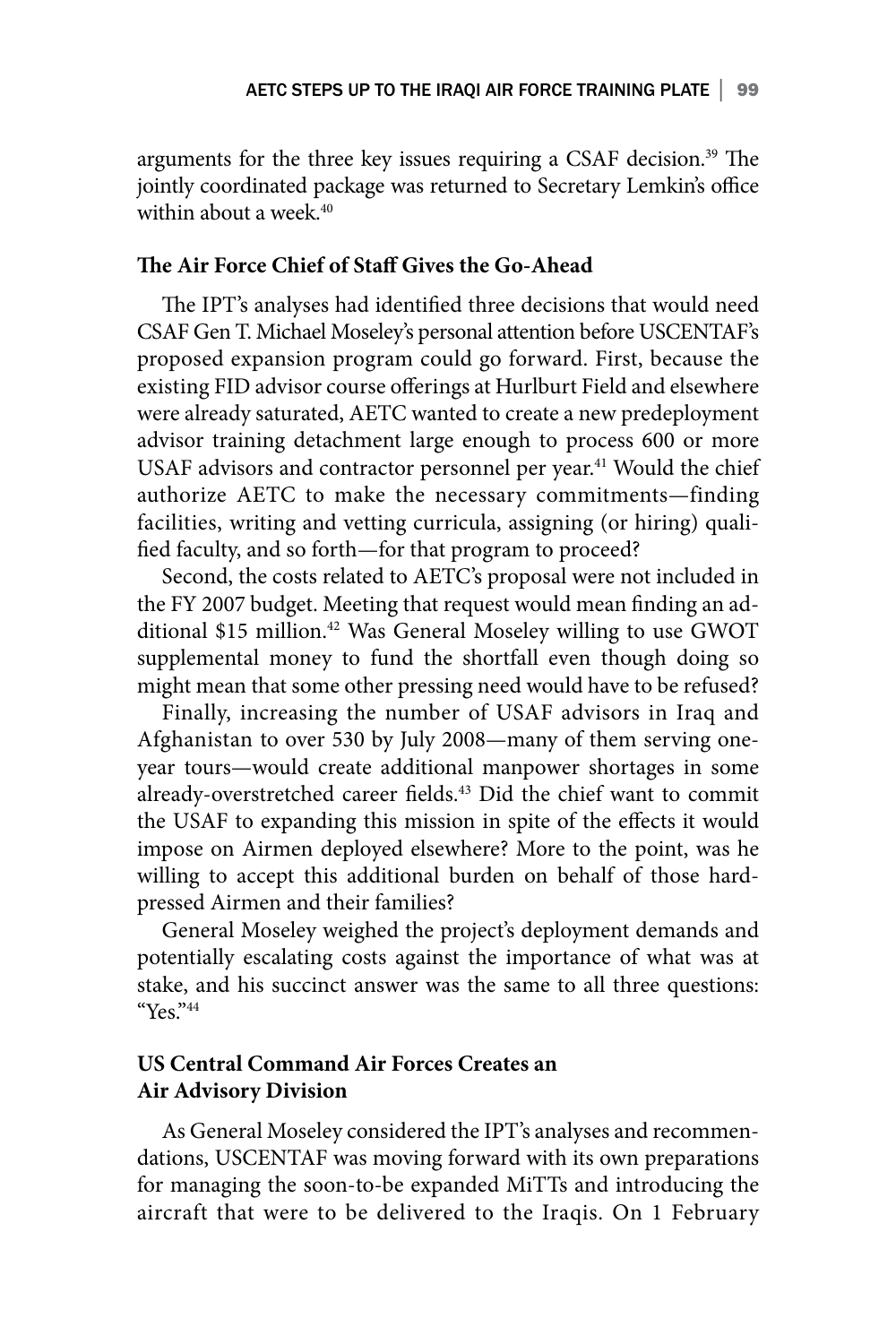USCENTAF announced the formation of an Air Advisory Division whose mission was to

assume the lead role in coordinating all CONUS efforts supporting the coalition air force transition teams in Iraq and Afghanistan. Once fully developed, the division will consist of the functional experts needed to support a broad spectrum of Air Force advisory issues related to the USCENTCOM theater of operations. Organizational development is ongoing. A second message will follow detailing the Division concept of operations once the specific construct is approved.<sup>45</sup>

Naturally, the division was a long way from being "fully developed." Even though General Moseley had approved some key requirements, there were still too many details left adrift in that riskfilled void called "TBD" [to be determined]. In addition to manpower and a budget, the division needed to know USCENTAF's requirements about mentoring the Iraqis in 2007 and beyond. Fortunately, the IPT was well positioned—in fact, had been specifically assembled to provide those details for the new division's subsequent use.<sup>46</sup>

### **The Integrated Process Team's Final Report**

On 9 March Secretary Lemkin convened a teleconference to ratify the IPT's final report. As they had during the two previous meetings, the team members focused upon five issues: formalizing predeployment advisor training; technical and flying training in the AORs; acquisition strategy; financial commitments; and personnel requirements.47

The IPT had been especially successful in working the immediate predeployment issue. The 44 advisors due to report to the two AORs in March through June completed their two weeks' training as scheduled at Camp Anderson-Peters. Beginning in December 2007, the IPT planned to use the camp's Common Battlefield Airmen Training (CBAT) initiative to provide the advisors with a one-week "bridge course," along with specialized FID instruction and other mentoring offered on a brief, temporary duty basis.<sup>48</sup> The advisors' CBAT instruction was to be expanded to three weeks, beginning in October 2010.49

Preparations for technical and flying training instruction were generally on schedule within the Iraqi AOR although the technical training school still needed training aids and the flying training school's initial cadre of instructor pilots and maintenance advisors had yet to be named and trained. The training aircraft were on order.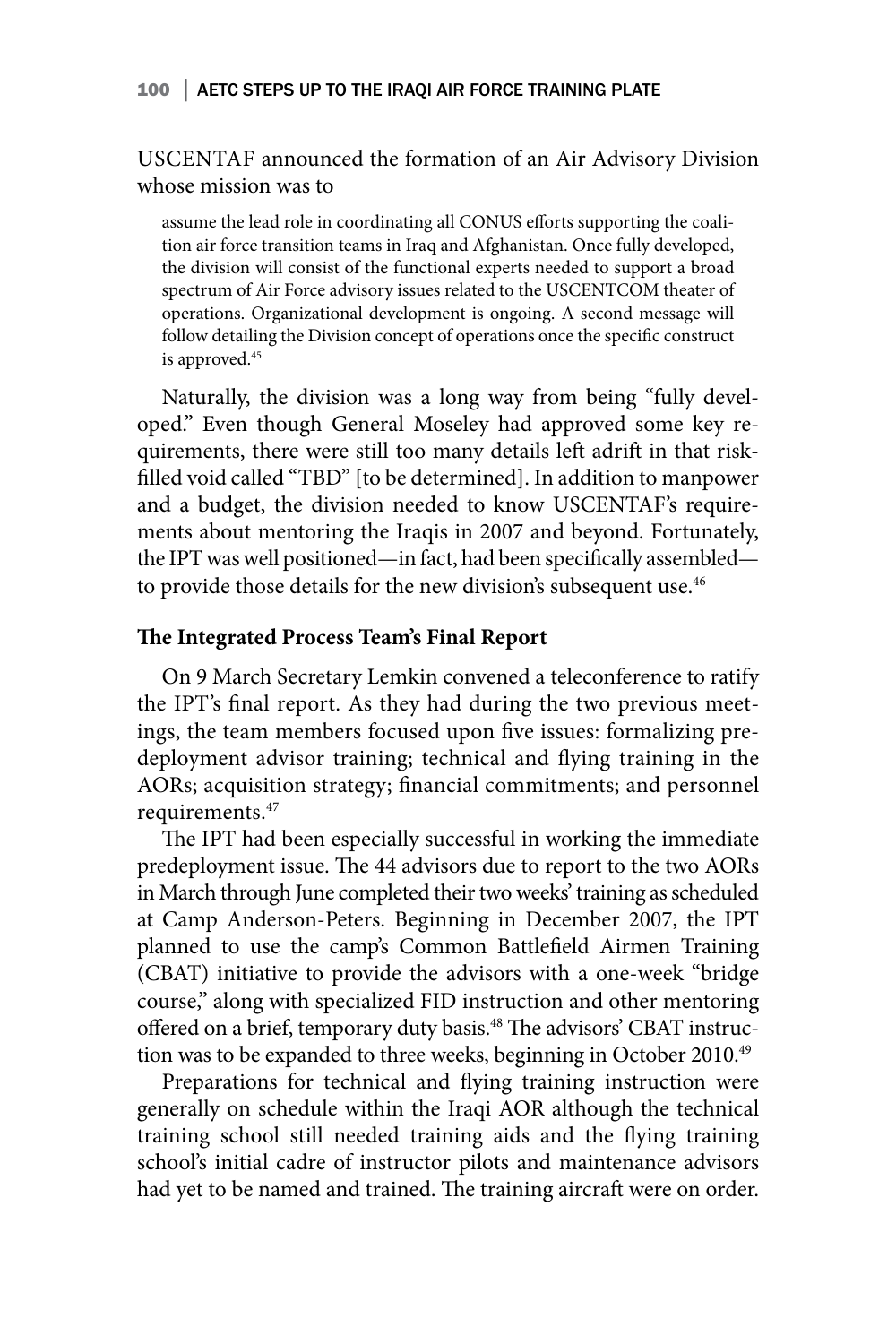The syllabi for the initial training course had been delivered, and the training school's initial cadre had arrived at Taji. Comprehensive English-language instruction had started at both Camp Rustamiyah and NAMAB.<sup>50</sup>

The equipment acquisition LO&As were also nearing completion. Deliveries were scheduled for both interim and advanced ISR systems, training aircraft, and accompanying flight simulators (an important training adjunct since instructional flying "outside the wire" at low altitudes was risky). The defensive systems issue was almost resolved for the C-130s, ISR and training aircraft, and Huey IIs, but the ENDP for the weaponized aircraft was still being considered. Acquisition budget scheduling continued to be a problem, and both SAF/IA and the Air Force comptroller were working with DSCA to create a supplemental request that would address the rest of the year's needs.<sup>51</sup>

The IPT's financial experts had refined their out-year training and deployment cost estimates since the meeting of 9 February. General Moseley's approval of the \$15 million budget increase made it possible to proceed with USCENTAF's plans for FY 2007 (including the AETC advisor school and up to three two-week offerings at Camp Anderson-Peters), but FY 2008 still needed to be addressed. That year's projected predeployment training costs for an advisor force of more than 530 Airmen came to \$12 million (including \$3 million for the training detachment's operations). Costs for the deployers' entitlements had also become clearer: in FY 2007 an additional \$1.2 million would be needed for the Airmen-advisors to spend up to 179 days in the Iraqi AOR. Moreover, in FY 2008 and thereafter, the USAF would have to find \$13 million annually for the additional entitlements earned by advisors serving on 365-day tours. Those sums could be taken from GWOT funds for FY 2007 and FY 2008, but later costs would have to be included in longer-range spending plans.<sup>52</sup>

Finally, the IPT's manpower specialists had worked with the CAFTT-Iraq and CAFTT-Afghanistan staffs to refine personnel requirements for the expansion. Advisor manning in Iraq was programmed at 398 by July 2008, and training operations in Afghanistan required the deployment of 139 advisors by October 2007. This additional burden to some already-stressed career fields was of serious concern, and the Air Staff's Manpower and Personnel Directorate promised to work with USCENTAF to find trade-offs among the affected career specialties wherever possible.<sup>53</sup>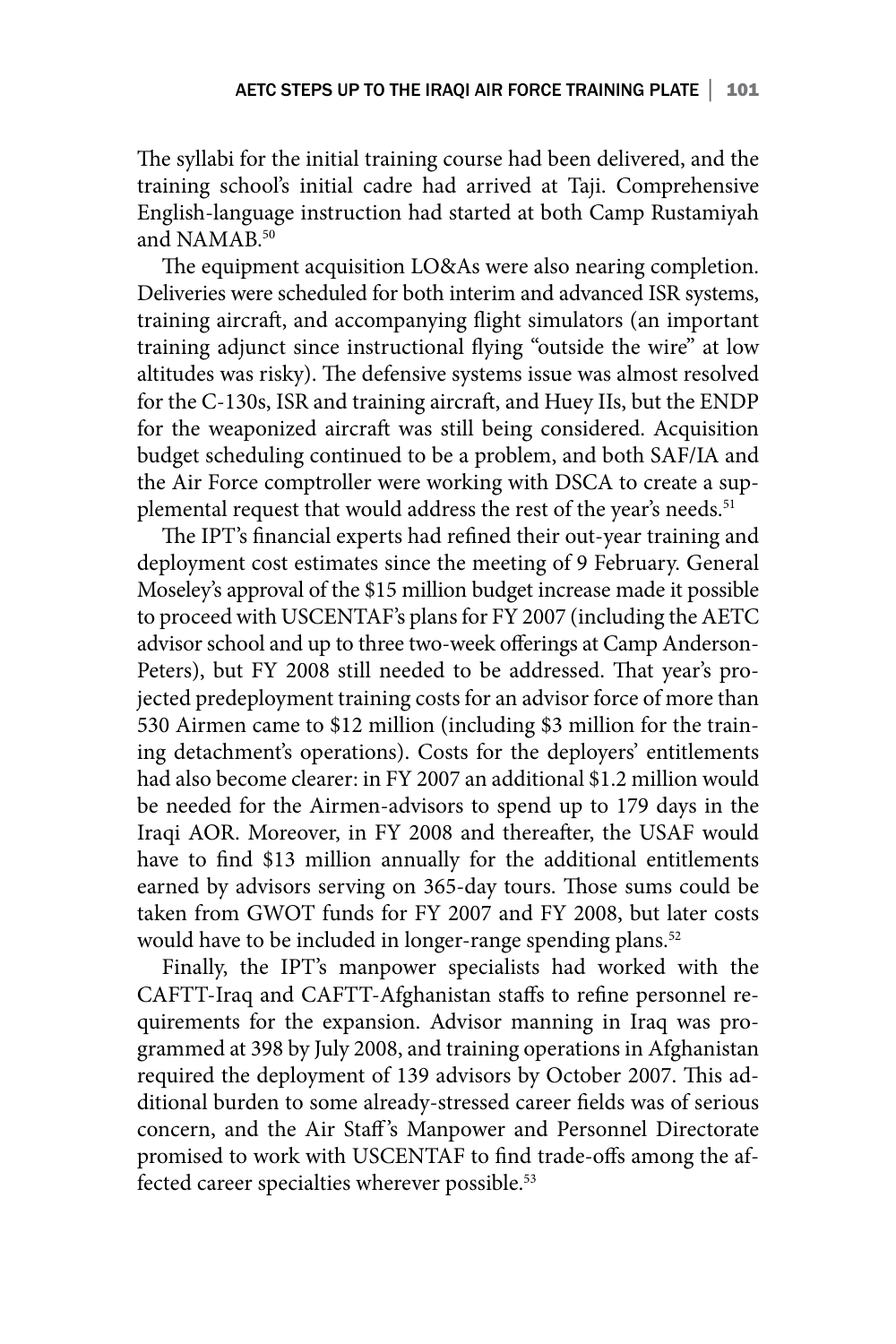The IPT closed out its last meeting by announcing that the members' contributions would continue. However, as of 21 March the USCENTAF Air Advisory Division would have responsibility for the process.<sup>54</sup>

### **The Air Advisory Division Has Teething Troubles**

Although the IPT had announced that it would transition much of its effort to the new USCENTAF Air Advisory Division in late March, it was soon apparent that the division was not yet ready to take on that workload. On 4 May the Ninth Air Force deputy director of staff e-mailed the headquarters staff to announce

the revitalization and expansion of the former CENTAF Iraqi Air Force Development Working Group into a standing [IPT] to support the CENTAF advisory mission in both Iraq and Afghanistan. . . . The CENTAF Air Advisory Division was formed to provide support to both elements; however, manning and organizational development is taking longer than expected and a standing IPT is urgently needed to streamline the staffing process and fully support the needs of [CAFTT-Iraq and CAFTT-Afghanistan].<sup>55</sup>

The standing IPT (SIPT) began meeting on 7 May and would continue to do so on a regular basis until the Air Advisory Division could become fully functional—a process that would take until midsummer. The SIPT included representatives from virtually every directorate in Headquarters Ninth Air Force, and its members focused upon force planning and facilitating predeployment training. As the situation in Iraq became more settled, sorting out the requirements for the ANAAC absorbed most of the team's attention. That said, some factors were common to both AORs.<sup>56</sup>

The SIPT acknowledged that finding suitable advisor candidates was not easy. In fact, it could take up to nine months to find, train, and deploy a qualified advisor. Because of that lag time, it was especially hard to give deployed commanders a "right of refusal" for advisor nominees—a potential issue for filling key leadership positions. Mismatches between candidates' skill codes and the skills desired of an advisor were a routine occurrence. The need to meet fast-approaching production quotas was hanging over everyone: between 1 July and 30 September 180 Airmen-advisors would have to be sent to Iraq, and 36 more needed to arrive in Afghanistan between July and August.57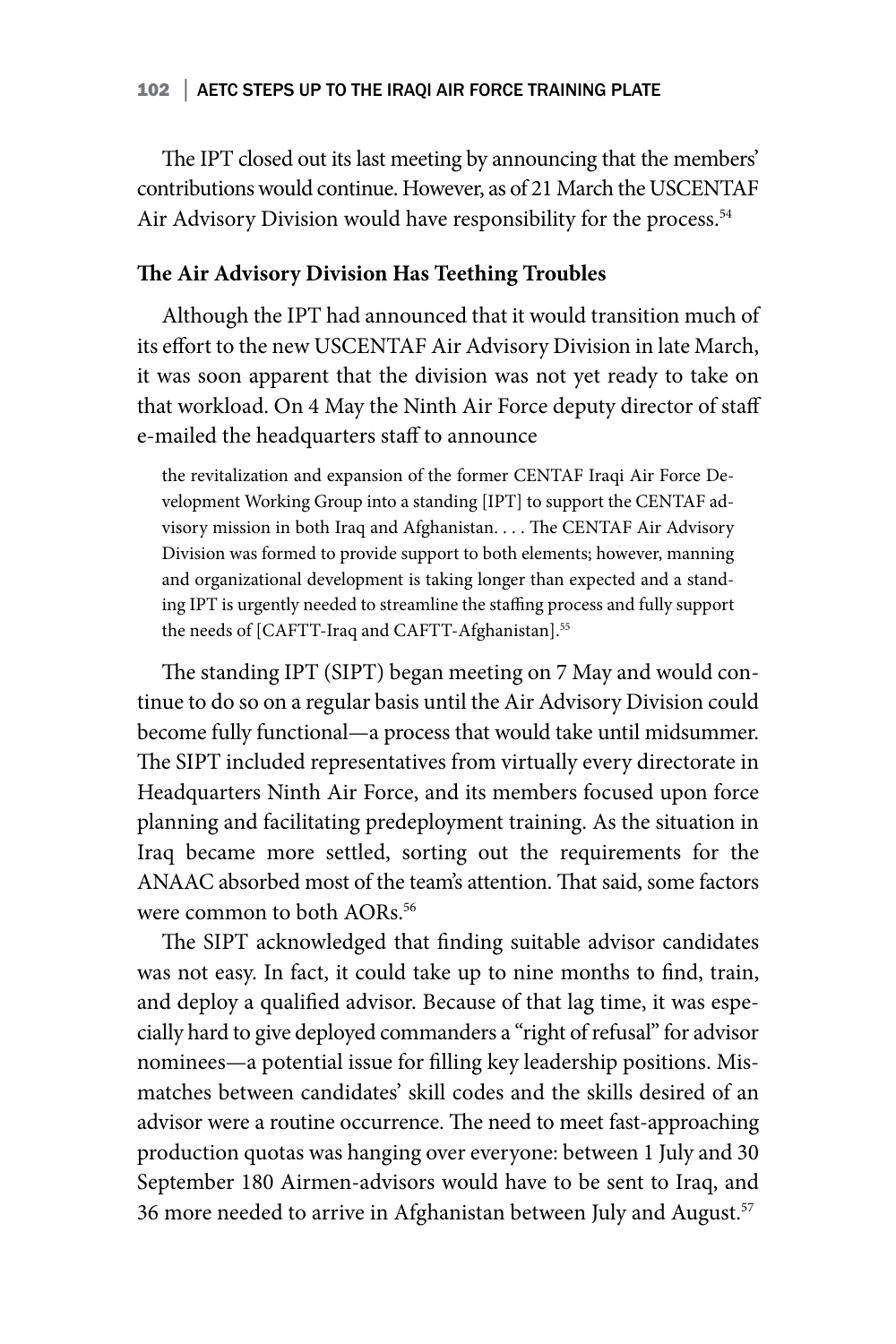## **US Air Force Organizational Changes in Iraq**

Rapid expansion of the USAF advisor force in Iraq required more than increased preparation and training before deployment. It also called for a more formalized organizational structure within the AOR itself since numerous Airmen were about to be deployed.

On 29 March Headquarters ACC issued a special order activating seven new organizations in Iraq. From that point forward, Airmen assigned to CAFTT's headquarters at Phoenix Base would report to the Air Force Element (AFELM), CAFTT, or CAFTT's subordinate establishment—the 370th Air Expeditionary Advisory Group (AEAG)—also at Phoenix Base and initially commanded by Col Daniel Groeschen. Both organizations would answer to the 9th Aerospace Expeditionary Task Force.<sup>58</sup>

The MiTTs assigned to Iraqi bases and squadrons were similarly reorganized into more familiar "standard" USAF units. NAMAB would host the 370th Air Expeditionary Advisory Squadron (AEAS). Taji would become home for the 770th AEAS and the 370th Expeditionary Training Squadron, and Kirkuk was to host the 870th AEAS and the 52nd Expeditionary Flying Training Squadron. The latter unit would support the Iraqis' Flying Training School when it opened later that year. The smaller ISR MiTT operation at Basrah became Operating Location A, 370th AEAG.59

## **The Coalition Air Force Transition Team Gets Its First Full-Time Commander**

Although it would take a little time for the new units to begin functioning smoothly, a major change had already occurred within CAFTT headquarters. On 25 March Brig Gen Robert R. Allardice replaced General Hoog as CAFTT commander.<sup>60</sup> General Allardice's experience made him a good fit for the position. From October 1998 to May 2000, he had been chief of the Expeditionary Air Force Implementation Division at Headquarters USAF. In the two years immediately before deploying to Iraq, General Allardice was assigned at Headquarters USAF as director of airman development and sustainment.61 But this new appointment was particularly significant because, for the first time, the CAFTT commander was not also serving as MNF-I's ACCE.<sup>62</sup> In other words, the position was no longer "dual hatted," recognizing the growing size and importance of the USAF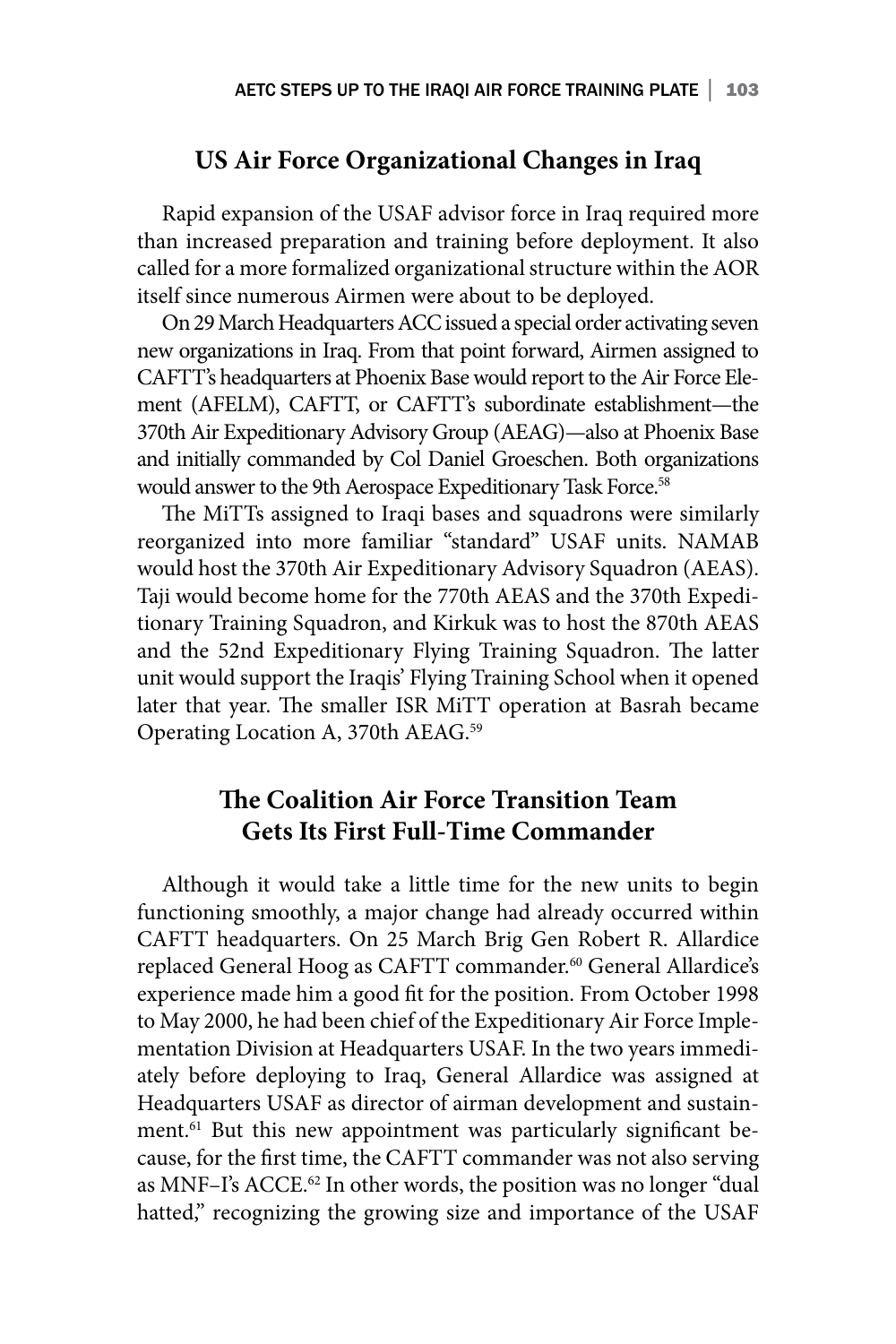advisory program in Iraq. It meant that the USAF had now acknowledged the CAFTT commander's need to focus all of his attention upon just one mission—helping the IqAF to become a viable combat organization.

## **Flying in the Present, the Iraqi Air Force Plans for the Future**

With the exception of several Mi-17 helicopters that were entering service with Squadron 4 in January, the IqAF began flying the same missions with the same aircraft in 2007—minus the Comp Airs—that it had been using since 2005. That practice was about to change.

A year after a number of Huey IIs were delivered to an Alabamabased contractor, the first shipment of five rebuilt helicopters returned to Iraq on 16 February.<sup>63</sup> Following several days' reassembly and flight testing at NAMAB, they were turned over to Squadron 2 at Taji. Over the next few months, several were occasionally flown back to NAMAB, Phoenix Base, and Baghdad's Green Zone to take Iraqi defense officials aloft for the benefit of the press; these excursions were moments of considerable pride for the IqAF.<sup>64</sup> Otherwise, the Hueys were used to train Iraqi airmen. Although the rebuilt aircraft had been factory equipped with protective armor, they remained within Taji's airspace for the first several months. This restriction was not imposed from an excess of caution: between 20 January and 3 March, Iraqi insurgents had shot down or damaged eight US helicopters.<sup>65</sup> As a result, it was not until 10 April that two Iraqi pilots made Squadron 2's first flights outside Taji's perimeter. Those sorties included live-fire exercises using externally mounted machine guns.<sup>66</sup> Five more aircraft arrived at NAMAB on 2 May, and the final six were airlifted in from the United States on 29 July, by which time Squadron 2 had accumulated about 1,300 flying hours in training missions, passenger movement, and infrastructure protection and assessment.<sup>67</sup>

Squadron 23, the transport unit, had long since become the brightest jewel in the new air force's crown. The service's largest and most experienced squadron had about 45 aircrews, 120 maintainers, and 130 other airmen assigned in early 2007. Although equipped with only three C-130Es, the squadron had earned a solid reputation over the previous two years—not only for its demonstrated ability to move important passengers and cargo safely but also for the training opportunities that the unit had provided to the IqAF. Many of the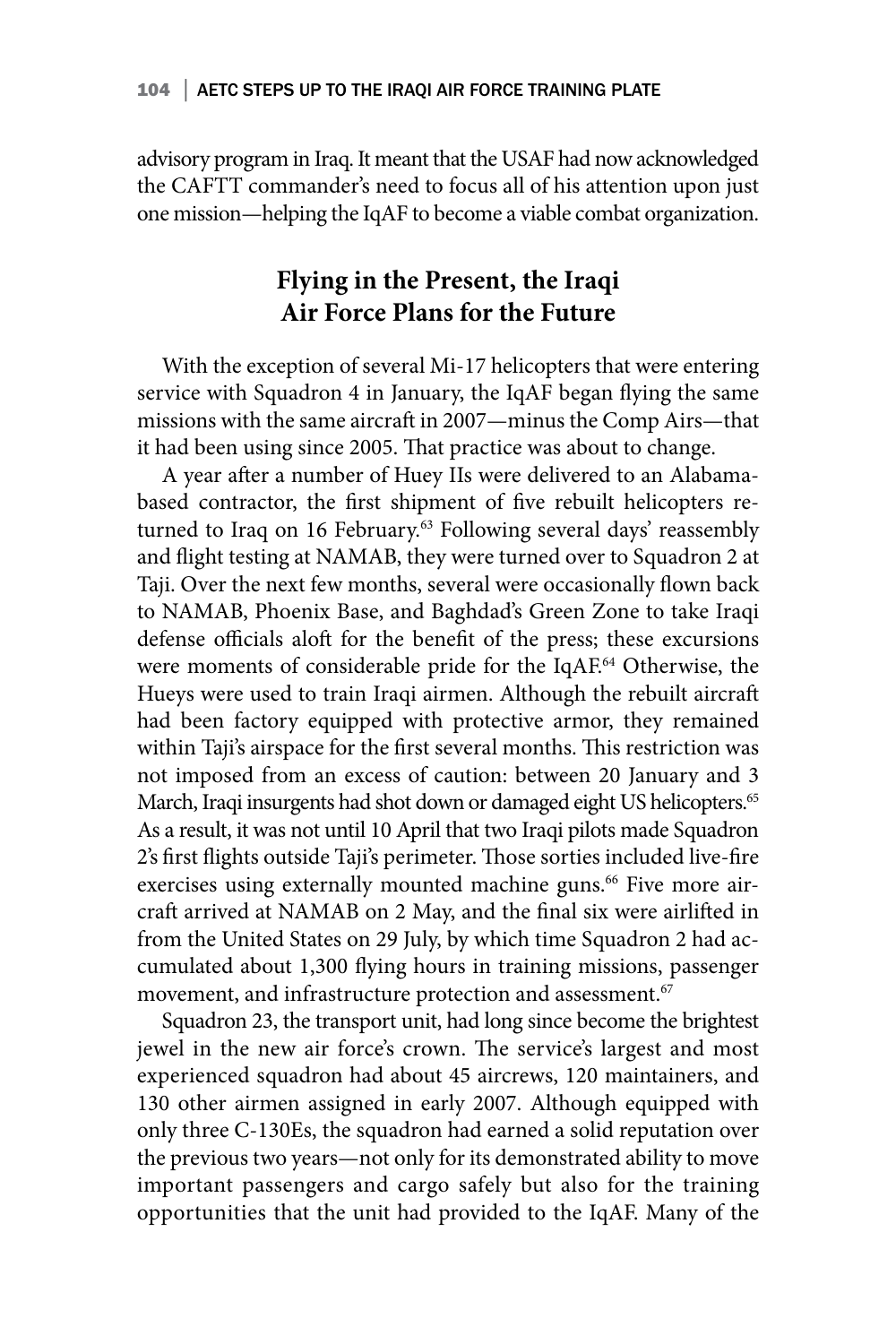squadron's maintainers, for example, had become equivalent to USAF five-level (journeyman) or seven-level (master) technicians. In keeping with the USAF advisors' "train the trainers" mantra, they were instructing new three-level (apprentice) Iraqi maintenance specialists in turn  $68$ 

Squadron 23 was also helping other IqAF specialists. To cite a timely example, 11 flight medical officers completed the first offering of the Iraqi armed forces' Flight Surgeon Primary Course on 31 January. Their training syllabus required participation in medical evacuation and airborne patient treatment exercises, and the NAMAB-based squadron's Hercules transports had served as training platforms for the physician-airmen to practice their skills in a truly realistic setting.<sup>69</sup> On 4 March this training was put to practical use when the squadron made its first intratheater air medical evacuation by transporting a badly wounded Iraqi policeman.<sup>70</sup>

But it was the IqAF's ISR operations that accumulated the most "firsts" in 2007. In February, following the activation of the air operations center, both Squadron 3 and Squadron 70 began supporting Iraqi army requests for ISR support, including convoy surveillance. CH2000 flights resumed over Baghdad that same month as part of Operation Fard al Qanoon, an element of the "surge" operations being conducted in and around the capital.<sup>71</sup> The first of three Cessna C208 Interim ISR Caravans arrived on 30 March; the last arrived in June. All three aircraft were assigned to Squadron 3 at Kirkuk, and its aircrews began conducting some very successful infrastructure surveillance flights in July in conjunction with Squadron 12's Huey IIs.

These flights were particularly significant for the effect they had upon IqAF *esprit de corps* and recruiting. During a press conference held in early September, CAFTT commander General Allardice noted that "the morale of the air force has picked up as they have gotten involved in real operations. . . . About six weeks ago they stopped a pirating operation down in southern Iraq." He noted that both squadrons' participating pilots had been personally thanked by the Iraqi minister of oil and added "that was a complexity of mission . . . that I just didn't think they would be able to do until the end of the year."72

Squadron 3's interim ISR operations progressed to full initial operating capability (IOC) the following month, allowing the retirement of its two long-serving but unarmored and underpowered SB7L-360 Seeker surveillance aircraft<sup>73</sup>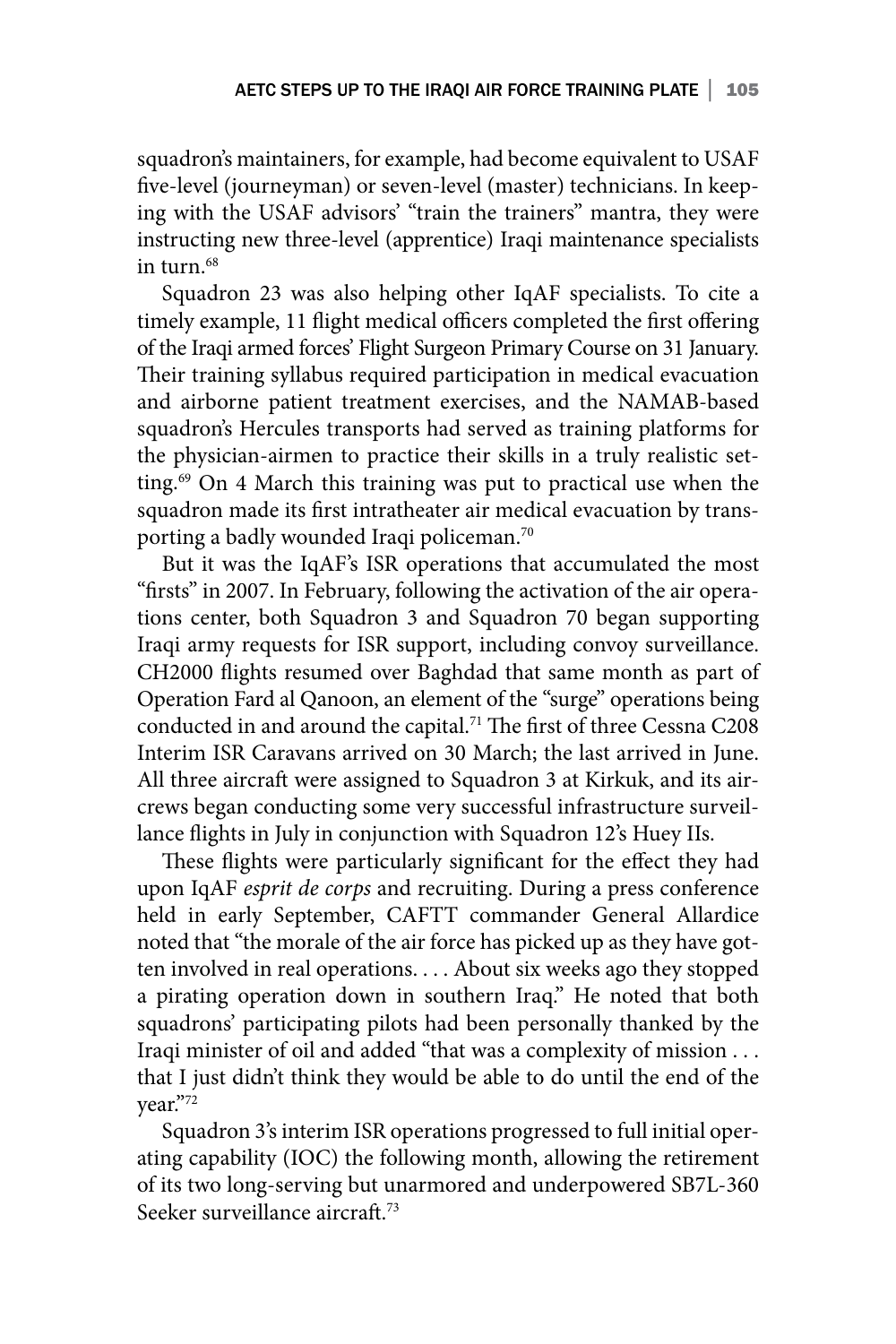## **Counterinsurgency and Procurement of Counterterrorism Aircraft**

Looking to the future meant gaining the ability to conduct COIN and counterterrorism (CT) operations. COIN aircraft had been on the Iraqis' want list for some time, and General Barzanjy anticipated using \$120 million in Iraqi security forces funding for that purpose.<sup>74</sup> For its part, the DOD included the requirement in the FY 2007 GWOT supplemental budget request submitted for congressional approval in early February 2007, and Congress agreed.<sup>75</sup>

On 3 May AFMC's 337th Aeronautical Systems Group issued a solicitation seeking "potential sources to provide both a [COIN] Aircraft and Contractor Logistics Support (CLS) for the Government of Iraq."<sup>76</sup> The request envisioned a buy of eight aircraft (with an option for six more) and their logistical needs for a year. It also included provisos that the contract-winning aircraft must already be in widespread use and that it must use a Pratt & Whitney PT-6-based turboprop engine. These limits would make the winner compatible with the PT-6-powered ISR aircraft already in IqAF service, but they would also limit the competition to a very few well-marketed aircraft types. The latter included principally the Hawker Beechcraft T-6—already serving in significant numbers in the USAF and US Navy as a primary training aircraft—and the Brazilian-built Embraer EMB-314 Super Tucano light strike/trainer aircraft.<sup>77</sup>

In the meantime, the insurgency gave greater impetus to the need to conduct CT operations. Because of the lengthening time involved in mounting a COIN competition (and thus the winning design's delivery dates), in September Iraqi officials asked for a replay of the means used to acquire the three Interim ISR aircraft in the fall of 2006. Could the 645th AESG—better known as Big Safari—work its special acquisition magic once again? It could, and on 11 December AFSAC's 555th International Support Squadron issued an LO&A for three "Iraqi Armed Caravan (IAC) aircraft." These were to be commercial off-the-shelf Cessna C208B Grand Caravans modified as ISR platforms. When operating in CT mode, they were able to launch AGM-114 Hellfire missiles from two wing-mounted pylons. The total cost of the IAC contract was just over \$42.5 million.78 As before, Alliant Technology (since renamed ATK, Inc.) agreed to undertake the work, and the contractor's conversion efforts began in early 2008. De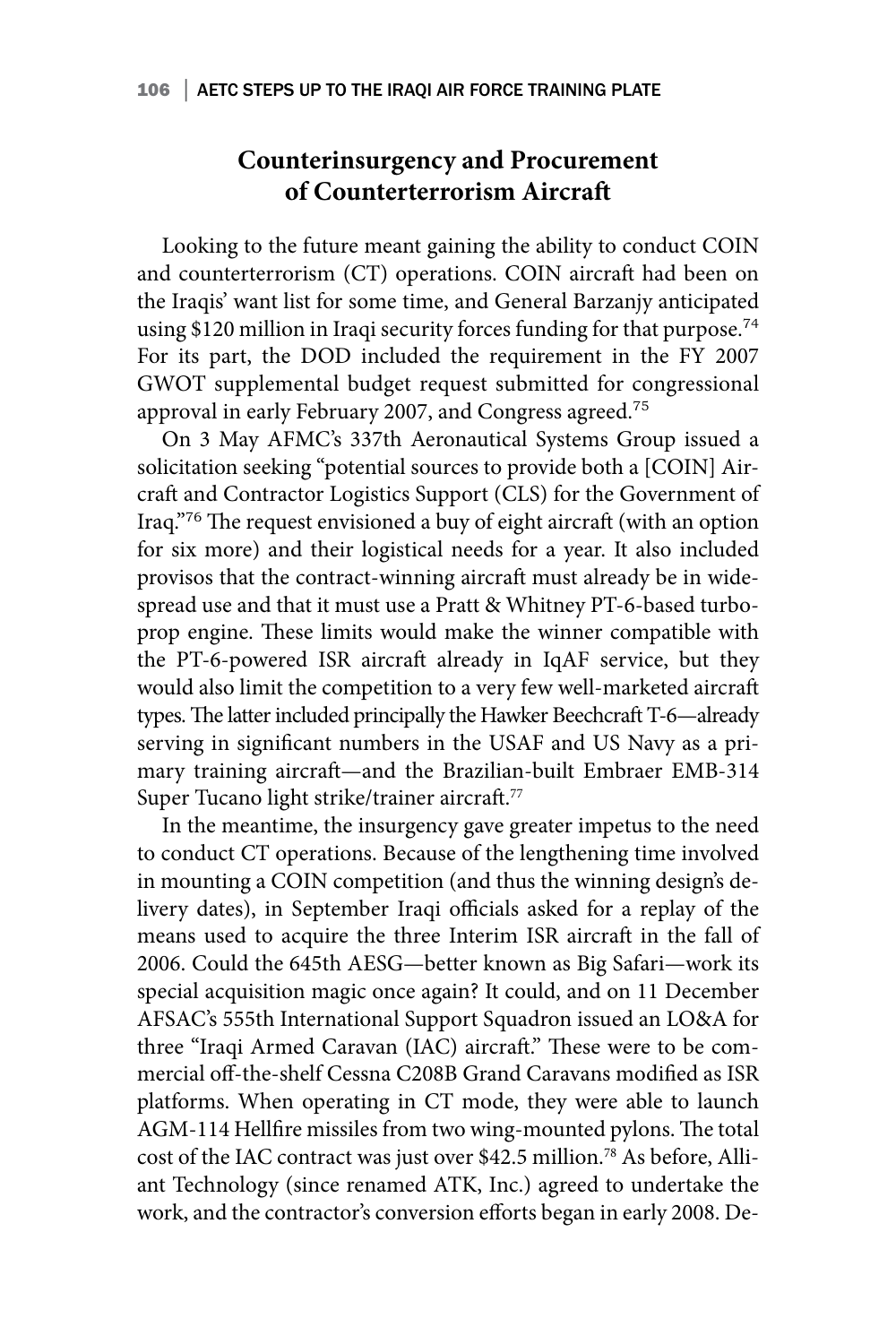livery of the first AC-208B Combat Caravan was expected by the end of that year.79

### **Basic Trainer and Light Transport Procurement**

Fielding a combat capability was highly desirable, but the new air force's most immediate needs were to train pilots and rapidly move important passengers and light high-value cargo, including Iraqi currency, about the country. Fortunately, aircraft suitable for both purposes were comparatively inexpensive and readily available from active production lines in the United States. The anticipated October opening of the FTS made it especially important to take early action, and US government funds were made available for that purpose.

On 6 June 2007 AFSAC's 555th International Group issued an LO&A to provide Iraq with 12 Cessna C-172 Skyhawk basic trainer aircraft and five Cessna 208B Caravan light transports, along with 15 months' CLS and 12 months' spare parts. The Skyhawks were priced at \$330,890 each; the cost of the Caravan transports and their associated defensive systems, along with spares and support for all 17 aircraft, brought the total cost to just over \$26 million.<sup>80</sup> The first two Skyhawks arrived at Kirkuk on 19 October, and two more were delivered soon thereafter.<sup>81</sup>

The first King Air 350ER aircraft, outfitted as a light transport, was presented to General Barzanjy in a ceremony at NAMAB on 28 December. Delivery of the remaining four ISR-equipped King Airs was to begin in April 2008.82

### **Rotary-Wing Procurement**

The 2004 helicopter purchase negotiations with Bumar, the Polish arms export conglomerate, had been a source of embarrassment to the Iraqis because of the poor quality and high cost of the equipment that Bumar had proposed (and failed) to deliver. Corruption charges had also emerged regarding that original \$400 million purchase. Bumar made a partial settlement offer in 2005 that would provide Iraq with 10 new Mi-17s, and they were delivered in early 2006. In the last few months of that year, the Iraqis reached a new understanding with Bumar to receive an additional 18 Mi-17s as final settlement of the original contract.<sup>83</sup> Four of them were delivered in early 2007, and the remaining aircraft were expected to arrive in two deliveries in late 2007 and mid-2008. In a separate FMS contract negotiated in De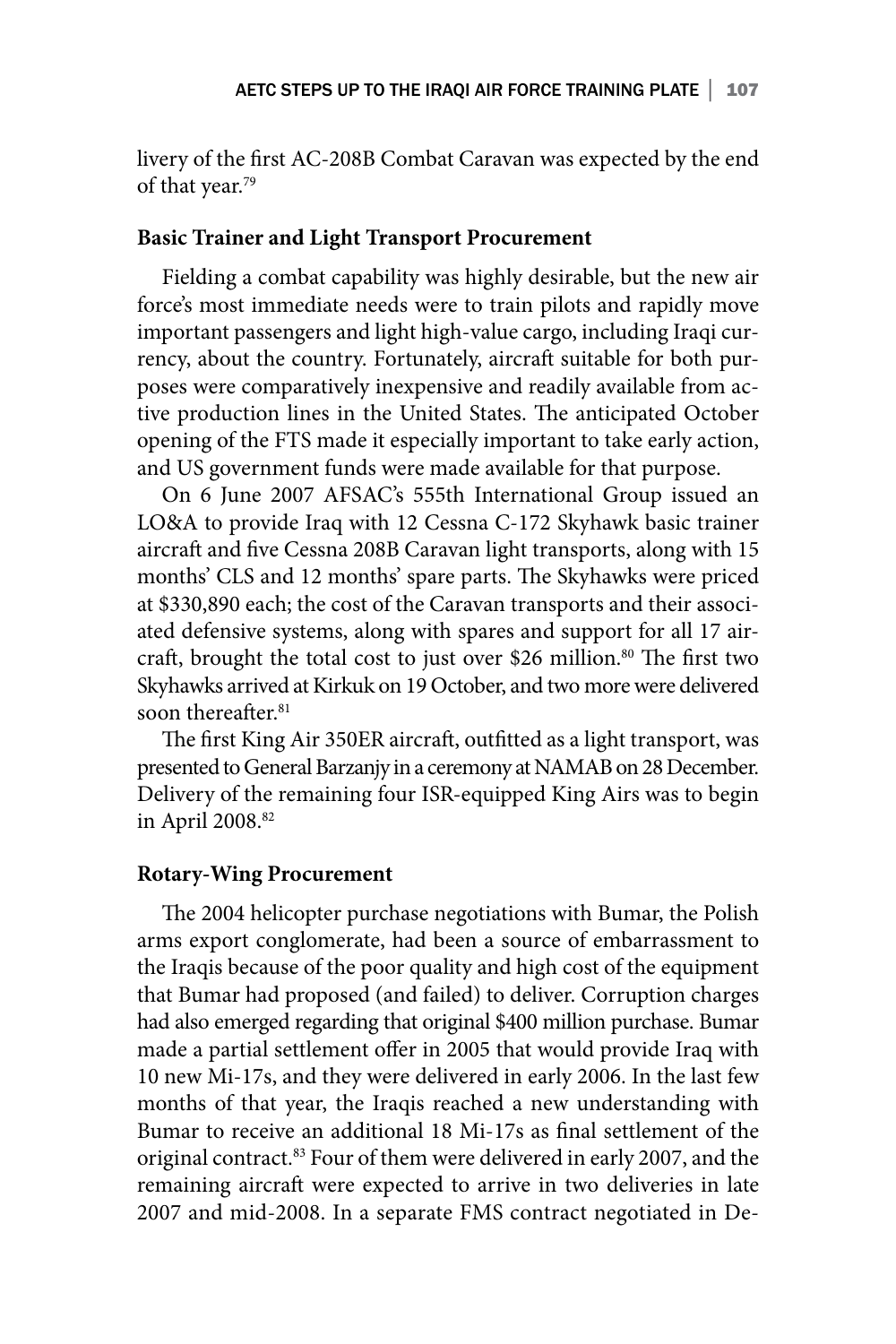cember 2007, the US Army arranged for the Iraqis to buy an additional 22 Mi-17s, equipped for the CT mission, at a cost of \$322 million.<sup>84</sup>

In August 2007 the DSCA informed Congress that the Iraqis were considering a \$150 million agreement to convert an additional 16 UH-1H helicopters to Huey II standards. A month later, another DSCA announcement noted that the IqAF wanted approval for a further purchase of 32 Huey II conversions; both proposals were reportedly cancelled because of cost overrun concerns.**<sup>85</sup>**

### **Long-Range Planning**

One principal challenge facing the Iraqis and CAFTT was the need to establish a realistic set of joint plans, goals, and milestones for the IqAF's future. USCENTAF had made a valuable but preliminary effort in the form of the Comparative Aircraft Study, which it completed in late 2005.**<sup>86</sup>** The IqAF had also published five-year service plans, initially in January 2005 and later in July 2006, but a lack of funds, manpower, and equipment made them both something less than realistic.<sup>87</sup> That said, by mid-2007 the situation was improving, and General Barzanjy and CAFTT commander General Allardice were prepared to move beyond those earlier efforts.

In early June General Allardice convened a teleconference to update key USAF and US Army participants about the status of the Iraqis' training efforts and to present his vision of how they might achieve an objective force mission capability by the end of 2012. The graphic he presented arrayed eight mission capabilities against notional manpower totals for each year of the analysis. CT, training, and COIN IOCs were indicated and accompanied with explanatory notes.<sup>88</sup>

**The Coalition Air Force Transition Team Campaign Plan**. By August that vision had become much more structured and specific. In what General Allardice called his "CAFTT Campaign Plan (2007– 2015)," he proposed three lines of operation that would proceed in parallel in three sequential, multiyear phases: 2007–9, 2009–11, and 2011–14. Each line pursued different objectives, but all supported the overall mission of building an IqAF "capable of conducting sustained operations, focused on the COIN fight in the near-term, in order to defeat terrorism and create a stable environment, while setting the conditions for achieving air sovereignty."89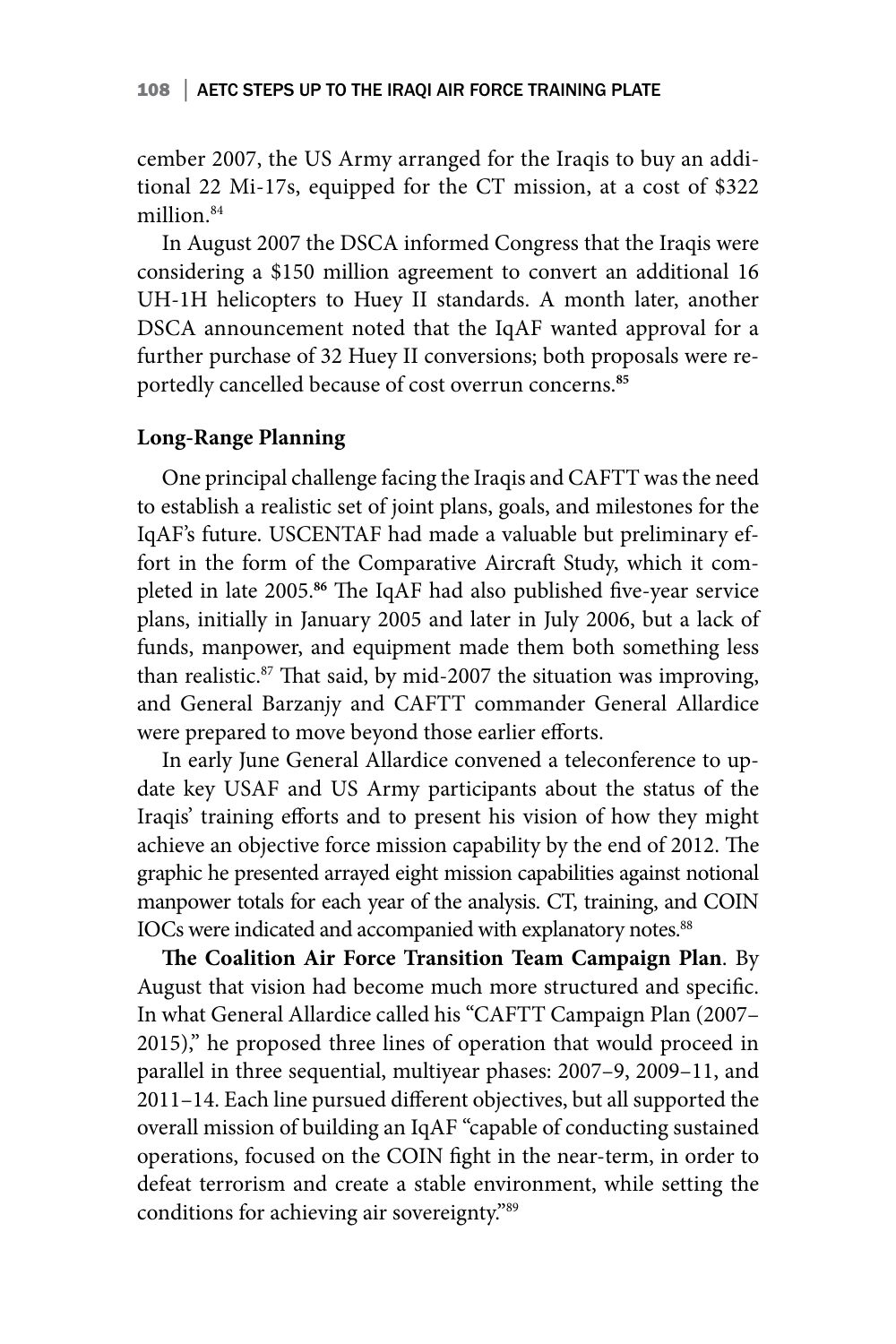The first line, "build, train, educate, and sustain," was the immediate priority. It had two objectives—"organize, train, equip, and sustain air operations" and "exhibit military professionalism"—and it was already well-flagged with achieved and pending IOC dates for the schools in operation or set open in 2007, along with their projected full operational capability dates in 2008 and 2009. The second line, "conduct COIN operations," had as its objective the ability to "conduct day/night/all-weather operations," but it projected IOCs only for a "COIN nonkinetic capability" (January 2008) and a "COIN kinetic capability" (January 2009). The third line, "provide homeland defense," addressed the need to "provide homeland defense capabilities." For obvious reasons it was the least developed, with only a notional "airspace control capability" IOC projected for January 2011, the initial receipt of an air-defense-capable aircraft in 2013, and "homeland defense capability IOC" in 2014.<sup>90</sup>

As a part of making CAFTT's mission more widely known and appreciated, a simplified version of the campaign plan graphic was included in a brochure released later that fall.<sup>91</sup> The plan (and its accompanying rationale) also played a central role in an article cowritten by General Allardice and published in an Air Force professional journal in December 2007.92

**The Iraqi Air Force Service Plan**. While CAFTT was formulating its campaign plan, General Barzanjy's headquarters staffers were revising and expanding the latest edition of their service plan; an English language version was issued on 1 July. Covering the period 2007– 12, it set mission priorities, identified assumptions, and acknowledged shortfalls. The plan also contained detailed annexes assessing current and future capabilities, growth expectations for the following five years, and an analysis of the relative strengths of its likely adversaries, of which Iran was identified as the most serious. Although the plan projected optimistic manpower growth and equipment acquisitions over the five-year period—in 2012 the air force was to have 10,000 airmen and 532 aircraft—it included neither budget figures nor programmed expenditures.<sup>93</sup>

Some of the differences between the two plans were instructive. For example, the CAFTT campaign plan stressed the need to expand the IqAF in measured, sequential steps. From the Americans' perspective, training, support, and infrastructure were all equally essential requirements for creating and sustaining combat capability. For the Iraqis, achieving combat capability in the shortest possible time was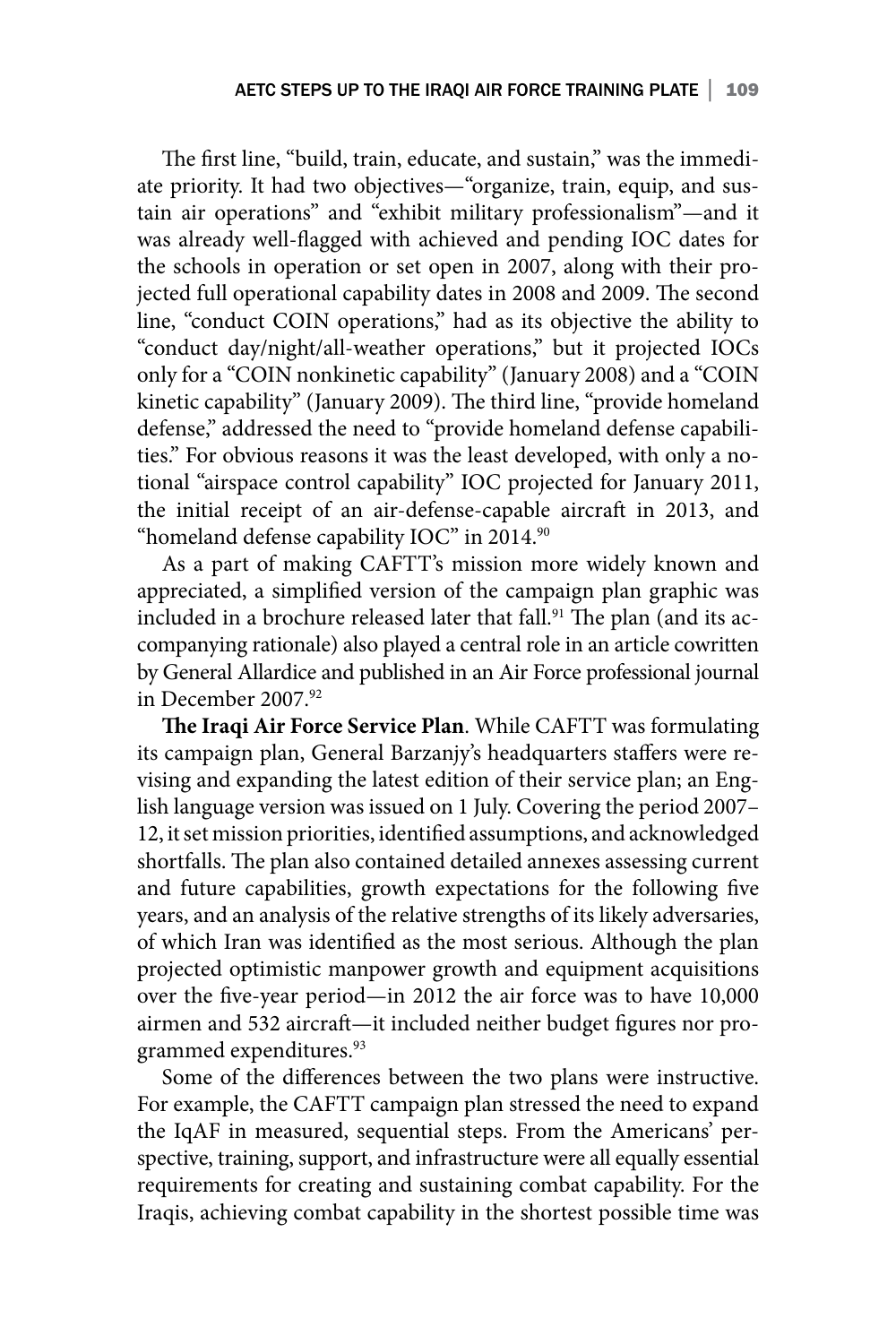more important. General Barzanjy noted in the plan's introduction that "we must fight insurgency as our main role. We will continue to grow our capability to support the joint forces with unique air functions such as surveillance flights, air movement of ground forces, and ground attack of enemy positions. . . . Concurrent with our primary mission, we must focus on training."94

Similarly, the Iraqis' limitation list gave first importance to a lack of close air support aircraft. The second entry noted that the air force could not "provide air defense duties because of [the] unavailability of air defense aircrafts [*sic*], surveillance systems and radars."95

These differences in perspective influenced the interaction between USAF Airmen-advisors and Iraqi airmen in disguised, and sometimes less subtle, ways. The Americans were trying to build a new air force. The Iraqis were trying to fight a war. General Allardice referenced this tension in his December USAF journal article. "As the IqAF develops operational capacity, it becomes increasingly difficult to manage the balance between continuing training and conducting real-real world operational missions," the CAFTT commander wrote.96 It was a balancing act that his Airmen-advisors—and their successors—would have to perform every day.

#### **Notes**

1. "Air Education and Training Command," fact sheet, 22 March 2009. http:// www.af.mil/information/factsheets/factsheet\_print.asp?fsID=138&page=1.

2. The IqAF had had its own officer-producing academy during the Ba'athist era, and it was anticipated that the IqAF would eventually seek to reconstitute that facility.

3. HQ CAFTT, "Training School Operational Requirements Document (Draft Version 1)," report (Randolph AFB, TX: AETC, 30 October 2006).

4. HQ CAFTT, "Iraqi Air Force Training School, Concept of Operations (CONOPS) (Draft Version 2)," report (Randolph AFB, TX: Headquarters AETC, 10 November 2006).

5. Ibid. USAF advisors were to assist in training fixed-wing students; CAFTT expected that rotary-wing training would be conducted by IqAF and US Army instructors.

6. Col Philip M. Senna, AETC/A3R, briefing, subject: IqAF Training School (IqAFTS) AETC Support Update, 22 November 2006; and Senna to AETC/A2&3 and AETC/IA, memorandum, subject: Coalition Air Force Transition Team (CAFTT) in-Country Visit, 22 November 2006.

7. AFOATS was redesignated as the Jeanne M. Holm Officer Accession and Citizen Development Center on 2 June 2008.

8. Christine Harrison, "AU Provides Curriculum, Manpower for Iraqi Officer Training," *Wright Stuff* 2, no. 14 (20 July 2007, http://www.maxwell.af.mil/au/aunews /archive/0214/ArticlesAUprovidescurriculum.html.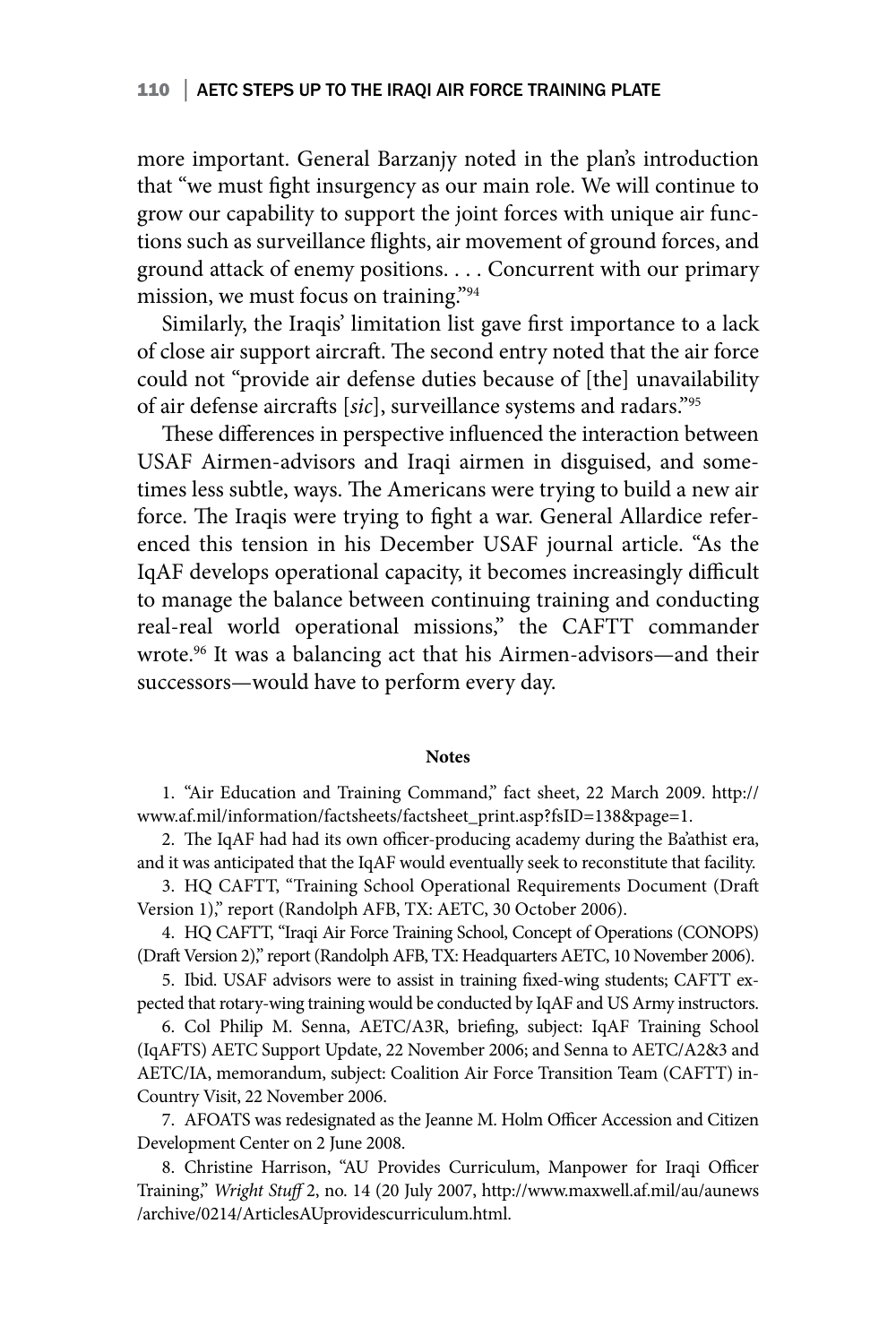9. The oath states, "I am a patriot. I voluntarily serve in the cause of freedom to fight oppression for my country, Iraq. I am prepared to give my life for this ideal. I will never concede defeat. I will never do anything for pleasure, profit, or personal safety that will disgrace my uniform, my unit, or my country. I will always act with great honor and comply with the Geneva Convention and the laws of war. I will treat others with dignity and respect at all times. Of my own free will I voluntarily choose the path of a patriot. I am dedicated to establishing a united Iraq, free of tyranny and oppression for its entire people." Quoted in HQ AFOATS, "IqAF Officer Training School: IqAF Officer Training," report (Maxwell AFB, AL: AFOATS, January 2007).

10. Kevin Lynn, briefing, subject: IqAF Training School (IqAFTS) OTS and TOP-OFF Update, ca. January 2007.

11. Maj Dale Kolomaznik, Maj Scott Bergren, and Capt Mike Powell, interview with the author, 9 April 2008.

12. Ibid.

13. Ibid.

14. Maj Gen-select Robert R. Allardice and Maj Kyle "Brad" Head, "Coalition Air Force Transition Team: Rebuilding Iraq's Air Force," *Air and Space Power Journal* 21, no. 4 (Winter 2007): 5–14.

15. Susan Griggs, "Back to the Future: Keesler Prepares to Train Iraqi Air Traffic Controllers," *Keesler News* [Keesler AFB, MS], 31 May 2007, 4.

16. Dwyer Stringer, AFSATS/XF, interview with the author, 22 July 2009.

17. The October 2006 briefing contained 33 slides; only 1 focused on Afghanistan. It reported that General Padilla was leading a team tasked to assess the status of the Afghanistan air corps but provided no additional details. General Padilla was the presenter for the slide's accompanying remarks. North, briefing, subject: Coalition Air Force Transition Team Update (Version 2.1).

18. North, briefing, subject: Coalition Air Force Transition Team: Building Airpower Capacity in Iraq and Afghanistan (Version 1.4), ca. 10 January 2007. (Information extracted is not FOUO.)

19. IMAR's incoming January class consisted of 300 cadets. Another source reported that the induction ceremony "formally recognized the beginning of formal air force training at IMAR" and put the number of IqAF cadets at 63. "Iraq's Future Officers," *Advisor* 4, no. 4 (27 January 2007): 8.

20. See SFC Kimberly A. Green, "Air Force Squadron 70 Seeks to Secure Iraq." *Advisor* 4, no. 8 (24 February 2007): 5.

21. North, briefing, subject: Coalition Air Force Transition Team, slide 25. (Information extracted is not FOUO.)

22. As of 30 September 2006, 307 C-130s were in the active inventory, of which 245 were more than 24 years old. The average age of the fleet was 33.4 years. "Equipment, 2007 USAF Almanac," *Air Force Magazine* 90, no. 5 (May 2007): 63.

23. The ALE-47/AAR-47 missile approach warning system combined the ALE-47, a suite of infrared sensors mounted at various points on the aircraft to detect incoming rocket motor signatures, with the AAR-47, which automatically triggers decoy flares to misdirect the missile. The ALE/ALR-47 system is suitable for helicopters and transport aircraft. It has been installed on DOD aircraft as a standard defensive system since the late 1990s. Federation of American Scientists, "AN/AAR-47 Missile Approach Warning System," 8 January 2000, http://www.fas.org/man/dod-101/sys/ac/equip/an-aar-47.htm.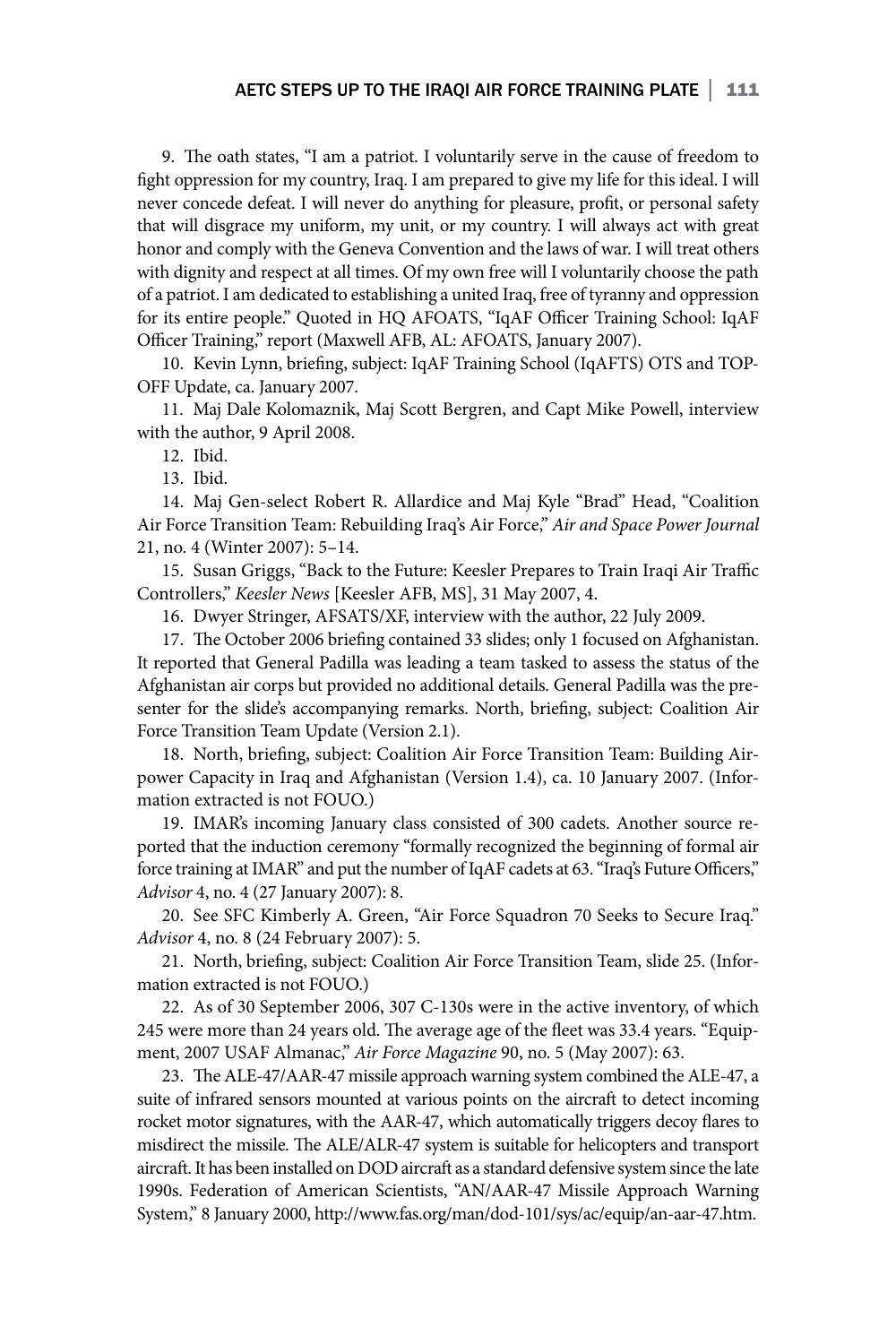#### 112 | AETC STEPS UP TO THE IRAQI AIR FORCE TRAINING PLATE

24. North, briefing, subject: Coalition Air Force Transition Team, slide 30. (Info extracted is not FOUO.)

25. Ibid., slide 32. (Info extracted is not FOUO.)

26. Ibid., slide 31. (Info extracted is not FOUO.)

27. Arguments for enlarging the USAF's advisory capabilities had been made in various forums in recent years. See, for example, Downs, "Unconventional Airpower," 20–25; Lt Col Norman J. Brozenick, "Another Way to Fight: Combat Aviation Advisory Missions," research report (Maxwell AFB, AL: Air University, June 2002); Maj Ioannis Koskinas, "The Combat Aviation Advisory Mission in Iraq," *Air and Space Power Journal* 19, no. 3 (Fall 2005): 107–8; and Alan Vick, *Air Power in the New Counterinsurgency Era: the Strategic Importance of USAF Advisory and Assistance Missions* (Santa Monica, CA: RAND Corp., 2006).

28. Brig Gen David Gillett, Air Combat Command (ACC)/A4, to Brig Gen Mark T. Matthews, ACC/A5 et al., e-mail, subject: Coalition AF Transition Team (Iraq and Afghanistan), 10 January 2007.

29. Mr. Lemkin was named to head SAF/IA in 2003. A career naval officer prior to his retirement from active duty in 1997, he had commanded several nuclear submarines, including the USS *Michigan* (SSBN-727). After returning to civilian life, Mr. Lemkin held several executive and senior advisor positions in the private sector before becoming principal deputy assistant secretary of the Air Force for financial management in 2002. "Bruce S. Lemkin," biography, February 2010, http://www.af.mil/information/bios/bio \_print.asp?bioID=6179&page=1.

30. Bruce S. Lemkin, secretary of the Air Force (SAF)/IA, to chief of staff, US Air Force et al., "Increasing USAF Role in Building Iraq Air Force (IqAF) and Afghanistan National Army Air Corps (ANAAC)," staff summary sheet, 20 February 2007.

31. Bruce S. Lemkin and Col Sharon Holmes, SAF/IARM, briefing, subject: Building Air Forces in Iraq and Afghanistan: Integrated Product Team Interim Report, ca. 9 February 2007.

32. The 28,000-acre facility opened as Camp Bullis in 1994. Much of its infrastructure was dedicated to convoy escort training; it was renamed to honor two Airmen who had lost their lives in Iraq while performing convoy escort duties in October 2005. Donna Miles, "Camp Bullis Provides Example in Joint, Cooperative Training," American Forces Press Service, 17 February 2005, http://www.defense.gov/news /newsarticle.aspx?id=25868; James Coburn, "Camp Dedication Honors Two Airmen," *Talespinner* [Lackland AFB, TX], 17 October 2005, http://www.aetc.af.mil /News/ArticleDisplay/tabid/136/Article/263509/camp-dedication-honors-two-airmen .aspx; and TSgt Mike Hammond, "Combat Convoy—The Air Force Targets Tactical Transportation So the Enemy Has Less Chance of Doing So," Air Force Print News, accessed 4 July 2010, http://www.torch.aetc.af.mil/news/story.asp?id=123065085.

33. Lemkin and Holmes, briefing, subject: Interim Report, slide 9.

- 34. Ibid., slides 10–12.
- 35. Ibid., slides 13–18.
- 36. Ibid.
- 37. Ibid., slide 21.
- 38. Ibid., slides 19–20.

39. Inexplicably, the staff summary routing sheet did not include ACC as a coordinating organization, and the package was presented to the CSAF in late February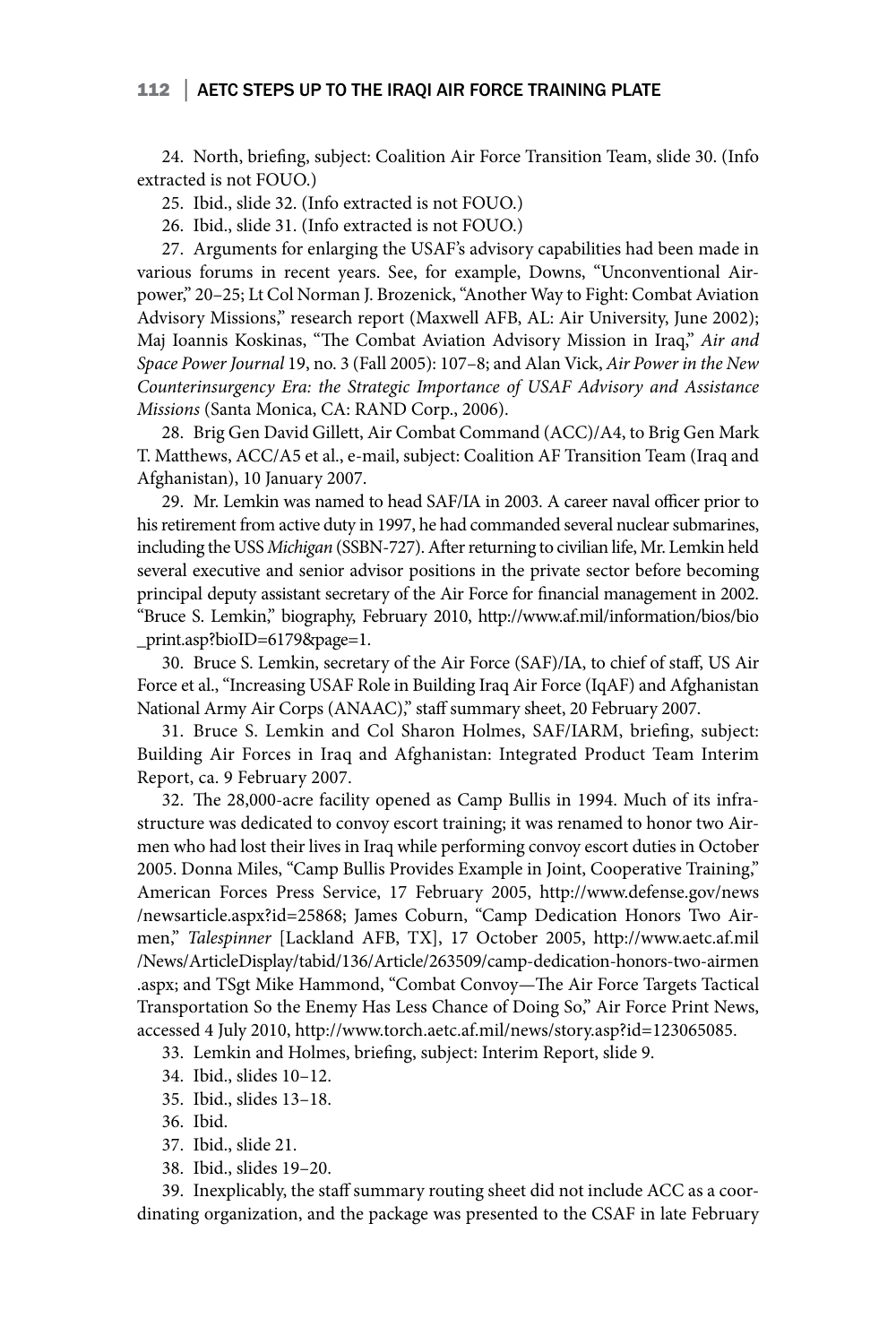or early March without formal COMACC concurrence. The ACC commander's staff subsequently assured him that there were no "show-stoppers" involved, and he initialed the package without objection on 19 March. Maj Gen-select Douglas L. Raaberg, ACC/A3, to ACC/CC et al., e-mail, subject: PKG-DS700469: Increasing USAF Role in Building Iraqi Air Force (IqAF) and Afghanistan National Army Air Corps (ANAAC), 19 March 2007; and 1st Lt Paul K. McKinney III, ACC/CCA, to Lt Col Robert C. Troisi, ACC/A3X et al., e-mail, subject: PKG-DS700469: Increasing USAF Role in Building Iraqi Air Force (IqAF) and Afghanistan National Army Air Corps (ANAAC), 19 March 2007.

40. Lemkin, "Increasing USAF Role." The available record does not show exactly when the CSAF received or answered SAF/IA's three propositions, but the fact that he approved them is confirmed in the slides prepared for the IPT's final report briefing. SAF/IA sent the slides out to the IPT membership in the late afternoon of 7 March.

41. Maj Leif Eckholm, "Background Paper on Iraq/Afghanistan Pre-Deployment Training," ca. 15 February 2007.

42. Lemkin and Holmes, briefing, subject: Interim Report, slides 19–20.

43. Eckholm, "Background Paper on Increased USAF Personnel Requirements in Iraq and Afghanistan," ca. 15 February 2007.

44. Lemkin, "Increasing USAF Role."

45. Message, 011822Z Feb 07, COMCENTAF to HQ USAF et al., "CENTAF Air Advisory Division," 1 February 2007.

46. Lemkin and Holmes, briefing, subject: Building Air Forces in Iraq and Afghanistan: Integrated Product Team Final Report, ca. 9 March 2007, slide 25.

47. Ibid.

48. For a description of the "Bridge Course," see Patrick Wilson, "A Crash Course in Combat," *Air Force Times*, 27 November 2007, http://www.airforcetimes.com /news/2007/11/airforce\_combat\_course\_071126w/.

49. Lemkin and Holmes, briefing, subject: Final Report, slides 9–11.

50. Ibid., slides 12–14. For reporting on English language instruction at NAMAB in early 2007, see SSgt Zachary Wilson, "Overcoming Language Barrier First Step for Iraq's New Air Force Officers," *Advisor* 4, no. 7 (17 February 2007): 5 and 7; and SFC Ronda Jordan, "English Language Training Takes Flight," *Advisor* 4, no. 15 (14 April 2007): 9.

51. Lemkin and Holmes, briefing, subject: Final Report, slides 15–19.

52. Ibid., slides 20–21.

- 53. Ibid., slides 22–23.
- 54. Ibid., slide 25.

55. Maj Jeff Fallesen, 9AF/DDS, to 9AF/A1 et al., e-mail, subject: CENTAF Iraqi Air Force/ANAAC Development Integrated Product Team Kickoff Meeting, 4 May 2007. [9AF files]

56. HQ 9AF, briefing, subject: CENTAF Partner Nation Airpower Development Standing Integrated Product Team (Version 1.0), 7 May 2007. [9AF Files] (Information extracted is not FOUO.)

57. Ibid., slides 25 and 27. (Info extracted is not FOUO.)

58. HQ ACC, Special Order (SO) GB-82, 29 March 2007. See also Erik Holmes, "New Name for Unit Building Iraqi Air Force," *Air Force Times*, 9 April 2007, http:// aimpoints.hq.af.mil/display.cfm?id=17877&printer=yes.

59. Ibid.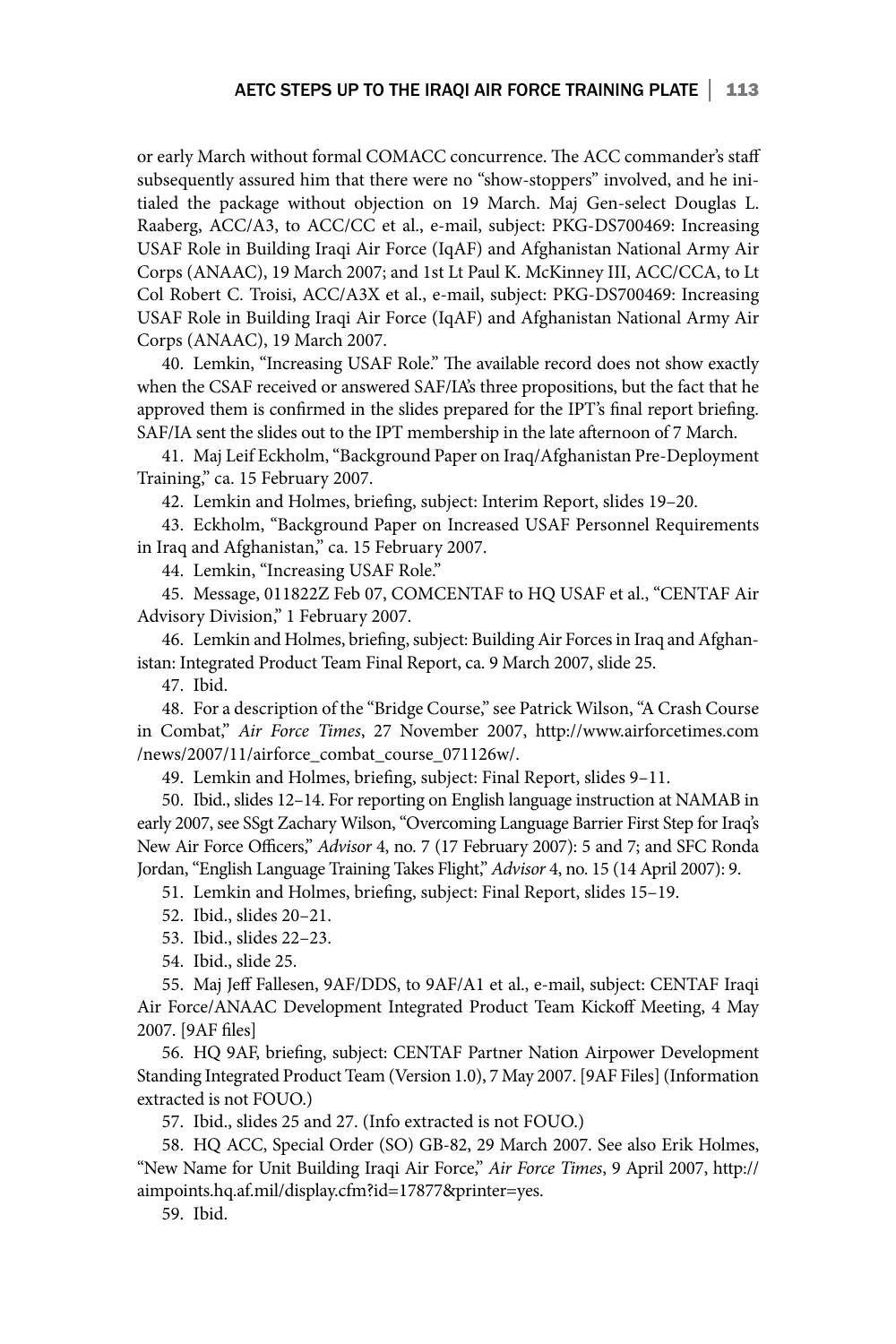#### 114 | AETC STEPS UP TO THE IRAQI AIR FORCE TRAINING PLATE

60. General Allardice's official title was Air Force element commander, CAFFT-Iraq. HQ 9 AETF, SO G-08-05, 8 November 2007. [nb: The retroactive date is correct.]

61. "Major General Robert R. Allardice," biography, March 2008, http://www.af .mil.bios/bio\_print.asp?bioID=7912&page=1.

62. General Hoog would continue to serve as the MNF-I ACCE for another four months; he was replaced in July by Maj Gen David Edgington.

63. "Special Delivery," *Advisor* 4, no. 8 (24 February 2007): 7.

64. "Huey II," *Advisor* 4, no. 9 (3 March 2007): 11; MC2 Elisandro Diaz, "Iraqi Air Force Celebrates 76 years," *Advisor* 4, no. 17 (28 April 2007): 4 and 5; and "First Five Iraqi Huey IIs Delivered," *Air International*, April 2007, 8.

65. Jordan, "Iraqi Air Force Opens Training Center, *Advisor* 4, no 15 (14 April 2007): 6; and Claudia Parsons, "Iraqi Air Force Shows Off Rebuilt Huey Helicopters," Reuters, 3 March 2007, http://www.reuters.com/article/idUSPAR347933.

66. Erik Holmes, "Iraqis Fly First Helicopter Training Sortie," *Air Force Times,* 11 April 2007, http://www.airforcetimes.com/news/2007/04/airforce\_iraqi\_airforce\_070411/.

67. Diaz, "Helicopters Land in Baghdad," *Advisor* 4, no. 18 (5 May 2007): 3–4; Diaz, "Final Huey II Shipment Arrives at BIAP," *Advisor* 4, no. 27 (4 August 2007): 9-10; and SrA Christie Putz, "Air Force Helps Keep Country's Lifelines Flowing," *Advisor* 4, no. 22 (19 August 2007): 8 and 10.

68. TSgt Kevin Williams, "Iraqi Air Force Takes Flight with Help from U.S. Airmen," Air Force Print News, 29 March 2007, http://www.af.mil/news/story\_print .asp?id=123046584.

69. Diaz, "Flight Surgeons Go Hi-Flying," *Advisor* 4, no. 4 (27 January 2007): 3 and 5; and Diaz, "Squadron 23 Takes to the Skies," *Advisor* 4, no. 6 (10 February 2008): 3 and 6.

70. Cpl Jess Kent, "Iraqi Air Force Performs First MEDEVAC," 22 March 2007, http://www.amc.af.mil/news/story.asp?id=123046014.

71. SPC Lajuan Hickman, "CAFTT Preparing Iraqi Air Force," 13 March 2007, http://www.usf-iraq.com/?option=com\_content&task=view&id=10574&Ite mid=128; and Zehner, briefing, slides 7 and 8.

72. "DoD Bloggers Roundtable with Brigadier General Robert Allardice, Commanding General, Coalition Air Force Transition Team," transcript, 6 September 2007, http://www.defense.gov/home/blog/docs/Allardice%20transcript.pdf.

73. Col Greg Zehner, CAFTT/A5, briefing, subject: Building a Credible Iraqi Air Force: A History, 25 August 2007, slides 7 and 8*.*

74. Maj Jeremy Brown, "CAFTT Counterinsurgency (COIN) Aircraft (A/C) Plan," BBP, 25 March 2007.

75. "Future Iraqi AF Development Plans," *AirForces Monthly*, April 2007, 21.

76. 337 AESG, "Iraq Counterinsurgency (COIN) Aircraft, solicitation no. FA8617-07-R-0001," solicitation, 3 May 2007.

77. "US Air Force Starts Bidding for Iraqi Counter-Insurgency Aircraft Fleet," *Flight International*, 4 May 2007, http://www.flightglobal.com/articles/article.aspx?li ArticleID=213671&PrinterFriendly=true. The T-6A Texan II Primary Trainer entered USAF service in May 2000. The DOD planned to acquire up to 454 aircraft by FY 2010; these were to be apportioned among the training commands of both the USAF and the US Navy. "T-6A Texan II," fact sheet, accessed 6 July 2010, http//www.af.mil /information/factsheets/factsheet\_print.asp?fsID=124&page=1.

78. Nancy P. Donnell-Ivy, "B7-D-SAR," LO&A, 11 December 2007. [AFSAC files]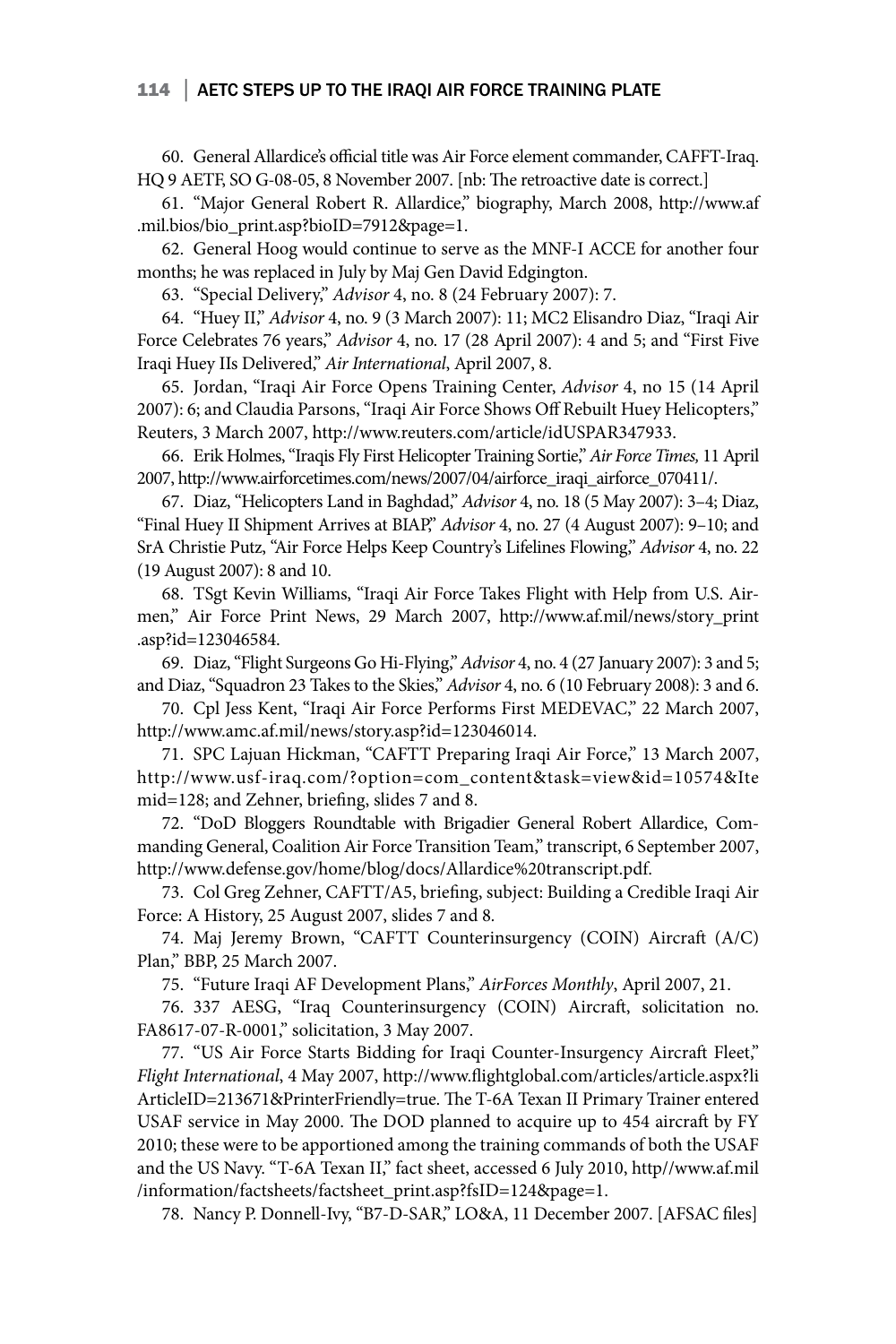79. ATK, Inc., "ATK Delivers Third AC-208 'Combat Caravan' Aircraft to Iraqi Air Force," press release, 16 November 2009.

80. Tinka, "B7-D-SAG." [AFSAC files]

81. SSgt Jared Marquis, "Wright-Patt Plays a Part in Training Future Iraqi Pilots," Air Force Print News, accessed 16 July 2008, http://www.wpafb.af.mil/news/story\_print .asp?id=123074106.

82. DSCA, "Iraqi Air Force Receives New Aircraft," press release, 29 December 2007, http://www.dsca.mil/PressReleases/by-date/2008/122907\_Iraqi-Air-Force-Aircraft .html; and Frost, "Taking over the Skies," 9–10.

83. Few details of the settlement were announced, perhaps because of the embarrassment caused by the initial contract awards' questionable circumstances and poor results. See James Glanz, "Rebuilding Iraq's Air Force a Challenge for U.S. Trainers," *New York Times*, 5 February 2007, http://www.nytimes.com/2007/02/05/world/africa/05iht-airforce .4474337.html.

84. The Army's sole-source award to Arinc, Inc., later became plagued with delays, cost overruns, and other problems. Sharon Weinberger, "Helo Holdup: Problems Dog U.S. Decision to Buy Russian Helicopters for Iraq," *Defense Technology International*, June 2009, 40 and 42.

85. "Iraqi AF Seeks 32 More Huey IIs, Opens Flying Training School," *AirForces Monthly*, November 2007, 7; DSCA, "FMS: Iraq Requests Upgrade to Huey II Helicopter Configuration," press release, 17 August 2007, http://www.deagel.com/news/FMS-Iraq -Requests-Upgrade-to-Huey-II-Helicopter-Configuration\_n000002598.aspx; and D. J. Elliott, "Iraqi Security Forces Order of Battle: November 2007 Update," *Long War Journal*, 8 November 2007, http://longwarjournal.org/archives/2007/11/iraqi\_security \_force\_5 .php#ixzz0e7duLOJG.

86. HQ USCENTAF, "Comparative Aircraft Study." (Information used is not FOUO.)

87. See HQ Iraqi AF, "Iraqi Air Force Capability," 11; and HQ IqAF, "Draft Service Plan," 1-1.

88. Allardice, briefing, subject: VTC on IqAF Training, 6 June 2007. (Info extracted is not FOUO.)

89. Allardice, briefing, subject: VTC on IqAF Training, 1 August 2007. (Info extracted is not FOUO.)

90. Ibid., slide 4. [nb: This particular slide is labeled "Ver. 4.1, 29 Jul 07."] (Info extracted is not FOUO.)

91. HQ CAFTT, "Coalition Air Force Transition Team." See also North, briefing, subject: Building Airpower Capacity, slide 9.

92. Allardice and Head, "Coalition Air Force," 5–14*.*

93. HQ IqAF, "Service Plan." [CAFTT files]

94. Ibid., 3.

95. Ibid., 10.

96. Allardice and Head, "Coalition Air Force," 9.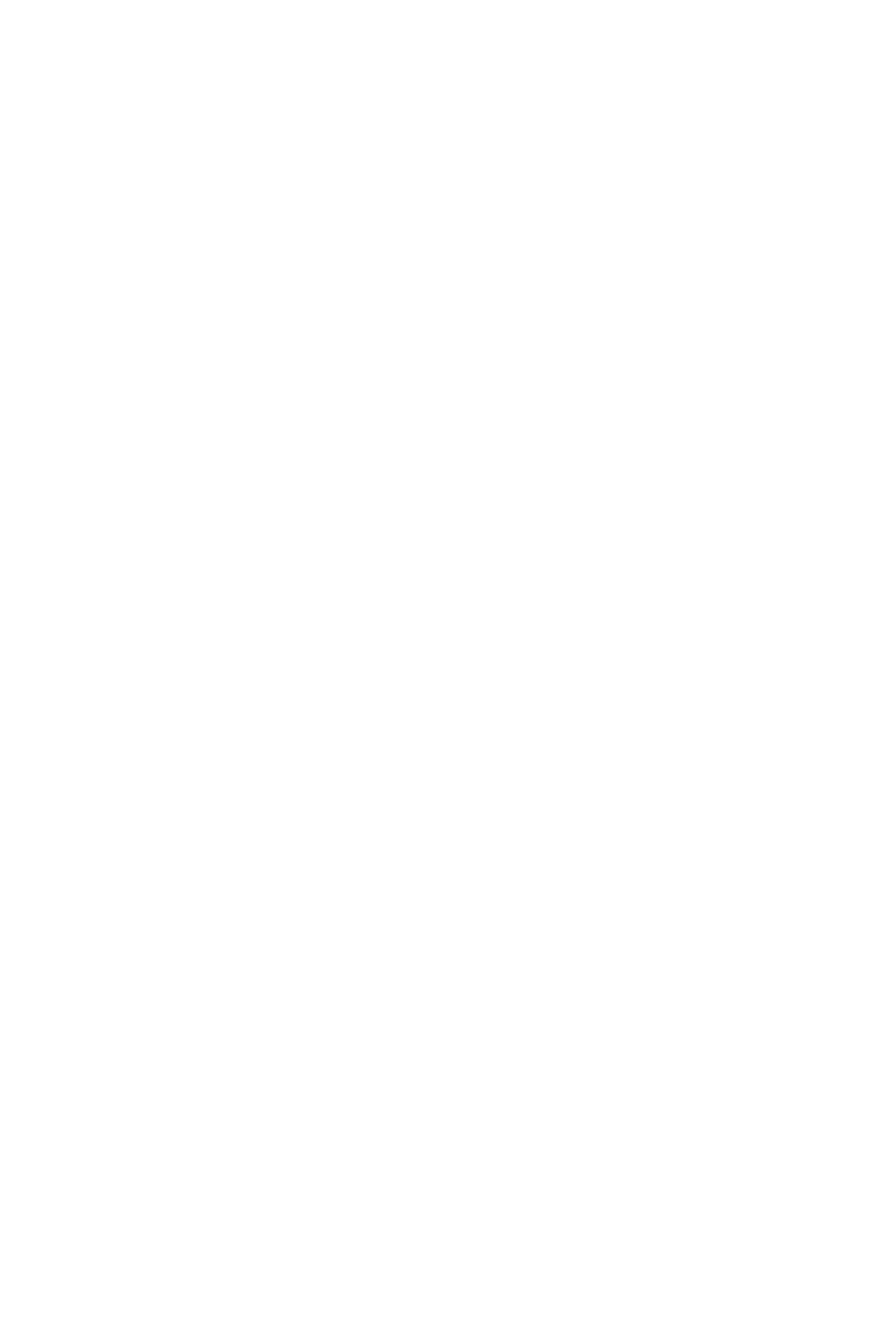### Chapter 9

## **The Foundation Has Been Laid**

By the second half of 2007, many of the pieces needed for the IqAF to become an effective COIN air force were starting to come together. Its officer accession programs, technical training courses, and basic training facilities produced their first trickle of graduates. Those production flows would become a steady stream over the next 12 months, as would the output of the flying training school after it opened later that year.

Operating tempos also increased. The ISR aircraft of Squadron 3 began conducting coordinated operations with Squadron 2's helicopters in July, and that success provided the Iraqi airmen with a significant improvement in morale at an especially opportune time. The USAF had committed to fielding a substantially larger number of Airmenadvisors and to training them better before they deployed. Those processes, too, were beginning to accelerate.

However, some elements were still missing. The IqAF's near-term and midterm mission was to conduct a COIN campaign, but (among other things) it lacked the intellectual infrastructure—a working doctrine—to shape that campaign. Oddly enough, the Iraqis' American mentors did not have one either, and it was only in the fall of 2007 that the USAF finally addressed that long-standing need.

In the meantime, the halting, tentative nature of the coalition's progress in Iraq—and the accompanying cost in blood and treasure had drawn increasing notice within the US electorate and thus among its congressional representatives. In the late spring of 2007, Congress created an independent commission to assess the state of Iraq's security forces, including its air force. That group of experts spent most of the summer in Iraq.

## **Form Belatedly Follows Function: USAF Doctrine Updates**

In 2004 two thoughtful airpower analysts, James S. Corum and Wray R. Johnson, considered the status of COIN doctrine in the US military and in the USAF in particular. They found it to be wanting.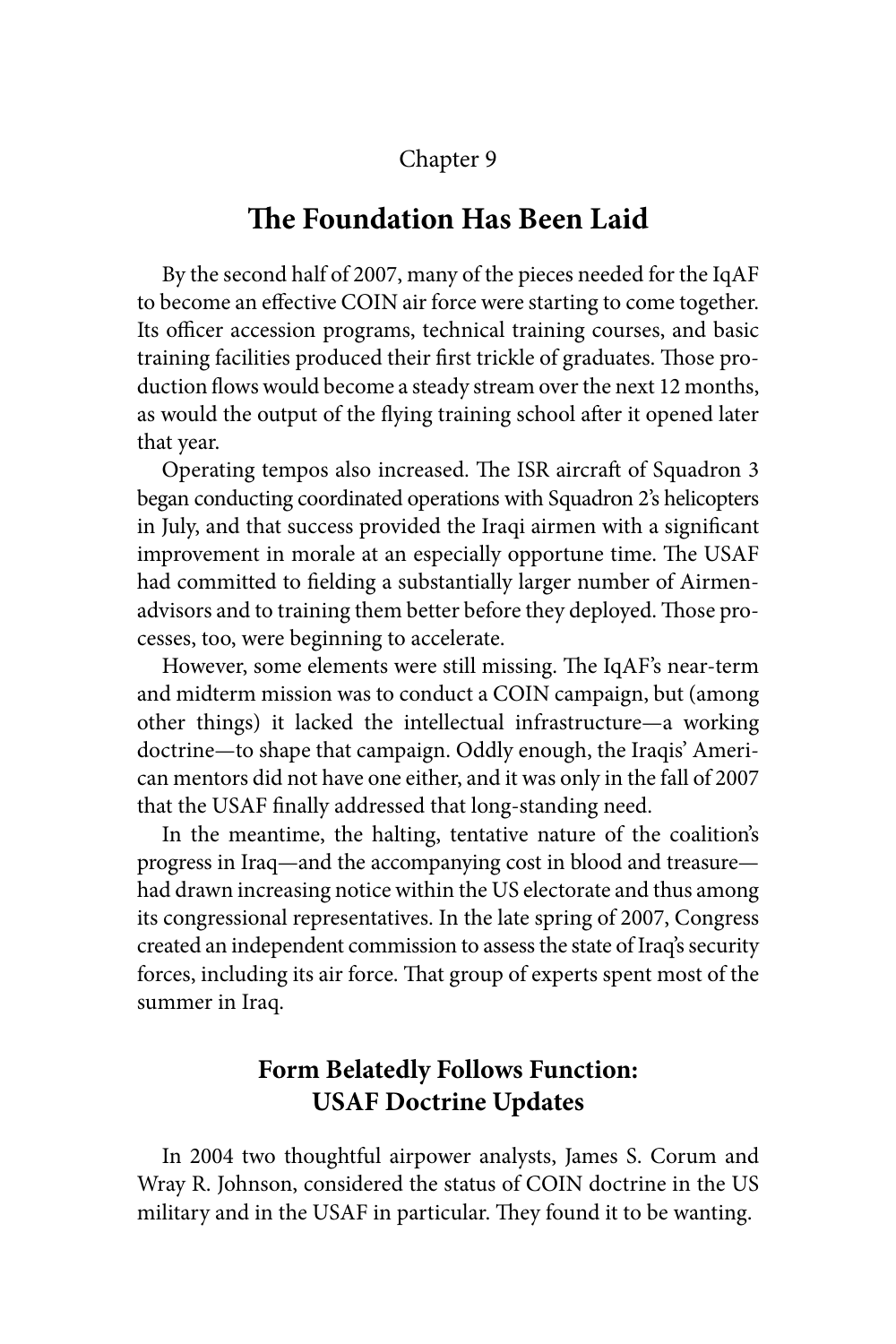#### 118 | THE FOUNDATION HAS BEEN LAID

Considering that the US military has extensive experience in using airpower against insurgents, and that the United States will almost certainly be involved in fighting insurgents and terrorists and will no doubt assist other nations in their own fights against irregular opponents in the future, the lack of attention in military colleges and in doctrine regarding this subject is scandalous. The US Air Force, in particular, has tended to ignore and downplay air operations in small wars in its education system and in its doctrine.<sup>1</sup>

If the USAF's Airmen-advisors were to succeed in helping the Iraqis build an effective COIN air force, then they would need to have a solid grounding in COIN airpower theory and its applications—if only to know how *not* to use airpower in such a campaign. Nonetheless, no officially sanctioned body of doctrine was applicable to COIN operations for most of the first four years of the USAF's mentoring efforts in Iraq. Outside AFSOC circles, the last time that subject had received systematic thought was during the Vietnam War.2

This neglect was finally addressed with the publication of Air Force Doctrine Document (AFDD) 2-3, *Irregular Warfare*, on 1 August 2007. The doctrine defined irregular war (IW) as "a violent struggle among state and non-state actors for legitimacy and influence. . . . IW favors indirect approaches . . . in order to erode an adversary's power, influence, and will."<sup>3</sup> One of the benefits of the new doctrine lay in its ability to clarify "what effects airpower and space power can and should have, leading to [selection of] the types of people and training needed for COIN," along with the manner of weaponry best suited for that form of conflict.<sup>4</sup> Although it might take time for the new doctrine to gain traction elsewhere in the Air Force, the need was already quite clear to the CAFTT commander. "Given that their role involves helping the IqAF [to] build an effective COIN force," General Allardice wrote in the fall of 2007, "advisors must know and understand the general principles and specific airpower applications in a COIN environment."5

In mid-September, the Air Force Doctrine Development and Education Center supplemented AFDD 2-3 with a significantly revised edition of AFDD 2-3.1, *Foreign Internal Defense*. Replacing an edition published in May 2004, it described the USAF's FID effort as "a key Air Force contribution to US support for COIN operations, combating terrorism, and counter-narcotics."<sup>6</sup> The new guidance noted that "FID efforts are most successful when they preclude the need to deploy large numbers of US military personnel," given that the resulting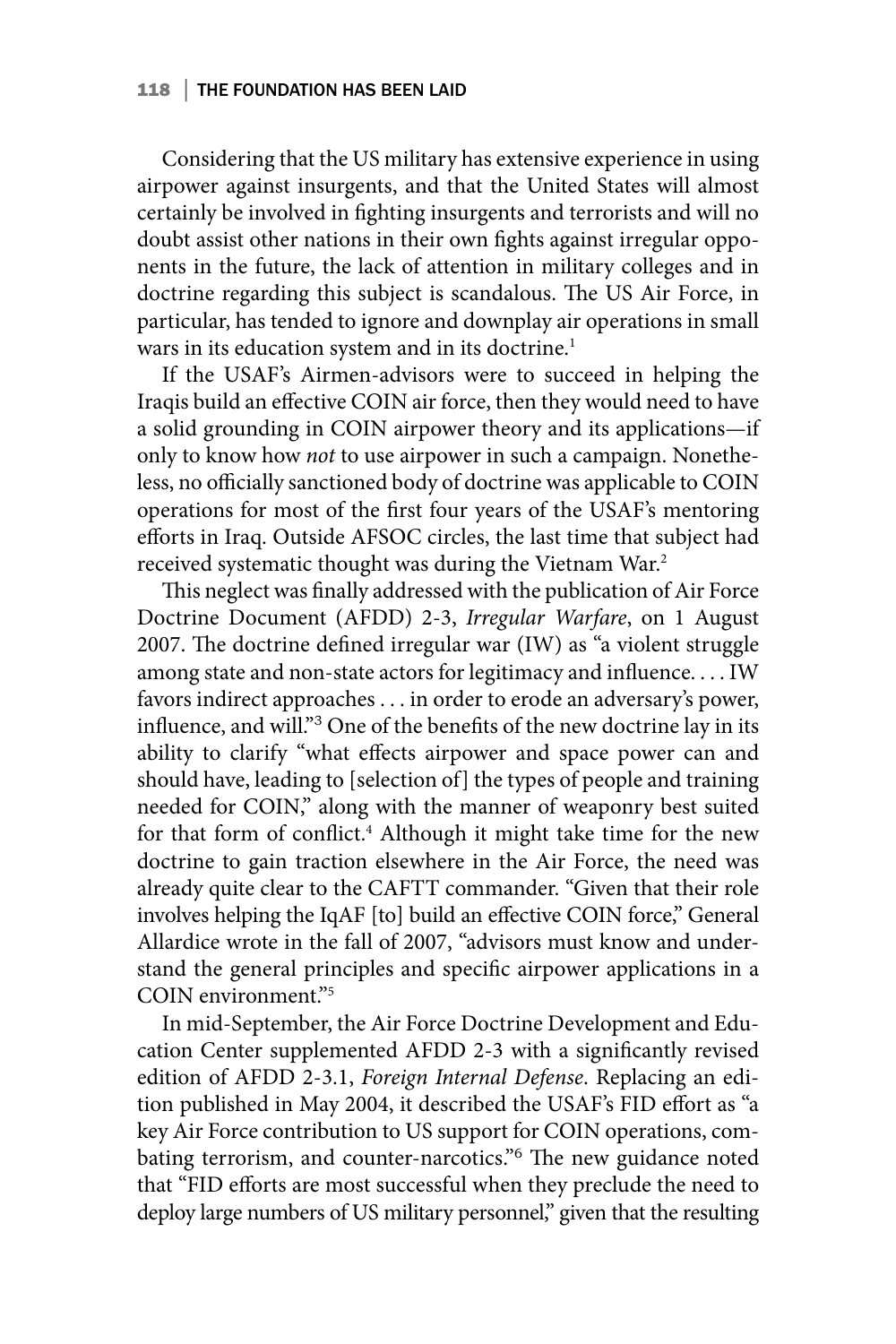logistic (and cultural) footprint tended to be counterproductive.<sup>7</sup> It also acknowledged, if somewhat obliquely, the difficulties involved in trying to balance a systematic, evolutionary approach to force construction against the urgent demands of an ongoing COIN campaign, as was the case in Iraq. The doctrine stated that "commanders should seek opportunities to elevate Air Force training and advisory efforts to higher levels of [host nation] military leadership and address such issues as basic air force infrastructure, organization, training, command and control, logistics, and procurement processes."8

### **The Last Schoolhouse Comes Online**

IqAF schools had made considerable progress since the beginning of the year. The first AFTS class began at Taji in mid-April, and the first students entered the initial offering of the maintenance supervisor course that same week. The first technical training courses began the following month, as did basic enlisted training. The enlisted students graduated in mid-June, and the first IqAF officer course graduates received their commissions a week later. The interim Air Force Academy held its first graduation in late July, and by mid-August the 370 Expeditionary Training Squadron could boast of having graduated over 100 Iraqi officers and airmen.<sup>9</sup>

On 12 September General Barzanjy attended the formal dedication of the AFTS at its new quarters—once a Ba΄ath Party headquarters building previously used by Saddam Hussein's Republican Guard. Although "the Alamo" had served its purpose, the new facilities were better suited for technical training and future expansion. The dedication ceremony also honored the graduation and commissioning of 11 new officers; three of them would receive flight training at Kirkuk.10

Another major educational milestone followed when the FTS was formally opened for training operations at Camp Taji on 1 October 2007. The Airmen of the 52nd Expeditionary Flying Training Squadron, under the command of Lt Col Mark Bennett, had spent months in preparation for the event. That morning four student pilots participated in the school's first training sortie. To mark the occasion, each took a brief turn at the controls of their Cessna Caravan—one of three previously delivered for use as interim ISR platforms but doubling as a light transport.<sup>11</sup> Three weeks later, the FTS received its first two Cessna 172 Skyhawk basic trainers. Two more arrived before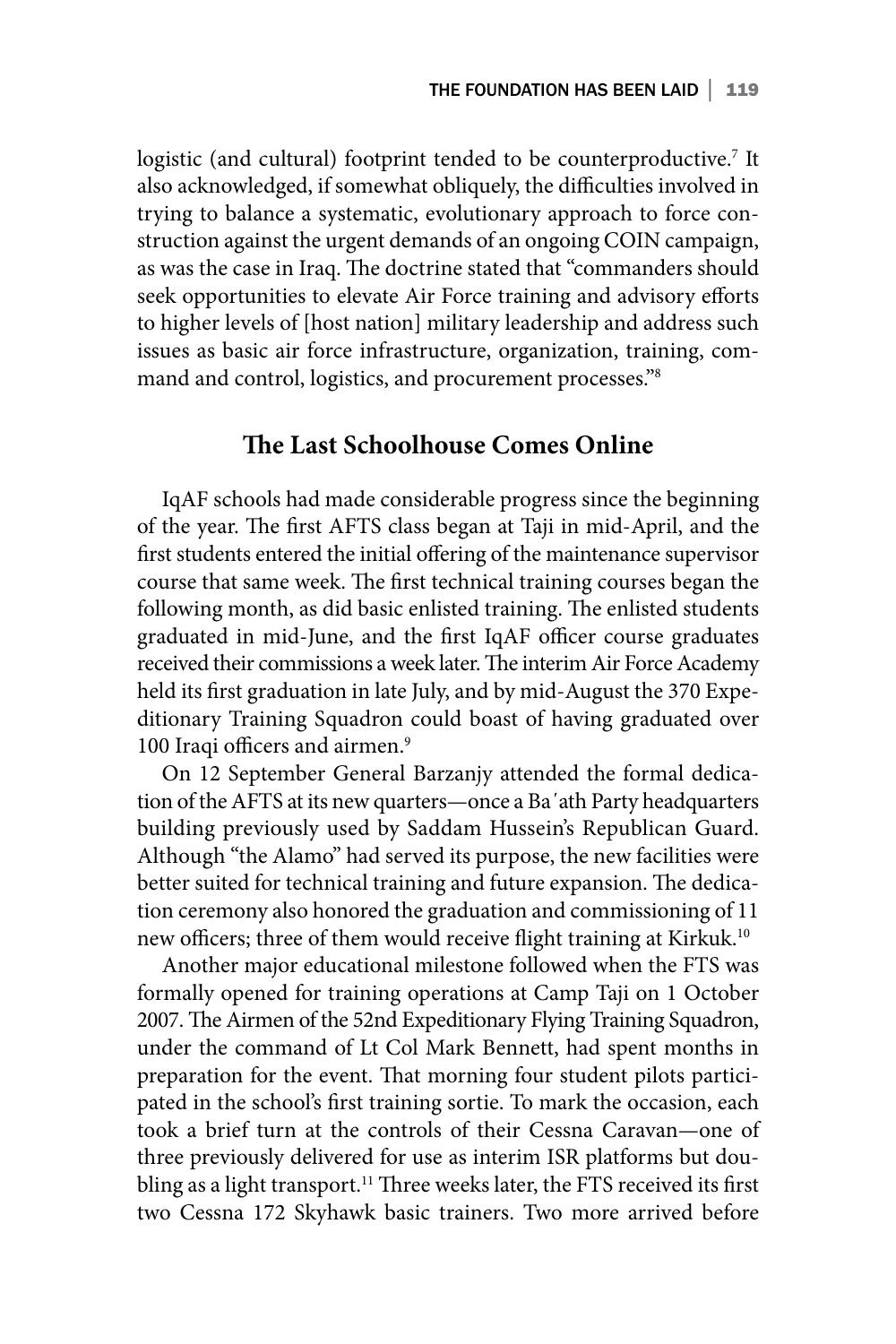year's end; the other 14 would follow as soon as they could be delivered and reassembled. In November the FTS graduated its first pilots. The last critical piece of the IqAF's education establishment had been put in place.<sup>12</sup>

## **September Situation Reports**

In September the USCENTAF commander provided an update on Iraq and Afghanistan to USAF leaders assembled in Washington, DC, for the 2007 Global Air Chiefs Conference. General North told the group that his CAFTT personnel complement stood at 336 and was projected to reach 419 by the midsummer of 2008. The IqAF's equipment situation was improving: 45 aircraft were on hand, and 15 more were to be delivered by year's end. Although the IqAF's overall manning rate was low (32 percent), the pilot pipeline was beginning to fill. General North expected that the air force would be meeting its annual quota of 130 pilots by June. Operational capabilities had also continued to expand: sortie rates for the ISR fleet were approaching 30 per week; the three airlifters were conducting over 15 sorties per week; and the battlefield mobility helicopters were logging over 60 sorties per week.<sup>13</sup>

The USCENTAF commander summarized the update by noting that his air advisor operations were "a major element of the Combatant Commander's strategy for long-term theater posturing," but he added a cautionary note. "While flexibility is the key to airpower," said General North, "patience is the key to developing it."<sup>14</sup>

### **The Jones Commission**

General North's progress report was largely encouraging, and the audience was both familiar with the topic and supportive of the presenter's intentions. That same month, a very different team delivered a significantly longer report of far greater consequence to a much more skeptical audience: the Congress of the United States.

On 25 May Pres. George W. Bush signed new legislation creating a commission "made up of individuals with credentials and expertise in military and law enforcement matters to conduct an independent assessment of the Iraqi security forces (ISF)."15 Chaired by retired Marine Corps general James J. Jones, Jr., and composed of 20 members,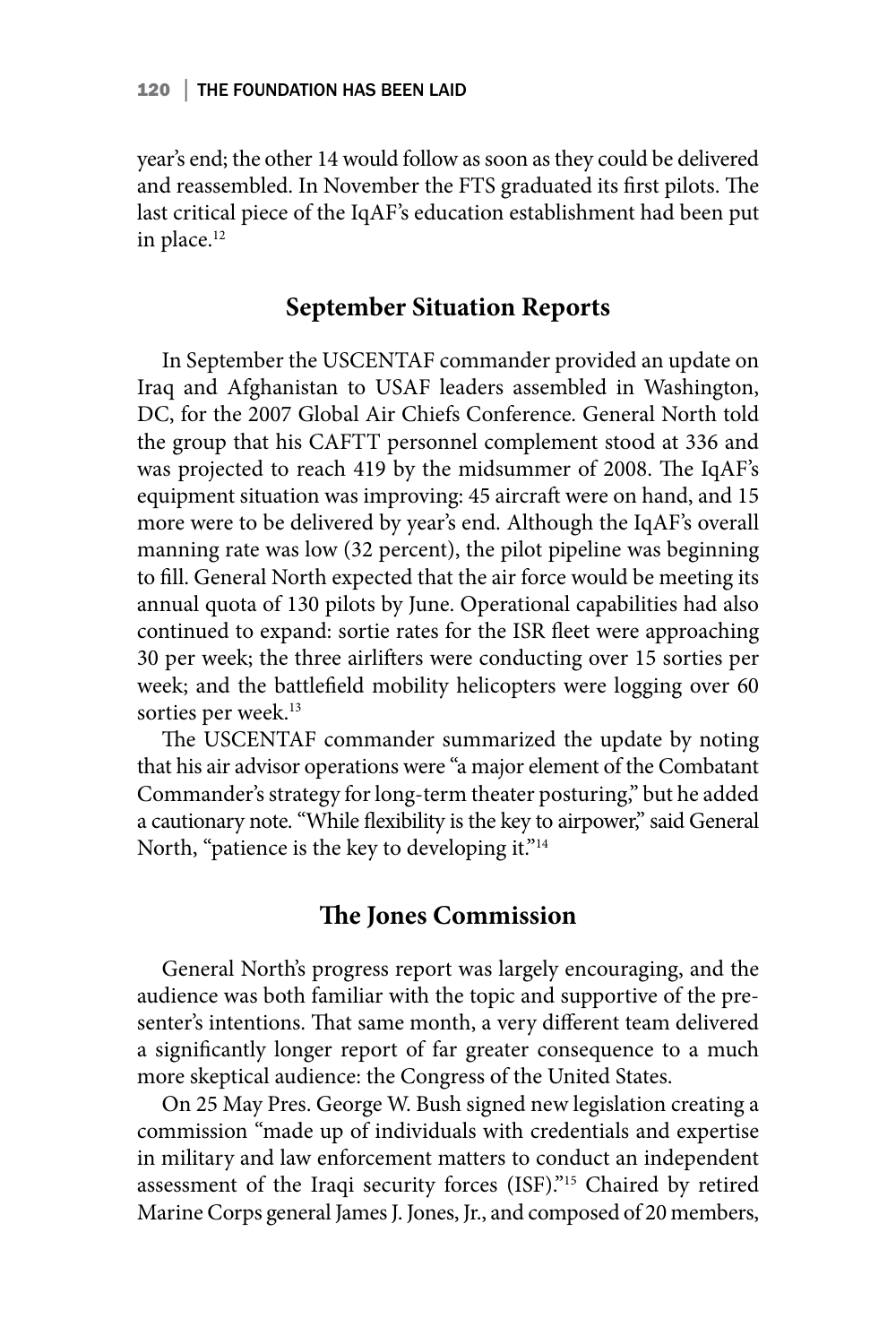the "Jones Commission" took on a four-part assignment: gauge the readiness of the ISF to (1) take responsibility for their country's territorial integrity; (2) deny safe haven to international terrorists; (3) bring greater security to Iraq within the next 12 to 18 months; and (4) achieve national reconciliation by ending sectarian violence.16 The commission also reviewed the ISF's capabilities in some key functional areas, including training, equipage, command and control, intelligence, and logistics. Eight key congressional committees were to receive the report within 120 days.<sup>17</sup>

The commissioners spent three weeks in Iraq, visiting more than 70 sites and interviewing over 150 people, including senior Iraqi military and civilian leaders, along with US, coalition, and NATO officials. More specifically, those Iraqi leaders included "virtually all of the Iraqi Air Force general officers" and many field and company grade air force officers, warrant officers, and enlisted airmen. The inquiry was thorough: one commission member flew with Iraqi aircrews on four different missions in four different aircraft types.<sup>18</sup>

Overall, the commission found that the ISF has "made uneven progress, but that there should be increasing improvement" over the next 12 to 18 months. The Ministry of Defense was "one of the better functioning agencies of the Iraqi government," but its ability to execute a budget "requires significant improvement." Moreover, the ministry's "bureaucratic inexperience, excessive layering, and overcentralization hamper its capacity . . . [and] reduce the operational readiness, capability, and effectiveness of the Iraqi military."19 Three of the commission's 50 findings singled out the IqAF.

Commission Finding Number 21 noted that the IqAF had a recruiting and retention problem. The commissioners recommended that "together with its Coalition partners, the [IqAF] must increase the quality of its recruits and the capacity of current and planned training programs, while also increasing the manpower authorizations to compensate for chronic absenteeism. Emphasis on the value of training must be relentless" (emphasis in original).<sup>20</sup>

The real issue was that while the number of inductees was satisfactory, their abilities were often inadequate. Much of the problem lay in the fact that air forces are inherently technical and that young men willing to consider air force careers tend to be of middle class origins. Unfortunately, much of Iraq's middle class had fled the country. Many of those left behind lacked the essential twin traits of a potential airman: technical inclination and educability. But there was an additional,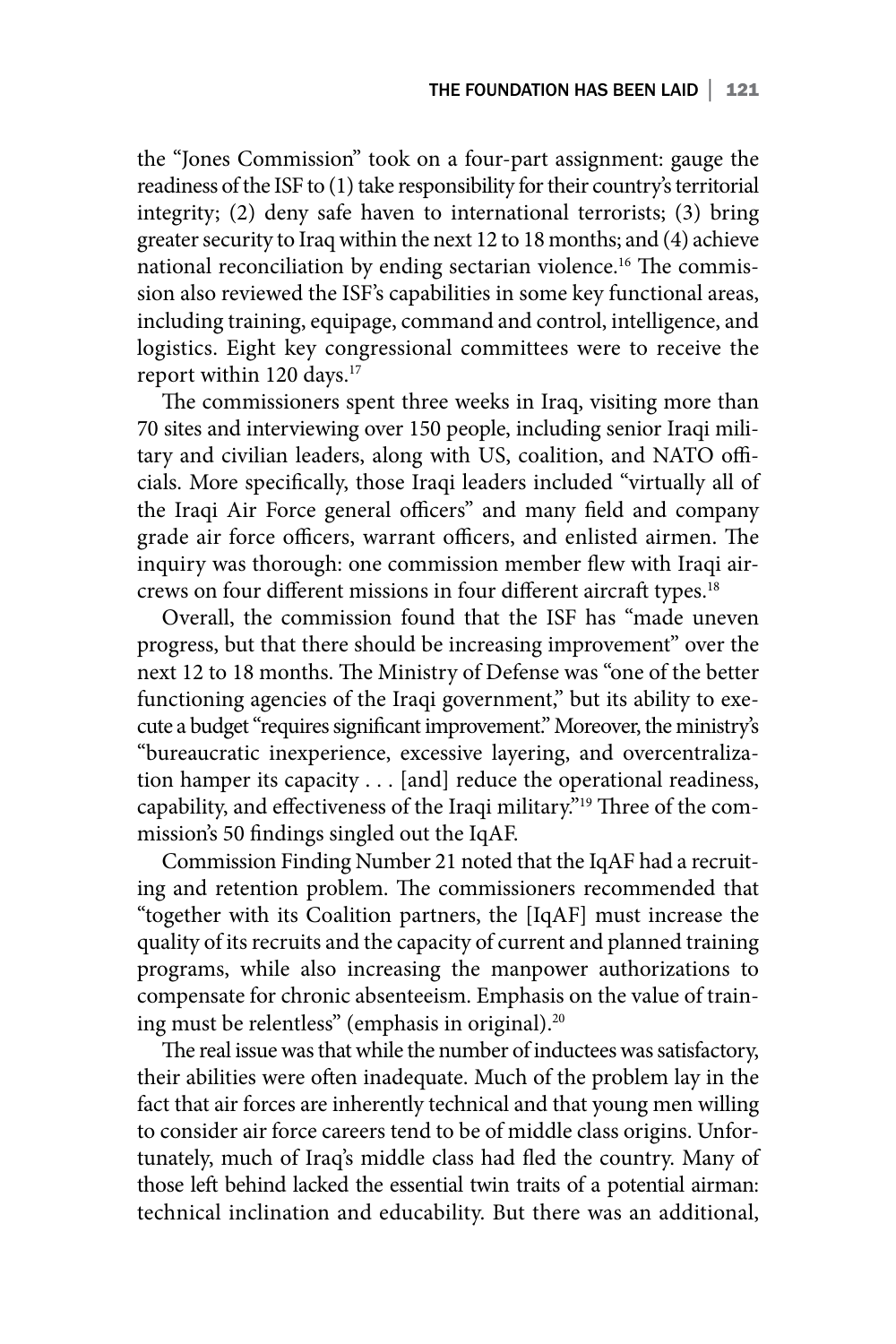underlying subtlety. The new Iraq was to be more democratic than the old, and the commission was emphatic on this point. It declared that the air force's future depended upon "recruiting quality candidates who can absorb high standards of training and also adapt to a new culture of responsibility and choice unknown during the Saddam era." Such candidates would be harder to find, and thus only "relentless" search efforts could suffice.<sup>21</sup>

Finding Number 22 concluded that, while aircraft procurement had been adequate, sustainment lagged far behind. The commission urged the coalition to act: "*[MNSTC-I] must redouble its efforts to*  inculcate the value of quality maintenance and support into the culture *of the MoD in general, and of the [IqAF] in particular*" (emphasis in original).<sup>22</sup>

The commissioners noted that "the enthusiasm to buy more and better platforms far exceeds the desire to purchase spare parts or perform maintenance." The IqAF's apparent perception that contract logistics support was "a ruse to get Iraqis to give their money to US firms" was equally troublesome. Maintenance training and the timely provision of spares and supplies in sufficient quantity are the "very foundation upon which a capable new IqAF" must be built, the commissioners said, and "even with success in this area, the [IqAF] will likely require Coalition assistance for the next two or three years."23

Lastly, Finding Number 23 acknowledged that, even with its late start (as compared to the Iraqi army), the IqAF appeared to be on the right track and moving ahead: "*Given its good progress to date, the new [IqAF] should stay its present course of developing a [COIN] air force with a view toward establishing quality operations and maintenance capability for integration into the joint fight. As these skills are refined, reliance on Coalition support can diminish*" (emphasis in original).<sup>24</sup>

The commissioners noted that although the air force's "overall capacity is still very small . . . and it has almost no lethal capability," the defense ministry's procurement program was addressing the problem. Once some easily maintained close support aircraft had been added to the existing mix, "a balanced air force will emerge fully capable of supporting the military's [COIN] mission." But a balanced air force was not enough. The IqAF's command and control structure was still largely undeveloped and lacked "a demonstrable ability to operate jointly" with the Iraqi army forces that it was supposed to support. The commissioners attributed at least some of that lack to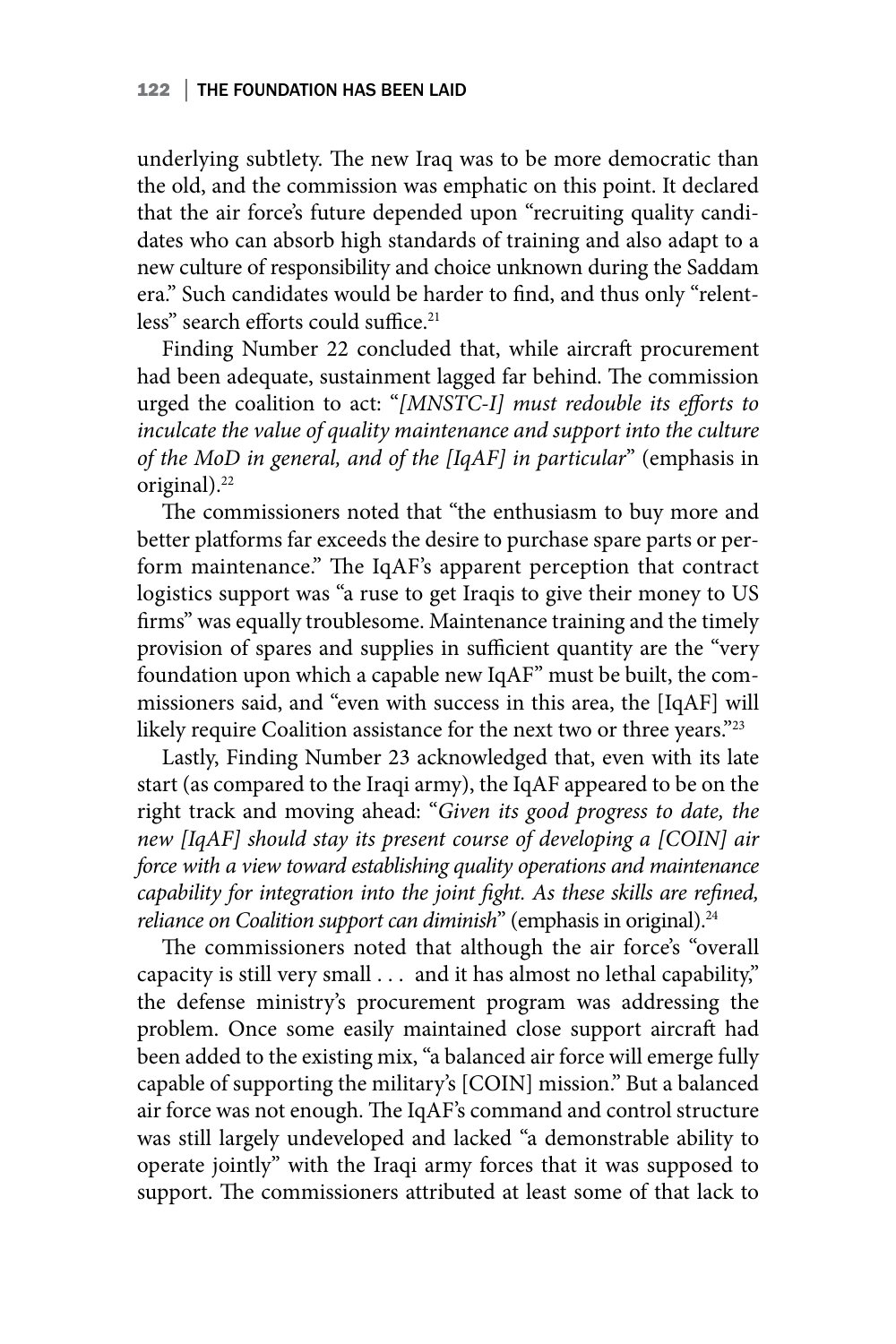"traditional independence and cultural habits" which tempted air force members to think "primarily of their own family or tribe." The report noted, perhaps somewhat primly, that the commissioners had "discerned some faint progress in this area, but a considerable distance needs to be traveled."<sup>25</sup>

The commission's overall conclusion was that the IqAF was well designed as a COIN air force but that its "relatively late establishment hampers its ability" to support ground operations. The difficulty in finding suitable airmen and "the inclination to value force size and acquisition over operational effectiveness" were continuing challenges, but, taken as a whole, the service was "progressing at a promising rate."26

### **The Situation at the End of 2007**

In its March 2008 report to Congress, the DOD summarized the IqAF's accomplishments during the previous year.<sup>27</sup> By the end of December 2007, air force personnel strength had risen to about 1,300, of which 146 were pilots. The Iraqis had more than 56 aircraft on hand and 41 more on order. The capacity for producing technicians had risen to 960 graduates per year, and annual pilot production capacity had increased to 135. The IqAF commissioned 74 officers in December 2007, and the AFTS graduated 116 warrant officers—its first class—in January 2008.

Increases in trained personnel and the fielding of better aircraft meant more operations. In January 2007 the Iraqis had flown a total of 120 sorties; in December of that year, they flew 1,205. Most noteworthy was the IqAF's growing ability to "get in the fight." With everincreasing frequency, Iraqis were flying patrols over oil pipelines, highways, and border checkpoints; reporting suspect activities to ground forces; and improving the Iraqi government's standing by "showing the flag" in an especially effective way. On 12–14 November the air force demonstrated its ability to conduct ISR and nonkinetic counterinsurgency missions in Exercise First Star, the first such event entirely planned and executed by Iraqis since the fall of Saddam. The exercise provided proof that the service could exert effective operational command and control over its forces. Slowly, but surely, the IqAF was regaining its status as a modern air force.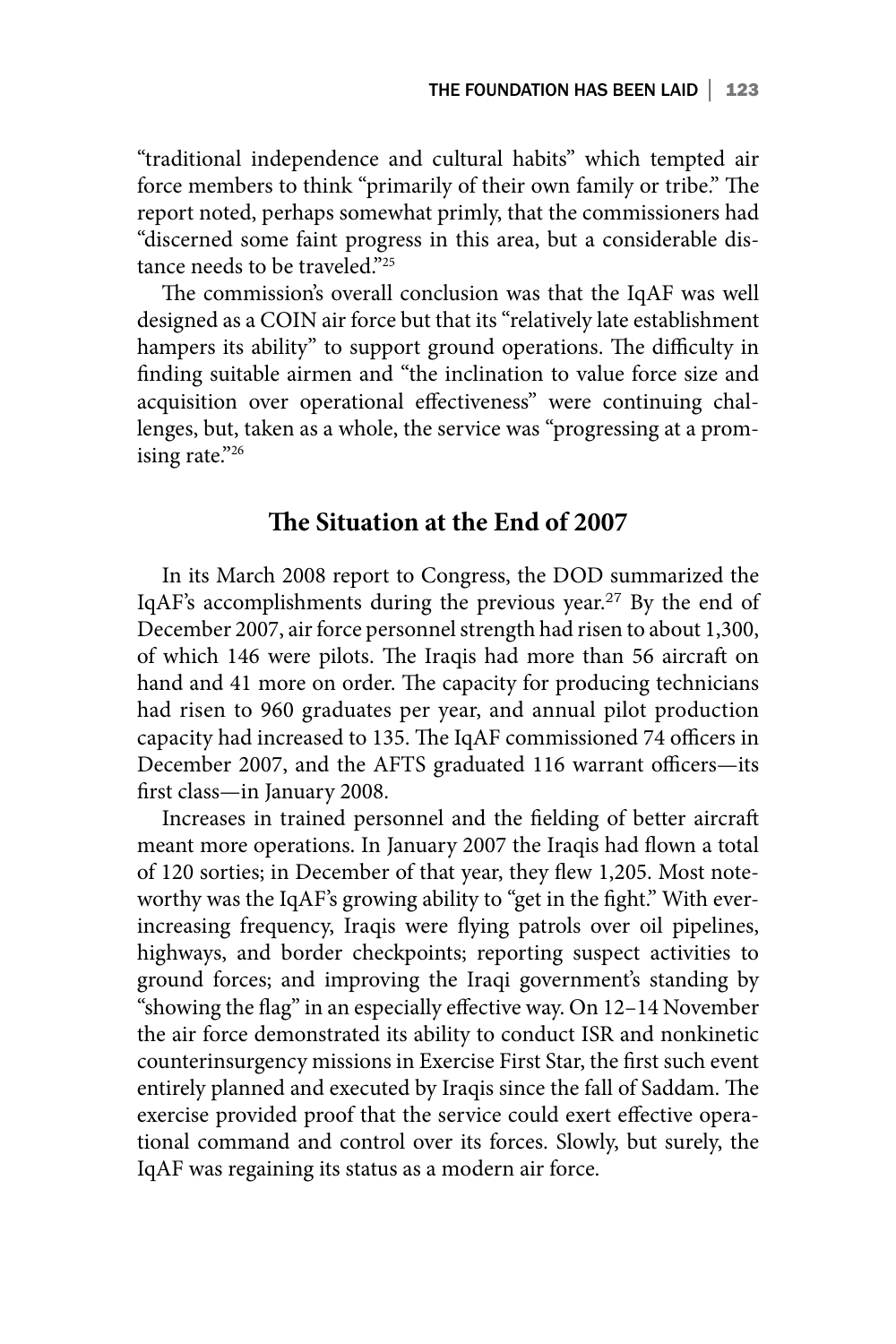#### 124 | THE FOUNDATION HAS BEEN LAID

#### **Notes**

1. James S. Corum and Wray R. Johnson, *Airpower in Small Wars: Fighting Insurgents and Terrorists*, Modern War Studies (Lawrence: University Press of Kansas, 2003), 4.

2. Lt Col David J. Dean, *The Air Force Role in Low-Intensity Conflict* (Maxwell AFB, AL: Air University Press, October 1986); and Maj Kenneth Beebe, "The Air Force's Missing Doctrine," *Air and Space Power Journal* 20, no. 1 (Spring 2006): 27–34.

3. AFDD 2-3, *Irregular Warfare*, 1 August 2007, https://www.fas.org/irp/doddor /usaf/afdd2-3.pdf 1.

4. Beebee, "Air Force's Missing Doctrine," 30.

5. Allardice and Head, "Coalition Air Force," 12.

6. AFDD 2-3.1, *Foreign Internal Defense*, 15 September 2007, http://www.dtic .mil/dosctrine/jel/service\_pubs/afdd2\_3\_1.pdf.

7. Ibid., 1.

8. Ibid., 58.

9. Zehner, briefing; and SFC Nicholas Connor, 15th Sustainment Brig., "New CAFTT Squadron; Training the Iraqi Air Force," Defense Video and Imagery Distribution Center, 11 August 2007, http://www.dvidshub.net/?script=news/news\_show.php&id=11763.

10. Maj Edwina Walton, "Symbol of Tyranny Replaced with School for Iraq Air Force," *Air Force News*, 14 September 2007, http://www/af/mil/news/story\_print .asp?id=123068109.

11. SSgt Jared Marquis, "Iraqi Air Force Flying Training School Opens at Kirkuk," *Air Force News*, 5 October 2007, http://balad.afnews.af.mil/news/story\_print .asp?id=123070092; and "Iraqi AF Seeks," 7.

12. "News in Brief: Up to 28 Cessna 172s Ordered for Iraqi Air Force," *AirForces Monthly*, September 2007, 9; SSgt Trevor Tiernan, "Airmen Help Establish Iraqi Air Force," Air Force Press News, 26 November 2007; and Lauren Frayer, "U.S. Opens Flight School to Help Iraqis Get Airborne Again," *Aim Points*, 3 December 2007, http:www.aimpoints.hq.af.mil/display.cfm?id=22755@printer=yes.

13. North, briefing, subject: Building Airpower Capacity.

14. Ibid., slide 16.

15. Gen James L. Jones, USMC, retired, chairman, *Report of the Independent Commission on the Security Forces of Iraq* (Washington, DC: Center for Strategic and International Studies; Independent Commission on the Security Forces of Iraq, 6 September 2007), 1.

16. General Jones entered the US Marine Corps in 1967. On 1 July 1999 he became the Corps's 32nd commandant; in January 2003, General Jones was appointed commander of US European Command. After retiring from active duty in February 2007, he served the US secretary of state as special envoy for Middle East security. On 20 January 2009 General Jones was appointed US national security advisor by newly inaugurated president Barack H. Obama. "James L. Jones," *Defense.gov*, accessed 8 July 2010, http://www.defense.gov/Bios/BiographyDetail.aspx?BiographyID=66.

17. "Report of the Independent Commission on the Security Forces of Iraq," 6 September 2007, http://media.csis.org/isf.pdf.

18. Ibid., 74.

19. Ibid., 9.

20. Ibid., 15.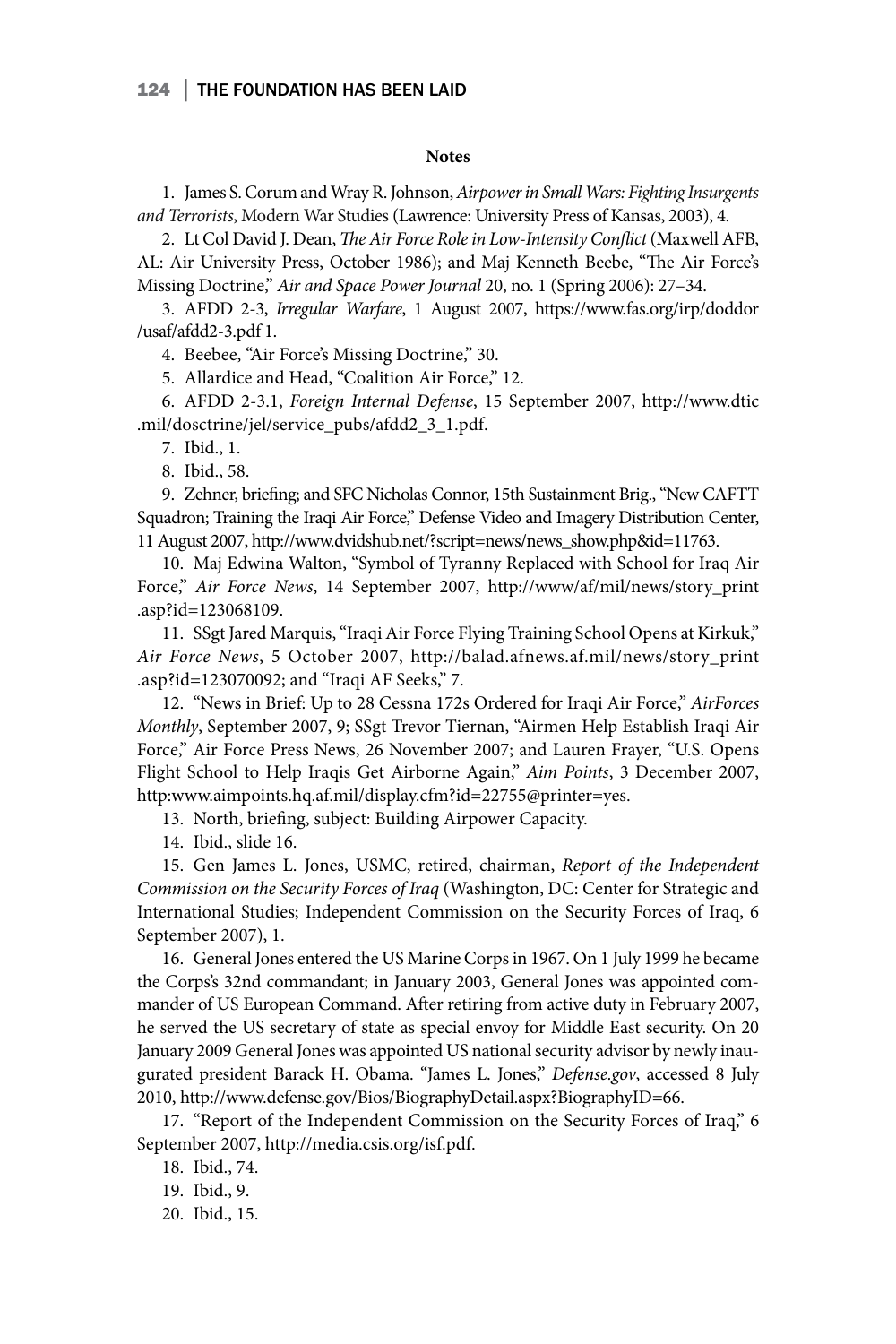- 21. Ibid., 75.
- 22. Ibid., 15.
- 23. Ibid., 76.
- 24. Ibid., 15.
- 25. Ibid., 77.
- 26. Ibid.

27. "Measuring Stability and Security in Iraq," *DefenseLink*, March 2008, http:// defenselink.mil/pubs/Pdfs/Master%20%20Mar08%20-%20final%signed.pdf.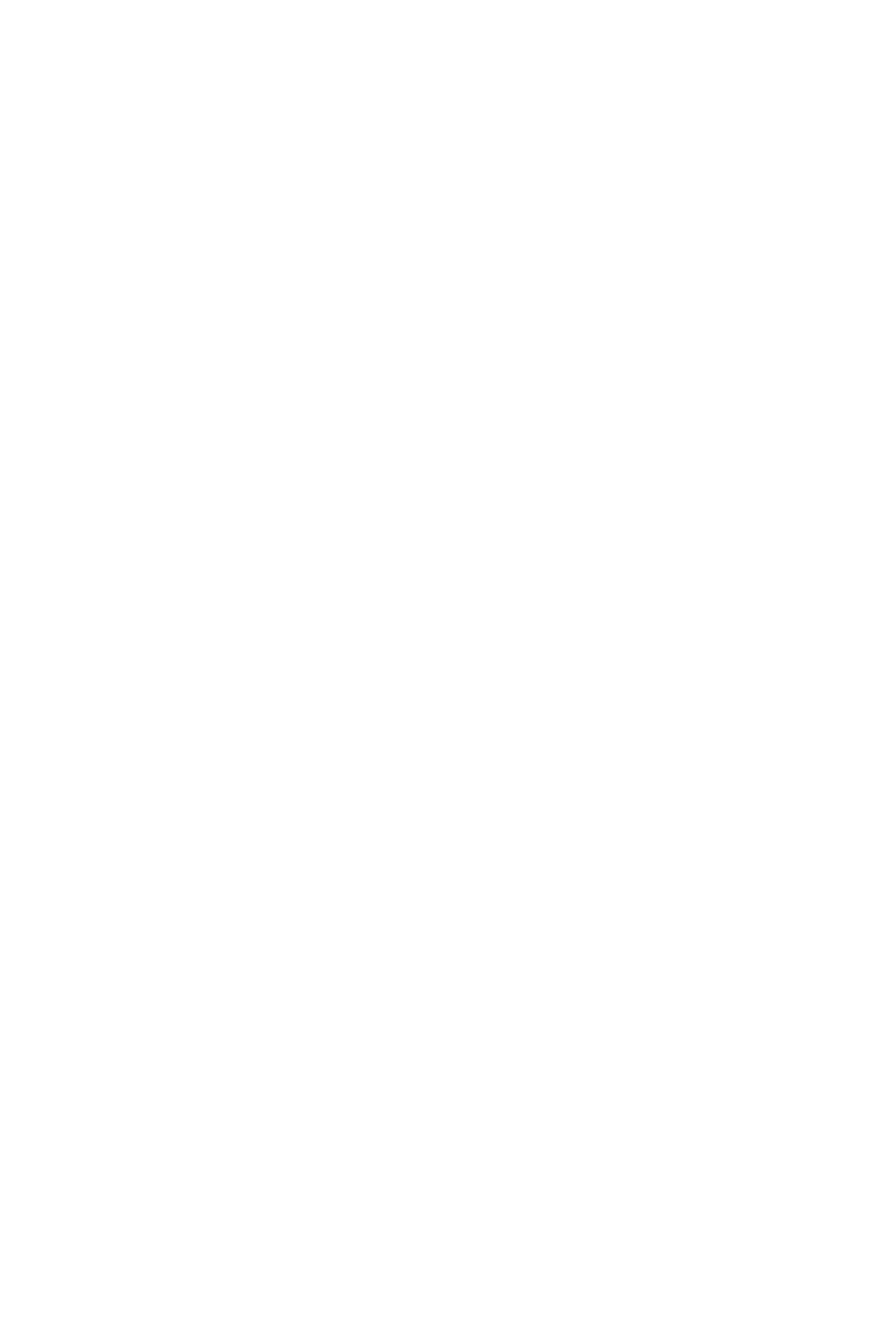### Chapter 10

## **Conclusion**

The commitment to assist the Iraqis in reconstituting their air force was made without visible, substantive USAF deliberation in January 2004; the handful of Airmen-advisors appointed to perform that task struggled on thereafter without meaningful support from the USAF's senior leadership. It was not until five exceptionally dedicated Airmen—four Americans and an Iraqi—died in an aircraft accident in Diyala Province on 30 May 2005 that high-level attention was finally paid to the complex, expensive, and difficult task that the USAF had accepted almost absentmindedly 16 months earlier. Even with that high level of attention—and a considerable investment of money and effort—it still took the better part of another two years to begin to put matters right. That, in a nutshell, is the story of the USAF's performance in its role as the IqAF's chief advisor-instructor and supplier before the latter part of 2007.

Any number of explanations account for why events played out the way they did. The Iraq War was largely a ground war, and the principal decision makers in that theater were either senior Army officers or civilian officials working to support them. By their nature, neither group contained very many airpower advocates. Even MNSTC–I, the coalition arm nominally responsible for rebuilding the ISFs' capabilities, was disinclined to commit resources for Iraqi aviation. One observer noted that "out of a list of 184 MNSTC–I funding priorities for the Iraqi military in 2006, the highest priority IqAF item was [ranked at] 171st."<sup>1</sup>

Surely the Iraqis must also take responsibility for not fully appreciating the contributions that a properly manned and equipped air force could bring to their government's COIN operations—at least, not until well after the need to undertake such operations had become apparent. The failure of the Iraqis to make an earlier, more effective effort to restore their air force is curious, given the many years of loyal service that the IqAF had previously provided to the state. But the most curious neglect of all is the failure of the USAF, the world's greatest air force, to effectively tutor and support the fledgling IqAF until the former was shocked and embarrassed into doing so. Many observers have noted the USAF's institutional reluctance to engage in COIN warfare and FID operations, and it is at least suggestive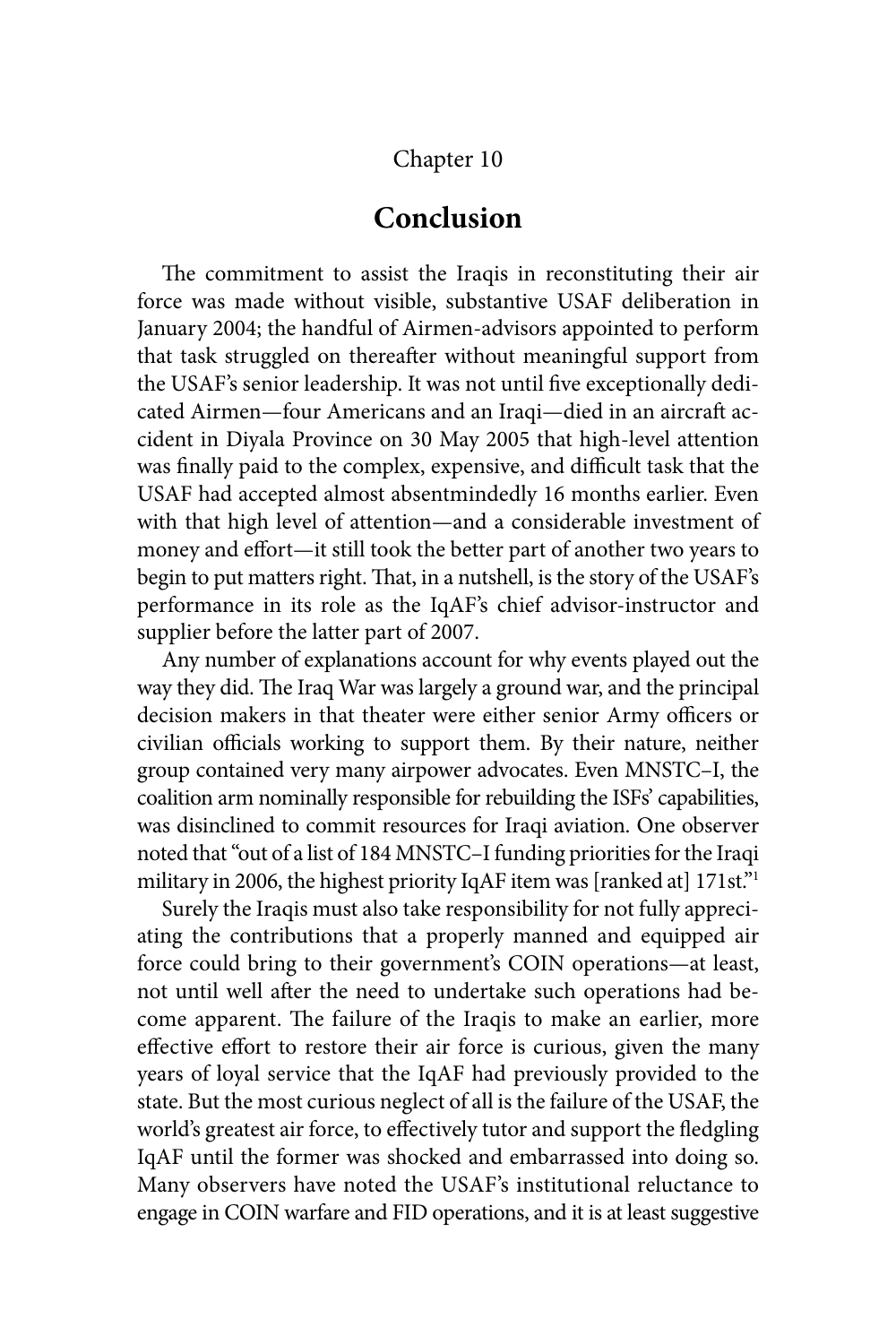of that reluctance that the USAF issued a formal statement of COIN doctrine only in the fall of 2007—some four years after the Iraqi insurgency had begun.<sup>2</sup>

To be sure, the USAF was not in a position of strong influence regarding the course of governance in Iraq under the CPA. Moreover, it faced an unusually complicated tangle of issues—political, financial, legal, institutional, and cultural—in dealing with the IqAF, the IqMoD, and the continually shifting roster of political appointees, operatives, and functionaries who controlled Iraq's defense planning and finances. Those factors certainly played a role as well.

After the mishap of May 2005, the USAF chief of staff clearly recognized the need for a course correction, but it took time to determine precisely what that new heading should be. The actions of 2006 were necessarily ad hoc and temporary. For example, the emergency employment of a one-time advisor training course allowed CAFTT to mount a "surge" of its own in Iraq that fall; still, no permanent arrangement was in place for satisfying future advisor manpower needs. Not until early 2007 did the integrated process teams assembled by Deputy Undersecretary of the Air Force Bruce S. Lemkin and Headquarters Ninth Air Force begin to take full measure of the problem and generate fundable solutions.

The appointment in March 2007 of a CAFTT commander whose attention was not diverted by other responsibilities was also a clear turning point. The joint planning efforts of the summer of 2007 paralleled a series of tactical successes by the IqAF at a time when recruiting and retention had emerged as its most crucial problems. Those small but significant triumphs provided Iraqi airmen with a boost in morale and new volunteers at a time when both were greatly needed.

By the end of 2007, the progress made in Iraq by the USAF's Airmenadvisors had become established and measurable, as the Jones Commission confirmed. Did challenges remain? Of course. Was the outcome certain? By no means. But both air forces were now firmly in the game, and both were playing to win.

#### **Notes**

1. David E. Thaler et al., *Future U.S. Security Relationships with Iraq and Afghanistan: US Air Force Roles* (Santa Monica, CA: RAND Corp., 2008), 95.

2. Childress, "Performance in Irregular Conflict"; Corum and Johnson, *Airpower in Small Wars*; Beebe, "Air Force's Missing Doctrine"; and Dean, *Low-Intensity Conflict*.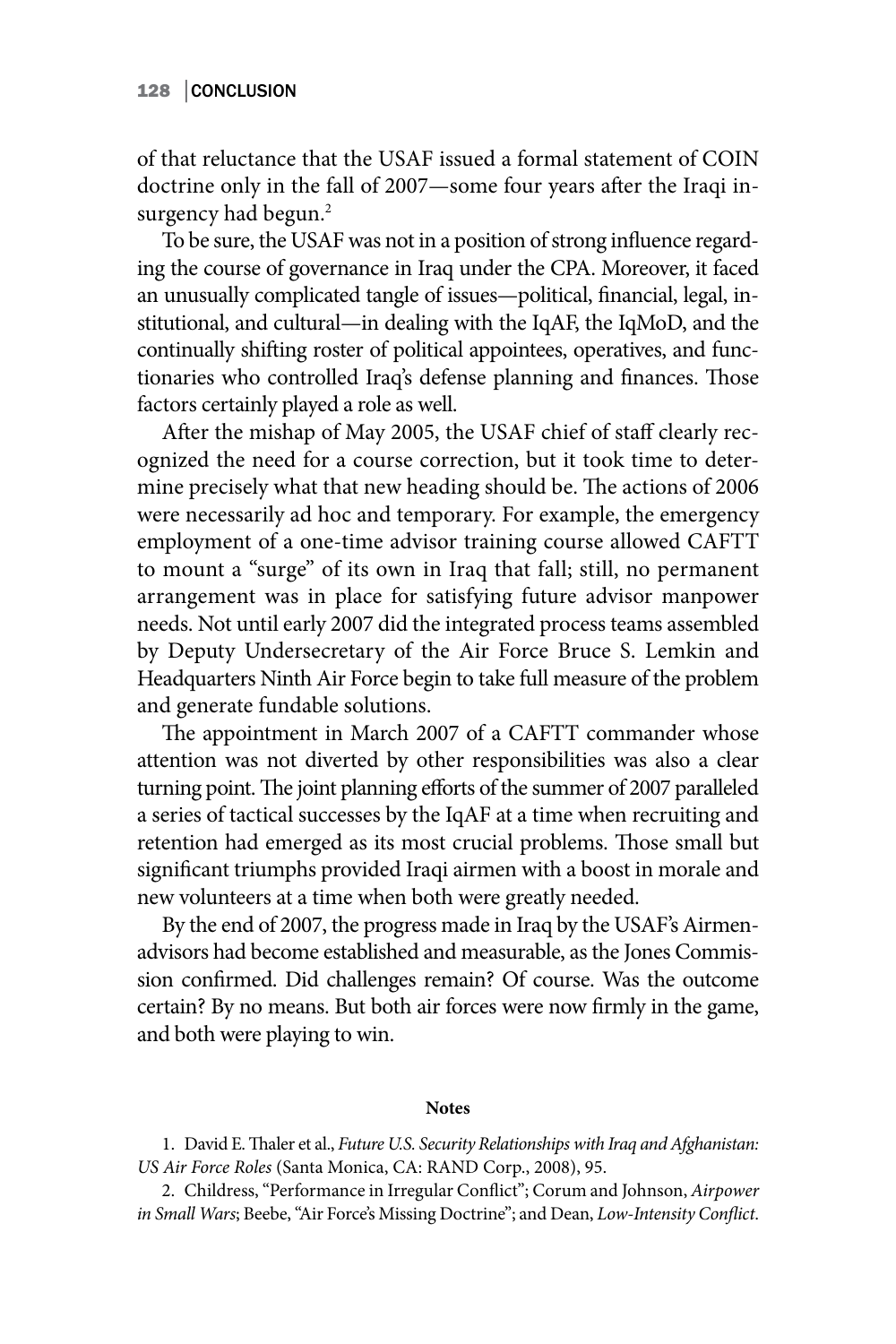# **Abbreviations**

| ΑB            | air base                                          |
|---------------|---------------------------------------------------|
| <b>ACCE</b>   | air component coordination element                |
| <b>AEAG</b>   | air expeditionary advisory group                  |
| AEAS          | air expeditionary advisory squadron               |
| <b>AETC</b>   | Air Education and Training Command                |
| <b>AFELM</b>  | Air Force element                                 |
| <b>AFFTC</b>  | Air Force flight test center                      |
| <b>AFI</b>    | Air Force instruction                             |
| <b>AFMC</b>   | Air Force Materiel Command                        |
| <b>AFOATS</b> | Air Force Officer Accessions and Training Schools |
| <b>AFSAC</b>  | Air Forec Security Assistance Center              |
| <b>AFSATS</b> | Air Force security assistance training squadron   |
| <b>AFSOC</b>  | Air Force Special Operations Command              |
| <b>AFSOS</b>  | Air Force Special Operations School               |
| <b>AFTS</b>   | Air Force training school                         |
| <b>AMC</b>    | Air Mobility Command                              |
| <b>ANAAC</b>  | Afghan National Army Air Corps                    |
| <b>AOR</b>    | area of responsibility                            |
| <b>ARINC</b>  | Aeronautical Radio, Incorporated                  |
| ASP           | aerial surveillance platform                      |
| <b>AST</b>    | advisory support team                             |
| <b>ATO</b>    | air tasking order                                 |
| AU            | Air University                                    |
| <b>BIAP</b>   | Baghdad International Airport                     |
| <b>BMT</b>    | basic military training                           |
| <b>CAFTT</b>  | Coalition Air Force Transition Team               |
| CAOC          | combined air operations center                    |
| <b>CATC</b>   | <b>Coalition Air Training Center</b>              |
| <b>CAWG</b>   | <b>Comparative Aircraft Working Group</b>         |
| <b>CBAT</b>   | Common Battlefield Airmen Training                |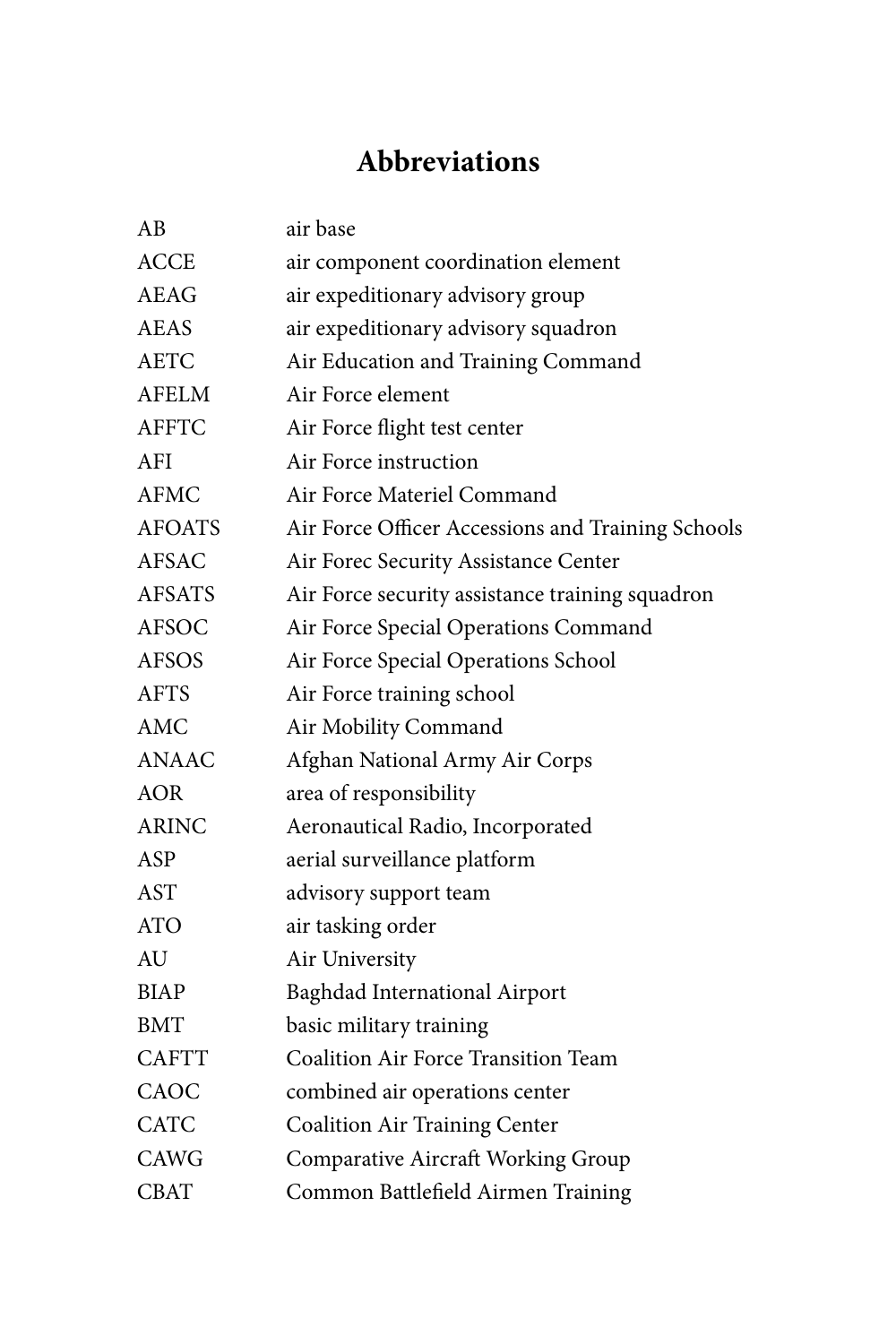## 130 | ABBREVIATIONS

| <b>CERAP</b>   | combined en route radar approach                                                                   |
|----------------|----------------------------------------------------------------------------------------------------|
| <b>CFACC</b>   | combined force air component commander                                                             |
| CG             | commanding general                                                                                 |
| <b>CLS</b>     | contractor logistics support                                                                       |
| CMATT          | Coalition Military Assistance Training Team                                                        |
| <b>COA</b>     | course of action                                                                                   |
| COIN           | counterinsurgency                                                                                  |
| <b>CONOPS</b>  | concept of operations                                                                              |
| CONUS          | continental United States                                                                          |
| CoP            | community of practice                                                                              |
| CPA            | Coalition Provisional Authority                                                                    |
| <b>CSAF</b>    | chief of staff of the Air Force                                                                    |
| <b>CSAR</b>    | combat search and rescue                                                                           |
| <b>CT</b>      | counterterrorism                                                                                   |
| DOD            | Department of Defense                                                                              |
| DoS            | Department of State                                                                                |
| <b>DOTMLPF</b> | doctrine, organization, training, materiel, leadership<br>and education, personnel, and facilities |
| <b>DSCA</b>    | Defense Security Cooperation Agency                                                                |
| EAMS           | Expeditionary Aircraft Maintenance Squadron                                                        |
| EAS            | Expeditionary Airlift Squadron                                                                     |
| ENDP           | <b>Exception to National Disclosure Policy</b>                                                     |
| FBO            | federal business opportunity                                                                       |
| <b>FID</b>     | foreign internal defense                                                                           |
| FLIR           | forward-looking infrared                                                                           |
| FMS            | foreign military sales                                                                             |
| <b>FOUO</b>    | for official use only                                                                              |
| <b>FTS</b>     | flight training school                                                                             |
| FY             | fiscal year                                                                                        |
| GOI            | government of Iraq                                                                                 |
| <b>GWOT</b>    | global war on terrorism                                                                            |
| IAC            | Iraqi armed caravan                                                                                |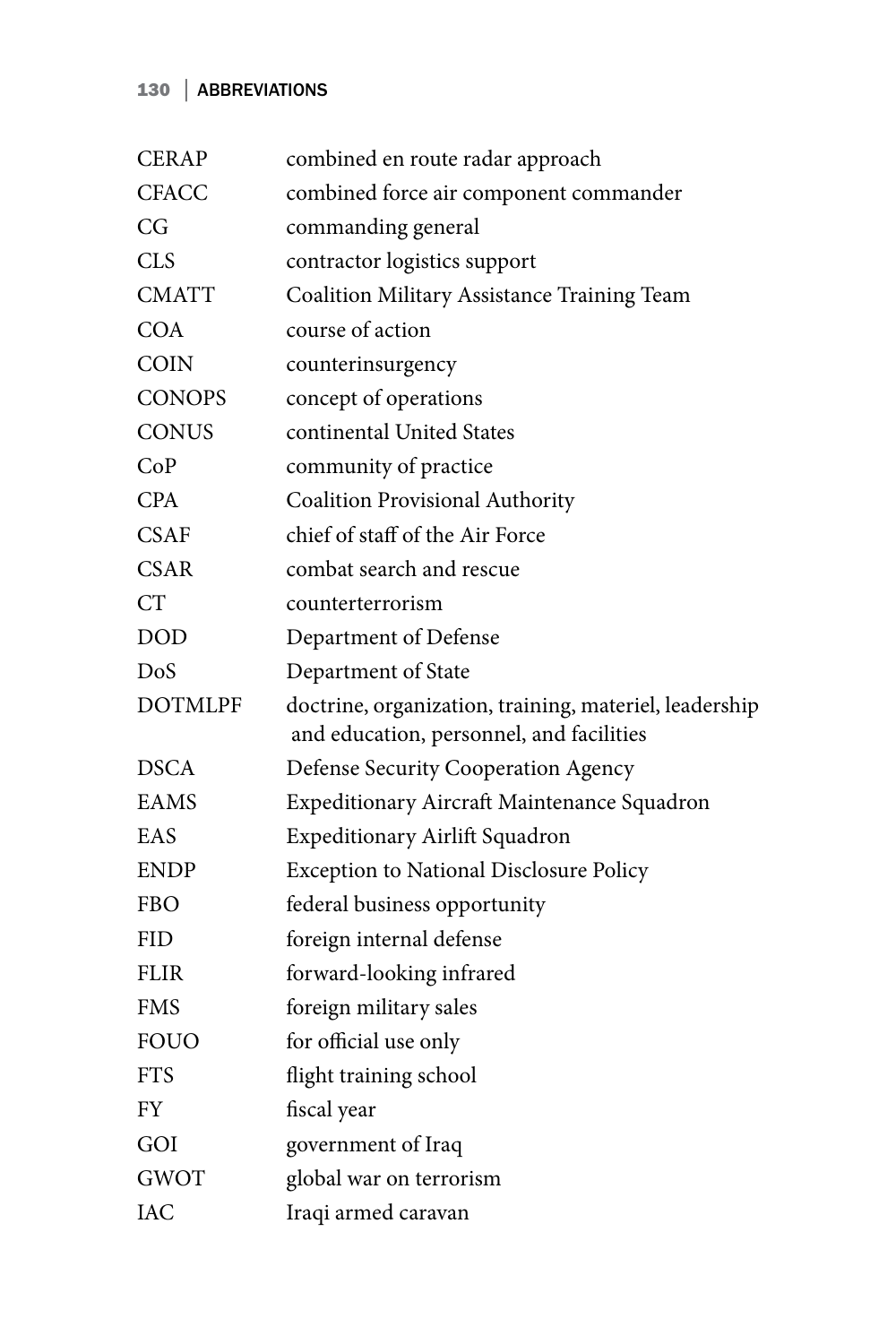| <b>ICAA</b>   | Iraqi civil aviation authority                  |
|---------------|-------------------------------------------------|
| <b>IIG</b>    | Iraqi interim government                        |
| <b>IMA</b>    | individual mobilization augmentee               |
| IMAR          | Iraqi Military Academy at Camp Rustamiyah       |
| ЮC            | initial operational capability                  |
| <b>IPT</b>    | <b>Integrated Product Team</b>                  |
| IqAF          | Iraqi air force                                 |
| IqMoD         | Iraqi Ministry of Defense                       |
| <b>ISF</b>    | Iraqi security forces                           |
| <b>ISIL</b>   | Islamic State of Iraq and the Levant            |
| <b>ISR</b>    | intelligence, surveillance, and reconnaissance  |
| LO&A          | letter of offer and acceptance                  |
| MAP           | military assistance program                     |
| MiTT          | military transition teams                       |
| MNF-I         | Multi-National Force-Iraq                       |
| MNSTC-I       | Multi-National Security Transition Command-Iraq |
| NAMAB         | New al-Muthana Air Base                         |
| <b>NAS</b>    | national airspace system                        |
| NCO           | noncommissioned officer                         |
| NI A          | New Iraqi Army                                  |
| <b>NIAAC</b>  | New Iraqi Army Air Corps                        |
| <b>NOFORN</b> | not releasable to foreign nationals             |
| OAD           | <b>Operational Aviation Detachment</b>          |
| <b>OTS</b>    | <b>Officer Training School</b>                  |
| RAF           | Royal Air Force                                 |
| RAMCC         | regional air movement control center            |
| RFF           | request for forces                              |
| RIqAF         | Royal Iraqi Air Force                           |
| <b>RJAF</b>   | Royal Jordanian Air Force                       |
| ROTC          | Reserve Officer Training Corps                  |
| SAASS         | School of Advanced Air and Space Studies        |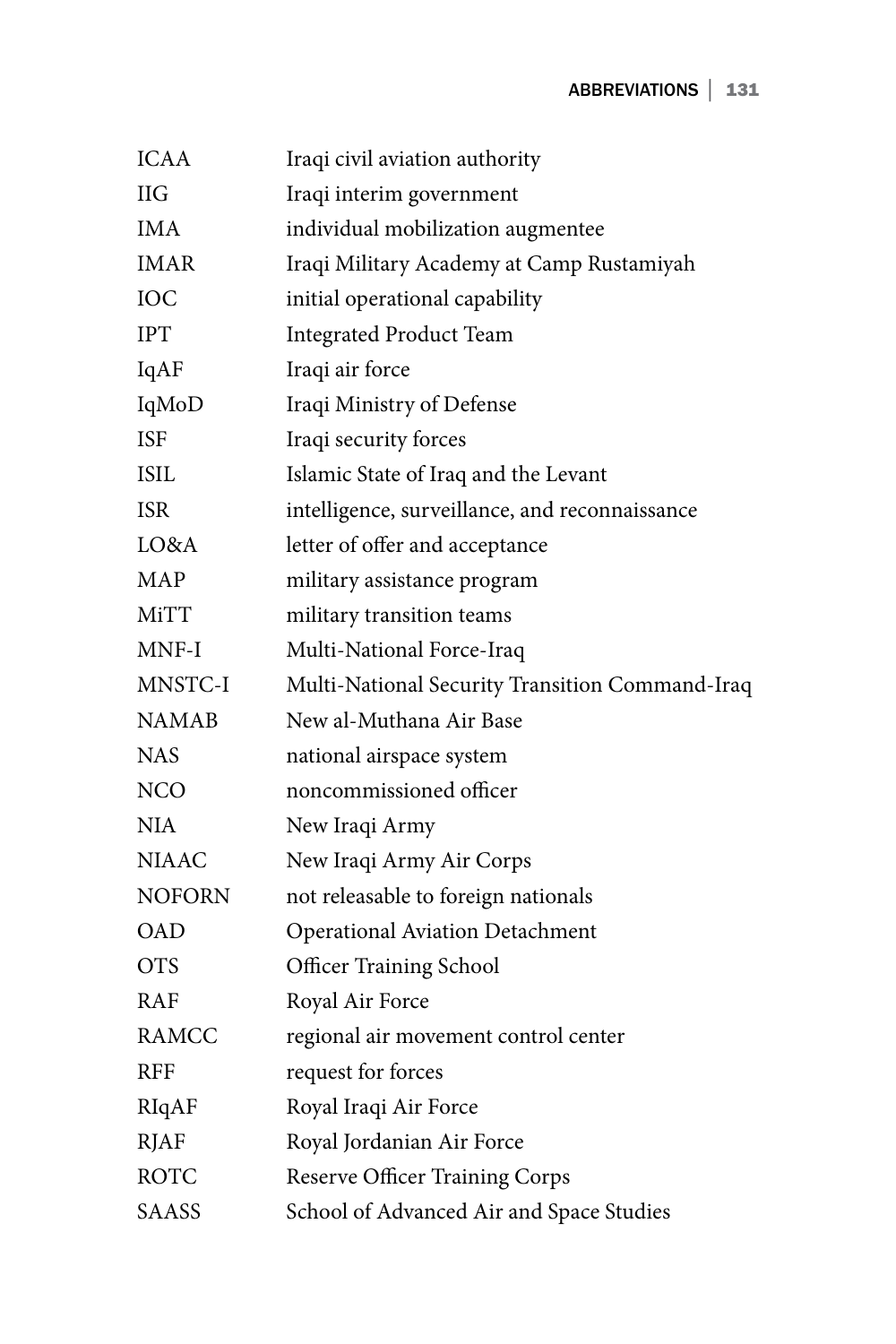## 132 | ABBREVIATIONS

| SAF/IA          | deputy undersecretary of the Air Force for international<br>affairs |
|-----------------|---------------------------------------------------------------------|
| SAR             | search and rescue                                                   |
| <b>SIPT</b>     | standing IPT                                                        |
| SOC             | statement of capability                                             |
| SOS             | Special Operations Squadron                                         |
| TBD             | to be determined                                                    |
| <b>UAE</b>      | United Arab Emirates                                                |
| <b>USAF</b>     | US Air Force                                                        |
| <b>USAFR</b>    | US Air Force Reserve                                                |
| <b>USAFSOS</b>  | <b>USAF Special Operations School</b>                               |
| <b>USCENTAF</b> | US Central Command Air Forces                                       |
|                 | <b>USCENTCOM US Central Command</b>                                 |
| U/SINFO         | unclassified/sensitive information                                  |
| <b>VIP</b>      | very important persons                                              |
| WMD             | weapons of mass destruction                                         |
|                 |                                                                     |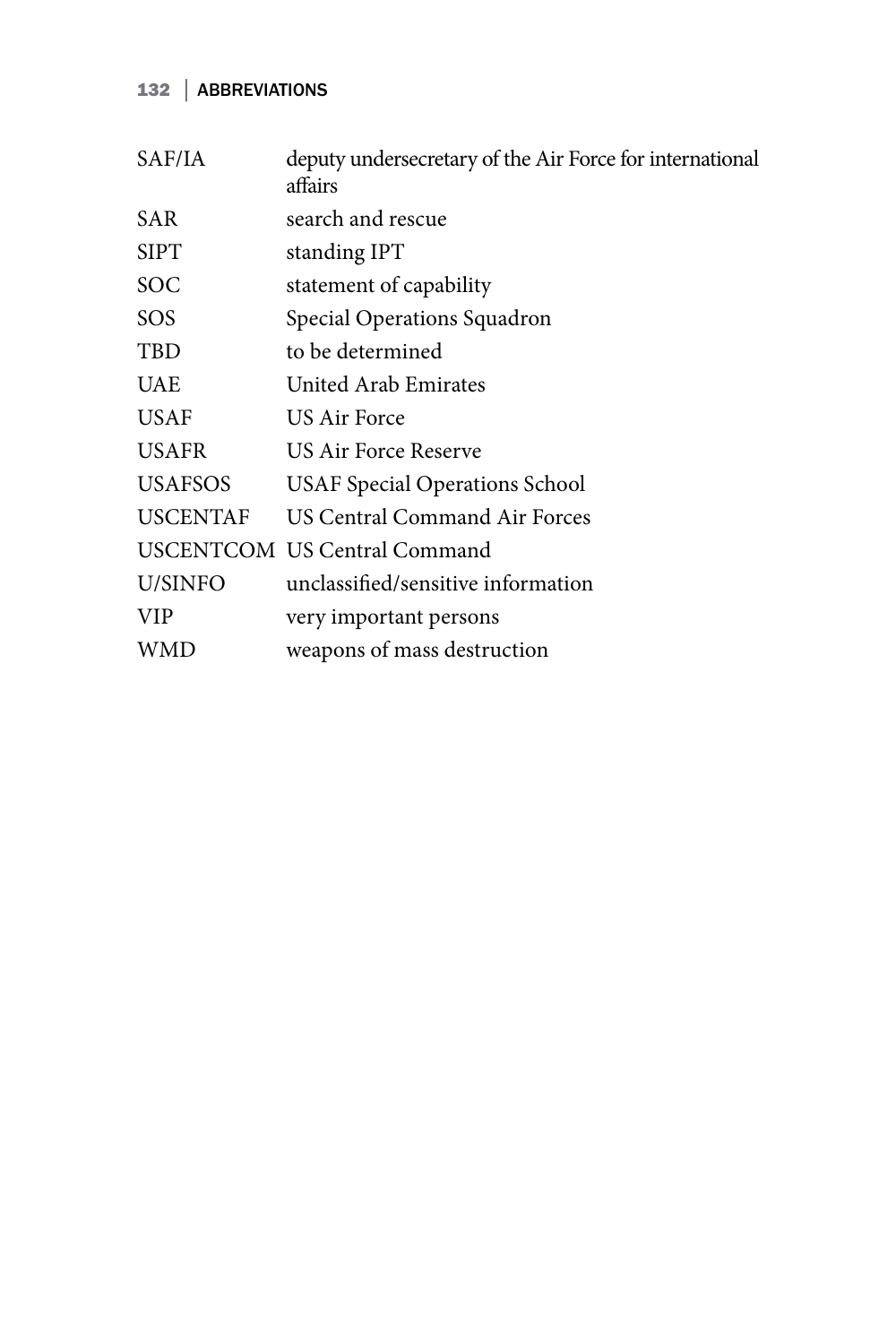## **Bibliography**

- 5 *US Code*, sec. 552. *Public Information: Agency Rules, Opinions, Orders, Records, and Proceedings*.
- 10 *US Code*, sec. 2254(d). *Treatment of Reports of Aircraft Accident Investigations: Use of Information in Civil Proceedings*.
- 337 Aeronautical Systems Group. "Iraq Counterinsurgency (COIN) Aircraft, Solicitation No. FA8617-07-R-0001." Solicitation, 3 May 2007.
- 555 International Group. "B3-D-SAB." Letter of Offer and Acceptance (LO&A), 27 November 2006.
- Acevedo, Maj Jesse. "National Air Space and Air Traffic Control Systems, Coalition Air Force Transition Team (CAFTT)." Bullet background paper (BBP), 11 March 2007.
- "AFMC Proposal and Recommendations to Modify, Repair and Flight Test Iraqi Air Force Comp Air SA-7 Aircraft." Report. Wright-Patterson AFB, OH: Headquarters Air Force Materiel Command (AFMC), 19 December 2005.
- "Airborne Surveillance Isn't Just a Military Role." *AMEinfo*. Accessed 14 April 2010. http://www.ameinfo.com/53684.html.
- Aircraft Manufacturing & Development Corporation. "SAMA CH2000–Military Tactical Surveillance Aircraft (SAMA CH2000–MTSA)." Accessed 4 January 2010. http://www.new plane.com/amd/amd/sama/sama.html.
- Aircraft Manufacturing & Development Service Bulletin March 2006, Rev. #0. Accessed 4 January 2010. http://www.newplane.com /Service\_Letters\_Bulletines/Service%20Bulletin%20March%20 2006.pdf.
- "Air Education and Training Command." Fact sheet, 22 March 2009. http://www.af.mil/information/factsheets/factsheet\_print .asp?fsID=138&page=1.
- Air Force Doctrine Document 2-3. *Irregular Warfare*, 1 August 2007. https://www.fas.org/irp/doddor/usaf/afdd2-3.pdf.
- Air Force Doctrine Document 2-3.1. *Foreign Internal Defense*, 15 September 2007. http://www.dtic.mil/dosctrine/jel/service\_pubs /afdd2\_3\_1.pdf.
- Air Force Flight Test Center (AFFTC). Flight Test Assessment Team. Briefing. Subject: SAMA CH-2000, October 2005.
- ———. Flight Test Team. Briefing. Subject: Seabird Seeker, October 2005.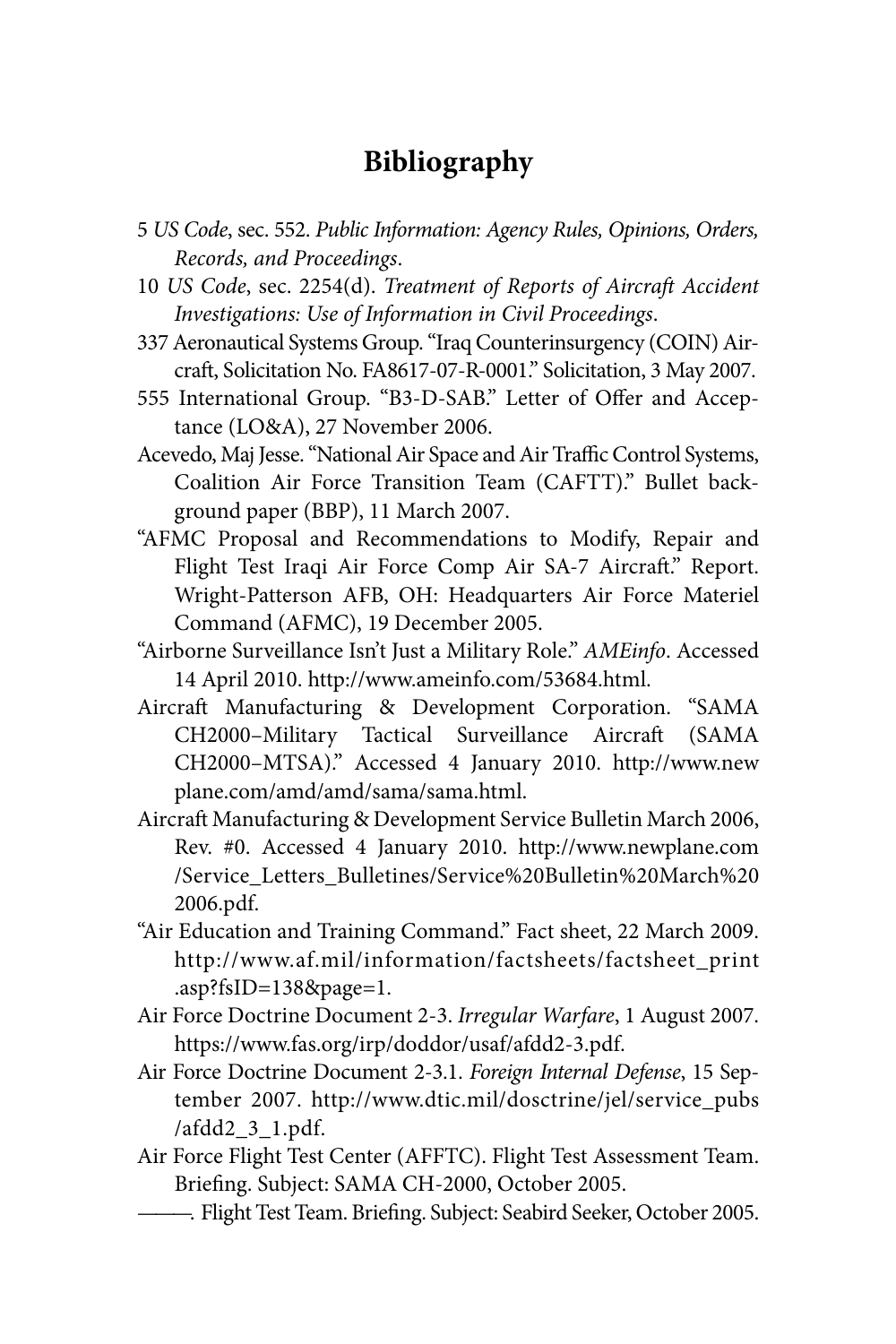- Air Force Instruction 51-503. *Aerospace Accident Investigations*, 16 July 2004.
- Air Force Instruction 91-204. *Safety Investigations and Reports*, 29 November 1999.
- Air Force Materiel Command/A4. To Air Force Flight Test Center (AFFTC)/CC et al. E-mail. Subject: Tasking to Design, Modify and Repair Six Iraqi Air Force (IqAF) Comp-Air 7SLX (CA-7) Aircraft, 27 January 2006.
- Air Force Special Operations Command (AFSOC). "AFSOC/USAFSOS Iraqi FID Program, 19 July–19 August 2006." Schedule, 27 June 2006.
- ———. "USAF Accident Investigation Report, Comp Air 7SL, Aircraft Number 2245." Report. Hurlburt AFB, FL: AFSOC, n.d.
- Allardice, Brig Gen Robert R. Briefing. Subject: VTC on IqAF Training Effort, 6 June 2007. (Info extracted is not FOUO.)
- ———. Briefing. Subject: VTC on IqAF Training Effort (Version 1.0), 1 August 2007. (Info extracted is not FOUO.)
- Allardice, Maj Gen-select Robert R., and Maj Kyle "Brad" Head. "Coalition Air Force Transition Team: Rebuilding Iraq's Air Force." *Air and Space Power Journal* 21, no. 4 (Winter 2007): 5–14.
- Allawi, Prime Minister Ayad. To Pres. George W. Bush. Letter, 16 January 2005.
- Allport, Dave. "After Saddam." *AirForces Monthly*, February 2008, 52–57.
- Aloni, Shlomo. *Arab-Israeli Air Wars, 1947–1982*. Oxford, England: Osprey Publishing, 2001.
- Atkinson, Col Mark A., AFMC/A4. To AFMC/CC. "AFMC Course of Action to Support Re-establishment of Iraqi Air Force (IQAF) Comp Air 7SLX (CA-7) Aircraft." Staff summary sheet, December 2005.
- Baker, Fred W., III. "Bush Says Baghdad Security Plan on Track." *Advisor* 4, no. 7 (17 February 2007): 2 and 7.
- Barrett, SSgt Kristina. "Iraqi Pilots Get Help from Airmen to Fly Again." *Advisor* 3, no. 17 (6 May 2006): 7.
- Barzanjy, Maj Gen Kamal Abid Al-Sattar, IqAF/CC. To Lt Gen Walter E. Buchanan, US Central Command Air Forces (USCENTAF)/CC. Letter. Subject: Request for Assistance, n.d.
- Bauer, Michael. *Training the Iraqi Air Force*: *Lessons from a U.S. C-130 Advisory Mission*. Policy Focus 73. Washington, DC: Washington Institute for Near East Policy, August 2007.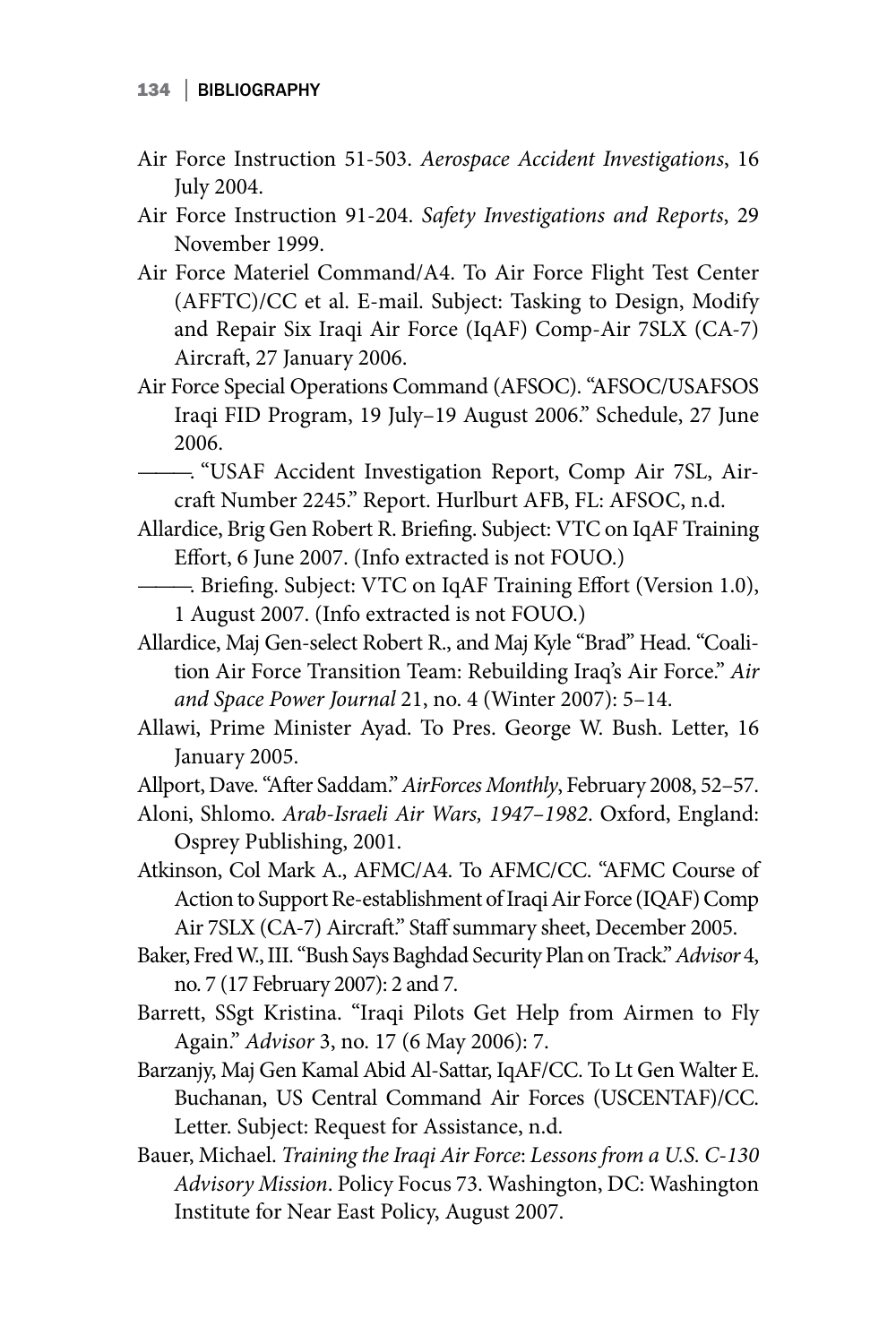- Bedke, Maj Gen Curtis M., AFFTC/CC. To AFFTC/All. Memorandum. Subject: What I'm Thinking—Calm in the Eye of the Storm, 10 July 2006.
- Beebe, Maj Kenneth. "The Air Force's Missing Doctrine." *Air and Space Power Journal* 20, no. 1 (Spring 2006): 27–34.
- Berquist, Maj Ronald E. *The Role of Airpower in the Iran–Iraq War*. Maxwell AFB, AL: Air University Press, December 1988.
- Bishop, Farzad, and Tom Cooper, *Iranian F-4 Phantom II Units in Combat*. Oxford, England: Osprey Publishing, 2003.
- Bloomfield, Lincoln P., Department of State (DoS)/PM. To John Bolton, DoS/T. Memorandum. Subject: Third Party Transfer of FMS-Origin Aircraft—Jordan to the Coalition Provisional Authority, ca. 17 February 2004.
- Bremer, L. Paul, administrator of the Coalition Provisional Authority (CPA) of Iraq. "Coalition Provisional Authority Order Number 2: Dissolution of Entities," 23 May 2003. http://www.iraqcoalition .org/regulations/20030823\_CPAORD\_2\_Dissolution\_of\_Entities with Annex A.pdf.

———. "Coalition Provisional Authority Order Number 22: Creation of a New Iraqi Army." Sec. 1, 18 August 2003. http://www.iraq coalition.org/regulations/20030818\_CPAORD\_22\_Creation \_of\_a\_New\_Iraqi\_Army.pdf.

———. "Coalition Provisional Authority Order Number 67: Ministry of Defense." Sec. 2, 21 March 2004. http://www.iraqcoalition.org /regulations/20030818\_CPAORD\_22\_Creation\_of\_a\_New \_Iraqi\_Army.pdf.

———. "Coalition Provisional Authority Order Number 100: Transition of Laws, Regulations, Orders, and Directives Issued by the Coalition Provisional Authority," 28 June 2004. http://www.iraqcoalition .org/regulations/20040628\_CPAORD\_100\_Transition\_of \_Laws\_\_Regulations\_\_Orders\_\_and\_Directives.pdf.

———. To Lt Gen Khalid Jameel Elsarayreh, Royal Jordanian Air Force (RJAF). Letter. Subject: Formal Acceptance, 11 July 2004.

- Brown, Maj Jeremy. "CAFTT Counterinsurgency (COIN) Aircraft (A/C) Plan." BBP, 25 March 2007.
- ———. "CH2000 Aircraft History with the Coalition Air Force Transition Team." BBP, 25 March 2007.
- Brozenick, Lt Col Norman J. "Another Way to Fight: Combat Aviation Advisory Missions." Research report. Maxwell AFB, AL: Air University, June 2002.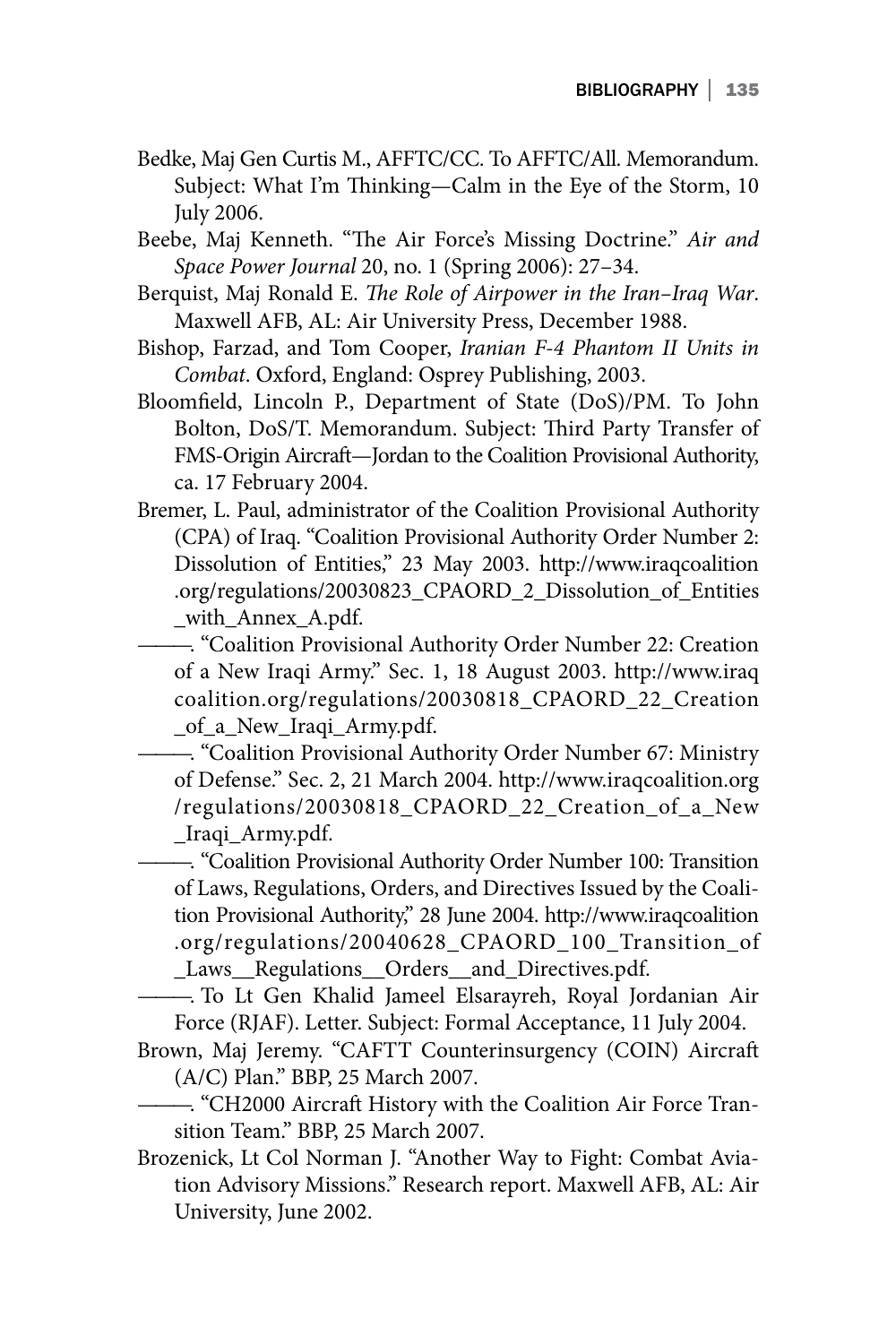Buchanan, Lt Gen Walter E. Briefing. Subject: New Iraqi Air Force, 25 August 2005 VTC (predecision working paper version 3.5), n.d. (Info extracted is not FOUO.)

———. To Gen Bruce Carlson, AFMC/CC. Memorandum. Subject: Letter of Appreciation, 2 February 2006.

Bukowinski, Lt Col John. "Donated Helicopters Headed for U.S. for Upgrades." *Advisor* 2, no. 50 (10 December 2005): 5.

———. "Iraqi Air Force Squadron Resumes Helicopter Training." *Advisor* 2, no. 52 (24 December 2005): 7.

———. "Iraqi Hueys Bound for the United States for IqModifications." *Advisor* 3, no. 4 (4 February 2006): 8.

Byrne, Col Michael. Briefing. Subject: IqAF Assessment Outbrief, ca. 15 October 2005.

- ———. Briefing. Subject: Iraqi Air Force Development Update, ca. February 2006.
- ———. Briefing. Subject: Stand-Up of the Iraqi Air Force, ca. November 2005. (Info extracted is not FOUO.)

———. To Lt Col Jack R. Rickman, USCENTAF/A3-DS, and Kathi Jones, 9AF/HO. E-mail. Subject: IqAF Assessment Outbrief to Lt Gen Buchanan, 1 November 2005.

Carlson, Gen Bruce, AFMC/CC. To Lt Gen William Buchanan, USCENTAF/CC. Memorandum. Subject: Iraqi Air Force (IQAF) Comp-Air 7SLX (CA-7) Courses of Action, 11 January 2006.

 "CH2000 Aircraft Delivered to Basrah." *Advisor* 2, no. 4 (22 January 2005): 6.

- Chant, Christopher. *Air War in the Gulf 1991*. Oxford, England: Osprey Publishing, 2001.
- Childress, Maj Timothy. "Improving US Air Force Performance in Irregular Conflict: Reestablishing a USAF Special Air Warfare Center." Master's thesis, School of Advanced Air and Space Studies (SAASS), June 2007.

"Coalition Air Force Transition Team (CAFTT)." Fact sheet, August 2006.

Coalition Military Assistance Training Team (CMATT)-A. "Informal Report on Forced Landing by Iraqi Air Force Comp Air Aircraft, 25 Jan 05." Report. Baghdad: CMATT-A Headquarters, n.d.

———. "Report on Forced Landing by Tiger 71 Iraqi Air Force Comp Air Aircraft, 10 May 2005." Report. Baghdad: CMATT-A Headquarters, n.d.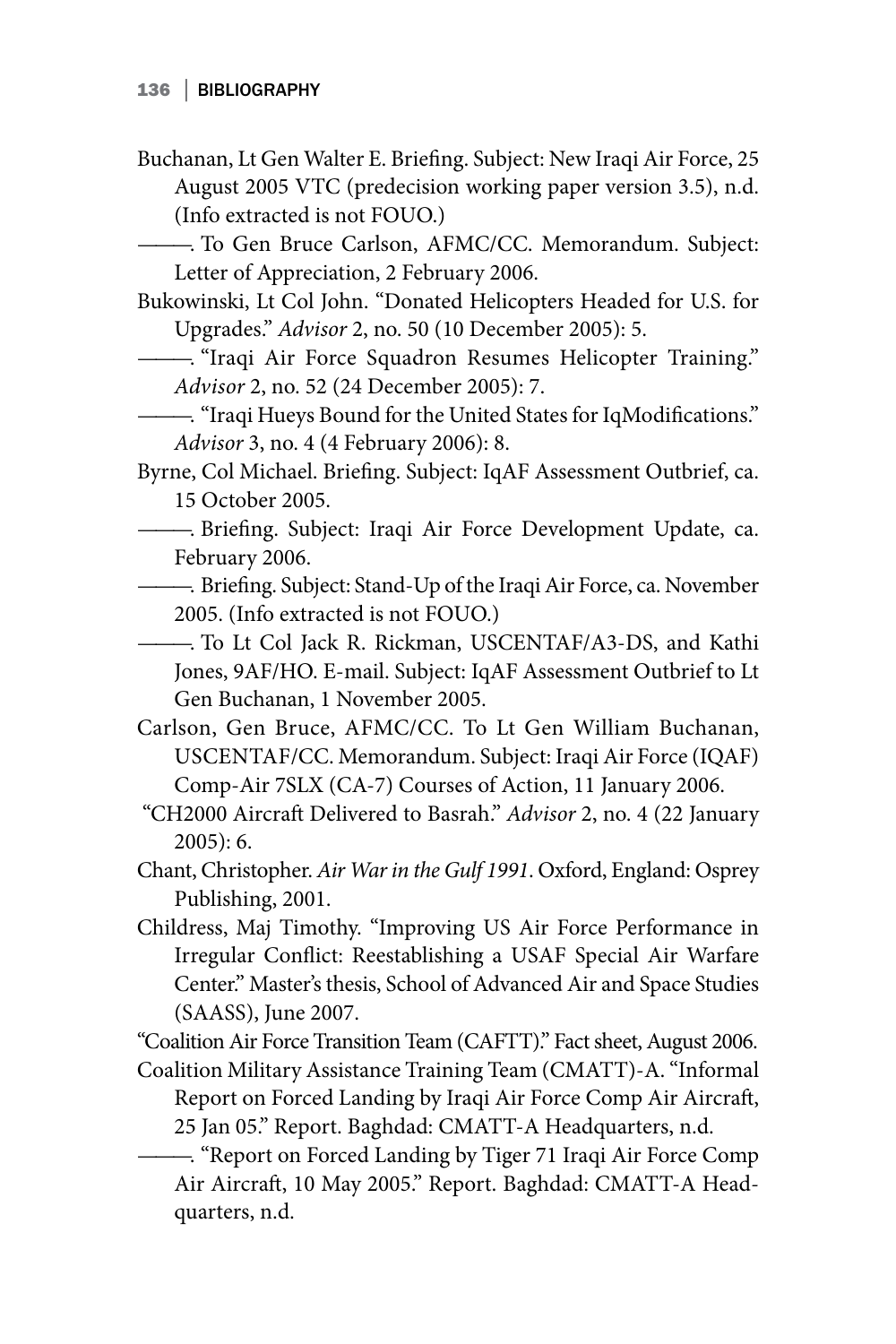- Coalition Provision Authority. Memorandum for record. Subject: Project Description—C130/UH1-H [*sic*] Acquisition for the Iraqi Air Force, ca. 12 May 2004.
- Coalition Provision Authority/OGC. To CPA administrator. Memorandum. Subject: Acceptance of Offer of Aircraft from the Hashemite Kingdom of Jordan, 28 May 2004.
- Combined Airspace Planning Group (CAPG). "Executive Summary— CAPG Executive Steering Committee Meeting [Bahrain]," 3 March 2005.
- Cohen, Eliot A. *Gulf War Airpower Survey*. 6 vols. Washington, DC: Government Printing Office, 1993.
- Combat Studies Institute (CSI). "Interview with BG James Schwitters." Ft. Leavenworth, KS: CSI, 13 December 2006. http://cgsc.cdmhost .com/cdm4/item\_viewer.php?CISOROOT=/p4013coll13&CISO PTR=338&CISOBOX=1&REC=9.
- Cook, Capt Russ. "Iraqi Air Force Gets Mi-17 'Hip' Helicopters." *Advisor* 3, no. 7 (25 February 2006): 6.
- Cooper, Tom, and David Nicolle. *Arab MiGs*. Vol. 1, *MiG-15s and MiG-17s, 1955–1967*. Houston, TX: Harpia Publishing, 2009.
- ———. *Arab MiGs*. Vol. 2, *Supersonic Fighters: 1956–1967*. Houston, TX: Harpia Publishing, 2011.
- Cooper, Tom, and Farzad Bishop. *Iranian F-14 Tomcat Units in Combat*. Oxford, England: Osprey Publishing, 2004.
- ———. *Iran–Iraq War in the Air, 1980–1988*. Atglen, PA: Schiffer Publishing, 2003.
- Cooper, Tom, David Nicolle, and Patricia Salti. *Arab MiGs*. Vol. 3, *The June 1967 War*. Houston, TX: Harpia Publishing, 2012.
- Cooper, Tom, David Nicolle, Holger Müller, Lon Nordeen, and Martin Smisek. *Arab MiGs*. Vol. 5, *October 1973 War: Part 1*. Houston, TX: Harpia Publishing, 2014.
- Cooper, Tom, David Nicolle, Lon Nordeen, Patricia Salti, and Martin Smisek. *Arab MiGs*. Vol. 4, *Transition and War of Attrition, 1967–1973*. Houston, TX: Harpia Publishing, 2013.
- Corum, James S., and Wray R. Johnson, *Airpower in Small Wars: Fighting Insurgents and Terrorists*. Modern War Studies. Lawrence: University Press of Kansas, 2003.
- Daley, Maj Patrick. "Exporting Airpower: The Challenges of Building Partner Nation Air Capacity for Irregular War." Master's thesis, SAASS: June 2008.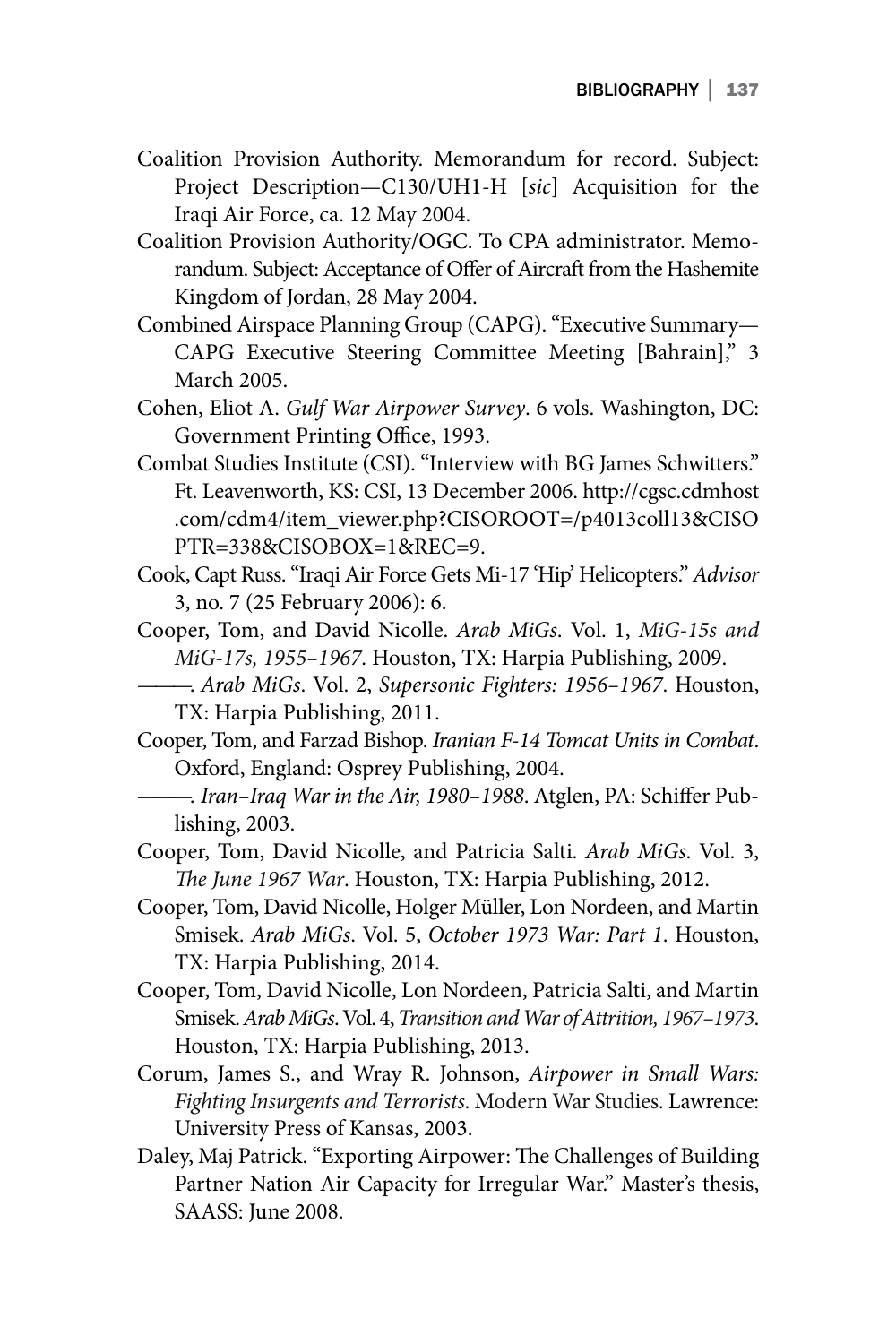- Davidson, TSgt Brian. "New Iraqi Airmen Stage First Operational Airlift Mission." *Advisor* 2, no. 29 (16 July 2005): 8.
- Davies, Steve. *F-15C/E Eagle Units of Operation Iraqi Freedom*. Oxford, England: Osprey Publishing, 2004.
- Davies, Steve, and Doug Dildy. *F-16 Fighting Falcon Units of Operation Iraqi Freedom*. Oxford, England: Osprey Publishing, 2006.
- Dean, Lt Col David J. *The Air Force Role in Low-Intensity Conflict*. Maxwell AFB, AL: Air University Press, October 1986.
- Dean, TSgt Paul. "Iraqi Air Force Squadron Flies First Solo Mission." *Advisor* 2, no. 51 (3 December 2005): 3.
- Defense Security Cooperation Agency (DSCA). "Introduction to Security Cooperation Management." In *The Management of Security Cooperation*. Wright-Patterson AFB, OH: DSCA, 2010. http:// www.disam.dsca.mil/Research!Presentations/2%20introsc.ppt.
- Denehan, Maj William F. "Recommendations for Iraqi Air Force (IqAF) Rotary-Wing Aviation Program." Report. Baghdad: 6th Special Operations Squadron, ca. June 2005.
- Department of Defense. "Measuring Stability and Security in Iraq." Report, 17 February 2006. http://www.defenselink.mil/home /features/Iraq\_Reports/docs/2006-02-Report.pdf.
	- ———. "Report to Congress: Measuring Stability and Security in Iraq." Report, July 2005. https://www.defenselink.mil/news /Jul2005/d20050721secstab.pdf.
- Deputy undersecretary of the Air Force for international affairs. "IQ-D-SAA." LO&A, 30 November 2006.
- Diaz, MC2 Elisandro. "Final Huey II Shipment Arrives at BIAP." *Advisor* 4, no. 27 (4 August 2007): 9–10.
- ———. "Flight Surgeons Go Hi-Flying." *Advisor* 4, no. 4 (27 January 2007): 3 and 5.
	- ———. "Helicopters Land in Baghdad." *Advisor* 4, no. 18 (5 May 2007): 3–4.
- ———. "Iraqi Air Force Celebrates 76 years." *Advisor* 4, no. 17 (28 April 2007): 4–5.
- ———. "Squadron 23 Takes to the Skies." *Advisor* 4, no. 6 (10 February 2008): 3 and 6.
- Donnell-Ivy, Nancy P. "B7-D-SAR." LO&A, 11 December 2007.
- "DoD Bloggers Roundtable with Brigadier General Robert Allardice, Commanding General, Coalition Air Force Transition Team." Transcript, 6 September 2007. http://www.defense.gov/home /blog/docs/Allardice%20transcript.pdf.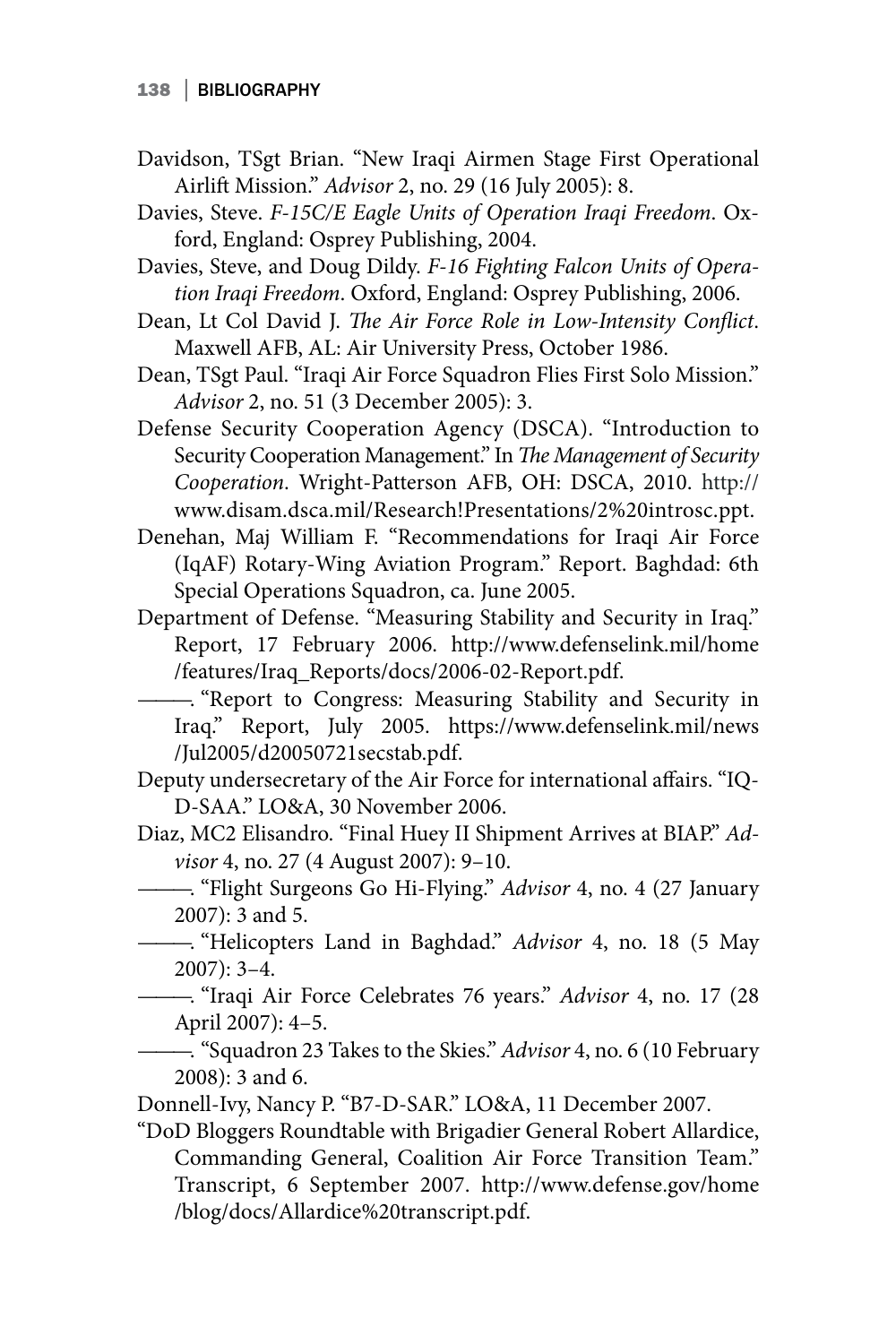- Downs, Maj William Bryan. "Unconventional Airpower." *Air and Space Power Journal* 19, no. 1 (Spring 2005): 20–25.
- Dudgeon, AVM A. G., RAF. *The War That Never Was*. Shrewsbury, England: Airlife, 1991.
- Eaton, Maj Gen Paul D. To Maj Gen HRH Faisel al-Hussein, RJAF/CC. Letter. Subject: Acknowledgement of Jordanian Offer, 5 May 2004.
- Eckholm, Maj Leif. "Background Paper on Increased USAF Personnel Requirements in Iraq and Afghanistan." BBP, ca. 15 February 2007.
- ———. "Background Paper on Iraq/Afghanistan Pre-Deployment Training," BBP, ca. 15 February 2007.
- Eidsaune, Brig Gen David. Briefing. Subject: Iraqi Air Force Transition Team Concept of Operations, ca. June 2005.
- Elliott, D. J. "Iraqi Security Forces Order of Battle: November 2007 Update." *Long War Journal*, 8 November 2007. http://longwarjournal .org/archives/2007/11/iraqi\_security \_force\_5.php#ixzz0e7duLOJG.
- "English Language Training-Iraq." *Foundations* 3, no. 1 (June 2007). [nb: *Foundations* is published by AETC/IA].
- "Equipment, 2007 USAF Almanac." *Air Force Magazine* 90, no. 5 (May 2007): 63.
- Fallesen, Maj Jeff, 9AF/DDS. To 9AF/A1 et al. E-mail. Subject: CENTAF Iraqi Air Force/ANAAC Development Integrated Product Team Kickoff Meeting, 4 May 2007.
- Federation of American Scientists. "AN/AAR-47 Missile Approach Warning System," 8 January 2000. http://www.fas.org/man/dod-101 /sys/ac/equip/an-aar-47.htm.
- "First Five Iraqi Huey IIs Delivered." *Air International*, April 2007, 8.
- Foley, Sgt David. "U.S. Air Force Trains Iraqi C-130 Pilots." *Advisor* 2, no. 18 (30 April 2005): 6.
- Fowler, SSgt Stacey. "CERAP: Making Safe, Expeditious Travel Possible for All over Skies of Iraq." *Krab Kronickle* [Kirkuk AB] 4, no. 17 (14 August 2006): 6–7.
- Francillon, Rene. "Mirage at War: Iraqi and Kuwaiti Mirage F1s." *World Air Power Journal* 4 (Winter 1990–91): 22–25.
- Freedom of Information Act. Public Law 89-554. 80 Stat. 383. Amended 1996, 2002, 2007.
- Frost, Christopher. "Taking Over the Skies." *Advisor* 5, no. 1 (5 January 2008): 9–10.
- "Future Iraqi AF Development Plans." *AirForces Monthly*, April 2007, 21.
- Gaines, Mike, and Janice Lowe. "Cessna Cameravan." *Flight International*, January 1989, 28–29.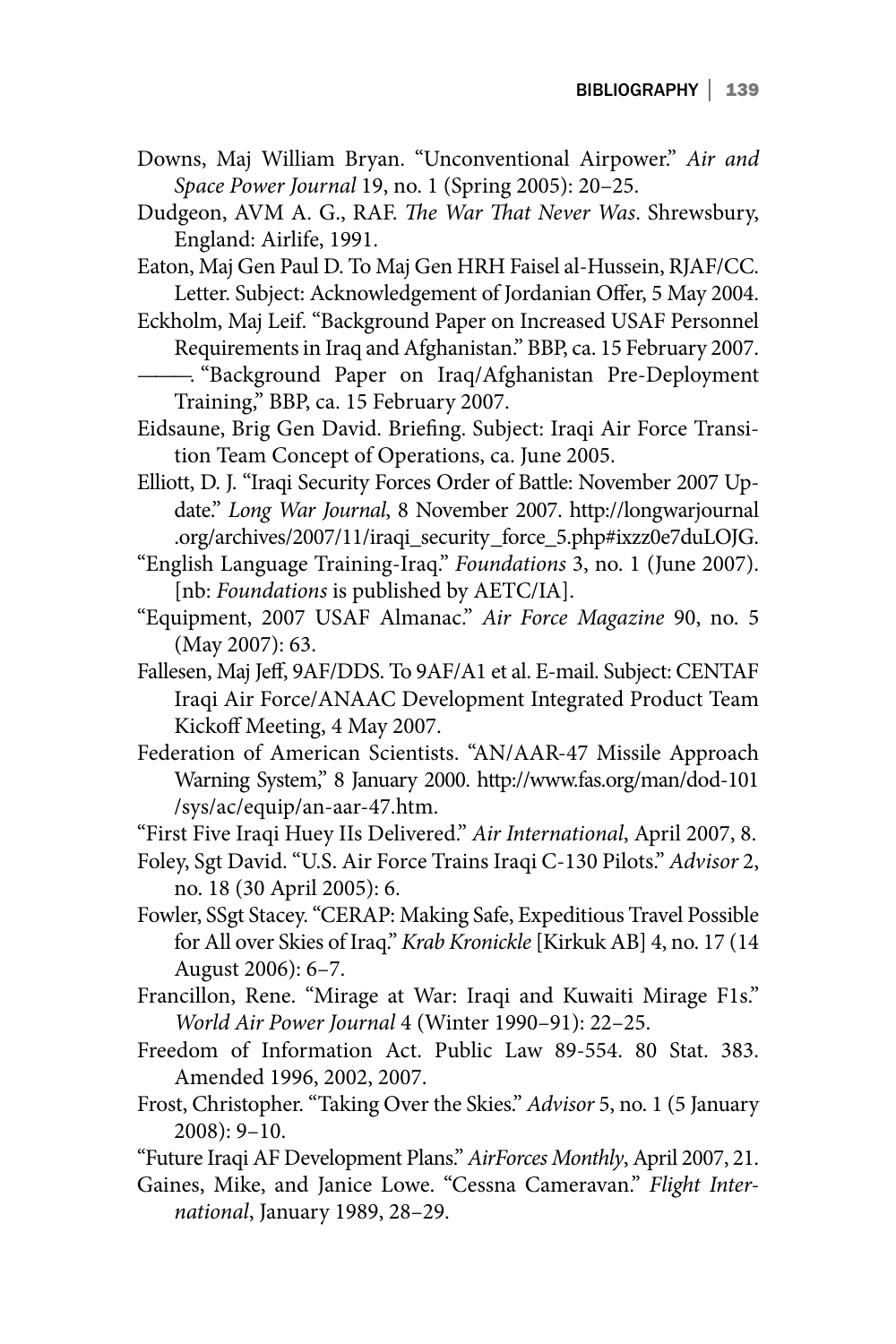- Garello, Giancarlo. "Italian Wings over Iraq (1937–1941)." *Small Air Forces Observer* 32, no. 4 (April 2009): 114–17.
- ———. "Italian Wings over Iraq (1937–1941)." *Small Air Forces Observer* 33, no. 1 (July 2009): 21–23.
- George, Larry. "MNSTC-I Commander Nominated for Leavenworth Command." *Advisor* 2, no. 31 (30 July 2005): 9.
- Gillett, Brig Gen David, Air Combat Command (ACC)/A4. To Brig Gen Mark T. Matthews, ACC/A5 et al. E-mail. Subject: Coalition AF Transition Team (Iraq and Afghanistan), 10 January 2007.
- Goyer, Norm. "AeroComp's Climb to the Top." *Private Pilot Magazine*, February 2001, 44–53. http://www.aerocompinc.com/press /reviews/privatepilot/feb2001/index.htm.
- Green, SFC Kimberly A. "Air Force Squadron 70 Seeks to Secure Iraq." *Advisor* 4, no. 8 (24 February 2007): 5.
- Grimes, Bill. *The History of Big Safari*. Richmond, BC: Archway Publishing, 30 January 2014.
- Hallion, Richard. *Storm over Iraq: Air Power and the Gulf War*. Washington, DC: Smithsonian Institution Press, 1992.
- Hallwood, RAF Grp Capt J. Q., CAFTT/DD. Memorandum. Subject: The IqAF Mi17 Procurement (Version 3), 15 March 2006.
- Hardy, Lt Col Steven. "CAFTT Rotary Wing Support for Jet Ranger, Huey II, and Mi-17." BBP, 1 February 2007.
- Harrison, Christine. "AU Provides Curriculum, Manpower for Iraqi Officer Training." *Wright Stuff* 2, no. 14 (20 July 2007). http:// www.maxwell.af.mil/au/aunews/archive/0214/ArticlesAUprovidescurriculum.html.
- Haulman, Dr. Daniel L. "What Happened to the Iraqi Air Force?" Air Force Historical Research Agency, 3 November 2009. http:// www.au.af.mil/au/aunews/archive/2010/0516/0516Articles /Haulman30514.pdf.

Headquarters ACC. Special Order GB-82, 29 March 2007.

- Headquarters Air Force Flight Test Center. "Limited Flight Evaluation of a Modified Iraqi Air Force Comp Air 7SL." Test plan, April 2006.
- Headquarters Air Force Officer Accession and Training Schools (AFOATS). "IqAF Officer Training School: IaAF Officer Training." Report. Maxwell AFB, AL: AFOATS, January 2007.
- Headquarters CAFTT. Briefing. Subject: Coalition Air Force Training Team (CAFTT) Organization Charts, 20 April 2006.
- ———. Coalition Air Force Transition Team." Brochure, ca. September 2007.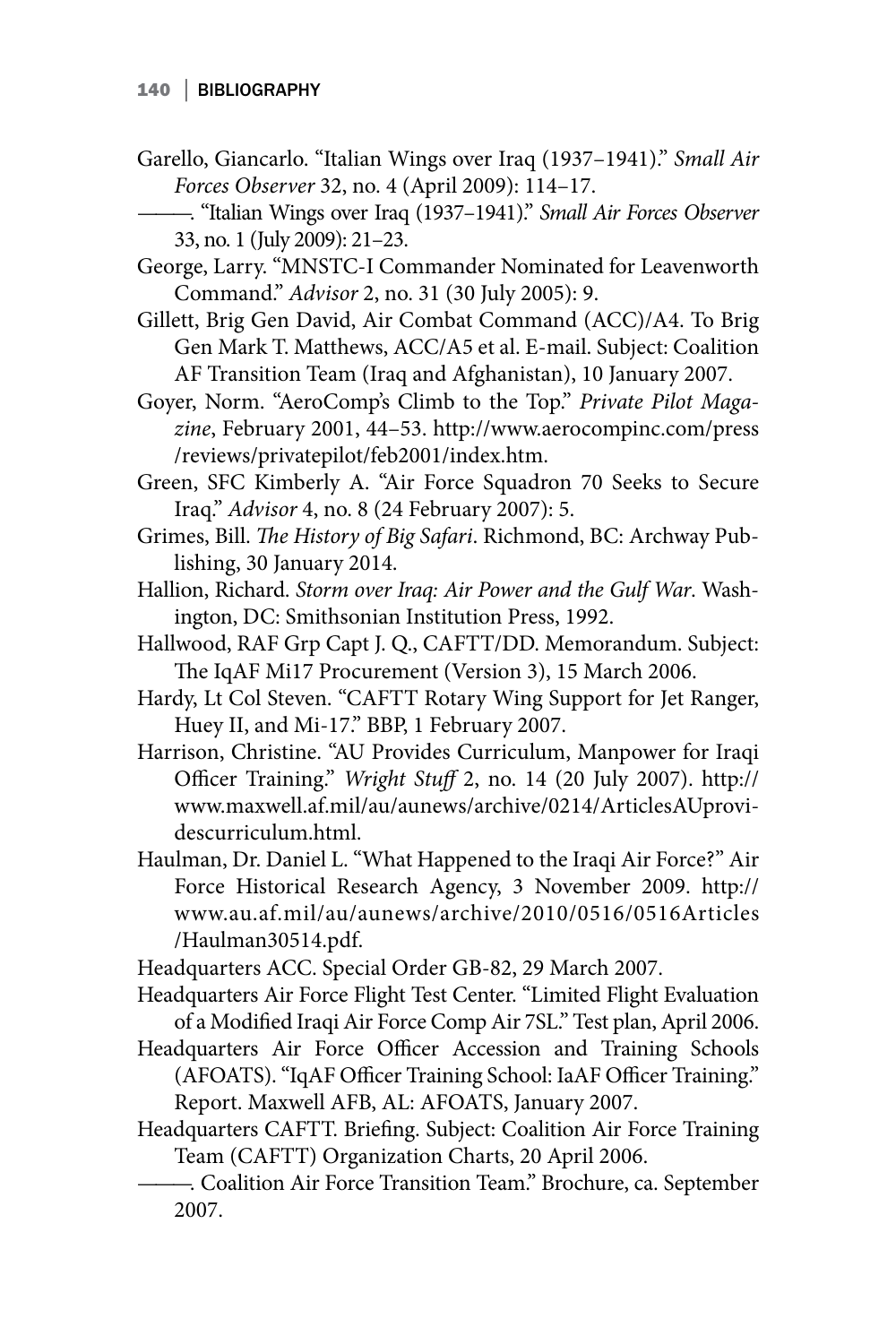———. "Iraqi Air Force Training School, Concept of Operations (CONOPS) (Draft Version 2)." Report. Randolph AFB, TX: Headquarters Air Education and Training Command (AETC), 10 November 2006.

———. "Iraq Air Force Training School Operational Requirements Document (Draft Version 1)." Report. Randolph AFB, TX: AETC, 30 October 2006.

- Headquarters USCENTAF. Briefing. Subject: Coalition Air Training Center Concept, ca. January 2006.
- ———. Briefing. Subject: IqAF Advisory Support Team Assessment, 3–19 October 2005.

———. "Comparative Aircraft Study for Iraq Air Force Counter Insurgency Operations." Report. MacDill AFB, FL: HQ US Central Command, 10 December 2005. (Info extracted is not sensitive but unclassified [SBU]-NOFORN/FOUO.)

- Headquarters IqAF. "Capability Requirement and Development Plan." Report. Baghdad: HQ IqAF, 20 July 2005.
- ———. "Draft Service Plan." Baghdad: HQ IqAF, 14 January 2006.
- ———. "Iraqi Air Force Capability Requirement and Development Plan." Baghdad: HQ IqAF, 20 July 2005.
- Headquarters Iraqi Ministry of Defense. Letter. Subject: A Contract of Supplying *Sokol* Helicopters, 23 December 2004.
- Headquarters Ninth Air and Space Expeditionary Task Force. Special Order G-08-05, 8 November 2007.
- Headquarters Ninth Air Force. Briefing. Subject: CENTAF Partner Nation Airpower Development Standing Integrated Product Team (Version 1.0), 7 May 2007. (Information extracted is not FOUO.)
- Henry, Lt Col Jeffrey. "Building the New Iraqi Air Force: Mission Analysis Working Group Executive Summary." Point paper, 1 September 2005. (Info extracted is not FOUO.)
- Hixon, Tommy. "Phase Two/Three Funding." Briefing, 26 November 2004.
- Holley, Irving B. *Ideas and Weapons*. New Haven, CT: Yale University Press, 1953.
- Hoog, Brig Gen Stephen L., CAFTT/CC. Memorandum for record. Subject: ACCE/CAFTT, 5 July 2006.
- "Huey II." *Advisor* 4, no. 9 (3 March 2007): 11.
- Hughan, TSgt Andrew. "Iraqi Air Force Provides Watchful Eyes for Elections." *Advisor* 2, no. 5 (29 January 2005): 5.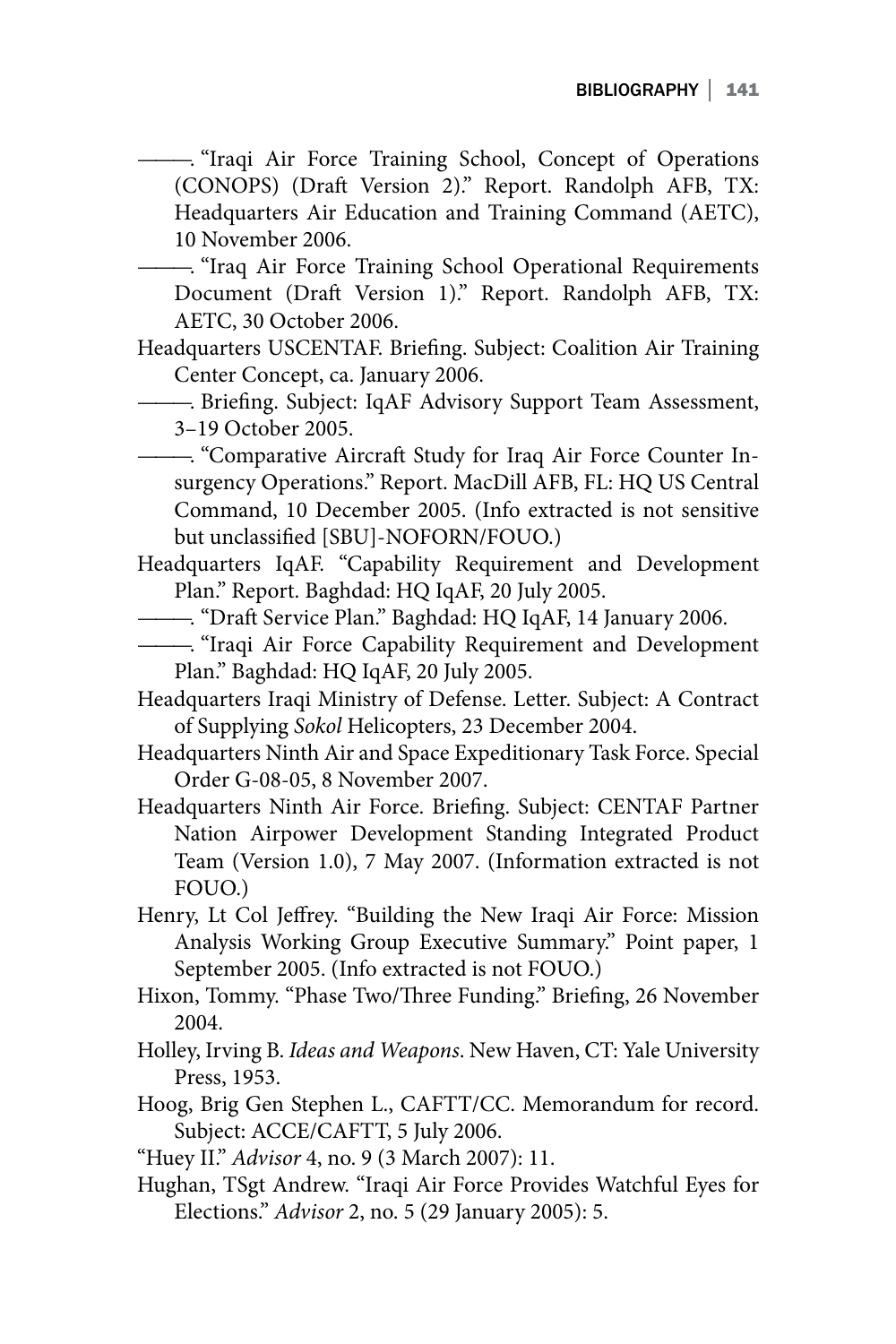- Hughes, Robin. "Air Corps Evolves from Jordan to Back Army in Iraq." *Jane's Defense Weekly*, 24 March 2004, 14–15.
- "Iran Hoards Iraqi Aircraft." *Flight International*, 24–30 April 1991, 9.
- "Iraq Gains Operational Control of Its Air Force." *AirForces Monthly*, November 2006, 22.

"Iraqi AF Seeks 32 More Huey IIs, Opens Flying Training School." *AirForces Monthly*, November 2007, 7.

- "Iraqi Air Force." Accessed 17 April 2008. http://www.milavia.net /airforces/iraq/IqAF.htm.
- "Iraqi Air Force Development: Mission Analysis Working Group (Version 1.0)." Working Paper, n.d. (Info extracted is not FOUO.)
- "Iraqi Air Force Gives Army a Lift." *Advisor* 2, no. 36 (3 September 2005): 9.
- "Iraqi Air Force to Get Seabird Seekers." *AirForces Monthly*, August 2004, 19.
- "Iraqi Children Get Medical Help." *Advisor* 3, no. 9 (11 March 2006): 3.

"Iraqi Helos Arrive." *Advisor* 4, no. 1 (6 January 2007): 8.

- "Iraq's Future Officers." *Advisor* 4, no. 4 (27 January 2007): 8.
- "Iraq to Iran: Minders Keepers." *Time*, 8 April 1991. http://www.time .com/time/magazine/article/0,9171,972677,00.html.
- Jagger, RAF Grp Capt Neal. To Hon. Edward W. Gnehm, US Ambassador to Jordan. Letter. Subject: ARINC Support Request, 14 September 2004.
- Jeffers, Capt Tim. "'Hueys' Touch Down at Taji Military Training Base." *Advisor* 2, no. 6 (5 February 2005): 3.
- ———. "Iraqi Air Force Takes Off with Aircraft Delivery." *Advisor* 2, no. 3 (15 January 2005): 3.
- Jewell, Lorie. "Graduation Puts Iraqi Air Force Squadron into Operation." *Advisor* 2, no. 16 (16 April 2005): 4.
- ———. "Iraqi Air Force Celebrates 74 Years." *Advisor* 2, no. 17 (23 April 2005): 6.
- ———. "Iraqi Pilots Fly Prime Minister," *Advisor* 2, no. 7 (12 February 2005): 6.

———. "Joint Operations Center to Track Iraqi Forces," *Advisor* 2, no. 18 (30 April 2005): 7.

- ———. "Pilots Hailed as Heroes Who Died for a Free Iraq." *Advisor* 2, no. 23 (4 June 2005): 6–7.
- Jones, Gen James L., USMC, retired, chairman. *Report of the Independent Commission on the Security Forces of Iraq*. Washington, DC: Center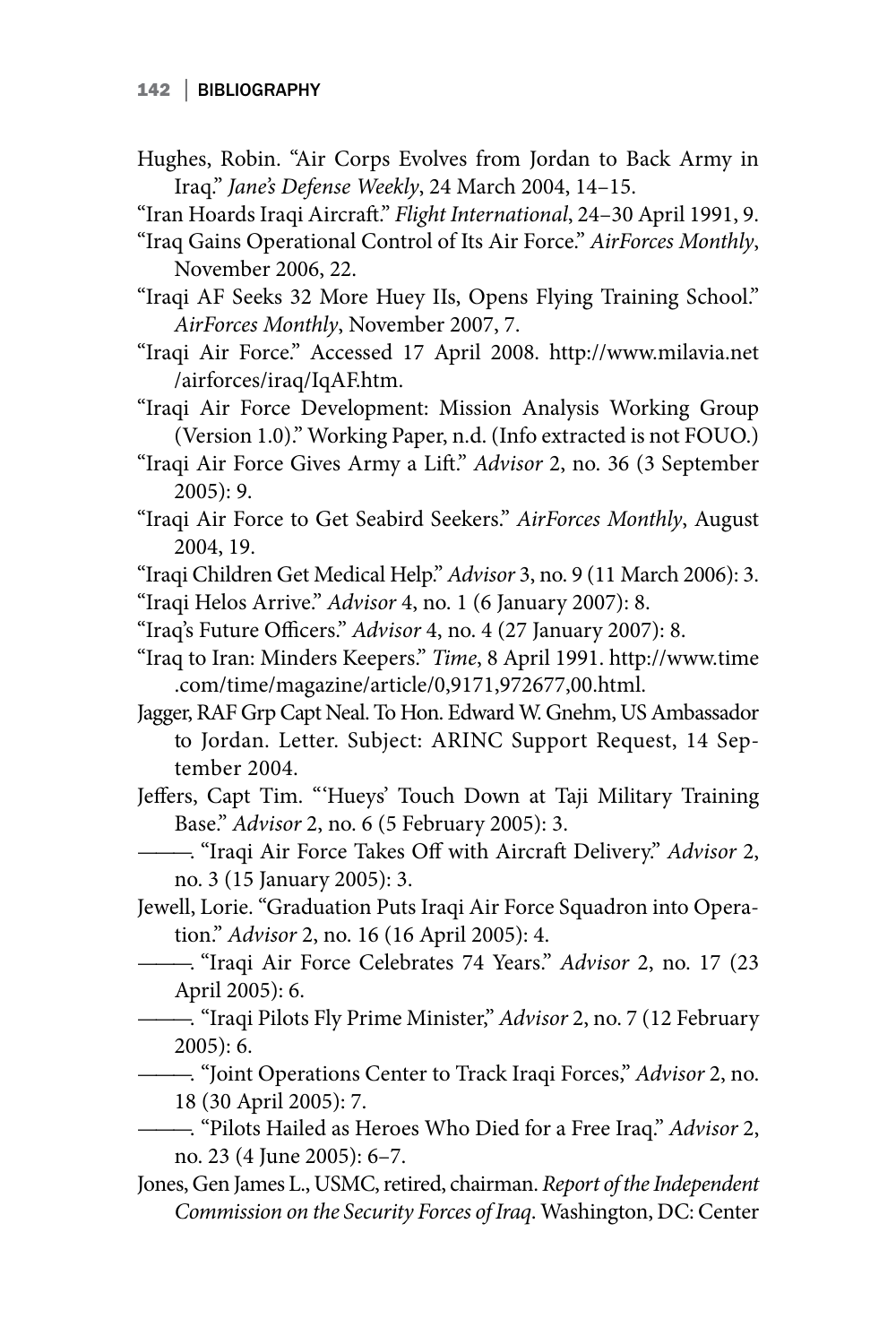for Strategic and International Studies; Independent Commission on the Security Forces of Iraq, 6 September 2007.

- Jones, Kathi R., 9AF/HO. Notes. Subject: Preconference Meeting, 9 September 2005.
- Jordan, SFC Ronda. "English Language Training Takes Flight." *Advisor* 4, no. 15 (14 April 2007): 9.
- ———. "Iraqi Air Force Opens Training Center." *Advisor* 4, no 15 (14 April 2007): 6.
- Koskinas, Maj Ioannis. "The Combat Aviation Advisory Mission in Iraq." *Air and Space Power Journal* 19, no. 3 (Fall 2005): 107–8.
- Kuhn, Thomas S. *The Structure of Scientific Revolutions*. Chicago: University of Chicago Press, 1962.
- Larson, George C. "Iraq Air Force One." *Air & Space Magazine*, July 2006, 80.
- Leaming, RAF Grp Capt M. W. Memorandum. Subject: Brief for BGen Eidsaune and BGen Peck for Meeting with Head IqAF on 17 July 2005: IqAF—Unresolved Aircraft Issues, 15 July 2005.
- ———. Memorandum. Subject: [Iraqi] Air Force Command Agenda for the Next Three Months (June–September 2005), n.d.
- ———. Memorandum. Subject: Office Call—Kamal/Jumper—11 August 2005, n.d.
- ———. To Brig Gen William E. Eidsaune. Memorandum. Subject: Record of Meeting between LTG Buchanan and MG Kamal—29 June 2005, 29 June 2005.
- Lee, Douglas E. "Stabilizing Critical Infrastructure Tour Lengths." *CADRE Quick-Look 04-10*. Maxwell AFB, AL: College of Aerospace Doctrine, Research and Education, 2004.
- Lemkin, Bruce S., secretary of the Air Force (SAF)/IA. To chief of staff, US Air Force et al. "Increasing USAF Role in Building Iraq Air Force (IqAF) and Afghanistan National Army Air Corps (ANAAC)." Staff summary sheet, 20 February 2007.
- Lemkin, Bruce S., and Col Sharon Holmes, SAF/IARM. Briefing. Subject: Building Air Forces in Iraq and Afghanistan: Integrated Product Team Final Report, ca. 9 March 2007.
- ———. Briefing. Subject: Building Air Forces in Iraq and Afghanistan: Integrated Product Team Interim Report, ca. 9 February 2007.

Letter of Agreement. Case IQ-D-QAC, 11 April 2005.

Lopez, SSgt C. Todd. "Five Brothers in Fight for Freedom Buried Together." *Advisor* 2, no. 33 (13 August 2005): 3–4.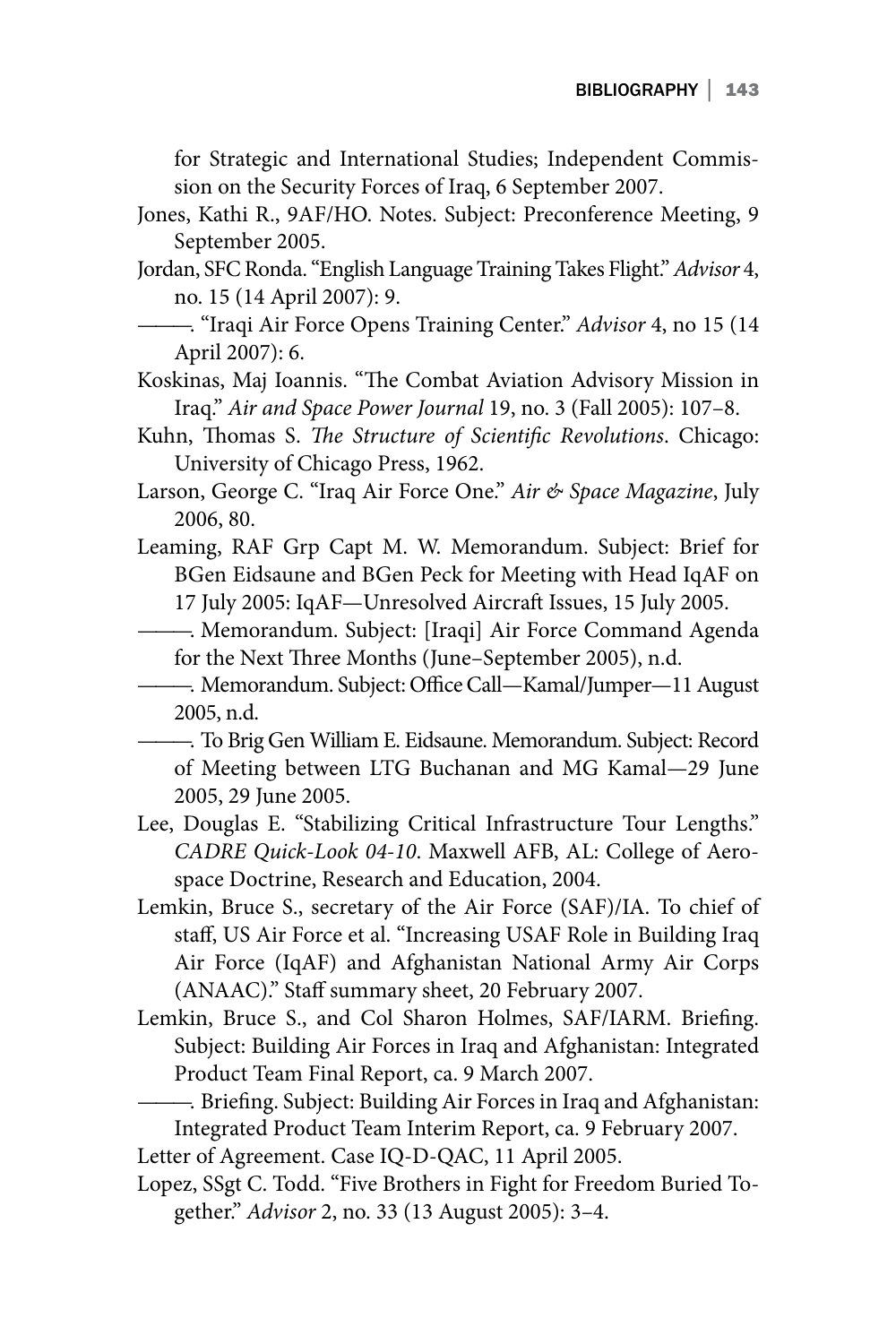- Ludwig, CMSgt William A. "Operation Iraqi Freedom Trip Report, 3 October 2005–19 October 2005." Report, ca. 7 November 2005.
- Lyles, Maj Gary. "Cessna Caravan Aircraft History with the Coalition Air Force Transition Team (CAFTT)." BBP, 3 February 2007.
	- ———. "Comp Air Aircraft History with the Coalition Air Force Transition Team (CAFTT)." BBP, 3 February 2007.
- ———. "King Air Aircraft History with the Coalition Air Force Transition Team (CAFTT)." BBP, 10 February 2007.
- Lyman, Robert. *Iraq 1941: The Battles for Basra, Habbaniya, Fallujah and Baghdad*. Oxford, England: Osprey Press, 2006.
- Lynn, Kevin. Briefing. Subject: IqAF Training School (IqAFTS) OTS and TOP-OFF Update, ca. January 2007.
- Matishak, Martin. "U.S., Coalition Partners Work to Stand Up Iraqi Air Force." *Inside the Air Force*, 29 July 2005, 3–4.
- ———. "What Should Fly in the Iraqi Air Force?" *Inside the Air Force*, 24 June 2006. http://www.military.com/features/0,15240,102607,00 .html.
- McCain, Col John M. "Genesis of the New Iraqi Air Force: Security Assistance in Action." *DISAM Journal*, Fall 2005, 25–26. http:// www.disam.dsca.mil/pubs/Archives/Journal28-1.pdf.
- McCarthy, Maj Thomas D. "National Security for the 21st Century: The Air Force and Foreign Internal Defense." Master's thesis, SAASS, June 2004.
- McCutchan, Brig Gen Clay. "CENTAF Comparative Aircraft Study [Version 4.0]." Report, ca. 10 December 2005. (Info extracted is not FOUO.)
- McFeeters, Neal, Aeronautical Radio, Inc. To RAF Wing Cdr Stephen Shell, CMATT-A. Letter. Subject: The Way Ahead, 27 October 2004.
- McGee, 1st Lt Michael, 412 Training Wing/DR et al. To Col Mark A. Atkinson, AFMC/A4. Memorandum. Subject: AFFTC Statement of Capability (SOC) for the Iraqi Air Force Comp Air 7SL Project, Job Order Number (JON) A06CA700, 24 March 2006.
- McKinney, 1st Lt Paul K. III, ACC/CCA. To Lt Col Robert C. Troisi, ACC/A3X et al. E-mail. Subject: PKG-DS700469: Increasing USAF Role in Building Iraqi Air Force (IqAF) and Afghanistan National Army Air Corps (ANAAC), 19 March 2007.
- Message. 011822Z Feb 07. COMCENTAF. To Headquarters USAF et al. "CENTAF Air Advisory Division," 1 February 2007.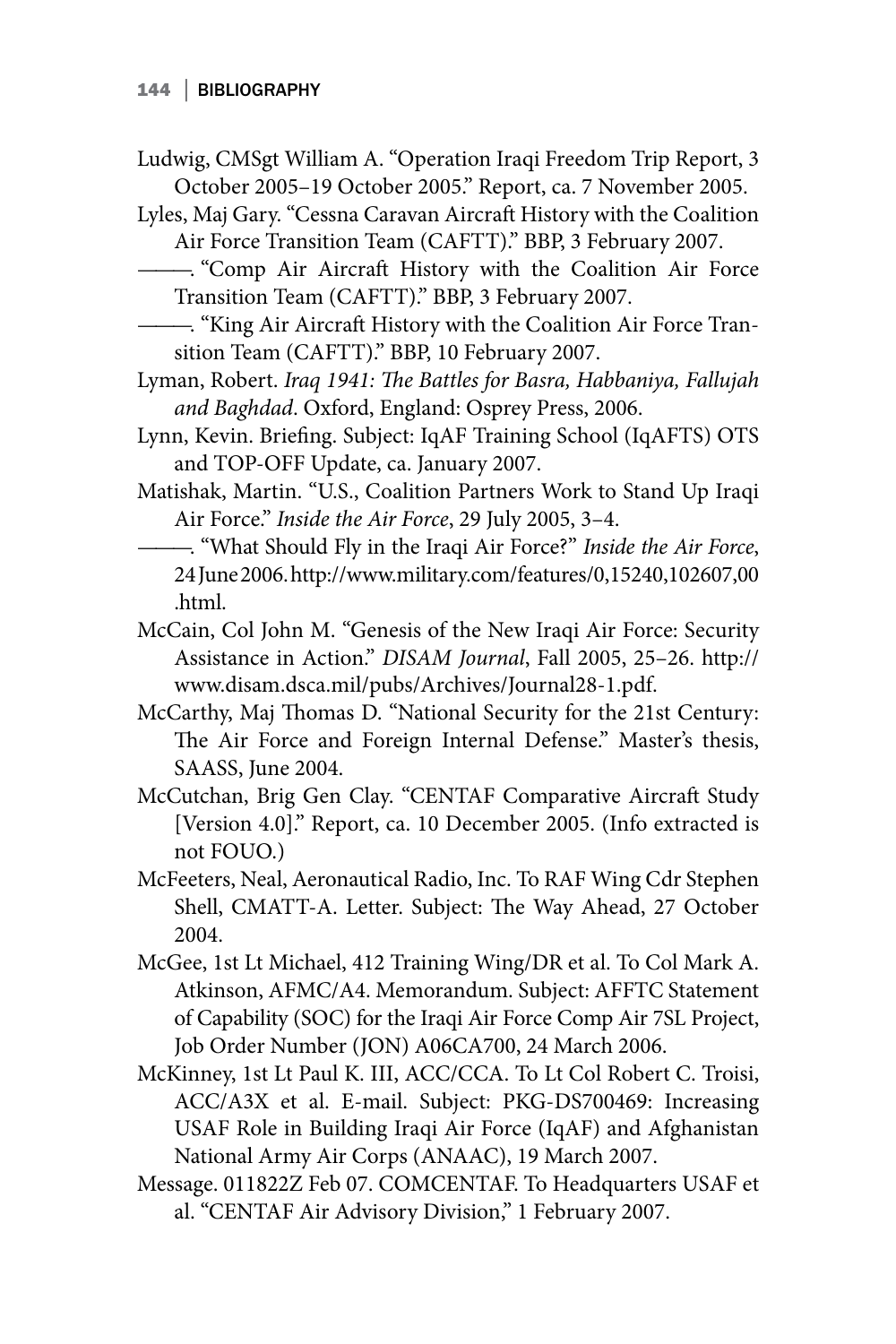- ———. 131347Z JUL 06. Headquarters USCENTAF. To AFSOC/CC. "CENTAF Aviation Military Transition Team (MiTT) Academic Course Support Request," 13 July 2006.
- ———. COMCENTAF. To Headquarters AF/AXO et al. "CENTAF Iraqi Air Force (IqAF) Site Assessment Support Request," 23 September 2005.
- ———. Miller, Jay. *Lockheed's Skunk Works: The First Fifty Years*. Arlington, TX: Aerofax, 1993.
- "Milestone Iraqi Air Force Flight Takes Off." *Advisor* 2, no. 14 (2 April 2005): 10.
- "More on New Iraqi Air Force Surveillance Aircraft Plans." *AirForces Monthly*, July 2004, 15.

Morse, Stan, ed. *Gulf War Debrief*. London: Aerospace Publishing, 1991.

National Security Presidential Directive 36. "United States Government Operations in Iraq," 11 May 2004.

"New Iraqi Air Force Being Formed." *AirForces Monthly*, June 2004, 16.

- Newman, SSgt Lucia. "Iraqi Air Force Takes Over First-Line Maintenance." *Advisor* 3, no. 37 (30 September 2006): 3 and 5.
- ———. "Keeping an Eye in the Sky during Ramadan." *Advisor* 3, no. 38 (7 October 2006): 4–5.
- "News Briefs." *AirForces Monthly*, November 2006, 22.
- "News in Brief: Up to 28 Cessna 172s Ordered for Iraqi Air Force." *AirForces Monthly*, September 2007, 9.
- Nicolle, David, and Tom Cooper. *Arab MiG-19 and MiG-21 Units in Combat*. Oxford, England: Osprey Publishing, 2004.
- North, Lt Gen Gary. Briefing. Subject: Building Airpower Capacity in Iraq and Afghanistan, ca. 24 September 2007.
	- ———. Briefing. Subject: Coalition Air Force Transition Team: Building Airpower in Iraq and Afghanistan (Version 1.4), ca. 10 January 2007. (Information extracted is not FOUO.)
	- ———. Briefing. Subject: Coalition Air Force Transition Team Update (Version 1.2), ca. 2 October 2006. (Information extracted is not FOUO.)
- ———. Briefing. Subject: Coalition Air Force Transition Team Update (Version 2.1), ca. 2 October 2006. (Information extracted is not FOUO.)
- "Operation Southern Watch." Air Force Link, n.d. http://www.af.mil/ information/heritage/spotlight\_print.asp?storyID=123112876.
- Oswalt, Ron, AFSAT/DOM. To Ken Smith, AETC/IAO et al. E-mail. Subject: Re: Iraq C-130 Urgent Issue, 28 February 2007.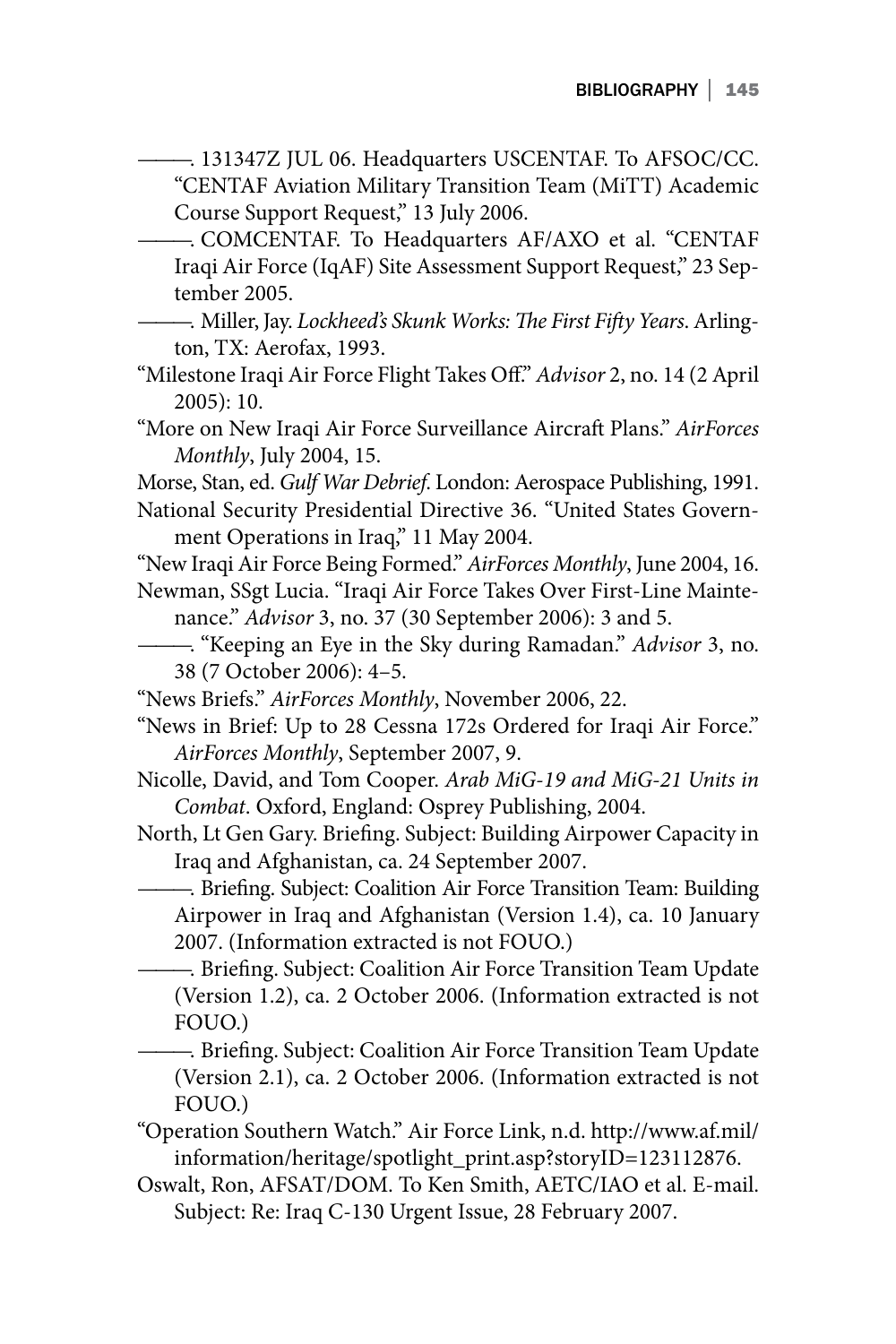- Padilla, Brig Gen Frank. Briefing. Subject: Comp Air 7SL Decision Brief to Lt Gen Buchanan, 20 October 2005. (Info extracted is not FOUO.)
- Pesapane, Maj John S. "Istikbarat: Rebuilding Intelligence Capabilities of the Iraqi Air Force." Research report. Maxwell AFB, AL: Air Command and Staff College, April 2007.
- Phillips, Lt Col Herb. "Exercise Begins Iraqi Air Force Squadron's Move." *Advisor* 2, no. 45 (22 October 2005): 4.
- ———. "Exercises Test Air Force Squadron's Independence." *Advisor* 2, no. 51 (17 December 2005): 6.
- ———. "First Qualified Iraqi C-130 Aircrew Graduates." *Advisor* 2, no. 30 (23 July 2005): 6.
- ———. "IAF Supports Combat Operations." *Advisor* 2, no. 44 (15 October 2005): 7.
- ———. "Iraqi Air Force Squadron Wraps Up Second Exercise." *Advisor* 2, no. 49 (19 November 2005): 5.
- Phillips, TSgt Melissa. "Airmen Teach C-130 Ops to Iraqis." *Advisor* 2, no. 30 (23 July 2005): 7.
- Pistone, JO2 John J. "Iraq Assumes Operational Control of Military." *Advisor* 3, no. 34 (9 September 2006): 3.
- ———. "Iraqi Air Force Opens First Air Base." *Advisor* 3, no. 9 (11 March 2006): 4.
- ———. "Iraqi Air Force Completes First 'Validation Flight.' " *Advisor* 3, no. 2 (28 January 2006): 9.
- Pontes, William, Combined Air Operations Center (CAOC). Memorandum. Subject: Iraqi Air Force (IqAF) Information and Thoughts, ca. 13 February 2005.
- Pugh, Donald R., director, Case Ops. Letter. Subject: United States of America Letter of Offer and Acceptance, [case] Y7-D-AAA, 13 January 2005.
- Putz, SrA Christie. "Air Force Helps Keep Country's Lifelines Flowing." *Advisor* 4, no. 22 (19 August 2007): 8 and 10.
- Raaberg, Maj Gen-select Douglas L., ACC/A3. To ACC/CC et al. E-mail. Subject: PKG-DS700469: Increasing USAF Role in Building Iraqi Air Force (IqAF) and Afghanistan National Army Air Corps (ANAAC), 19 March 2007.
- Raouf, Ayad, Iraqi Ministry of Defense. To Joint Headquarters. Letter. Subject: Subject/Aircraft C-130-B, 1 November 2004.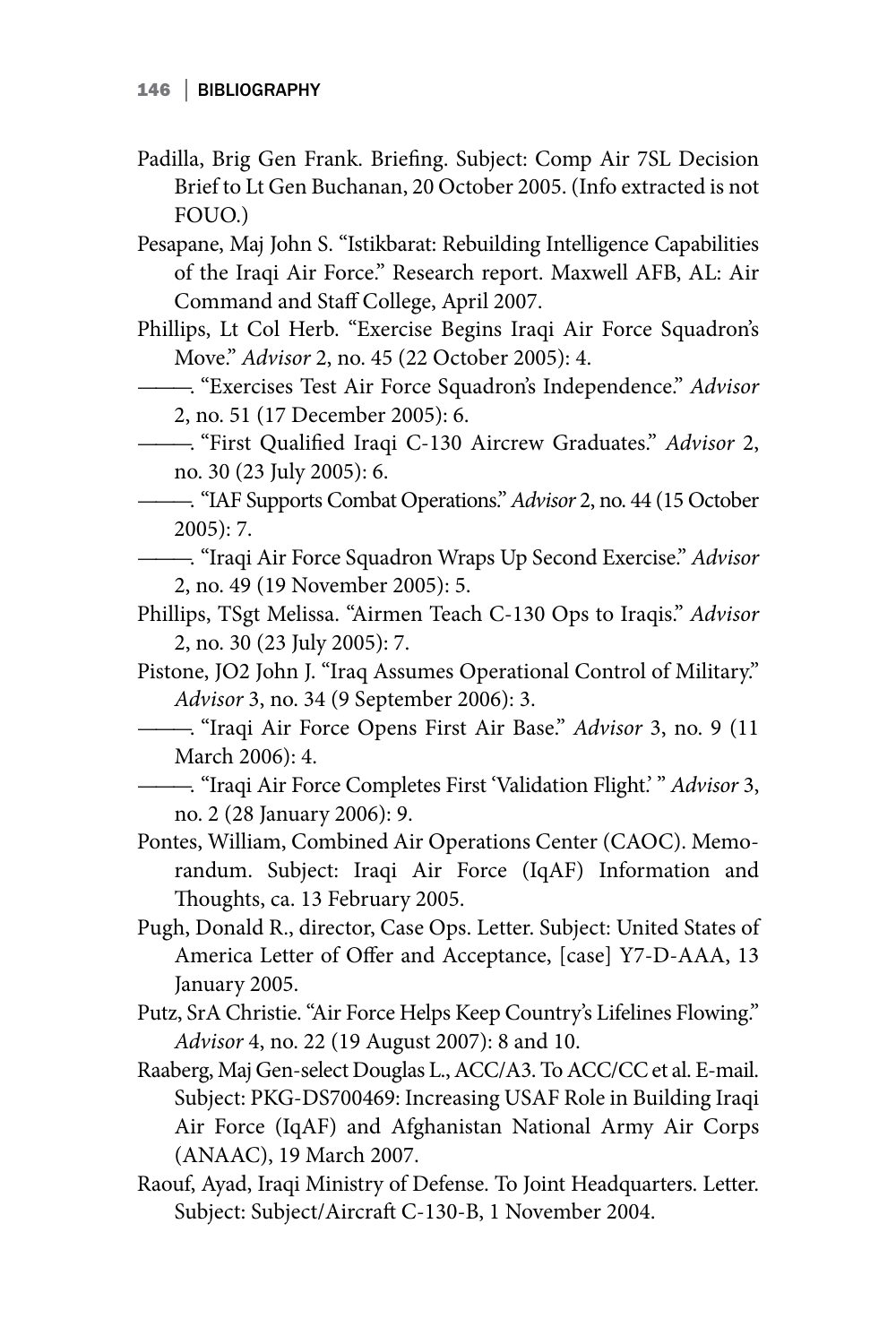- Reardon, Mark, Army Center of Military History. To the author. E-mail. Subject: Historical Information on CMATT-A and the Activation of CAFTT, 22 January 2010.
- "Report of the Independent Commission on the Security Forces of Iraq," 6 September 2007. http://media.csis.org/isf.pdf.
- Rich, Ben R., and Leo Janos. *Skunk Works: A Personal Memoir of My Years at Lockheed*. Boston: Little Brown and Co., 1994.
- Ricks, Thomas E. *Fiasco: The American Military Adventure in Iraq*. New York: Penguin Press, 2006.
- Sadik, Ahmad, and Tom Cooper. *Iraqi Fighters, 1953–2003: Camouflage & Markings*. Houston, TX: Harpia Publishing, 2008.
- ———. "The First Night: Iraqi Air Force in Combat—17 January 1991." *International Air Power Review* 26 (Winter 2009): 114–29.
- Santos, Maj Jaime, CAOC Combat Plans Division, Guidance and Targeting [Team]/MAAP. Memorandum. Subject: Item of Interest, 31 January 2005.
- "Seabird Seeker Surveillance Aircraft Bids for Iraqi Order." *International Defense Review*, 19 May 2004. Senate. *Senate Democratic Policy Committee Hearing, "An Oversight Hearing on the Planning and Conduct of the War in Iraq," Paul D. Eaton, Major General, US Army, Retired*. 109th Cong., 2nd sess., 25 September 2006. Http"// dpc.senate.gov/hearings/hearing38/eaton.pdf.
- Senna, Col Philip M., AETC/A3R. Briefing. Subject: IqAF Training School (IqAFTS) AETC Support Update, 22 November 2006.
- ———. To AETC/A2&3 and AETC/IA. Memorandum. Subject: Coalition Air Force Transition Team (CAFTT) in-Country Visit, 22 November 2006.
- "6th Special Operations Squadron." Fact sheet. Accessed 19 June 2010. http://www2.hurlburt.af.mil/library/factsheets/factsheet\_print .asp?fsID=3496&page=1.
- Sommerkamp, Col Kathryn, CPA/JA. To Lt Col John E. Lindsey, CMATT/C-9. E-mail. Subject: Planes from Jordan, 25 February 2004.
- "Special Delivery." *Advisor* 4, no. 8 (24 February 2007): 7.
- Stucky, Lt Col Mark, USAF Test Pilot School (TPS)/ED. Briefing. Subject: Comp Air Briefing, 17 October 2005.
- Stucky, Lt Col Mark, and Maj Vincent Sei. "Iraqi Test Acceleration the Saga of the Comp Air 7SLX." Report. Edwards AFB, CA: USAF TPS, n.d.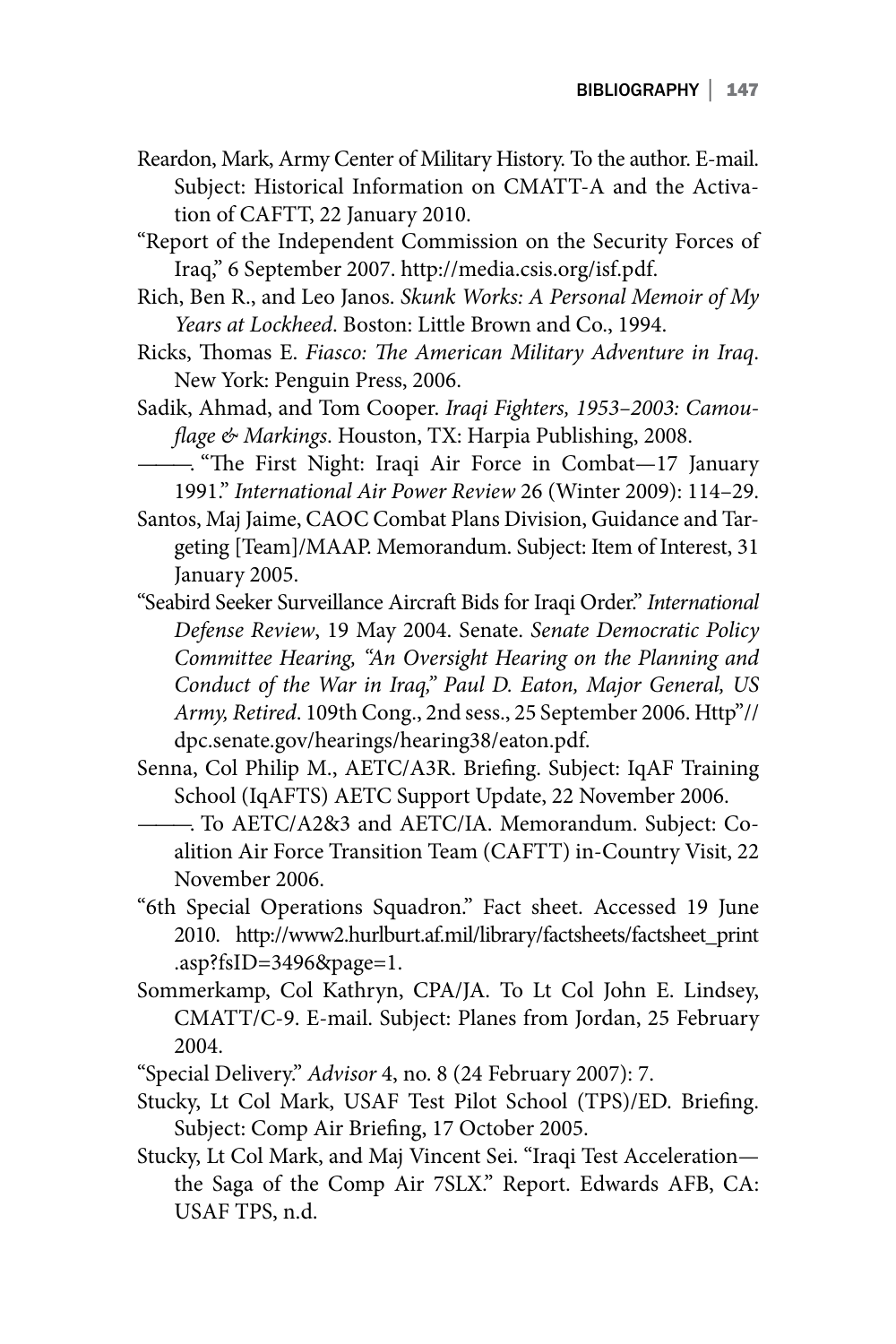"T-6A Texan II." Fact Sheet. Accessed 6 July 2010. http//www.af.mil /information/factsheets/factsheet\_print.asp?fsID=124&page=1.

Taghvaee, Babak. "Race to Iran!" *AirForces Monthly*, June 2010, 44–47. Thaler, David E., Theodore W. Karasik, Dalia Dassa Kaye, Jennifer D.

L. Moroney, Frederic Wehrey, Obaid Younossi, Farhana Ali, and Robert A. Guffey. *Future U.S. Security Relationships with Iraq and Afghanistan: US Air Force Roles*. Santa Monica, CA: RAND Corp., 2008.

Tinka, Marie E. "B7-D-QAH." LO&A, 7 June 2007.

———. "IQ-D-QAA." LO&A, 20 November 2006.

- Untitled Note [Oil Pipeline Fire Reported]. *Advisor* 2, no. 12 (19 March 2005): 10.
- "US Air Force Starts Bidding for Iraqi Counter-Insurgency Aircraft Fleet." *Flight International*, 4 May 2007. http://www.flightglobal.com/articles /article.aspx?liArticleID=213671&PrinterFriendly=true.
- US Army. Field Manual 101-5-1. *Operational Terms and Graphics*, 30 September 1997.
- US Central Command Air Force/DOOC. Briefing. Subject: Iraqi Air Force CONOPS Development Conference, ca. 9 September 2005.
- Vick, Alan. *Air Power in the New Counterinsurgency Era: the Strategic Importance of USAF Advisory and Assistance Missions*. Santa Monica, CA: RAND Corp., 2006.
- Webster, Fred. "Limited Flight Evaluation of an Iraqi Air Force Modified Comp Air 7SLX (PRR-06-12)." Report. Edwards AFB, CA: USAF Flight Test Center, June 2006. (unclassified/sensitive information [U/SINFO], info extracted is not U/SINFO).
- Weinberger, Sharon. "Helo Holdup: Problems Dog U.S. Decision to Buy Russian Helicopters for Iraq." *Defense Technology International*, June 2009, 40 and 42.
- Wertz, Lt Col James L. To Lt Col Mark P. Stuckey et al. E-mail. Subject: Re: Iraqi Test Accel Reports, 17 October 2005.
- Westgate, Col Charles. "Chronology," ca. August 2005.
- Williams, Van. "Building the Iraqi Air Force: Learning from Tragedy." *Advisor* 6, no. 7 (July 2009): 6.
- Wilson, Patti, and George Cully. "USAF Action in the Aftermath of Hurricane Katrina." Unpublished study. Washington, DC: Air Force History Support Office, May 2006.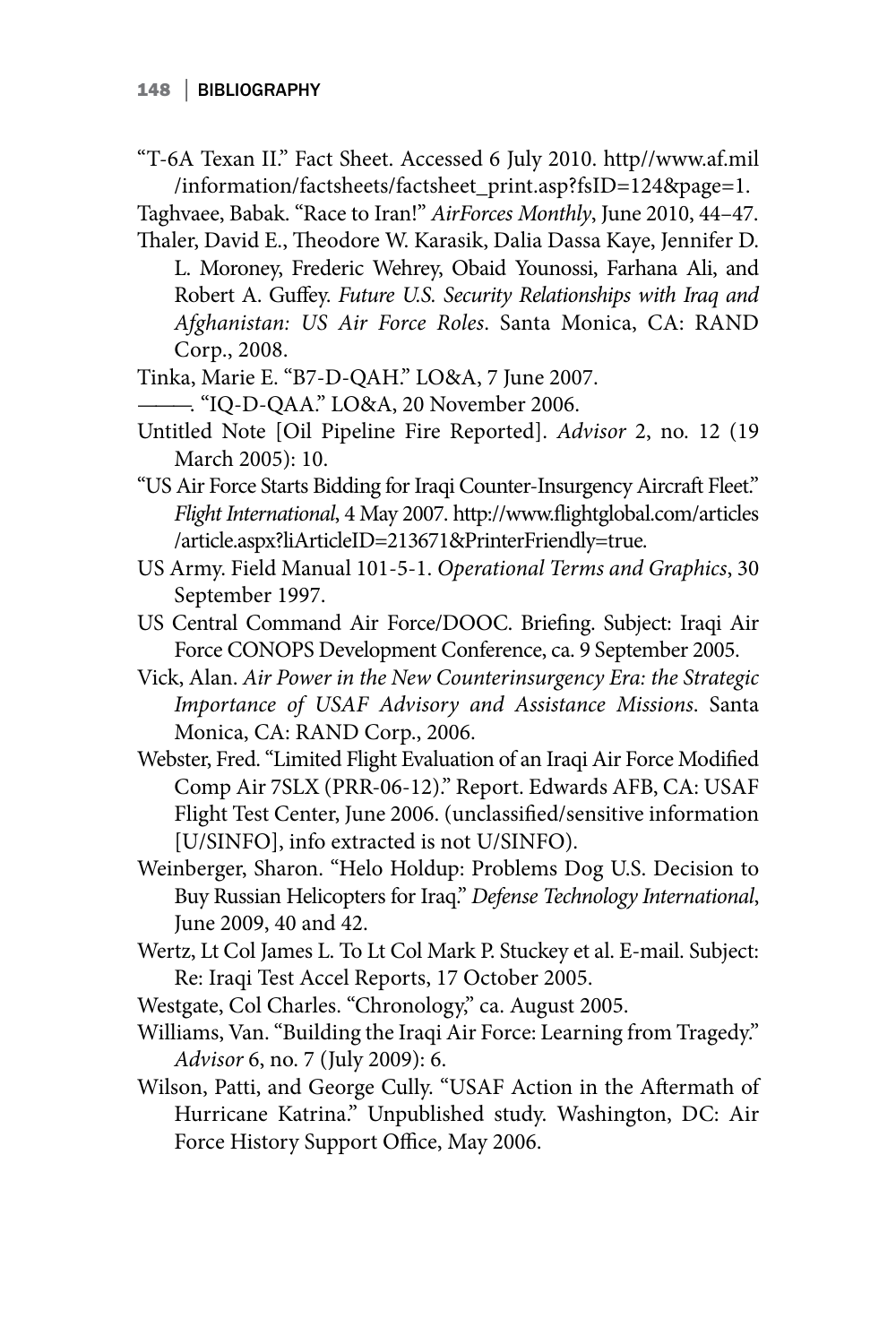- Wilson, SSgt Zachary. "Overcoming Language Barrier First Step for Iraq's New Air Force Officers." *Advisor* 4, no. 7 (17 February 2007): 5 and 7.
- Woodbury, SrA Mark. "Helicopter Pilot Is Role Model to Iraqi, Coalition Airmen." *Advisor* 3, no. 7 (25 February 2006): 7.
- ———. "Helicopter Pilots Make Iraqi Air Force History." *Advisor* 3, no. 2 (14 January 2006): 6.
- ———. "Iraq Air Force Completes First All-Iraqi Aircrew Mission." *Advisor* 3, no. 5 (11 February 2006): 6.
- Wright, Dr. Donald P., Col Timothy R. Reese, and the Contemporary Operations Study Team. *On Point II: Transition to the New Campaign; The United States Army in Operation IRAQI FREEDOM, May 2003–January 2005*. Fort Leavenworth, KS: Combat Studies Institute Press, 2008.
- Zehner, Col Greg, CAFTT/A5. Briefing. Subject: Building a Credible Iraqi Air Force: A History, 25 August 2007.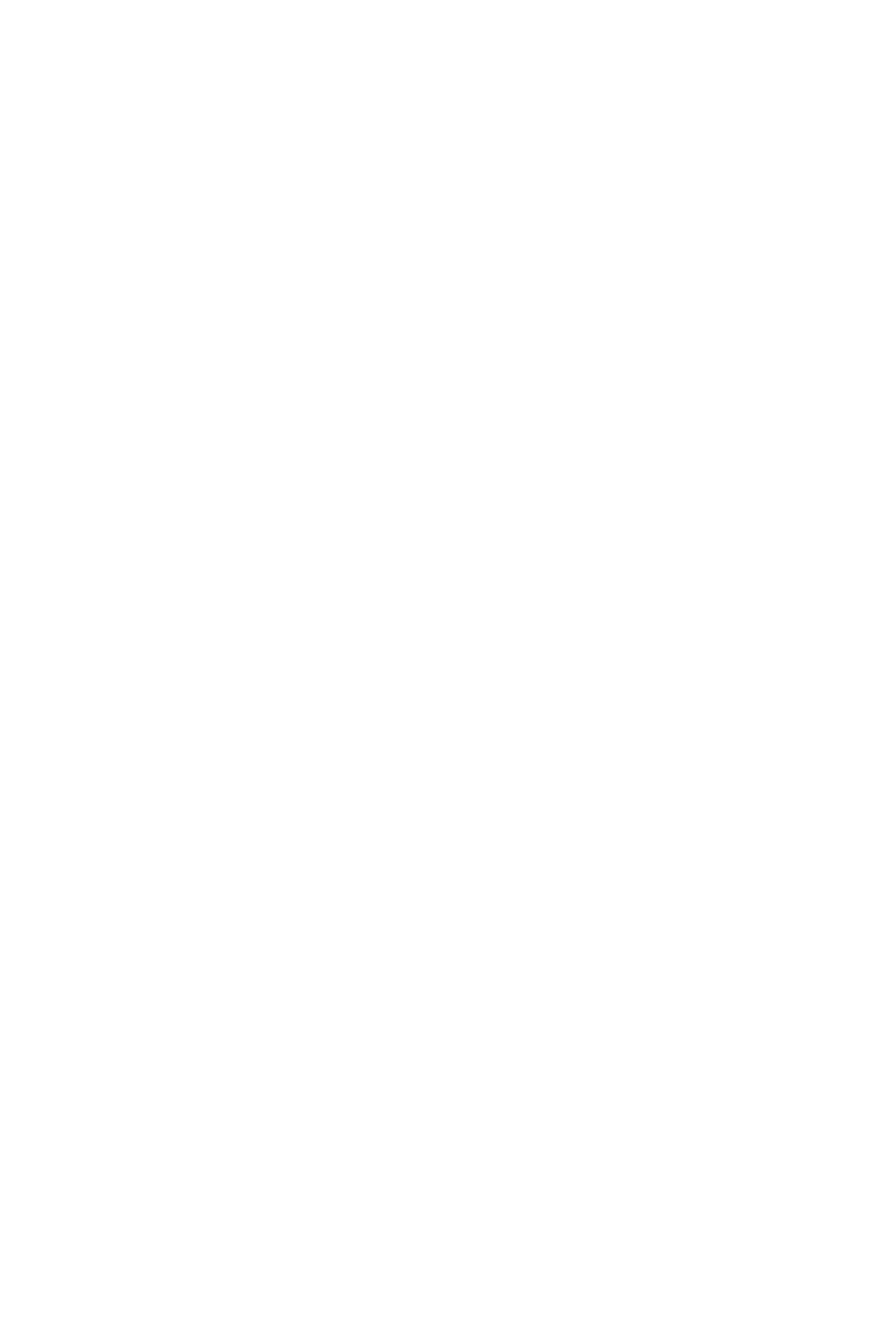## **Index**

Air Force Special Operations Command (AFSOC), 26, 42-43, 46-47, 53-54, 61, 65-66, 71, 118

- Airmen-advisor, 35, 81, 95-96, 98, 101, 102, 110, 118, 127
- Allardice, Gen Robert R., 103, 105, 108-110, 118
- Barzanjy, Gen Kamal, 12, 27, 29, 34, 42, 43, 49-51, 60-61, 64, 73, 75-76, 106-110, 119
- Big Safari, 75, 76, 106
- Bremer, Paul, 7, 11
- Camp Rustamiyah, 89, 92, 93, 101
- coalition, 3, 4, 7, 11-13, 18, 29-30, 49, 51, 54, 66-68, 72-73, 78-79, 90, 100, 103, 108, 117, 121-122, 127
- Coalition Military Assistance Training Team (CMATT), 7-10, 35, 44, 52-54, 60, 81
- Coalition Provisional Authority (CPA), 4, 7-14, 16-17, 50, 53, 128
- Comp Air, 15, 16, 30, 41, 43, 46-47, 50, 53, 68-70, 73
- concept of operations (CONOPS), 50-53, 61, 64, 90, 100
- counterinsurgency (COIN) 42, 49, 51, 59, 61-62, 72, 78, 80-81, 86, 94-95, 106, 109, 114, 118,-119,122-123, 127-128, 130, 133
- Eaton, Gen Paul D., 7-10
- foreign internal defense (FID), 26, 42, 99, 100, 118, 127
- foreign military sales (FMS), 1, 25, 46, 60, 66, 68, 74, 75, 77, 79, 97, 107
- intelligence, surveillance, and reconnaissance (ISR), 15, 18, 26, 30, 33, 34, 41, 45, 49, 50, 53, 61-62, 64, 68, 73-76, 78, 80-81, 93-95, 101, 103, 105-106, 117, 119, 120, 123
- Iraqi Air Force (IqAF) 3, 4, 7-8, 11-15, 17, 25-36, 41-43, 45-47, 49-54, 59-64, 66, 68-69, 71-74, 77-81, 89-91, 93, 95, 102, 104-106, 108-110, 117-123, 127-128 Iraqi Military Academy at Camp Rustamiyah (IMAR), 89-91, 94 Iraqi Ministry of Defense (IqMoD) 11, 12, 46, 49, 54, 72-73, 128 JetRanger, 34, 60, 64 Jones Commission, 120-121, 128 Jordan, 9-12, 14, 16-18, 25, 27, 32-33, 60 King Airs, 75, 107 Kirkuk, 7, 15, 16, 29, 30, 32-33, 42, 44, 45, 64-65, 68, 70, 72-75, 78-80, 90, 94, 103, 105, 107, 119 military transition teams (MiTT), 52, 63, 65, 66, 71, 72, 77, 80, 93, 103 Multi-National Security Transition Command–Iraq (MNSTC-I), 25, 90, 122 New al-Muthana AB (NAMAB), 29, 32, 59, 67, 68, 73, 78, 94, 101, 103, 104, 107 New Iraqi Army, 7, 8, 11 New Iraqi Army Air Corps (NIAAC), 8-10 Persian Gulf War, 3, 4, 31 Special Operations Squadron (SOS), 23, 26, 27, 35, 42, 44, 45, 47, 65 US Central Command (USCENTCOM), 7, 19, 22, 42, 43, 77, 83, 99, 102 US Central Command Air Force (USCENTAF), 26, 27, 30, 43, 46, 49, 50, 52-54, 62, 64-66, 68, 71, 77, 80, 96, 98-102, 108, 120